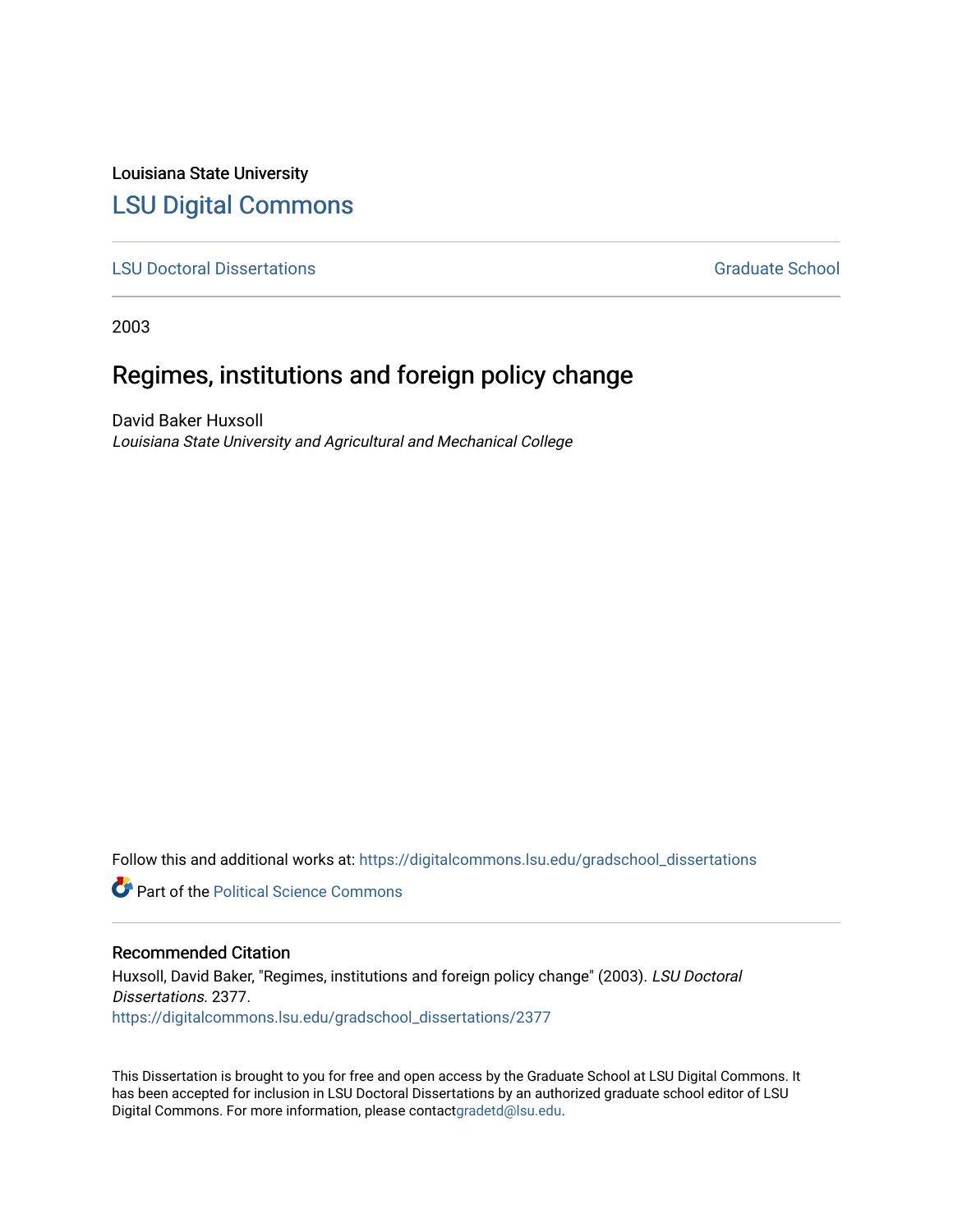# REGIMES, INSTITUTIONS AND FOREIGN POLICY CHANGE

A Dissertation

Submitted to the Graduate Faculty of the Louisiana State University and Agricultural and Mechanical College in partial fulfillment of the requirements for the degree of Doctor of Philosophy

in

The Department of Political Science

by David B. Huxsoll B.S., West Virginia University, 1991 M.A., West Virginia University, 1993 May 2003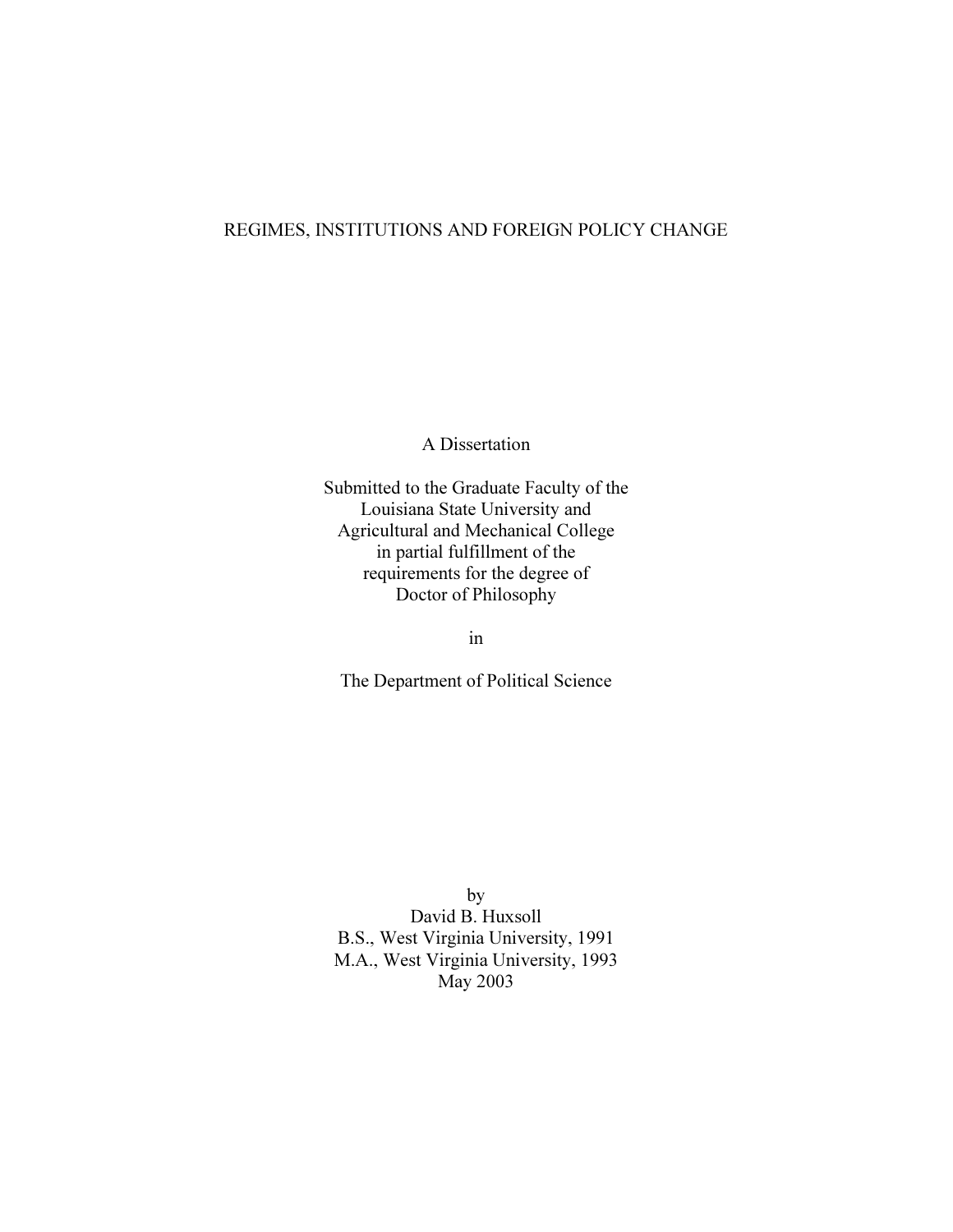### ACKNOWLEDGMENTS

 I wish to acknowledge the assistance and support of my entire dissertation committee; Dr. Erik Gartzke, for his valued assistance in the use of his data; and the leadership of the 22<sup>nd</sup> Air Refueling Wing, McConnell Air Force Base, Kansas, for permitting the extended leave necessary to complete this work.

 This dissertation is dedicated to my entire family, especially my wife, Julie, and children, Caroline and Samuel, in whose future this work is invested.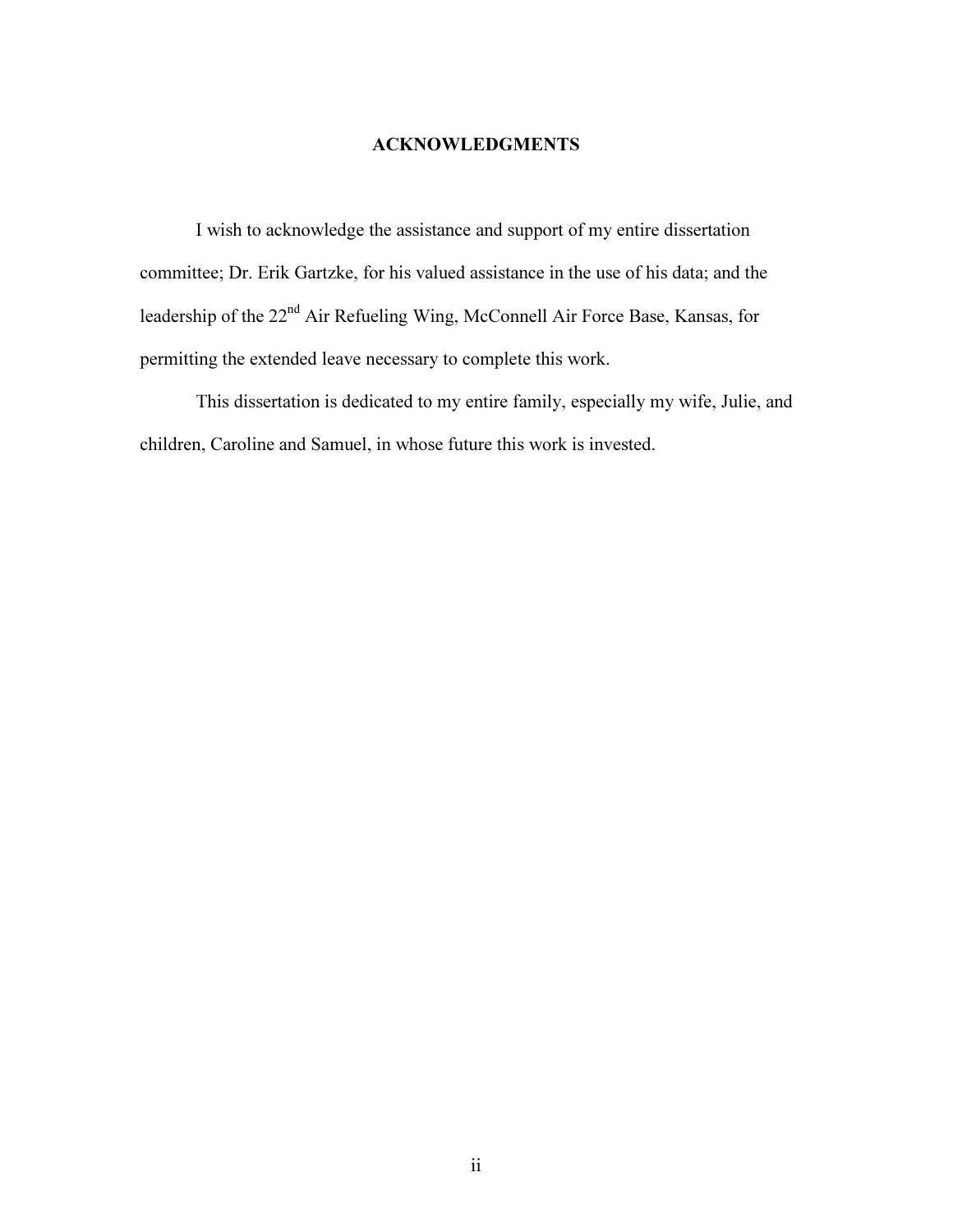# TABLE OF CONTENTS

| CHAPTER 2. COMPARATIVE FOREIGN POLICY AND THE<br>The Development of Comparative Foreign Policy: Antecedents 5<br>Comparative Foreign Policy Methods and Events Data 10<br>Foreign Policy Change: A 'Neglected Phenomenon' 18<br>The Dissertation: Contributions to the Study of Foreign Policy Change30                                                                                                                                                                                                                                                                                                                                                                                                                                                                                                                                                                                                                                                                                                |
|--------------------------------------------------------------------------------------------------------------------------------------------------------------------------------------------------------------------------------------------------------------------------------------------------------------------------------------------------------------------------------------------------------------------------------------------------------------------------------------------------------------------------------------------------------------------------------------------------------------------------------------------------------------------------------------------------------------------------------------------------------------------------------------------------------------------------------------------------------------------------------------------------------------------------------------------------------------------------------------------------------|
| CHAPTER 3. REGIME TYPE AND FOREIGN POLICY CHANGE 35<br>Democratic Regimes and Non-Democratic Regimes 38<br>Structural Constraints in Democratic and<br>Non-Democratic Regimes and Prospects for Foreign Policy Change 43<br>Political Constraints in Democratic and<br>Non-Democratic Regimes and Prospects for Foreign Policy Change 47<br>The Nature of Opposition in Democratic and<br>Non-Democratic Regimes and Prospects for Foreign Policy Change 53<br>Audience Costs in Democratic and<br>Non-Democratic Regimes and Prospects for Foreign Policy Change 60<br>'Two-Level Games' and Prospects for Foreign Policy Change 62<br>The Nature of Legitimacy in Democratic<br>and Non-Democratic Regimes and Prospects for Foreign Policy Change 65<br>The Nature of the Public in Democratic and<br>Non-Democratic Regimes and Prospects for Foreign Policy Change 70<br>The Nature of Organized Interests in Democratic<br>and Non-Democratic Regimes and Prospects for Foreign Policy Change 74 |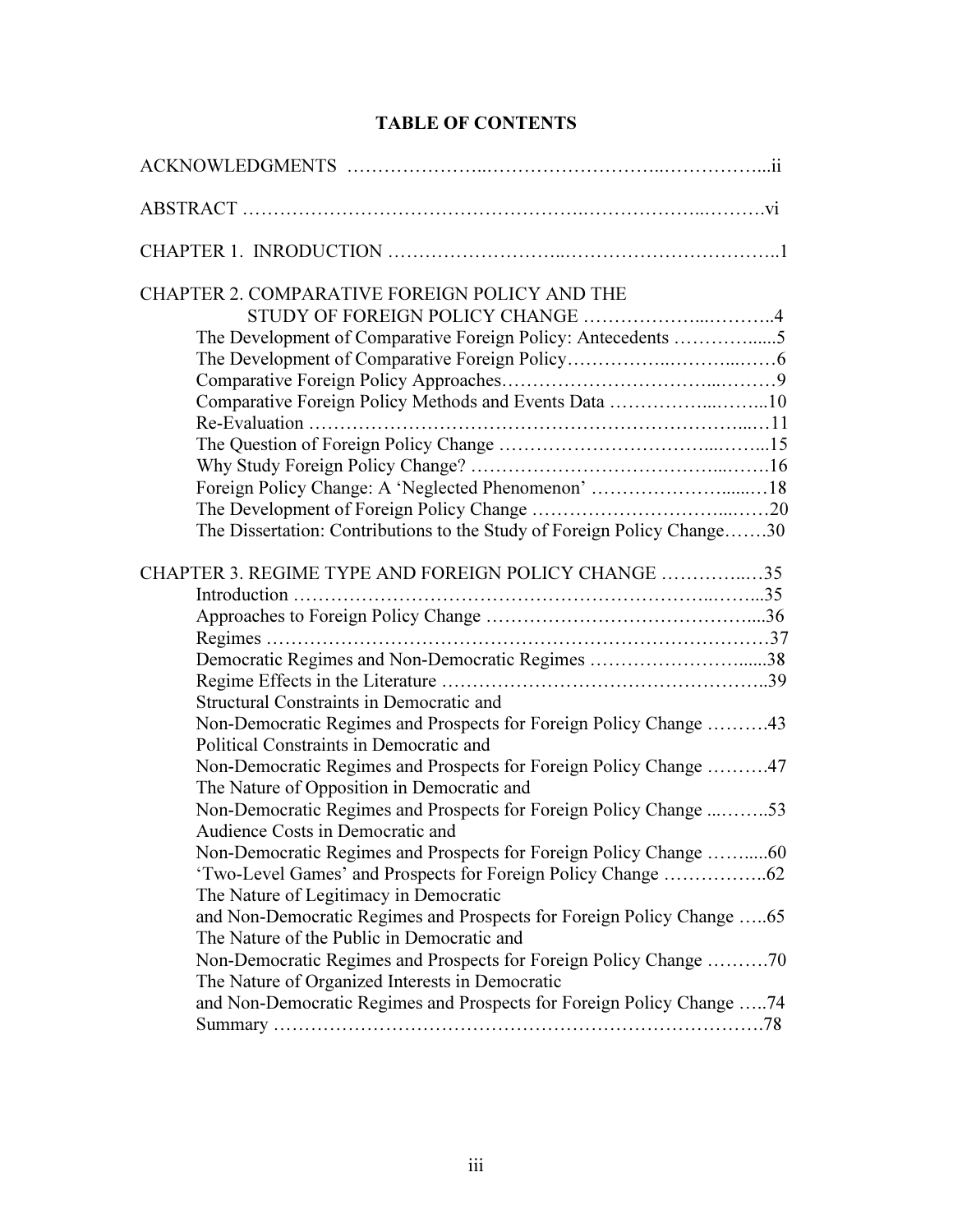| CHAPTER 4. INSTITUTIONS AND FOREIGN POLICY CHANGE 80              |  |
|-------------------------------------------------------------------|--|
|                                                                   |  |
|                                                                   |  |
|                                                                   |  |
|                                                                   |  |
|                                                                   |  |
| Parliamentary Democracy: Single-Party                             |  |
|                                                                   |  |
| Coalition Governments and the Number of Parties in Parliament 106 |  |
|                                                                   |  |
|                                                                   |  |
|                                                                   |  |
|                                                                   |  |
|                                                                   |  |
|                                                                   |  |
|                                                                   |  |
|                                                                   |  |
| United Nations General Assembly Affinity Scores 122               |  |
| Important Votes in the United Nations General Assembly 125        |  |
| Independent Variable: Democracy/Non-Democracy 127                 |  |
| Independent Variable: Presidential/Parliamentary Democracy 130    |  |
|                                                                   |  |
|                                                                   |  |
|                                                                   |  |
|                                                                   |  |
| Independent Variable: Less Developed Countries 133                |  |
|                                                                   |  |
|                                                                   |  |
|                                                                   |  |
|                                                                   |  |
|                                                                   |  |
|                                                                   |  |
|                                                                   |  |
|                                                                   |  |
| Control Variables: Polity and Polity Differences 140              |  |
|                                                                   |  |
|                                                                   |  |
| Hypothesis 1: Democracy and Non-Democracy 145                     |  |
| Hypothesis 2: Presidential and Parliamentary Democracies 153      |  |
| Hypothesis 3: Presidentialism and Divided Government 156          |  |
|                                                                   |  |
|                                                                   |  |
| Hypothesis 6: Effective Number of Parties                         |  |
|                                                                   |  |
|                                                                   |  |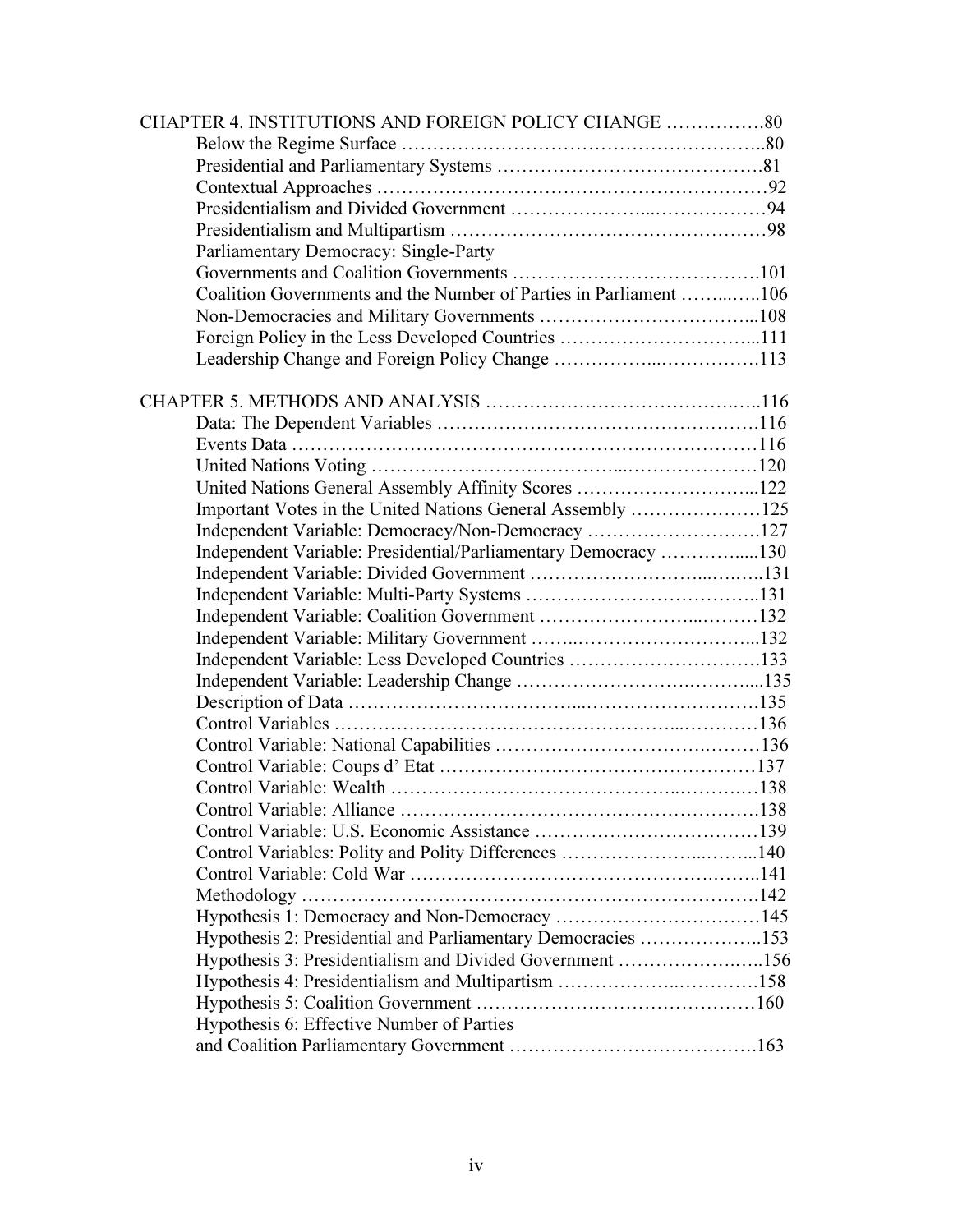| Hypothesis 8: Development and Foreign Policy Change 167 |  |
|---------------------------------------------------------|--|
|                                                         |  |
|                                                         |  |
| Findings $\dots$                                        |  |
|                                                         |  |
|                                                         |  |
|                                                         |  |
|                                                         |  |
|                                                         |  |
| APPENDIX C. SUMMARY STATISTICS                          |  |
| FOR DEPENDENT AND INDEPENDENT VARIABLES228              |  |
| APPENDIX D. HISTOGRAMS FOR                              |  |
|                                                         |  |
| <b>APPENDIX E</b>                                       |  |
| CORRELATION MATRICES FOR INDEPENDENT VARIABLES236       |  |
|                                                         |  |
|                                                         |  |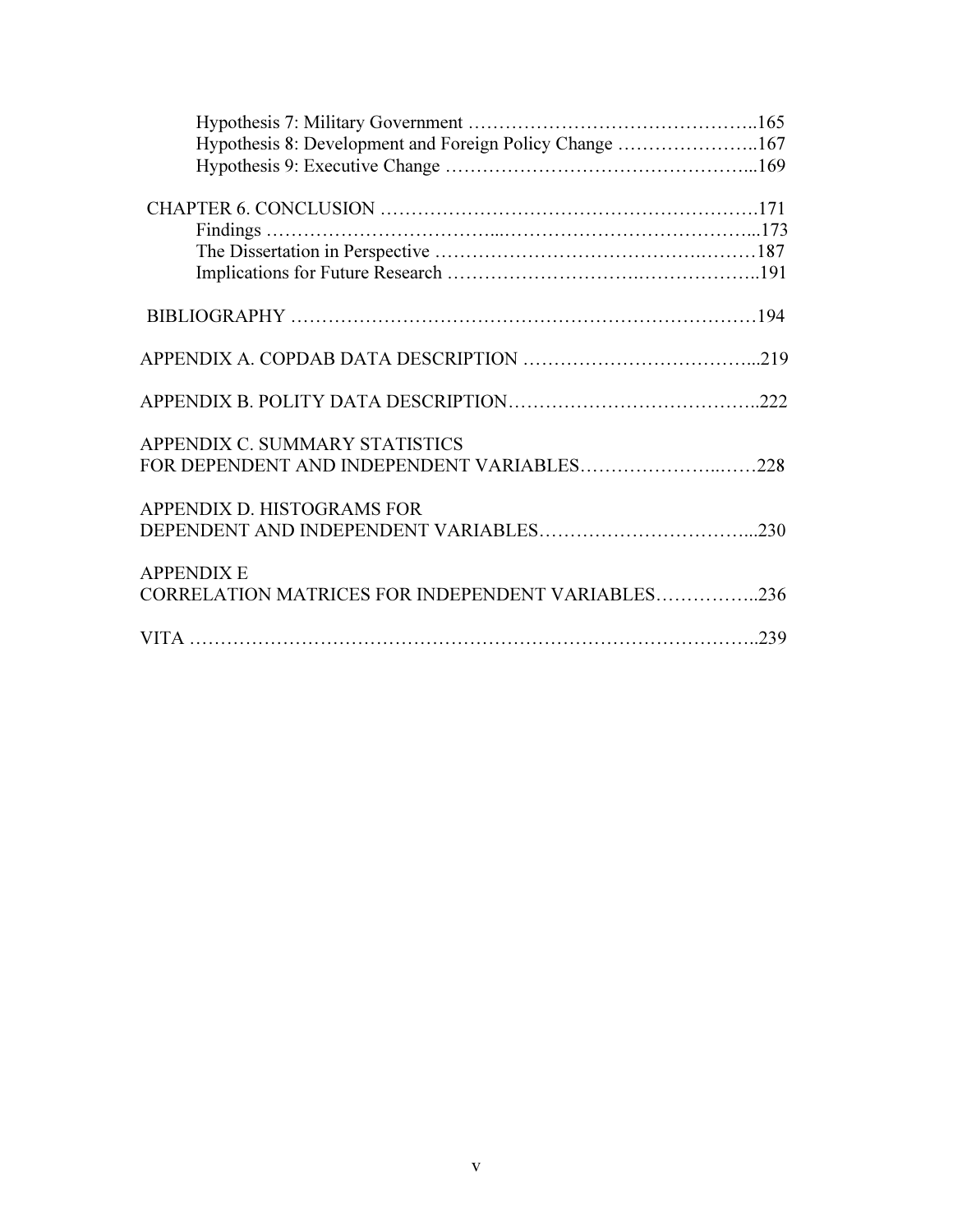## **ABSTRACT**

This dissertation examines the effects that different political regime types and institutional arrangements have on the amount of foreign policy change occurring a state. Scholars in International Relations studying the democratic peace have identified a relationship between characteristics of democracy and non-democracy and the behavior of states. Scholars in Comparative Politics have noted that certain institutions more easily facilitate policy change. This dissertation synthesizes these perspectives and develops and tests a number of hypotheses relating regime type, institutional arrangement, and party system to the amount of foreign policy change a state undertakes. Employing a pooled, cross-sectional time series design, the findings show that democracies are more stable in their foreign policies than are non-democracies, and that states with different political institutions and party systems differ with regard to the amount of foreign policy change they undertake.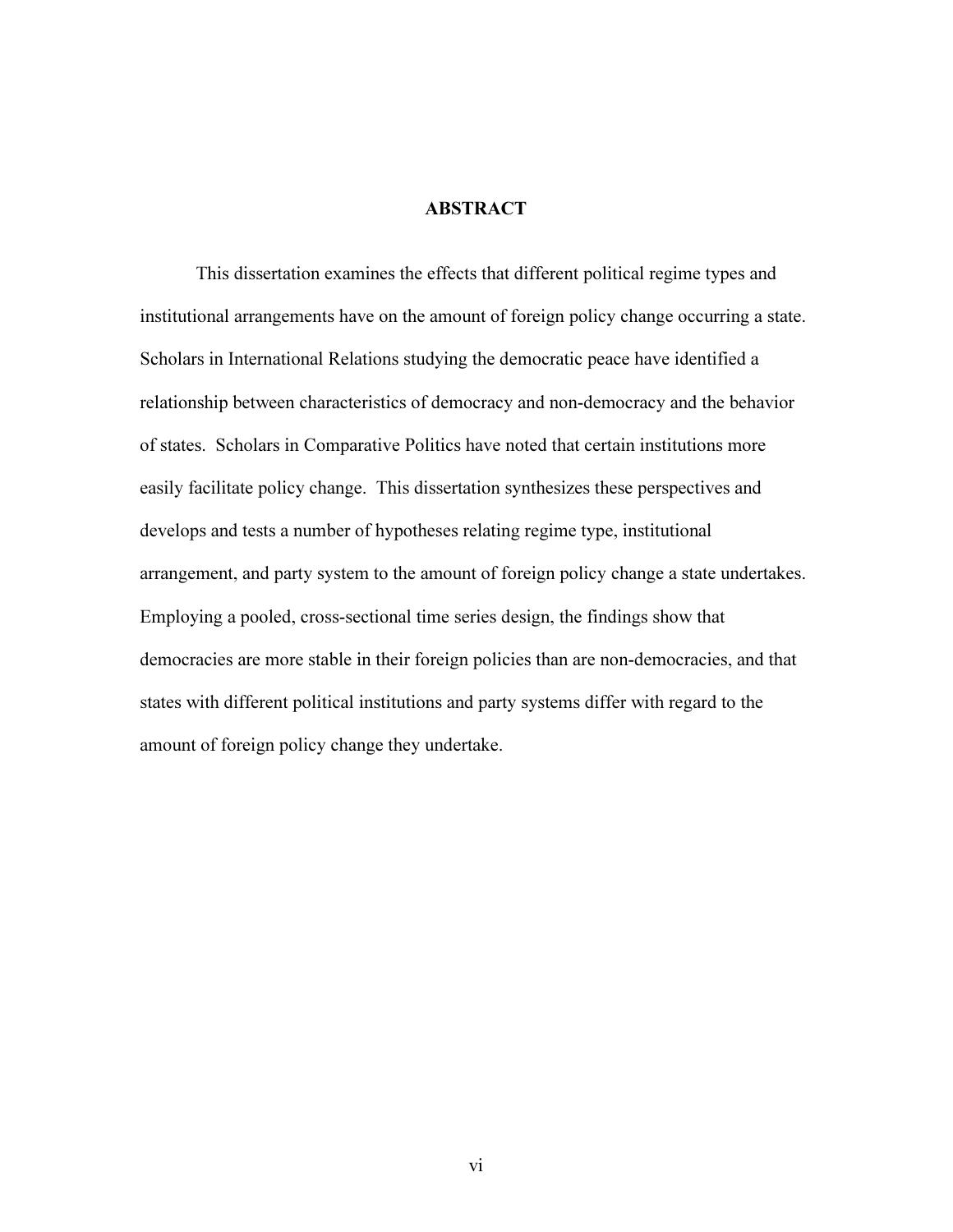# **CHAPTER 1 INTRODUCTION**

Beginning in the 1980s, scholars of foreign policy began to examine what was called "a neglected phenomenon" in foreign policy – the study of foreign policy change. Real-world events and attempts to improve the development of theory led scholars to address questions of when, why and how states restructure and reorient their foreign policies. The study of foreign policy change is an important endeavor. Significant foreign policy changes can be disruptive to the international system, with ramifications felt throughout the world. The study of foreign policy change also provides unique opportunities to examine the dynamics of the foreign policy decisionmaking process and those factors that influence and constrain it.

The bulk of scholarly work in the area of foreign policy change has consisted largely of theoretical frameworks, single case studies, or studies of particular groups of countries. Notably lacking are major empirical studies that cast explanatory variables across time and space, providing results that can be generalized across multiple cases. The purpose of this dissertation is to test empirically a series of variables that have previously been largely ignored in the study of foreign policy change and to do so in a way that produces generalizable results.

Specifically, this dissertation will test the effects that different regime types and institutional arrangements have on the amount of foreign policy change a state will undertake. While the concept of regime has received extensive treatment in recent years throughout the international relations literature, it has yet to be applied in any meaningful way to a study of foreign policy change. Scholars have explored the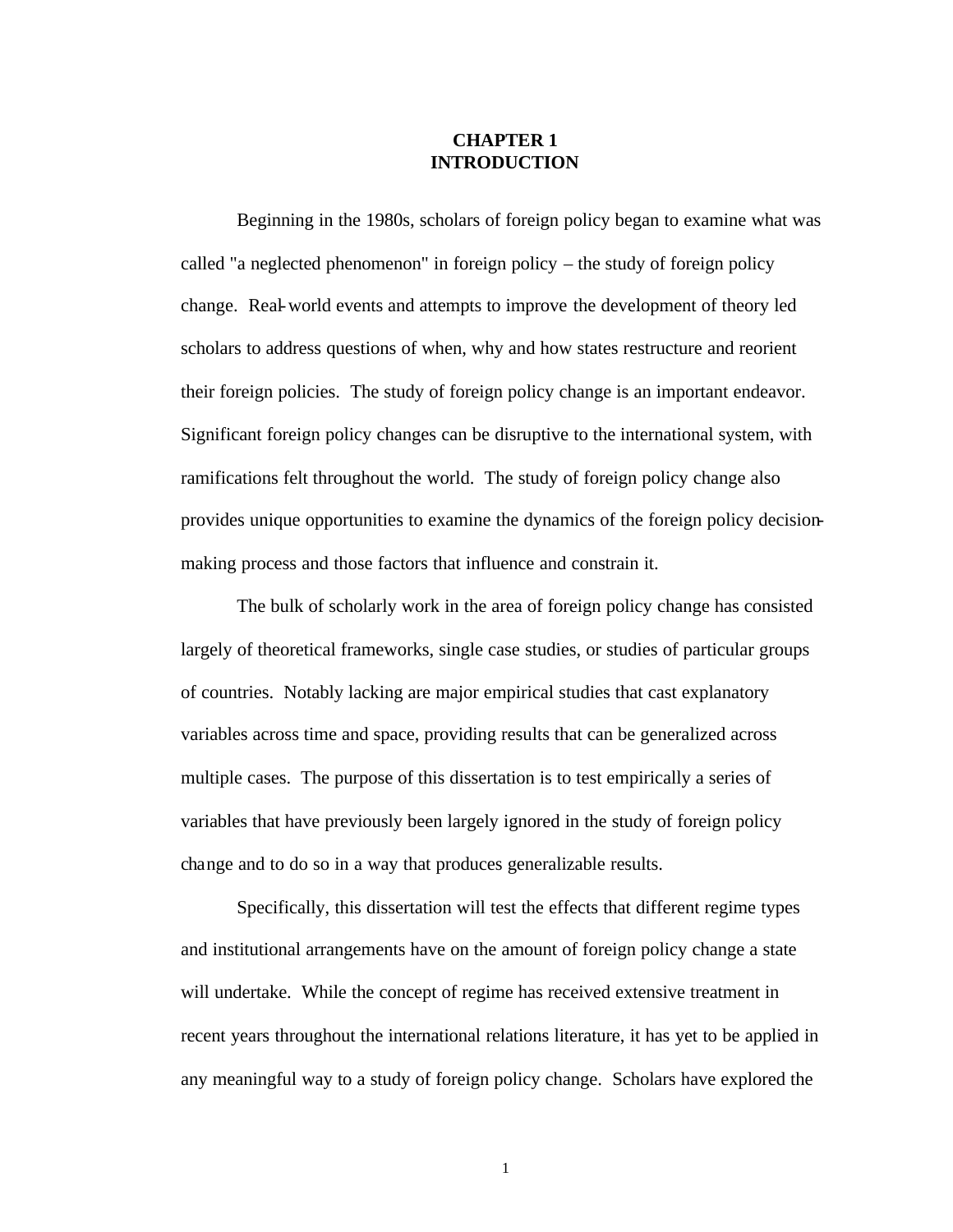various factors that contribute to regime change (Gasiorowski, 1995) as well as the effects that regimes changes have on the international environment (Maoz, 1996). The concept of regime is central to ongoing debates on the democratic peace. During the Clinton years, the pursuit, support and sustainment of democracy became enshrined in U.S. foreign policy with the goal of reducing the threat of hostilities between nations throughout the world (see Lake, 1993). Despite all these activities, when studying the factors that might influence foreign policy change, the significant role that regime settings may play has received little attention. This dissertation will apply regime setting as an explanatory variable and examine how regime types influence foreign policy change.

Another set of explanatory variables for this dissertation will be developed by incorporating ideas found in the comparative politics literature regarding institutions and the different outcomes they produce. This topic was pursued with renewed interest as the "third wave" of democratization swept the world in the 1970s and 1980s (Huntington, 1991). The international relations literature, however, has been slow to keep pace. Only very recently have scholars begun to look below the level of the two major regime types to examine the influence that the myriad of institutional arrangements available might have on conflict behavior and foreign policy. This dissertation will develop a number of hypotheses about the role institutional arrangements and party systems have on foreign policy change.

The next chapter of this dissertation provides an overview of the development of comparative foreign policy and the study of foreign policy change. It will also specify where this dissertation fits in the foreign policy change literature, as well as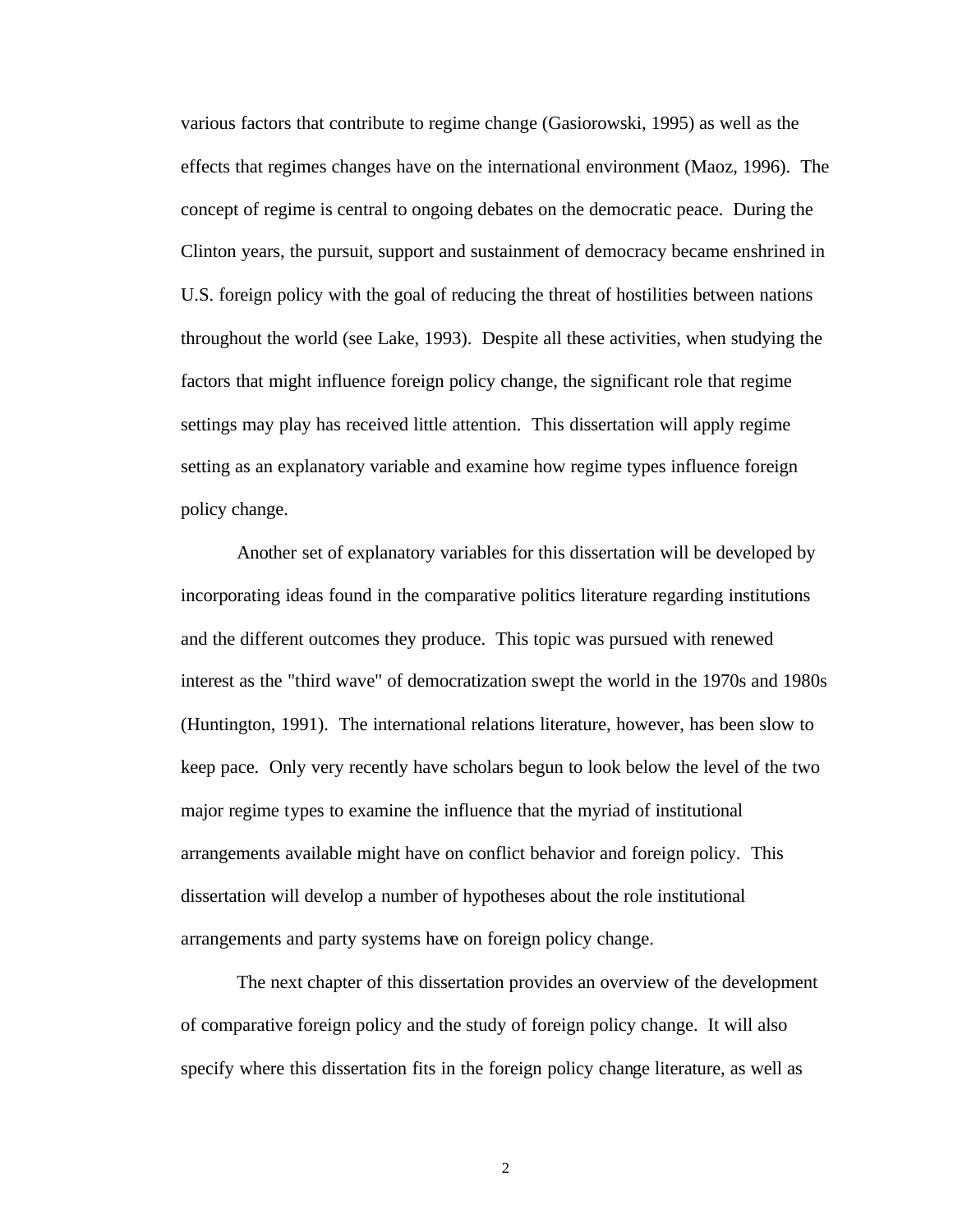how it will contribute to the field and foster a better understanding of foreign policy change.

The third chapter will develop the hypothesis regarding regimes and foreign policy change. With insights from the literature, the chapter will explain how different regime types can create both constraints and incentives for foreign policy change, and will specify how the different regimes might differently impact a decisionmaker's ability and willingness to undertake foreign policy change.

The fourth chapter develops the remaining hypotheses in this dissertation with theoretical explanations regarding the ways in which different institutional arrangements create incentives and disincentives for foreign policy change. Specifically, this chapter will address presidential and parliamentary systems, the different party systems found therein, the makeup of governments, as well as differences in certain types of non-democratic regimes and the influence that underdevelopment might have on a state's foreign policy stability.

The fifth chapter will operationalize each of the variables and methodologically test each of the hypotheses using a pooled, cross-sectional time series design. The sixth chapter will provide a discussion of the findings and conclusions.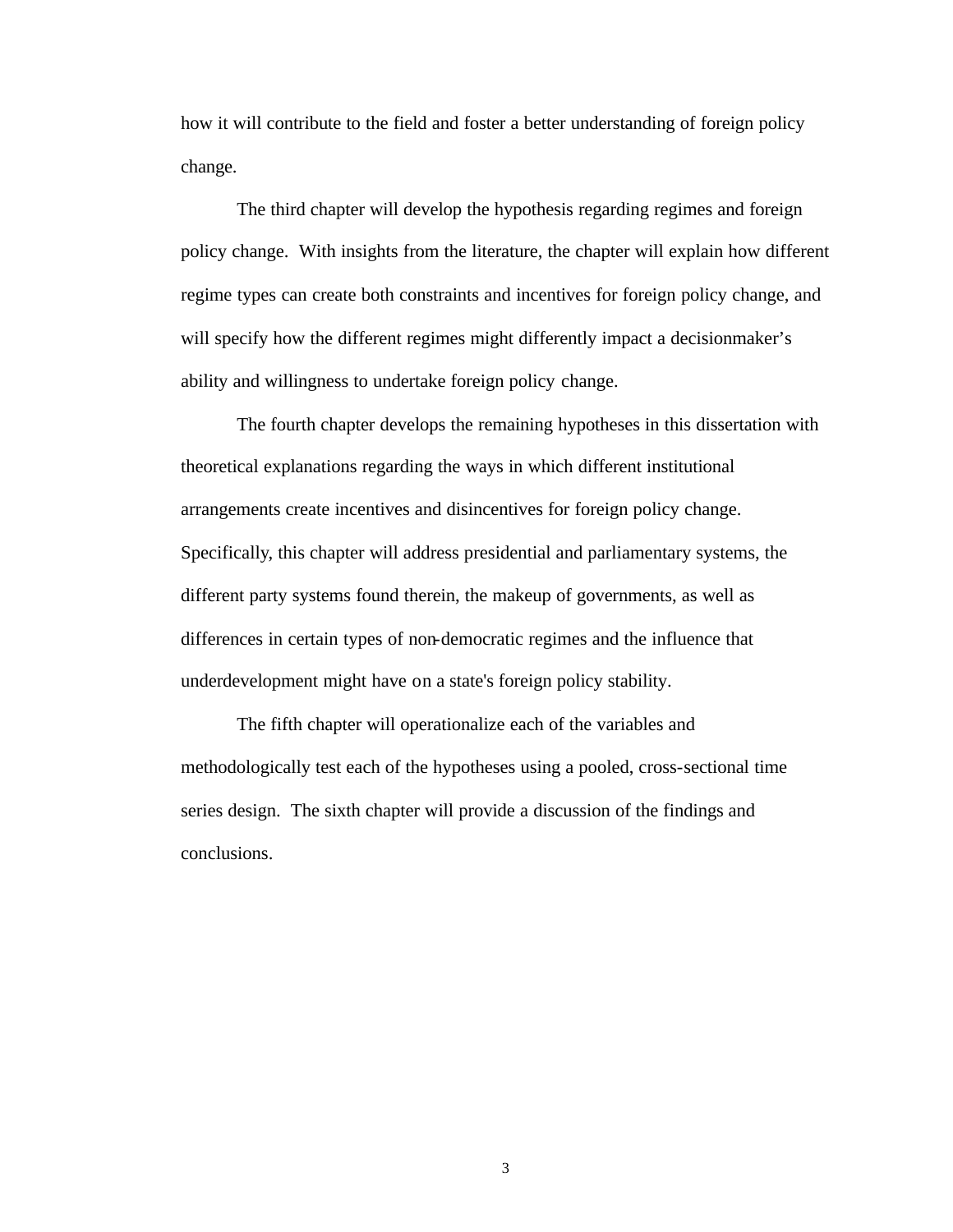# **CHAPTER 2 COMPARATIVE FOREIGN POLICY AND THE STUDY OF FOREIGN POLICY CHANGE**

The purpose of this dissertation is to develop and test a series of hypotheses related to how regimes and institutions – which guide state-society relations, political arrangements and decisionmaking in states – constrain and influence a policymaker's ability to undertake foreign policy change by comparing and contrasting democracies, non-democracies and host of other institutional arrangements and how they impact foreign policy change. The questions raised in this dissertation fall within a subfield of international relations known as "comparative foreign policy" or "foreign policy analysis." Developed in the 1960s, comparative foreign policy arose as a reaction against more "traditional" methods of study, and sought to develop theories of foreign policy at multiple levels of analysis and explanation. Within the subfield, this dissertation addresses questions of foreign policy change, which emerged as a topic of inquiry in the 1980s. Scholars addressing foreign policy change are specifically interested in cases where states change their foreign policies from a previous position — how it occurs, when it occurs and what factors serve to influence it. This chapter provides an overview of the development of comparative foreign policy and foreign policy change as a research question. It also identifies areas where this dissertation will build upon and improve upon other works, incorporate important explanatory variables into the debate, and contribute significantly to a better understanding of foreign policy change.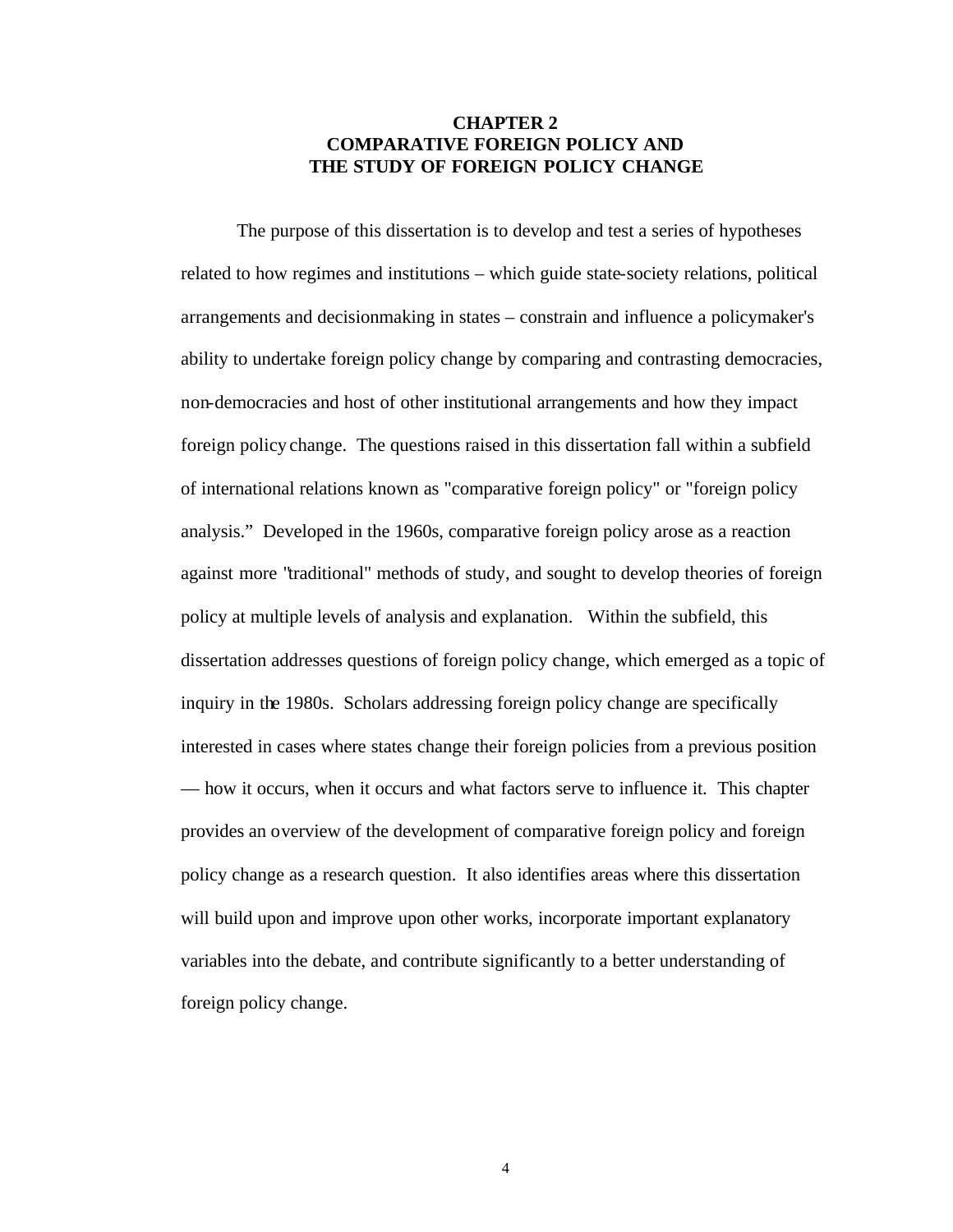#### **The Development of Comparative Foreign Policy: Antecedents**

Although the study, evaluation and analysis of foreign policy is as old as the study of politics itself, a coherent and focused effort to study foreign policy comparatively is relatively new, developed by a fairly small number of scholars working in the 1960s. Commonly identified as "the comparative study of foreign policy," "comparative foreign policy" or "foreign policy analysis," the approach emerged as a challenge to the prevailing methodological practices and theoretical assumptions of the day. Methodologically, these scholars were challenging a "traditionalist" approach to the study of international relations and foreign policy, which was skeptical of efforts to predict or apply probability analysis to human affairs. Instead, traditionalists applied "judgment, intuition and insight in arriving at their conclusions" after subjectively examining and interpreting the evidence. Traditionalists saw no need to quantify their findings and instead focused on single events or problems that they used to understand "the subtlety of detail" (Dougherty and Pfaltzgraff, 1990: 29).

Theoretically, scholars of comparative foreign policy came to challenge many of the assumptions central to the realist paradigm (see Carr, 1939; Morgenthau, 1973). Realists argue that the international system is characterized by a "struggle for power," where states pursue power as a means to ensure their safety and survival. Since all states operate in the same anarchical international system, realists argue that all states will pursue their foreign policies in essentially the same way – with national security as the paramount goal. Realists assume that decisionmakers, as rational actors, consciously follow a goal-oriented process by which they evaluate all available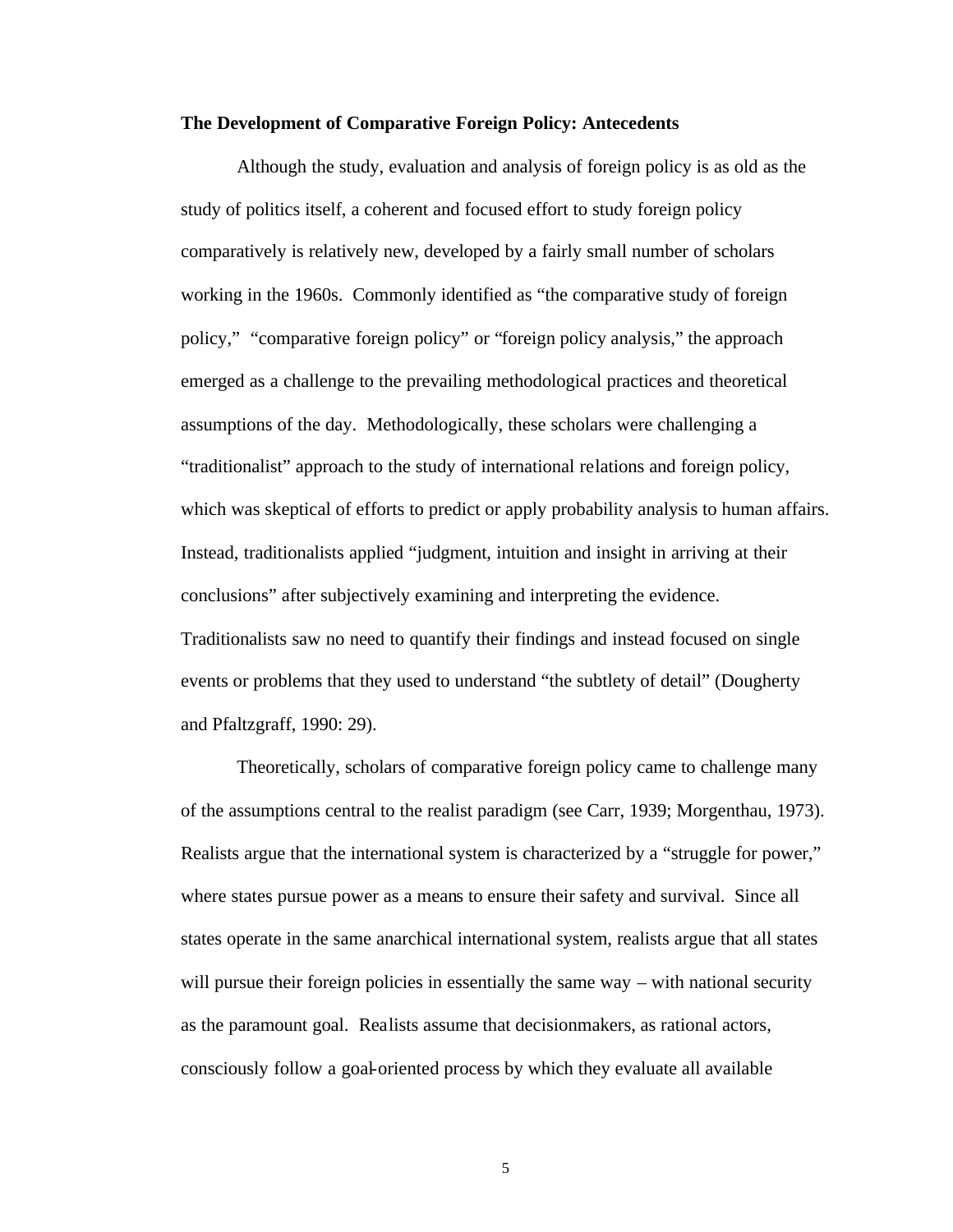information about an international event before choosing the best alternative that will maximize their goals.

Realists characterize states as unitary actors – "billiard balls" that all collide and interact with each other in exactly the same way. Foreign policy decisions are made in a "black box," in that sources of foreign policy decisions are seen as external. Other factors, such as economics, political systems, size, and individual leadership characteristics are not regarded as an important influence. Though the tenets of realism can be traced back more than two thousand years, the theory's emphasis on self-reliance, military might, the balance of power, and the pursuit of the national interest gained a strong following among scholars and practitioners following World War II. While the comparative study of foreign policy and the realist paradigm are not necessarily mutually exclusive, comparative foreign policy, almost by definition, challenged some key assumptions of realism— primarily, that foreign policy decisions are made by rational actors behaving in the national security interests of the state, that states are unitary actors, and that the emphasis on power accumulation is a primary foreign policy goal.

#### **The Development of Comparative Foreign Policy**

Surveys of comparative foreign policy generally identify the work of Richard Snyder and his associates as being the first major effort to theorize about foreign policy in a scientific matter (see Hermann and Peacock, 1987; Gerner, 1995; Hudson and Vore, 1995). Contrary to the assumptions of realism, Snyder, Bruck and Sapin held that sources of foreign policy could be found in individual decisionmakers and the context in which they operated: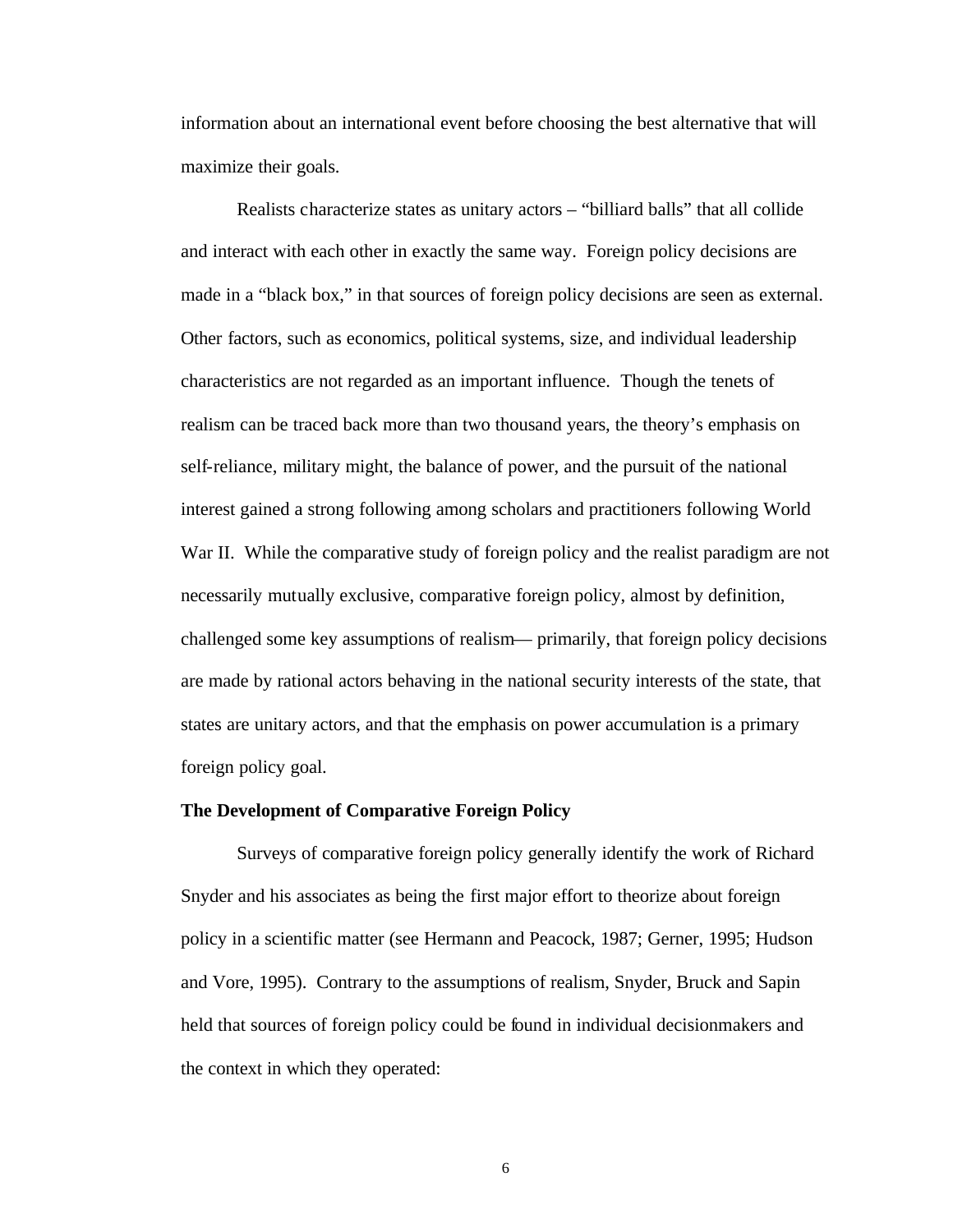We adhere to the nation-state as the fundamental level of analysis, yet we have discarded the state as a metaphysical abstraction. By emphasizing decisionmaking as a central focus we have provided a way of organizing the determinants of action around those officials who act for the political society. Decisionmakers are viewed as operating in a dual-aspect setting so that apparently unrelated internal and external factors become related in the actions of the decisionmakers (Snyder, et. al., 1954: 53).

Central to their approach was a decisionmaker's "definition of the situation," which results from a number of factors, including the competence of actors in the decision-making unit, the flow of communication among members, their individual motivations, personal attributes, values, and perceptions. While the Snyder framework did not lead to any real substantive scholarly works, it was an important contribution in that it challenged political scientists to begin looking at the decisionmaking process itself to explain foreign policy. Comparative foreign policy, however, did not gain momentum as a distinct discipline until more than a decade later.

The individual generally credited with launching the field of comparative foreign policy is James N. Rosenau. Though he was not the first to advocate a scientific or comparative approach to the study of foreign policy, his work in the mid to late 1960s was the first "self-conscious appeal" to develop coherent, comprehensive generalizations on which to build testable hypotheses. He decried the lack of general theory in the area of foreign policy. While great strides had been made in "inventorying determinants of external behavior," the field had "not even begun to take shape as a theoretical enterprise" (Rosenau, 1980:119):

> To identify factors is not to trace their influence. To uncover processes that affect external behavior is not to explain how and why they are operative under certain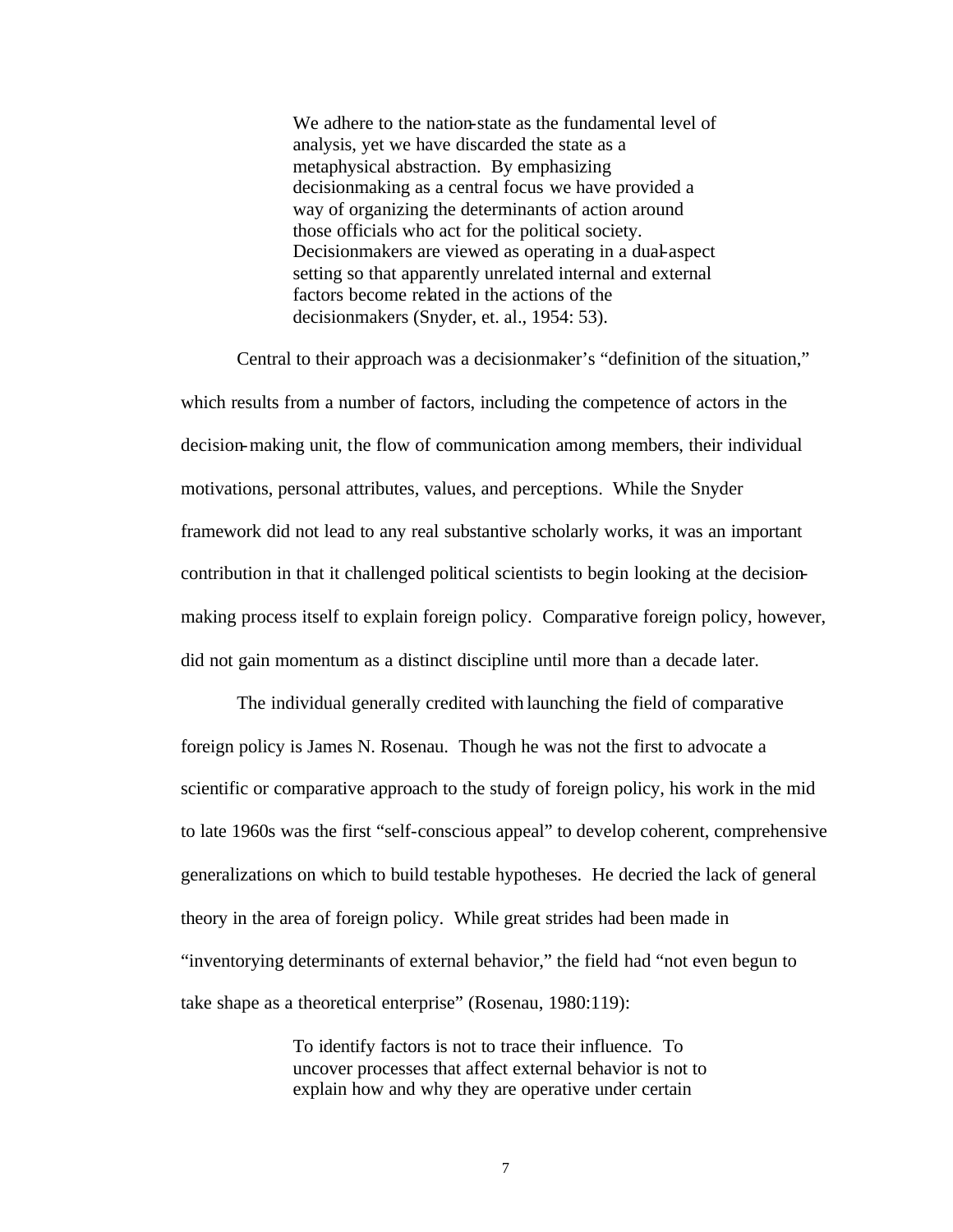circumstances and not under others. To recognize that foreign policy is shaped by internal as well as external factors is not to comprehend how the two intermix or indicate the conditions under which one predominates the other. (ibid.: 118).

Ronsenau charged that work in the field was largely non-theoretical, noncomparable, and non-cumulative, consisting of an abundance of frameworks; studies into the behavior of a specific country at a specific time; or "partial," non-comparable, non-cumulative theories that focused exclusively on single sources of foreign policy behavior. In response, Rosenau aggressively championed the building of general theory in foreign policy through the development of "if-then hypotheses" that would enable scholars to determine under what conditions different sources of foreign policy influence the process. This, he hoped, would lead to cumulative, comparable research that would advance the study of foreign policy beyond that of simple diplomatic histories – and into a true science of foreign policy.

Rosenau laid the groundwork for this theory building through his "pre-theory" of foreign policy. This framework sought to provide direction for the comparative study of foreign policy by grouping all possible foreign policy source variables into one of five manageable variable clusters, and assessing the "relative potencies" of each of the variable clusters according to the conditions under which each would most likely contribute to foreign policy behavior.

Through this, and other subsequent pieces (particularly his 1968 "fad, fantasy, or field" article), Rosenau made the case that launched the comparative study of foreign policy as a distinct field of inquiry. Rosenau sought to make the study of foreign policy into a true science and more methodologically rigorous by analyzing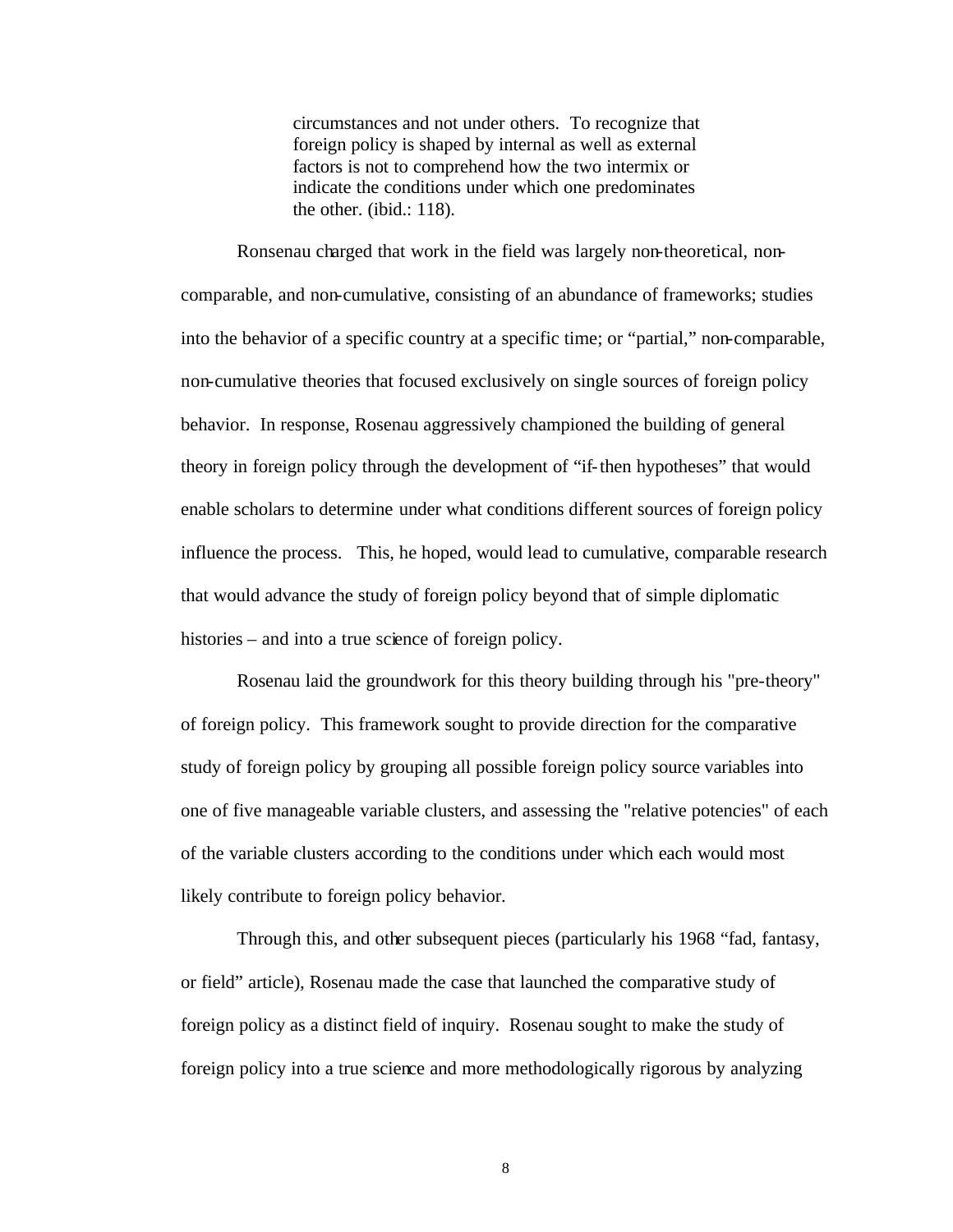the phenomenon "in terms of independent, intervening, and dependent variables that are operational and manipulable" (Rosenau, 1975: 109).

#### **Comparative Foreign Policy Approaches**

The scholars who responded to this call for a more scientific study of foreign policy are frequently referred to as the "first generation" of comparative foreign policy scholars. They shared a commitment to the study of foreign policy that contained two central features that helped establish and shape their early research agendas — a commitment to the study of foreign policy phenomenon "as the object of inquiry," and a commitment to the use of comparative methods (Hermann and Peacock, 1987).

For first generation scholars, "foreign policy behavior" was itself the primary object of inquiry. Early attempts to code and quantify foreign policy behavior, such as the Comparative Research on the Events of Nations (CREON) project, sought to shift the focus from foreign policy as a goal-seeking policy – and toward the more limited but observable concept of foreign policy behavior, defined as "discrete purposeful action that results from the political level decision of an individual or group of individuals" (Hermann, 1978:34). Behaviors were characterized as the "observable artifacts" of a political decision, with a specific location in time and space and with a defined beginning and end. By focusing on behaviors rather than the decisions themselves, researchers were free to conceptualize and explore foreign policy in new ways. Foreign policy truly became a "variable" in that researchers could assemble, operationalize and organize it in different ways. Foreign policy could assume different values, as both a dependent and independent variable (Hermann 1978).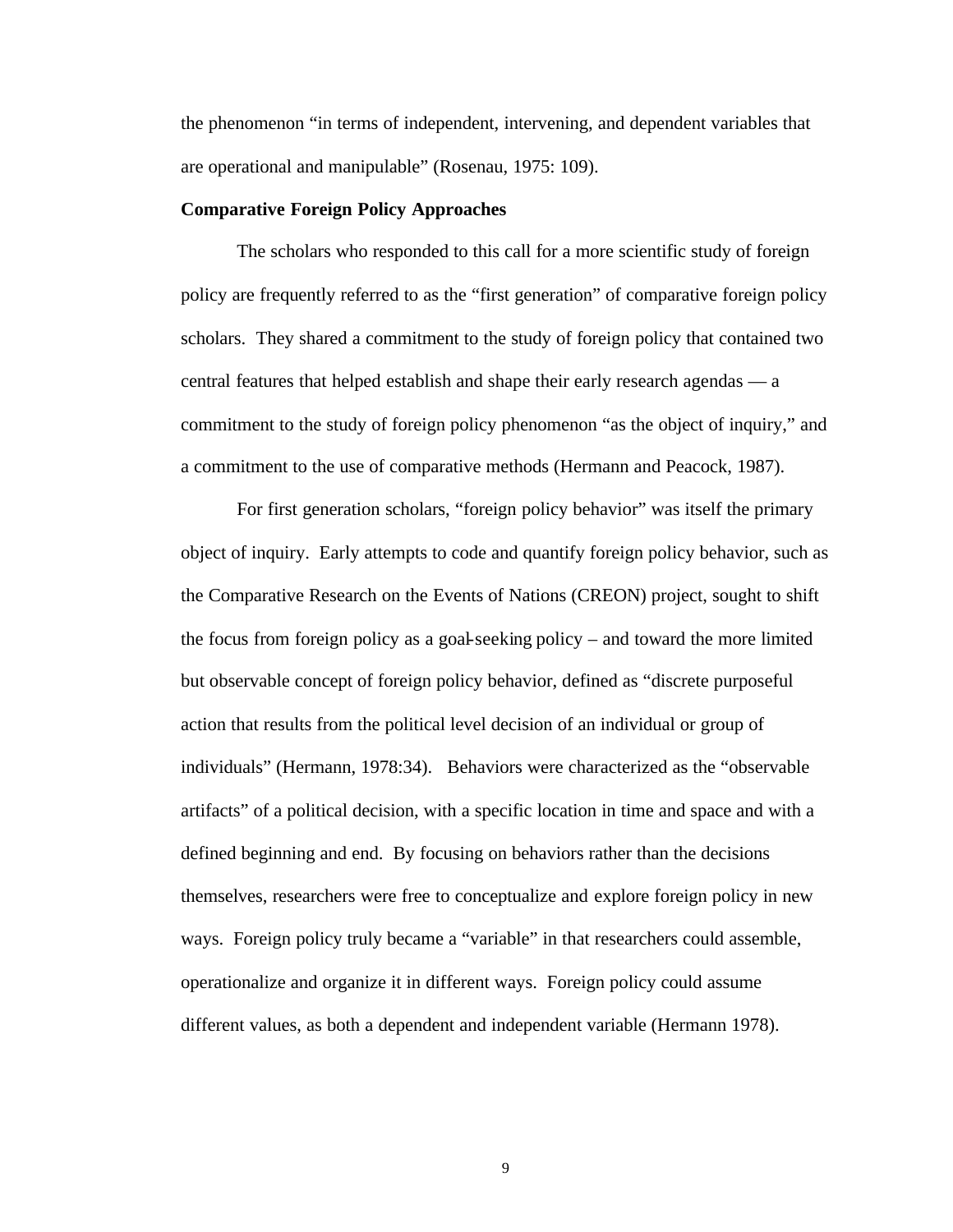#### **Comparative Foreign Policy Methods and Events Data**

The shared commitment to the use of comparative methods entailed three related aspects: a commitment to multi-nation comparisons (as opposed to simple case studies); a commitment to a comparative methodology (systematic comparison of similar variables); and the use of scientific methods (Hermann and Peacock: 1987). Scholars looked at variables that were assumed to exist to a greater or lesser degree in every political system and made comparisons about the degree to which relationships and variables influenced outcomes. These commitments combined with a focus on foreign policy behavior helped fuel the growth of events data collection and application in research. Events data refer to discrete foreign policy acts that can be coded comprehensively. To foreign policy scholars, events became analogous to "the vote" for behavioralist scholars of American politics, allowing them to "classify the entire range of national foreign policy actions in order to allow reliable comparisons between nations" (Hermann, 1975: 145) across time and space. A number of extensive data sets were developed beginning in the 1970s with significant funding from the United States government. Many are still widely used today to address specific foreign policy questions – as is the case in this dissertation.

Early events data collection projects included Rudolph J. Rummel's (1976) *Dimensionality of Nations (DON)*, which tabulated domestic and conflict variables used to examine the relationship between domestic conflict and foreign conflict behavior. Charles McClelland's (1971) *World Event Interaction Survey (WEIS)* captured hostile or cooperative action directed by one country toward another. The *Comparative Research on the Events of Nations (CREON)* project at Ohio State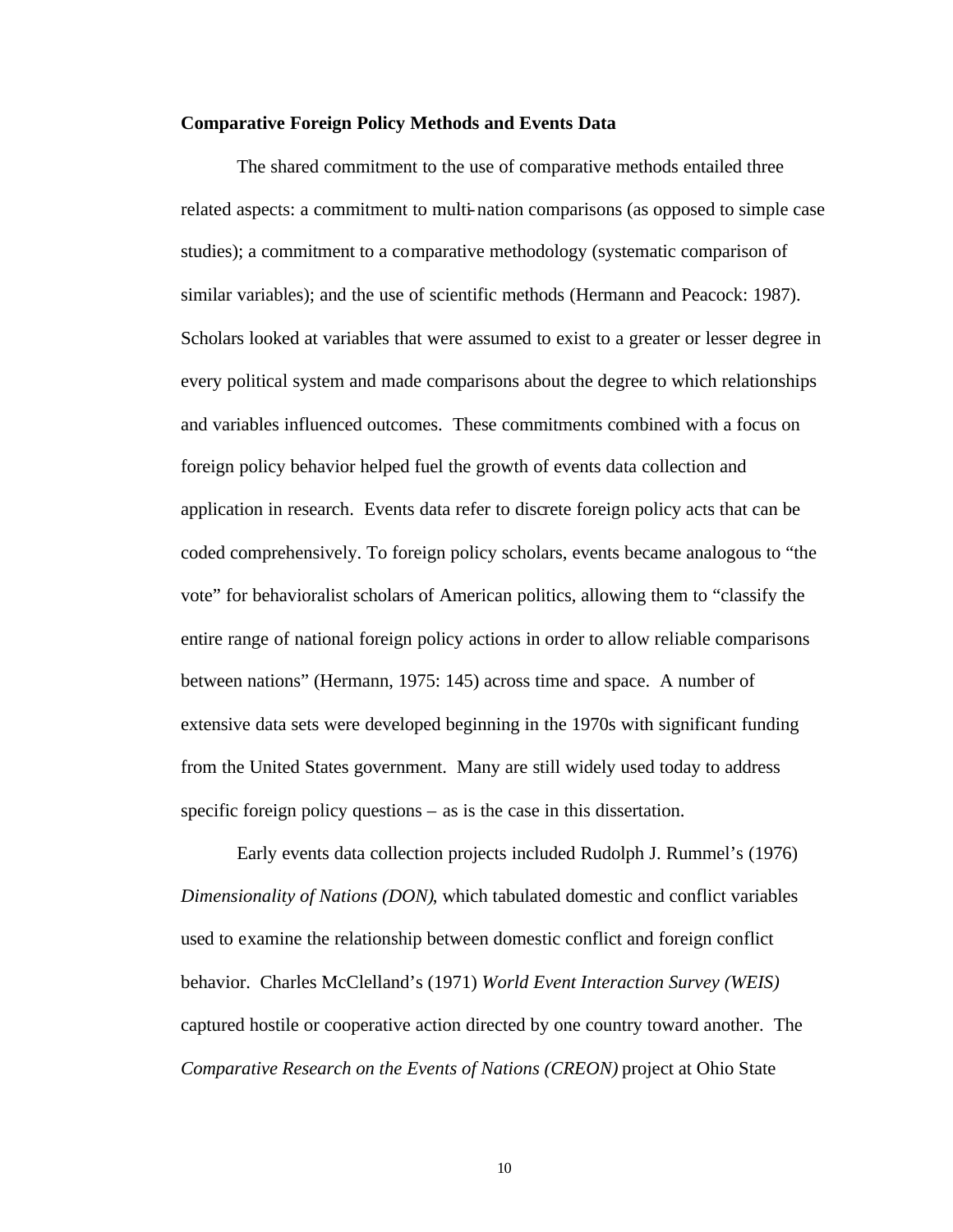University collected data on different policy positions of states to examine the relationships between state attributes and types of foreign policy. Singer and Small's (1972) *Correlates of War (COW)* data set was event-specific, consisting of data complied on the frequency, severity and intensity of international wars back to 1816. This data set remains in widespread use today by scholars studying issues related to the democratic peace.

Edward Azar's *Conflict and Peace Data Bank (COPDAB)* (Azar and Sloan, 1975) classifies foreign policy events according to conflict and cooperation on a 15 point weighted scale. This data set has been used as a measure to conceptualize foreign policy change, and it will be employed as one of the dependent variables in this dissertation.The ease and availability of events data helped fuel the growth of comparative foreign policy research and theory building. McGowan and Shapiro's (1973) survey of the field found that comparative foreign policy publications in 1972 were more than double that of five years earlier and more than 14 times that of ten years earlier.

#### **Re-Evaluation**

These developments fueled a great deal of optimism on the part of many comparative foreign policy practitioners. Rosenau noted less than 10 years after his "pretheories" article:

> Descriptions have been supplemented by analyses, implicit assumptions have given way to explicit propositions, unrelated examples have been replaced by recurring patterns, and noncomparable case studies have been complemented by careful replications (Rosenau, 1975: 31).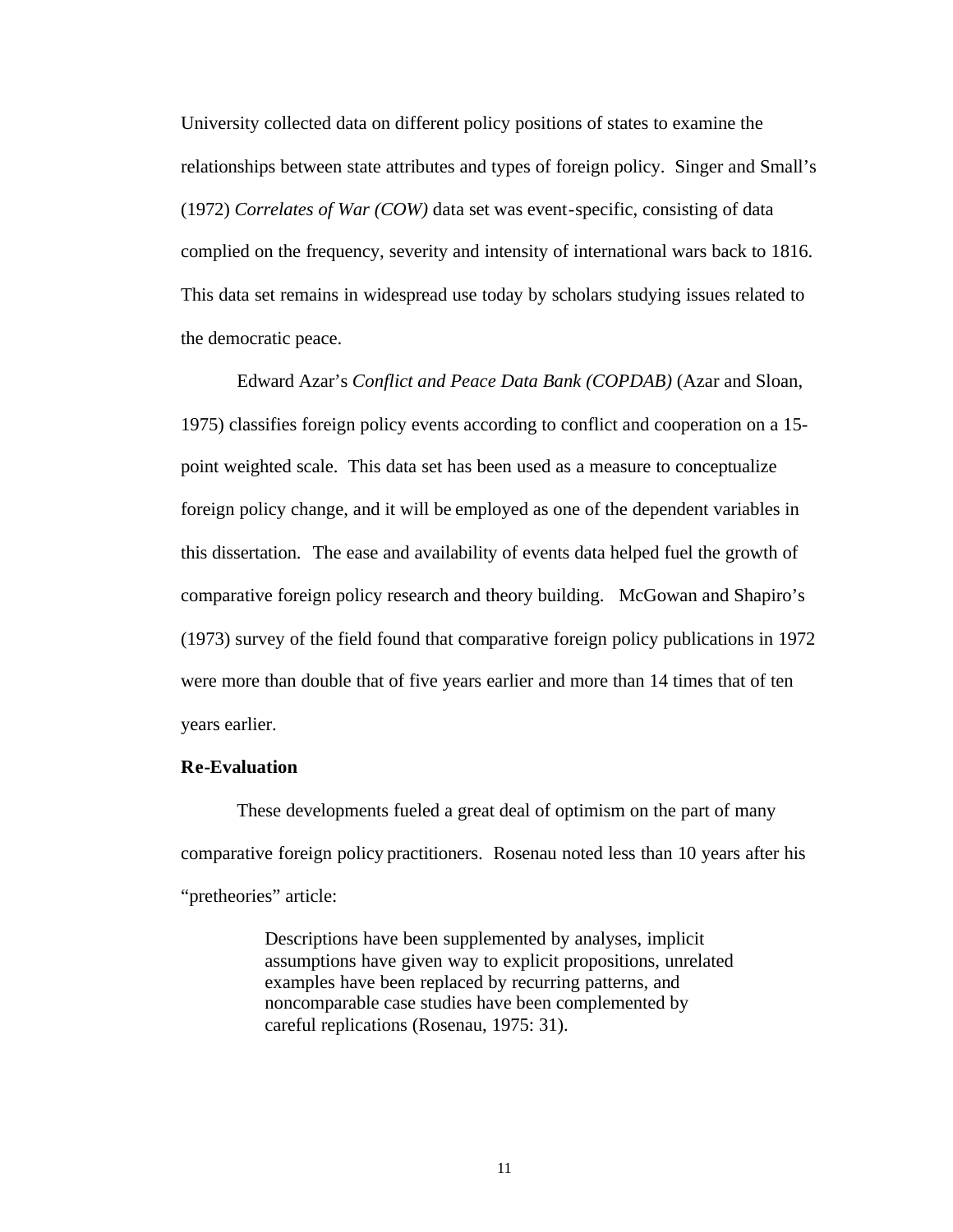In fact, by 1975, Rosenau declared that the field had already reached the status of a Kuhnian "normal science," in that there was a methodological and philosophical consensus among practitioners to such a degree that their research merely "elaborated and refined" that of one another. Events data and the comparative method formed the basis for the consensus, and what remained was merely "mopping up operations" (Rosenau, 1975; 1976; McGowan, 1976).

At the same time, however, a sizable group of scholars were expressing dissatisfaction with the direction of the field, disappointment with its inability to achieve its grandiose goals, and doubts about its viability as a separate field altogether. Sources of this dissatisfaction were rooted in the ways most comparative foreign policy scholars conceptualized their inquiry – as "neopositivist inductionism," and as a Khunian normal science (Hudson and Vore, 1995).

While few scholars held a strict interpretation of neopositivism, one aspect of it that was reflected in the philosophies of many of them was that of a "building block"— that empirical findings would build one upon another until enough findings "could be fitted together into a general or grand theory that would explain the multiple sources of, variations in, and implications of foreign policy" (Neack, Hey and Haney, 1995:4). While early comparative foreign policy literature did lead to some wellestablished generalizations about foreign policy behavior, none of them, using a model of cumulation, had been integrated into broader theory. In terms of a "normal science," while many aspects of comparative foreign policy were "Khunian" in terms of methodological commitments, the field lacked the Kuhnian notion of a set of shared theoretical commitments.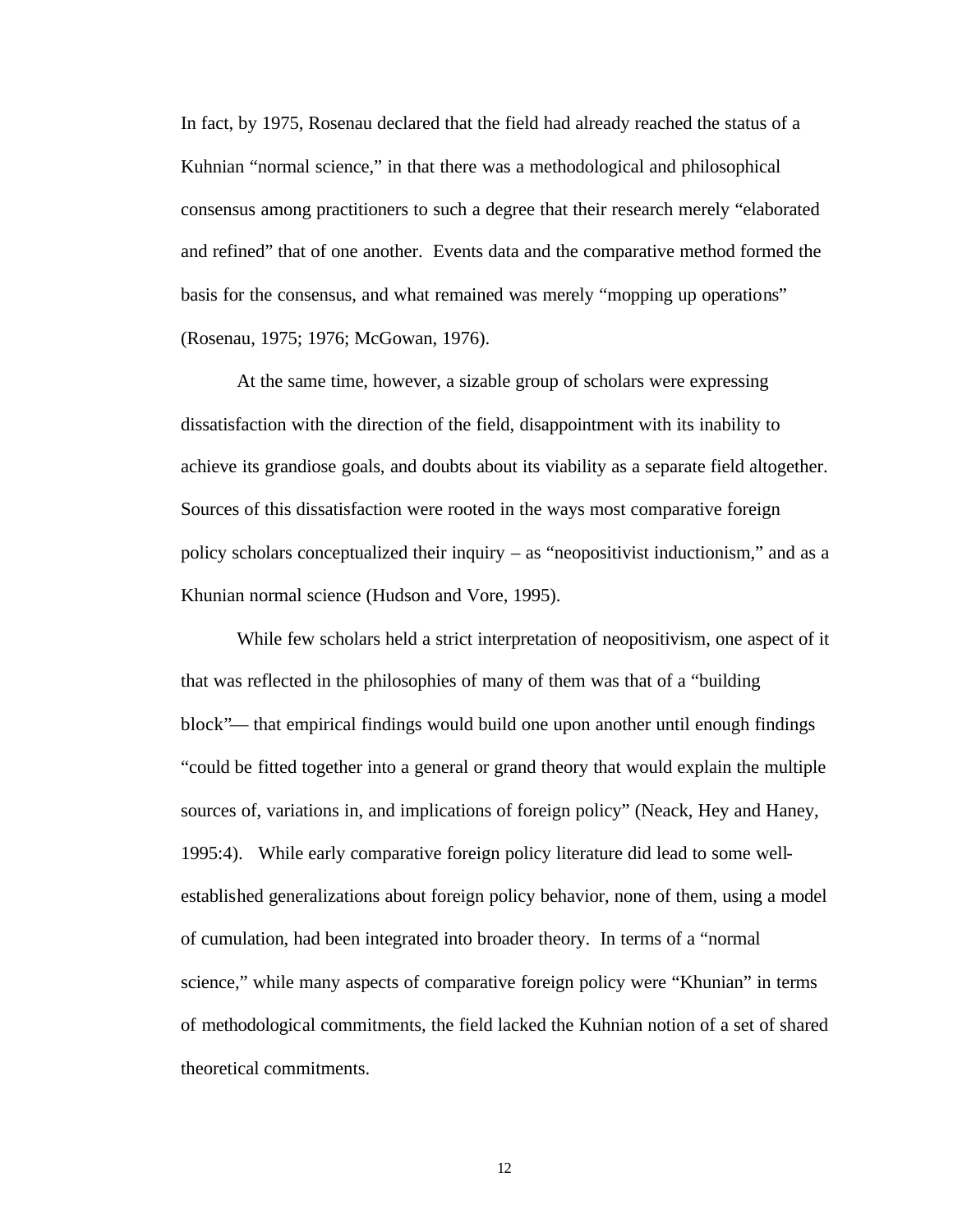The period of critical evaluation for comparative foreign policy began in the mid 1970s and continued into the mid 1980s, beginning at conferences hosted by the Inter-University Comparative Foreign Policy (ICFP) project. The project was established to assess contributions to the growth of cumulative science, and many at the conference did express generally optimistic views of the field's progress and future (Powell, Andrus, Purkitt and Knight, 1976; Kegley and Skinner, 1976). Others, however, were more critical, charging that the field never exhibited any "uniform, sustained, selective cumulation" (Ashley, 1976:155), and that it was being weakened by its division from international studies, which discouraged the synthesis of national and systemic variables and cross-level theorizing (Munton, 1976).

Scholars came to realize that "to evolve further, comparative foreign policy needed to jettison (1) the aim of a unified theory and (2) the methodological straightjacket imposed by the requirements of aggregate empirical analysis" (Hudson and Vore, 1995:221); and find ways to address issues that had long been ignored. At a 1985 conference on New Directions in the Study of Foreign Policy, comparative foreign policy scholars met to reach a consensus on the new direction the field should take. What emerged was a renewed commitment to continue comparative analysis, but without the constraints of being wedded to a single model or quantitative methodology. Instead, the scholars agreed to establish and pursue a more diverse approach that incorporates different levels of analysis, perspectives and approaches. This approach has come to characterize what has been called the second generation of comparative foreign policy, commonly identified as "foreign policy analysis" (Neack, Hey and Haney, 1995).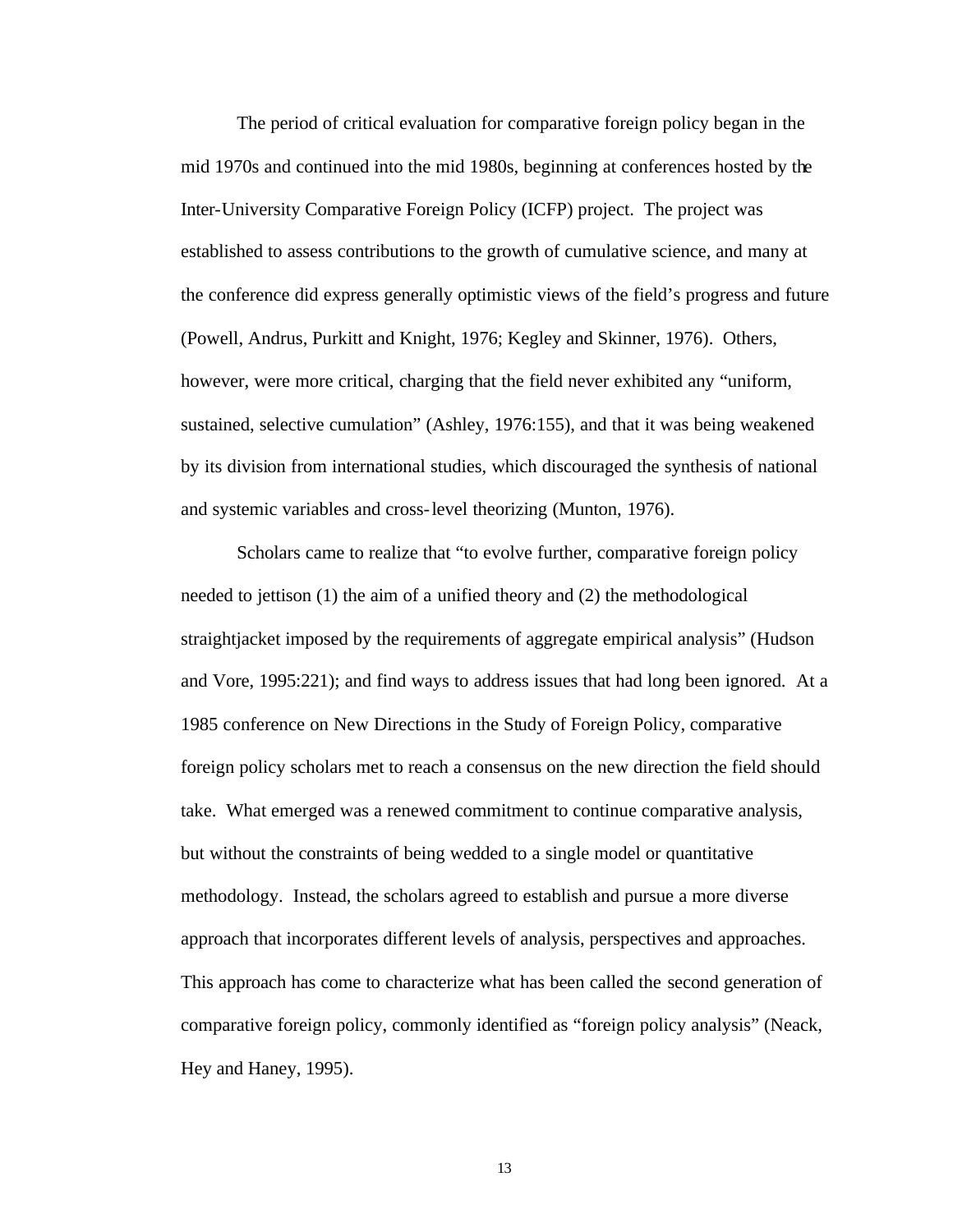The second generation of comparative foreign policy is distinguished from the first not only in terms of a second generation of scholars in the field, but also a second generation of scholarship. Second generation scholarship builds on the work of the previous generation, but incorporates more diverse approaches to the topic. These approaches include: the employment of a wide variety of methodologies with diverse quantitative and qualitative techniques; drawing on numerous theoretical perspectives from across the social sciences, especially comparativists and area specialists; rejecting simple connections and associations, and considering multi-causal explanations at multiple levels of analysis; rejecting the need for a "paradigmatic core" and central methodology; and an attempt to link research to substantive concerns of foreign policy (Neack, Hey and Haney, 1995; Hudson and Vore, 1995).

The dividing line between first- and second-generation scholarship and scholars is not solid. In fact, the field itself today is not so narrowly defined. Foreign policy analysis reflects a wide area of scholarship with a common dedication to understanding foreign policy through a wide array of approaches and perspectives. Foreign policy analysis today is seen to be making progress as a "bridging field" linking international relations theory, comparative politics and the foreign policy making community (Hudson and Vore, 1995: 228). Country and area experts are now taking a more active role in refining and testing theories developed by foreign policy analysts, and can provide valuable insight into the characteristics of leaders, bureaucratic politics, the role of legislative bodies and the influence of pressure groups. This dissertation, for example, builds heavily on the contributions of comparativists studying the role of institutions to develop hypotheses about how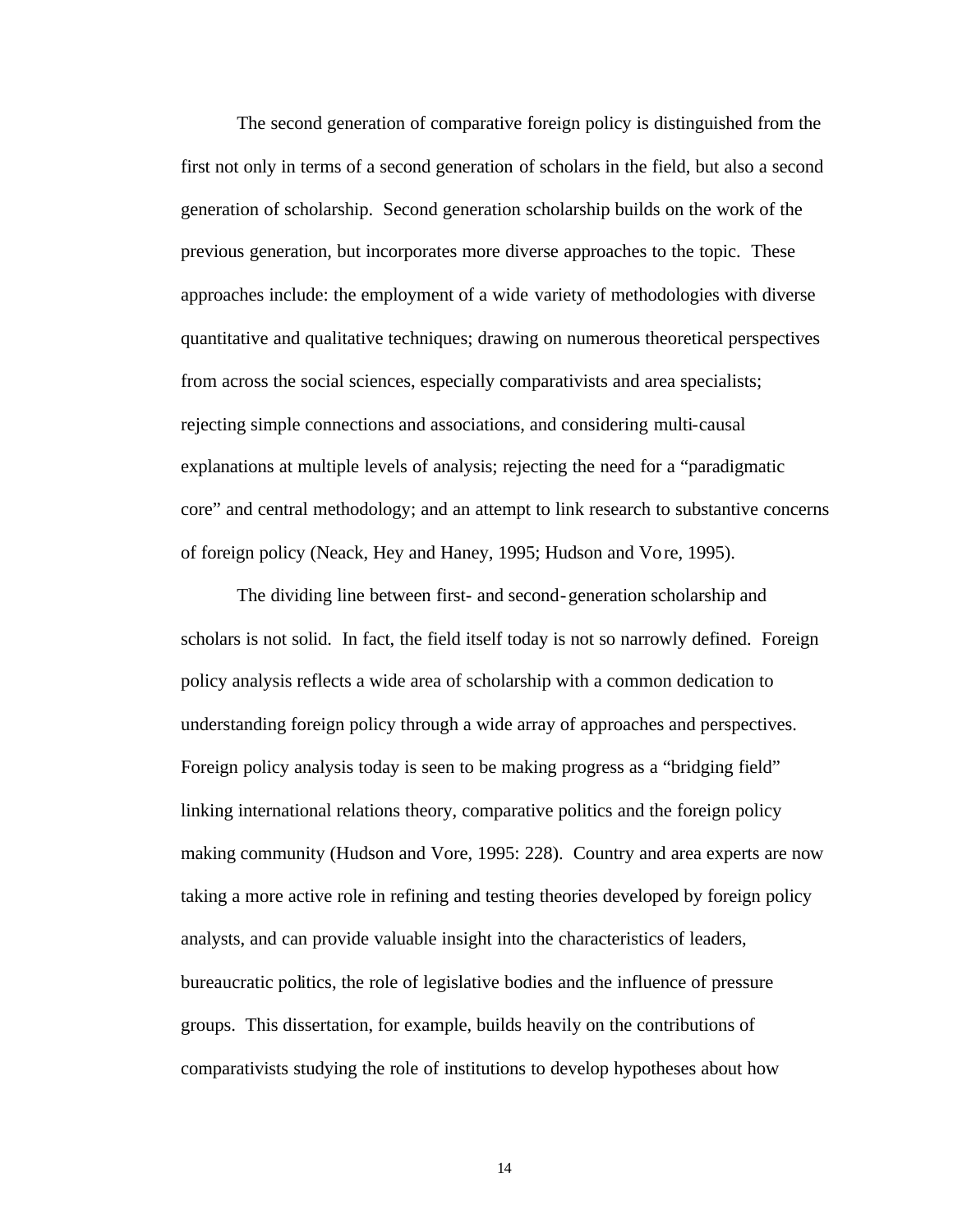different regimes, political systems and institutional arrangements place different constraints on, and create different incentives for, decisionmakers to undertake foreign policy changes.

Current approaches to foreign policy analysis also provide hope that research may bridge the gap between academia and practitioners of foreign policy. As

Alexander George notes:

Practitioners find it difficult to make use of academic approaches such as structural realists theory and game theory, which assume that all state actors are alike and can be expected to behave in the same way in given situations, and which rest on the simple, uncomplicated assumption that states can be regarded as rational unitary actors. On the contrary, practitioners believe they need to work with actor-specific models that grasp the different internal structures and behavioral patterns of each state and leader with which they must deal (George, 1993:9).

#### **The Question of Foreign Policy Change**

Current trends in foreign policy analysis – with its emphasis on diverse methodological techniques, broad theoretical perspectives, integrating approaches, multiple levels of analysis and multi-causal explanations, and desire to be more "policy relevant" is reflected in today's approaches to the question of foreign policy change.

State's foreign policies are forever changing to some degree, and as long as scholars have been studying foreign policy outcomes, change has been an element. The study of change itself as a distinct subject of inquiry, however, is relatively new, emerging in the 1970s amidst the re-evaluations ongoing in comparative foreign policy. In fact, Rosenau himself first surfaced the issue, suggesting that one area in which comparative foreign policy research might prove fruitful is "if the concept of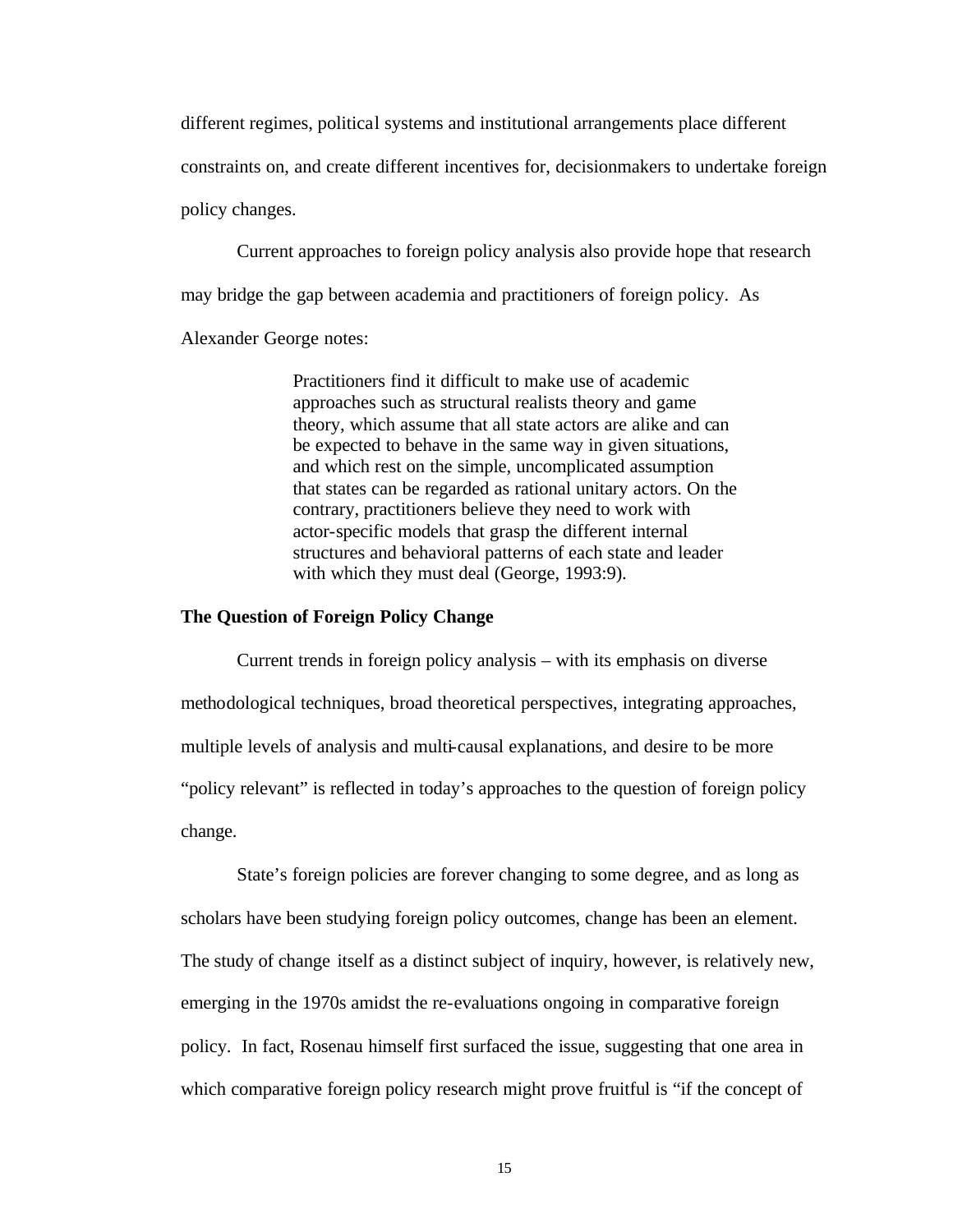change were fashioned into an operational dependent variable" (Rosenau, 1976b: 371).

Rosenau believed that developing a concept of change into an operational dependent variable would further develop comparative foreign policy as a field and would spark the "innovative theorizing" that was lacking in the field. Focusing on those points where old patterns were broken and new ones developed would focus attention on genuine "puzzles," and by exploring these questions, scholars would be forced to become more creative in their theory building. Rosenau also believed that it would force scholars to build longitudinal variable into their models – something he believed necessary for good theory building.

#### **Why Study Foreign Policy Change?**

There are a number of important reasons to study foreign policy change. First, foreign policy changes are often not only surprising, but disruptive. Events such as Sadat's dismissal of the Soviets and rapprochement with the West and the rising assertiveness in the foreign policies of a number of Third World countries were in part what triggered an interest in foreign policy change among scholars. Any foreign policy change, particularly significant changes, can have a profound effect on the regional and international system. "Relations between nations are established and progress based on what is understood to be patterned behavior. When those patterns are broken, interrupted, or reversed, the effects can be felt throughout the system, generating greater conflict and uncertainty between states most affected by major changes in the status quo" (Volgy and Schwartz, 1994: 24). This can be especially true when foreign policy change conflicts with important interests of a dominant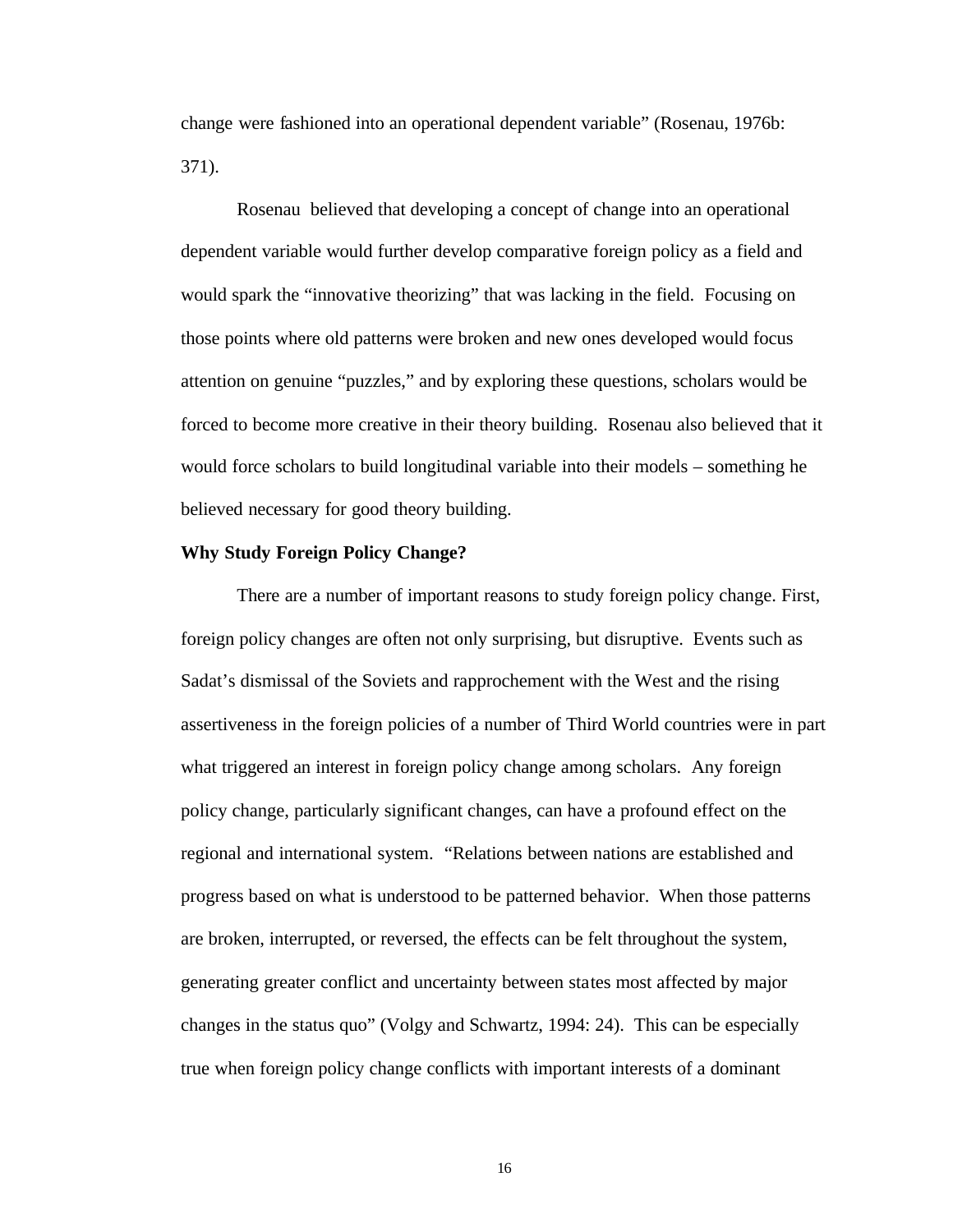power, exacerbating international tensions and often resulting in "coercive, punitive and violent responses" (Holsti, 1982). Even more mild changes and shifts have can have profound effects, especially among great powers where, "the question of change and stability in foreign policy is vital for peace and security" (Goldmann, 1988: vx).

Second, the study of foreign policy change can contribute to a broader understanding of foreign policy and international relations by fostering a richer theoretical focus on foreign policy studies. By focusing study on foreign policy change itself, scholars offer an important contribution by focusing squarely on what Hermann (1978) called "that which is to be explained" – the dependent variable of foreign policy. Unlike many other works in foreign policy analysis that seek to develop theories based on particular sources of foreign policy, here, foreign policy itself is the center of analysis (Hagan and Rosati, 1994).

Third, because the study of foreign policy change is "less abstract theoretically and substantively more meaningful," than other foreign policy approaches, the study of change can further develop foreign policy analysis by generating empirical studies at the macro, middle-range and micro levels of specificity (Hagan and Rosati, 1994). Fourth, the study of foreign policy change offers opportunities to incorporate multiple perspectives, thereby synthesizing and integrating approaches to a much greater degree than other studies in foreign policy analysis. A common approach, for example, is to model the policy-making process as an intervening variable acted upon by a myriad of other domestic and international phenomenon, blurring the traditional distinction between internal and external sources of foreign policy (ibid.).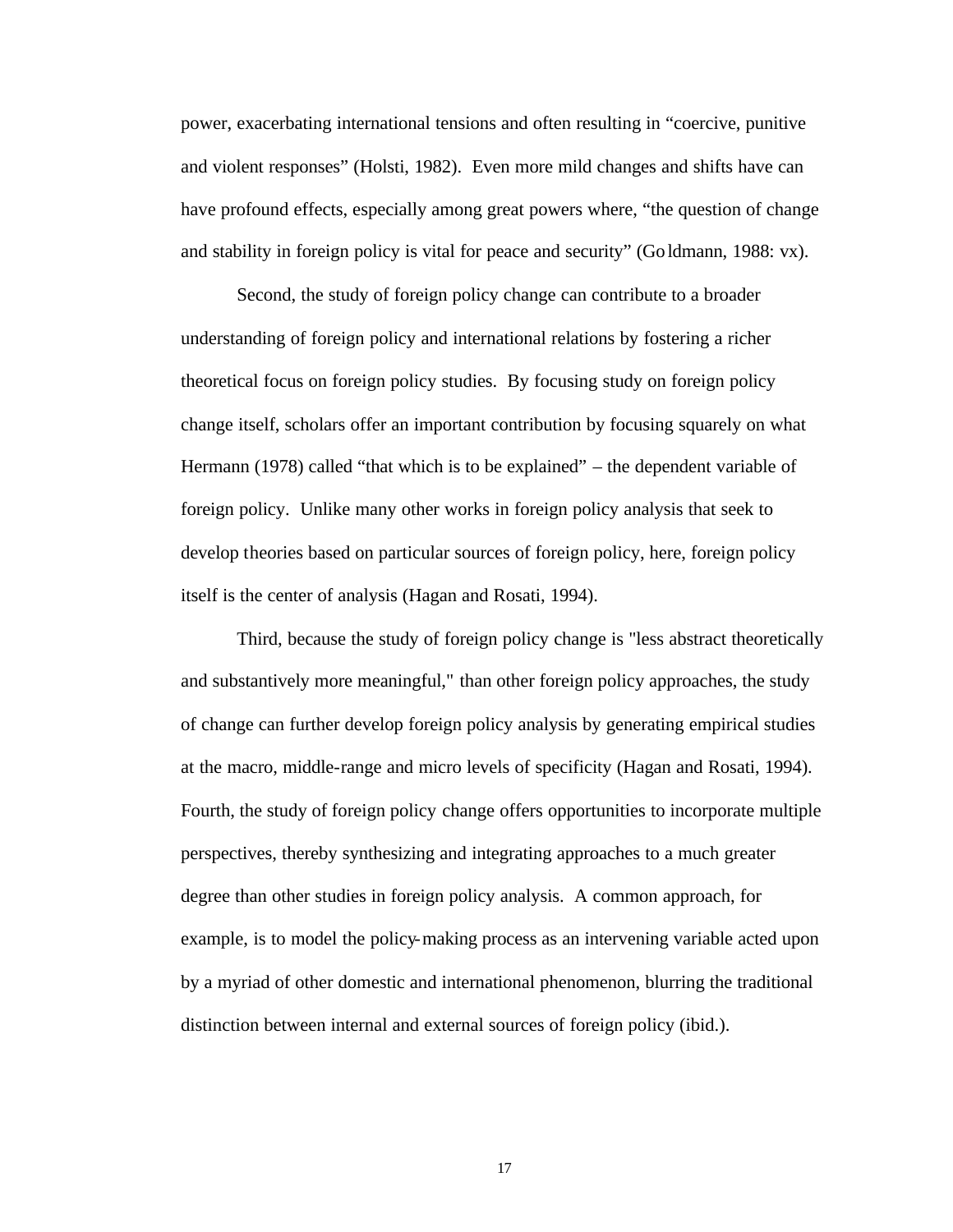Fifth, foreign policy change can provide important insights into core issues between the field of international relations and foreign policy analysis – specifically, the structural approach of neorealism. This perspective (see Waltz, 1979) emphasizes how prevailing global structures constrain foreign policy options for decisionmakers, seeing foreign policy change as more "evolutionary." Thus, neorealists would argue, change would only occur when there are changes in the global structure and rational government actors adapt their foreign policies in response to those new realities. The study of foreign policy change challenges this notion and may provide a synthesis of these two previously antagonistic perspectives.

David Skidmore's (1994) work in this area is one example. He explains a state's ability to adjust its foreign policy to changes in the international environment as a function of international and domestic constraints. He posits that realist theory best explains policy change in states that have modest power abroad but are institutionally strong at home; while an institutional approach, looking more at domestic factors, best explains foreign policy change in states that are strong at abroad, but weak at home.

#### **Foreign Policy Change: A 'Neglected Phenomenon'**

Despite compelling reasons for the study of foreign policy change, it remained, for many years in the words of K.J. Holsti, "a neglected phenomenon" in the study of foreign policy:

> An aspect of foreign policy that has received little attention in the theoretical literature…(is) foreign policy change. A review of current writings reveals that the sources of foreign policy…have received more attention than actually policies…and even where policy is reviewed, rather static pictures emerge; continuity of the major powers' foreign policy orientation seems to be the norm (Holsti, 1982: ix).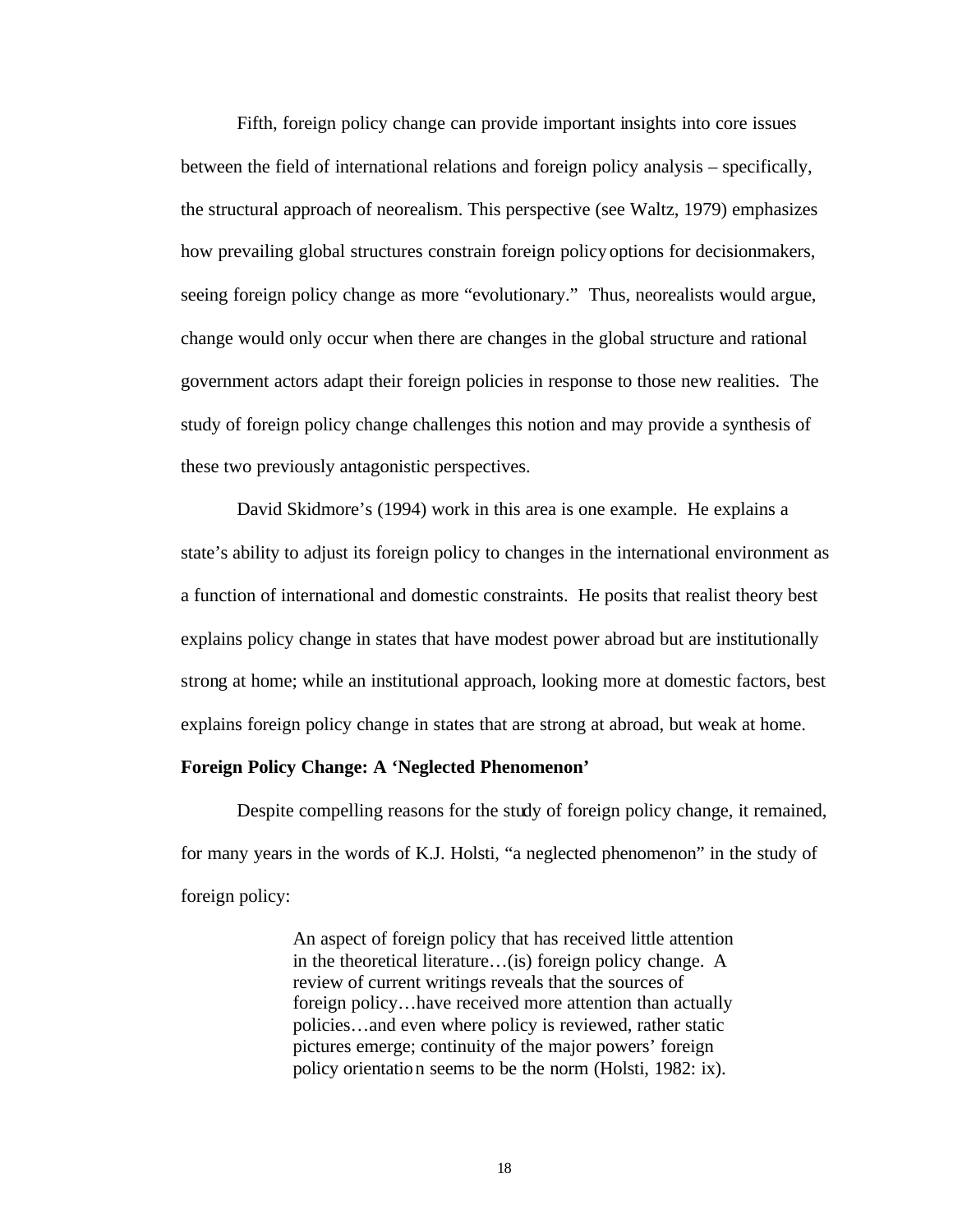Similarly, Rosenau observed:

In our search for recurring patterns – for constancies in the external behavior of nations – we tend to treat breaks in patterns as exceptions, as nuances which complicate our tasks. Yet it is precisely the point at which a trend veers off sharply in a new direction that the interaction of key variables is most fully exposed. Patterns do not change except when the value of one or more variables is altered or when…processes that are normally independent become intertwined…changed behavior provides an especially useful occasion for observing the interplay of the factors that shape foreign policy (1976b: 371-372).

A number of reasons have been given for this neglect. First, foreign policy analysis is a young field, and "the development of any science naturally proceeds from analyzing order to analyzing change (Rosati, et. al., 1994: 5)." As Gilpin observed, "until the statics of a field of inquiry are sufficiently well developed and one has a good grasp of repetitive processes and recurrent phenomena, it is difficult if not impossible to proceed to the study of dynamics (Gilpin, 1981:4)." A second reason was the rise of behavioralism and the search for "middle range theories." This resulted in "a proliferation of research into more narrow questions and microphenomena, analysis not conducive to the broader study of foreign policy change" (Rosati, et. al., 1994: 6)

A third explanation was western bias. Gilpin observed that the dominance of American scholarship since World War II led to a field that was "parochial and ethnocentric," focusing primarily on the western state system of the postwar era. In the study of foreign policy, this led to a preoccupation with explaining Cold War policies of the great powers (Gilpin, 1984). Holsti (1982) charges that this narrow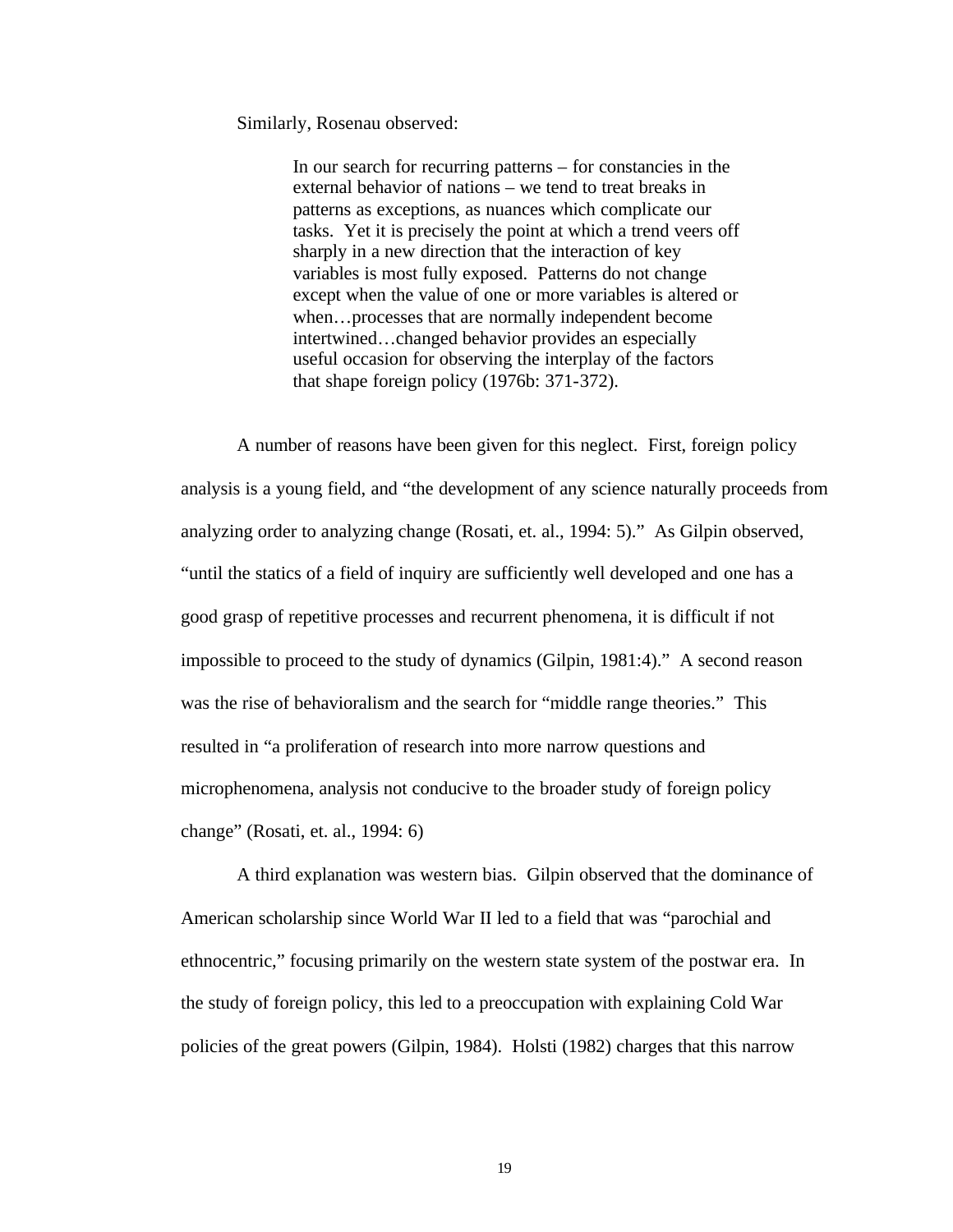focus contributed to the inattention given to foreign policy changes that were occurring elsewhere in the world.

Another reason identified for the inattention to foreign policy change was the general "conservative bias" of western academic scholarship. Gilpin observed "social scientists have a preference for stability or at least a preference for orderly change" (Gilpin, 1984: 6). Rosati states that because the comparative study foreign policy was developed at the height of the Cold War, there was a natural emphasis on the role of government decisionmaking in U.S. foreign policy – at a time when the "high" politics of national security was dominant, and a true consensus existed among decisionmakers and the public.

# **The Development of Foreign Policy Change**

The study of foreign policy change remains today a relatively young field. It was not until the 1980s that change, as a concept and subject of study, began to receive attention. The publication of several frameworks throughout the decade helped shape the way scholars began to conceptualize foreign policy change, its sources, and processes. While these frameworks did not receive widespread application in the literature, they did provide important insights into how scholars should think about change.

In *Why Nations Realign: Foreign Policy Restructuring in the Postwar World.*  K.J. Holsti pursues a specific type of foreign policy change – restructuring – "the dramatic, wholesale alteration of a nation's pattern of external relations" (Holsti, 1982:ix). This differs from "normal foreign policy change, which is usually slow, incremental and typified by low linkages between [geographic and functional]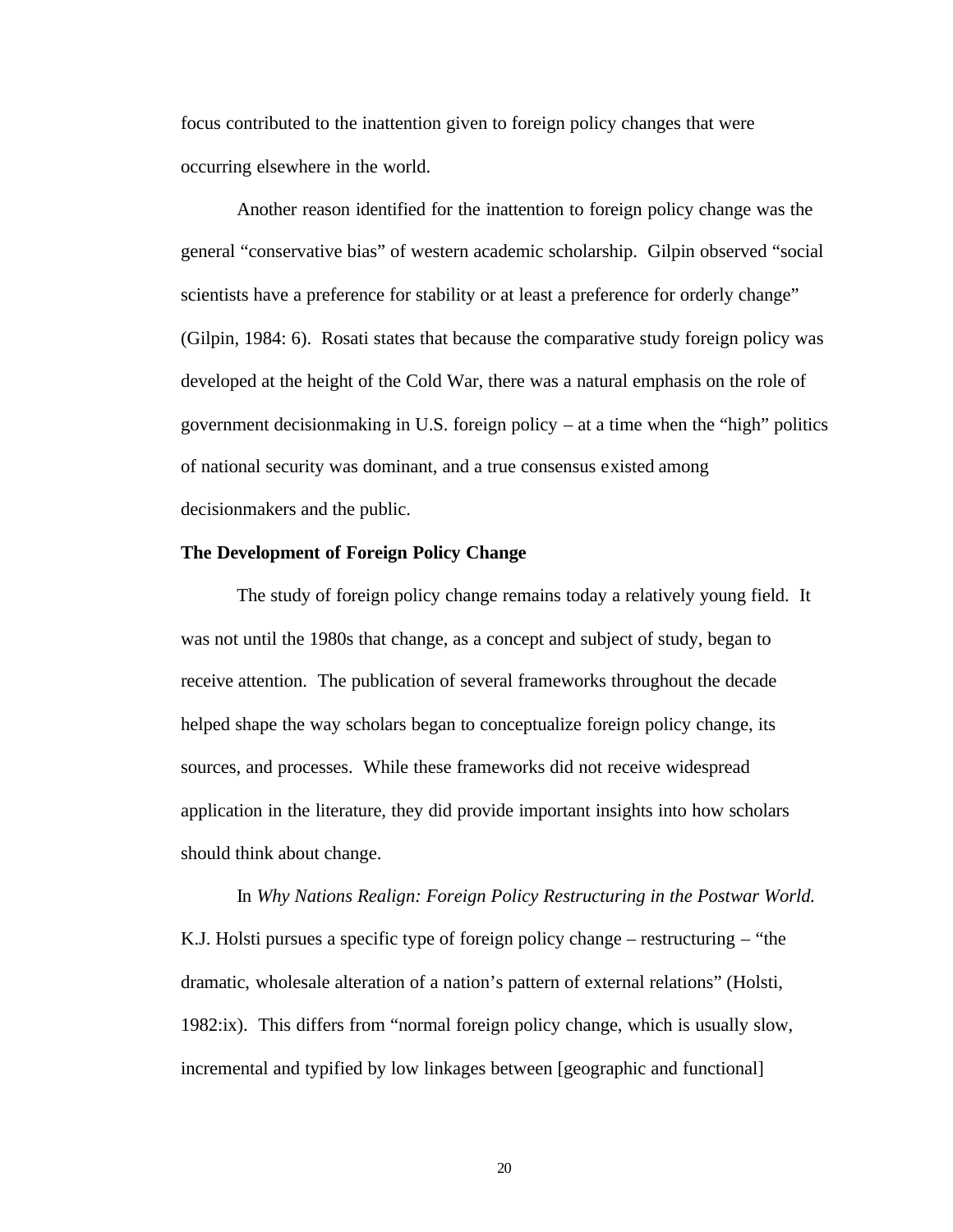sectors." (ibid.: 2). Instead, restructuring "usually takes place more quickly, expresses an intent for fundamental change, is non-incremental and usually involves the conscious linking of different sectors." Reorientation, according to his definition, refers to the intention of foreign policy decision makers to restructure their state's foreign policy.

Holsti distinguishes reorientation and restructuring on the basis of significant changes in: (1) the levels of external involvement, (2) policies regarding types and sources of external penetration, (3) the direction of the external involvement, and (4) military or diplomatic commitments. Based on these characteristics, he develops four ideal types of foreign policy: *isolation, dependence, self-reliance and nonalignment/diversification.*

Using these four types of foreign policy, Holsti establishes 12 possible ideal types of foreign policy restructuring, as states move from one of the four foreign policy types to another. Holsti and the authors in his volume use case studie s of an eclectic group of states, examining a variety of external, domestic, historical, cultural variables, as well as the policy-making process to try to explain why foreign policy restructuring occurs. In his conclusion, Holsti states that he is unable to explain why some states will undergo foreign policy restructuring while other states, facing a similar set of circumstances, do not. However, he does note that:

> certain conditions, particularly dependence, vulnerability, perceptions of weakness and massive and external penetration, predispose some governments to restructure their foreign policies and that sometimes the major residues of dependence and independence are seen as threats which, in turn, compel governments to build moats and create more 'distance' between themselves and their mentors (Holsti, 1989: 199).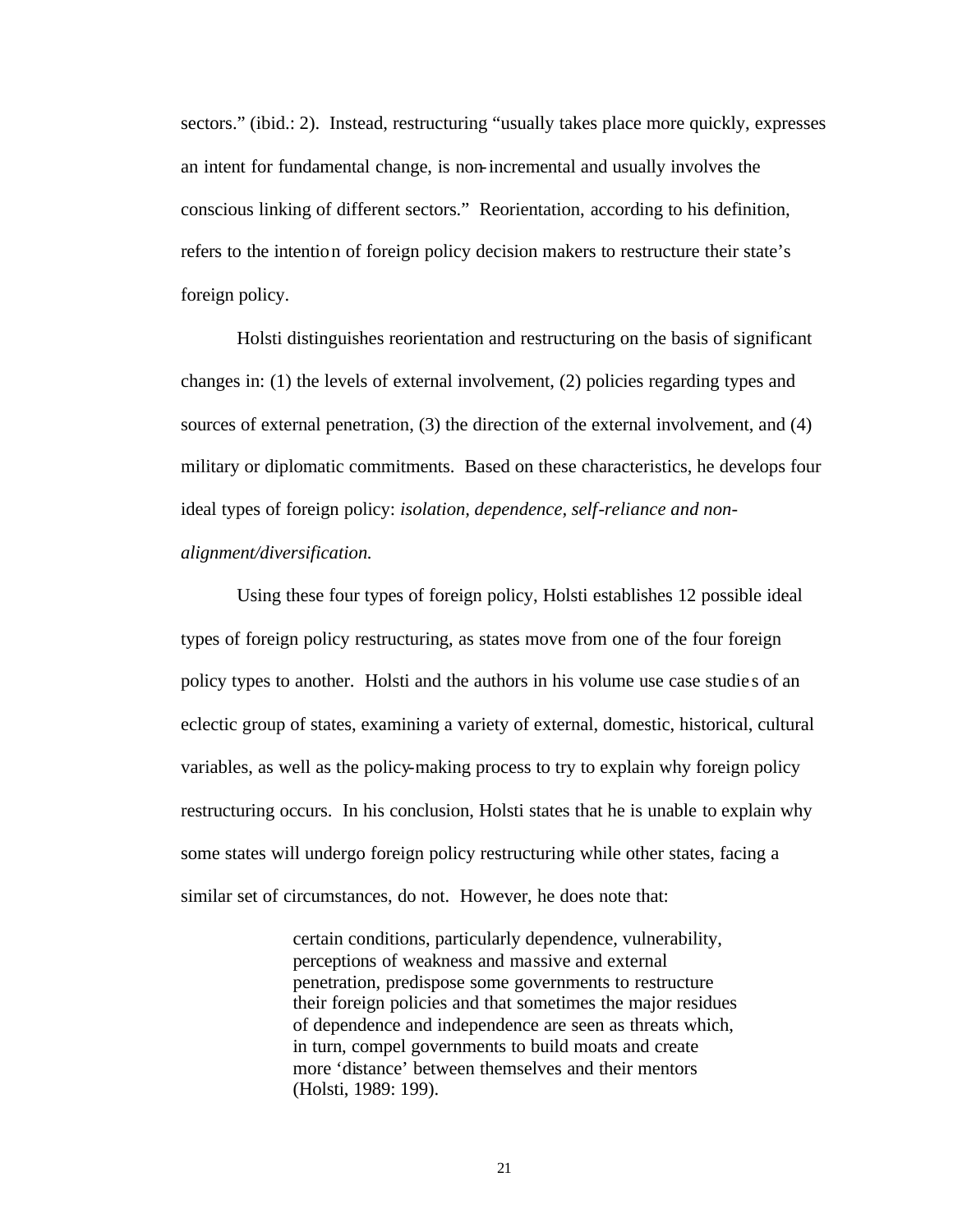Non-military threats, such as perceived economic and cultural threats, were found to play a large role in foreign policy restructuring. Fears of economic control by a more powerful neighbor and fear of a "foreigner" also were found to play a role. Holsti also concludes that foreign policy reorientation will often occur without subsequent foreign policy restructuring*,* as the leaders express a goal of significantly altering their policies but find the costs and realities associated with it difficult to overcome.

Holsti's work is significant because it represents the first major application of a systematic study of foreign policy change. It also offers important insight into how the perceptions of leaders in developing states might lead them to undertake foreign policy change. Elements of this notion will be introduced into the dissertation, to distinguish differences in the extent to which developed and less developed states change their foreign policies.

Kjell Goldmann's (1988) *Change and Stability in Foreign Policy: The Problems and Possibilities of Détente* specifically addresses the "tension" in international politics whereby states face pressures to change policies from the past (through changing conditions in the environment, learning, and domestic political changes that produce new leaders with new ideas), yet there remains a strong tendency to stick to the policies of the past. The "unresolved issue in foreign policy theory," he states, is to establish "what factors determine whether, when, and to what extent pressure for change in a policy will in fact produce change" (Goldmann, 1988: 3). Goldmann specifically looks at how "stabilizers" intervene with sources of foreign policy change and the decision-making process. "A source of policy change is an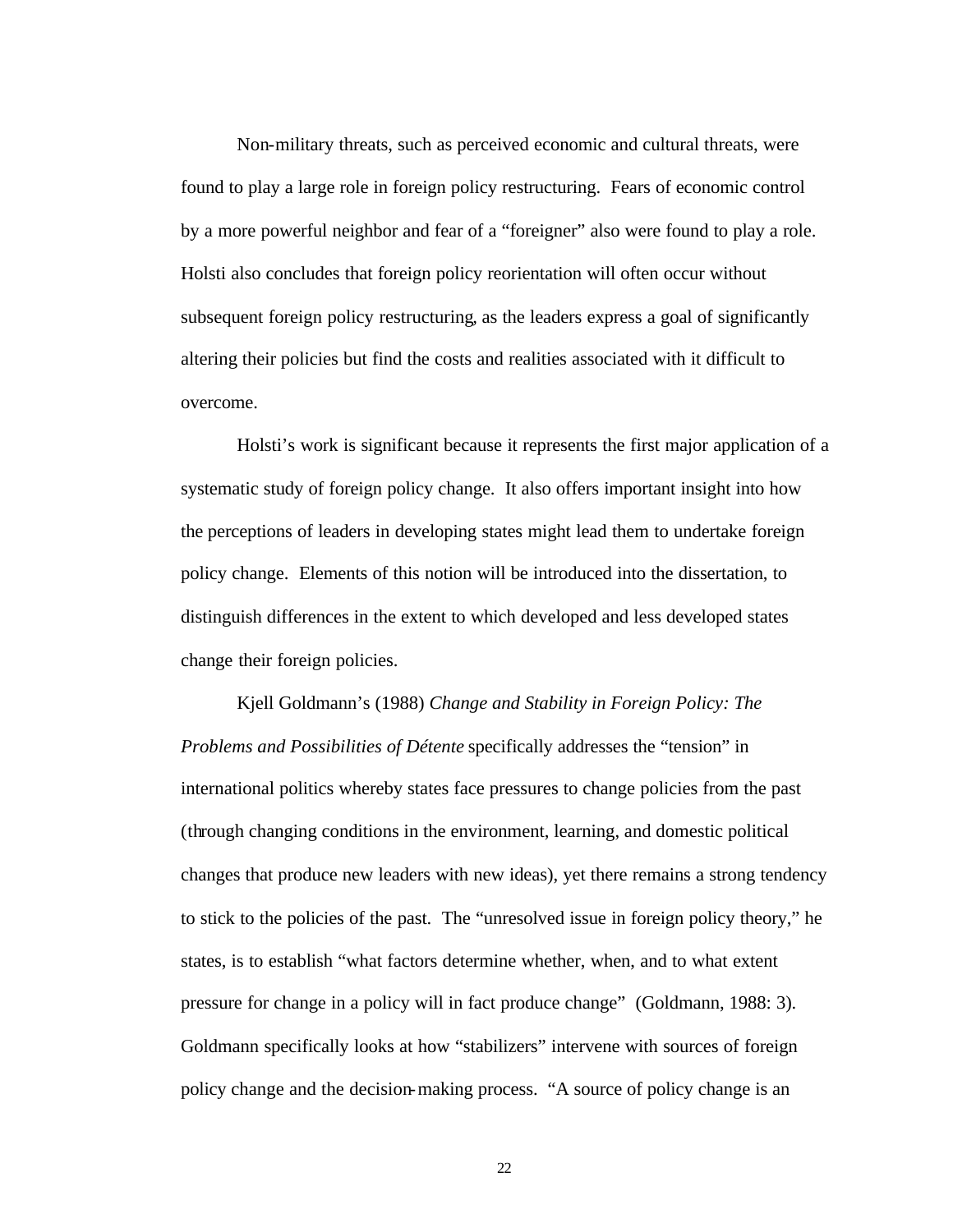event tending to start a process of policy change. A stabilizer is a variable affecting the likelihood that such an event will set a process of change in motion and/or the extent to which a process of change will be completed and produce a change in policy" (ibid.: 4).

Stabilizers determine whether or not inputs from sources of foreign policy change actually set a process of policy change in motion. Stabilizers reduce the sensitivity by blocking foreign policy change, reducing the scope of change, or delaying change. Goldmann lays out an inventory of thirteen international, cognitive, political and administrative stabilizers that affect the sensitivity of decisionmakers to their environment, the availability of alternatives and the costs of change.

While Goldmann readily admits there are limitations to testing all of the variables outlined in his sketch, he offers them as a basis on which others can build theory. Goldmann's assumption that "in the absence of stabilizers, policies are highly sensitive" (ibid.: 16) to sources of foreign policy change is a theme of this dissertation.

In *Changing Course: When Governments Choose to Redirect Foreign Policy*, Charles Hermann proposes a scheme for "interpreting decisions in which a government decides to change policy direction" (Hermann, 1990: 3). Specifically, his interest is in those cases that mark a major reversal or redirection in policy. He identifies four graduated levels of foreign policy change: *adjustment* changes (changes in the level and scope of recipients); *program* changes (qualitative changes in the methods and means); *problem/goal* changes (where the initial problem or goal is replaced or forfeited, purposes replaced); and *international orientation* changes (the redirection of a country's entire orientation toward world affairs, a simultaneous shift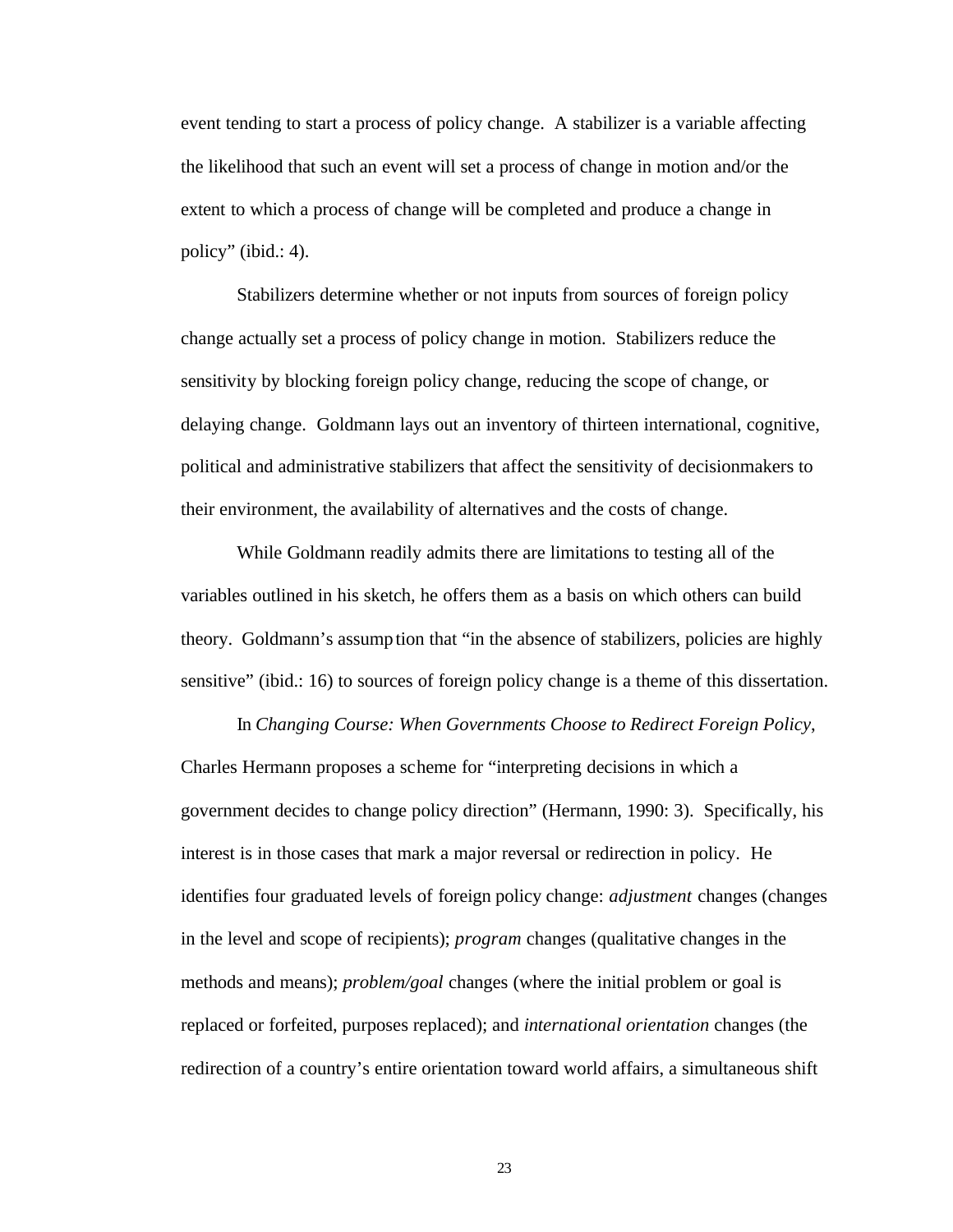in all international roles and activities). The escalation of American involvement in Vietnam, followed by its extrication, is provided as an example illustrating all four levels of graduate change. Hermann also outlines four agents of major foreign policy change – *leader driven*, *bureaucratic advocacy*, *domestic restructuring* and *external shock*.

Leader driven change "results from the determined efforts of an authoritarian policymaker…who imposes his own vision of the basic redirection necessary in foreign policy" (ibid.:11). This Hermann says, requires the leader to have the conviction, power and energy necessary to compel the change. Under bureaucratic advocacy, a group or organization within government that has access to top officials becomes the agent of change. Hermann suggests that individuals in the middle levels of government often have the knowledge to recognize when a policy is not working, as well as the expertise to overcome resistance. Under domestic restructuring, the agent of change comes from outside the government structure and is defined as "the politically relevant segment of the society whose support the regime needs to govern" (Hermann, 1990: 12). Change can come from shifting elite demographics, shifting worldviews, or both. External shocks are the result of dramatic international events that have an immediate impact and cannot be ignored.

The essence of Hermann's model is the decision-making process as an intervening variable between these agents of foreign policy change and the four graduated levels of change. To effect change, agents much act on the decision-making process, which can either facilitate or obstruct change at any stage of the decisionmaking process. Of the major frameworks outlined here, Hermann's is the only one to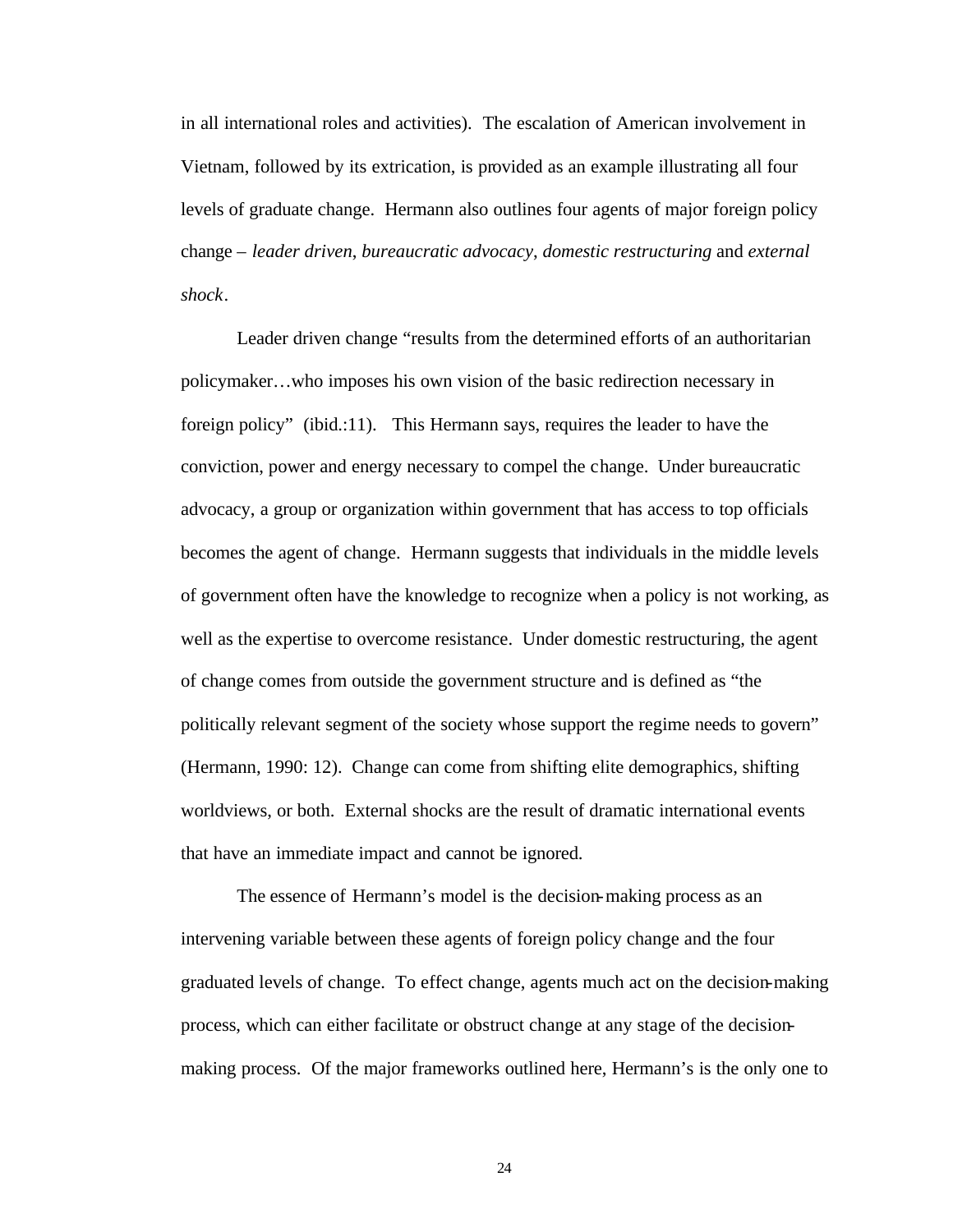receive any real application in the literature. Bengt Sundelius (1994) applies Hermann's model to the case of Sweden when it broke its longstanding no-alliance, neutrality doctrine and joined the European Community in 1990. He finds that this policy move constituted what Hermann called a policy/goal change, which constitutes a policy restructuring. Sundelius identifies domestic restructuring and external shock as the two change agents that acted upon the decision-making process leading to the change.

Other recent new works have sought to build upon these frameworks to develop new models of foreign policy change. Gustavsson (1998; 1999) incorporates elements of Hermann's model in his three-stage process of foreign policy change. Domestic and international sources of change are mediated by decision makers who in turn act upon the decision-making process to bring about one of the four types of policy change identified by Hermann. Individual decision makers must perceive sources of change that trigger alterations in their beliefs for them to impact foreign policy change. Like Sundelius, he applies his model to the Swedish decision to join the European Community. He posits that the end of the Cold War and a deep recession (external shocks) caused Sweden's prime minister, an advocate of EC membership, to seize the opportunity. Acting as a "policy entrepreneur," the prime minister framed the debate in terms of an economic, rather than political issue, and successfully overcame internal resistance within the cabinet to effect the change.

Kleistra and Mayer (2001) incorporate elements of both Goldmann's and Hermann's models into a model of foreign policy and organizational change. They identify 11 indicators for change that can act as "carriers" and "barriers" for change,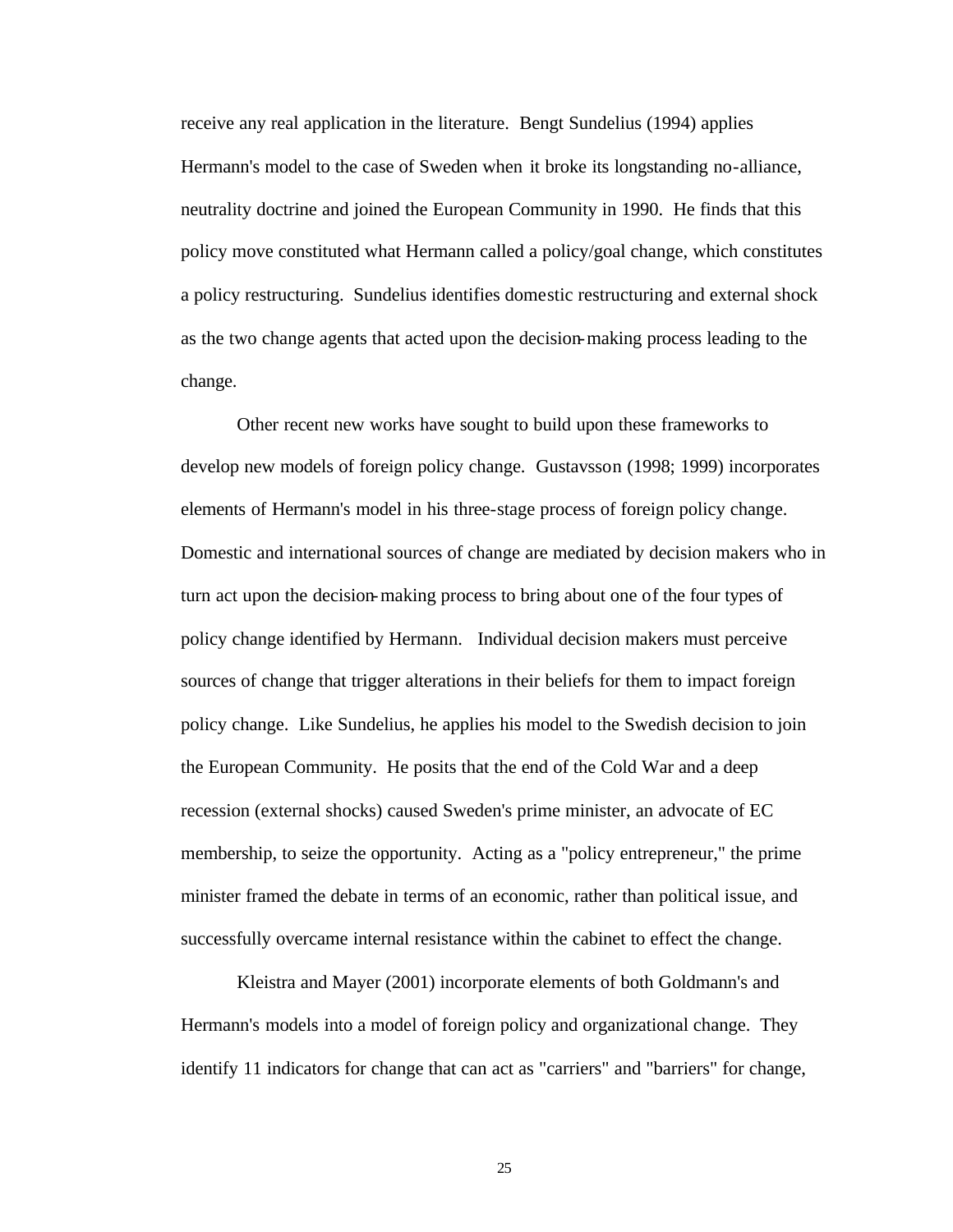based on Hermann's agents of change and Goldmann's stabilizers. They identify periods of change and stability in Dutch Foreign policy toward their former colony of Suriname. Comparing and contrasting Dutch responses to two different military coups in the early 1980s, they account for these changes in terms of whether the indicators for change (such as a normative regulation, political support, decision making mandate and response repertory) acted as carriers or barriers. Kleistra and Mayer's study is significant in its inclusion of indicators for change as true variables, which, depending upon the value they take, can either induce or inhibit foreign policy change. Although the authors claim their model was established to explain the Dutch case, the foreign policy change aspects of it hold out the prospect for application to other cases as well.

Most recently, Charles Hermann, along with Robert Billings (2001), sought to readdress elements of the Hermann framework and apply it to a model of sequential decisionmaking – when decision makers engage in a series of decisions about the same issue or problem across a period of time. The authors introduce control theory into their model, to assess when decisionmakers will decide to change their foreign policies in response to information that a previous policy is not working, and when leaders will instead decide to "stay the course." According to control theory, hierarchical "control loops" are used to explain more complex behavior. In terms of policy, higher-level goals are addressed by success in achieving lower-level sub-goals, strategies or objectives. The authors illustrate this with the case of North Korea and the United States' goal of preventing that country from developing nuclear weapons. To achieve that goal, several descending sub-goals must also be achieved – an agreement to open the country to inspections by the International Atomic Energy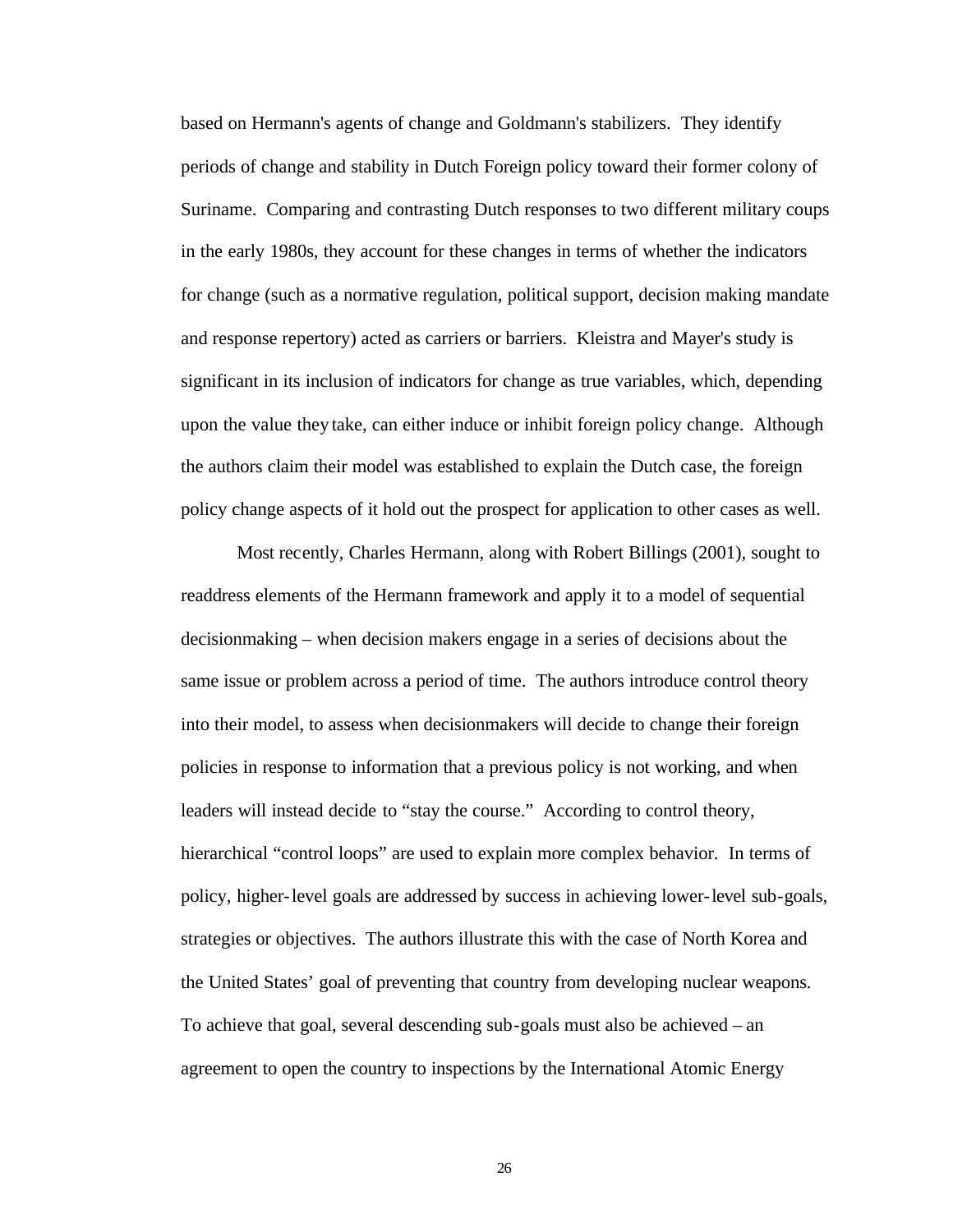Agency (IAEA); an agreement by North Korea to join the Nuclear Non-Proliferation Treaty (NPT), whose signatories agree to IAEA inspections; and an agreement on the part of China to pressure North Korea to join the NPT. Each sub-goal must be achieved in order for the primary goal to be achieved. When feedback indicates that one of these sub-goals is not being met, the policy will be reconsidered in light of readdressing the sub-goals or in developing an entirely new approach to the problem. The course of action taken is dependent upon how those involved in the decisionmaking process believe different actions will address the problem and the reasons they assign for failure of the sub-goal.

Another set of recent scholarship that addresses foreign policy change is the literature on foreign policy substitution. The notion of foreign policy substitutability, developed by Most and Starr (1984), suggests that countries may respond differently to the same conditions by employing different foreign policy tools at their disposal. Morgan and Palmer (2000) challenge a standard notion of substitutability – that as resources assigned to a given policy increase, resources assigned to other policies must decrease. They posit that changing resources devoted to a policy comes as a result of a change in the efficiency of the policy, or from a change in resources available to the states. Regan (2000) examines the conditions under which the United States substituted its intervention strategies in the internal conflicts of other countries. He argues that this is a function of domestic political risks and capabilities. Leaders will decide to substitute policies (military, diplomatic or "mixed") when the political risk of maintaining the status quo is high. Clark (2001) examines foreign policy substitution in the context of political strategies and the diversionary use of force. He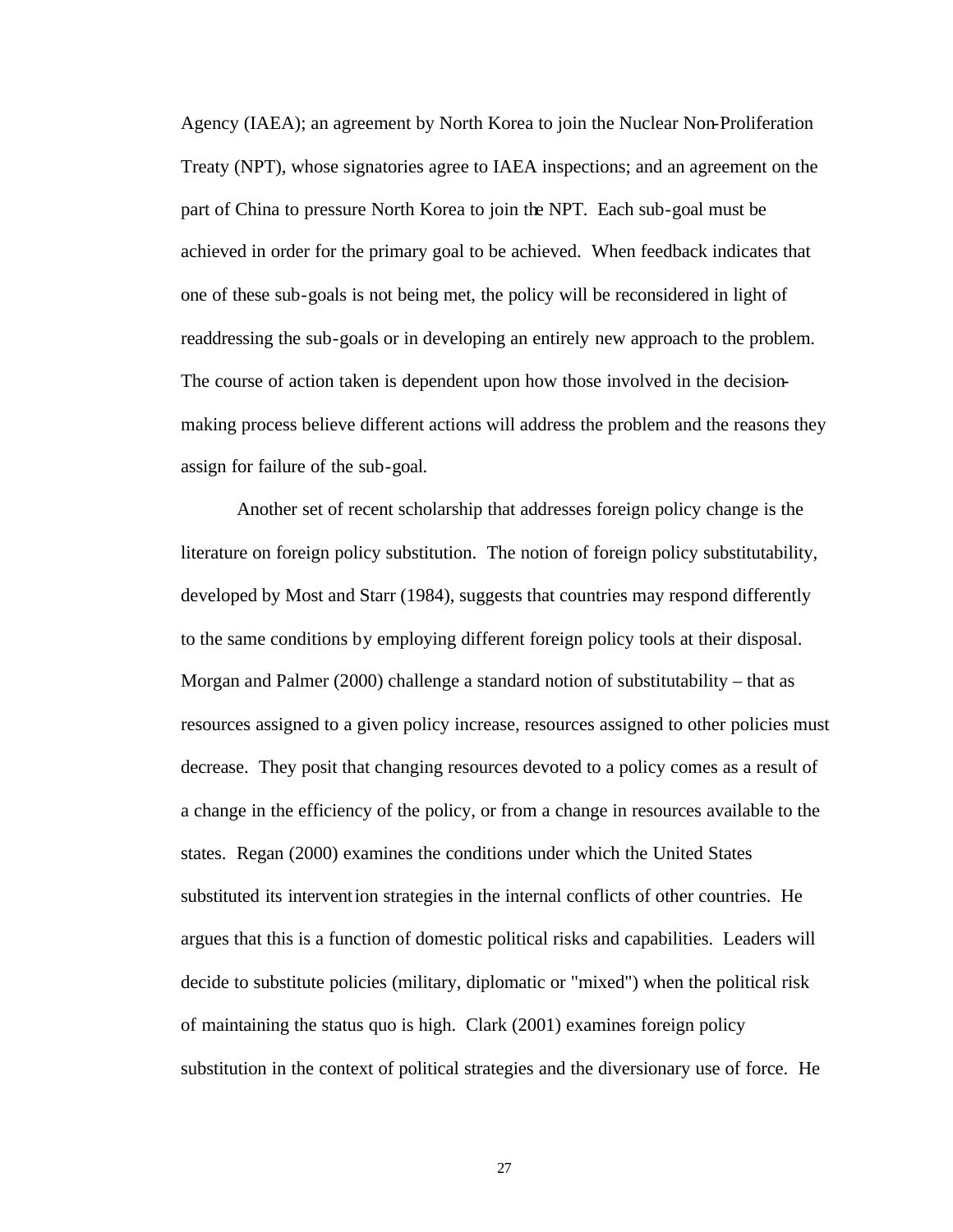finds that leaders facing economic and domestic political problems prefer to pursue private good policies, such as aggressive economic and trade policies, as opposed to military conflict.

Two smaller-scale studies of foreign policy change are relevant to this dissertation and are worth addressing. Thomas Volgy and John Schwartz (1990) examine foreign policy restructuring in three western European states, highlighting the ways in which democratic leaders overcome the "webs of restraint" to bring about foreign policy change. The imperative to survive and remain in office is such that democratic leaders will tend to avoid changes in the status quo that risk failure, and will instead favor incrementalism and modest departures from the status quo – even if they desire foreign policy change. Despite this fact, the authors note that democratic leaders do at times undertake significant foreign policy change and propose a relationship between risk taking and size of electoral margins.

Volgy and Schwartz suggest that leaders with slim electoral margins are more likely to undertake foreign policy restructuring than are leaders with moderate or large electoral margins. Risks associated with restructuring could erode the support that leaders with larger margins already have. However, if restructuring is successful, leaders with slim margins may broaden their coalition. They also propose that fundamental changes in foreign policy are just as likely when elections result in elite continuity as when they result in an elite turnover. The authors find some support for these propositions. Elite turnover did not significantly predict changes in foreign policy in any of the cases they studied. They also found a tendency for restructurings to occur following a narrow margin of victory – although narrow margins alone did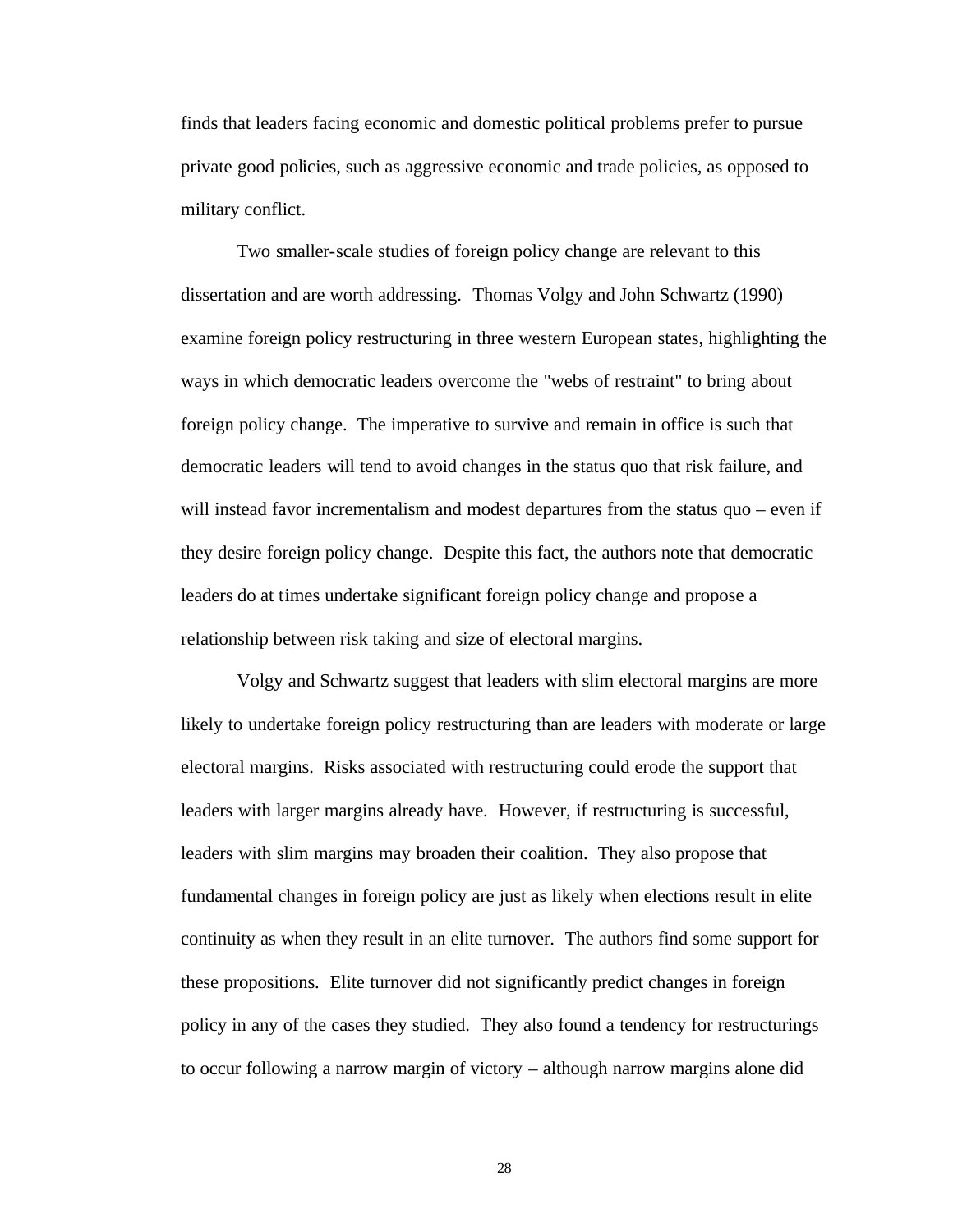not guarantee major changes in policy. The findings also indicated where restructurings followed narrow electoral margins, leaders enjoyed a solid government majority in their respective parliaments.

This study offers some important insights into theories that will be tested in this dissertation. Their findings highlight the importance of constraints and the political calculus that democratic leaders must evaluate if they are to risk changes in the status quo that could undermine their status or survival. They also demonstrate that significant foreign policy change can occur absent changes in political leadership. By examining cases where leaders enjoyed a parliamentary majority, they also demonstrate that political and institutional realities in different democratic settings can create opportunities and incentives for political leaders to take greater risks and undertake changes from the status quo. This study suffers from a small number of cases limited to Western Europe; and although it develops no theories about the constraints and incentives that non-democratic leaders might face in undertaking foreign policy change, it is significant for this dissertation because it highlights the fact that the political and institutional setting can shape how leaders perceive risks associated with foreign policy change and their willingness to undertake it.

Park, Ko, and Kim's (1994) comparison of the foreign policies of South Korea and Taiwan under periods of non-democracy and democracy provide another study of foreign policy change relevant to this dissertation. They examine how the regime transition fundamentally changed each country's ideology, state-society relationship, political structure and political interest; which in turn fundamentally changed how each state defined its foreign policy goals as well as changed the foreign policy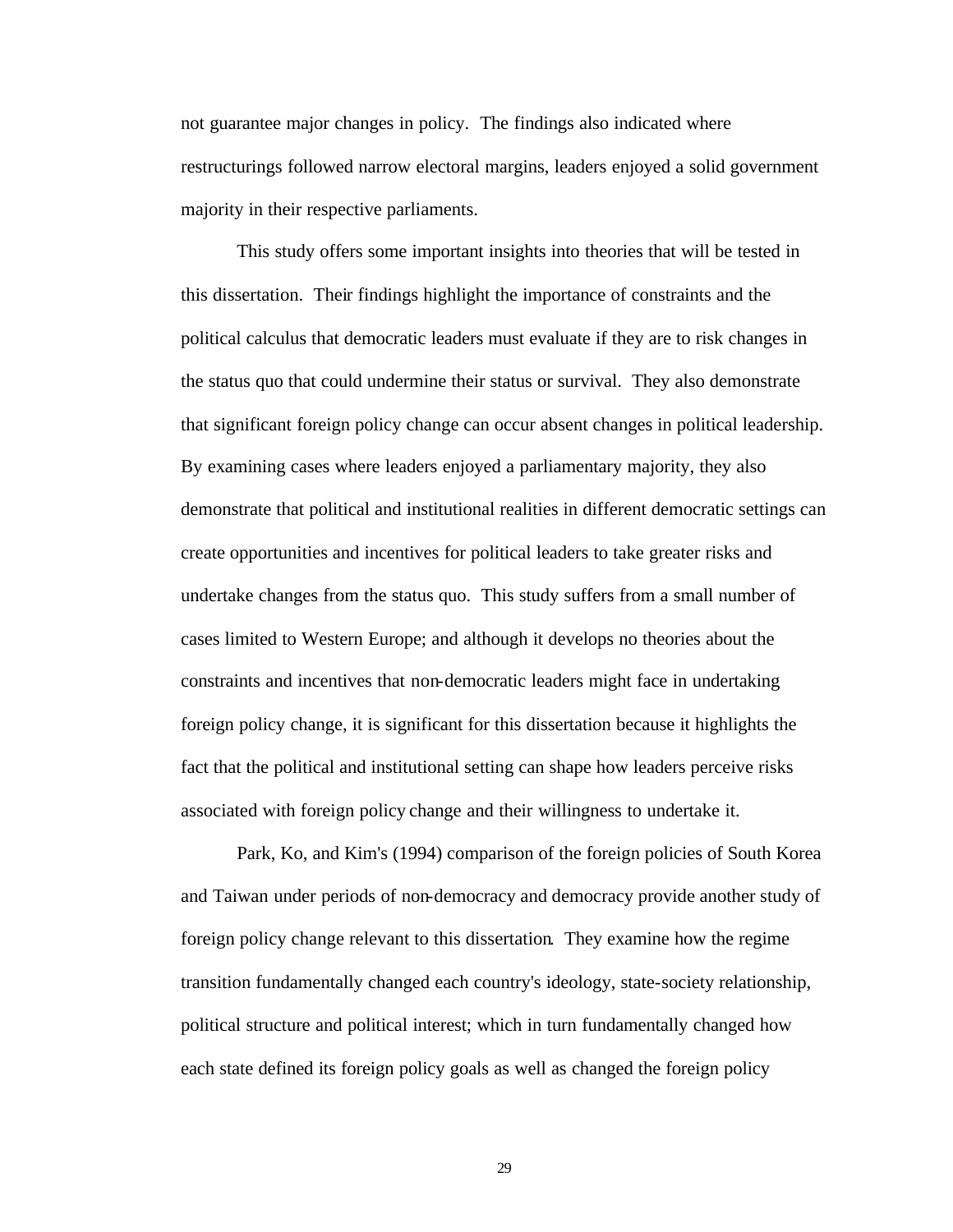making process, leading to foreign policy change – specifically a policy of "Nordpolitik" toward North Korea and China. This analysis presents several themes that will be developed in this dissertation – particularly the notion that issues related to legitimacy and ideology can dominate non-democratic governments and fundamentally shape how they define their foreign policy goals and how they use their foreign policies in ways that can be "inconsistent" (ibid.: 170). By illustrating how state autonomy was reduced and regime accountability was increased after the transition to democratic rule, this study makes a fundamental distinction between regime types and how the characteristics of each shape foreign policy decisionmaking.

### **The Dissertation: Contributions to the Study of Foreign Policy Change**

If one criticism can be leveled against the study of foreign policy change, it is that there has been very little in the way of building on the established frameworks to develop a better understanding of why, when and how foreign policy change occurs. As one critic recently noted, "the study of foreign policy change...has so far been dominated by conceptual rather than empirical contributions...The very sophistication and elaboration of the analytical schemes put forward by authors appeared to militate against their usage in empirical research. Book-length case studies, let alone comparative analyses, of foreign policy change using these models are practically nonexistent" (t'Hart, 1998: 441). Almost two decades after Holsti's appeal for its more systematic study, the field is still described by its scholars as "small but growing," with "relatively few empirical studies" (Gustavsson, 1999). Yet, as described above, it remains for many reasons an important field of inquiry. As a result, the study of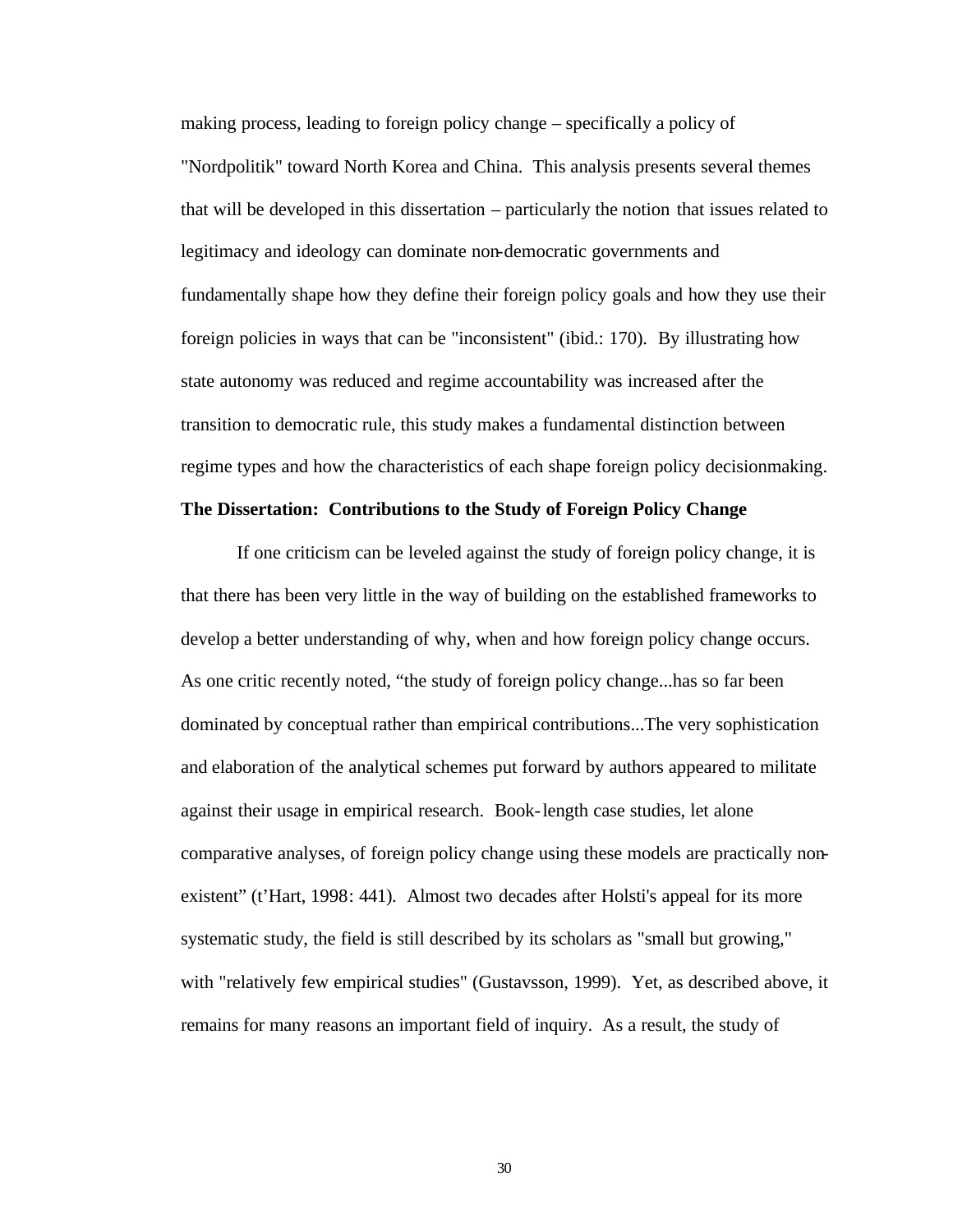foreign policy change will likely prove more fruitful by addressing more answerable but equally relevant questions at a lower level of sophistication.

The crux of my argument in this dissertation is that arrangements central to different types of regimes and institutional arrangements create constraints and incentives on decisionmakers to undertake foreign policy change. This is an area that has received little attention in the foreign policy change literature; and, as will be seen later, much of the theory supporting contentions of this dissertation are borrowed from other fields of study within international relations and comparative politics.

Even Goldmann's rather extensive cataloging of foreign policy stabilizers failed to grasp directly how the nature of state-society relations and institutional arrangements between decisionmakers and government bodies might serve as a constraint on foreign policy change. This can be attributed to the fact that many of these works are conceptualized in the context of a process underway once a foreign policy "problem" or issue has been identified and decisions have been made that action must be taken, rather than at a more macro level that asks how different structures and institutions might shape the way decisionmakers approach the issue of foreign policy change generally. Thus Goldmann's concept of "institutionalization" addresses not the institutionalization of political structures, but the institutionalization of the policy; and "support" addresses, not the levels or sources of support for those making foreign policy decisions, but levels of support for the policy itself. While some of the works outlined above touch on these elements, the field of foreign policy change has yet to address sufficiently issues related to how different types of regimes and institutional arrangements might promote or mitigate foreign policy change.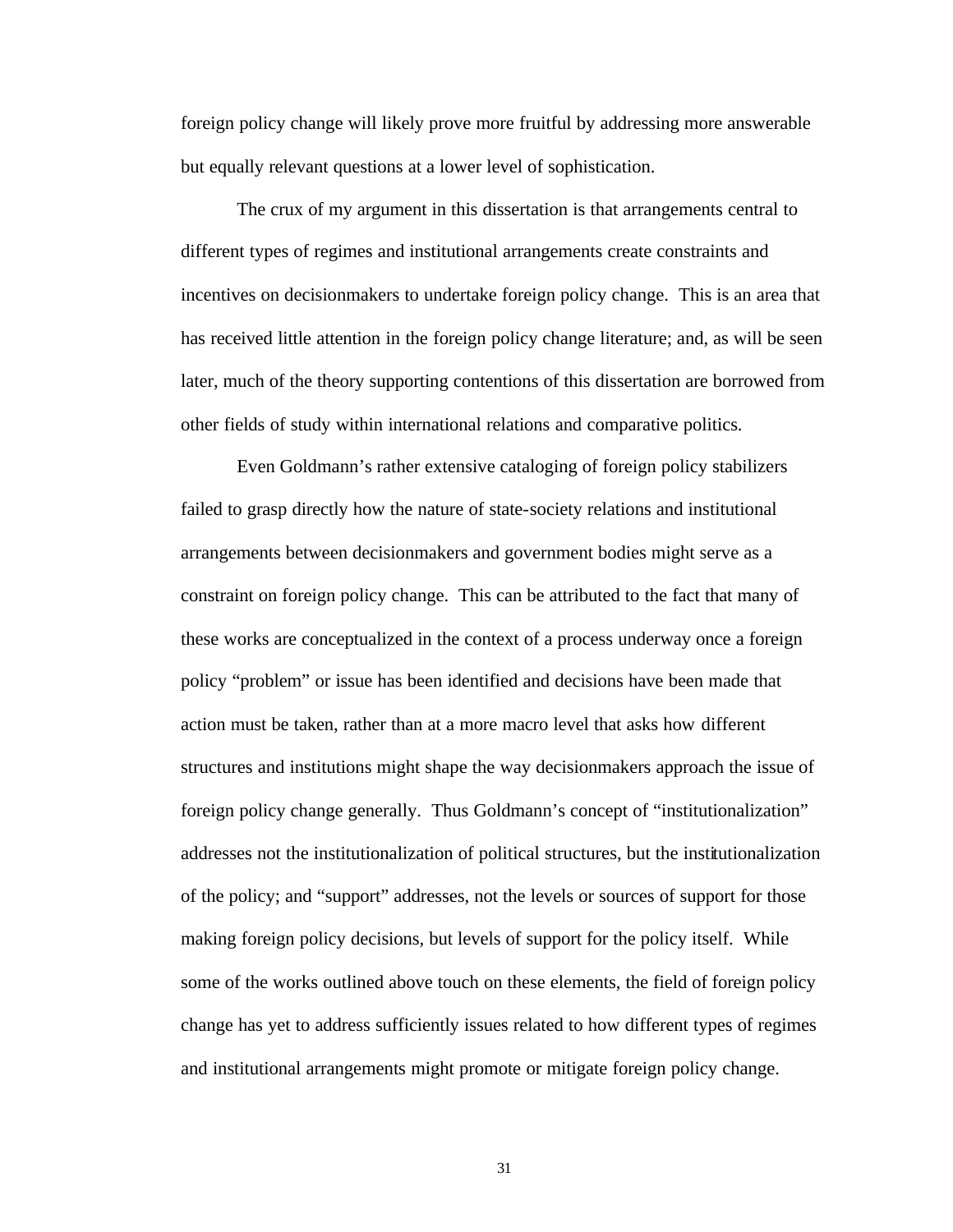This dissertation represents a serious contribution to the field of foreign policy change in both its theoretical and methodological application. In evaluating foreign policy change in the context of different regime types, this dissertation applies to the study an important question being widely addressed in other areas of the literature. Theories of the democratic peace have spawned a vast array of literature on war proneness, collaboration, cooperation, alliance duration and conflict resolution as they relate to regimes. However, regime effects have yet to be applied to a study of foreign policy change in any widespread empirical study that can generate measurable results. Additionally, unlike other studies, this dissertation delves "below the regime surface" to develop and test hypotheses about a myriad of political and institutional arrangements, and how they relate to foreign policy change.

Another significant aspect of this dissertation is that it accepts a much broader definition of what constitutes foreign policy change, allowing foreign policy changes to be captured generally – that is, capturing both major foreign policy restructuring endeavors as well as other, more incremental, non-realigning types of foreign policy change. Holsti (1982) originally conceptualized a very specific type of foreign policy change – "a dramatic, wholesale alteration of the nation's pattern of extra relations across different sectors." In reality, changes of this degree and scope are relatively rare, and concentrating on these cases alone as the dependent variable is severely limiting. Examining change only in its most extreme form also prohibits an evaluation of both change and continuity – dynamics that are occurring simultaneously throughout the world. As (Rosenau, 1976b: 372) notes, "Change cannot be discerned and assessed unless it is analyzed in the context of previously constant or continuous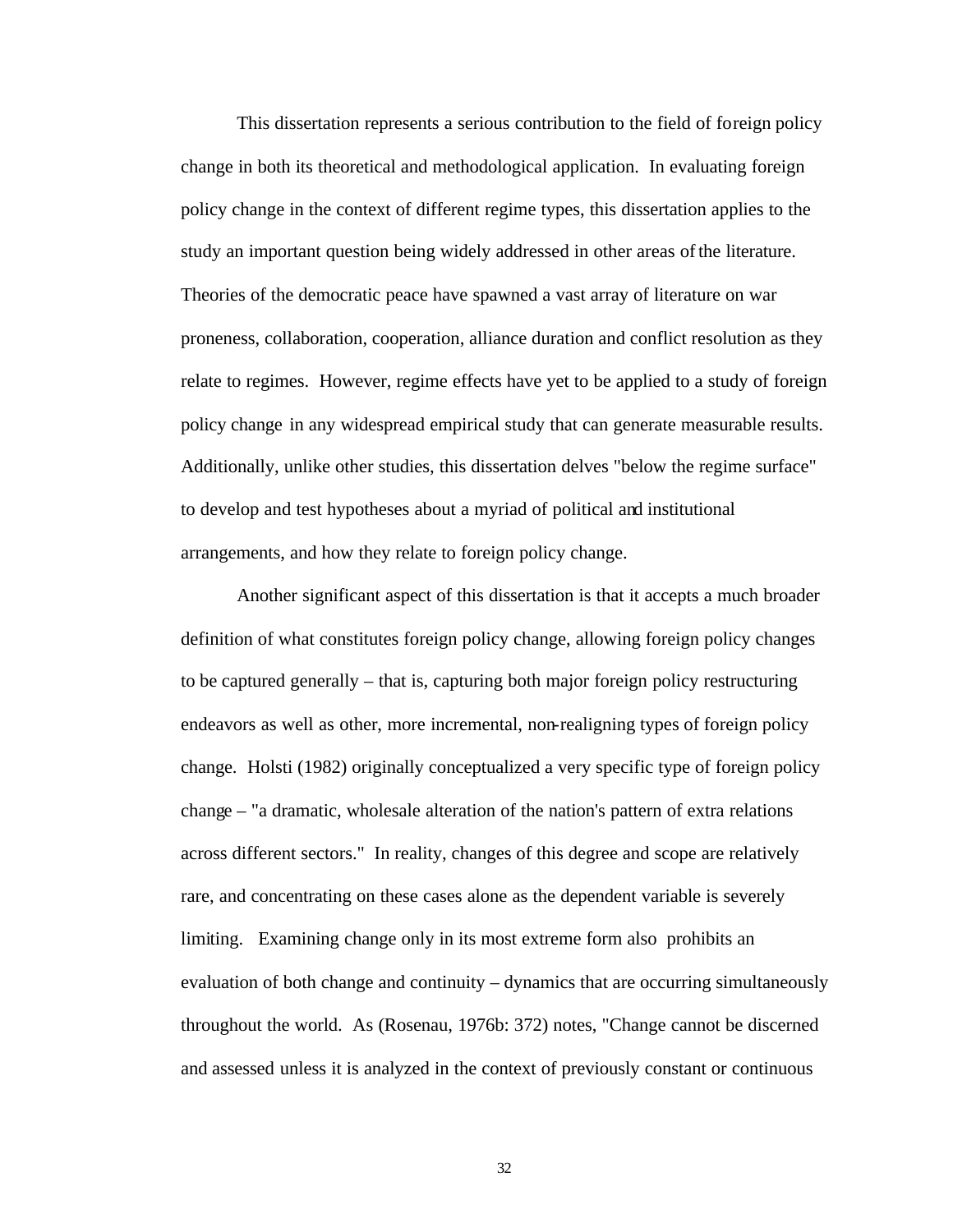behavior. There are no discontinuities without continuities to highlight them." A broader definition permits this dissertation to model and measure both changes and continuities in foreign policy, highlighting the ways in which causal factors both compel and constrain decisionmakers to undertake foreign policy change. A more general understanding of change as a continuum from stability, to incremental change, to the more dramatic realignments, allows us to capture ways in which causal variables may more subtly influence the decision making process. Although these more mild forms of change may not be as visible or impacting, they are still important because together they have a cumulative effect on a state's overall international orientation.

This dissertation will also provide findings that are measurable and can be generalized, a fundamental shortcoming of most work in this area. Applying a pooled, cross-sectional time series design provides results that can be validated against each of the hypotheses. By definition, change is something that is temporally relevant. Change can only be understood in the context of time, and it is only after a period of time that change can be determined. This approach is also beneficial because it promises to capture less visible cases of foreign policy change in states that may otherwise be ignored or overlooked; it will also capture more subtle foreign policy changes that may be occurring at different times and in different cases.

In short, this dissertation promises to be a significant contribution to the study of foreign policy change by synthesizing contributions from elsewhere in the literature and incorporating important causal factors into the debate, while producing results that are measurable and generalizable. The next chapters will develop a set of hypotheses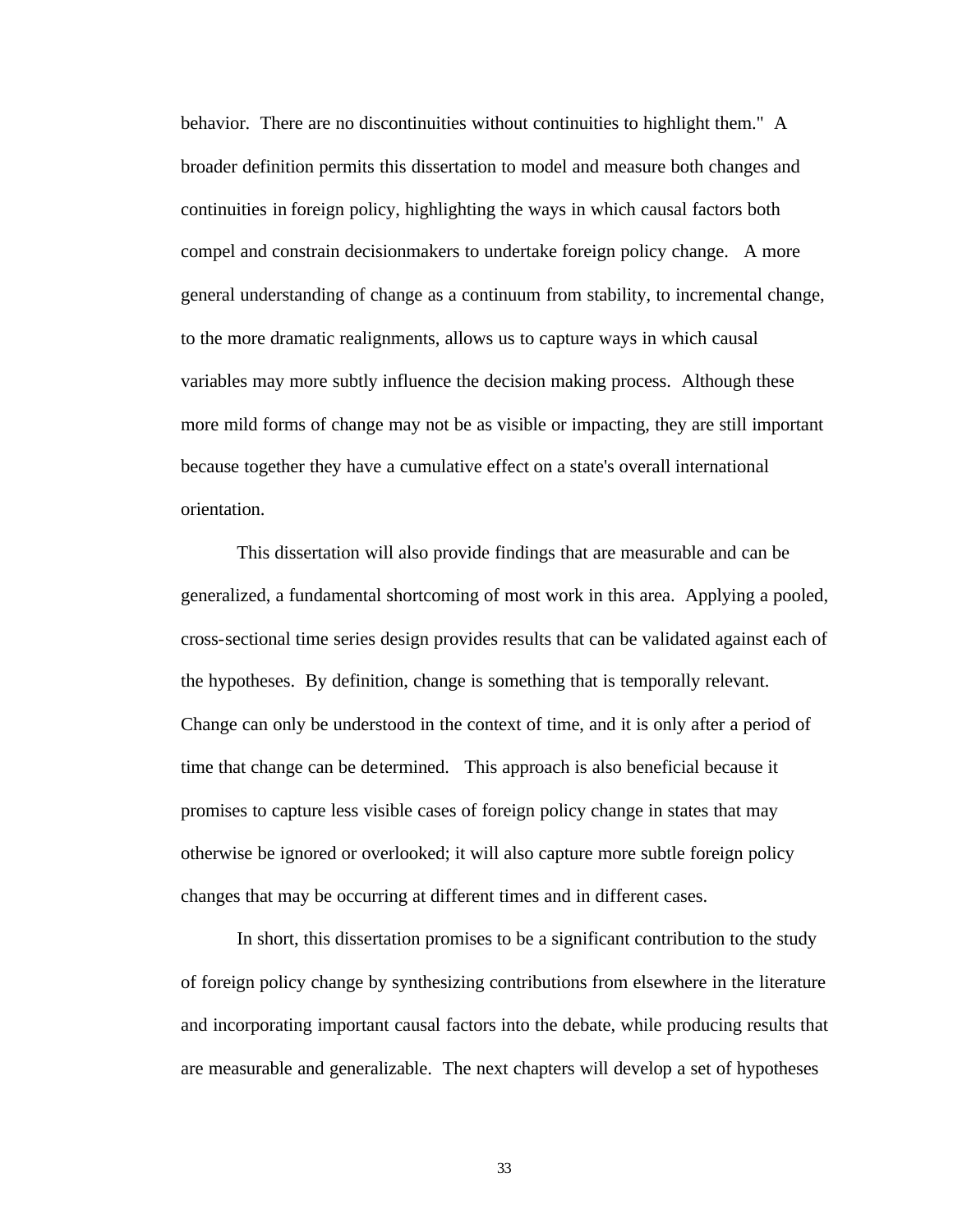about regimes, political and institutional factors, and how they may pressure or constrain a decisionmaker's ability, willingness and desire to undertake foreign policy change.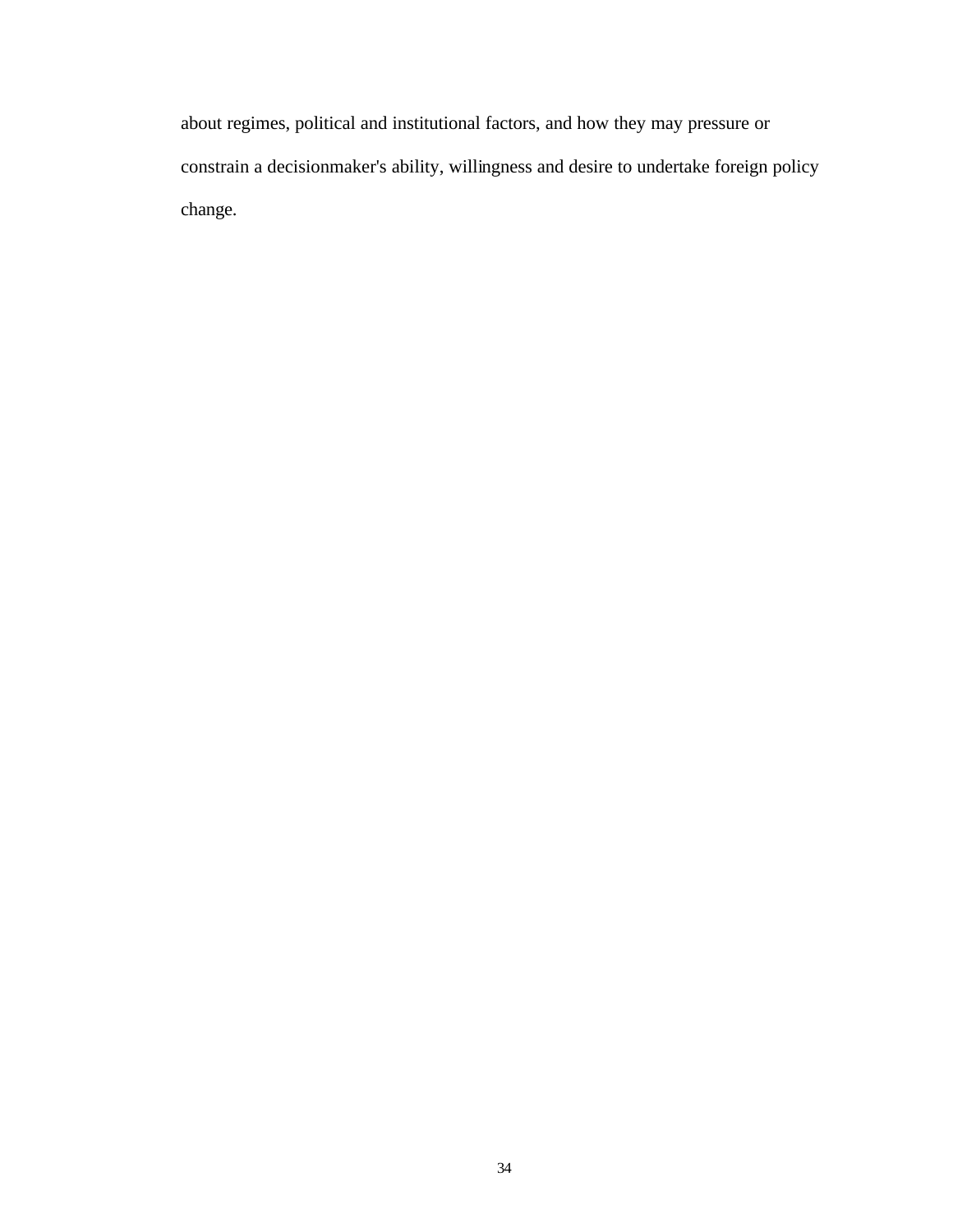### **CHAPTER 3 REGIME TYPE AND FOREIGN POLICY CHANGE**

### **Introduction**

All foreign policy decisionmakers are to some degree shaped by their environment. The legal, constitutional and political settings in which they make decisions largely shape policy outcomes, as leaders must navigate their way through a web of institutional roadblocks and political opposition that generates constraints and incentives in the conduct of foreign policymaking. Regimes fundamentally define the essence of state-society relations, sources of legitimacy for their leaders and boundaries for their conduct in office. That said, it would seem that foreign policymaking in different regimes should differ fundamentally. Suggestions from the literature, however, are mixed. In international relations, a vast literature has developed around the "democratic peace," that purports to show that democracies are less likely to go to war with one another than with other regime types. This literature has expanded to demonstrate other relationships according to regime type, to include levels of cooperative behavior, conflict resolution and alliance duration. Many studying foreign policy decisionmaking, however, have tended to downplay the differences in regimes, instead stressing the similarities in the ways constraints can affect all decision-making units, regardless of regime type.

In this dissertation, I examine the effects of regime type on foreign policy change and propose that different constraints and incentives for foreign policy change are discernible by regime type. In so doing, I ask a number of important questions. Are non-democracies more likely to change their foreign policies than democracies?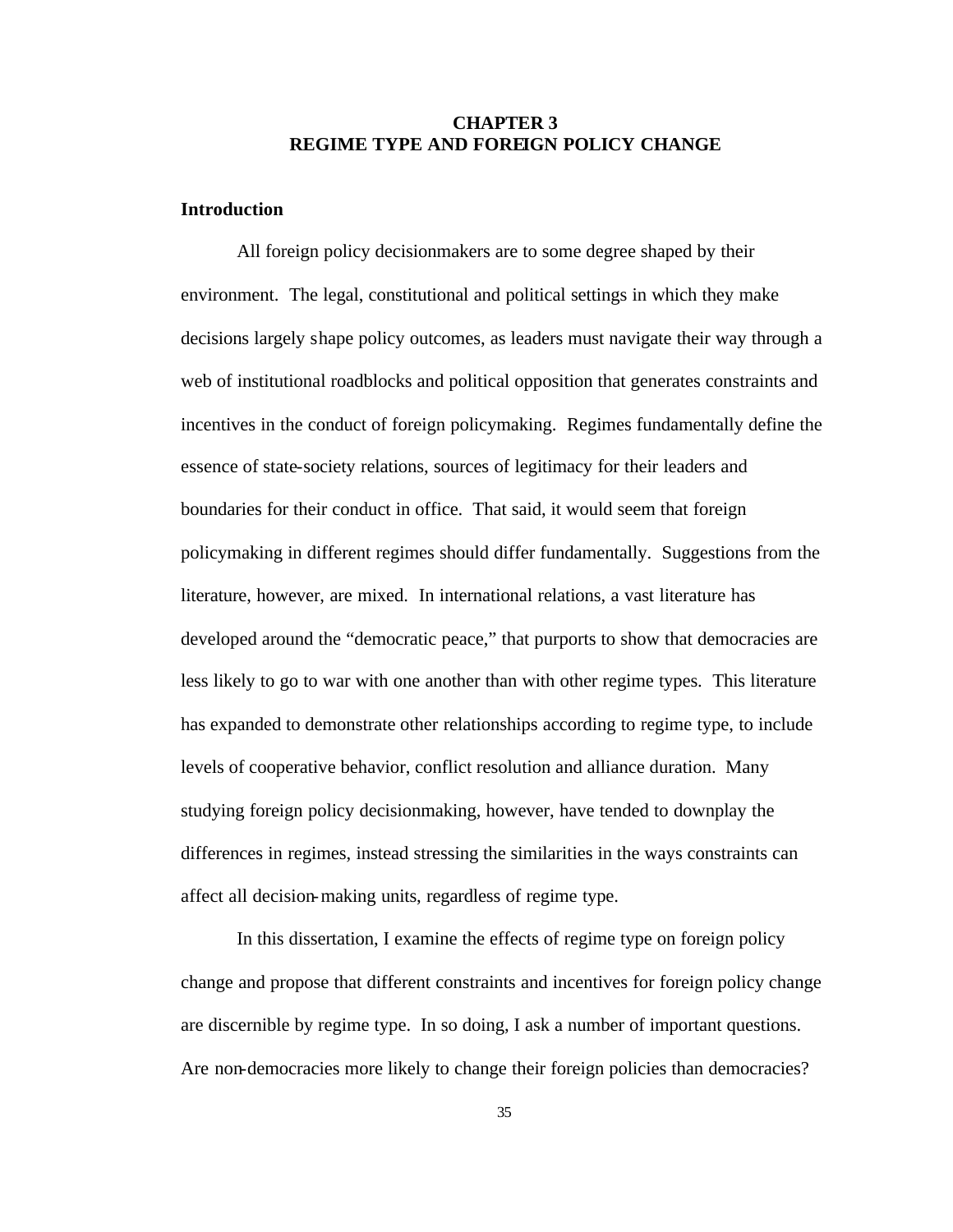What sorts of institutional arrangements are more likely to shape foreign policymaking in ways that constrain or encourage foreign policy change? Are distinctions at the regime level most important, or rather, are they the specific institutional arrangements below the regime level that have the greatest influence? When it comes to the factors impacting foreign policy change, are the differences *within* each regime type as important as the differences *between* each regime type? These are some of the questions that will be outlined, addressed and empirically tested in this study.

This chapter will provide a brief outline of the major regime types and how they are currently treated in the literature. It will then compare and contrast the regimes on a number of relevant characteristics and explain how those characteristics may constrain or create incentives for foreign policy change in each regime.

#### **Approaches to Foreign Policy Change**

Approaches to the study of foreign policy change can be condensed into one of three broad areas of explanation. Approaches stressing *changes in the global structure or a state's international position* explain foreign policy change in terms of the constraints imposed on states by the structure of the international system. This more traditional view, which is prominent in neorealism, complex interdependence, and dependency theory, looks to sources outside the state and its decision-making process. According to this logic, foreign policy change is likely to occur when there are changes in the international structure that fundamentally alter a state's position in the international system. A second area stresses the role of *domestic political realignments*, explaining shifts in policy in terms of shifts in power and the relative position of those vying for power. As new individuals are brought into the process of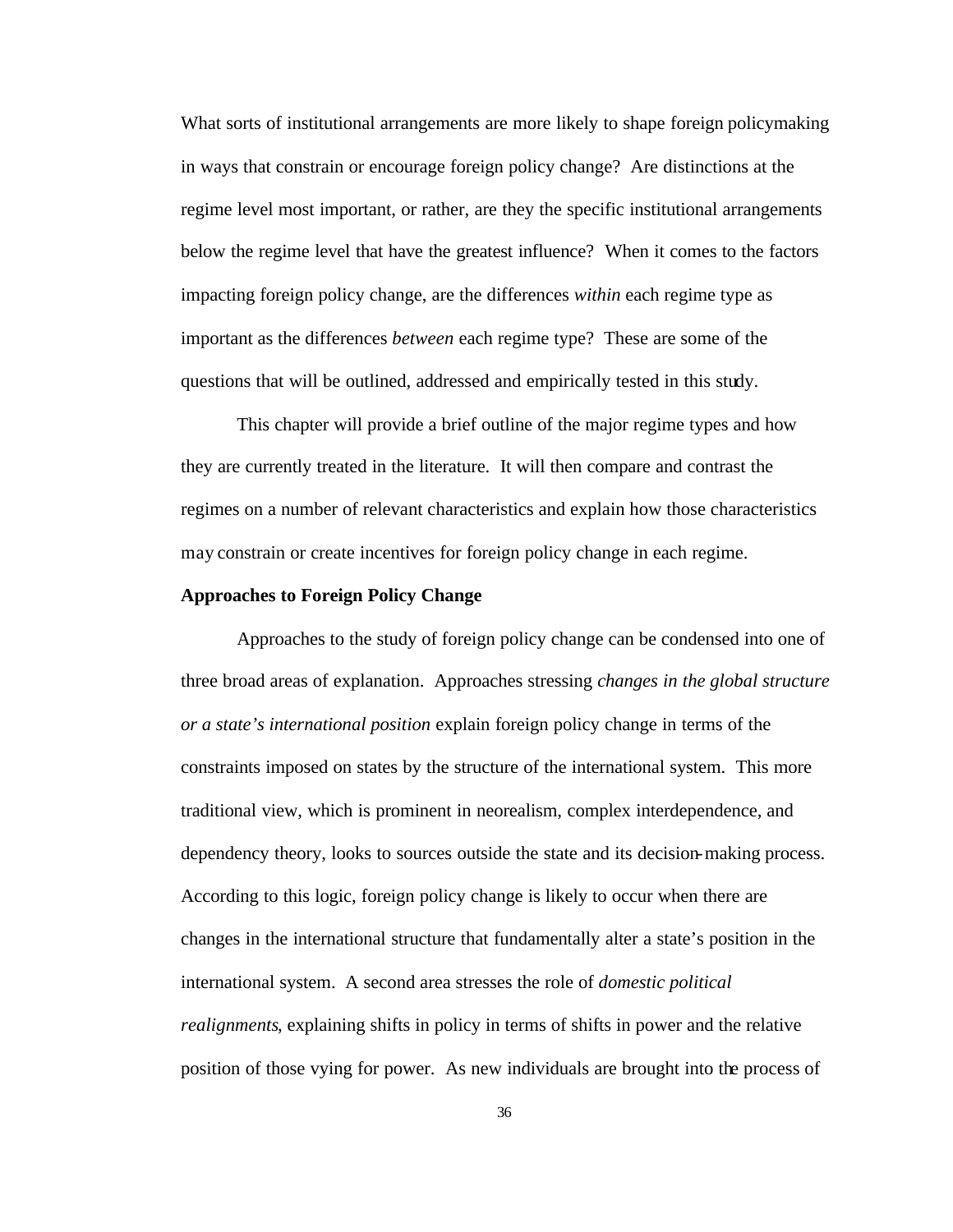foreign policymaking, they bring with them different sets of beliefs, interests, and definitions of the national interest. A third area concentrates on the *policy-making process* itself. This explanation looks at how dynamics within the government and the political process shape the implementation of policy initiatives developed by a country's central leadership. These processes include the roles played by bureaucratic organizations, political opposition, and government structures, which may reinforce policy continuity and rigidity, or stimulate foreign policy change.

It is this latter approach that the dissertation will take to explain foreign policy change, specifically addressing how different regimes types (democracies and nondemocracies) and a number of other political and institutional arrangements *within*  each regime type shape the context of decision-making process itself.

#### **Regimes**

Do the differences between political regime types impact the foreign policy decision-making process in such a way as to influence a decisionmaker's ability, willingness, or desire to undertake foreign policy change? There are compelling reasons to believe this is the case, not only because regime effects have been found to exist in other areas of international relations literature, but also because the study of regimes goes to the very crux of the relationship between state and society, the government and the governed, with implications for the leadership's interests, ideology, autonomy, sources of legitimacy and opposition, and accountability – all which directly impact the state's ability undertake foreign policy change.

Before turning to an examination of regime effects on foreign policy, it is first important to define the regime concept as applied in this dissertation as well as outline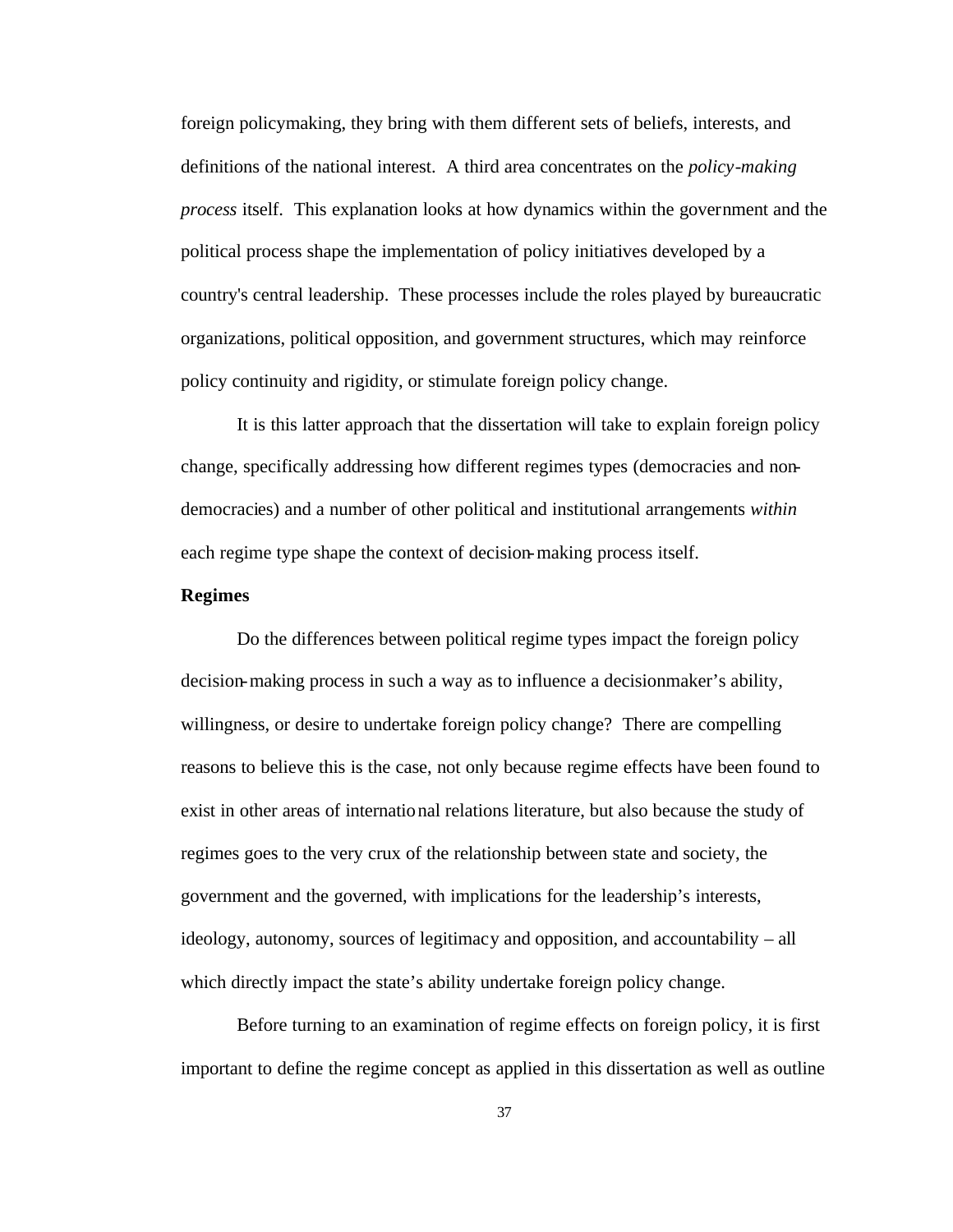definitions of the two major regime types treated in the literature. Regimes have been defined as the set of rules, practices, and norms that shape how governments are constituted and regulated (Hauss, 1994; Dominguez, 1987). Regime characteristics include: the openness of the state's political institutions; the competitiveness of its selection process for new leaders; the amount of citizen involvement in the political process that is permitted or tolerated; the extent of legal and institutionalized constraints imposed upon those in positions of power; and existence of, and protection of, individual rights. Regimes throughout the world are generally characterized, to a greater or lesser degree, as being either democratic (open and competitive) or autocratic (non-democratic – closed and restricted).

### **Democratic and Non-Democratic Regimes**

The word *democracy* comes from the Greek words demos, meaning "people" and *kratos*, meaning "rule." Thus, democracy can be understood most simply as, "rule by the people." Numerous definitions of democracy have been offered over the years, stressing the roles played by the public, procedural rules, protection of individual rights, representation and accountability of elected leaders.<sup>1</sup> Robert Dahl (1998) identifies six necessary items for a democratic society to exist. These include: elected officials; free, fair and frequent elections; freedom of expression; alternative sources of information; associational autonomy; and inclusive citizenship. The definition of democracy for purposes of this dissertation tracks closely with Dahl's concept that democratic systems are understood to exist in countries where: leaders are chosen through a open, competitive electoral process; institutionalized procedures are in place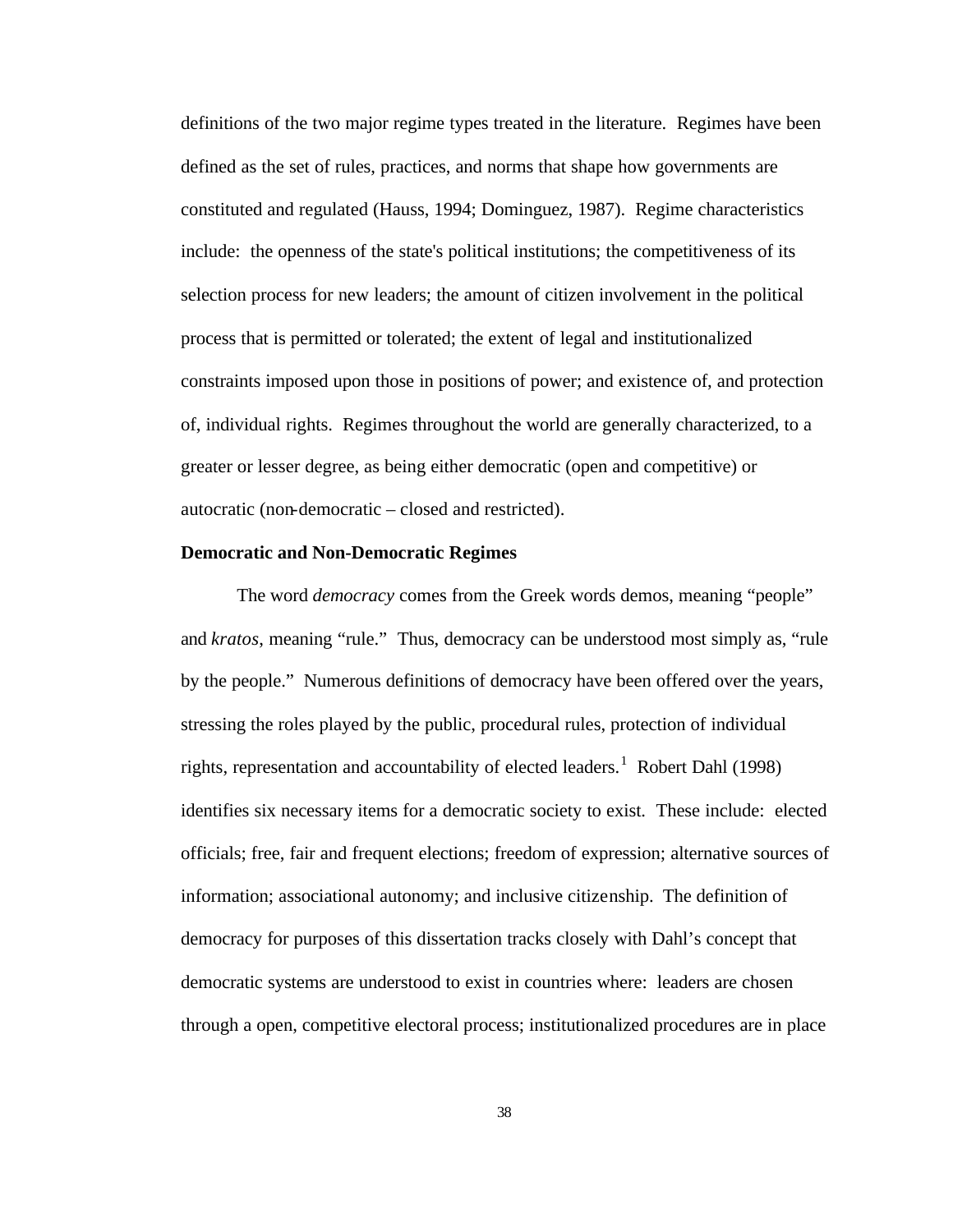regarding the transfer of power; leaders face legal and institutionalized constraints on their powers; citizens may freely organize for the purpose of political participation and expression; and basic protections of individual rights are secured.

Definitions of non-democracies are not nearly as well developed. $2$  Nondemocracies can most easily be conceived of in terms opposite of democracy – that is, where there are no open, competitive elections; there are no institutionalized procedures to transfer power; there is an absence of legal or institutionalized constraints on leaders; there are limits on an individual's ability to participate politically; and individual rights are not secured.

### **Regime Effects in the Literature**

l

While comprehensive empirical analyses of regime effects on foreign policy change are not to be found, the same cannot be said when applied to other areas of the international relations literature. A vast body of literature has developed around the "democratic peace" or "war-proneness" of democratic regimes, and a variety of findings have emerged. These include: that democracies initiate war as frequently as non-democracies (Small and Singer, 1976; Chan, 1984); that democracies are less likely to engage in hostilities with other democracies than they are with nondemocracies (Doyle, 1986; Maoz and Russett, 1993); that democracies show greater restraint in their foreign policies than do non-democracies, and will seek to settle disputes by other means short of war (Maoz and Abdolali, 1989; Mousseau, 1998); that conflicts between non-democracies are more likely to escalate into war than are

<sup>&</sup>lt;sup>1</sup> See Aristotle, 1995; Roper, 1989; Powell, 1982; Vanhannen, 1997; Aron, 1969; Schattschneider, 1960; Schmitter and Karl, 1991; Danziger, 1998; Pennock, 1979; Bobbio, 1987.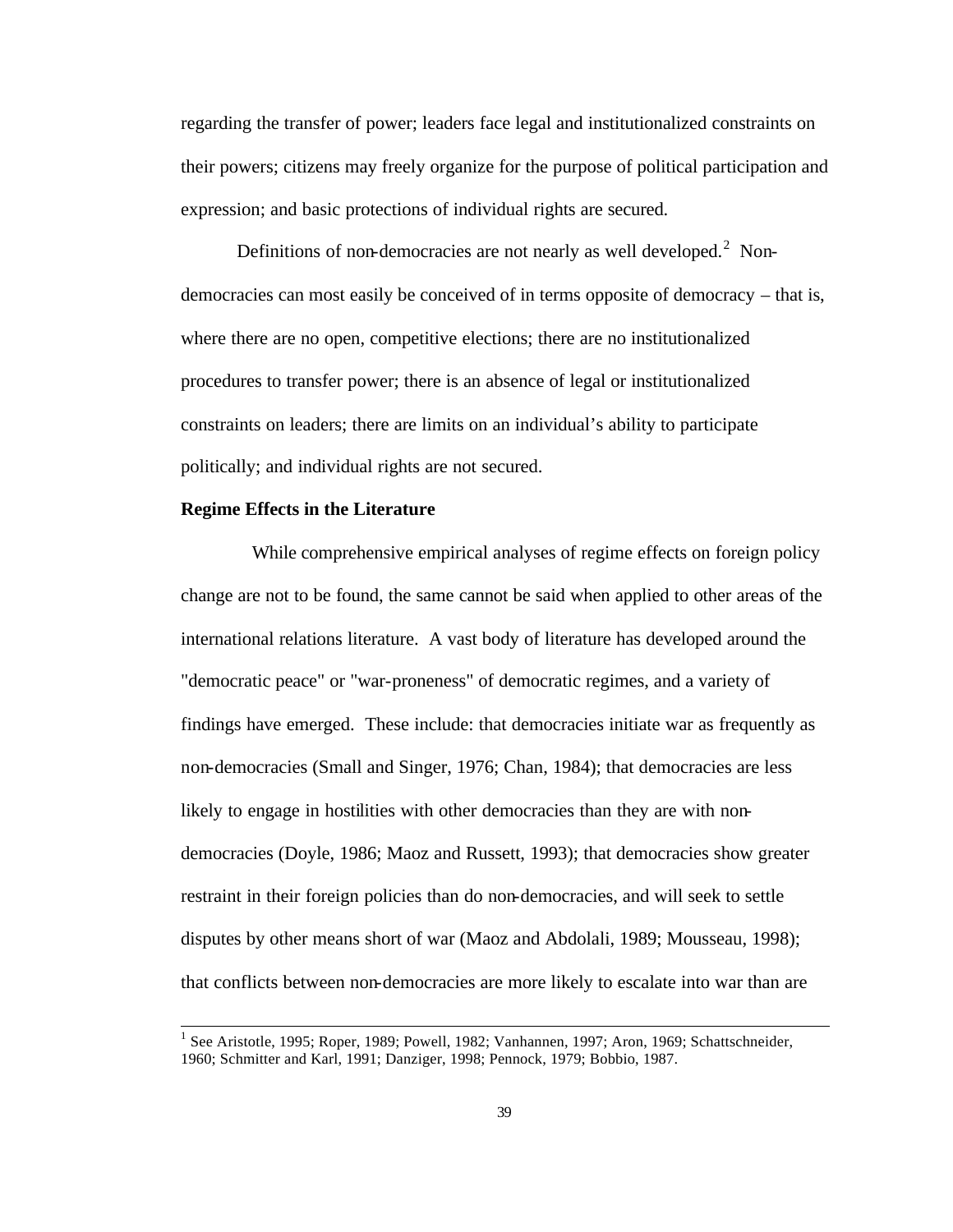conflicts between democracies (Maoz and Russett, 1993); that democracies are more amenable to collaborate in military disputes than are non-democracies (Mousseau, 1997); and that immature democracies are prone to militarized disputes (Mansfield and Snyder, 1995; 2002).

Others have found that democracies tend to ally with other democracies (Siverson and Emmons, 1991); non-democracies tend to ally with other autocracies (Werner and Lemke, 1997); and that alliances between democracies are less averse to failure than are alliances between democracies and non-democracies (Gaubatz, 1996; Reed, 1997). Studies measuring the overall leve l of cooperation and conflict between democratic and non-democratic dyads have shown that jointly democratic dyads engage in comparatively higher levels of cooperation than will jointly autocratic dyads; that jointly autocratic dyads will engage in higher levels of cooperation than "mixed" dyads of autocratic and democratic regimes (Leeds, 1999); and that democracies demonstrate cooperative behavior regardless of the institutional characteristics of the dyadic partner (Leeds and Davis, 1999).

Despite this vast array of work (of which this is only a fraction), regime effects have yet to be widely applied to a study of foreign policy change. On the surface this is somewhat surprising. It would appear that the same characteristics of regimes that influence alliances and militarized disputes would also apply at a lower level of abstraction and capture the day-to-day activities of foreign policy decisionmaking – defined as "how leaders, groups, and coalitions of actors can affect the way foreign policy problems are framed, the options that are selected, the choices

 $2^{2}$  In one of the literature's most comp rehensive treatments of non-democracies, however, Juan Linz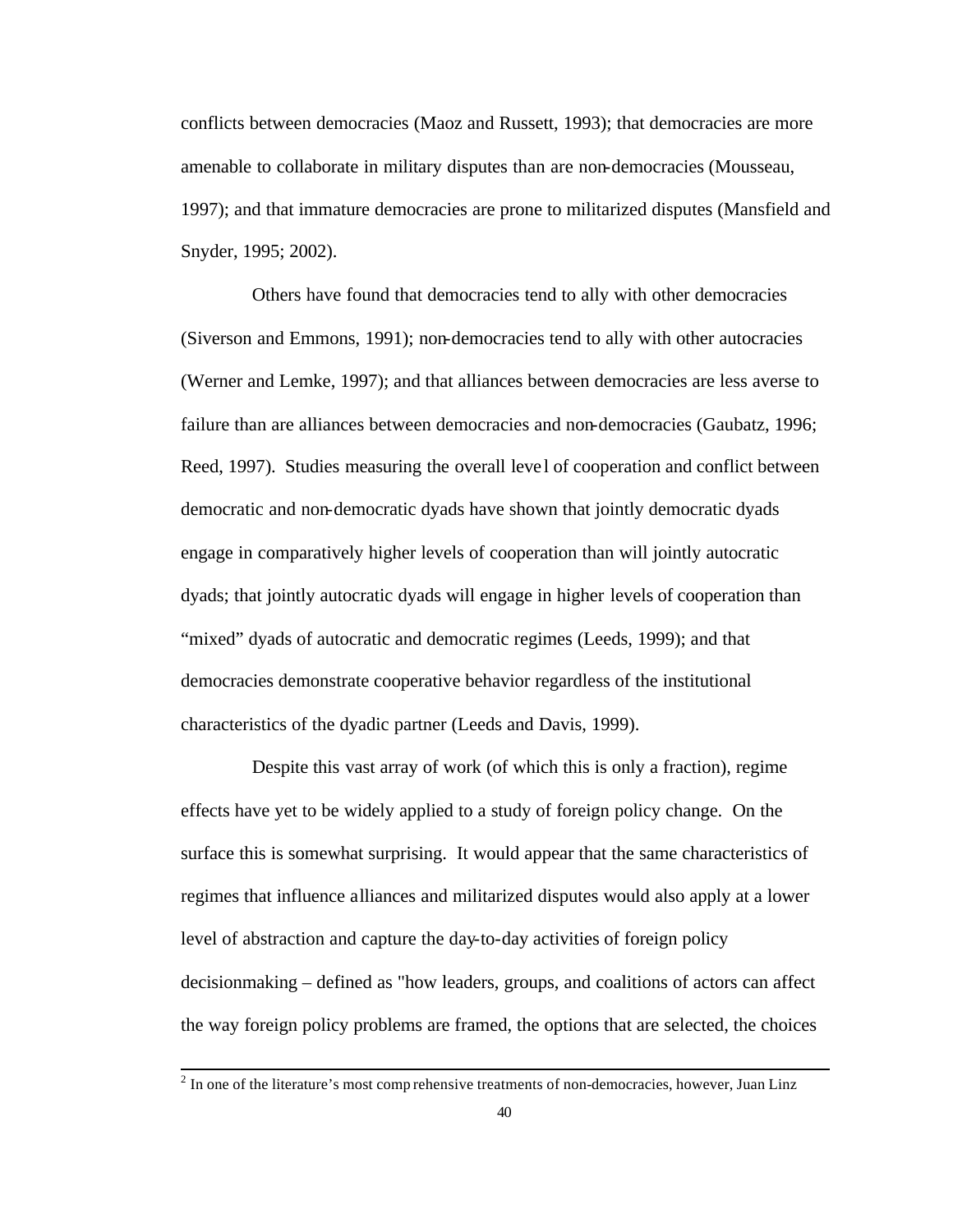that are made, and what gets implemented" (M. Hermann, 2001:1) – and how it influences foreign policy change. This inattention can be explained in part by those areas emphasized by major approaches to the study of international relations and foreign policy. $3$ 

First, as outlined earlier, those who ascribe to realist and neorealist explanations of international relations tend to discount the role played by domestic political regimes in foreign policy change (see Waltz, 1979). The neorealist theory of international relations is based on the proposition that in an anarchic "self-help" system, all units perform essentially the same function. Since all state's goals are the same (survival), they face the same incentives to change or maintain their foreign policies. From this perspective, foreign policy change is something that occurs as states seek to increase their security by making adjustments in response to changes in the distribution of capabilities within the international system. Domestic considerations, including a country's regime type, are considered largely irrelevant.

A second school focusing on the dynamics of the foreign policy decisionmaking process highlights the constraints inherent in democracies and nondemocracies, downplaying differences between them and stressing the way constraints function in both democracies and non-democracies. These themes predominate the

<sup>(1975)</sup> identifies two primary types of non-democratic regimes: totalitarian and authoritarian.  $3$  Traditional approaches have suggested that regime effects do exist, but in the opposite direction predicted in this dissertation – that democracies are *more* prone to change. This logic suggests that in democratic systems, public opinion and citizen involvement influence the policy process to such an extent that it is difficult for democratic leaders to commit to a course of action, making foreign policy relatively unstable and inconsistent. In his *History of the Peloponnesian War*, Thucydides (431 B.C.) noted that, following an oligarchical coup d'etat, members of a new government in Athens felt that a Spartan king might be more open to make peace "now that he had them to deal with instead of the inconstant commons" (Thucydides, 431 B.C.: Ch 25). Similarly, Tocqueville observed in American foreign policy-making a "propensity that induces democracies to obey impulse rather than prudence, and to abandon a mature design for the gratification of a momentary passion" (Tocqueville, 1835).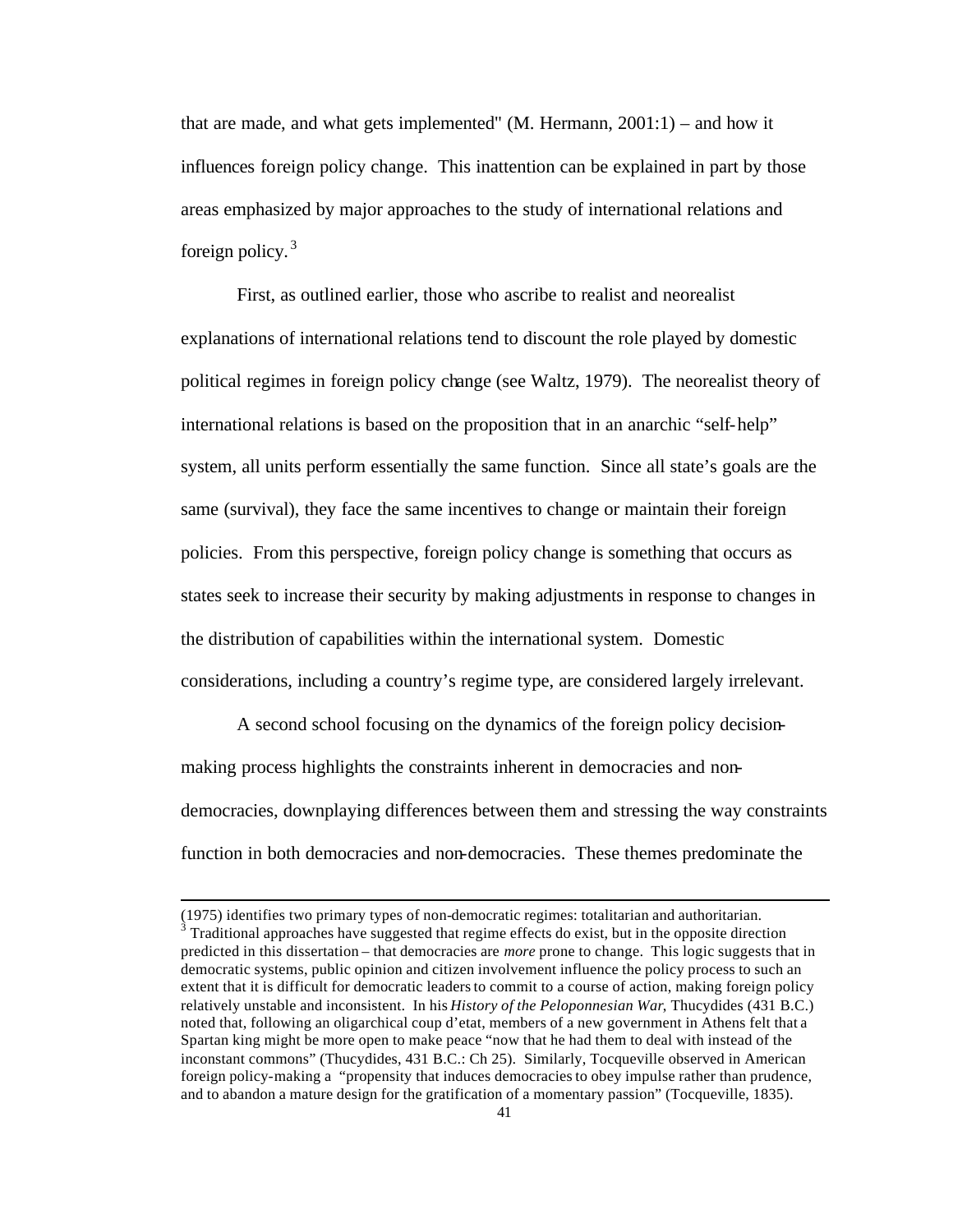current literature on decision units, which argues that decision-making dynamics can be quite similar across, and quite varied within, both regime types. For example, both Saddam Hussein and Lyndon Johnson have been characterized as *predominant leaders*, in that they had the ability to stifle opposition and dissent and make decisions alone if necessary. Foreign policy decisionmaking in both the British cabinet and in the Standing Committee of the Chinese Communist Party have been described as being carried out by a *single group*. A *coalition of autonomous actors* has described foreign policymaking in Iran as well as many democratic states, where relevant actors are separate individuals, groups or representatives of institutions which can act in concert with one another, but cannot force compliance on the others (see Hagan, 1987, 1994b, 2001; M. M. Hermann at. al., 2001; Hermann, 2001b; M. Hermann, Hermann and Hagan, 1987; M. Hermann and Hermann, 1989). Tsebelis (2002) takes a similar view of democracy and non-democracy and its capacity for policy change, charging that regime effects are cast at too high a level of abstraction for any meaningful differences to be found in terms of policy change.

While accepting the notion that significant constraints do exist in both major regime types, it is the contention of this dissertation that there are fundamental differences in the *level* and *nature* of those constraints, which impact the decisionmaking process in fundamentally different ways. As will be argued below, this suggests different prospects for foreign policy change and stability in democracies and non-democracies.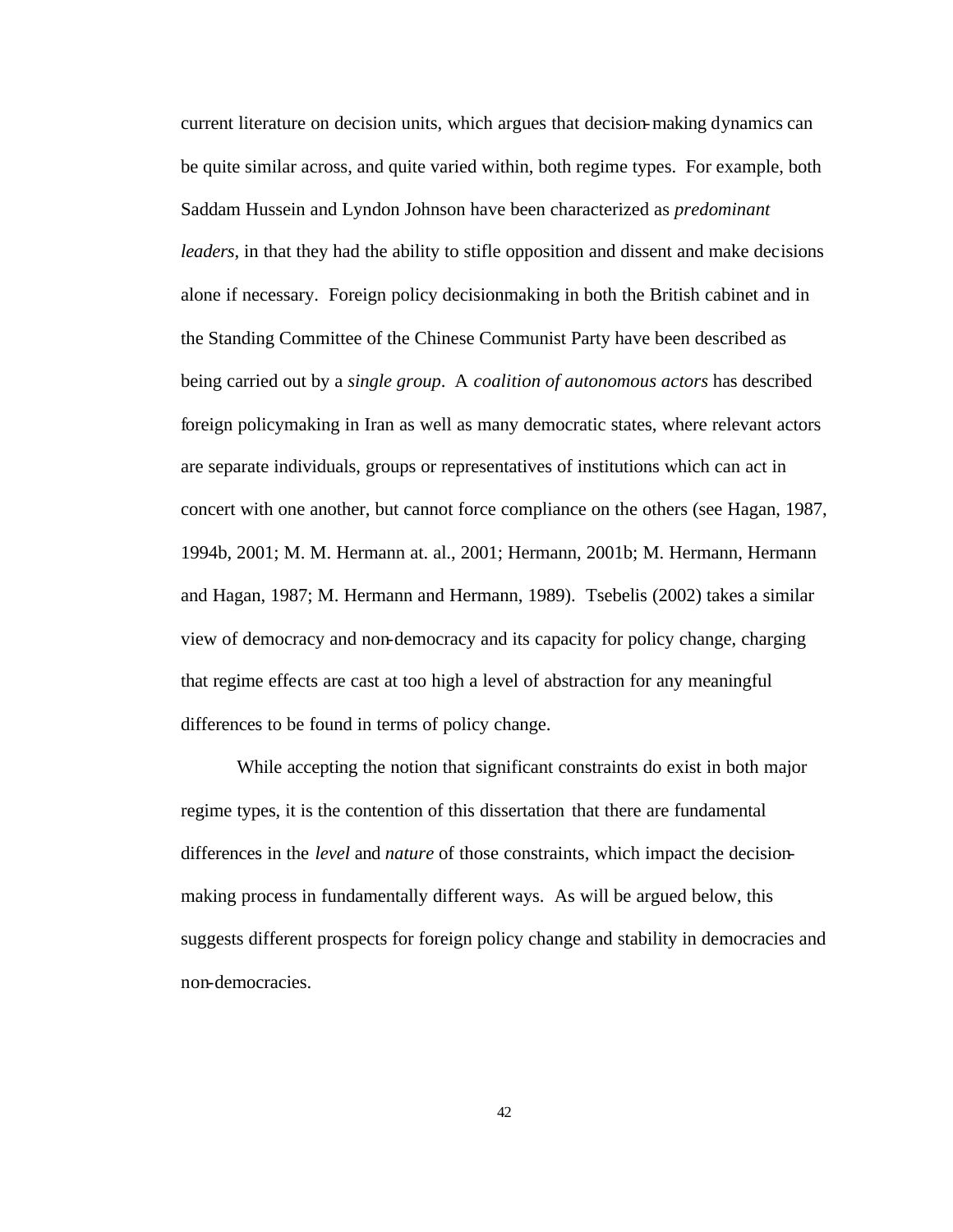## **Structural Constraints in Democratic and Non-Democratic Regimes and Prospects for Foreign Policy Change**

I argue that the structures of democratic institutions make them more conducive to foreign policy stability and that the structures of non-democratic systems make them more conducive to foreign policy change. These structural characteristics include legal and constitutional restrictions related to the conduct of government, government bodies and players involved in the decision-making process, and the institutionalized procedures for foreign policy decisionmaking.<sup>4</sup>

Almost by definition, it can be said that democratic leaders face heavier structural constraints than do their autocratic counterparts. The very nature of democracies provides an organized and institutionalized mechanism for diffusing decision-making authority, mobilizing opposition and holding decision makers accountable. Whether those mechanisms take the form of votes in the legislature, votes of confidence, negotiations with government coalition partners, constitutional checks on executive authority, party politics or elections – each has the power to authoritatively constrain foreign policy decisionmaking.

In democracies, there are formal constitutional limits on the power and authority of the executive's conduct of foreign policy. For example, in the United States, only Congress may make declarations of war. Treaties require approval of the Senate, as do the appointment of ambassadors. Other democratic governments face similar restrictions and while these formal powers may be limited, they are significant

<sup>&</sup>lt;sup>4</sup> Scholars of comparative foreign policy have long explored the notion that different structures constrain foreign policy. See Rosenau (1966), Farrell, (1966). Salmore and Salmore (1978), Wilkenfeld et. al. (1980), and Hagan (1987, 1993).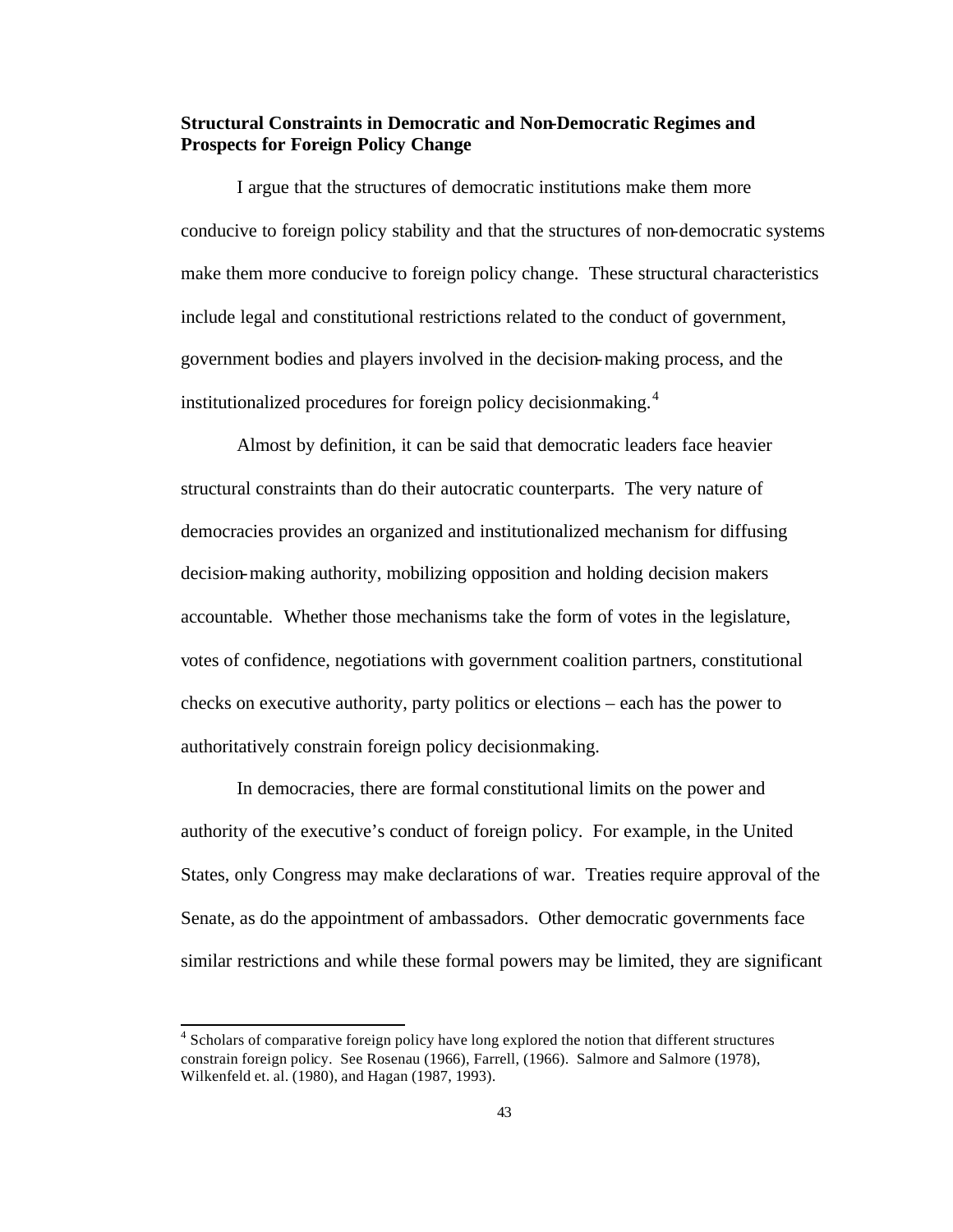in that they are legally constituted and binding. In contrast, non-democracies are characterized by the absence of any enforced, legally binding restrictions on the leader's ability to make foreign policy.

In addition to formal restrictions on what a democratic leader may do in the realm of foreign policy, he or she must also contend with formal, legally instituted bodies within government that can block, stall or kill executive initiatives, or at the very least, bargain in such a way that the executive must settle for a compromise significantly different from his preferred course of action. While democracies, as will be outlined later, vary significantly from one type to the next, all are to some degree characterized by decentralized power and shared decisionmaking. This power may be shared with legislative bodies, cabinet ministers, coalition partners or bureaucratic institutions.

Policy initiatives may require the support of a majority or supermajority in a legislature, a majority of government coalition partners, or the concurrence of government ministers. Even if there is concurrence among elected leaders for a course of action, bureaucratic institutions may limit the options available to decision makers for consideration or negatively impact the implementations of foreign policy decisions. Allison (1969) demonstrates how the standard operating procedures of bureaucracies, and the intense competition among actors within them, make bureaucratic institutions resistant to change.

Fragmentation has been used as a concept to define a leader's ability to dominate his or her immediate political environment (Hagan, 1987). At one extreme are highly fragmented regimes, where no dominant party or group is able to assert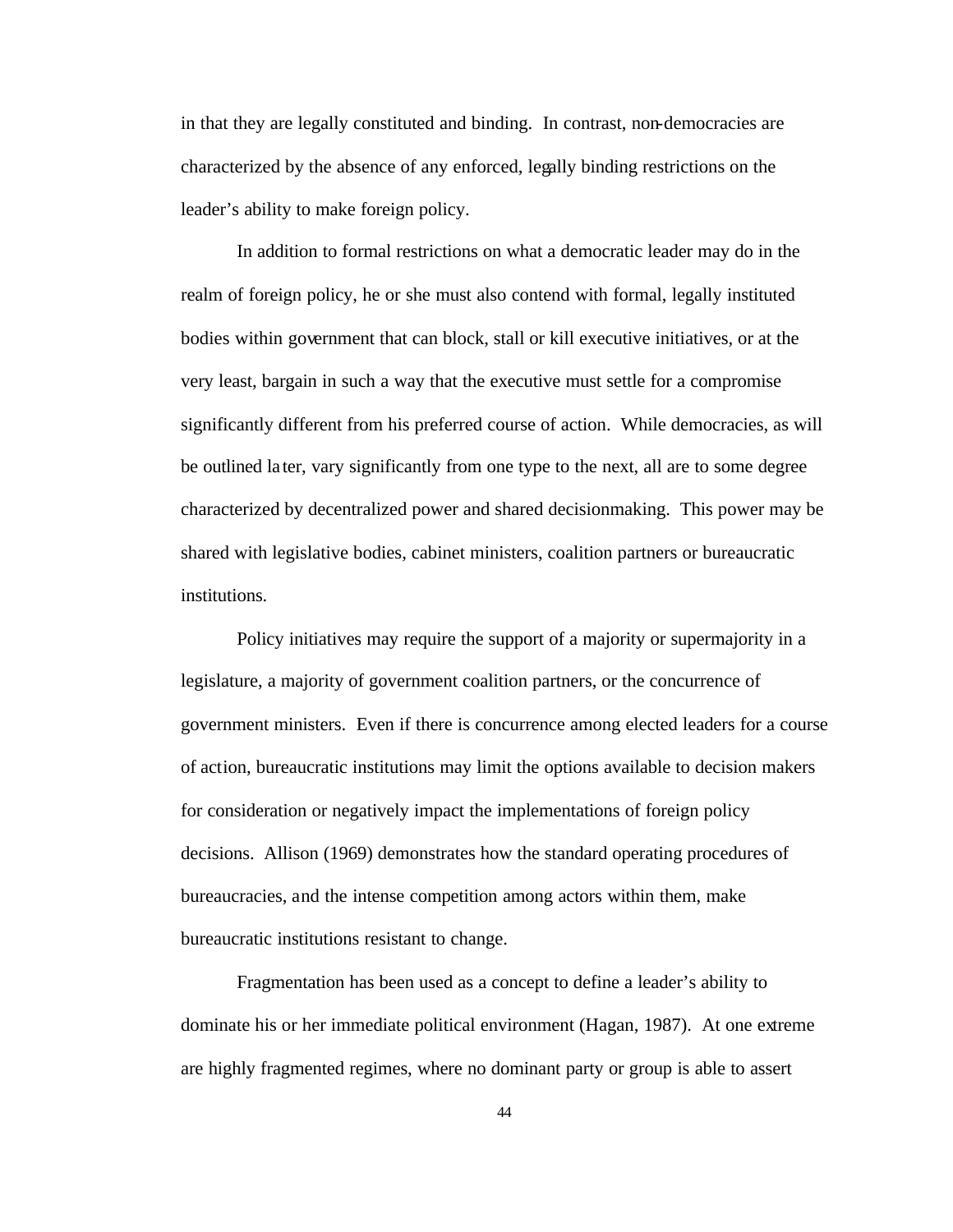leadership. Instead a coalition of autonomous actors governs who can easily block policy initiatives by threatening to withdrawal from the ruling group, causing it to collapse. At the other extreme are cases of highly cohesive leadership, where a single individual is able to dominate the decision-making process, other political groups, bureaucracy and government institutions. While the framework was originally intended for application to both democratic and non-democratic regimes, I posit that the concept, particularly if stripped of its "situational" political context, is useful for understanding the differences between them.

Since no democratic leader can completely dominate his environment, all democracies are to some degree fragmented. While serious divisions may exist in non-democratic entities (as was the case in China during the Cultural Revolution and in Iran during the early years of the Ayatollah Khomeini), a critical difference is that these divisions are "situational" in that they have no legal or constitutional standing – rather they are of a more political nature. A non-democratic leader in a moderately fragmented ruling group may be able to consolidate his power by eliminating or repressing opposition. Democratic leaders do not have this option, as fragmentation, in the form of pluralism, is itself enshrined in the constitution or inherent in the democratic norms of that society. A democratic president cannot eliminate an opposition legislature without ceasing to be a *democratic* president. Further, while clearly there are degrees of fragmentation and cohesiveness, democracies will fall more on the fragmented side of a continuum than would non-democracies; and under no circumstances would a democratic leader ever be able to exercise full authority over the formulation, implementation and execution of foreign policy. Divisions of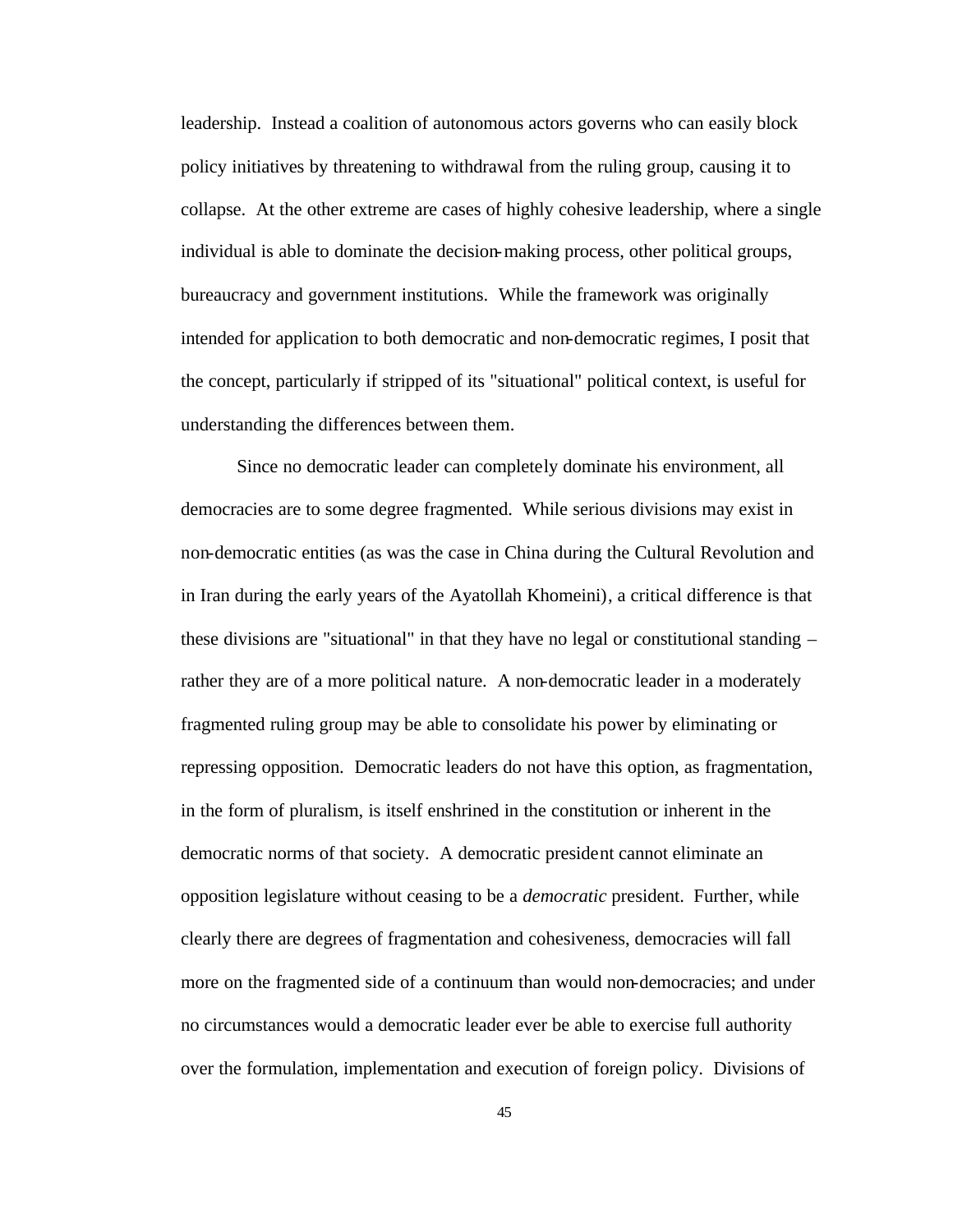power, checks and balances, and requirements for majority votes dictate that democracies will always be fragmented to some degree.

This concept is important to the study of foreign policy change because policy change requires the commitment of resources as well as the support of (or at least concurrence or indifference of) relevant actors with the authority to oppose such actions. As a consequence, I expect policymaking in democratic regimes to be characterized to a much greater degree than non-democratic regimes by bargaining and compromise. Democratic leaders build support for the policy's adoption and implementation through negotiation. New initiatives may be blocked or voted down altogether. If passed, they may no longer reflect the preferences of leadership, but instead the process of accommodation with government partners. Non-democracies with fewer constraints would be expected to have more of a free hand in the formulation, implementations and execution of foreign policy. Consequently, foreign policy change in democracies should be more incremental, less confrontational and less dramatic than in more cohesive non-democracies, where power is more concentrated, and the stabilizing and moderating influences of fragmentation exist to a much lesser degree.

The idea that democratic regimes face greater constraints in the conduct of foreign policy is not new. In 1531 Italian political philosopher Niccolo Machiavelli observed in *Discourses on Livy*:

> taking everything into account…there will be found greater stability in the Republics than in Princes: For even if the Republics had the same spirit and the same wants as Princes, their movements being slower will always make them take longer to form resolutions than Princes, and because of this they will be less prompt in breaking their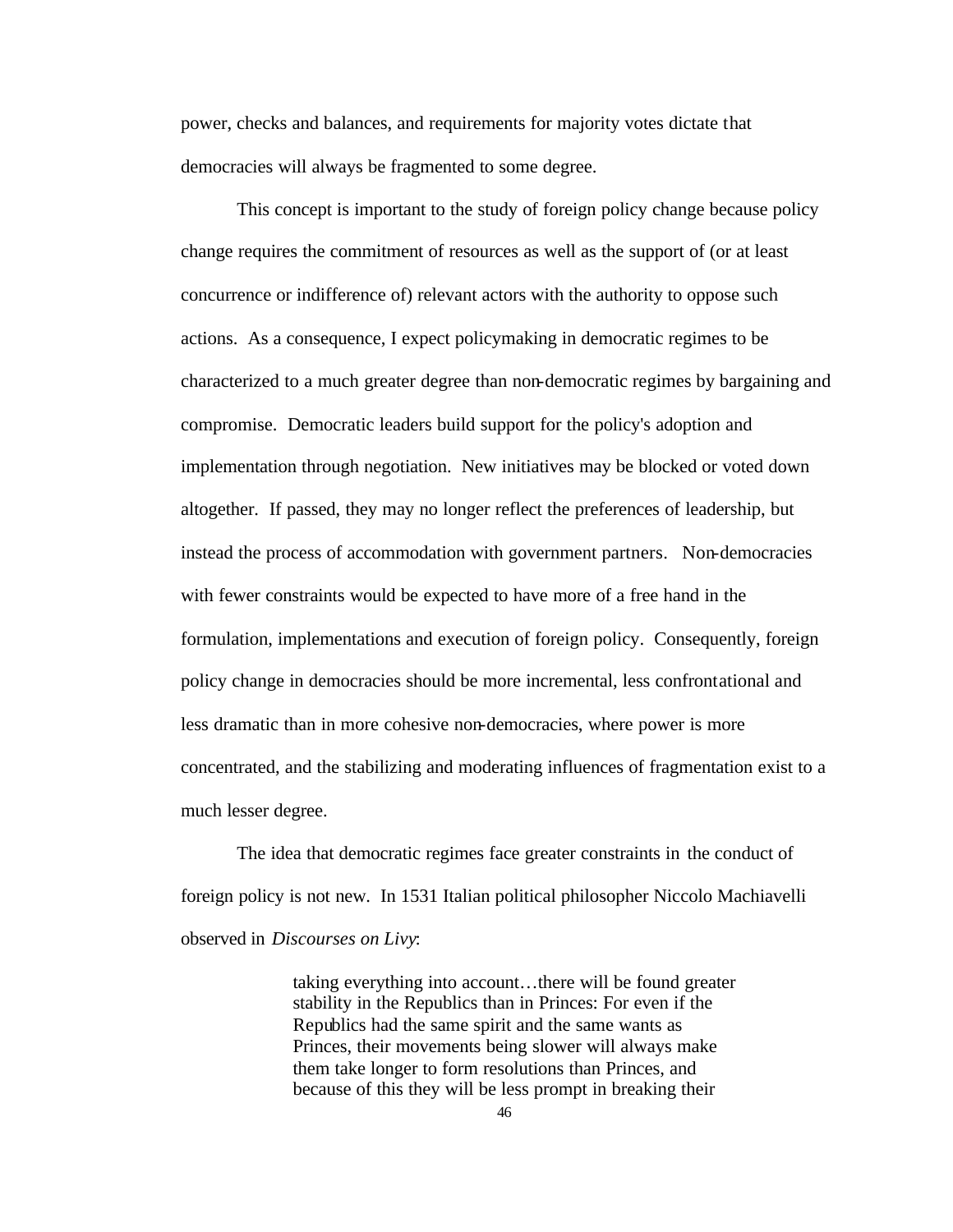faith…Alliances are broken for usefulness. In this, Republics are more careful in the observance of accords than Princes. And it is possible to cite examples where a minimum of usefulness has caused a Prince to break his faith, and where a great usefulness has not caused faith to be broken by a Republic…people make fewer errors than Princes, and because of this, they can be trusted more than Princes (Machiavelli, 1675: Ch. 59).

Countless quantitative studies on the democratic peace, alliance behavior, and use of force have similarly identified executive constraints as a significant explanatory variable in state's international behavior (Bueno de Mesquita and Lalman, 1992; Gaubatz, 1996; Leeds, 1999; Leeds and Davis, 1999; Maoz and Abdolali, 1989; Maoz and Russett, 1993; Morgan and Campbell, 1991; Weitsman and Shambaugh, 2002).

# **Political Constraints in Democratic and Non-Democratic Regimes and Prospects for Foreign Policy Change**

Constraints and incentives for foreign policy change deriving from political considerations presume that political leaders wish to remain in power and maintain or increase their level of support. To remain in power and remain effective, leaders must rely on the support of those groups to whom they are accountable, that is – those groups that can remove the executive from power. Democratic executives may be removed from power in a number of ways — through elections, the withdrawal of support from a majority in parliament, desertion of a coalition partner, a lost vote of confidence, or impeachment. This means that democratic leaders must maintain a sufficient level of support for themselves or their party among the electorate and/or a majority within the ruling government or the parliament.

A leader's foreign policies, their success and failure, can figure prominently in the judgments of an electorate, party or parliament. Lyndon Johnson's decision not to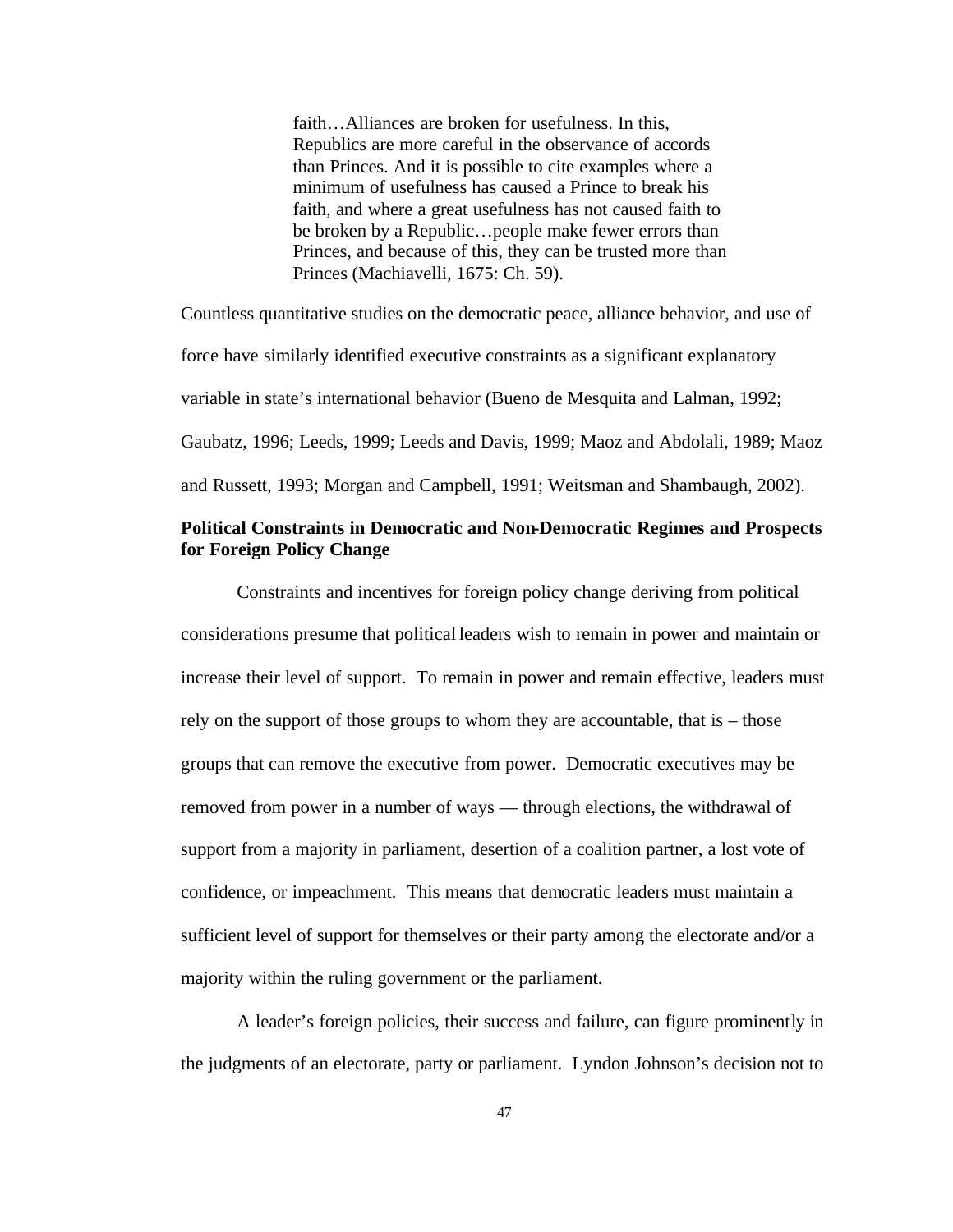seek reelection in 1968 following a worsening situation in Vietnam is one example. Nincic (1992) studied incumbent approval ratings and found that a president's handling of foreign policy was an important factor in his overall rating, with a shift in foreign policy approval of two percent inducing a change in the overall approval rating of one percent (for a further examination of how voters use foreign policy to evaluate presidents, see Aldrich, Sullivan and Borgida, 1989; Smith, 1998).

What does this mean for the conduct of foreign policy  $-$  in particular, the prospects for foreign policy change? There is some debate in the literature regarding how a democrat's tenure vulnerability and the electoral process might translate into foreign policy behavior and how that vulnerability creates incentives for democratic leaders to pursue certain policies.

Some argue that democratic leaders may use foreign policy to mobilize public support through military action abroad. Although there is some quantitative evidence for a "rally around the flag effect" showing an initial upsurge in support for the president, those effects have been found to be weak and relatively short-lived (James and Oneal, 1991). Public support for the president following the use of force is more likely when the United States is involved in a serious crisis (Lian and Oneal, 1993); and the longer the military action continues without a clear victory, the sooner that support dissipates. This makes military action abroad for political purposes a somewhat risky proposition. Central to concepts developed in this dissertation, this suggests that democratic leaders are not likely to undertake a significant change in their state's foreign policy toward another country through the use of foreign policy for strictly political purposes.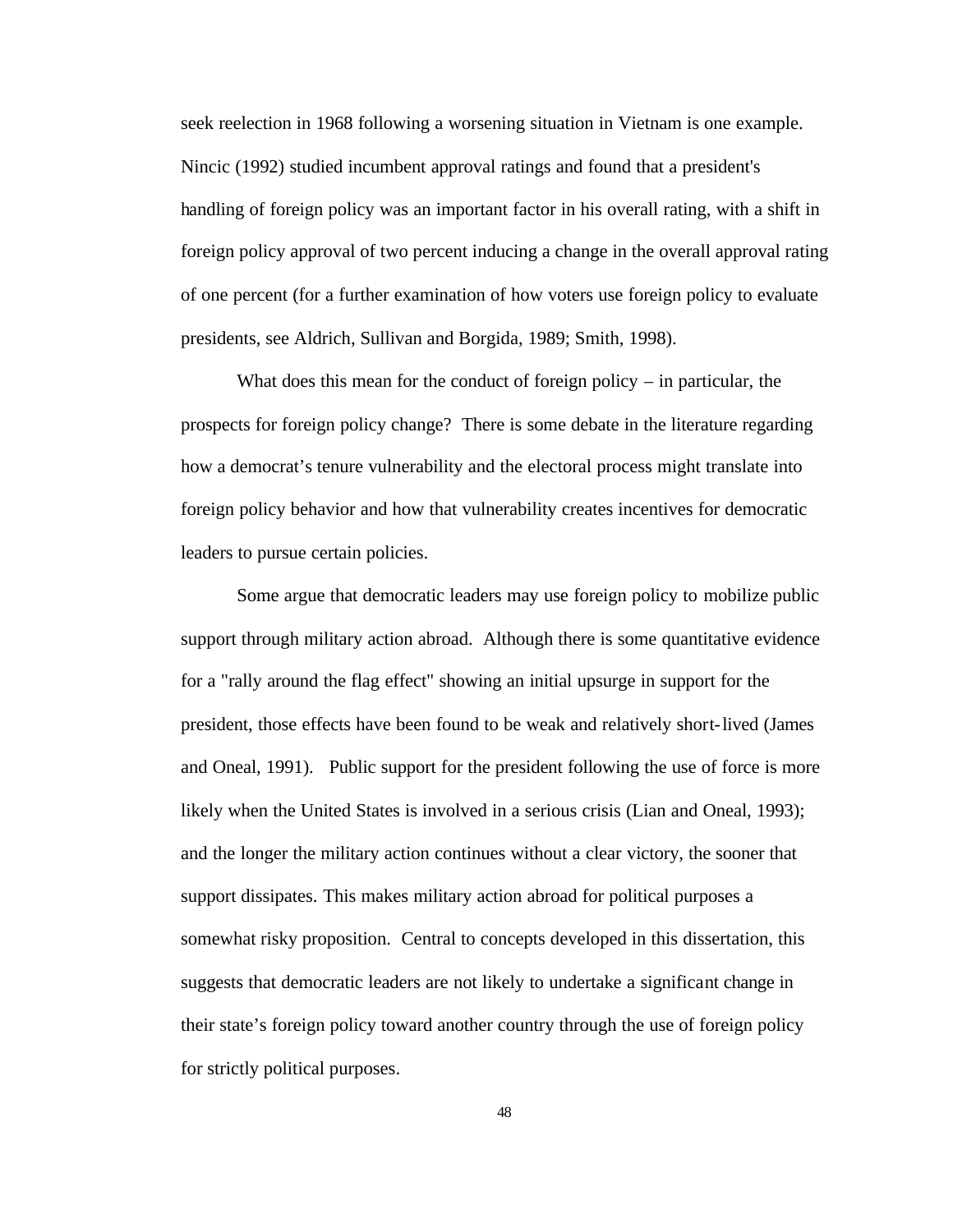To the contrary, other evidence suggests that democratic leaders, aware of this, will undertake military action when it is "politically safest" to do so – usually early in their terms of office (Auerswald, 1999). In fact, the popularity and support of a democratic leader may well be a predetermining factor in a decision to use force abroad (Ostrom and Job, 1986). American leaders have frequently cited the necessity of public support for military engagement abroad, particularly when Americans are being killed (Mueller, 2000).

Political concerns may also foment foreign policy change in democracies through the politicization of foreign policy during elections. New administrations are bound to coincide with some degree of foreign policy change, as new individuals enter the decision-making process bringing with them different beliefs, goals, perceptions and worldviews. Some, however, have argued that these differences are beyond what could be explained by normal differences between administrations, and that American presidential candidates have staked out hard-line positions on national security issues in an attempt to draw distinctions between themselves and the other candidate, and to avoid the label of being "soft" on hot button issues. Once in office, these new leaders are then bound by campaign promises to follow through on their stated positions. John F. Kennedy's declaration of a "missile gap" between the United States and the Soviet Union during the closely contested 1960 presidential election is one oft-cited example of this dynamic (Nincic, 1992). This view would suggest that democratic elections produce greater instability in foreign policy, as new administrations, bound by promises of the campaign, move foreign policy in a different direction from that of their predecessor.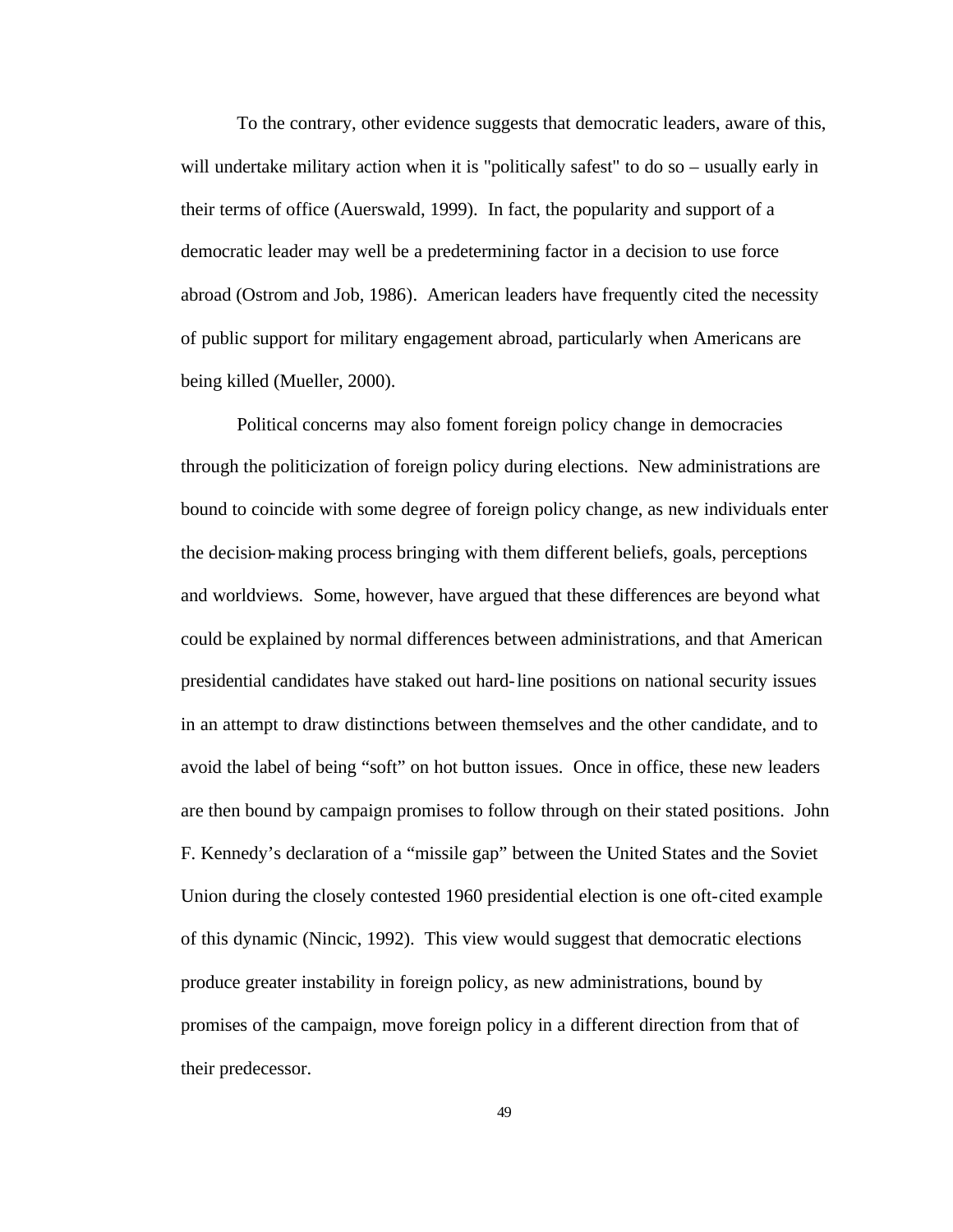I argue, however, that there are some critical weaknesses to this argument. To the extent that candidates may be tempted to draw distinctions between themselves and other candidates, they will nonetheless avoid staking positions that are too costly or too out of step from the mainstream, at the risk of being criticized by their opponents. Additionally, even though candidates may stake out strong positions in a campaign, once in office, international realities often dictate a different course of action. During the 1992 elections Bill Clinton promised that if elected, he would lift the United Nations-imposed arms embargo on the Bosnian Muslims. Once in office, however, as the war escalated further, he continued the Bush policy of no direct involvement. Outside of some criticism from his political opponents, Clinton faced no undo pressure to stick to the promises made during the campaign. This can be attributed to the fact that key support groups did not deem the issue of sufficient significance, and the fact that American presidents have four years to overcome any fallout that might generate from broken promises.<sup>5</sup>

I posit here that instead of creating incentives for foreign policy change, the political process of democratic regimes creates strong incentives for foreign policy stability. A political leader wishing to remain in office, be re-elected, ensure success for his party and maintain his political capital will want to, above all else, avoid embarking on activities that could potentially undermine his success and perceived effectiveness on the job. This should make democratic leaders more risk-averse to foreign policy behaviors that could result in failure.

 $<sup>5</sup>$  To the extent that this dynamic might exist in democratic polities, it is much more likely to occur in</sup> presidential systems. Unlike parliamentary systems, where the executive is accountable to parliament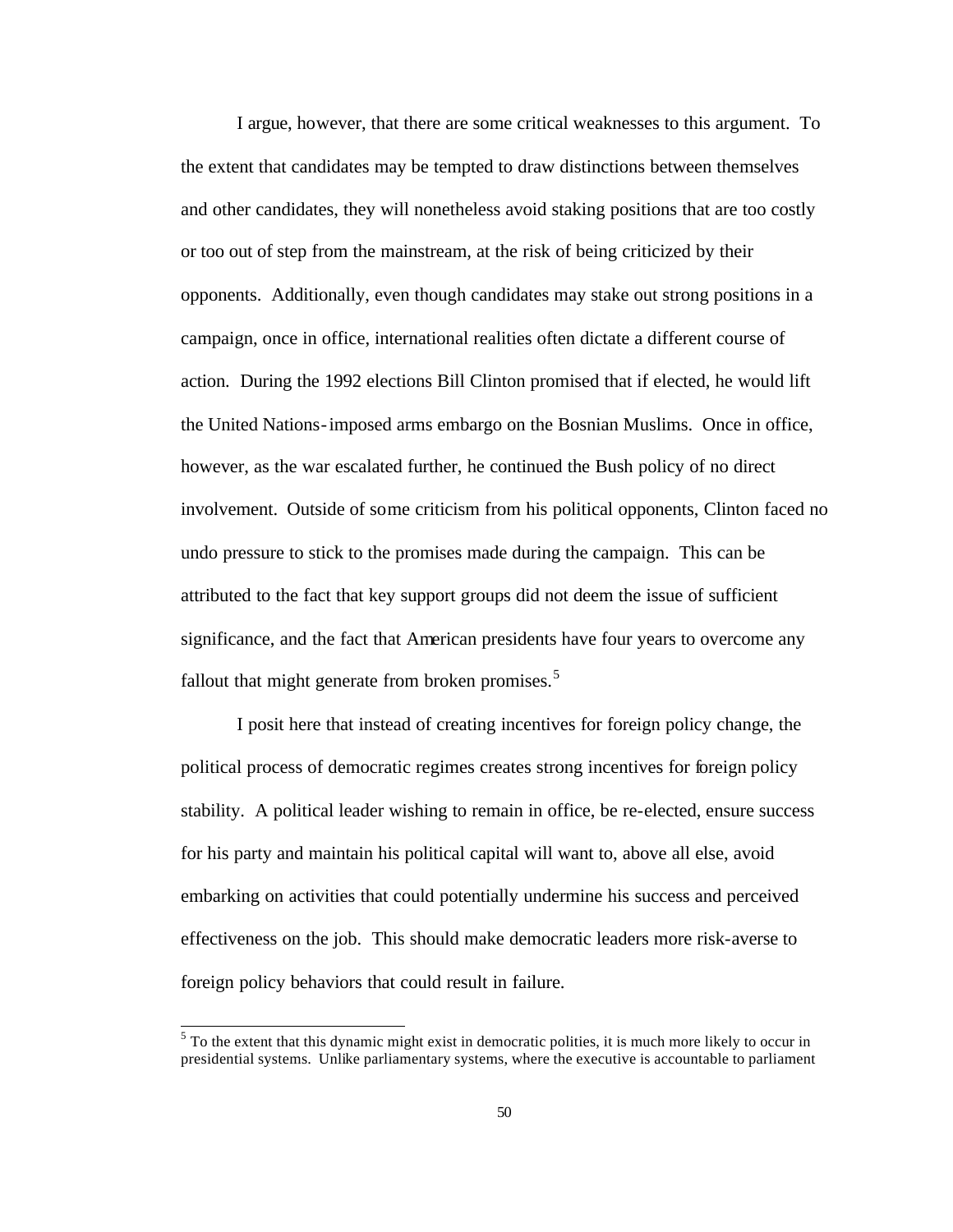Weitsman and Shambaugh (2002) address the issue of risk-taking and regime type. They define risk-averse policies as those having a high probability of success, yet low potential yields – that is, they are "safe bets," where the positive benefits of pursuing it may be minimal, but the probability of the policy failing is low. Riskaccepting policies, on the other hand, have a low probability of success; but promise much more favorable results if the policy in fact succeeds. Measuring risk preferences in terms of states' alliance commitments, they find that democratic states – with their concomitant electoral accountability, constraints on the chief executive, and institutionalization and regulation of political participation – are more risk-averse than non-democracies.

Foreign policy change is an inherently risky behavior for a number of reasons – especially for democratic politicians. New foreign policy initiatives may involve a significant investment of national resources and national pride. Policy changes often require a commitment of economic and human resources, which for many countries is very limited (Volgy and Schwartz, 1991, 1994). Military resources are also limited, and policies of military intervention have an obvious human cost as well. Any decision to enter into a trade agreement or establish diplomatic relations with another state or intervene militarily in a conflict involves trade offs. Resources that are committed to pursuing a particular policy may preclude or diminish the ability of decisionmakers to commit those resources to other important areas. Therefore, when significant or controversial policy initiatives fail, leaders can expect to be judged harshly by the accountability groups on which they must depend for political survival.

and faces the mediating influence of party, parliament and government, presidents are directly elected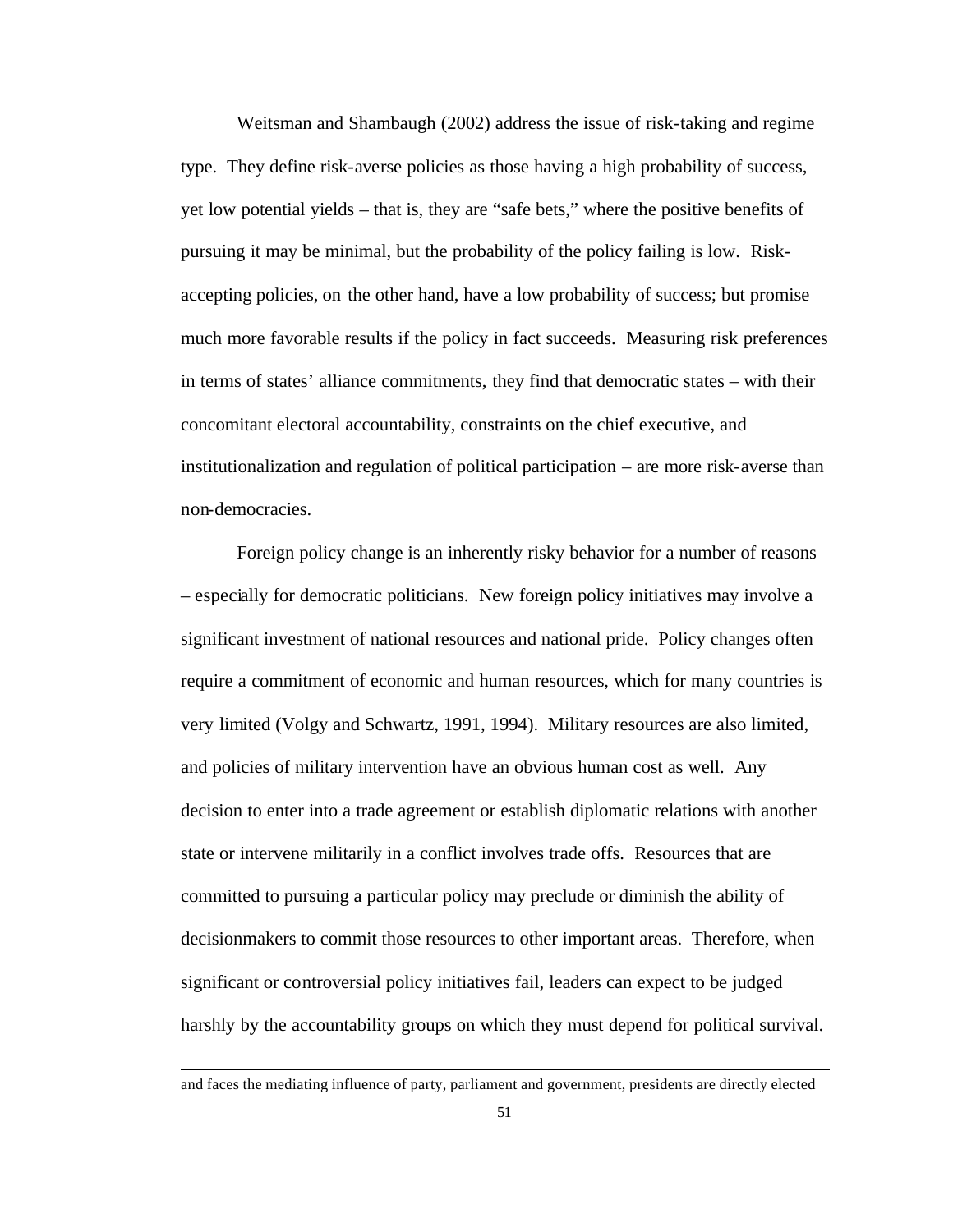Any departure from the status quo involves "unknowns" which can lead to unintended consequences and policy failure. States or important sectors within states may not derive all the expected benefits promised from a policy, maintenance of the new policy may become too costly, or it may require a greater commitment of resources than anticipated. Military defeat or quagmire is also costly not only in terms of material and human loss, but also national pride. For a risk-averse politician, except in cases of severe crisis or national emergency, the safest policy should be to simply continue the current policy, where relevant groups are already aware of its costs, benefits and consequences –"better the devil you know." Additionally, even if a new policy initiative promises success, a leader must ensure that he or she does not alienate significant portions of "accountability groups" who may be adversely affected by the new policy. To secure support for passage of the North American Free Trade Agreement, for example, U.S. President Bill Clinton had to overcome opposition from his own party's leadership as well as the traditional Democratic Party constituency of organized labor, who feared that the agreement would send manufacturing jobs south to Mexico (Wink, et. al., 1996).

I suggest that democratic leaders, sensitive to their environment and wishing to remain in power, face strong incentives to avoid the risks and controversies associated with pursuing significant changes in foreign policy. Leaders will not wish to alienate groups upon which they rely for political support by undertaking changes that could intentionally or unintentionally adversely affect their interests or well being. They also will not wish to face the political consequences associated with policy failure that

and must stake out positions they believe will mobilize the greatest number of voters.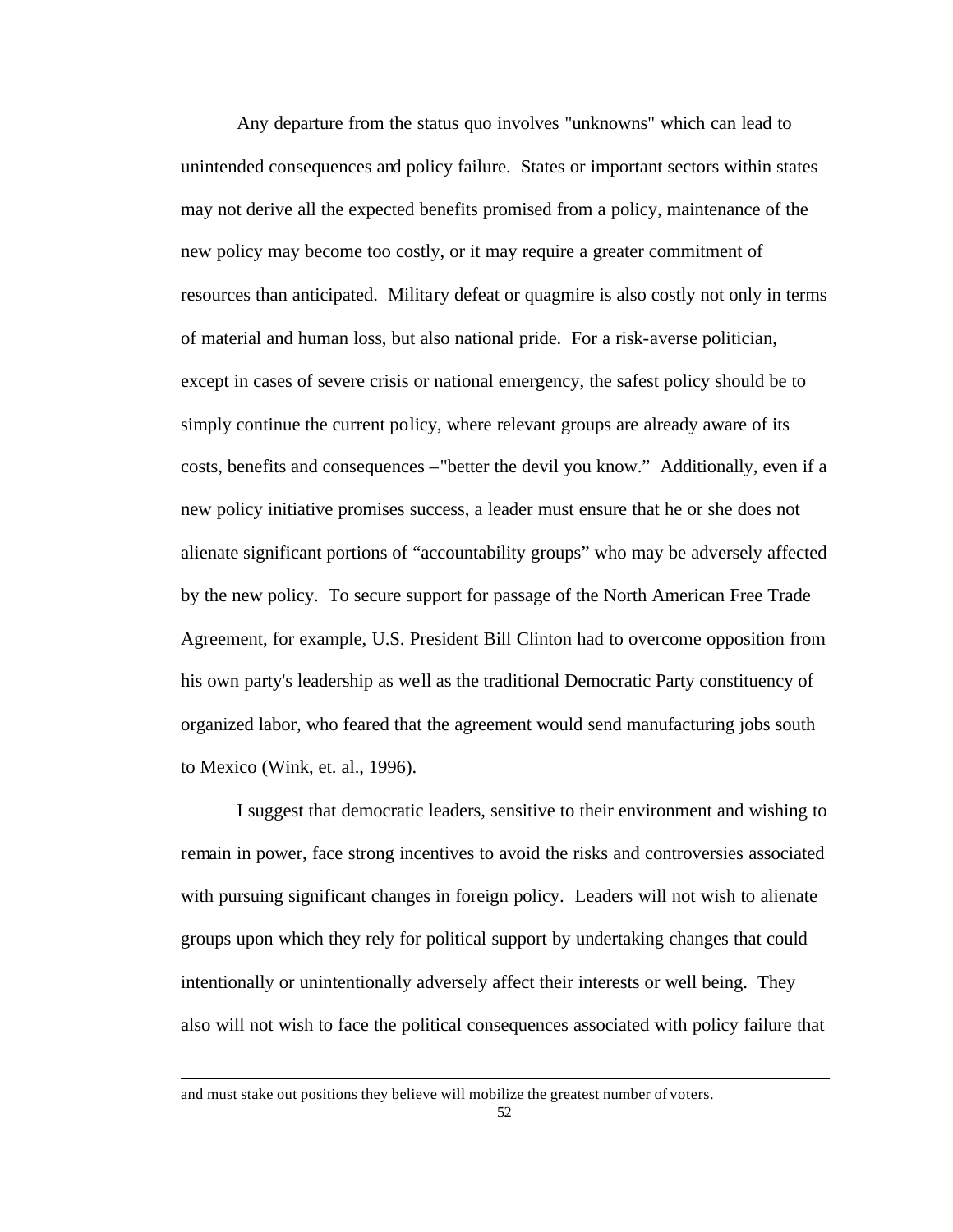might come from a significant change in the status quo. Policy failures adversely affect the evaluation of leaders and provide political fodder for the opposition. As a result, I would expect democracies to demonstrate relatively stable foreign policies marked by more incremental change.

# **The Nature of Opposition in Democratic and Non-Democratic Regimes and Prospects for Foreign Policy Change**

A key feature that distinguishes democracies from non-democracies is the existence of open and fair elections. Regardless of the institutional arrangements within different democracies, all hold elections of some sort, providing a regularized means of removing leaders from office and a ready avenue for opposition to challenge the current the leadership. Democratic elections serve to reinforce tendencies of foreign policy stability in two ways. First, by providing citizens an opportunity to remove a leader from office, reward him or her with additional time in office, or select an entirely different leader, elections make democratic leaders accountable. Second, they provide citizens an opportunity to inform political leaders of their preferences on a wide array of issues, including foreign policy, by rewarding those candidates whose preferences most closely match their own. Since voters are free to express their views, leaders do not have to guess what policies are most appealing or acceptable to the electorate, and in fact, can claim a mandate from them. The existence of elections is a powerful source of stability because it means that democratic leaders are in a constant state of vulnerability – they are held accountable for their actions on a regularized basis through an institutionalized, recognized and binding process. At the least, elections may stabilize policies by delaying unpopular changes in foreign policy –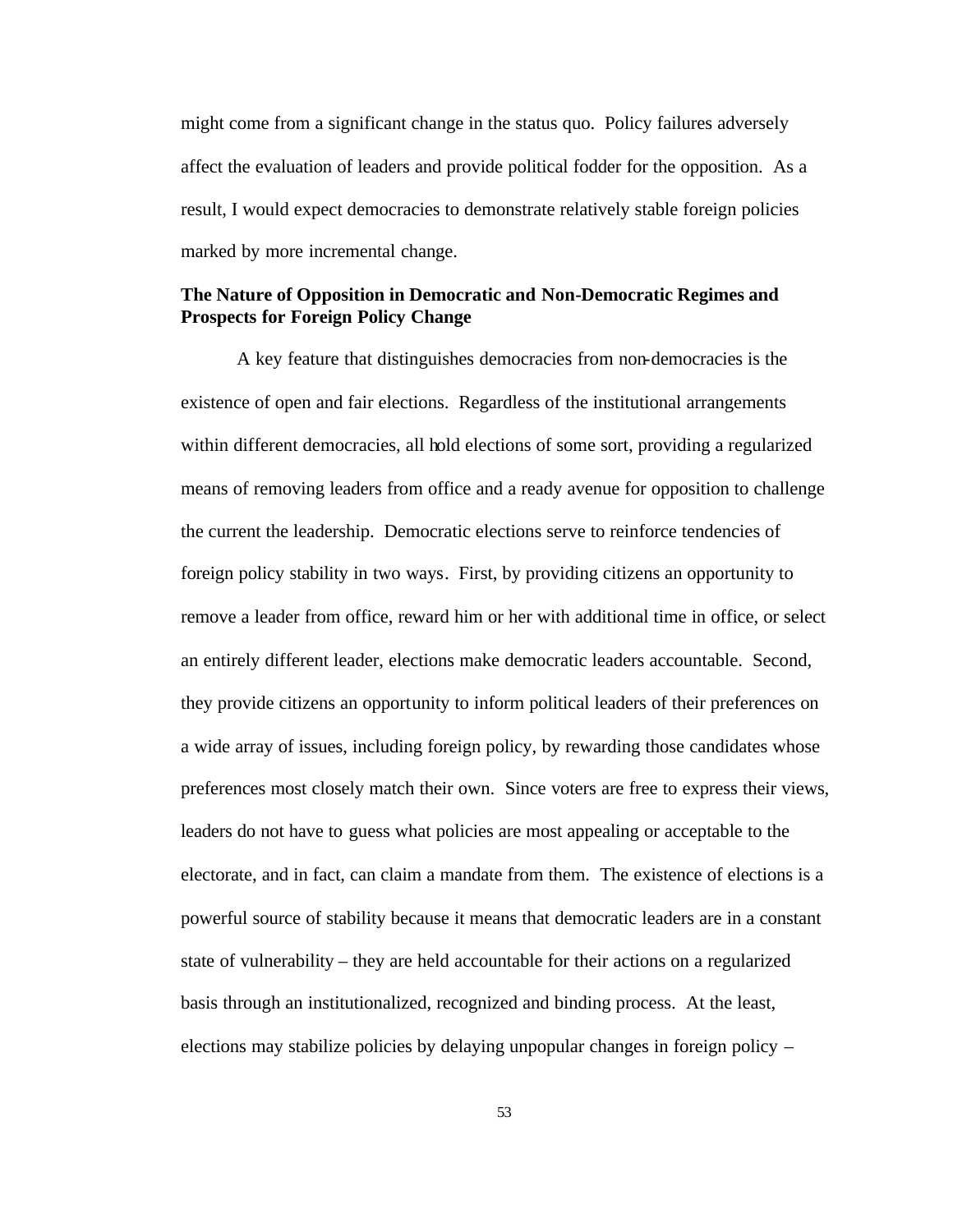reflected in John F. Kennedy's attributed statement to advisers that he would be unwilling to remove troops from Vietnam until after the 1964 elections (Nincic, 1992).

Unlike democracies, non-democracies do not have such regularized mechanisms for removing a leader from office, and opposition in non-democratic regimes does not have an established avenue for challenging leadership or its having interests considered. This is not to suggest that opposition does not play a role in nondemocratic regimes or that opposition interests do not have the capacity to influence policy. Studies of foreign policy decisionmaking in the Soviet Union following the death of Stalin have stressed the significant constraints leaders faced, where no individual, even the secretary general of the Communist Party, could dominate the process. Soviet leaders, like leaders in democracies, had to secure a voting majority for all major decisions, and some have even suggested that they in fact had fewer prerogatives in decisionmaking than their American counterparts (Valenta, 1978, 1979). Differences within the Politburo, ruling juntas, or royal families all serve to limit the options available to autocratic rulers. Additionally, leadership turnover can occur in many non-democratic settings. Internal opposition forced Khrushchev from power in 1964, and military governments in Latin America established regularized turnover of its political leadership.

What I suggest is that leaders in non-democratic regimes will be relatively less sensitive to the political environment than will democratic leaders, and that opposition, while serving as a constraint on a leader's freedom to act, can also influence foreign policy in a very different way – that creates incentives for foreign policy change.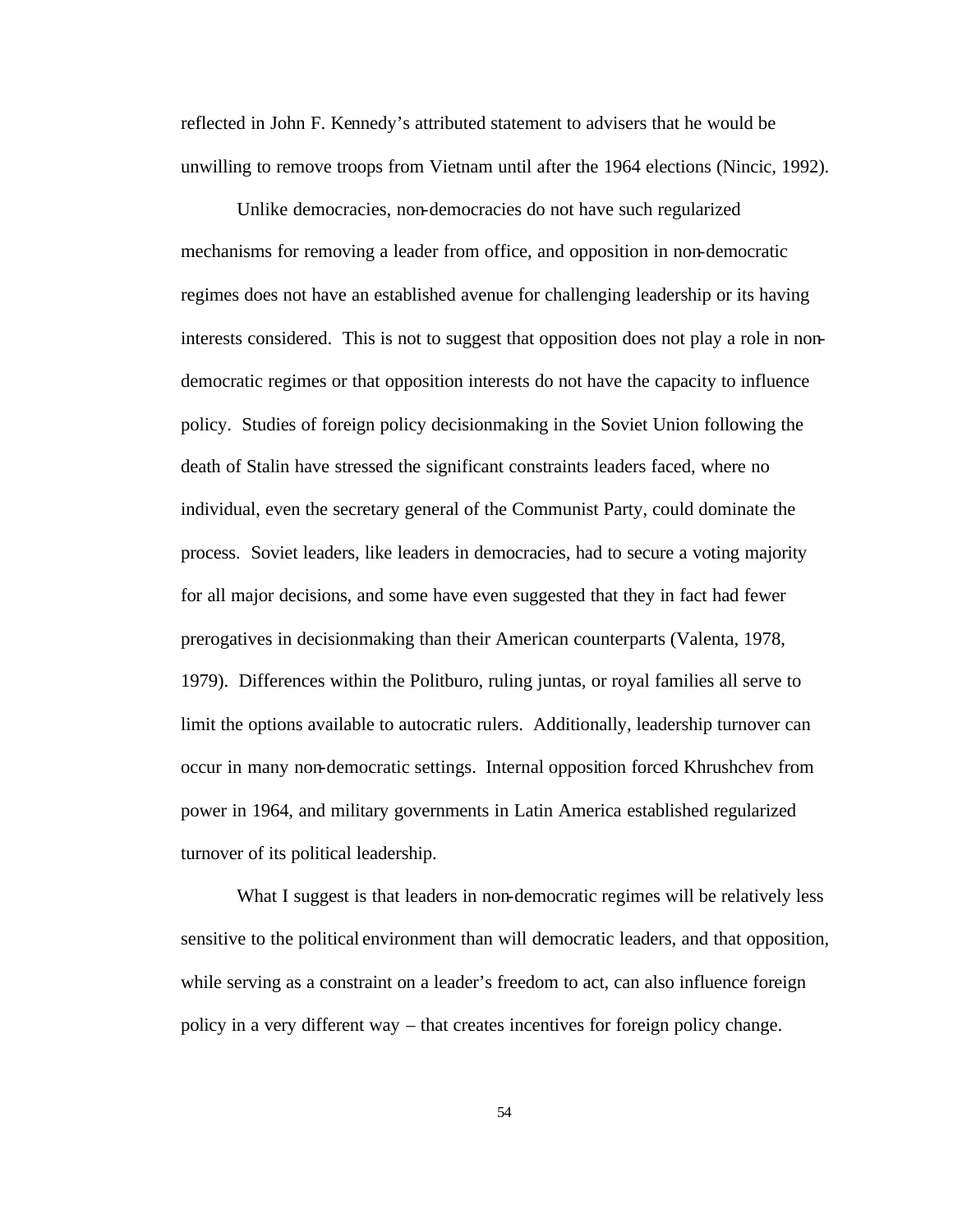The lack of institutionalized mechanisms (such as votes in the legislature or national elections) for channeling demands and making preferences known to leadership has several consequences important for foreign policy change. First, as outlined earlier, since opposition concurrence is not required for government decisions to take force, non-democratic leaders do not have to accommodate other views, and they can simply ignore demands or repress the opposition. Since opposition from outside the government is regarded as illegitimate, its aims are viewed with particular hostility by the central leadership. In democracies, virtually every decision has political consequences. Leaders must be concerned not only about their policies being implemented but also the political consequences of those decisions and whether they will adversely affect a leader's future in office. In non-democracies, government proposals typically do not face formal votes, and leaders do not have to consider how their decisions will impact their future in the next election.

Second, without such mechanisms, or a free press or freedom of speech, nondemocratic leaders are often unable to gauge what opposition demands might be, the level of support among the people for the central leadership, or their ideas for the direction of the country. Muhammad Reza ShahPahlevi's genuine surprise as he witnessed widespread demonstrations in opposition to his rule shortly before his downfall and the Soviet Union's inability to control or accommodate demands once citizens were able to express them under glasnost reflect this tendency. Thus, unaware of consequences of their decisions to a much greater degree than democratic leaders, non-democratic leaders should feel less encumbered in the decisions that they make and are less likely to recognize a need to accommodate those demands.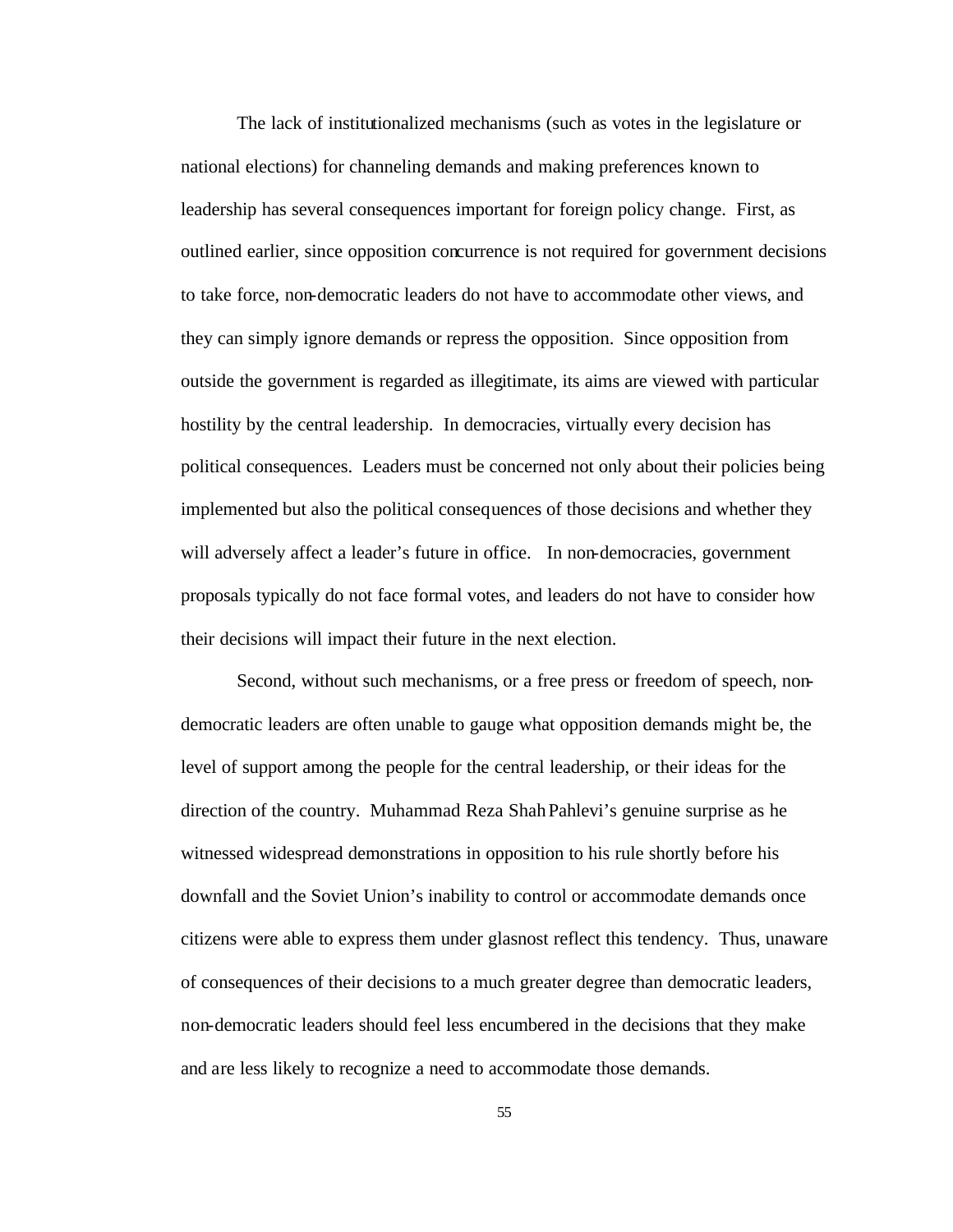Third, without mechanisms to channel opposition or accommodate its demands, opposition may take a much more extreme anti-system flavor. Without an "escape valve" to have demands and frustrations heard, opposition may move from the mere political – where moderates within the opposition press demands on moderates in the government – to the systemic, as opposition leaders feel they have no other option than to challenge the legitimacy of the regime itself. When opposition reaches this stage, threats to the regime are perceived by its leaders not only as threats to their tenure, but quite possibly their group's integrity, their personal status, freedom or life. At this stage, rather than ignoring demands of relevant actors, non-democratic leaders may be tempted to co-opt them by politicizing foreign policy for purposes of regime maintenance. This may be done by appealing to patriotic and nationalist symbols and themes to generate support for the regime and justify its "right to rule." This may take the form of challenges to former colonial power or hegemon or staking out positions and making statements in international bodies. This process, however, can take on a life of its own and lead to the use of foreign policy in its most extreme form – military action. Opponents may "outbid" one another by advancing bold proposals to defend the national interest; nationalist leaders may find themselves trapped by the "blowback" of nationalist rhetoric and forced to take actions abroad; or nationalist coalitions may form around issues through a process of "logrolling" (Mansfield and Snyder, 2002).

In what has become known as the "diversionary theory of war," or "scapegoating" (see Rosecrance 1963; Levy, 1989), leaders try to divert attention from problems at home, isolate opponents, and consolidate political support by taking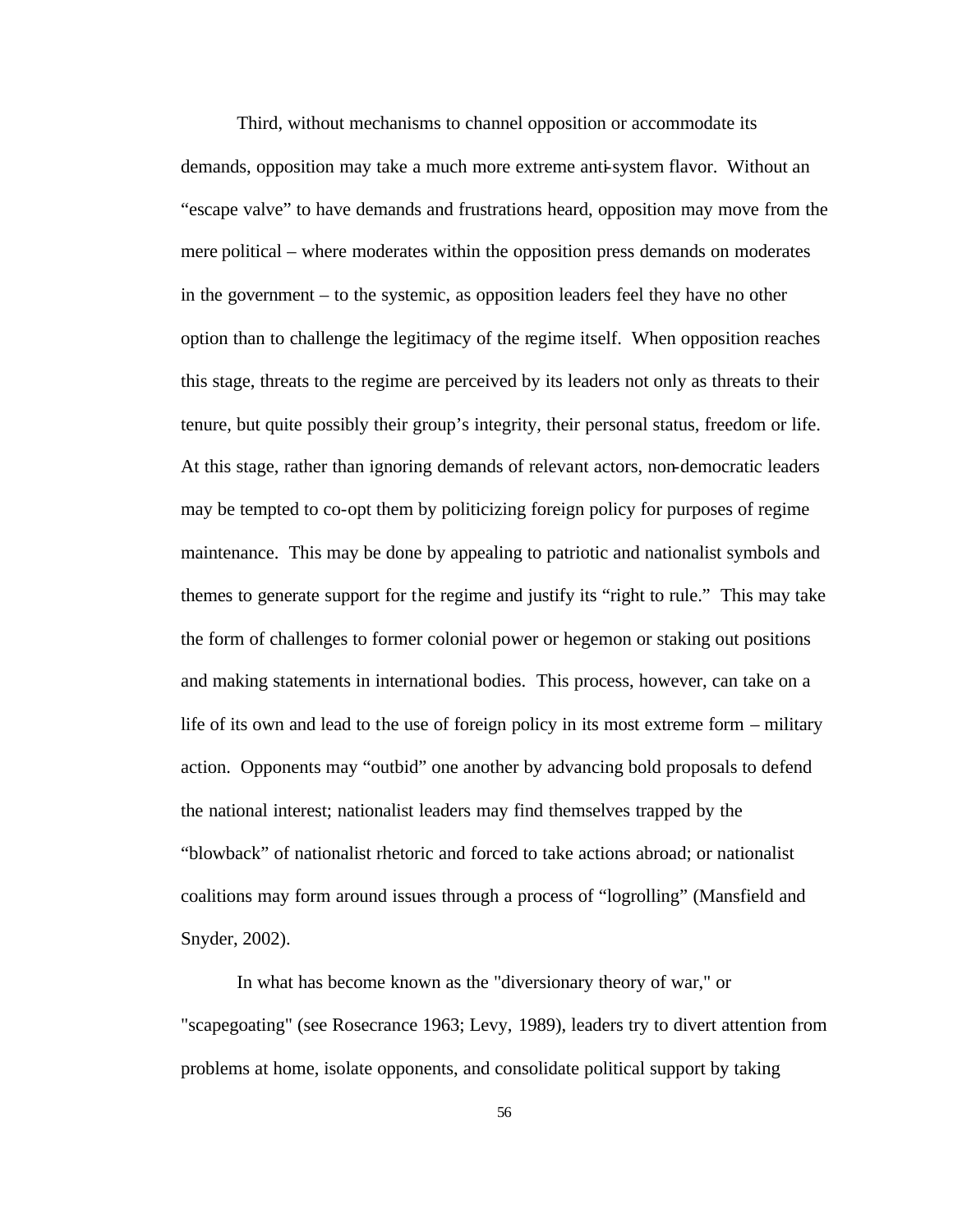military action abroad. One of the most often cited recent examples is Argentina's 1982 invasion and seizure of the Falklands Islands.

The military junta in Argentina, under the leadership of General Leopoldo Fortunato Galtieri, was facing internal and external political opposition, worsening economic problems and growing pressure from international and domestic human rights organization over the government's repressive policies and questions over the status of the "disappeared." Internally, there were growing divisions between hardliners and softliners within the military over its mission, the future of military rule and its impact on the institutional interests of the military. Externally, demonstrations against the government were growing. Even among those within the regime who did not favor continued military rule, there was a growing sense that the situation was one they could no longer control. Argentina's military rulers believed recovery of the Falklands (Malvinas) Islands, a "national symbol" shared by almost every segment of society, would boost support for the military by demonstrating that it could act on behalf of Argentine sovereignty. The occupation did initially bolster support for the regime. Appealing to the Argentine image of "lost greatness," the "territorial integrity symbolized family, the group and national integrity" (Femenia, 1992: 12). Through proclamations coming from Argentina's central leadership alluding to "missing relatives," "healing old wounds" and "reconciliation," they sought to fashion the military action in terms that would unify the country and help its citizens forget some of the very problems that the military junta created (Levy and Vakili, 1990; Femenia, 1992). Ultimately British victory in June 1982 sealed the fate of Argentina's military government. The government did not believe that the British would respond militarily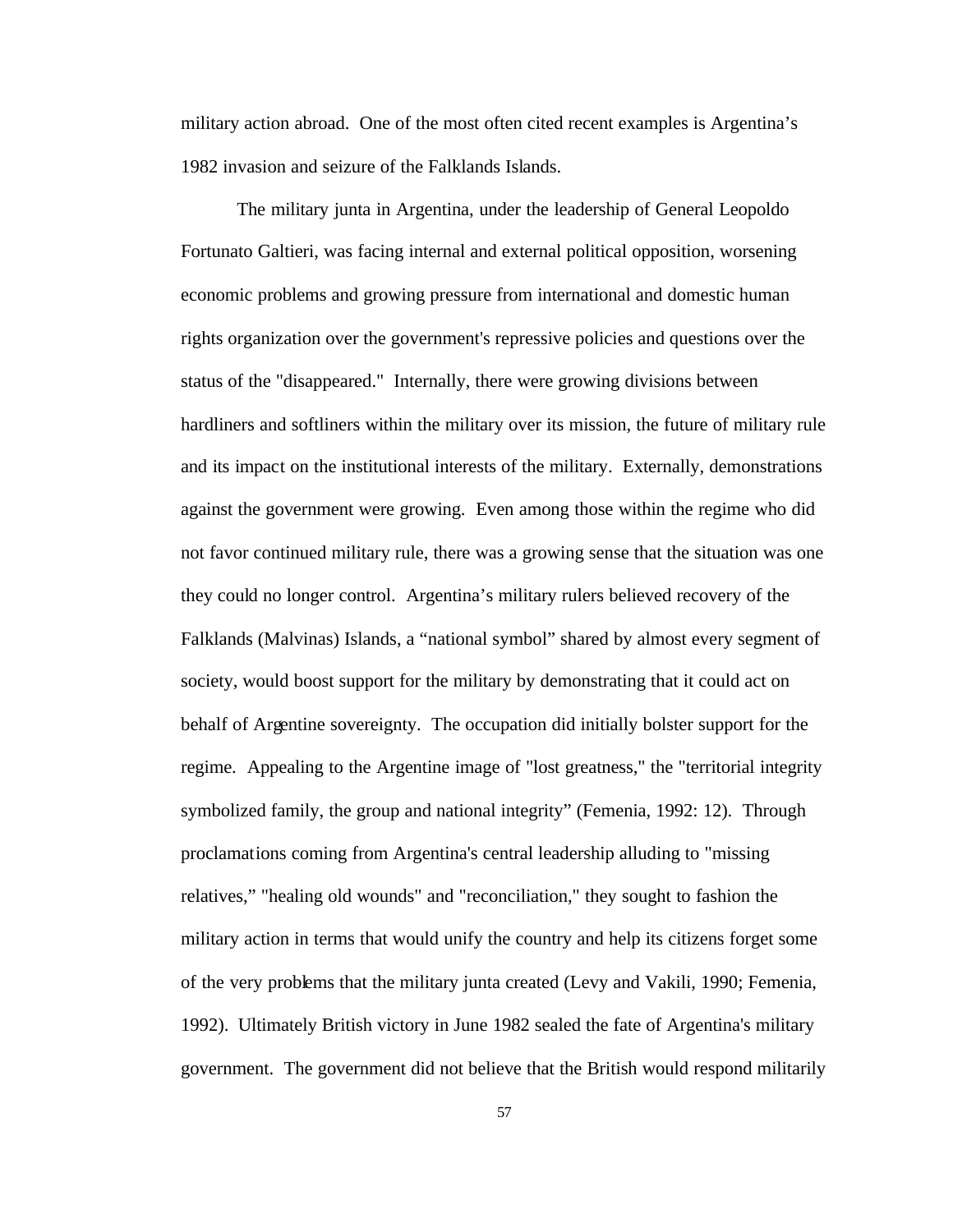to retake the islands. Nonetheless, this risky strategy demonstrates the extent to which non-democratic leaders will go to maintain their hold on power (or at least regain control of the process of transition to civilian rule).

A democratic leader in a similar situation would not have faced the same incentives to take high-risk military action for strictly political purposes. Recent evidence suggests that democratic leaders facing domestic problems at home prefer instead to pursue policies aimed at reallocating private, rather than public, goods to a "core constituency,"– seeking to address the specific nature of their domestic problems (Clark, 2000). Since the benefits of military disputes approximate a public good policy for democracies (such as a widespread increase in patriotism, for example) (Bueno de Mesquita, et. al. 1999), democratic leaders should avoid foreign policy adventurism and look for other more mild policy tools to boost their popularity or resolve domestic problems (Clark, 2000). Miller's (1999) examination of scapegoating in democratic and non-democratic regimes found no relationship between changing economic growth rates, levels of protest and rebellion at home, and dispute escalation. Autocratic leaders, however, were found to be more prone to diversionary behavior, with economic growth rates negatively correlated with dispute escalation.

The political consequences of possible policy failure are in a sense greater for democrats because they still have stake in a political future, even if they lose electorally. Non-democratic leaders, however, would be willing to accept higher risk "all-or-nothing" strategies for political purposes because the stakes are higher for them. It is rare that a "defeated" autocrat is able to reenter the political arena at a later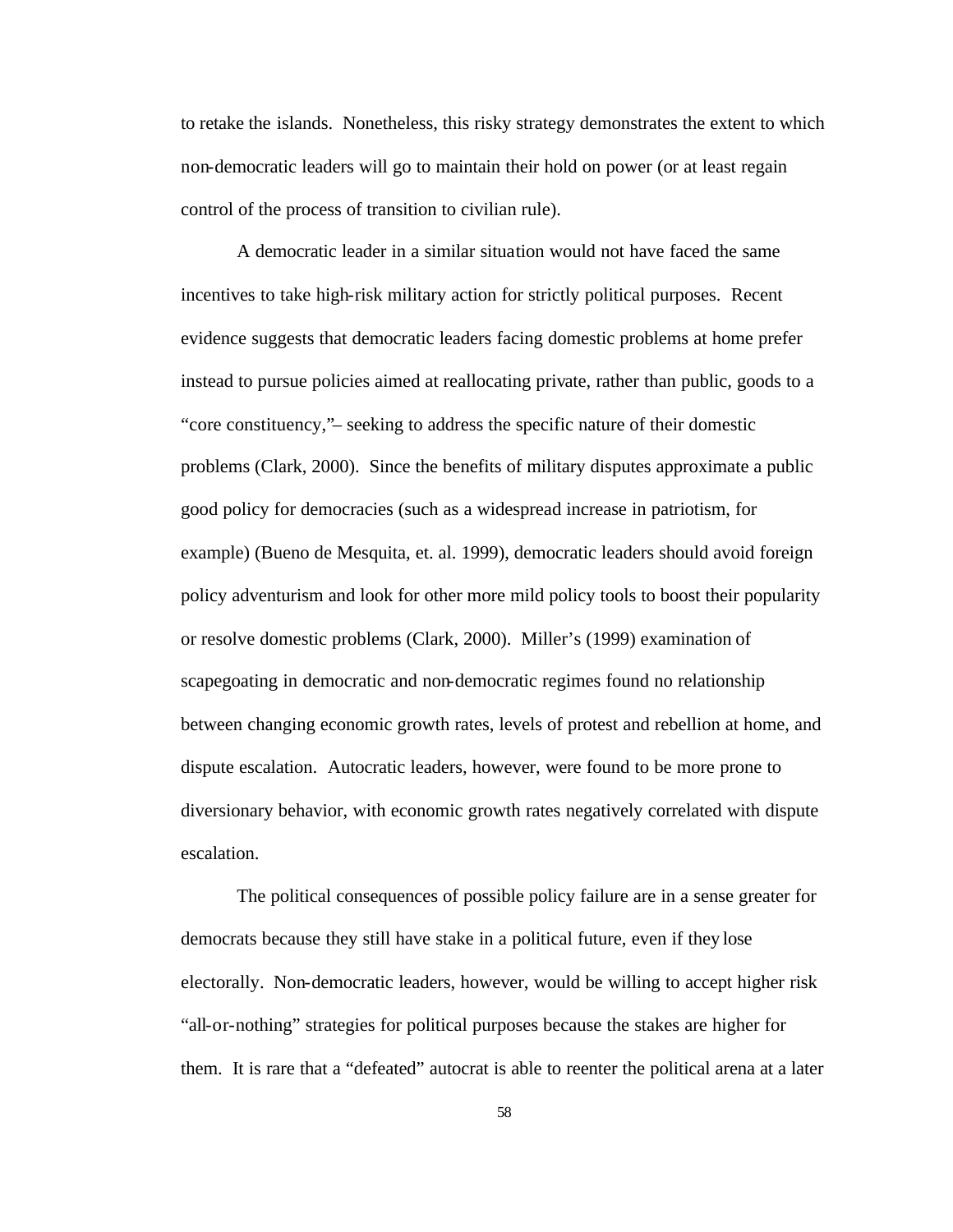date. Thus there is a distinct temporal difference between "loss" in a democracy and "loss" in a non-democracy. Applying tenets of Przeworksi's explanation of why political forces comply with the rules set forth in democratic institutions provides some insight into the motivations of democratic and non-democratic leaders and their conduct of foreign policy. He notes that elections produce winners and losers, yet:

> Democratic institutions render an intertemporal character to political conflicts. They offer a long time horizon to political actors; they allow them to think about the future rather than being concerned exclusively with present outcomes... (they) offer to the relevant political forces a prospect of eventually advancing their interests that is sufficient to incite them to comply with immediately unfavorable outcomes. Political forces comply with present defeat because they believe that the institutional framework that organizes the democratic competition will permit them to the advance their interests in the future" (Przeworski, 1991: 19).

For democrats, defeat or removal from office is not a final statement, but a temporary outcome. Candidates, parties, and ideas can endure long after elections are over; and losers do not forfeit their right to run again, shape their party's agenda, or otherwise shape the policy agenda. Since there is a persistent role for politics, parties, and elections, the timeframe of political actors in a democratic society is unlimited (see Linz, 1999). Therefore, political actors wishing to remain relevant face strong incentives to avoid pursuing policies that are considered extreme, controversial, or could easily be discredited or result in policy failure. Non-democratic leaders, however, must focus to a much greater degree on present outcomes, regime maintenance, controlling opponents and assuring acquiescence, support or compliance from those upon whom they rely for support. I suggest that differences in the nature of opposition as well as the temporal aspects of democracies and non-democracies will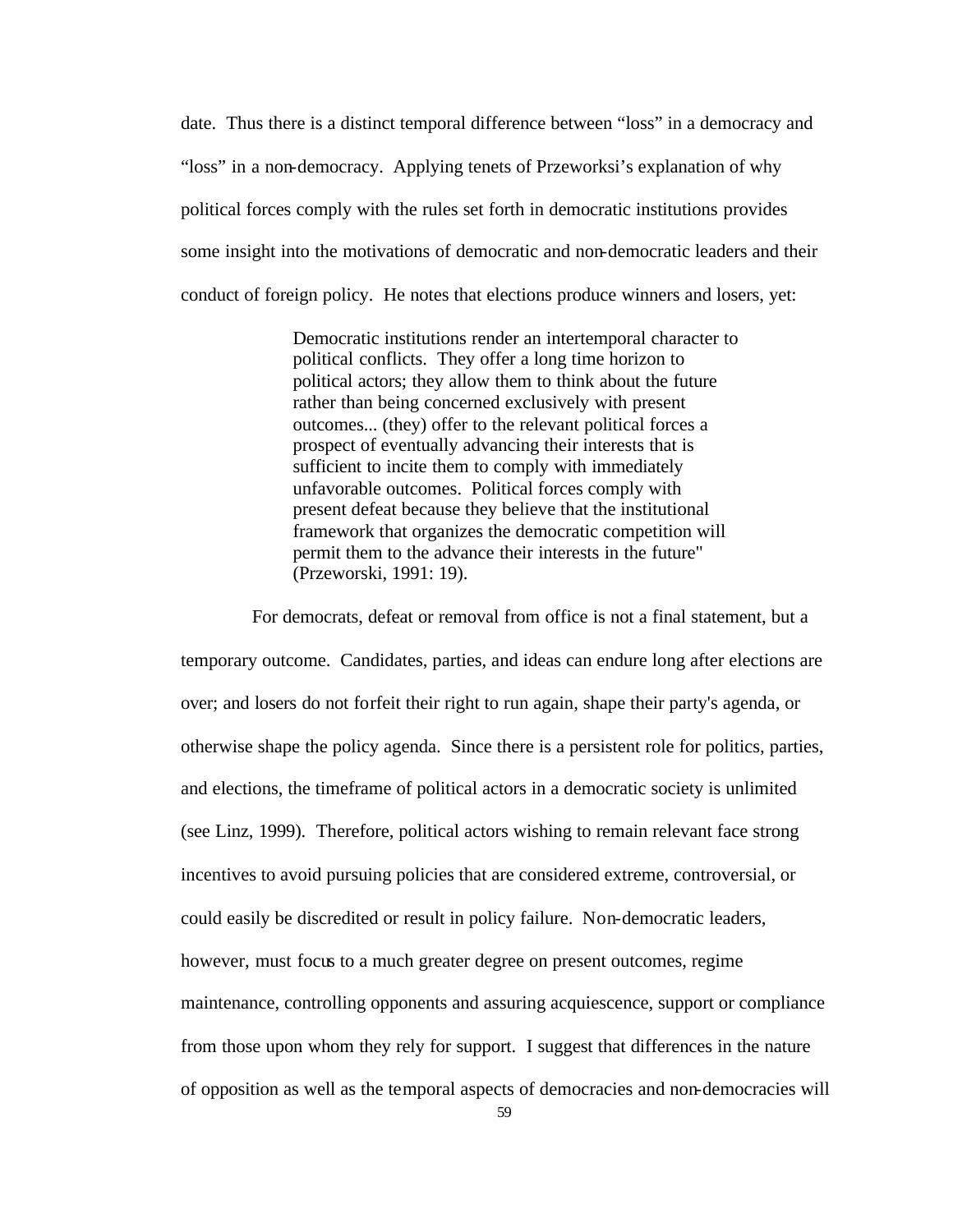cause each regime to treat the uncertainties of foreign policy change differently – with democracies being far more cautious.

## **Audience Costs in Democratic and Non-Democratic Regimes and Prospects for Foreign Policy Change**

Not only are there fewer incentives for democratic leaders to undertake foreign policy change, in particular situations, there are strong incentives *not* to change foreign policy. "Audience costs" constrain leaders from changing foreign policy since they may face domestic political penalties for backing down from previously stated policies or breaking foreign policy commitments important to the domestic audience. Particularly in cases of crisis, domestic audiences will punish or criticize leaders more for *escalating* confrontation and *then backing down*, than for *choosing not to escalate*  the in the first place (Fearon 1994). Crises, in a very public way, "engage the national honor," and expose leaders to criticism from opposition groups for subjecting their country to "diplomatic humiliation." Fearon notes that opposition groups "frequently condition their activities on the international successes and failures of the leaders in power" (ibid.: 581).

Therefore, states that bear the greatest audience costs should be the ones least likely to back down in a crisis. While leaders in both democratic and non-democratic regimes face audience costs, these constraints are especially important in democracies, where domestic audiences (such as rival ministers, opposition politicians, legislative committees, and the mass public) are more organized and institutionalized and have a greater opportunity to make leaders pay a penalty for changing course:

> In democracies, foreign policy is made by an agent on behalf of the principals (voters) who have the power to sanction the agent electorally or through the workings of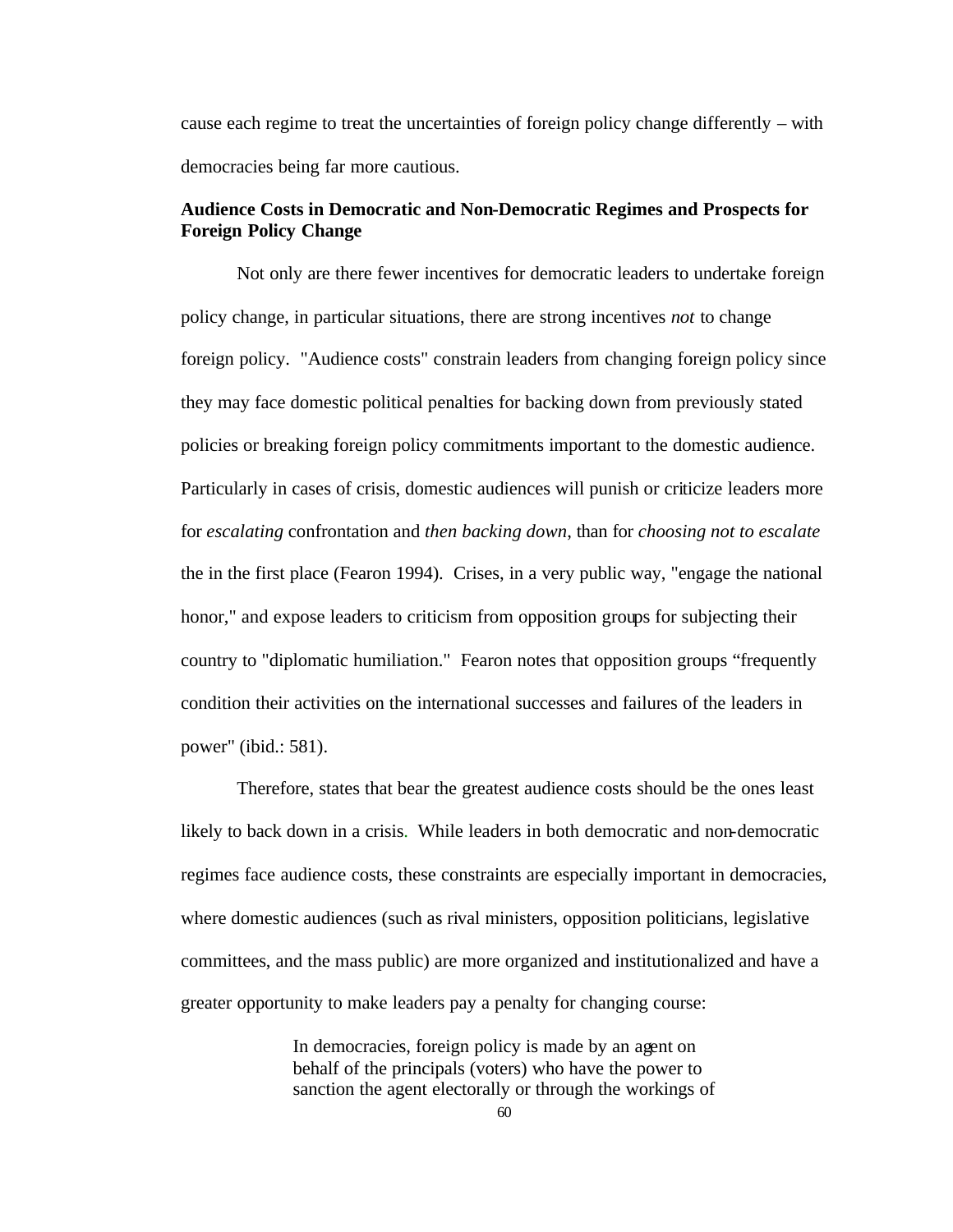public opinion. By contrast, in authoritarian states the principals often conduct foreign policy themselves (ibid.: 581).

The significant role that audience costs play in democratic foreign policy stability may not be limited to the extreme cases of confrontation and conflict. Fearon hypothesizes that other foreign policy actions create audience costs as well, and suggests that democratic states "should be less inclined to bluff or try 'limited probes' in foreign policy" (ibid.: 578). Additionally, in democracies, foreign policy commitments often represent a sizable political investment to build the required domestic coalition needed to support the action.

> An administration that justifies the use of costly sanctions by going to great lengths to persuade reluctant legislators and economic actors that vital interests are at stake will face high domestic costs if it then backs down from threatening counter-sanctions. Having committed itself to a particular policy, such reneging would call into question its initial arguments and damage its reputation (Martin, 1993: 414).

Alastair Smith (1998) suggests that since autocratic rulers and lame-duck presidents cannot be punished at the ballot box, they face no real audience costs, and may pursue policy on the basis of international conditions alone. While I concur with Smith's sentiments on non-democratic leaders, I argue that, while lame-duck presidents may not face the prospect of electoral defeat, it does not mean they do not face audience costs or that audience costs are not important to them. Favorable political capital is something important to all democratic leaders – whether or not they are facing election. The successful conduct of foreign policy has the power of increasing a democratic leader's prestige and popularity, which he can then use to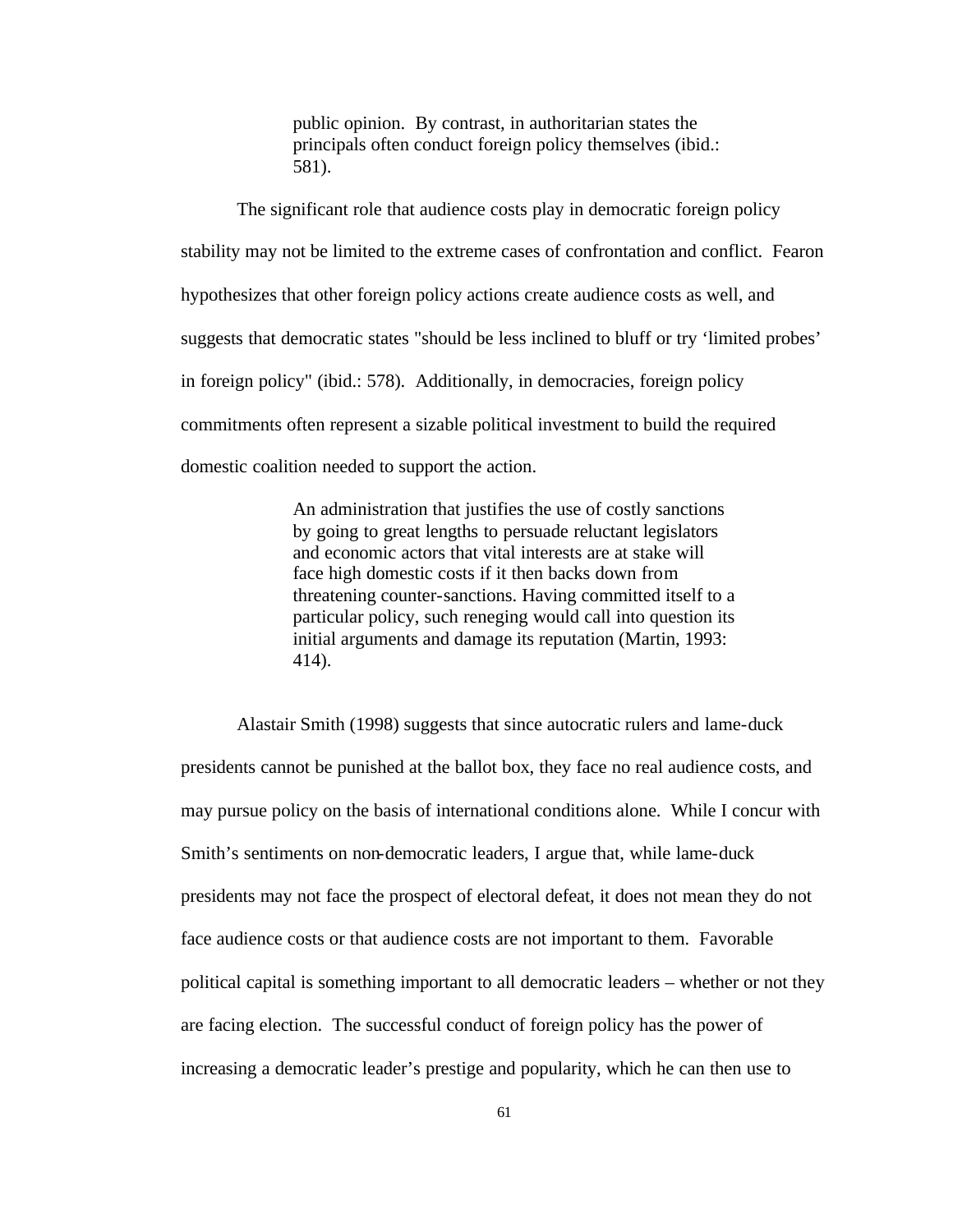influence other areas of the policy agenda, assist in the electoral fortunes of other members of his party, and ensure his place in history.

Audience costs are seen as an important way that states may signal their intentions and commitments. For example, George Bush's 1990 declaration that the Iraqi occupation of Kuwait "will not stand" was seen as credible because it put American honor and prestige at stake. George W. Bush's statement that "either you are with us, or you are with the terrorists" similarly lent credibility to the U.S. commitment to a war on terrorism. On the other hand, it is more difficult to gauge the credibility of, or take seriously, Saddam Hussein's frequent threats and pronouncements, since he faces no significant audience cost for not following through on those threats. Suggestions from this literature indicate that democracies would be less likely to undertake foreign policy change than would non-democracies.

### **'Two-Level Games' and Prospects for Foreign Policy Change**

Related to issues of political constraints on the conduct of foreign policy, the literature on two-level games suggests that major foreign policy changes in the form of international agreements are more difficult for democracies to undertake. This is related to the "transparency" of its decision-making process (Cowhey, 1993) and the way foreign policy commitments are made. Schelling (1966) posits that states may communicate their intentions and commitment to other actors by maneuvering into a position where they would face a cost were they to back down or not follow through on a committed course of action. Domestic political costs are one such mechanism, and linkages between foreign policy in the domestic audience make it much more difficult to divert from a committed course of action in states where leaders would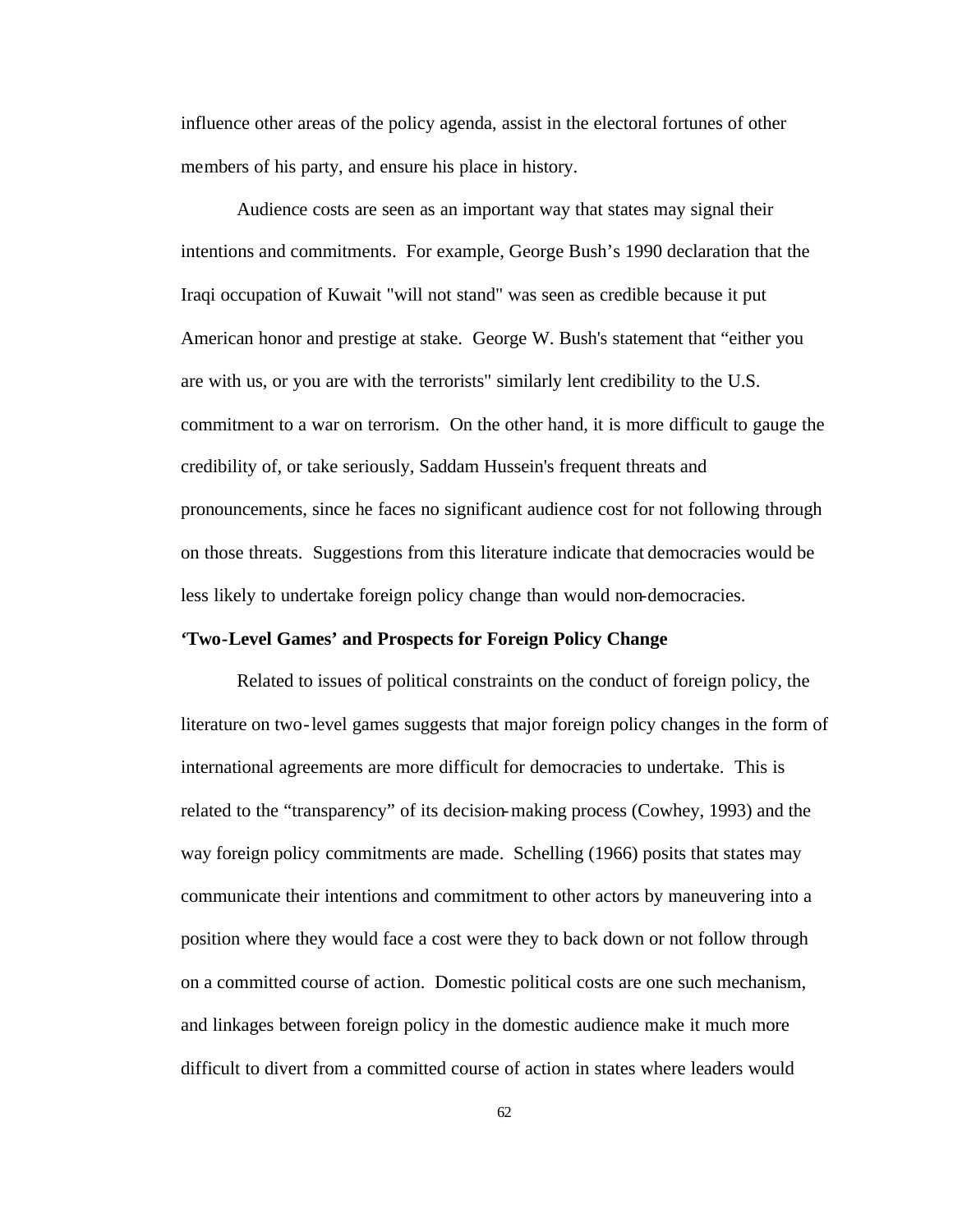face a political cost for doing so. Robert Putnam (1988) suggests that the requirement for democratic leaders to garner domestic political support places additional constraints on their ability to make new international agreements. He models international negotiations as a "two-level game:"

> At the national level domestic groups pursue their interests by pressuring the government to adopt favorable policies, and politicians seek power by constructing coalitions among those groups. At the international level, national governments seek to maximize their own ability to satisfy domestic pressures, while minimizing the adverse consequences of foreign developments (ibid.: 434).

The ability to reach agreements is largely a function of the distribution of power, preferences, possible coalitions among domestic constituents, and the nature of domestic political institutions. Institutional requirements for ratification are an effective constraint on leaders' abilities to reach agreements. In states where there are few or no domestic institutional barriers to reaching an agreement, leaders have greater autonomy and face fewer constraints in committing to a specific course of action. States with greater domestic constraints, however, may place leaders into immovable negotiating positions, provoking stalemate or breakdown (Schelling, 1960). Putnam posits such states "should make fewer international agreements and drive harder bargains in those that they do make" (Putnam, 1988: 443). While the logic of two-level games is not limited to democracy, it is suggestive that it will play a much larger role in democracies than in non-democracies, where there is an absence of organized, legally recognized and institutionalized constituent opposition. Putnam stresses the primacy of domestic political considerations since there are "fixed costs" associated with domestic coalition building: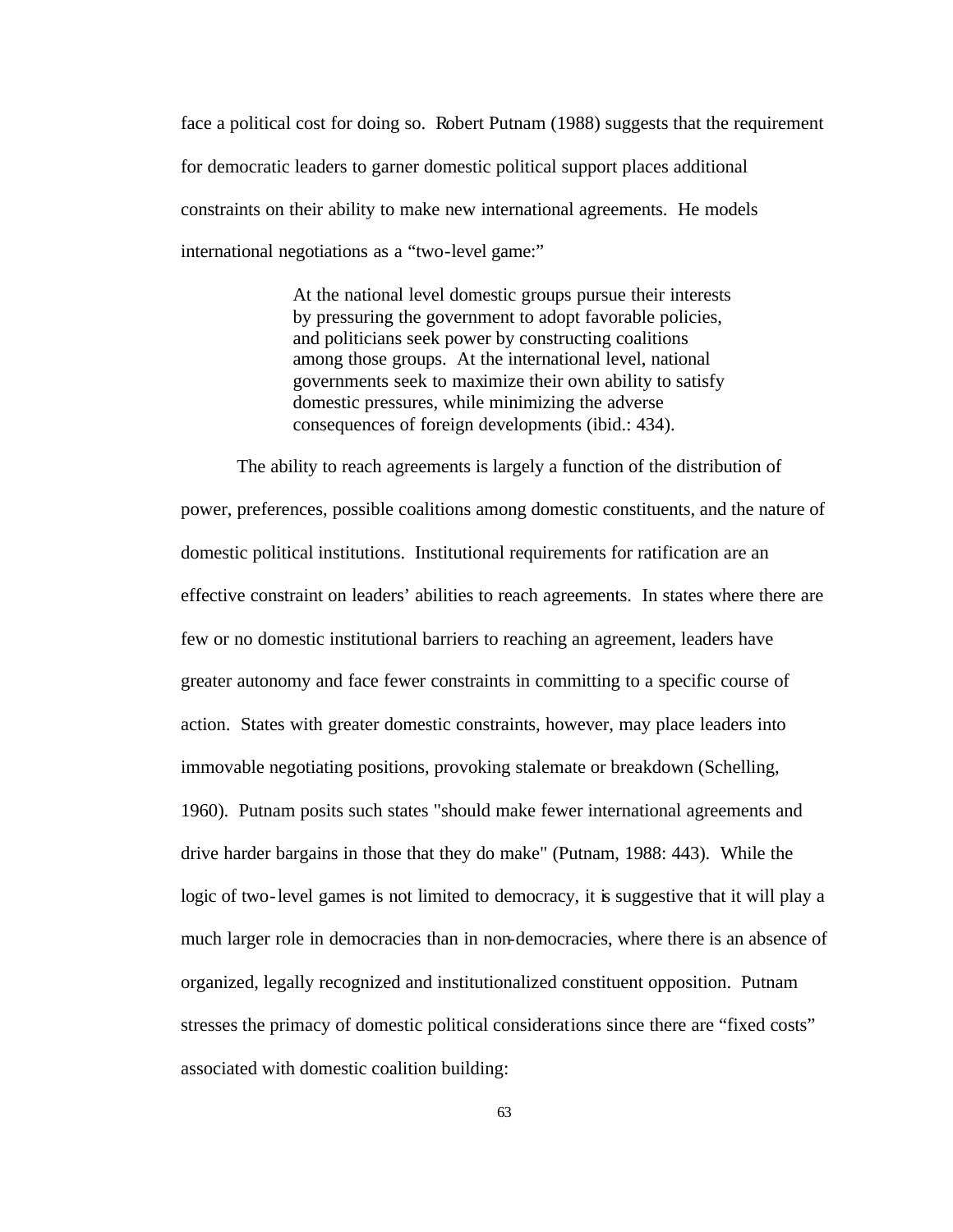Any political entrepreneur has a fixed investment in a particular pattern of policy positions in a particular supporting coalition. If a proposed international deal threatens that investment, or ratification would require him to construct a different coalition, the chief negotiator will be reluctant to endorse it, even if (judged abstractly) it could be ratified (ibid.: 458).

Anderson (1981) suggests that leaders have a built-in bias toward consistency

and "reliability" in foreign policymaking – a bias that is further reinforced in

democratic systems. He notes that the uncertainty associated with international

politics places a premium on consistency in foreign policy. This is because

governments use the behavior of other governments to develop expectations about the

future, and sustaining expectations about future behavior requires pursuing courses of

action consistent with expectations.

As Kissinger (1969) argued concerning U.S. policy in Vietnam:

Stability depends upon confidence in American promises. Unilateral withdrawal or a settlement that unintentionally amounts to the same thing, could therefore lead to the erosion of restraints and to even more dangerous international situation (ibid.: 219).

Domestically, there is a bias toward consistency as well, and undermining what

is seen as a desirable precedent requires justification to the domestic audience.

However:

If a government is willing to bear the political costs of implausible justification, or in the case of autocratic systems, is relatively isolated from the associated domestic costs, the constraint will be minimal. The Soviet invasion of Afghanistan, for example, occurred under what many in the West considered a flimsy justification (Anderson, 1981: 743).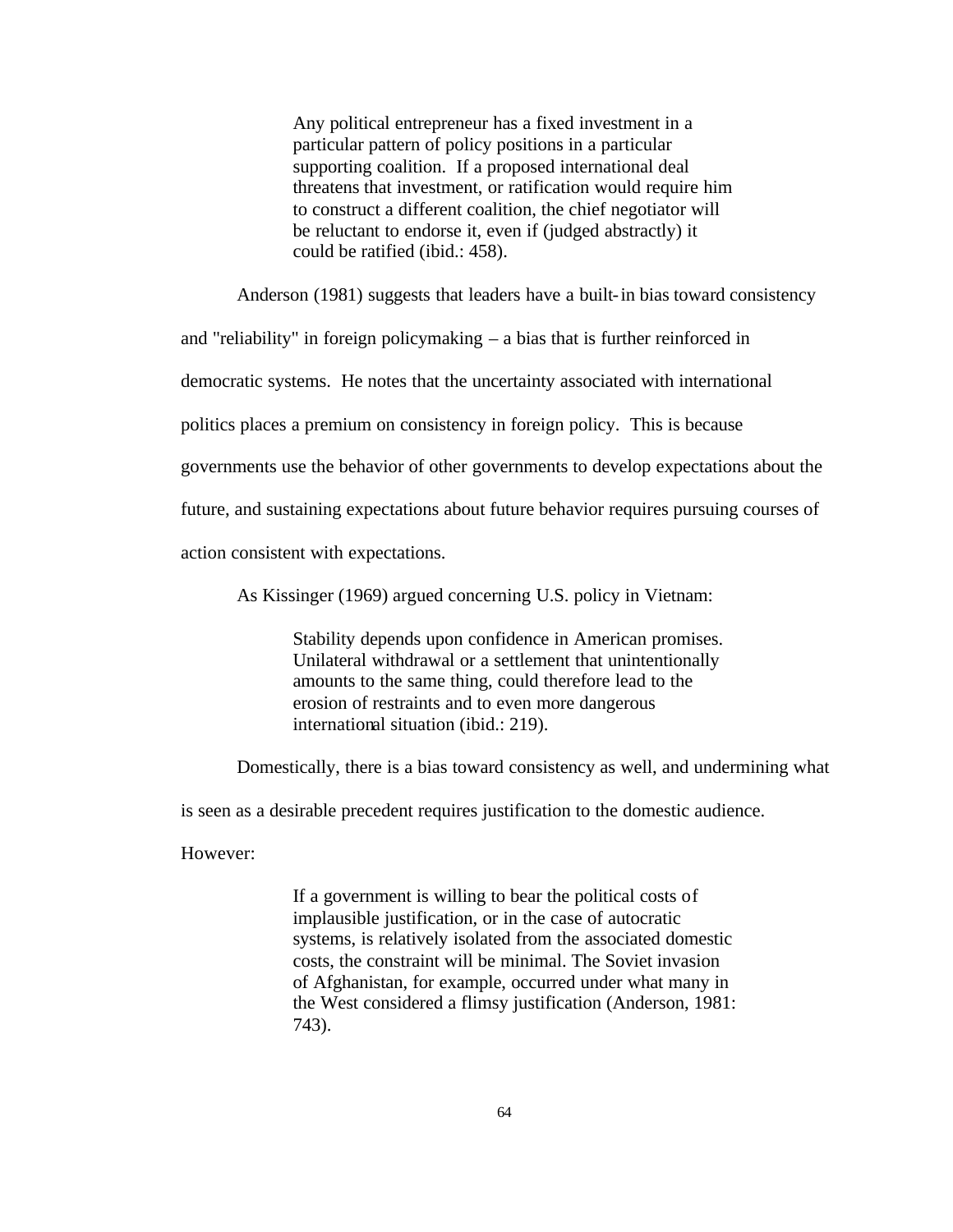Thus leaders, especially democratic leaders, and their foreign policy decisions have a way of committing and binding future leaders and the latitude they have in foreign policy decisions.

The logic of two-level games, illustrating the interaction of the international and domestic negotiations necessary for foreign policy change, suggests that democracies should be less likely to undertake significant changes in foreign policy than non-democracies. The difficulty policymakers have in meeting both domestic and international imperatives are a significant constraint on forging new international agreements. Non-democracies, however, with fewer domestic constraints, should more easily negotiate international agreements, since autocratic leaders may place much greater weight on the international ramifications, as opposed to the domestic ramifications, of their of decisions.

## **The Nature of Legitimacy in Democratic and Non-Democratic Regimes and Prospects for Foreign Policy Change**

Another fundamental difference between democracies and non-democracies with prospects for foreign policy change concerns the sources of legitimacy upon which the regimes and their central leadership is based. Legitimacy has been defined as "the normative belief by an actor that a rule or institution ought to be obeyed" (Hurd, 1999: 381). It has a subjective quality, based on an individual's perception "that the actions of the entity are desirable, proper, or appropriate" (Suchman, 1995: 574). For an individual citizen, legitimacy is an internalized belief conferred upon a ruling body or regime in its "right to rule." For national leaders this is an important source of control and stability, and it ensures compliance on the part of the people. Legitimacy is less costly and politically less risky than the other mechanism for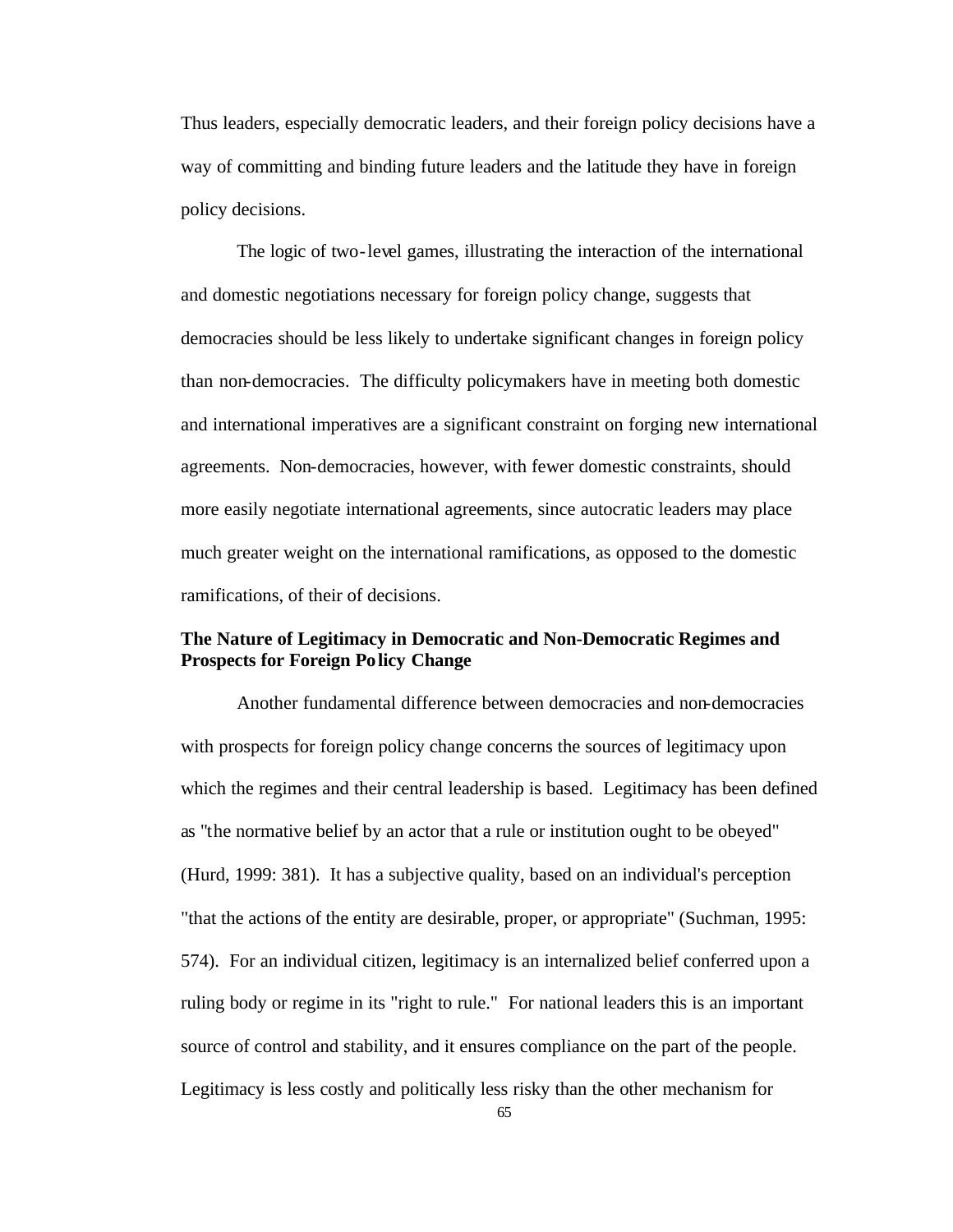maintaining compliance – coercion. Robert Dahl observed that higher levels of legitimacy require lower levels of the use of force, while conversely, as legitimacy decreases, higher levels of coercion and force are necessary to maintain control and compliance.

For democracies, legitimacy is much easier to come by because it comes in two forms – *ruler legitimacy* and *regime legitimacy*. Democratic ruler legitimacy is based on the leader's ability to perform duties and meet the expectations of those supporting him or her. The legitimacy of a democratic regime is based on rules and procedures – the ability of voters to select their leaders through open and fair elections, compete for elective office, express political opinions freely, and so on. A democratic leader may lose ruler legitimacy while maintaining regime legitimacy. In fact, when a leader is voted out of office and a peaceful transition of power occurs, the legitimacy of the regime is itself reaffirmed (Huntington 1991). A democratic leader's loss of ruler legitimacy does not mean an end to any role he might play in the future. Since the legitimacy of the regime in which he is operating continues, he and his party may work within the system to regain power at a later date.

Democratic regime legitimacy (rules and procedures) serves as a constraint on the conduct of foreign policy. Opposing views may be expressed, elections may remove leaders, and executive powers are limited. Opponents to the government or its policies may organize and voice their opinion without fear of retribution. Since political power in democracies is limited and rests abstractly with the office, rather than being unlimited and resting with specific individuals, a domestic legal environment binds leaders and what they may do. Scholars have suggested that these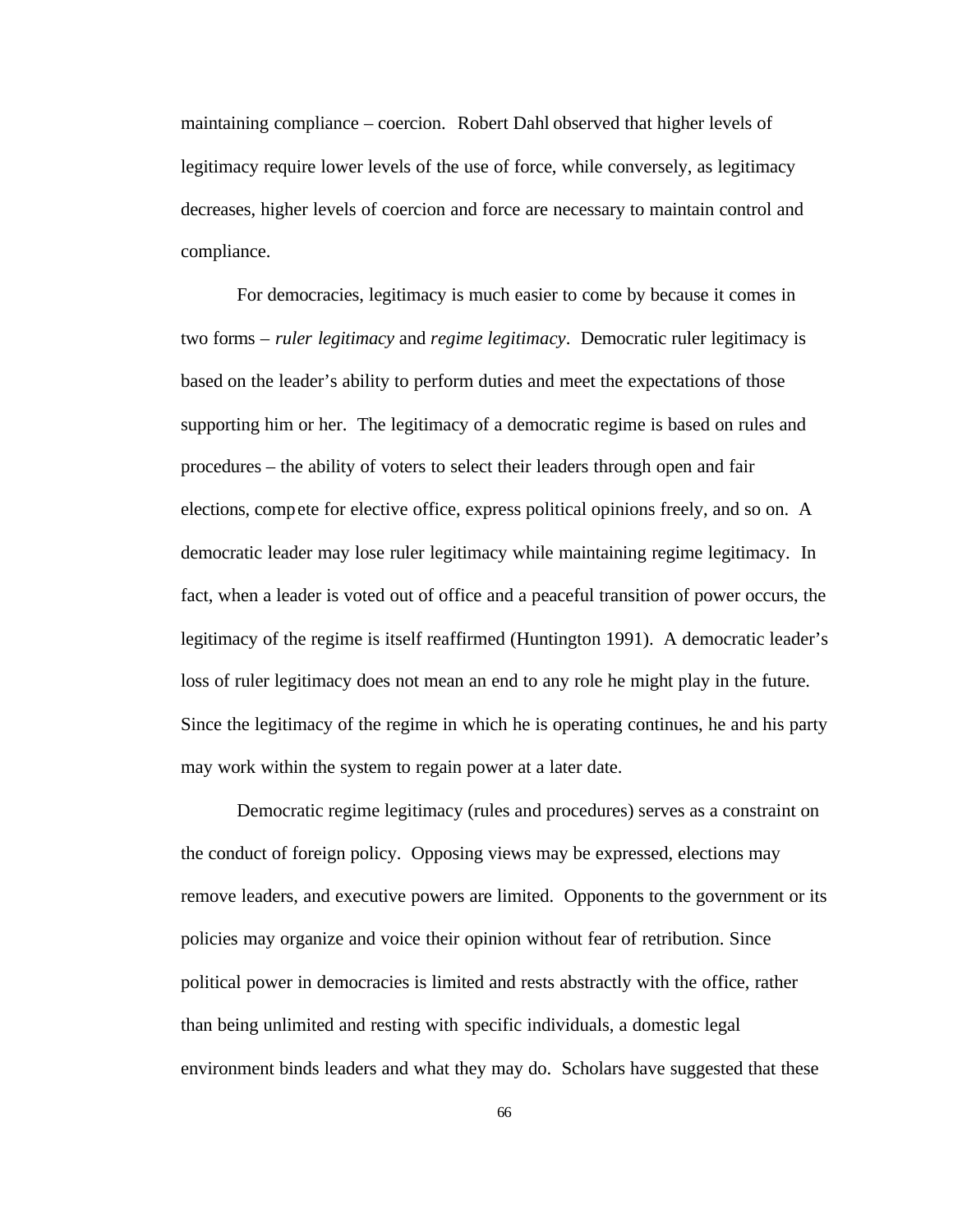norms associated with democratic legitimacy shape the conduct of foreign beyond the domestic legal constraints imposed upon them. Gaubatz (1996) suggests that the role of law, "juridical nature of liberal democracy," and "reputation of a state for reliability" have a significant rhetorical appeal in democracies. Stanley Hoffmann (1989) observed the restraining effects of liberalism, "the essence of Western political regimes and Western international law." He states that the "civilizing and refining of power through international law and legal institutions" act as " blinders…to a more effective approach" and that "diplomatic correctness…limits what a non-totalitarian power can achieve" (ibid.: 47-49).

In non-democratic regimes there is no distinction between ruler legitimacy and regime legitimacy. Thus non-democratic leaders must build and maintain their own legitimacy if they wish to remain in power. The "legitimization problem" to some extent will be a perpetual challenge for non-democratic leaders as they seek to justify their rule through other sources (Huntington, 1991). For some non-democratic regimes, particularly those that seize control from democracies, leaders will often base their legitimacy on "their capacity to guarantee order, restore faith in the economy, or eliminate a 'subversive' threat" (Share and Mainwaring, 1986: 188). Once these governments solve the "problems" that brought them to power, however, those sources of legitimacy will dissipate; and groups in society that initially supported them may begin to question their continued purpose (see O'Donnell and Schmitter, 1989). Faced with this decline, non-democratic leaders are eventually driven to look to other areas, such as the government's "substantive accomplishments" and "performance" as the principal sources for legitimacy. When a country suffers economic hardship or does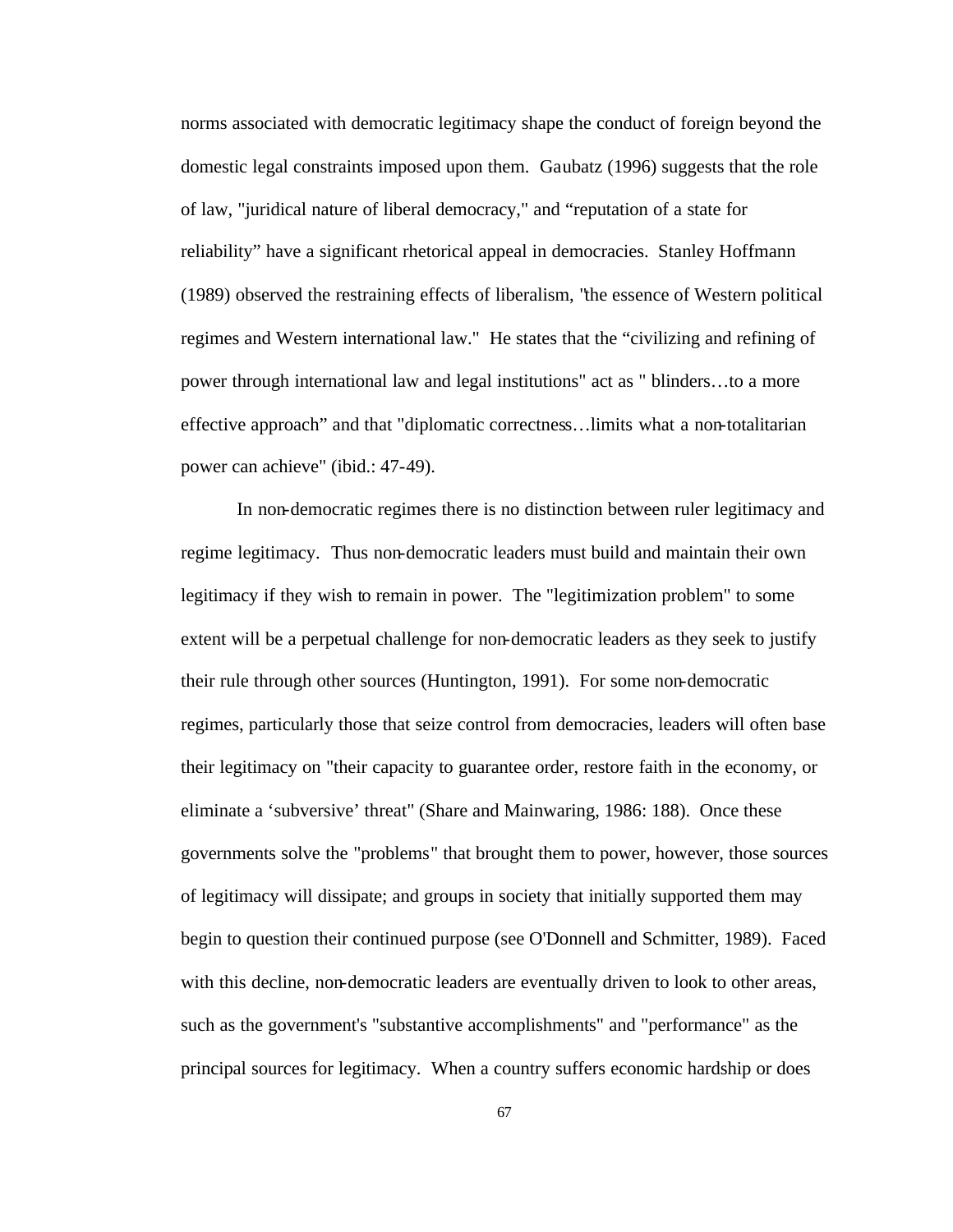not have sufficient wealth or resources to provide material improvements to the people, the foreign policy realm becomes an attractive avenue to accomplish this.

Robert Snyder's (1999) recent study of the breakdown in U.S. relations with the revolutionary states of Cuba, Iran and Nicaragua reveals that domestic political imperatives in these countries, and not U.S. attitudes toward the revolutionary states are what caused the breakdown. In each case, the United States became the target of foreign policies aimed primarily at justifying the revolution, isolating opponents in the bourgeoisie and consolidating their power. In each case, the countries fundamentally reoriented their foreign policies into an anti-U.S. posture, despite initial receptiveness on the part of the United States to the new regimes and their leadership. A similar dynamic was identified in Ethiopia's realignment with the Soviet Union and Sadat's realignment with the United States (David, 1991). Legitimization was also a central feature of Argentina's occupation of the Falklands Islands, outlined above.

Dawisha (1990) identifies the drive for legitimacy at home as a central tenet of the foreign policies of many Arab states, where power is often concentrated in the hands of a single individual or very small group. As urbanization and education have increased in these states, traditional values and attitudes have been questioned and can no longer be relied upon to underpin regime stability. As a result, Arab leaders have demonstrated a willingness to pursue very risky and adventurist foreign policies aimed at consolidating support at home. For example, Syria's confrontation with Israel following the Israeli invasion of Lebanon in 1982 reestablished Assad's credibility as leader of "the only country that dared to confront Israel militarily," following ethnic violence that seriously undermined his position as leader (ibid.).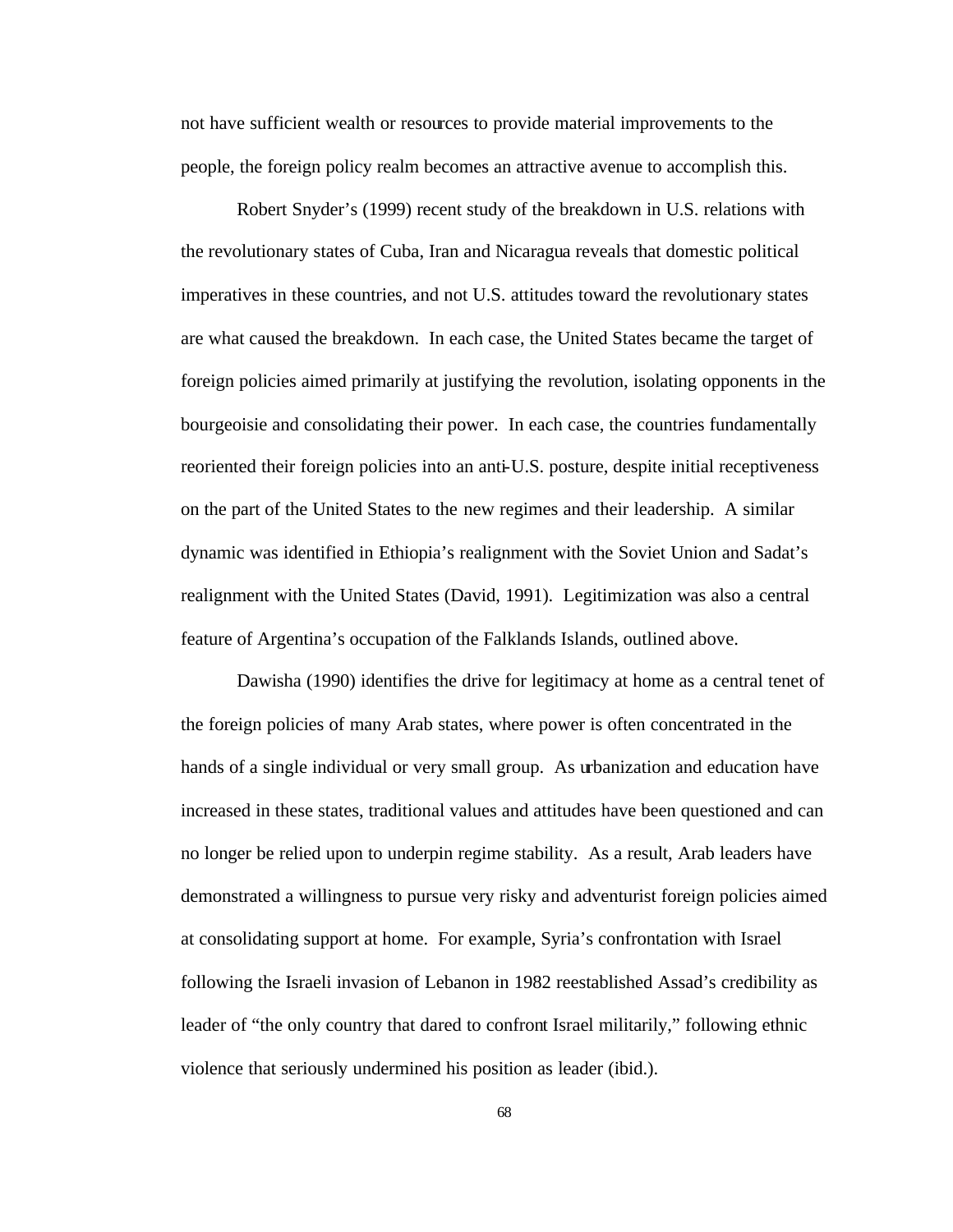Legitimacy was also a driving force in the foreign policy of Egypt under Gamal Abdel-Nasser. Through his refusal to join the anti-Soviet Baghdad Pact, active participation in the nonaligned movement, arms deals with the Soviets, formal recognition of the People's Republic of China, and confrontation over nationalization of the Suez Canal, Nasser enhanced his anti-Western credentials in a way that not only brought him immense support at home, but also throughout the Arab world (Dekmejian 1971). His success in using foreign policy as a legitimizing tool became a model emulated by many other leaders of non-democratic states.

Foreign policy legitimization is not limited to the small developing states. Whiting (1983) notes that a tone of "assertive nationalism" pervaded a wide range of foreign policy pronouncements following the Communist Party's Twelfth Party Congress in 1982. Consistent with the notion of declining legitimacy over time, he attributed the shift in China's more aggressive tone to the new leadership's need for "ideological unity and legitimacy after the dilution and reduction of Marxism-Leninism-Mao Zedong thought as the primary appeal to loyalty and national cohesion" (ibid.: 328).

I suggest that the fundamental differences in sources of legitimacy in democracies and non-democracies will impact their propensity to undertake foreign policy change in fundamentally different ways. The rules and procedures associated with democratic legitimacy will foster greater foreign policy stability, while the search to continuously build and maintain legitimacy in non-democracies will drive them to use foreign policy in ways that foster more foreign policy change.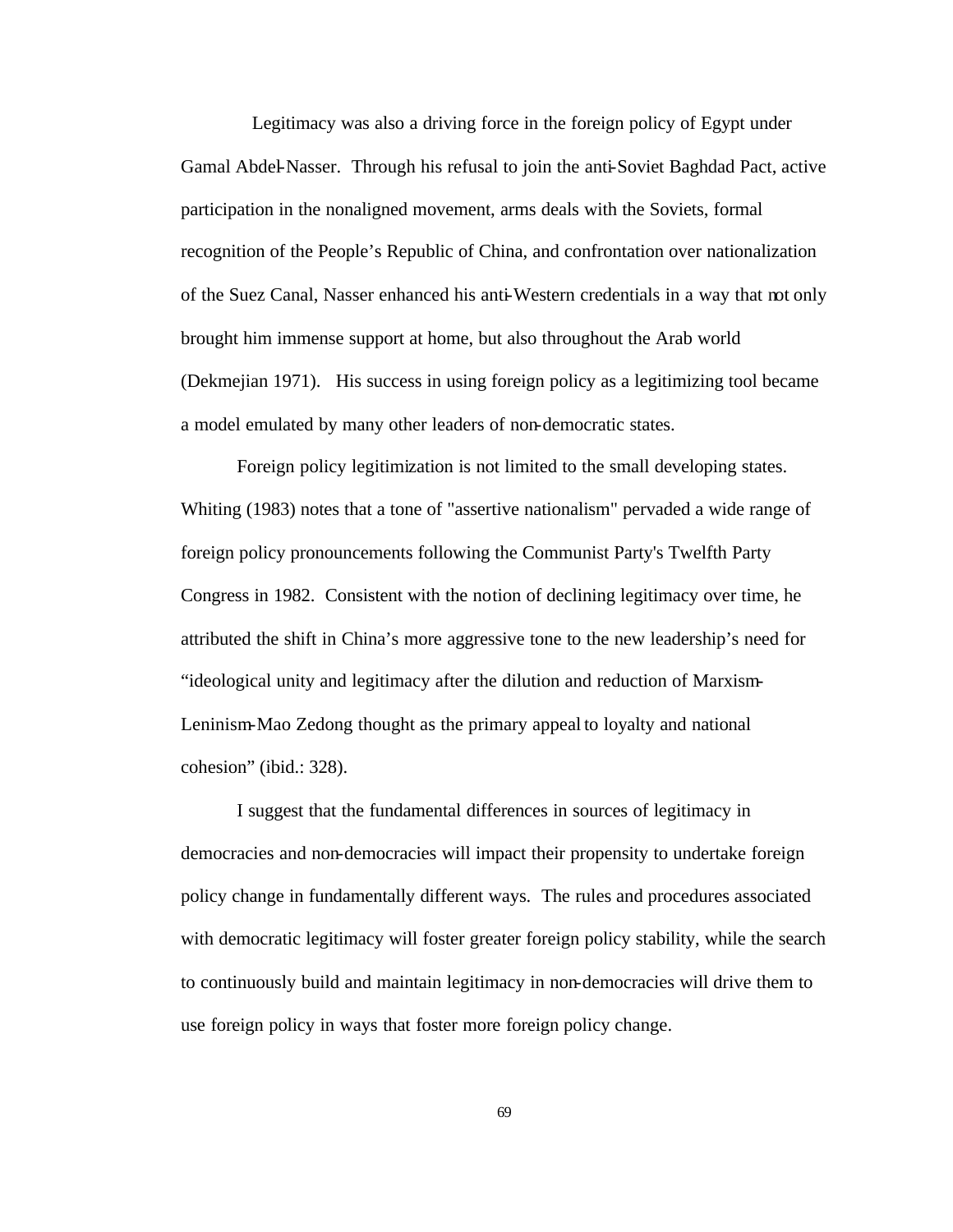# **The Nature of the Public in Democratic and Non-Democratic Regimes and Prospects for Foreign Policy Change**

Another central feature that differentiates democracies from non-democracies is the nature of opposition that comes from *outside* the central leadership. External opposition can and does exist in many non-democracies. Whether in the guise of the church, trade unions or other organizations, individual citizens have found ways to express their opinion and disapproval of policies and the conduct of the regime itself. A key consideration that differentiates regime types, however, is the fact that nondemocracies have the capacity to suppress public opinion, popular movements and limit or eliminate popular participation (or conversely, mobilize them toward their own ends). Bueno de Mesquita and Lalman (1992) illustrate this by contrasting the Greek response to the Cyprus crises of 1967 and 1974. In 1967, a Greek Army general associated with *enosis* (the union of Greece and Cyprus) was involved in an attack on Turks in Cyprus and the Turkish government responded by preparing for war; however, a negotiated settlement with the help of the United States averted the crisis. Greece's military junta, which had come to power just months earlier, could not overcome strong opposition to war from the public and "the high domestic constraint more typical of a democracy operated in this case against the Greek colonels in the early days of their leadership." Seven years later, however, when the Greek military government was "more skilled at suppressing the views of political opponents," the government effectively ignored popular opinion, even more opposed to enosis by force than was the case in 1967, and lead a risky military coup in Cyprus, installing a puppet leader sympathetic to the Greek government (ibid.: 162).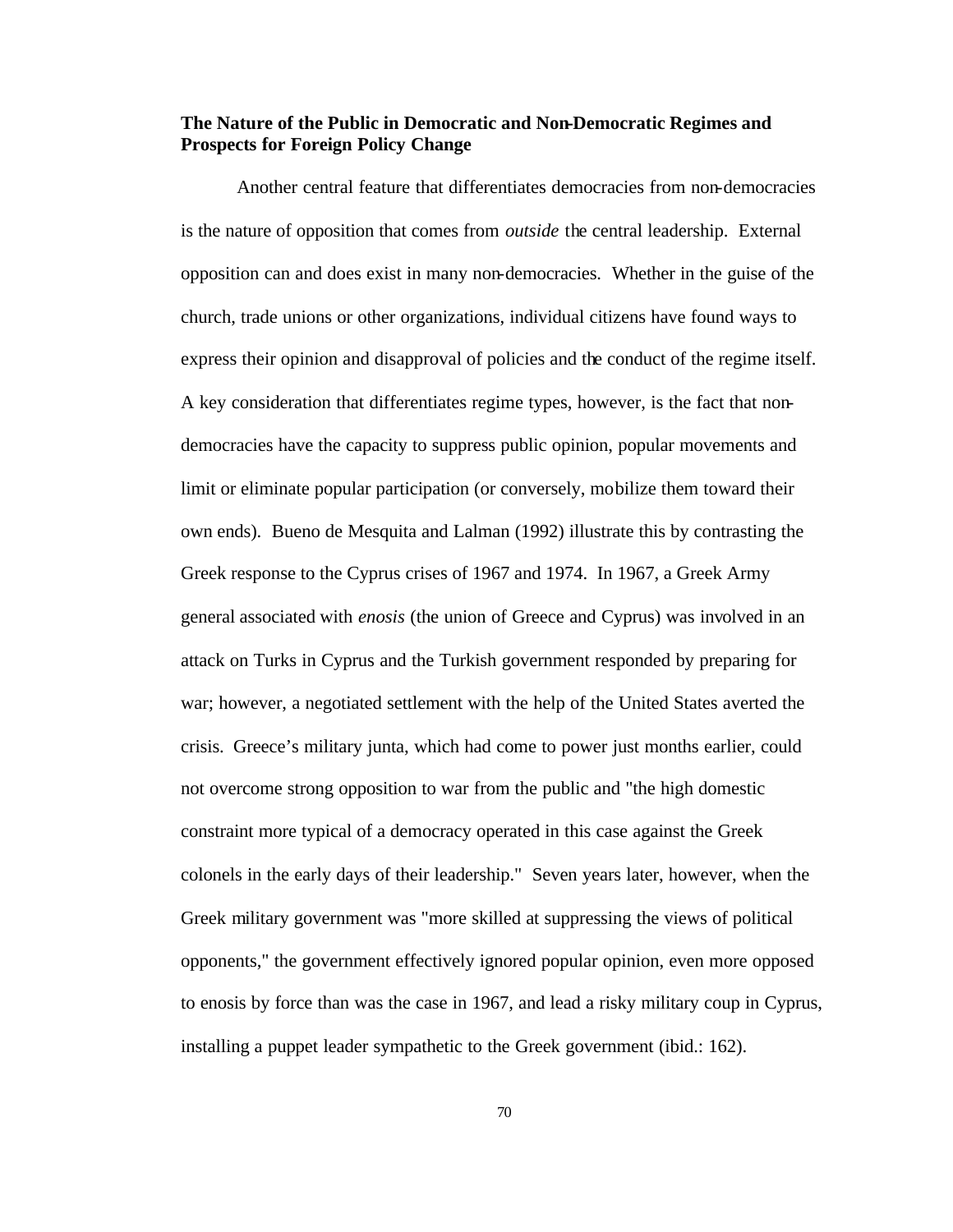If democratic decisionmakers have less autonomy from the public and relations between demands and decisions are relatively strong (Purcell, 1973), will that mean more or less foreign policy change? Does public opinion matter? Is it consistent? How responsive are decisionmakers to public opinion on foreign policy issues? For Kant and most liberals, public opinion was believed to be inherently peaceful and would discourage democratic leaders from going to war. Since public support would have to be mobilized to support a war, preferences for peace among the public would serve as a major restraint on policymakers. Others have noted, however, that a hawkish public can also pressure political elites into adopting hard-line policies that lead to war, as in the case of the United States in the Spanish-American War (Levy, 1988).

A major concern among traditional realists following World War II was a "disruption from below" – where popular pressures would force democratic governments to respond in ways that "drive foreign policy off the path of cool reason and calculated reflection" (Nincic, 1992: 5). Hans Morgenthau feared that democratic states subject to the whims of public opinion would be ineffective in dealing with the realities of political realism (Morgenthau, 1973). The "Almond-Lippmann consensus" (O. Holsti 1992) that developed concerning the public and foreign policy was based on two concerns – that the public was ill-informed and knew very little about the intricacies of complex foreign policy issues facing the nation and that public opinion was extremely fickle and volatile (see Almond, 1950, 1956). Rather than a force for foreign policy stability, this logic suggested that an inconsistent public would force an inconsistent foreign policy.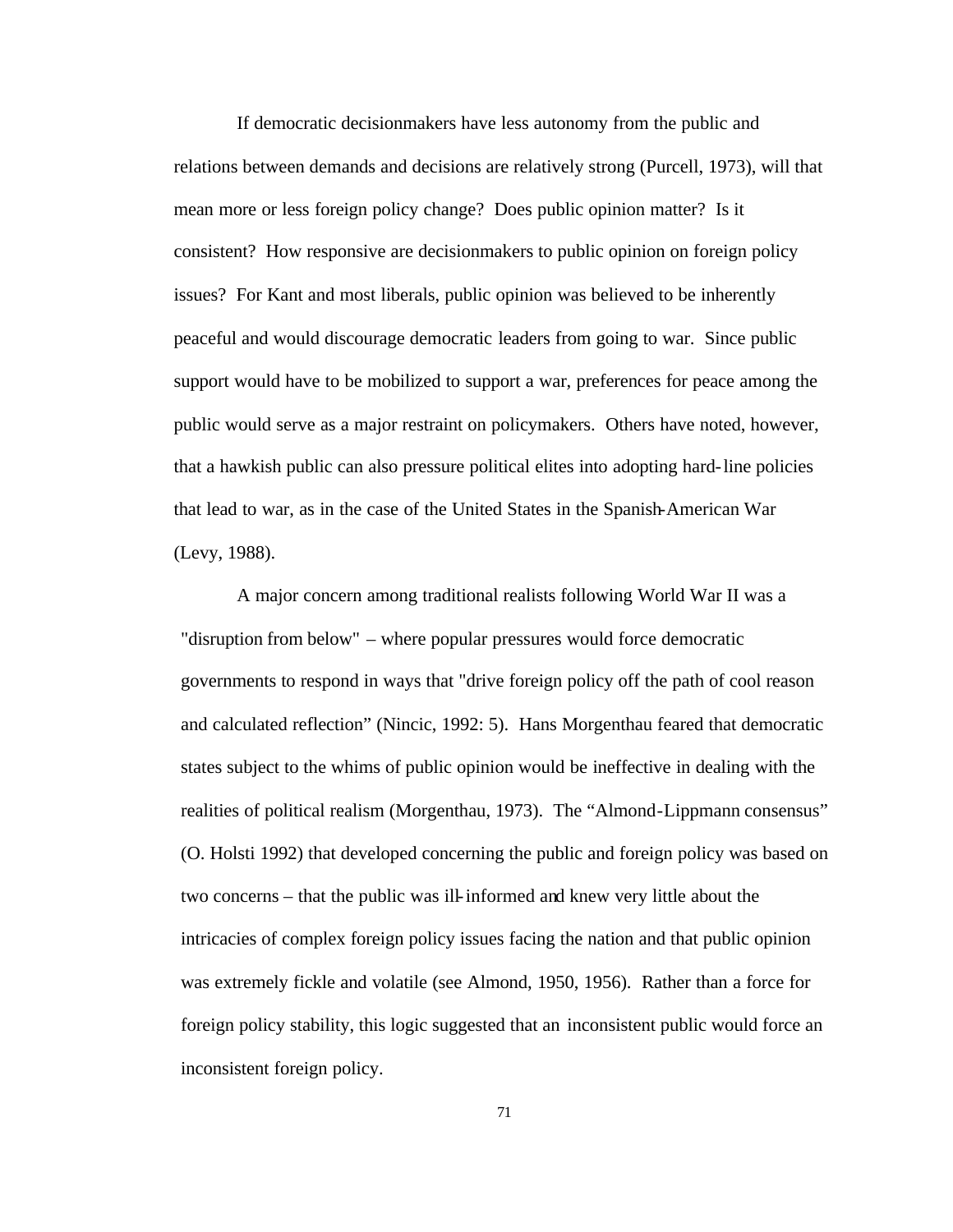Research generally does support the contention that the public is ill-informed on most foreign policy issues. Just ten years after the end of the Vietnam War, less than two-thirds of the public knew that the United States supported South Vietnam in the conflict (Clymer, 1985); and a famous Harris poll taken at the height of U.S. efforts to support the Contras in Nicaragua showed that 56 percent believed the Contras were enemies of the United States. In terms of volatility, early research focusing on public opinion seemed to confirm concerns that public preferences are "moody" and "malleable" and that opinions were not linked to a larger ideological structure or understanding that would provide those beliefs context, structure or coherence (Converse, 1964).

More recent research indicates that although public *opinion* may be volatile, the *beliefs* underlying them are, in fact, structured and coherent. In other words, foreign policy beliefs are not horizontally constrained (where beliefs within one issue area are systematically related to opinions and beliefs in other issue areas). Instead, they are organized by vertical constraints, where specific opinions on foreign policy issues are rooted in a deeper set of ideological beliefs. Hurwitz and Peffley (1987) developed a hierarchical model rooted schema theory to explain the relationship between general and specific foreign policy attitudes (vertical constraints). According to schema theory, people are "cognitive misers," and have a limited ability to deal with complex information. Therefore, they take "short cuts" to simplify the process by relying on a more general understanding to interpret, gather, and process new and more specific informa tion. More abstract ideas and beliefs constrain the more specific ones – from core values to postures to foreign policy issues (public opinion).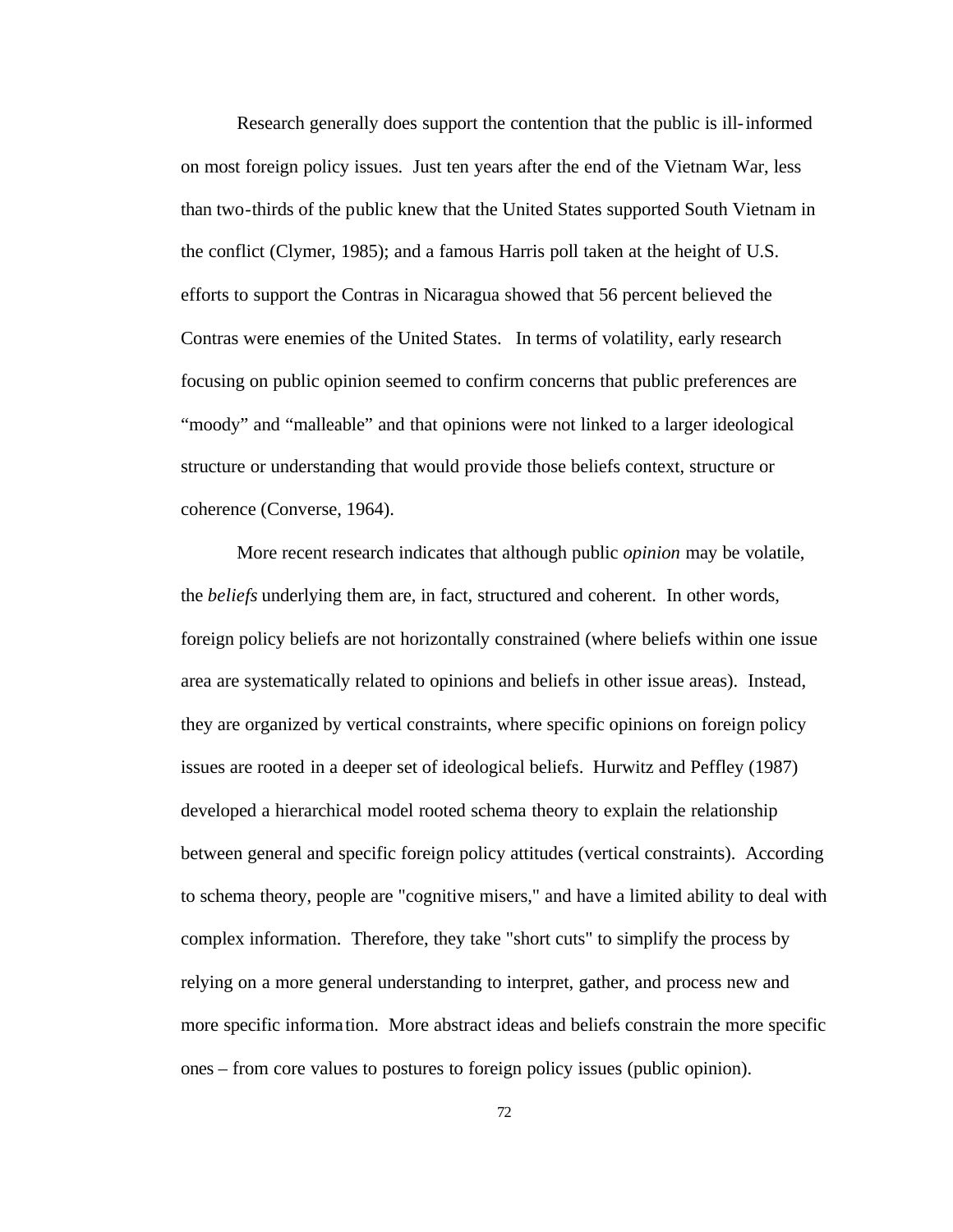Wittkopf's (1990, 1994, 1996) examinations of Americans attitudes about foreign policy after Vietnam show that individuals' beliefs about foreign policy remain relatively stable and consistent over time, in spite of changing attitudes on specific foreign policy issues. This has been shown to exist not only in the United States, but in other countries as well. A recent study found that public beliefs concerning foreign policy issues in Sweden are also very structured, in ways not unlike that of the United States (Bjereld and Ekengren, 1999). Other studies have found evidence that public opinion itself is relatively stable when analyzed in the context of changing world events (Page and Shapiro, 1988). This was also found in a non-American setting, where public opinion and attitudes stabilize over time at the aggregate level following significant changes in the international environment (Isernia et. al., 2002).

If opinions and beliefs are more stable than many originally conceived, the question remains to what extent does public opinion influence the foreign policy decision-making process; and whether beliefs can be aggregated in any meaningful way that could influence the decision making process (see Riker, 1982). Some argue that public opinion plays a role because decisionmakers *perceive* that it is important (Hoffmann, 1989). Monroe's (1998) study of public opinion and U.S. policy decisions found that of all issue areas, foreign policy preferences were the most consistent with government policy; and that the growing gap between public preferences and policy present in most policy areas was not evident in the case of foreign policy. Nincic (1992) suggests that Presidents Carter and Reagan adjusted their policies with the Soviet Union to a more moderate approach in response to public opinion that rejected policies seen as too accommodating or too confrontational.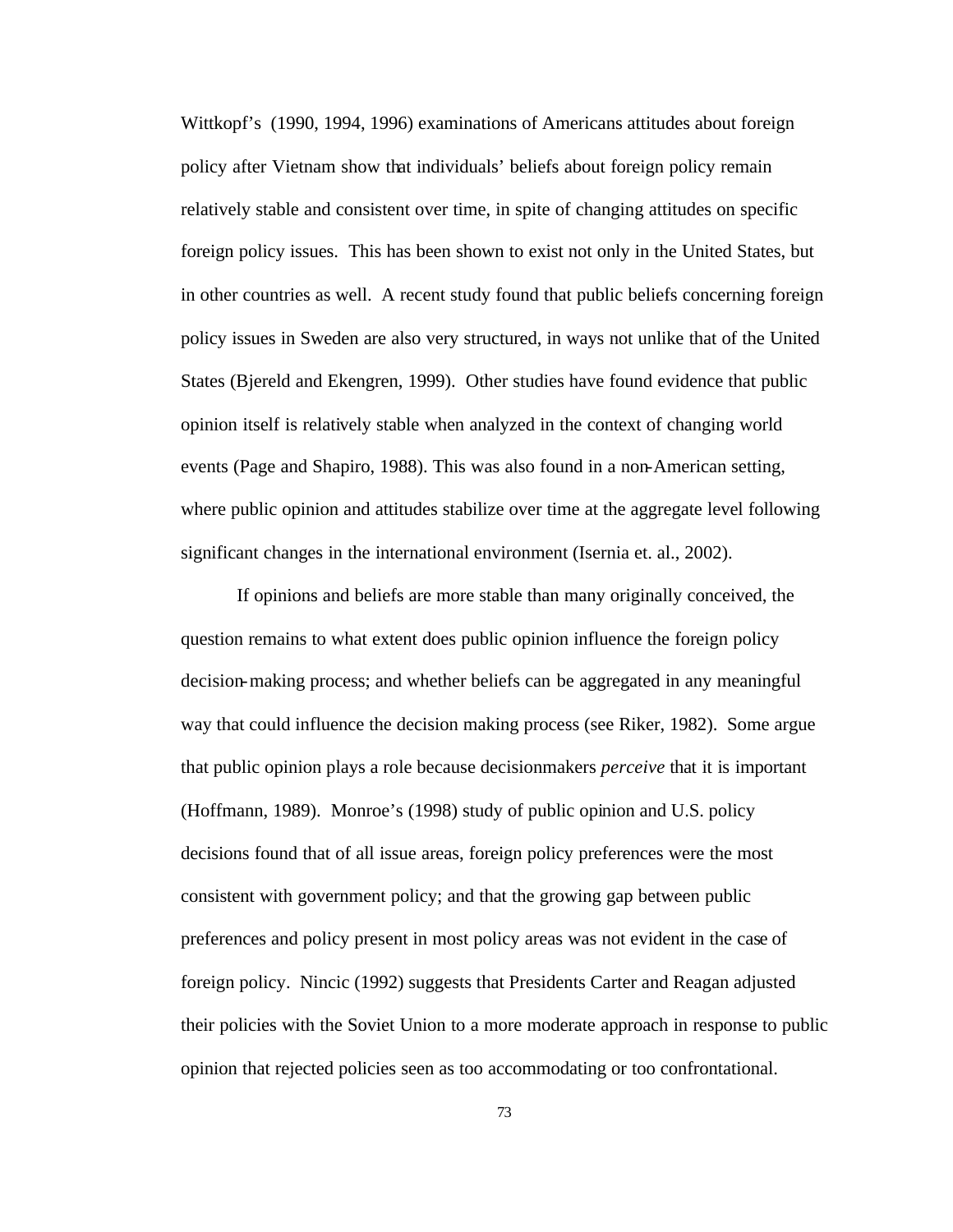Others suggest that public opinion plays a role in the formulation and execution of foreign policy, in that democratic leaders must mobilize support for their policies by shaping their appeals in terms of wider themes that appeal to core beliefs about foreign policy (see Hurwitz and Peffley, 1987; Wittkopf, 1996); and that public opinion establishes for decisionmakers a "range of policies" that can be popularly sustained (Russett, 1990). Elite interviews with foreign policy decisionmakers have also indicated a very direct role for public opinion in that public reaction to policies are considered at the earlier stages of formulation; and when public opinion conflicts with policy, decisionmakers will seek to educate the public and build support for the policy rather than change the policy (Powlick, 1991).

On balance, current research on the role of the democratic public in foreign policymaking suggests that to the extent that public opinion does influence foreign policy, it is a source for policy stability rather than change. While the public may be ill informed on major foreign policy issues, the foreign policy beliefs that help inform those opinions are ordered, structured and coherent. Thus, changes in foreign policies in democratic societies are not likely to be in response to changes in public opinion. If anything, according to current literature, they are an attempt to bring policies more in line with public opinion, avoid the extremes and remain more consistent with the beliefs of citizens and policies of the past.

# **The Nature of Organized Interests in Democratic and Non-Democratic Regimes and Prospects for Foreign Policy Change**

One way individual opinions and preferences may be expressed and used to influence policy in democracies is through organized group demands. An analyst of decisionmaking in an authoritarian regime contrasts the process in both regimes: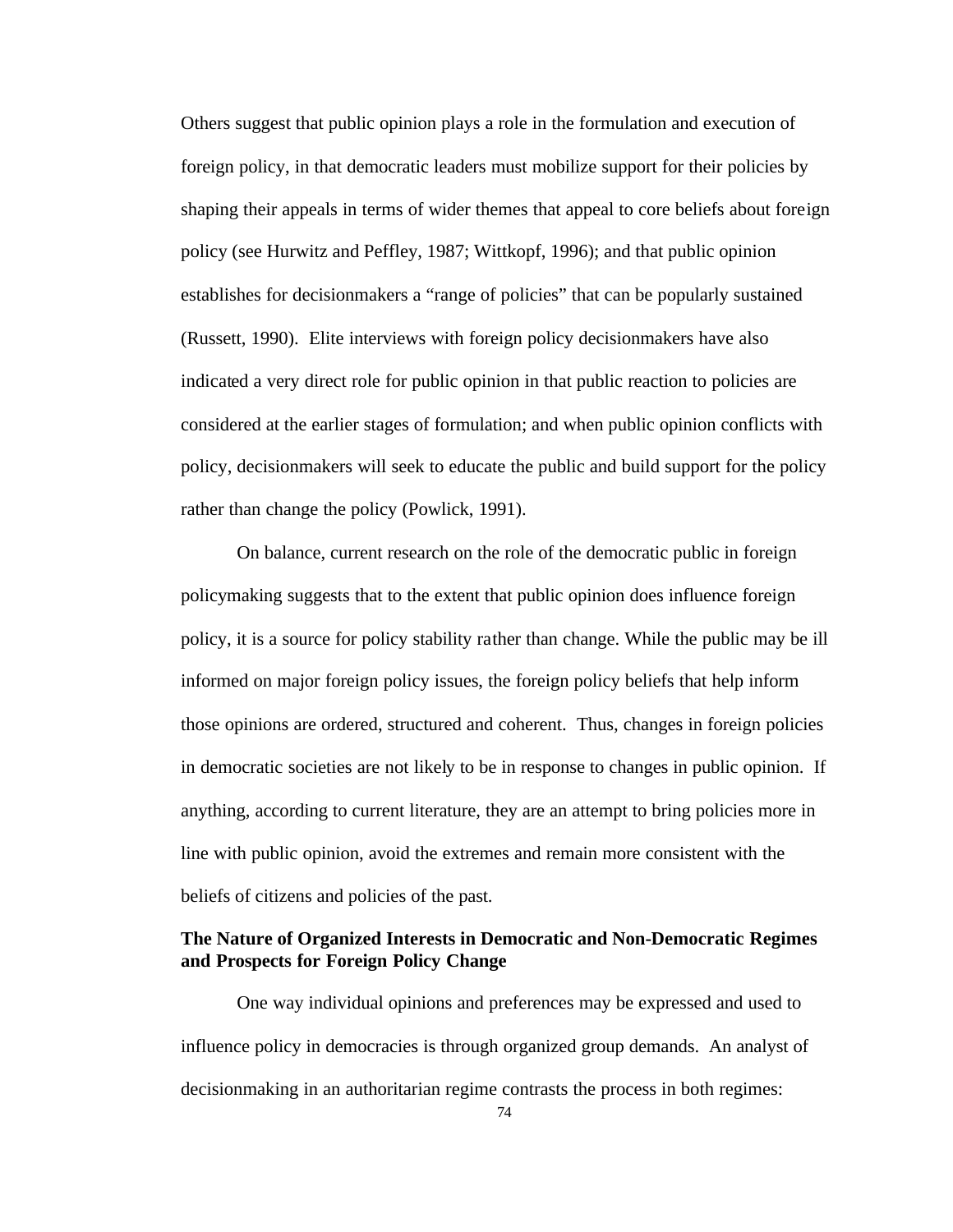Limited pluralism may be expected to produce an erratic relation between the authoritarian leader's decisions and expressed group demands. Many decisions will involve issues that were never raised, while issues that are raised frequently maybe ignored because groups lack sufficient resources and capabilities to support their demands. Interest groups in authoritarian regimes may also be expected to play a predominantly reactive (rather than initiating) role in the decision-making process, expressing support for the leader's decisions or seeking to modify them in their behalf. In a democratic regime characterized by relatively unlimited pluralism, the relation between group demands and the leader's decisions may be expected to be strong; groups will play a predominantly initiating role in the decision-making process and should be able to support their demands with substantial pressure. The low subject mobilization of authoritarian regimes will reduce the number of demands made upon the authoritarian leader, provide him with substantial decision-making autonomy, and reinforce the erratic relation between group demands and the authoritarian leader's decisions. In a democratic regime characterized by moderate "participant" mobilization, the number of demands emanating from the policy will be greater. The autonomy of the decisionmakers will be more limited, and the relatively strong relation between the demands and decisions will be reinforced (Purcell, 1973: 37-38).

 While group demands may be repressed or controlled in non-democracies, they play a prevalent role in many democracies. Interest groups are able to pool resources and political clout to articulate policies to the elected members, educate and inform them on the benefits and consequences of political decisions, mobilize votes – as well as educate their membership, the American public and the media, on issues of interest to them. The United States has been called an "interest group society" (Berry, 1984) due to the pervasiveness of interest groups and lobbyists and the role they play in attempting to influence the legislative agenda. Special interest groups may play an especially large role in countries such as the United States, where there is weak party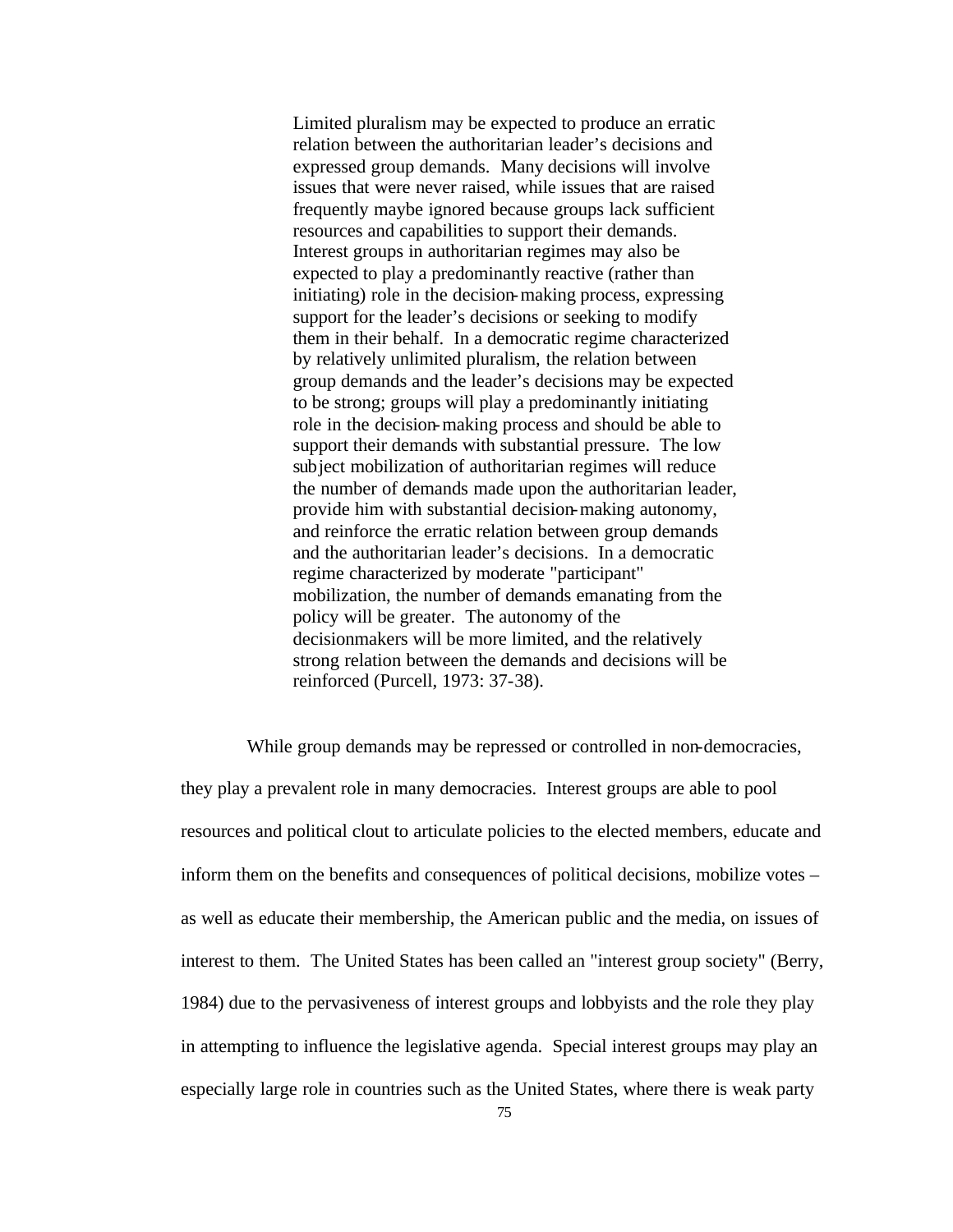discipline and individual legislators are more open to other influences and ideas. Democracies, especially democracies such as the United States, present these interest groups with multiple channels of influence, where they compete and coalesce with other groups for influence over policies. Groups vary in size and scope, representing special interests, a particular ideology or issue (such as peace or nuclear disarmament), military defense or trade policy. Others are ethnic in nature and geared toward U.S. policies with specific nations or regions. Historically, one of the most influential of these ethnic interest groups in the United States has been the pro-Israel American Israel Public Affairs Committee (AIPAC). With close ties to Israeli governments as well as allies in Congress, this organization has been an integral part of U.S. policymaking toward Israel for many years (see Hadar, 1996). The Cuban American National Foundation is another ethnic group that exercised significant influence in the 1980s (Haney and Vanderbrush, 1999).

Addressing the issue of foreign policy change, critics of special interest groups charge that their influence forces decisionmakers into responding to pressures from what is a relatively narrow segment of society. If this is indeed the case, one might expect a relative lack of continuity in foreign policy in democratic states, as policies successively respond to an ever-increasing number of narrow interests groups. Others, however, suggest that except under rare circumstances, interest groups do not have a great influence on foreign policy. AIPAC's influence is often seen as an "exception to the rule" that interest groups do not exercise great influence on foreign policy, with its unified organization, money, lobbying skills, cohesive constituency and issue salience to lawmakers being key to its success (Haney and Vanderbrush,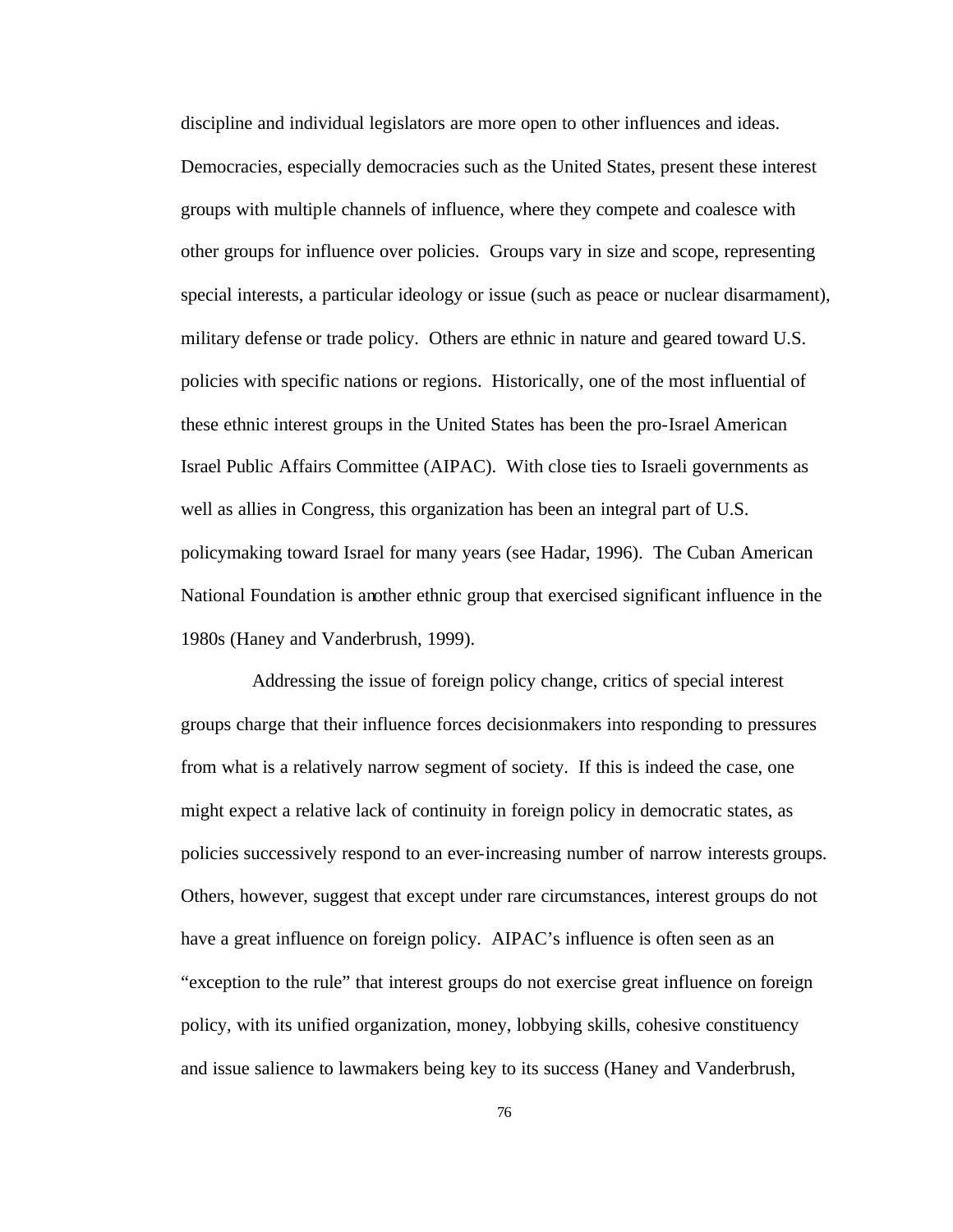1999). As interest groups are formed around issues and those groups begin to exercise influence, opposition is prompted to organize and push policy in the opposite direction, creating cross-pressures on decisionmakers. Additionally, groups often will seek inaction and maintenance of the status quo. "Such efforts are generally more successful than efforts to bring about policy change. For this reason interest groups are generally regarded as agents for policy stability" (Kegley and Wittkopf, 1991: 273).

Another way organized interests further stabilize foreign policy is that subnational actors adjust their behavior to receive the greatest benefits from the current policy. Interests organize and take an active role in the political process to ensure that those policies and benefits continue. Rogowski's (1989) study of trade expansion and decline shows how domestic political cleavages are formed around those industries reaping the greatest benefits from international trade conditions and how those interests use their economic clout to further strengthen their political position. Charles Lipson (1982) illustrates how a free trade agreement fosters the development of, and increases the political power of, those firms benefiting from free trade. These interests become an important part of the "domestic supporting coalition," making foreign policy changes that impact their interests less desirable for democratic decisionmakers to undertake if they wish to maintain the political support of these groups. Further, these interests need not be especially large or widespread to have an important impact on the policy-making process. Putnam (1988) observes that political participation rates vary significantly across groups and issues; when costs and benefits of a policy or agreement are relatively concentrated, those constituents whose interests are most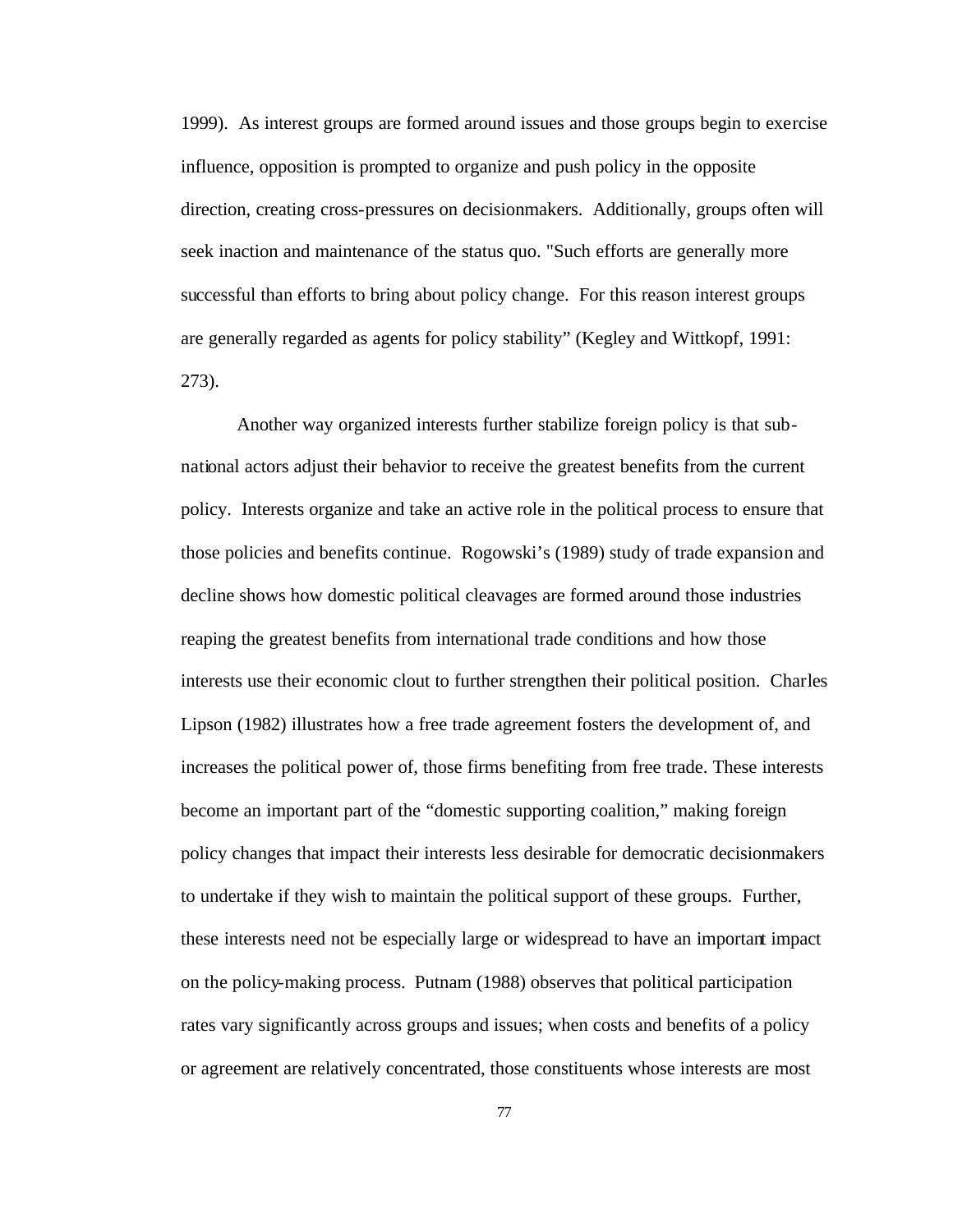affected will exert special pressures on the policy-making process to act on their behalf. Thus foreign policy commitments themselves can perform an important feedback mechanism – developing and strengthening the political power of those interests that benefit the most from a policy, who in turn pressure leaders dependent upon their political support to maintain the status quo. The role of interest groups, therefore, is another reason to expect greater foreign policy stability in democracies than non-democracies.

## **Summary**

As I have outlined in this chapter, there are compelling reasons to believe that differences between democracies and non-democracies will have a significant impact on their foreign policies. The institutional and structural constraints on democratic leaders are greater than those on non-democratic ones. Democratic leaders must contend with an instituted and legally binding decision-making framework that can authoritatively limit the availability of foreign policy options. The nature of political competition in democracies makes them more averse to risky foreign policy strategies and more likely to pursue policies that accommodate the interests of relevant political actors than is the case in non-democratic systems. Instead, non-democratic states may exhibit strong incentives to use foreign policy toward strictly political ends. The nature of democratic legitimacy further constrains the steps decisionmakers may take and affects the timeframe in which they view their political future. The legitimacy of non-democracies, however, is tied very closely to the performance of government and shapes a focus of immediacy on domestic support for the regime and its leadership. In democracies, the public has a much stronger impact on the decision-making process.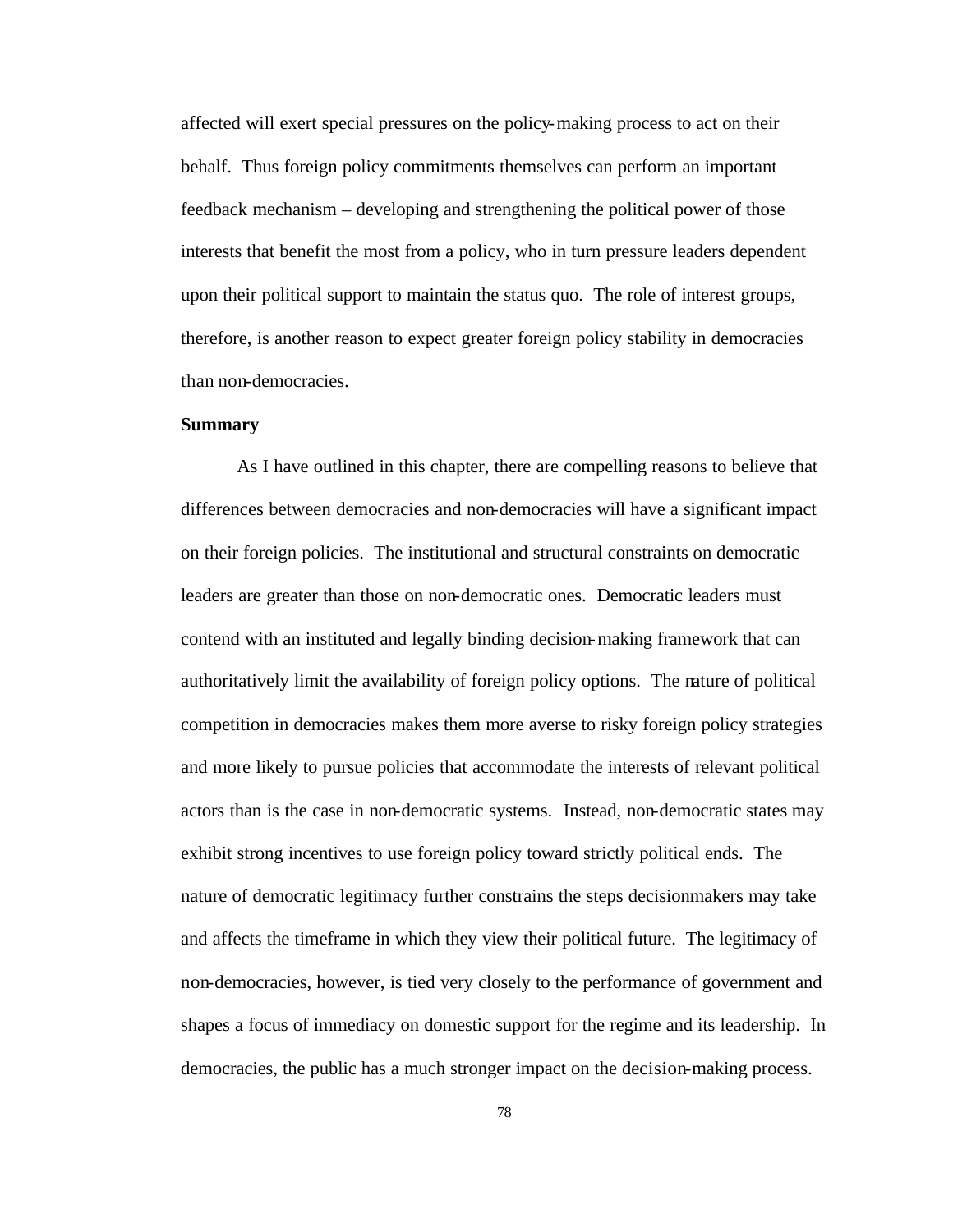Organized interests and the democratic public can effectively punish leaders for significantly departing from policies favorable to the people. Non-democratic leaders are much more isolated from societal pressures and can repress popular movements, control media and more easily shape public opinion.

I argue that these fundamental differences should make it more difficult for democracies to undertake foreign policy change and place fewer incentives in the hands of democratic leaders to undertake foreign policy change. Non-democracies, on the other hand, have fewer impediments to undertake foreign policy change, and more incentives to do so. Thus, the first hypothesis of this dissertation:

# **H1: Democratic states demonstrate a greater degree of stability in their foreign policies than do non-democratic states.**

In developing this hypothesis, concepts of democracy and non-democracy were necessarily generalized. In the following chapter I will take a look at factors "beneath the regime surface," examining ways the variety of institutional and structural arrangements within each regime type influence foreign policy stability and continuity, and I will develop specific hypotheses regarding these factors. While these factors have been largely ignored in empirical studies of regime effects on international relations and foreign policy, compelling reasons exist to believe that just as democracies and non-democracies place different constraints and incentives on decisionmakers, so too do the myriad of differences within them.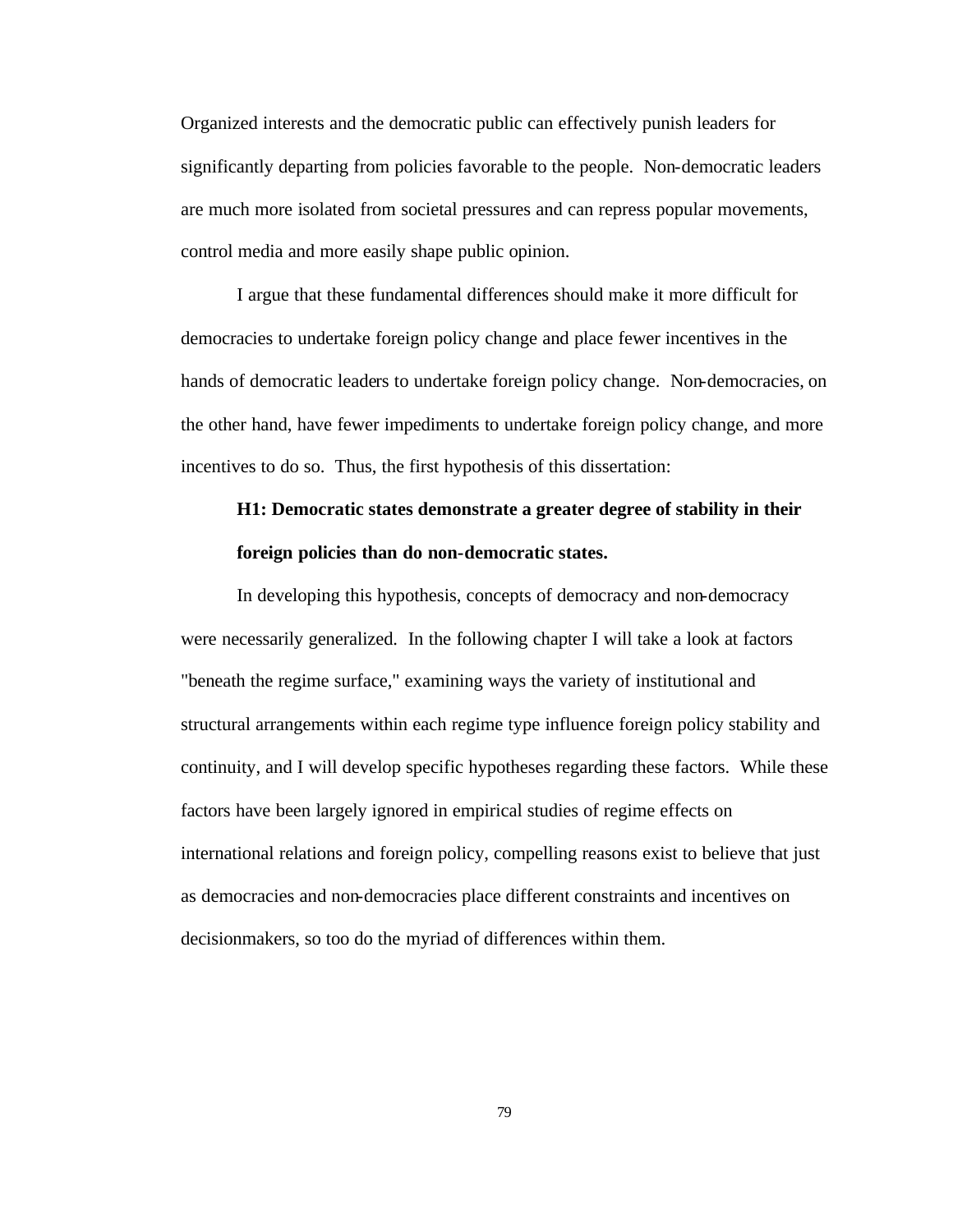## **CHAPTER 4 INSTITUTIONS AND FOREIGN POLICY CHANGE**

### **Below the Regime Surface**

In the previous chapter I outlined some of the differences between major regimes types, argued that those differences create incentives and constraints for foreign policy change, and developed the hypothesis that democracies will exhibit more stable foreign policies than will non-democracies. For a fuller understanding of how domestic constraints influence foreign policy stability, it is necessary to look below the regime surface. Within the democracy/non-democracy dichotomy there is great variation in terms of institutional arrangements, political dynamics and the types of actors involved, each creating opportunities and constraints for foreign policy change. Drawing upon literature developed largely in the area of comparative politics, this chapter will produce specific hypotheses related to how these differences impact a state's foreign policy stability.

The notion that institutional arrangements in different types of democracies produce different outcomes is not new. It was the central debate among framers of the United States Constitution, who wished to design a system that would constrain the powers of government by dividing its functions and creating a system of checks and balances. The recent focus on institutions and their outcomes has been spurred largely by the "third wave" of democratization that swept the globe throughout the 1980s and into the early 1990s. These new democracies faced fundamental choices about how their new regimes would be organized, how individuals would be elected and power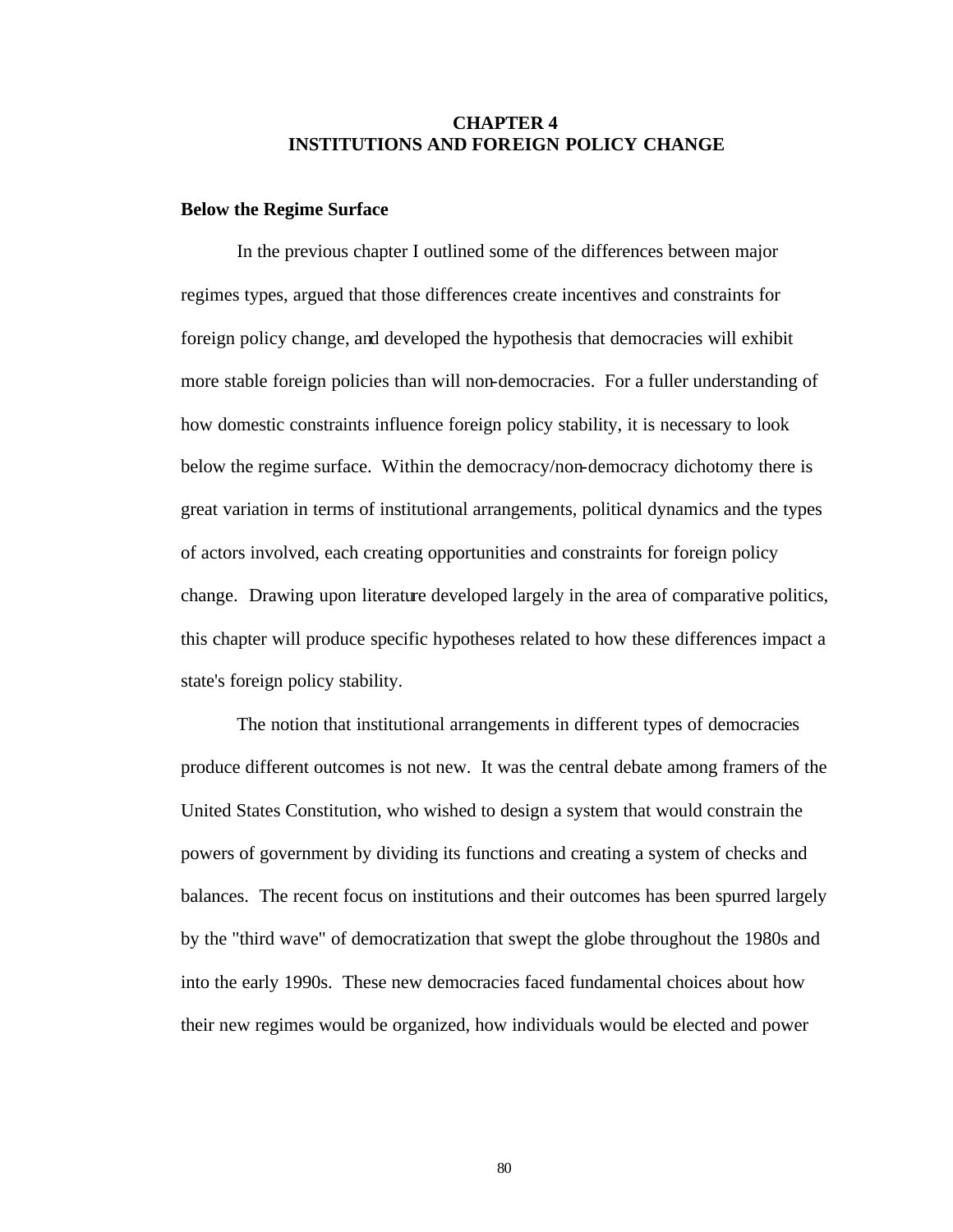dispersed.<sup>1</sup> Neo-institutionalists argue that these choices have profound consequences in terms of the representation, efficiency and responsiveness of governments, and, perhaps most importantly, prospects for democratic consolidation and regime stability.

While the study of institutions has been central to debates within comparative politics for more than a decade, they have until very recently received little attention in the international relations and foreign policy literature. Auerswald (1999) examines the domestic institutional context in which executives make a decision to use force. He posits that executives become less adventuresome in foreign policy as they become accountable to more domestic groups. Examining the U.S., British and French responses to the Suez Crisis and the war in Bosnia, he finds that presidents are more likely to use force than single-party parliamentary governments, which are also more likely to use force than coalition governments. Prins and Sprecher (1999) examined the differences in Western parliamentary democracies. They find that coalition governments are more prone to reciprocate disputes and speculate that single-party governments are more sensitive to the electoral risks associated with escalation. This dissertation will expand upon the notion that important differences exists between regimes aside from the standard democracy/non-democracy dichotomy and apply those differences specifically to the study of foreign policy change.

#### **Presidential and Parliamentary Systems**

l

Presidential and parliamentary systems constitute, in a broad sense, the two major ways of organizing democratic government. The systems differ fundamentally

 $1$  One of the most fundamental choices facing these new democracies was whether their system would be presidential or parliamentary. Of the new democracies that have emerged since the 1980s, all of Latin America and Asia have opted for pure presidentialism; and of the 25 countries that constitute Eastern Europe and the former Soviet Union only three have chosen pure parliamentarism – Hungary,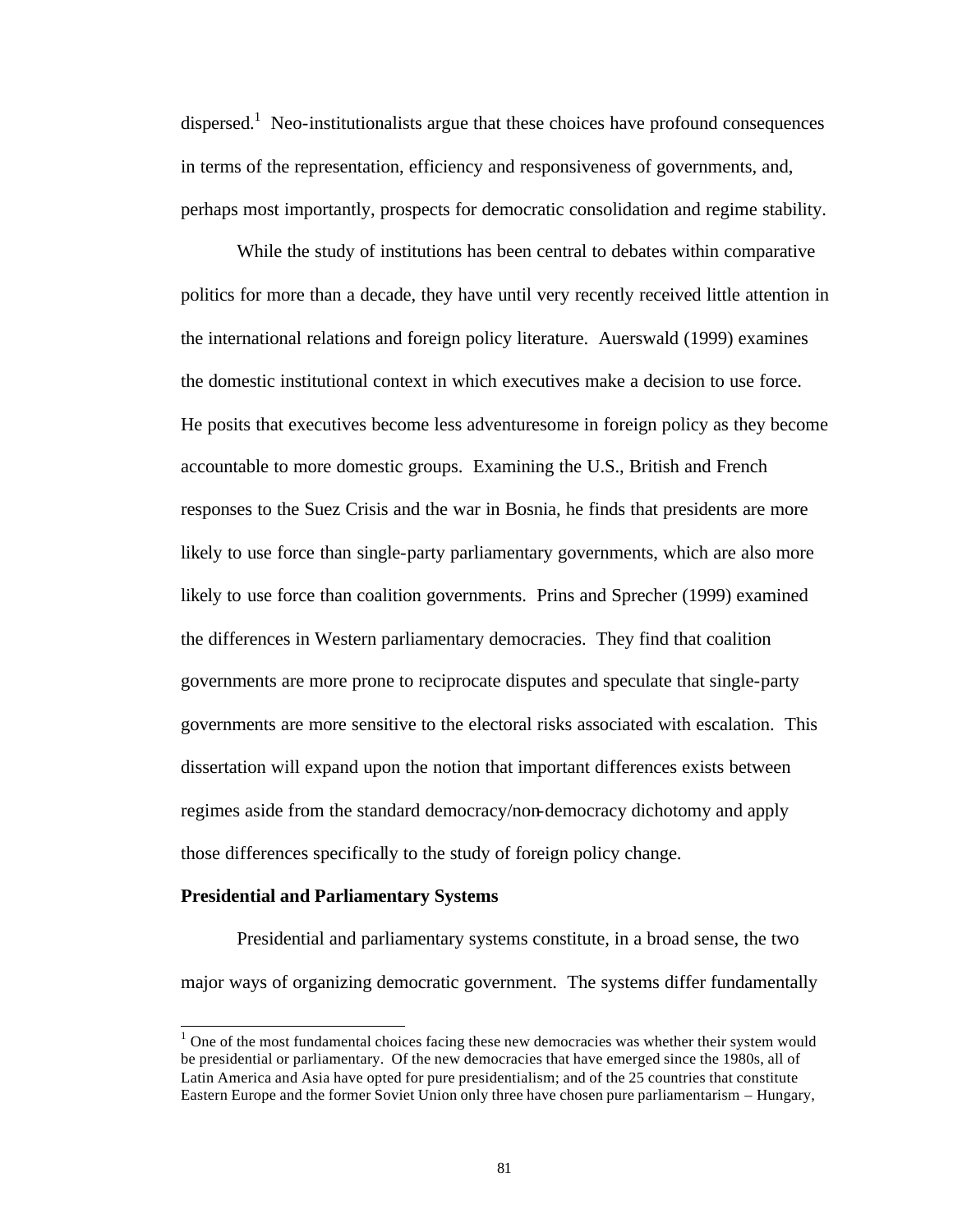in terms of *executive selection*, *separation of survival* and *separation of powers*. Executives in presidential systems are popularly elected; whereas parliamentary executives are selected based on the allocation of legislative seats, usually the leader of the party winning the greatest share of seats. Regarding separation of survival, in presidential systems, the terms of the executive and the legislature are both fixed and the survival of one is not dependent on the other. In parliamentary systems, the terms of the executive and the legislature are concurrent, and the executive is accountable to, and depends upon the confidence of, the lower chamber of the legislature. In presidential systems there is a formal separation of powers. Executive power rests outside the legislature with the president and his cabinet. In parliamentary systems these functions are fused, and the parliament is the forum for both lawmaking and executive power (Shugart and Carey, 1992; Samuels and Eaton, 2002).

A state's ability to change its policies is a function of a number of factors. One of these is the number of "veto players" in the system, defined as the person, political party, or faction that can act alone to exercise a "veto" on a policy or issue (or must agree for the policy to change) (see Tsebelis, 1995, 2002). As the effective number of vetoes increases, so do the transaction costs (through negotiations with different actors, etc.) that must be overcome to change a policy. Greater costs make policy change more difficult to undertake, and lower costs, in terms of fewer veto players, make policy change less difficult to undertake (Cox and McCubbins, 2001). A greater number of veto players, therefore, create a self-enforcing mechanism for policy

l

Czech Republic and Slovakia. Almost all other opted for some for a hybrid presidential/parliamentarism.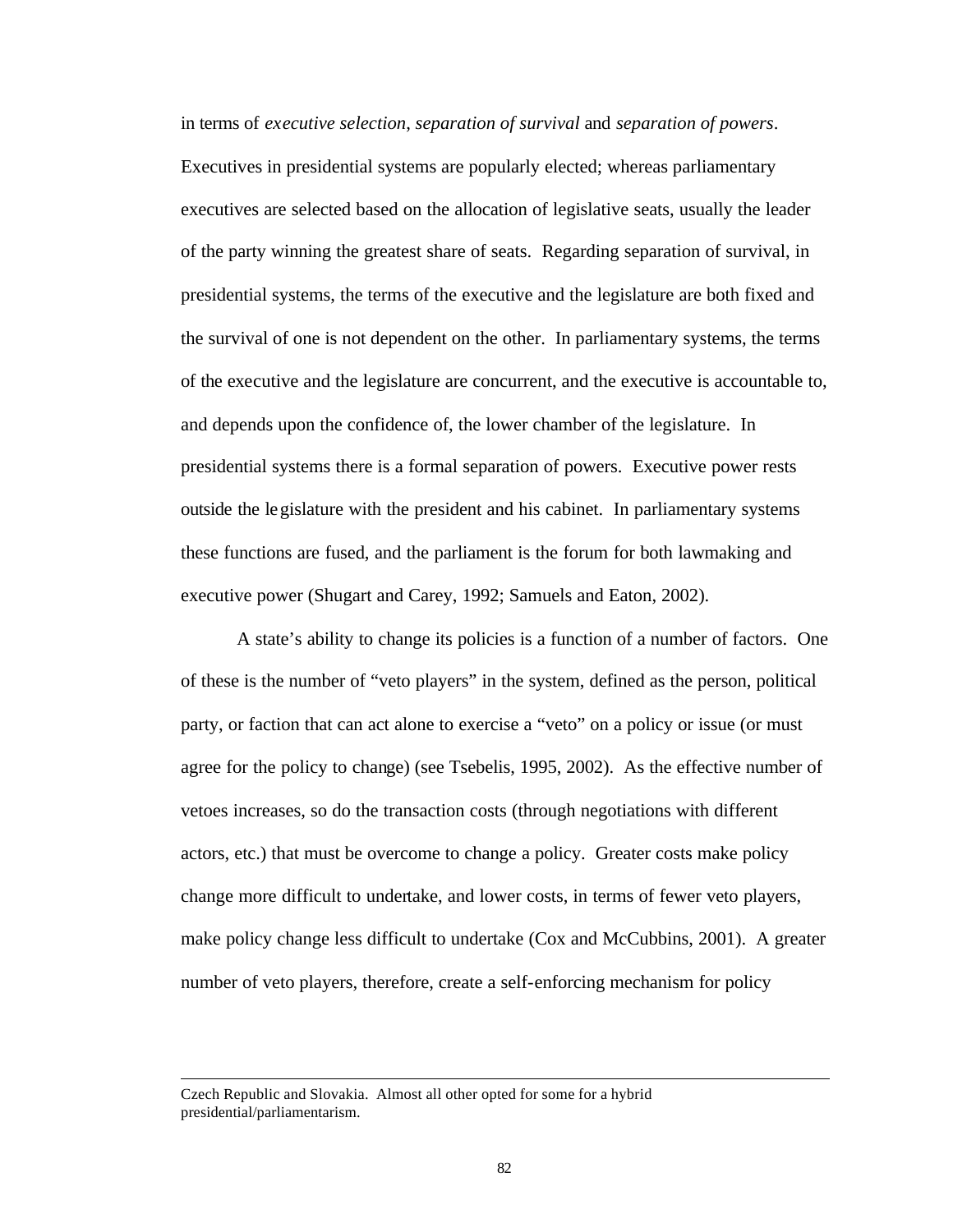stability, "guarding against the possibility of ever-changing, unpredictable policies" (Haggard, et. al., 2001: 321).

I suggest that several other attributes of presidential systems make them more stable in their foreign policy. One such attribute is separation of powers. Executive and legislative powers are divested into two separate institutional bodies – the presidency and the legislature. The framers of the U.S. Constitution (upon which virtually all presidential systems today are modeled), sought to construct a system that would avoid a "tyranny of the majority" by making compromise the norm and rapid, drastic policy changes more difficult to achieve. Decisionmaking and the lawmaking process are formally and legally shared between an individual and an often disparate body of individual legislators who have the capability to effectively constrain the executive's policy agenda.

Members of the legislature are equipped with mechanisms to effectively block, delay and "water down" a president's proposals. In this fragmented decision-making process, presidents are compelled to seek compromise if they wish to avoid deadlock. Linz (1994), a critic of presidentialism, observes:

> the political process therefore becomes broken into discontinuous, rigidly determined periods without the possibility of continuous readjustment as political, social, in economic events might require... (unlike) the much greater flexibility of that process in parliamentary systems (ibid.: 8-9).

The constraining effects of separation of powers are further exacerbated in cases where legislative bodies are bicameral. Effective bicameralism exists in a much greater degree in presidential systems than in parliamentary systems (Samuels and Eaton, 2002).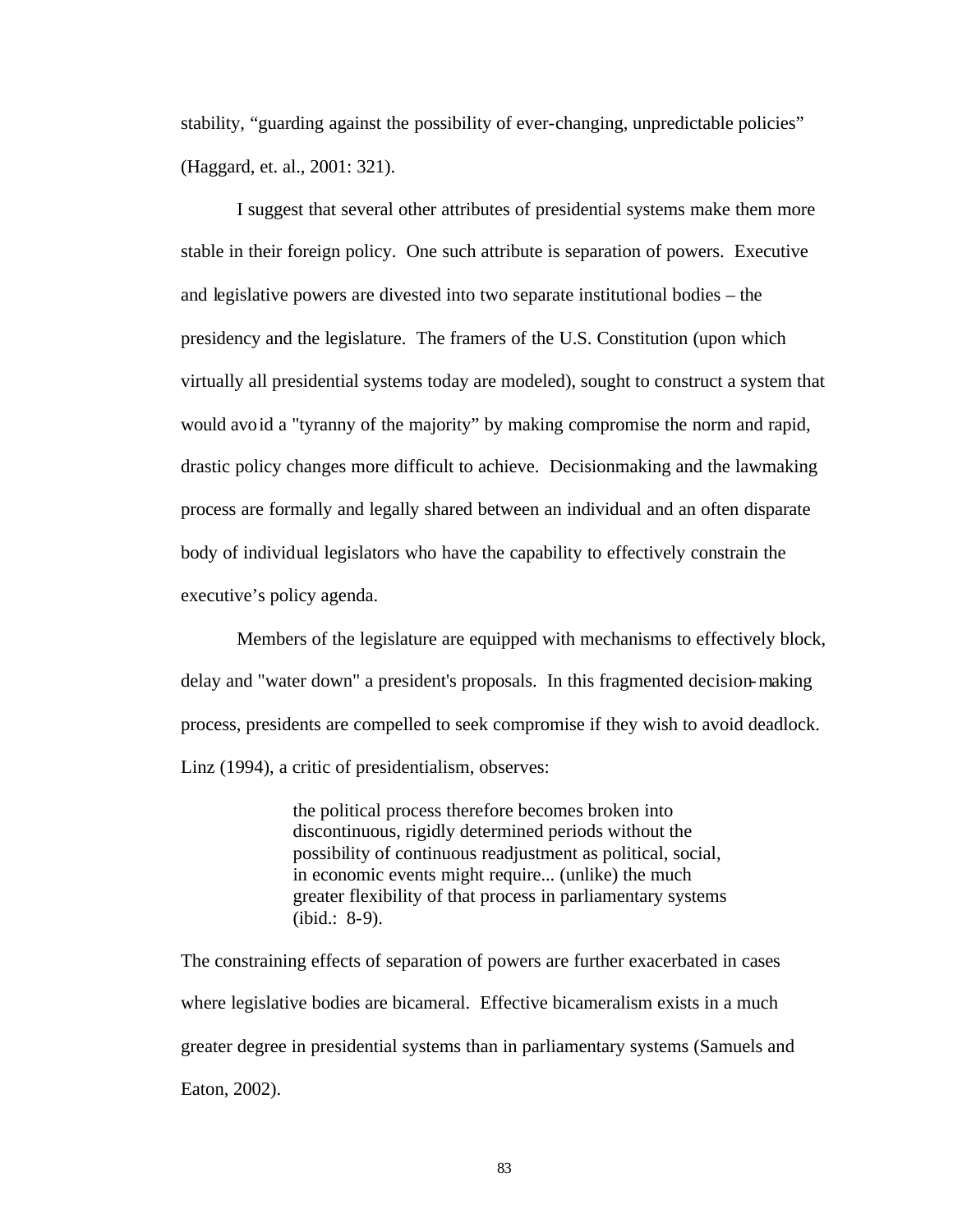Separation of powers does not exist in parliamentary systems, where instead there is an "association of powers." Legislative and executive functions are fused. The prime minister and his or her cabinet are almost always selected directly from parliament itself, and while in power, members of the government may retain their seats in parliament. If a party wins a majority of the seats in parliament, there is true "party government," and government may pass its programs virtually intact, without much of the requisite bargaining and compromise found in presidential systems. This lack of a separation of powers is a significant difference that makes parliamentary systems generally less constrained than presidential democracies. While political and policy differences may exist within parliamentary government, prime ministers do not have to face opposition in an entirely separate body. The separation of powers creates an additional institutional veto player for presidential systems that makes new policies more difficult to undertake and old policies more difficult to break. Therefore, presidential systems should demonstrate more stable foreign policies than parliamentary democracies.

Another factor that should make presidential systems more prone to foreign policy stability concerns the constraints raised by *separation of purpose,* which refers to "the degree to which the executive and legislators have similar preferences and political incentives in response to, and are accountable to the same groups, pressures, and demands" (Samuels and Eaton, 2002: 7). Executives and legislators with a high separation of purpose are less likely to come to an agreement on policies and solutions since they must respond to different actors with different interests and preferences. Separation of purpose is not only more likely to occur in presidential systems, but its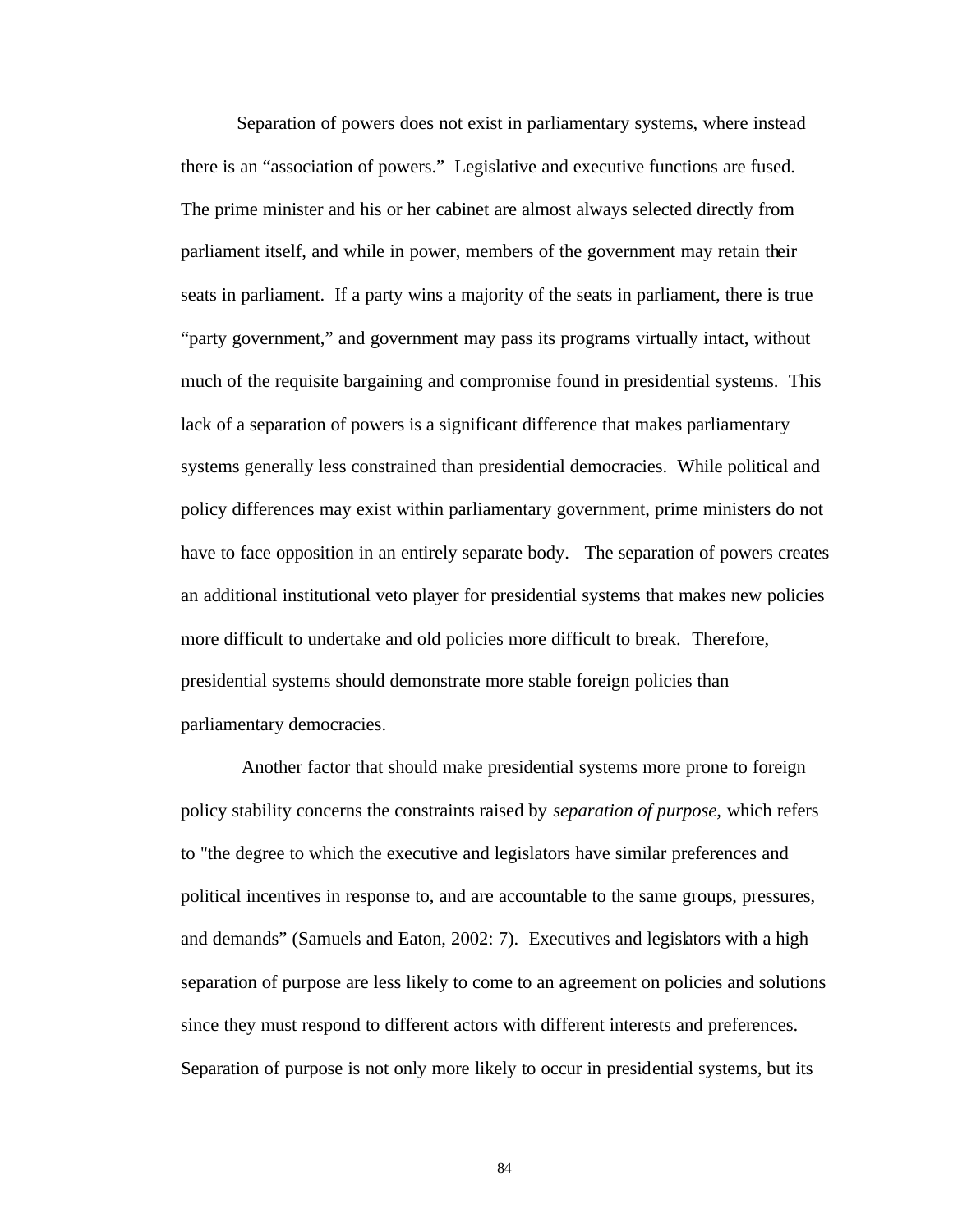impact is greater. This is largely a function of presidentialism's system of separate elections and the separate origin of executives and legislators. Presidents and legislators stand for election in separate contests, often at different times. Each has a different origin in that presidents are not selected from legislatures. This means that each has a different constituency and different incentives to respond to different actors, pressures, and demands.

A president wishing to appeal to a majority of voters will more likely represent the political center, while principles of representation in the legislature produce individuals with more parochial preferences, interests and allegiances. Therefore, presidents and legislators, pursuing policies consistent with their own preferences, or acting rationally on behalf of their constituents' interests, will likely be at odds on many issues. Separation of purpose is not tied to party identity and can easily occur even when a majority in the legislature is of the same party as the president. The fact that executives are directly elected in separate elections, however, allows voters to "split their votes," giving executive control to one party and legislative control to another. When this happens, separation of purpose is even more likely.

Separation of purpose tends to be much lower in parliamentary systems. Since there are no direct or separate elections for the prime minister, elections for members of parliament take on a more national scope, with voters casting votes for parliament based upon which party's leader they would like to form a government (Linz, 1994). "Legislators in parliamentary systems ban together in parties that seek to present a relatively coherent face to the electorate in the form of a party label that is identified with a basket of policy positions. They are encouraged to do so because the only way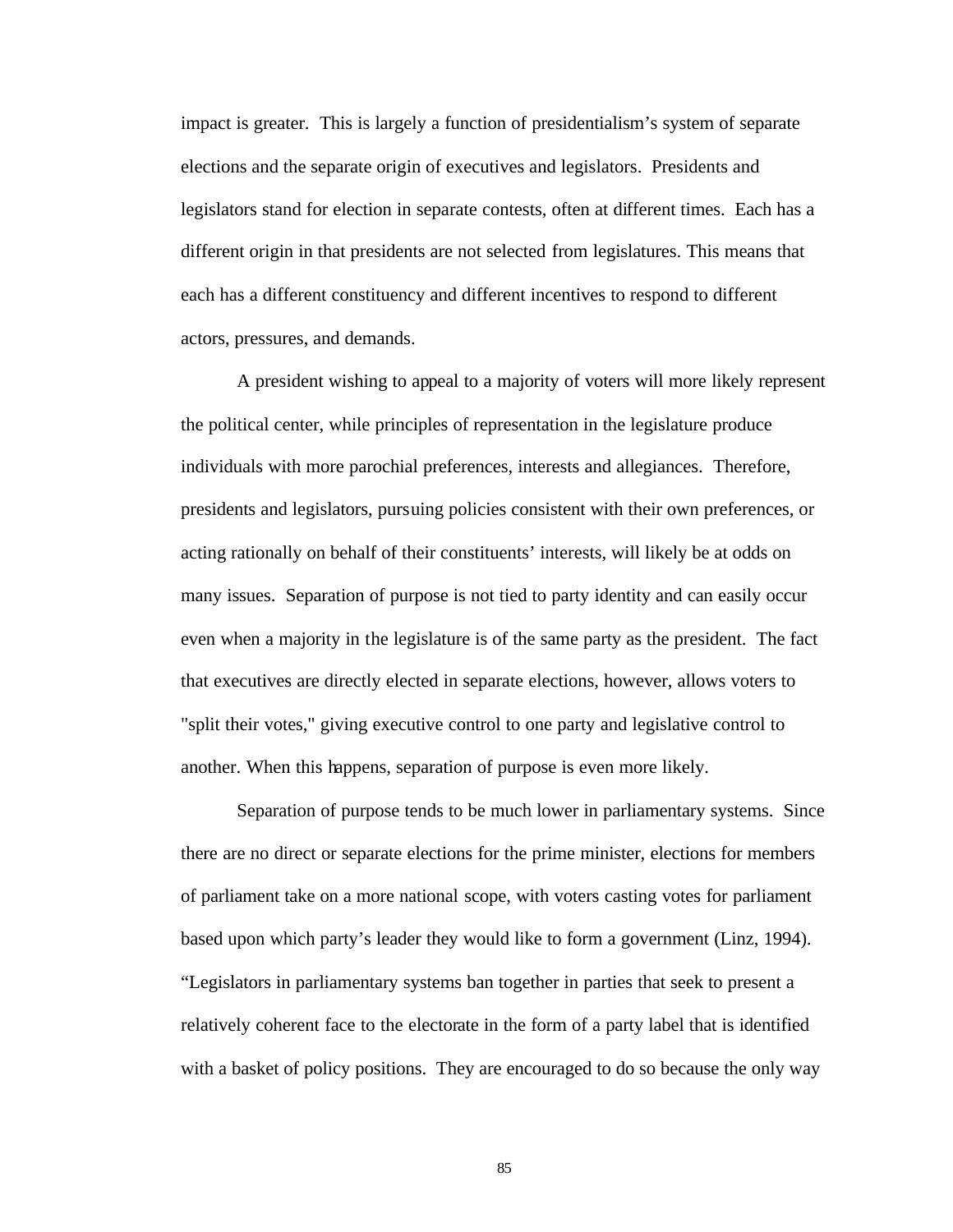that legislators or their voters can influence the makeup of the executive branch is through their choice of party in legislative races" (Shugart and Haggard, 2001: 83). Thus parliamentary elections tend to be more *party-focused* and legislative elections in presidential systems more *candidate-focused.* Elected members of parliament will tend to have a more nationally focused mandate from their constituents, who will reward them for adherence to the party line. The prime minister and a majority of those in parliament will have more similar preferences; and will have similar incentives to be responsive and accountable to the same groups, pressures and demands. A lower separation of purpose suggests that parliamentary executives will face fewer legislative constraints in policymaking than will presidents.

*Separation of survival* is a key factor that differentiates presidentialism from parliamentarism, with ramifications for the conduct of foreign policy. In presidential systems the fate of the executive is not tied in to the legislature. In parliamentary systems the government is responsible to the parliament and will remain in office only as long as it retains the support of a majority in parliament. If it loses that support, either parties in parliament must form a new government or hold new elections. This has a profound affect on the allegiance of members of the majority or government coalition party to the head of government. Self-interested parliamentarians would not want to risk their party losing power and face new elections by withdrawing support for the government over particular policies or legislation. Therefore cabinet ministers and rank-and-file legislators have "little incentive or ability to stray from the preference of their own party…(which are) powerfully shaped by national issues (Shugart and Haggard, 2001: 84). This "mutual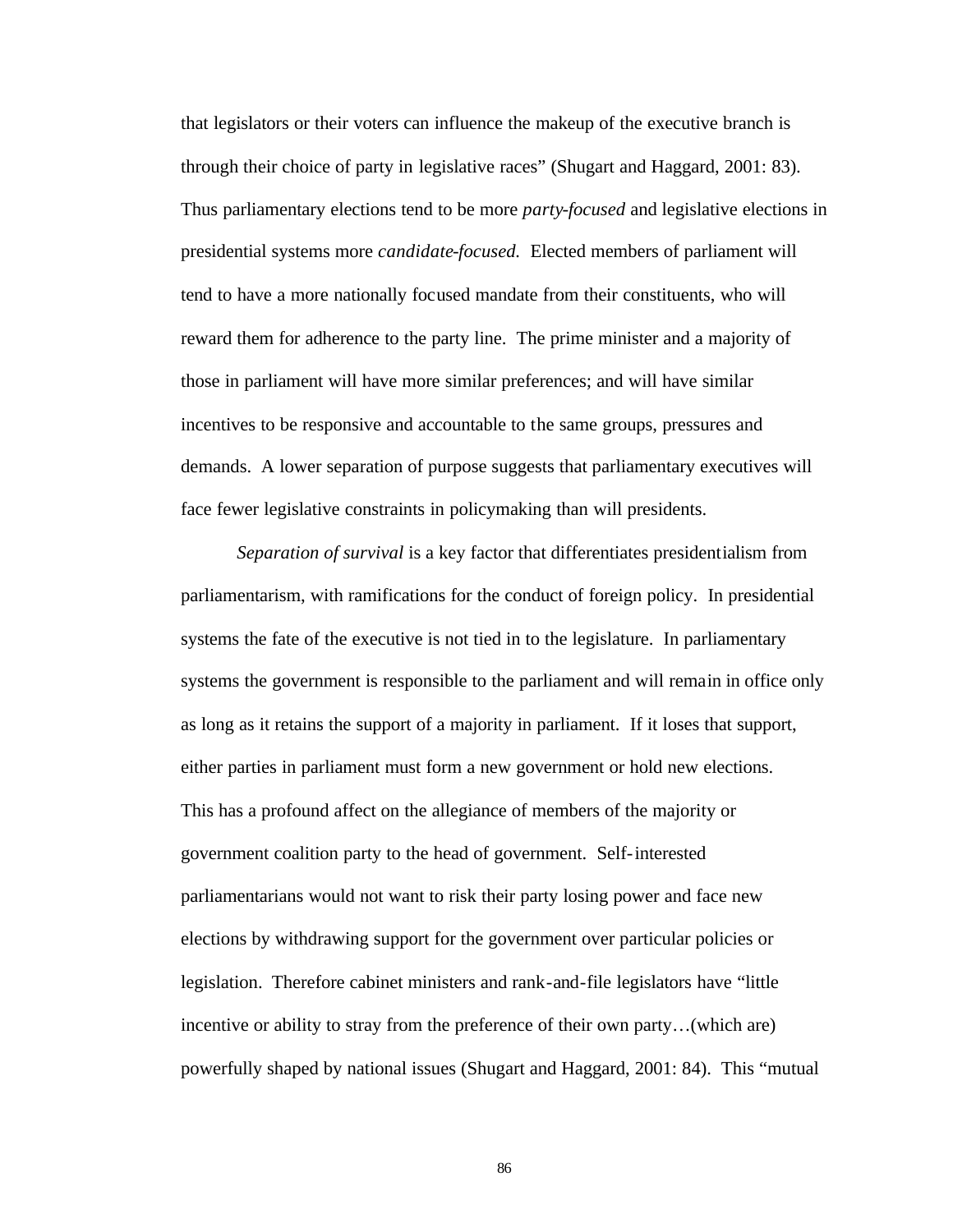dependence" maximizes incentives for maintaining single-party or coalition majorities while minimizing the opportunities for legislative impasse (Stepan and Skach, 1994).

One way of assuring allegiance on important legislation is by tying it to a vote of confidence, whereby its defeat would cause the government to resign and new elections be held. Linz observes:

> in parliamentary systems governments can demand from parties (either their own if they have a majority or those in the coalition) support in votes of confidence, threatening them otherwise with resignation in the case of lack of support and ultimately with dissolution of the legislature. The role of each party and even of each deputy would be clear to the voters, who are unlikely to sanction destructive actions by parties. The party that failed to support its prime minister would have to pay a price (Linz, 1994: 64).

Arend Lijphart (1994) contrasts this with presidential systems:

[in parliamentary systems], on every important vote, legislators must cast their votes not only on the merits of the particular issue but also on keeping the cabinet in office: the fact that most legislators do not want to upset the cabinet too frequently gives the cabinet very strong leverage over the process of legislation. In presidential systems, the legislature can deal with bills on their merits without the fear of causing a cabinet crisis—and hence without being "blackmailed" by the executive into accepting its proposals (ibid.: 96).

Separation of survival contributes to the weak party systems that are generally found in presidential systems. Presidents cannot (and need not) rely on a majority of support from the legislature, even if his or her party holds a majority of the seats, since legislators in presidential systems have incentives to focus on the local and special interests that support them. To enact their programs, presidents must therefore continually build and maintain coalitions within the legislature, and bargain and compromise on their agendas. Since parliamentary legislators have strong personal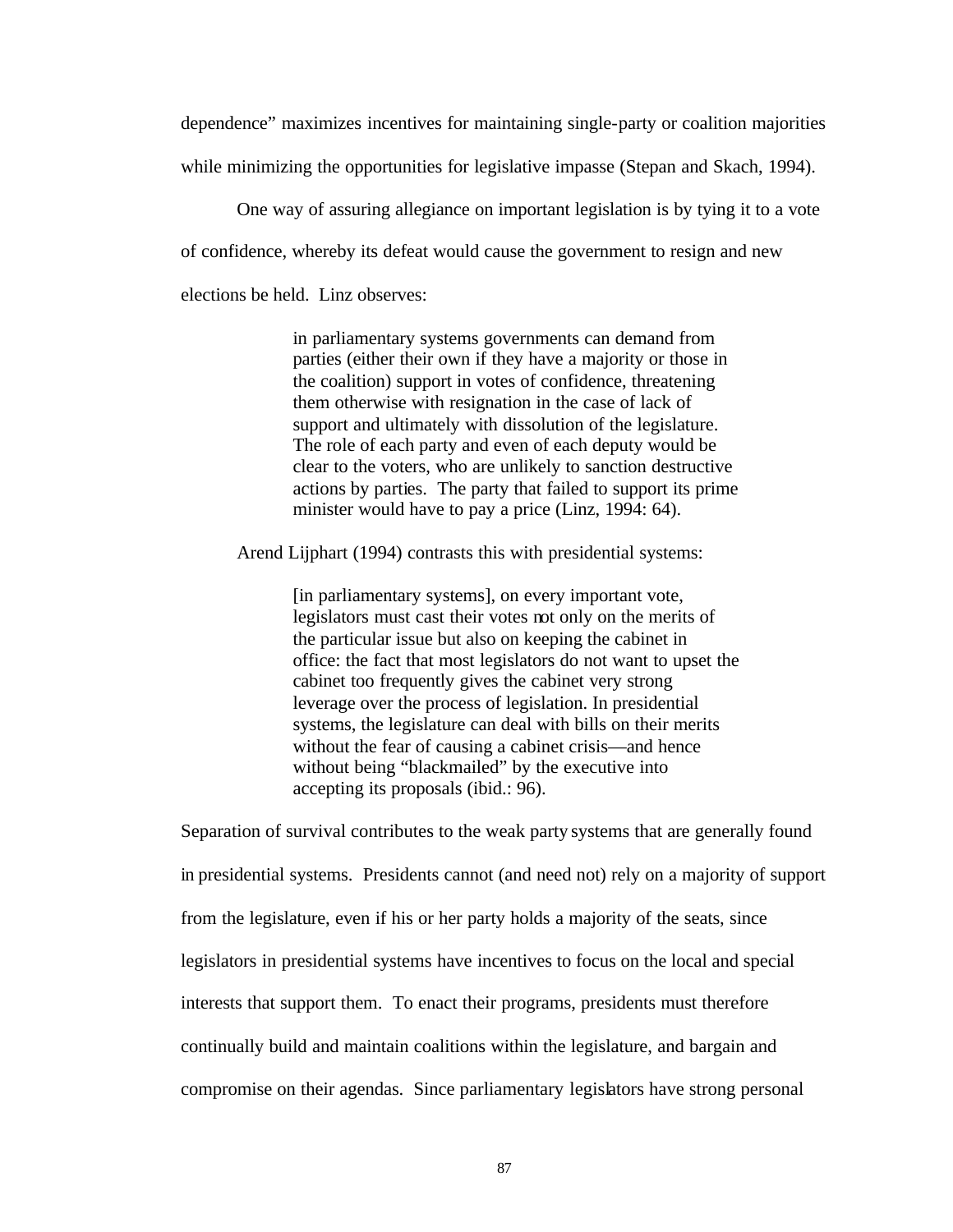incentives to support the national policies of their party to a much greater degree than do legislators in presidential systems, parliamentary executives should face fewer constraints in their ability to enact policies, including foreign policy change.

The separate origin and survival of the executive and legislature in presidential systems also makes them more open to the influence of interest groups*,* since organized interests will always have at least two points of entry to exert their influence (Vogel, 1993). Additionally, weak party systems ensure that individual legislators will not lose their jobs or face being disciplined by their party for allowing these groups to influence their policy decisions. "The greater number of access point suggests that demand side pressures may have relatively greater success at influencing the policy process in presidential systems, thereby increasing the cost of moving policy from the status quo " (Samuels and Eaton, 2002: 36). On the other hand, "unity of survival in parliamentary systems limits how responsive legislators can be to lobbies" (ibid.). The constraining effects of interest group participation on foreign policy change would appear to be greater in presidential systems than in parliamentary systems.

The literature on the ways institutional characteristics may contribute to democratic breakdown also offers insight into the foreign policy stability of presidential and parliamentary systems. One of the most influential pieces in the past decade is Juan Linz and Arturo Valenzuela's *The Failure of Presidential Democracy*  (1994). In addition to the fact that presidents and members of the legislature are elected to separate, fixed terms, Linz finds another drawback of presidentialism – its "dual democratic legitimacy." Dual democratic legitimacy arises from the fact that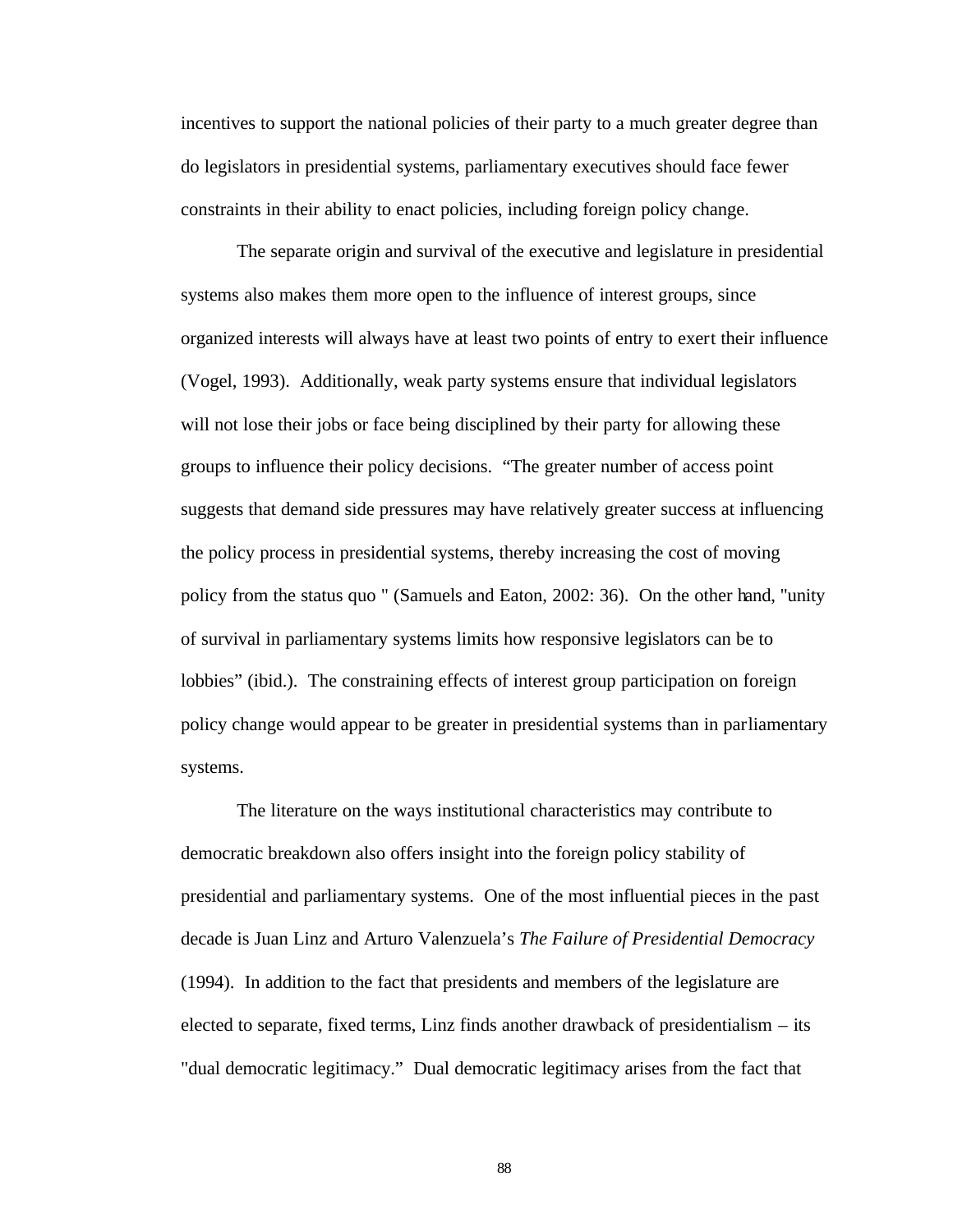both the popularly elected president and the elected legislature can rightfully claim democratic legitimacy. Presidents will claim a strong mandate that they represent all of the people (even though often that may not be the case); and legislators, often representing different political, and parochial interests, also lay claim to that legitimacy. The result is often a veto or stalemate on legislation, which presidential systems have no way of resolving. Dual legitimacy thus provides one other prospect for constraints in presidential systems.

Of interest to the study, it must be noted that there are aspects of presidentialism that suggest presidents will have significant freedom to act in foreign policy. Chief executives in almost every presidential system have some constitutionally granted lawmaking authority. While there is great variation across presidential systems, these powers include the ability to make diplomatic and administrative appointments, act as commander-in-chief of the armed forces, and veto legislation. In some countries these powers can be quite significant. Shugart and Haggard (2001) observe, however, that the strongest presidential powers exist in countries that are prone to high separation of purpose. They hypothesize that presidents in these societies are granted extraordinary powers in order to compensate for the "indecision, deadlock, and particularism" that would otherwise prevail. They caution that strong presidential powers cannot offset the constraining effects that a high separation of purpose has on policy decisiveness; and that presidential powers are used as a source of policy change only under limited circumstances, when there is explicit delegation to the president on the part of the legislature, or in crisis settings when legislatures are willing to grant greater leeway. Other "reactive" powers, such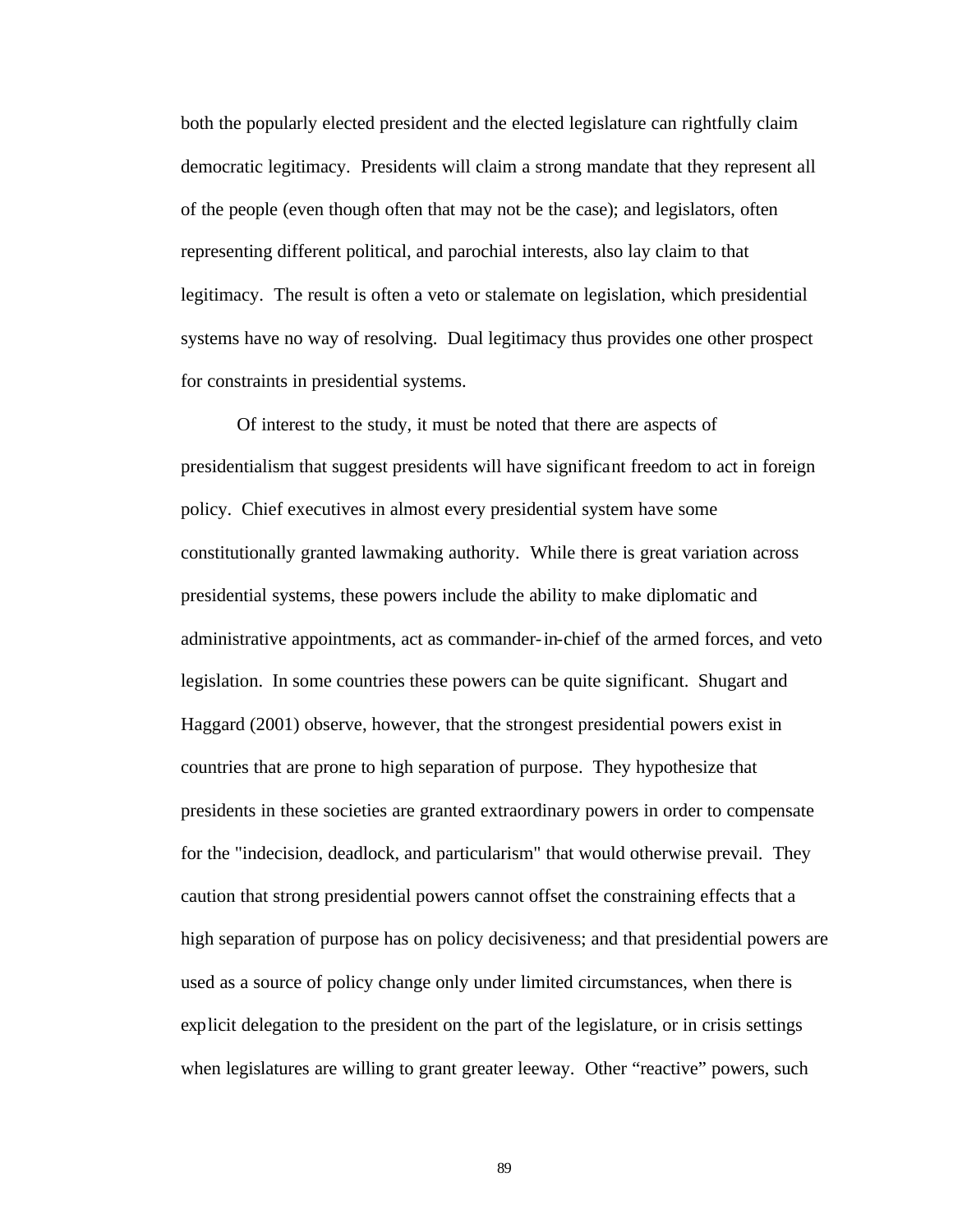as the veto, can only reinforce policy stability. Others positing that presidents are less restrained in foreign policymaking than parliamentary governments stress the fact that premiers and their cabinets are dependent upon the legislature for support, which serves as a significant constraint on their freedom to act (Maoz and Russett, 1993). Auerswald's conclusion that parliaments are more subject to the meddling effects of the legislature supports this contention. However, for the reasons outlined above I suggest, that on balance, presidents will be more constrained in their foreign policy conduct than will parliamentary executives.

An early study comparing foreign policymaking in presidential and parliamentary systems is Kenneth Waltz's *Foreign Policy and Democratic Politics* (1967). Waltz compares the foreign policy decision-making processes in the United States and Great Britain and concludes that the American presidential system is more effective; however, his observations suggest mixed ramifications for foreign policy stability. On the one hand he states that a source for long-term stability and commitment for presidential systems is the fact that Congress, an independent legislature with varied interests, must approve many executive actions. On the other hand, he concludes that prime ministers are actually more constrained in their decision making than are presidents. He argues that party discipline in parliamentary systems is actually a source of weakness, since executives must depend on the support of members of their party to remain in power. This leads to a situation where party cohesion takes precedence, and prime ministers bargain, make concessions and avoid controversial issues, lest they risk losing their needed majority support. The result is "massive continuity, painfully slow adjustment, response to crisis only when they have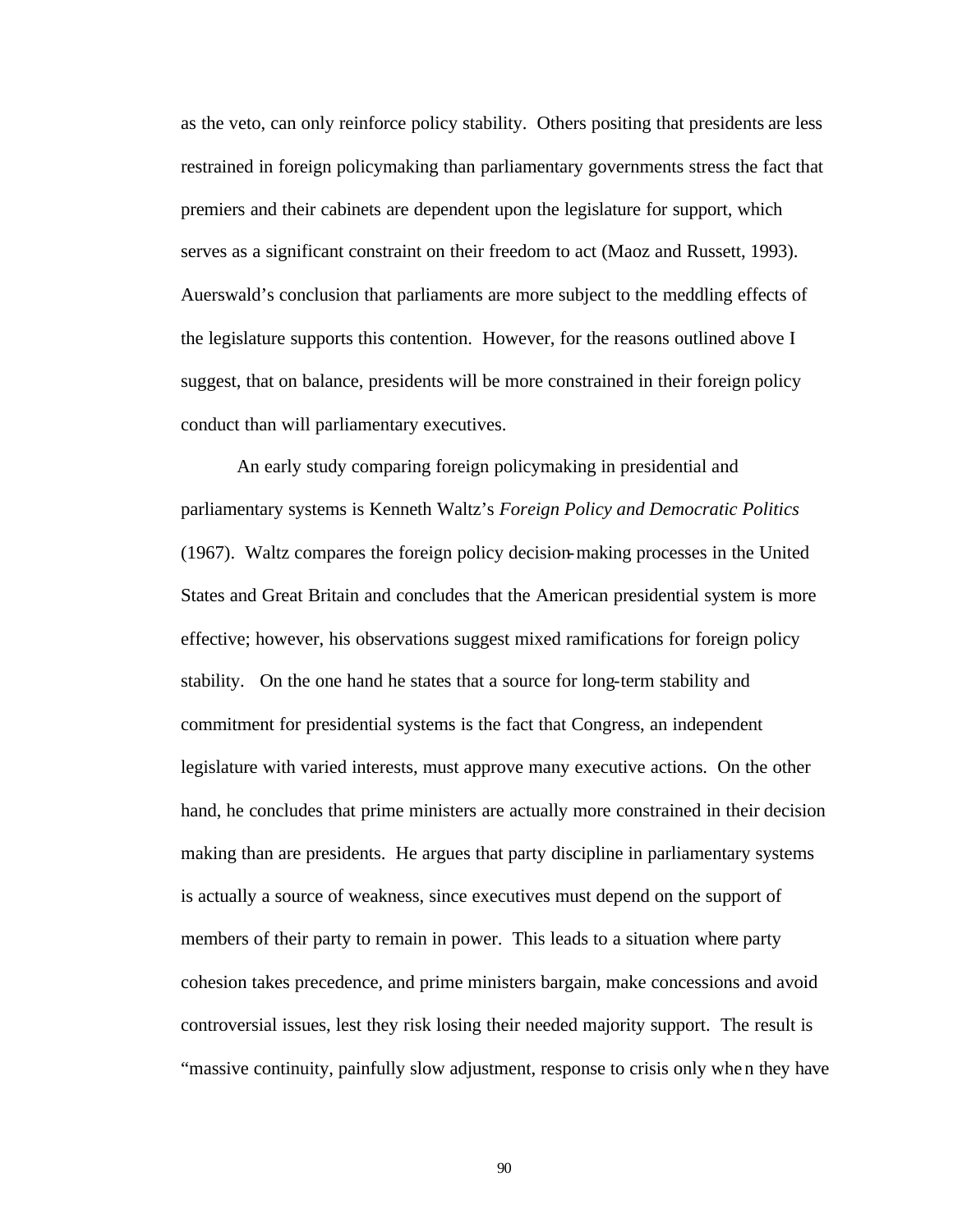almost hopelessly deepened" (Waltz, 1967: 3-4). This conclusion, however, ignores the fact that individual members of parliament are likewise dependent upon supporting their party to stay in power and that it is in their best political self-interest to do so. Particularly in the British system, prime ministers have a means to ensure party discipline, and Charles Hermann (1968) notes that the British House of Commons has not voted a majority out of office since 1895.

Stephen D. Krasner has cha racterized the United States as a "weak state" in his analysis of foreign policymaking in the American presidential system, where the central characteristics are the fragmentation and dispersion of power and authority. He observes the important effects of separation of purpose and notes that cleavages between Congress and the president have often been greater than those between political parties. The fragmentation of power within Congress itself, through its committee system, creates further "decision making nodes" where policies can be blocked. He characterizes policy change in these states in terms of a "punctuated equilibrium," where significant changes only come in response to crisis situations (Krasner, 1976; 1984). "Once policies had been adopted, they are pursued until a new crisis demonstrates that they are no longer feasible" (Krasner, 1976: 341; see also Hoffman, 1989).

Cowhey (1993) concludes that the U.S. presidential system, when compared to that of Japan's parliament, makes it easier for America to maintain its policy commitments. He explains America's success in developing multilateral institutions, such as GATT and NATO, in terms of the U.S. separation of powers, which enables each branch a veto over policy; and the nature of its electoral system, which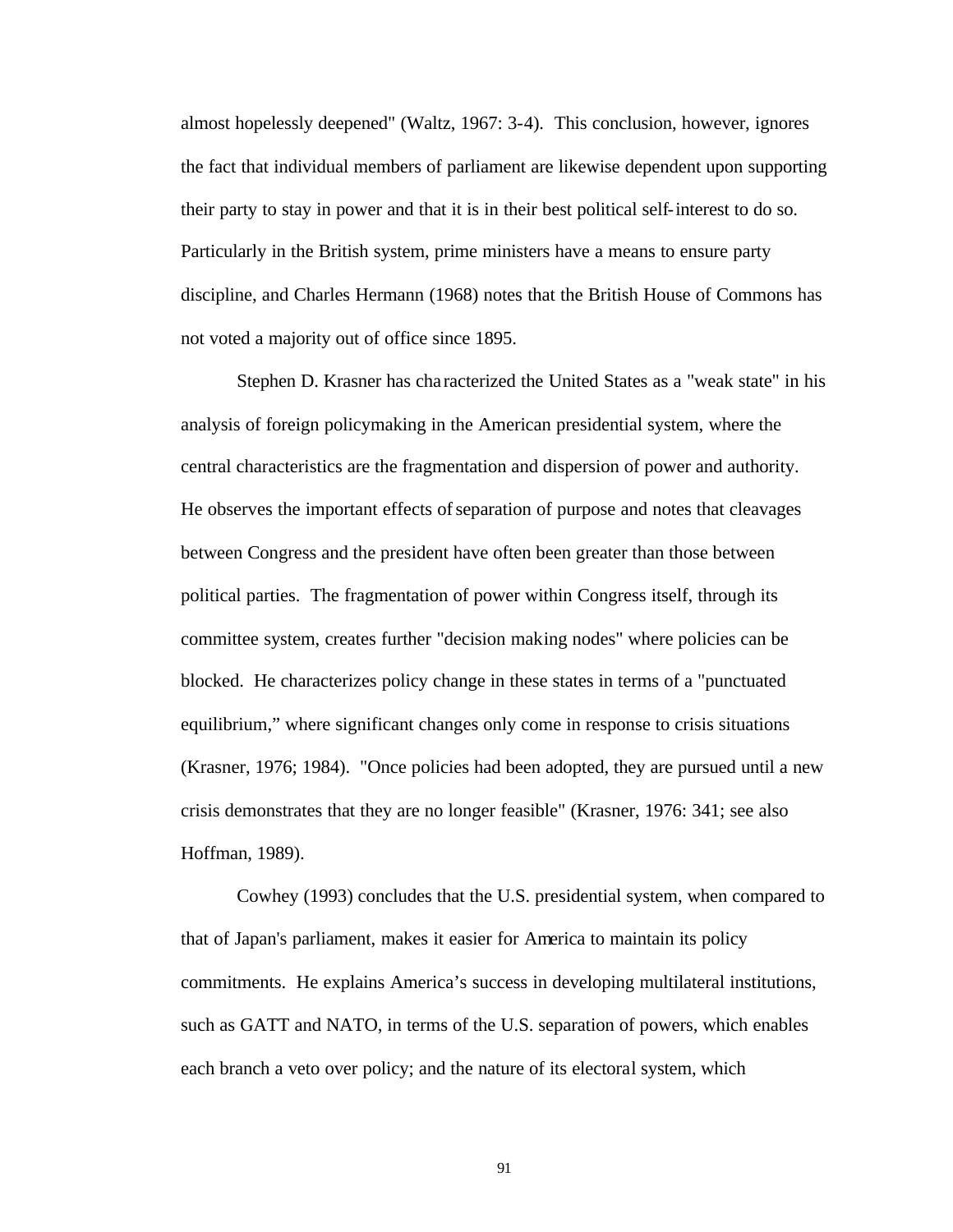encourages parochial interests in Congress. In Japan's parliamentary system of democracy, political power is concentrated, which makes it easier to undertake major policy initiatives. In the absence of "built-in checks on reversals of policy promises... it is easier both to initiate and to reverse major foreign policy promises" (ibid.: 315).

To summarize, presidential democratic systems differ fundamentally from parliamentary democracies. The separation of powers, separation of purpose, and separation of survival inherent in presidential systems contribute to a weaker party system, different constituencies and allegiances for policymakers, and a greater openness to multiple influences on policy decisions. Collectively these aspects create more veto players and generally more constraints on the policy-making process in presidential systems. Or, as stated in the second hypothesis:

**H2: States with presidential democracies demonstrate a greater degree of stability in their foreign policies than do states with parliamentary democracies.**

#### **Contextual Approaches**

The presidential-parliamentary dichotomy, however, is by no means the only institutional distinction in the democratic settings. Within presidential and parliamentary systems are a myriad of other arrangements that can impact the stability of a state's foreign policy. Scholars in the past decade have begun to challenge longheld assumptions about the superiority of parliamentary systems (see Epstein, 1967). Some lines of argument have trumpeted the merits of presidentialism over parliamentarism, including a higher degree of accountability to voters, the identifiability of winners in elections, and the mutual checks on powers of the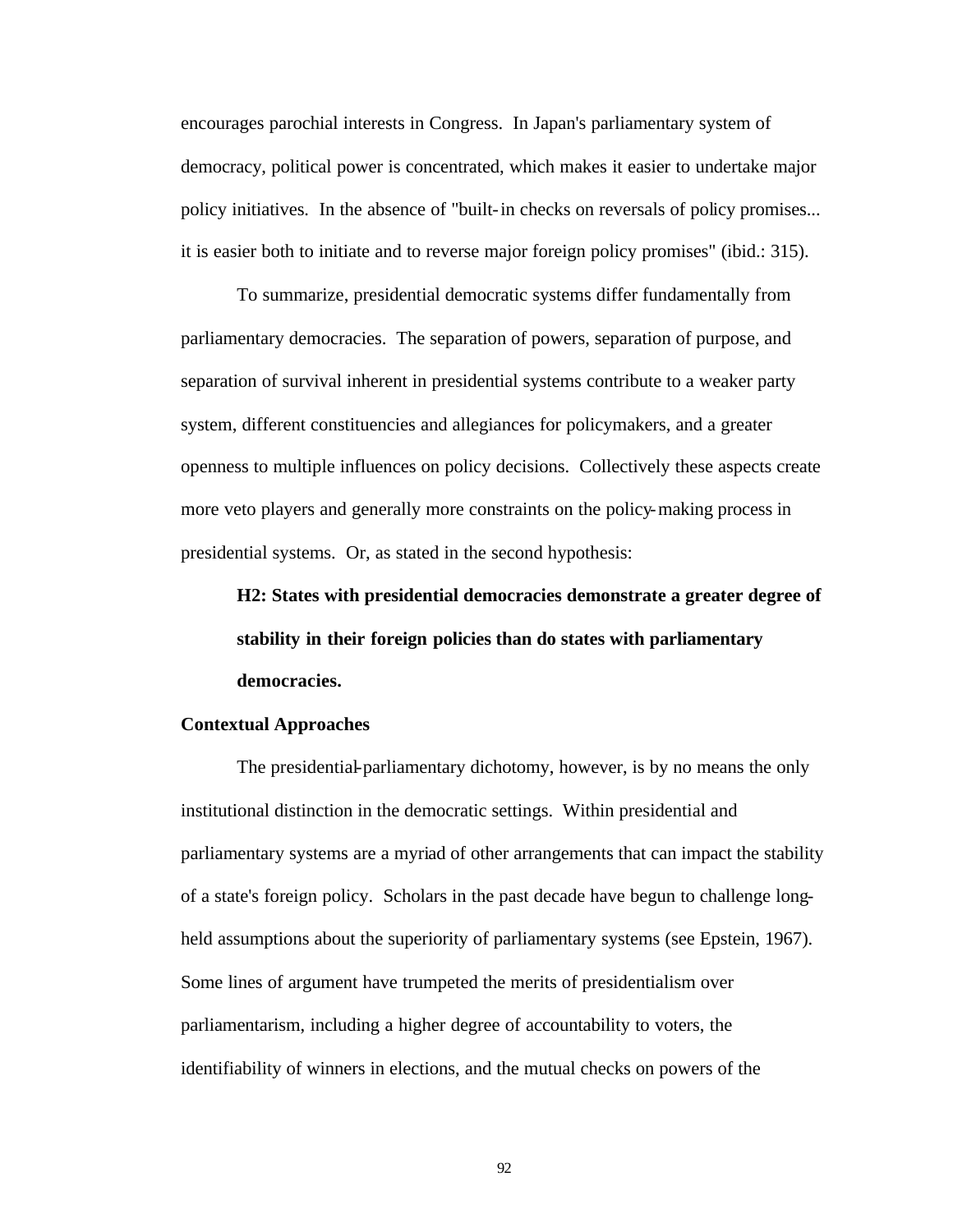executive and the legislature (Sugart and Carey, 1992). Others have argued that the presidential-parliamentary distinction is cast at too high a level of abstraction and that the differences within each system are so great that the dichotomy has no real explanatory value (Haggard and McCubbins, 2001; Shugart and Haggard, 2001; Cox and McCubbins 2001; Haggard, McCubbins and Shugart, 2001; Cheibub and Limongi, 2002; for an alternate view that key distinctions do exist between the systems see Samuels and Eaton 2002).

A proponent of this latter view, which has been called the "contextual view," is George Tsebelis. His concept of veto players provides a framework for analyzing constraints on policymaking that can be applied across and throughout presidential and parliamentary settings. As outlined briefly earlier, the veto player concept stems from the idea of checks and balances present under the U.S. Constitution, and is defined as "an individual or collective actor whose agreement by majority rule for collective actors is required for a change in policy" (Tsebelis, 1995: 301). Institutional veto players refer to institutional bodies such as the presidency or legislature. Partisan veto players take the form of members of the government coalition or a legislature. Policy stability in any system is a function of three characteristics of its veto players – their number, their congruence (the differences in the political positions of the veto players) and their cohesion (the similarity of policy positions of those that comprise each veto players). The potential for policy change decreases as the number of veto players increases and the congruence and cohesion of veto players decreases. This concept will be addressed further throughout the chapter as hypotheses are developed about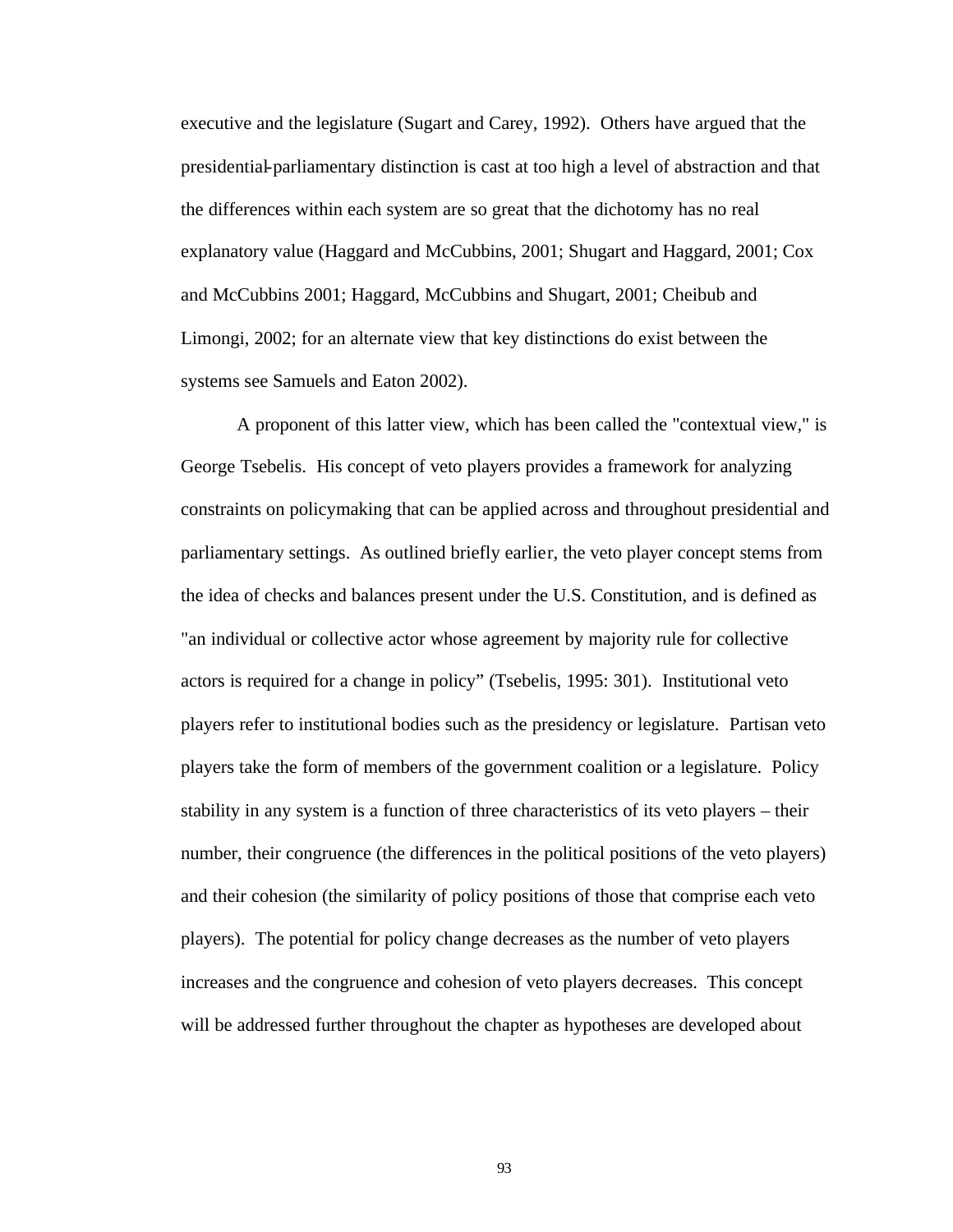how different types of presidential and parliamentary systems are more or less prone to foreign policy change.

#### **Presidentialism and Divided Government**

One aspect unique to presidential systems that may influence foreign policy stability is the possibility of *divided government.* Divided government occurs when a different party from that of the president controls the legislative branch. These situations occur in presidential systems as a consequence of separate elections for the executive and legislators and the separation of survival present in such systems. When the fortunes of legislative candidates are not tied to that of the executive, and elections are held separately, the tone and tenor of those races become very different. Legislators seeking election in (often) smaller and geographically separate districts appeal to a narrower set of more parochial interests. Presidential candidates, on the other hand, must appeal to the broader electorate and represent interests of a more national focus. Since voters may focus on issues of interest to their districts when voting at the legislative level, and issues of national interest when voting at the presidential level, it is often the case that separate parties control each of these bodies.

Divided government has important consequences for the conduct of foreign policy and foreign policy change in a number of ways. First, divided government increases the number of veto players already present in the system, making the agreement necessary for policy change more difficult to achieve. While the number of *institutional* veto players is specified in a state's constitution, the number of *partisan* veto players can vary from election to the election. According to Tsebelis (1995, 2002), divided government will add an additional veto player to the policy-making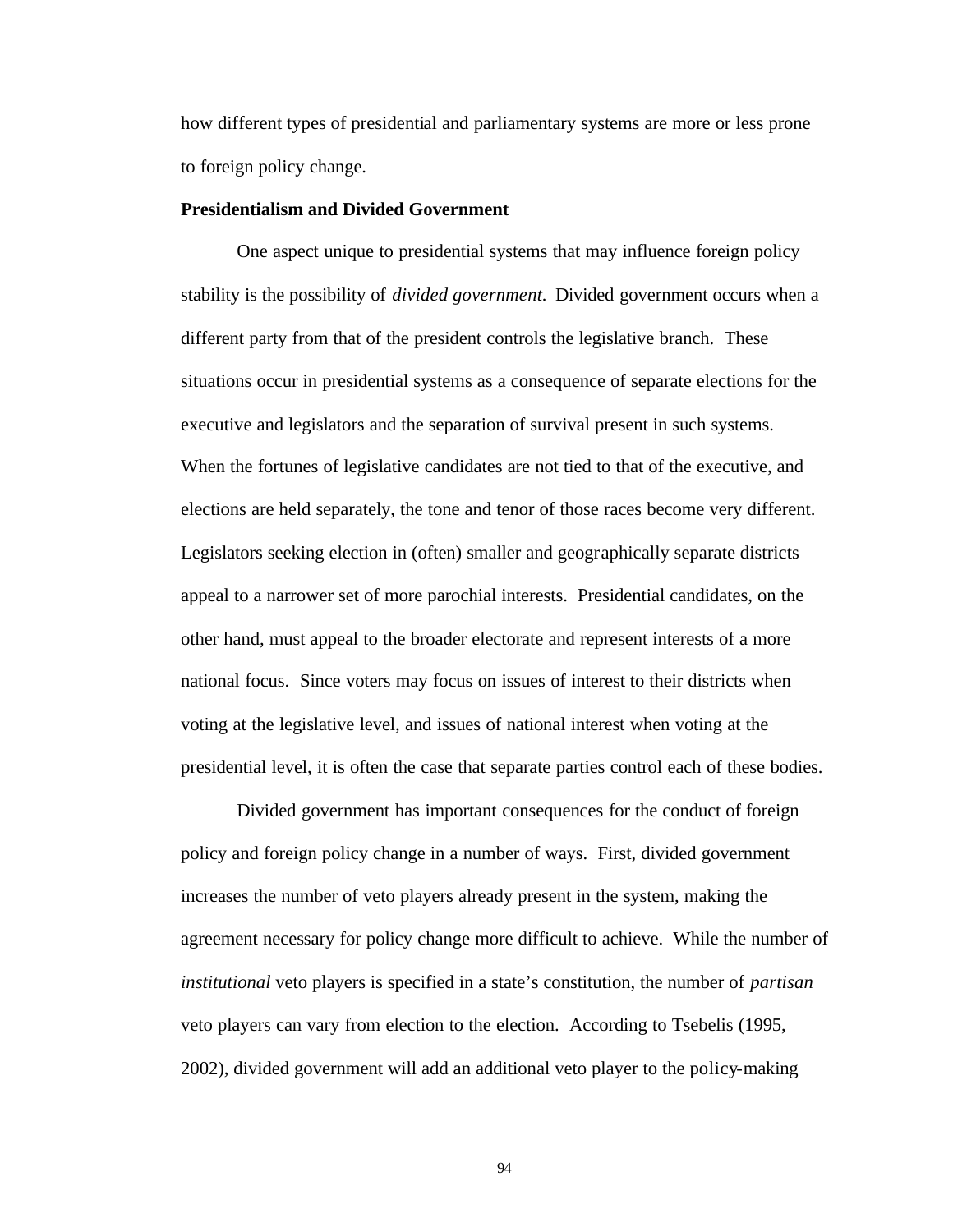process because parties generally have different policy positions. As Shugart and Haggard observe, "Under divided government, a wider range of interests must necessarily be accommodated for policy to be enacted. As a result, the potential for stalemate increases" (2001: 82).

Second, the separation of powers and purpose, already forces for policy stability, are reinforced with partisan concerns that dominate divided government. Incentives already facing legislators to respond to local interests in their district as opposed to the president's program and any "mandate" he might have nationally, are coupled with the fact that divided government provides parties with electoral incentives that discourage support for presidential initiatives:

> When party control of Congress and the presidency is divided, partisan considerations dominate these institutions' relations. Opposition politicians will sometimes find electoral advantage in frustrating the other side, even when doing so prevents them from satisfying their own policy goals... The conflict and impasse a divided government frequently inspires are not born of frustration from failing in a sincere search for mutually acceptable policies; rather they are more calculated and designed to yield advantage in the next election (Kernell, 1991: 96-97).

Studies have shown that partisan loyalties are an important feature in congressional support for a president's foreign policy (Wittkopf and McCormick 1998, 1999).

Additionally, majority control of a legislative body may, as in the case of United States, afford the opposing party considerable tools to influence the policy agenda, such as through control of committees. Strong partisanship combined with legislative mechanisms to control a policy agenda provides powerful impediments to foreign policy change.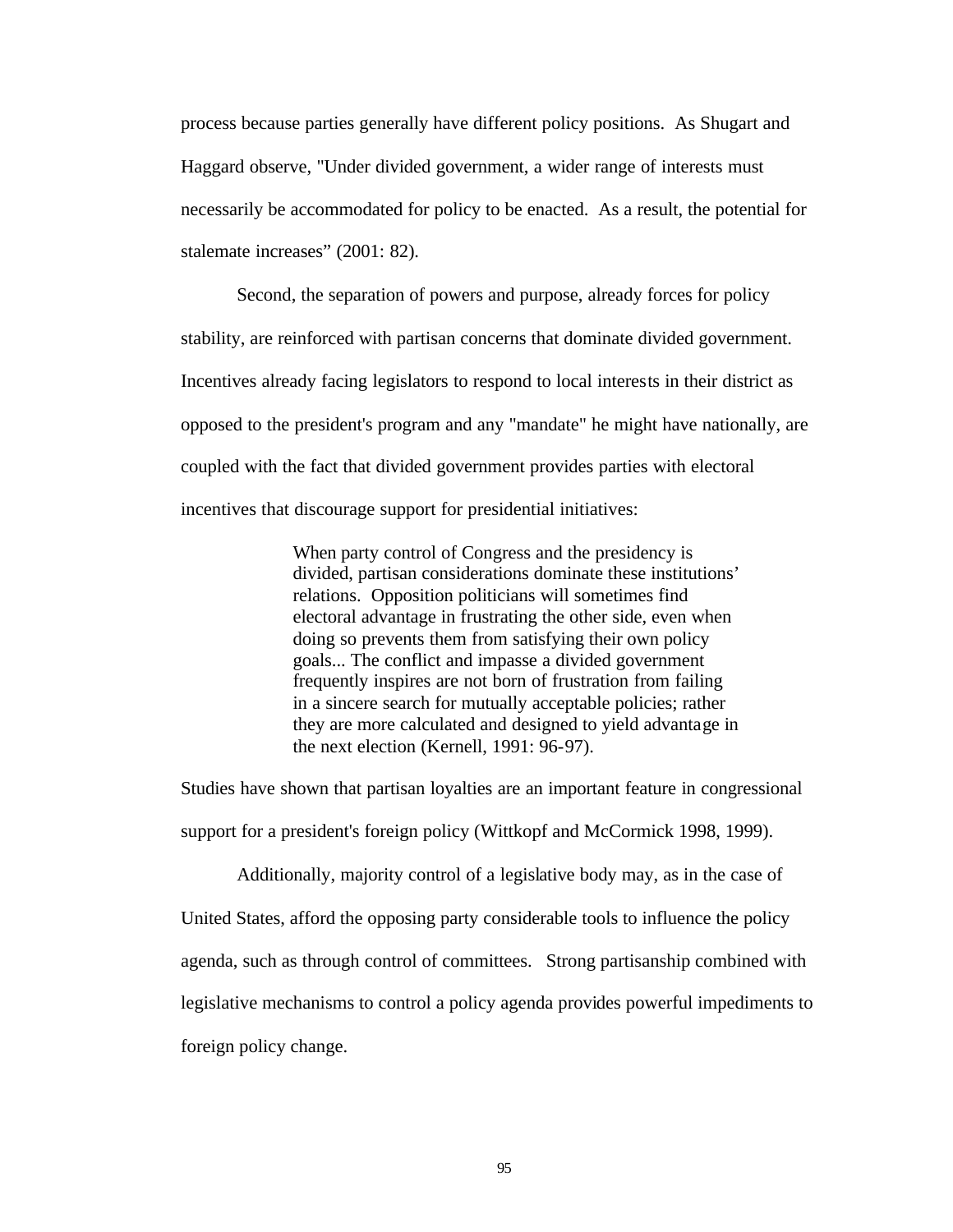It should be noted that this contention runs somewhat contrary to the traditional notion that American presidents have a relatively free hand in the conduct of foreign policy. In cases of deadlock, presidents may break the impasse by veto, appealing directly to the American people; "going public" with foreign policy commitments; or making wider use of executive agreements (Cox and Kernell, 1991, 1991B). Wildavsky (1966) developed his "two presidencies thesis" based on the notion that presidents have greater success in dealing with Congress on foreign and defense matters than on domestic policies, and that Congress is less likely to intervene on foreign policy issues. Statistical analysis, however, has called this claim into question (Bond and Fleisher, 1990; Nincic, 1992).

In cases of divided government in the United States, Congress has shown a willingness to block the foreign policy initiatives of presidents. Sundquist (1982) observed that the Democrat Congress confronting Gerald Ford refused to acknowledge agreements Nixon made with South Vietnam and rejected aid packages to the country, blocked a trade agreement with the Soviet Union, sided with Greece in the dispute over Cyprus, and blocked his attempts to intervene in Angola. Clark's (2001) study of foreign policy substitution found that American presidents are more likely to substitute trade action for military action in cases of divided government, which has a restraining effect on more aggressive policies. Regan's (2000) study of policy substitution explains decisions to intervene in internal conflicts in terms of a political calculus and finds that presidents are less likely to undertake policy changes when there is divided government and they may face stronger political opposition to the new policy.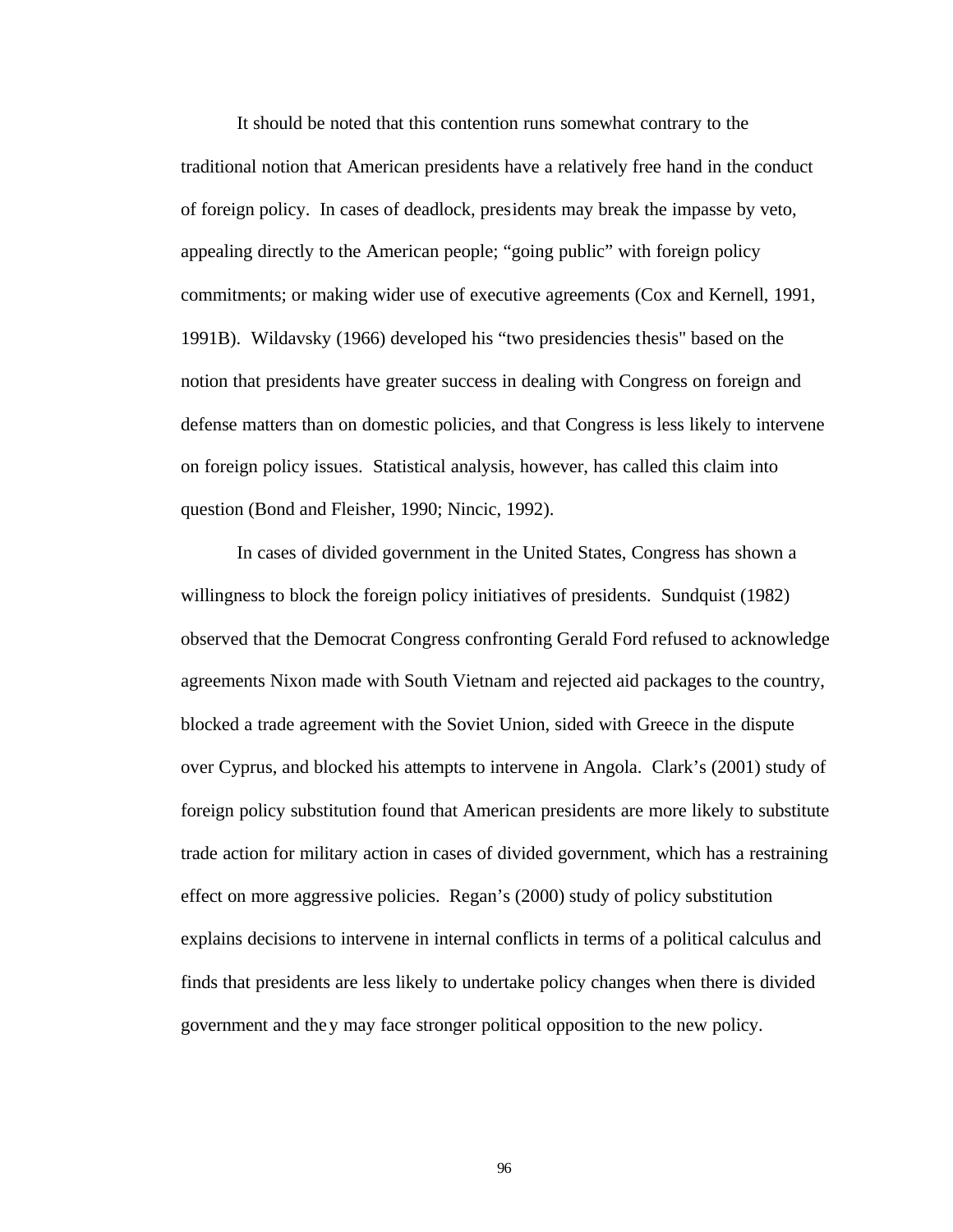Most recently, the constraining effects that divided government can have on a president's ability to conduct foreign policy were reflected in the words of Senator Tom Daschle. Less than 12 hours after his party lost control of the Senate in the 2002 elections, giving President Bush a Republican majority in both houses of Congress, he observed that with the Republican majority:

> I think it means that the president has an opportunity here to enact and proceed with the plan (on Iraq) as he has articulated it…It is too early to tell what will happen on Iraq, but you will probably see a far more hawkish position and confrontational tone to their approach. $2$

Without the constraints imposed by divided government, the majority leader conceded that the president would have a much easier time undertaking foreign policy change in the form of a more aggressive stance toward Iraq.

I posit that for a number of reasons, divided government in presidential systems will make foreign policy change less likely than would occur in cases of unified government. Divided government reinforces the constraints already present through the institutional separation of powers and the separation of purpose. Divided government creates an additional veto player with interests, goals and agendas frequently different from that of the president, as well as partisan incentives to resist the policy agenda of the president. For significant foreign policy change to occur in a divided presidential system, not only must a president often formulate a policy that will be accepted by an entirely separate and independent branch of government; he must do so with a body that is largely ideologically opposed to him that has political incentives to derail the effort. This will be tested in the third hypothesis of this dissertation: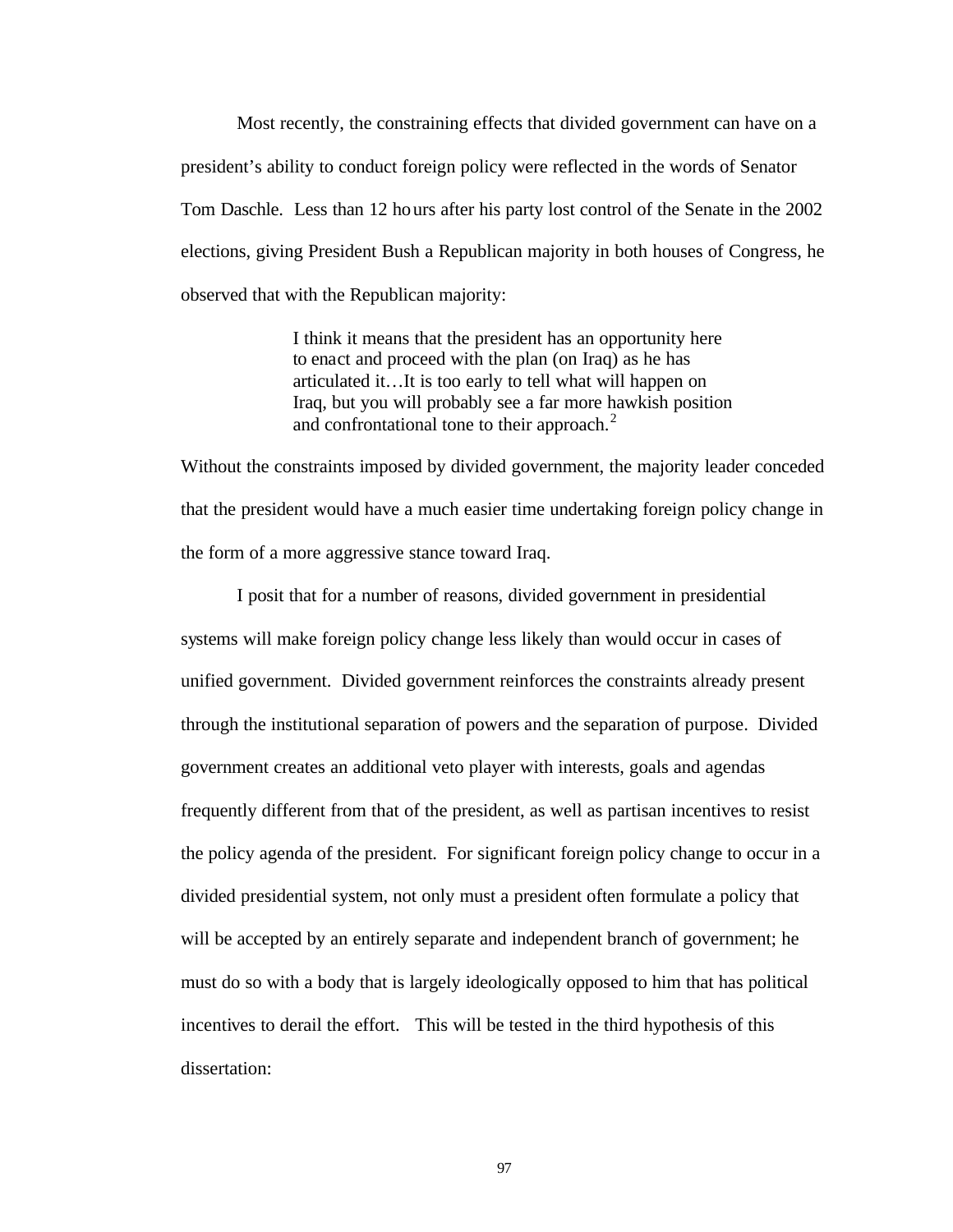**H3: Presidential democracies with divided government demonstrate a greater degree of stability in their foreign policies than do presidential democracies with unified government.**

## **Presidentialism and Multipartism**

Another variation among presidential systems that I propose will impact foreign policy stability is the existence of a multi-party system. Multipartism should make changes in foreign policy more difficult than in two-party systems. In these instances presidents must not only contend with an institutional separation of powers, they will likely find it more difficult to build coalitions in the legislature without any sort of working majority. Additionally, the greater the number of parties, the more likely they are ideologically diverse, further making the agreement necessary for policy change to occur more difficult.

Whether any system (presidential or parliamentary) functions as a two-party or multi-party system is largely a function of electoral formulas. Single member district plurality formulas tend to produce two-party systems, while proportional representation tends to lead to the formation of multiple viable parties (Duverger, 1986). The two-party/multi-party distinction is important in that it informs the degree to which members of the legislature are likely to agree on a common set of goals or objectives, and the extent to which they may be able to work together to achieve them (cohesion). It also informs the degree to which the legislature will effectively work with the president (congruence) (Tsebelis, 1995, 2002).

In a single member district plurality "first past the post" electoral system, a candidate has an incentive to appeal to the widest group of voters as possible, since

 2 Quotes appeared in the Nov. 6, 2002 *Argus Leader* and *Reuters* news service reports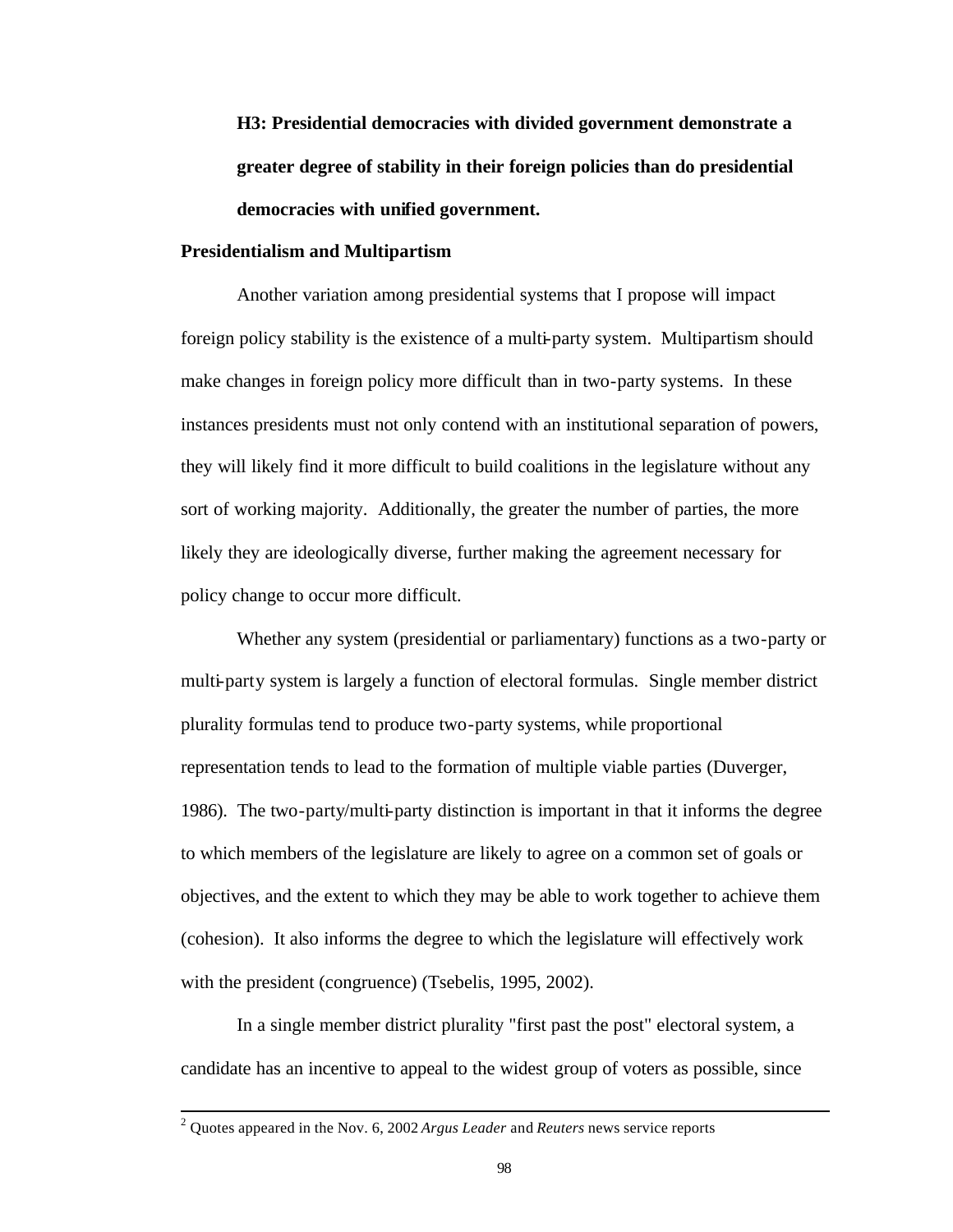staking out extreme positions or appealing to very narrow interests will be punished at the ballot box. Interests, ideology, and policy positions will tend to converge around two major competing parties, which are less ideological, more cohesive with one another and more representative of the political middle. Examples of the United States and United Kingdom illustrate that two-party systems will typically produce a center-left party (Democratic, Labour) and a center-right party (Republican, Conservative). Other electoral systems, such as proportional representation or those that allow multiple members to be elected from the same district, permit a more eclectic mix of ideas and interests. It is possible for multiple parties to win enough votes that they are awarded seats in the legislature. Multi-party systems permit a much wider range of interests to be represented and the ideological space between the parties is much greater.

Another important consequence is that two-party systems tend to be onedimensional party systems. Since two parties cannot absorb multiple issue dimensions, the main parties usually differ only in regard to socio-economic issues. The number of issue dimensions in multi-party systems varies with the number of parties. In addition to socioeconomic issues, other dimensions may include religious, cultural and ethnic, urban and rural, pro-system and anti-system, materialist and postmaterialist, and foreign policy (Lijphart, 1999). The correlation between numbers of parties and number of issue dimensions is closely related. When there is an increase in the number of issue dimensions, there will likewise be an increase in the number of parties (Taagepera and Grofman, 1985; Lijphart, 1999).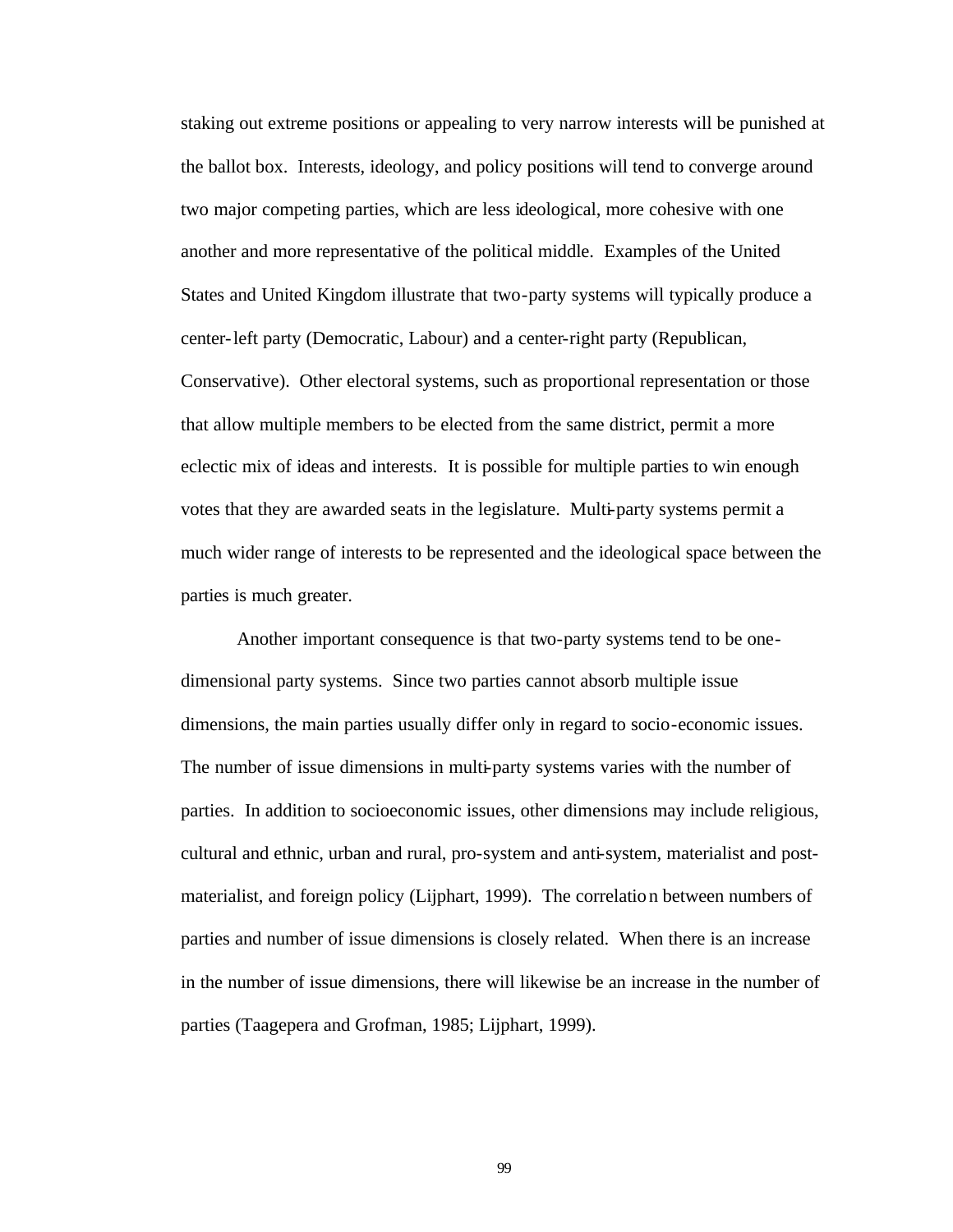These constraints on policymaking should be especially prominent in presidential settings. The combination of presidentialism and multipartism, and the deadlock and immobilization associated with it, has been attributed to the breakdown of democratic government in Latin America (Mainwaring, 1993). Multi-party systems make it rare for the president's party to have a majority in the legislature, and presidents must continuously build new legislative coalitions to pass important policies. In multi-party systems a president is more likely to have fewer representatives of his own party in the legislature, making this coalition building even more difficult. Greater ideological space between the parties also makes this coalition building more difficult. The separation of survival and purpose makes agreements that are made with party leaders in the legislature less binding, since they face fewer incentives to support the executive or follow a party line.

Duverger (1964) also expressed concerns over the stability of multi-party presidential democracies, albeit with different implications for foreign policy stability. Unlike two-party systems where "parties are big enough to dwarf the president," his concern was that in "weak and ineffectual" multi-party systems presidents would come to dominate the policy process. However impotent multi-party legislatures may be in presidential systems, this contention must be tempered with those outlined above. When legislative support is required for major policy actions, and legislatures have the power to block presidential initiatives, I posit that even a fractionalized body without a majority or organized opposition can still effectively stalemate presidential initiatives.

In summary, multi-party systems exacerbate constraints on foreign policy decisionmaking already present in democratic presidential systems under separation of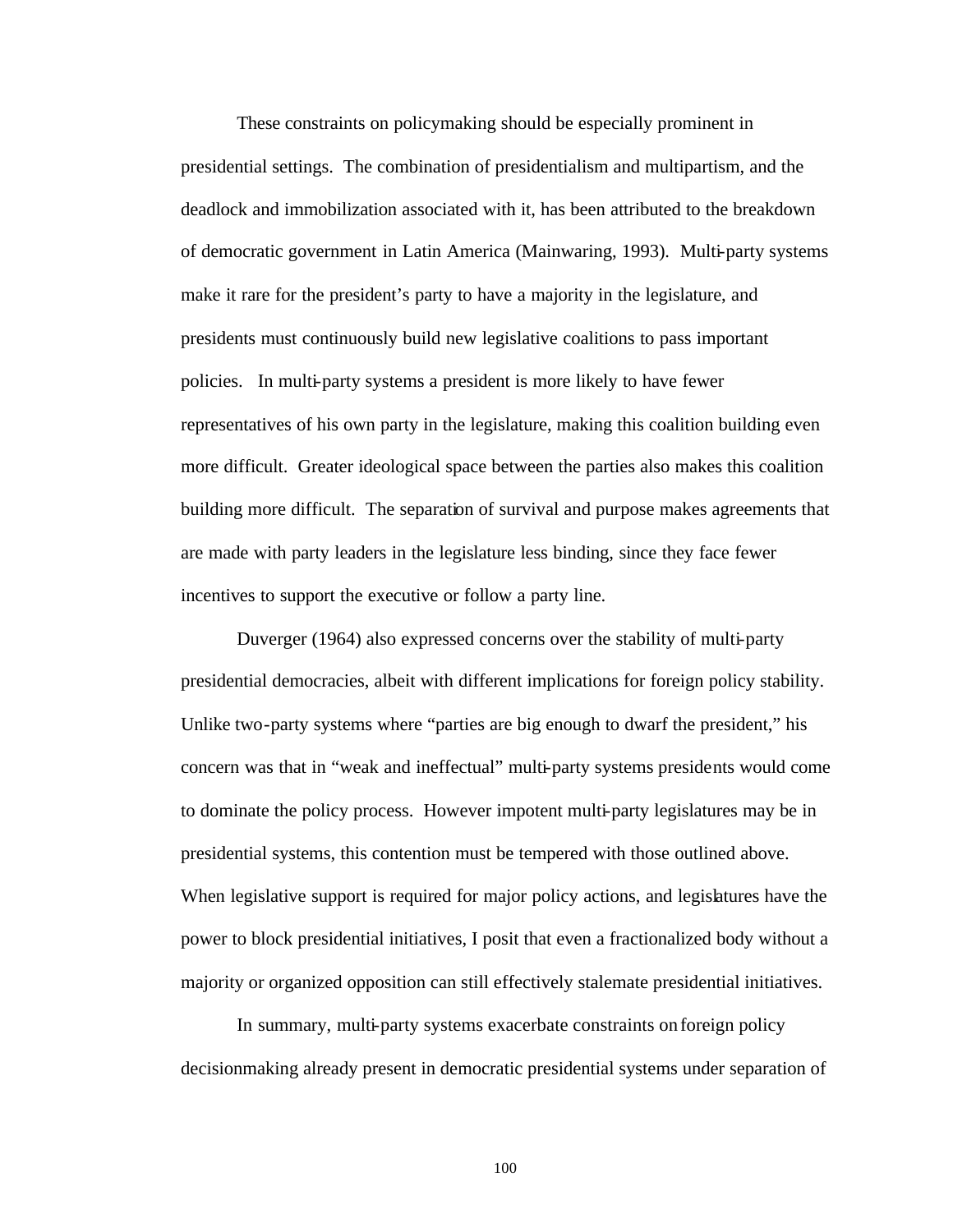powers. The greater number of parties representing a much wider ideological spectrum, inherent in multi-party systems, makes forming stable majorities and coalition building more difficult. Not only must chief executives in such systems contend with constraints emanating from a lack of congruence between bodies, but also problems of cohesion within the legislature itself. I suggest this will make impasse and stalemate more likely and foreign policy change less likely:

**H4: Multi-party presidential democracies demonstrate a greater degree of stability in their foreign policies than do two-party presidential democracies***.*

# **Parliamentary Democracy: Single-Party Governments and Coalition Governments**

As with presidential democracies, there is great variation among parliamentary systems, with implications for a state's capacity to undertake foreign policy change. Considered here are cases of single-party government, where a single party, usually winning an outright majority of seats, is able to form a government on its own, and coalition governments, where usually no party wins an outright majority and a government must be formed from more than one party.

In Arend Lijphart's (1984, 1999) classic analysis of modern democratic systems, he outlines two models of democracy. Although his analysis is not limited to parliamentary systems, I find it useful here in identifying some of the key differences between single-party and coalition governments and how they impact the decisionmaking process. The Westminster Model describes majoritarianism (of which singleparty party governments are one element), where power is concentrated in the hands of a bare majority. The Consensus Model (of which coalition governments are one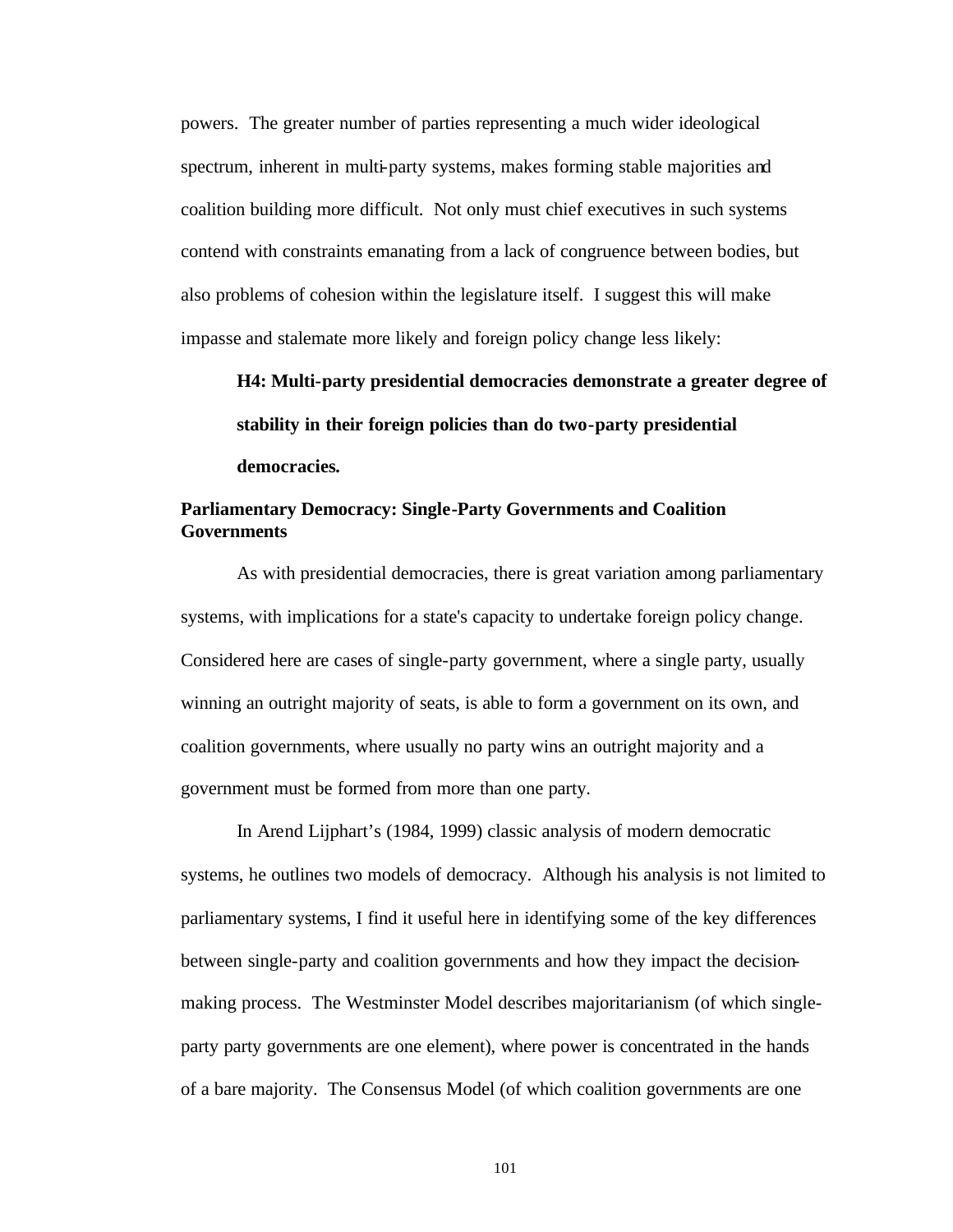element), on the other hand, seeks to maximize majorities, and "its rules and institutions aim at broad participation in government and broad agreement on policies that the government should pursue" (Lijphart, 1999: 2). Single-party and coalition systems differ fundamentally in the concentration of executive power, executivelegislative relationships and party systems. I this makes foreign policy change more likely in single-party government systems.

In single-party governments executive power is concentrated in one-party and bare majority cabinets. Typically the party winning the majority of seats forms the government and the cabinet. The minority is completely excluded from power and relegated to strictly an opposition role. In coalition systems, power is shared with several parties, with a greater representation and variety of interests participating in the decision-making process. In single-party government systems the cabinet (executive) tends to dominate parliament since that party holds a majority of seats. As Lijphart describes the situation in the United Kingdom:

> In theory, because the House of Commons can vote a cabinet out of office, it "controls" the cabinet. In reality, the relationship is reversed. Because the cabinet is composed of the leaders of a cohesive majority in the House of Commons, it is normally backed by the majority in the House of Commons, and it can confidently count on staying in office and getting its legislative proposals approved. The cabinet is clearly dominant vis-à-vis the parliament (Lijphart, 1999: 11-12).

Under systems of coalition government there is greater parity in the executivelegislative balance of power. Because no single party within the government enjoys a majority and can completely rely on the support and confidence of parliament, the broad, often uncohesive coalitions that form cabinets require a more "give-and-take"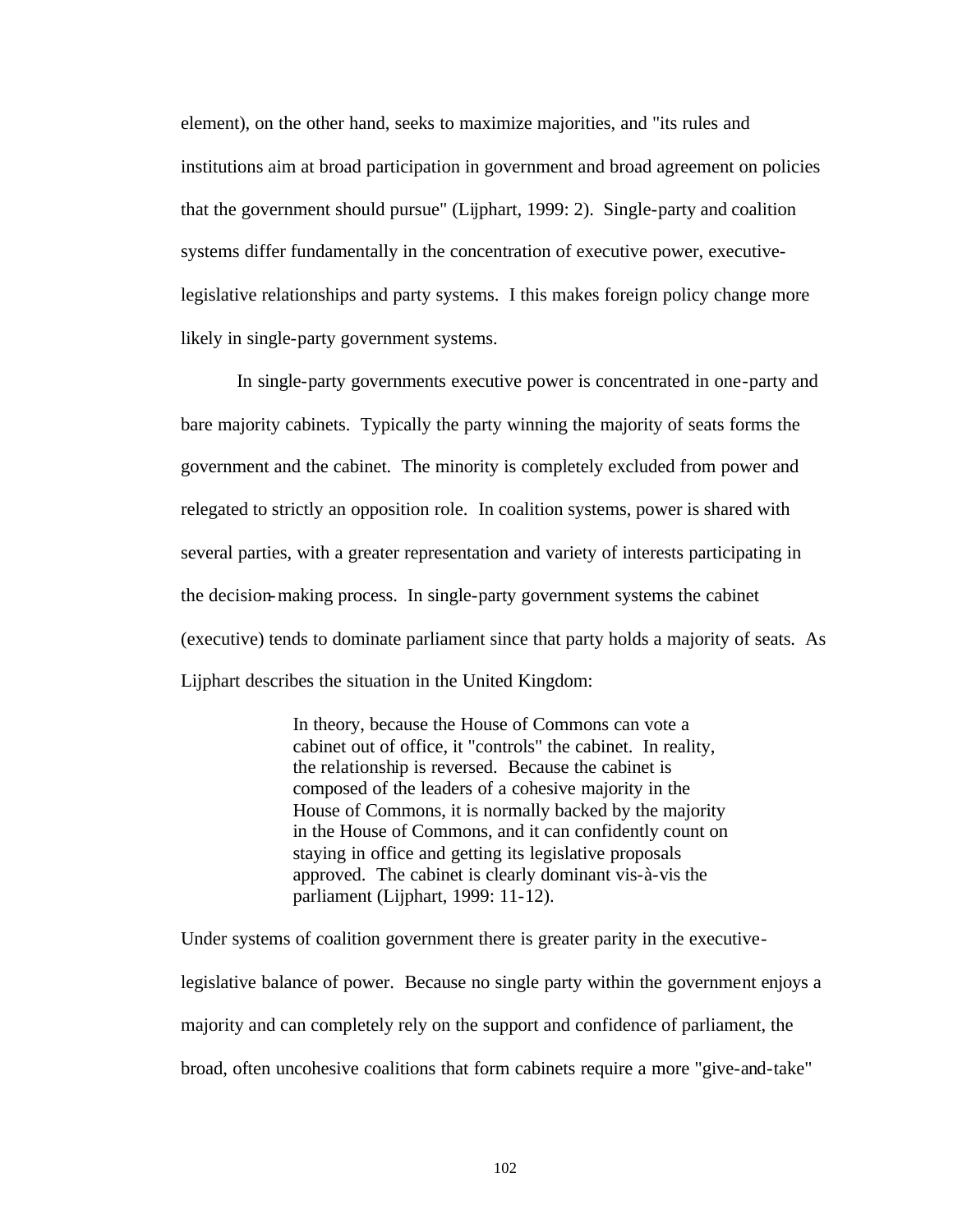relationship with the parties and legislators in parliament. Additionally, single-party governments tend to exist in two-party systems, while coalition governments are common in multi-party systems.

Each of these factors is very much interrelated. Two-party systems permit the formation of majorities; majorities permit the formation of single-party government; which in turn permits the emergence of a cohesive government able to dominate parliament and rely on the confidence of the majority in parliament. Likewise, multiparty systems reduce the likelihood of the formation of outright single-party majorities; creating the necessity of coalition government; which in turn produces a government that is less cohesive and must more carefully cultivate and maintain the confidence of a majority in parliament. Additionally, as outlined above, the greater number of parties associated with coalition governments means that there will likely be greater ideological diversity in these systems, as well as more policy dimensions.

The essence of executive dominance in single-party governments means that they will face far fewer constraints in foreign policy decisionmaking than will coalition governments. Single-party parliamentary majority governments represent the most cohesive and the least fractionalized of all democracies. Internal cohesion is high because members of the same party hold all cabinet portfolios. The cabinets can dominate parliament unfettered by concerns that the government will fall due to a loss of confidence. The decision-making process in coalition governments is far more constrained. Since the government's existence typically depends upon the support of all coalition parties, prime ministers have strong incentives to distribute cabinet portfolios proportionally to the weight of each party (Samuels and Eaton, 2002).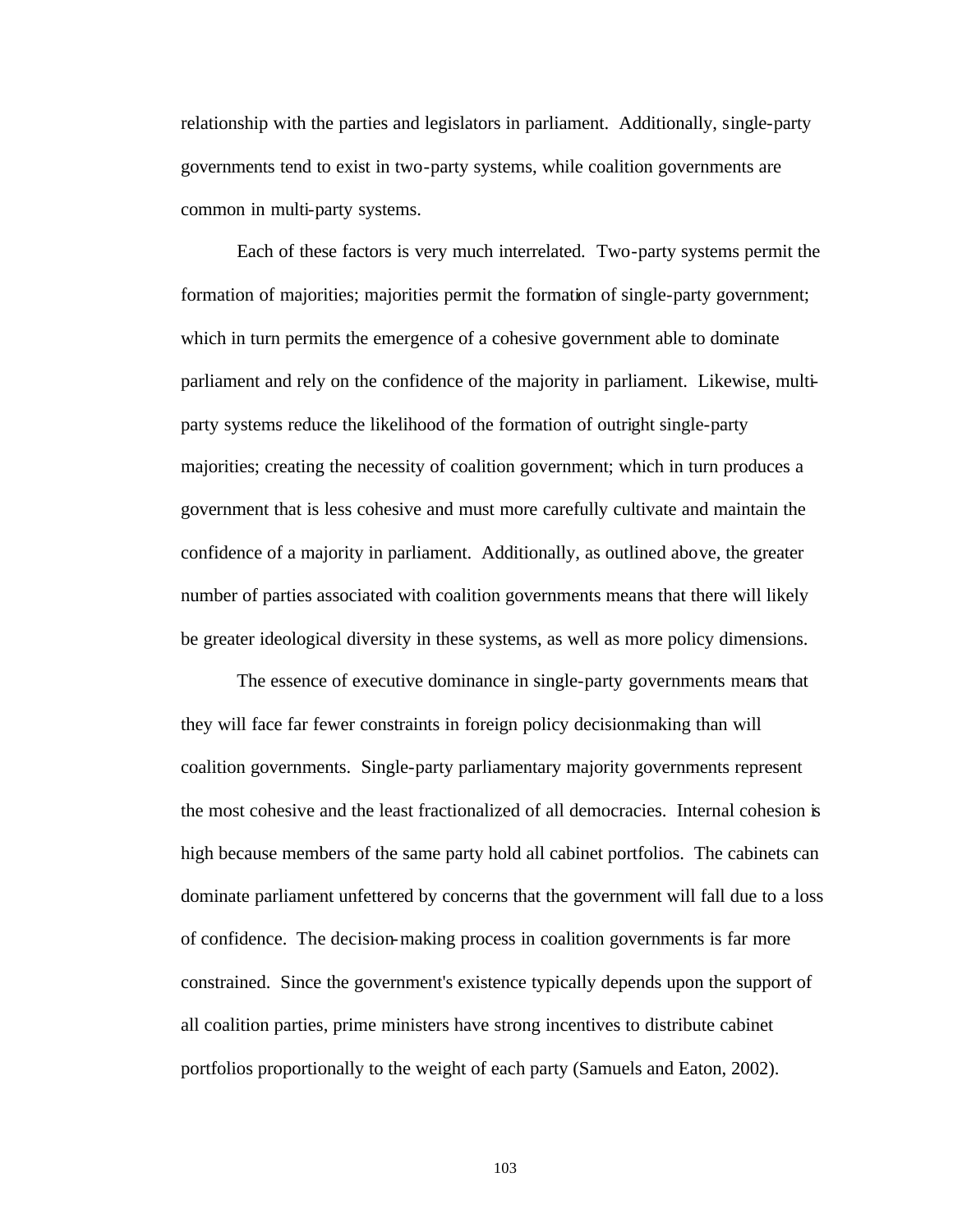Since different parties hold cabinet portfolios, internal cohesion within the cabinet is much lower. In some cases key ministerial posts such as prime minister, defense minister, and foreign minister may be held by members of different parties. Even small parties that are members of a coalition may wield significant influence. In Germany, the Free Democrat Party and (more recently) the Green Party, though seldom winning more than 10 percent of the vote nationally, have consistently been a part of German coalition governments. Their reward for facilitating the formation of a government has been a top cabinet post, usually foreign minister. Controlling this post has permitted the German government's junior partner to effectively block foreign policy initiatives favored by the senior partner. These include prevention of German participation in the Strategic Defense Initiative and postponement of the modernization of short-range nuclear forces in 1989 (see Kaarbo, 1996).

As a result, coalition government ministers must take a much more accommodating stance in policymaking, accounting for and accepting a much broader range of interests. Governments cannot rely on the confidence of just one party, and the withdrawal of a coalition member, even a rather junior member, may cause the government to collapse and new elections to be held. Disputes over foreign policy issues can lead to coalition crises putting at stake the very question of who governs (ibid.). Relations between the executive and the rest of parliament are also less stable than in single-party government situations. Therefore, leaders of coalition governments will be more averse to risky policy pursuits than single-party government executives, since members of the legislature will be especially sensitive to the success and failure of the executive (see Auerswald, 1999).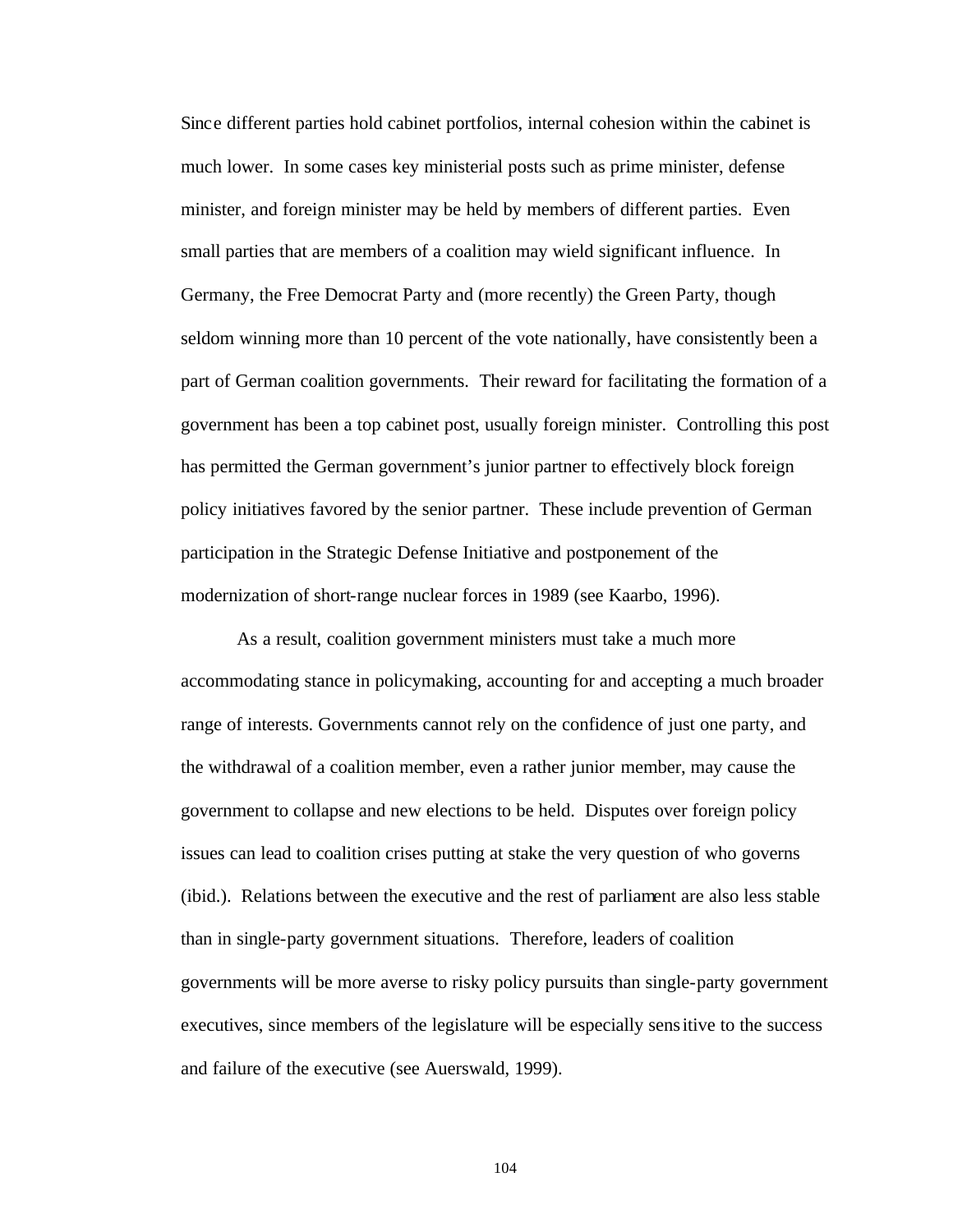In terms of veto players, all else being equal, a single-party government has only one – the majority party that forms the government. In coalition governments, however, that number is as high as the number of parties in the coalition, since desertion of a coalition partner threatens the collapse of government (Tsebelis, 1995). The greater number of veto players places more barriers in the way of the decisionmaking process, making change more difficult. Tsebelis observes that in the United Kingdom, common complaints concern frequent policy reversals, while in coalition governments such as Italy, with many parties (and many veto players) complaints tend to revolve around policy immobilism (ibid., 1995).

An illustration of coalition constraints in the conduct of foreign policy can be found in the Dutch government's decisions regarding NATO's planned deployment of nuclear weapons in Western Europe and the early 1980s. Coalition governments at the time managed only very small collective majorities in parliament, with the defection of just one or two parliamentarians threatening to bring down the entire government. The result was deadlock and a "minimalist" foreign policy that precluded a single, coherent course of action and delayed a final decision through three different governments (see Hagan et. al., 2001; Van Staden, 1985).

C.S. Ahn (1997) contrasts foreign policymaking in Japan under the period of LDP dominance, with the advent of coalition politics in the 1990s. After decades of single-party government, Japan's foreign policy-making apparatus was confronted with conflict and dissention for the first time. Under LDP rule, the prime minister was largely able to circumvent formal and legal limitations on executive power due to the fact that he was not only chief executive but also party leader. Under coalition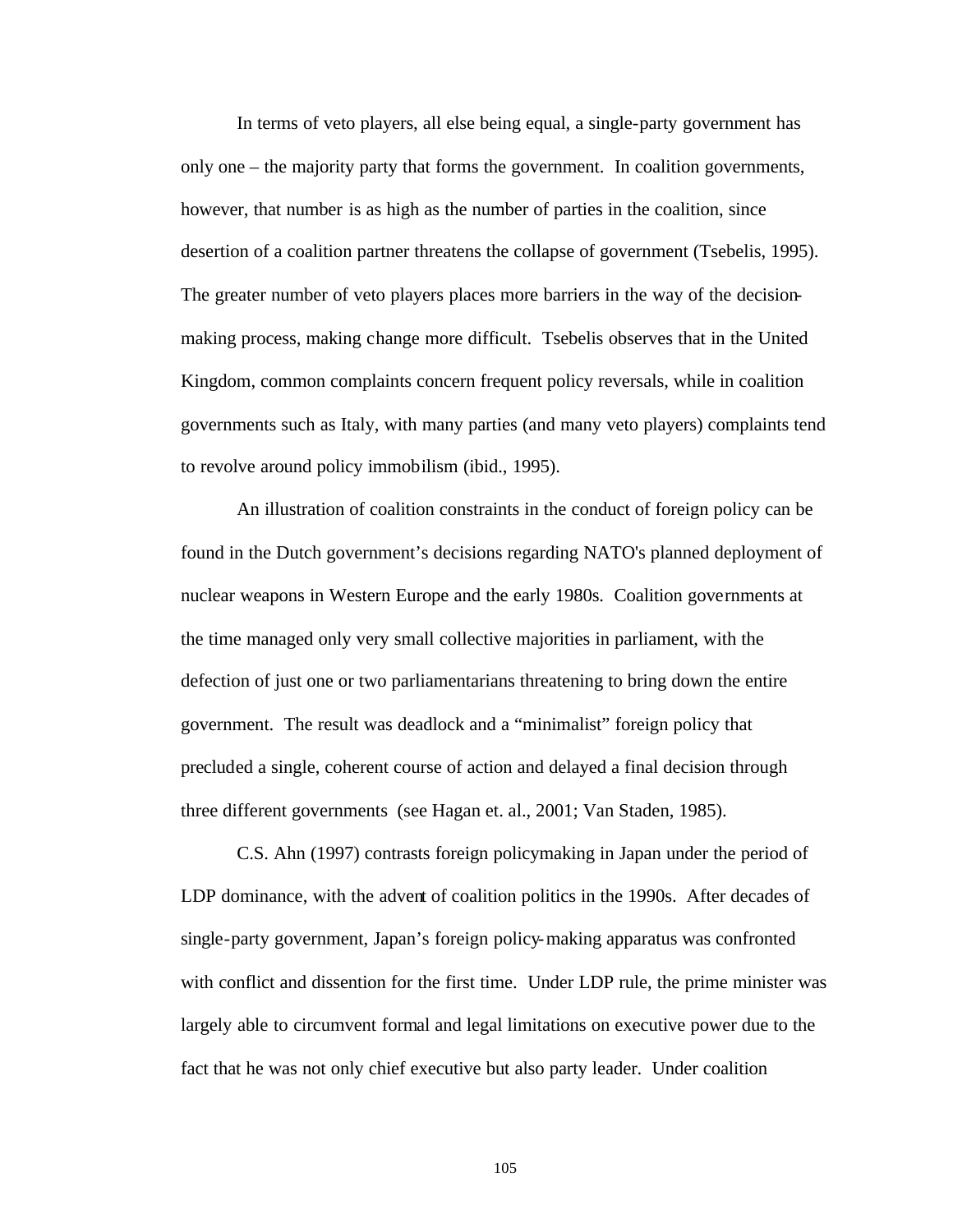government, conflicts emerged for the first time between the prime minister and ministry of defense; and the Diet itself began to abandon its role as a "rubber stamp" on LDP policy initiatives.

For reasons outlined above, I posit that coalition parliamentary governments are less likely to undertake foreign policy change than are single-party governments. In single-party governments, power is concentrated into a single cohesive ruling body that can effectively dominate the parliament. Since ministers can confidently rely on the support of a majority of parliament, they are far less constrained in their decisionmaking than are multi-party coalition governments, where there is a greater diversity of interests present within government and the parliament, greater parity in executive-parliamentary relations, and less cohesion within the government itself. Consequently, foreign policy decisionmaking in coalition governments should be more incremental, reflecting the accommodation and bargaining necessary in holding together a more diverse and less ideologically cohesive ruling body. Thus, the fifth hypothesis of this dissertation:

**H5: Parliamentary democracies with coalition governments demonstrate a greater degree of stability in their foreign policies than do parliamentary democracies with single-party governments***.*

#### **Coalition Governments and the Number of Parties in Parliament**

Another important consideration for coalition governments is support within parliament. In majority single-party governments, the cabinet may take majority support in parliament largely for granted, since its defeat would mean new elections and possible minority status for majority parliamentarians. This "in or out" dynamic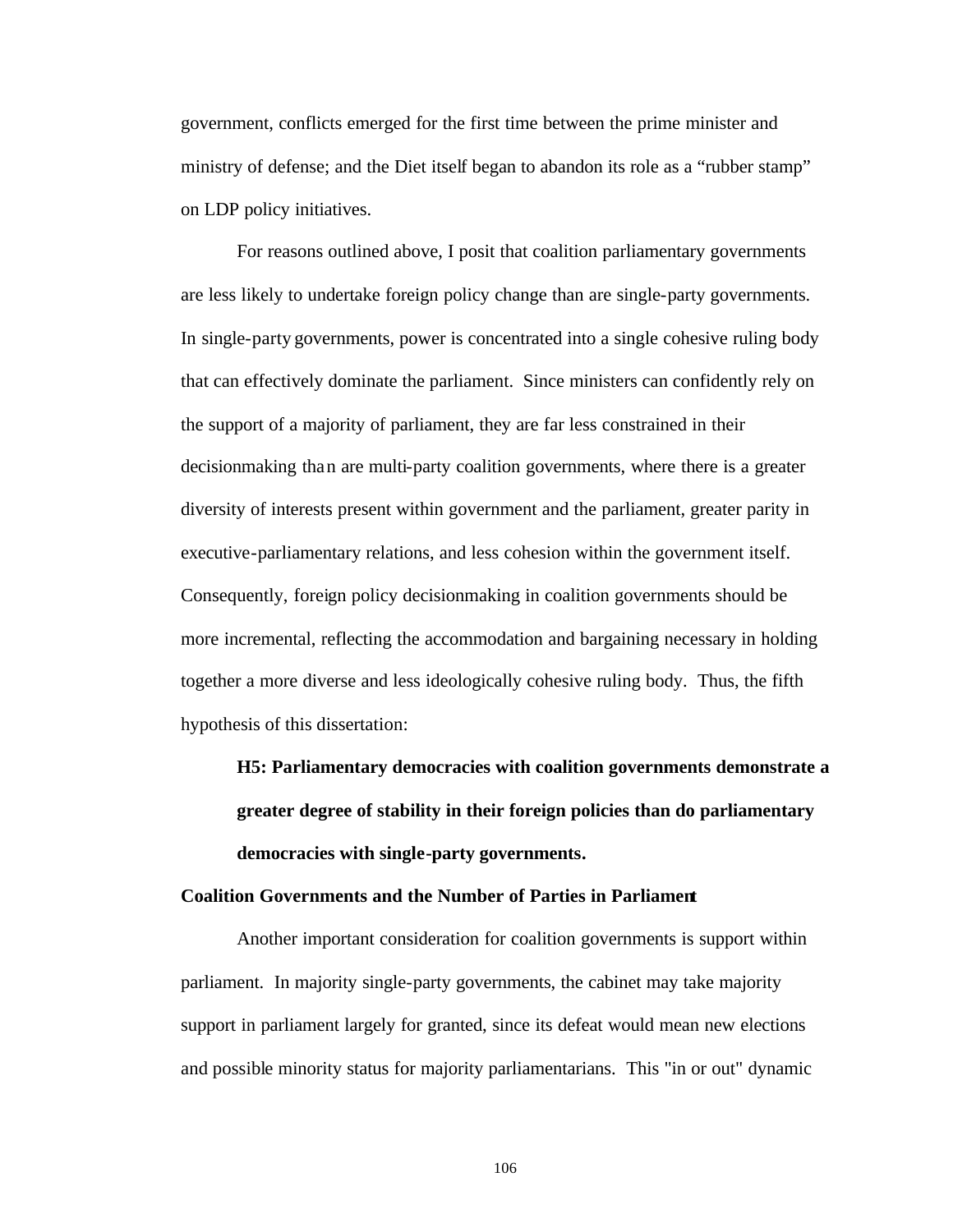ensures loyalty and cohesion. The situation is very different in coalition governments. Since there is relative parity in executive-legislative powers in these cases (Lijphart, 1999), support for the government from within the parliament is much more important. This becomes more difficult with a greater number of parties. With a greater number of parties, the greater the likelihood that they will represent a wider ideological spectrum and bring to the table a greater number of issue dimensions.

Contending with a greater number of parties, governments must ensure that their policies are acceptable to a much wider range of interests than in systems where there are fewer parties represented.

A greater number of parties also mean that the size of the predominant party in the coalition will be smaller. The existence of a "predominant" or "senior" party in a coalition has been identified as an important factor in overcoming the decision-making constraints associated with coalitions (Hagan, 1993). Hanrieder and Auton (1980) compare foreign policymaking in Germany under 1966-1969 Grand Coalition between the Christian Democrats and Social Democrats to later periods when one of the larger parties shared power with the smaller Free Democrats. They found that agreement was much easier to attain when a large party dominated.<sup>1</sup>

As a result, I would expect that in coalition governments where there are a greater number of parties represented in parliament, states will undertake fewer bold foreign policy initiatives that could risk failure, or offend or adversely affect members of the legislature upon whom the government relies for support. Through a policy process characterized more by accommodation and bargaining, policy outcomes will

l

 $3$  This view contradicts that of Tsebelis, who stresses the number rather than size of coalition parties as an important constraint on policy change.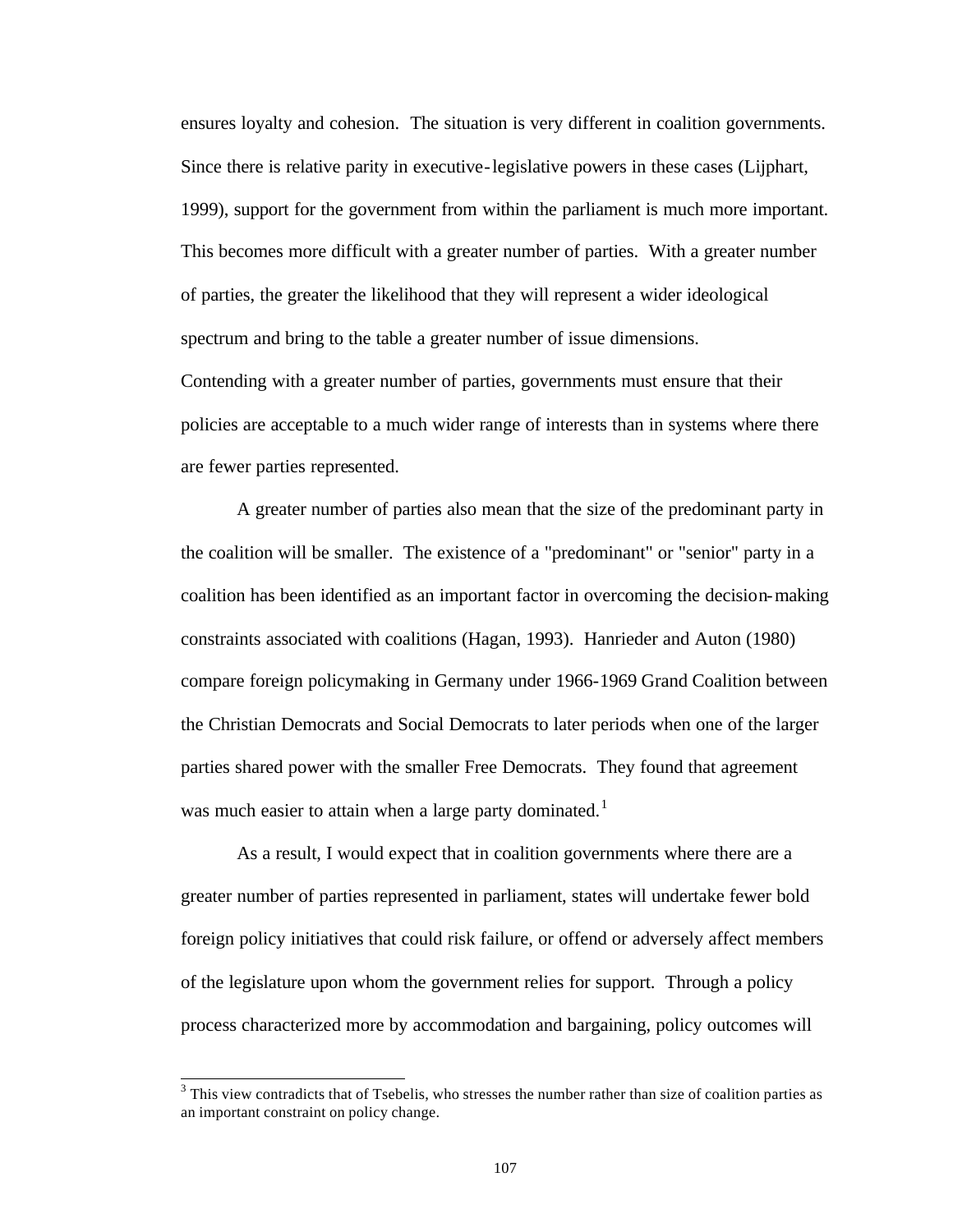be more "watered down," incremental and status quo. As reflected in the sixth hypothesis of this dissertation:

**H6: In parliamentary democracies with coalition governments, the greater the effective number of parties seated in the parliament, the more stable a state's foreign policy***.*

## **Non-Democracies and Military Governments**

The first hypothesis of this dissertation posits that fewer constraints on nondemocratic leaders, combined with unique incentives to utilize the state's foreign policy for political purposes and regime maintenance, would make non-democracies undertake more changes in foreign policy than democracies. One possible exception may be those cases where the military takes an active role in the political leadership of a non-democratic regime. The reasons for this are related to the circumstances under which military governments come to power, the preferences and ideology of military leadership, and the formulas they use for maintaining power and governing.

Military governments typically come to power following a perceived crisis. While some military governments remain in power for long periods of time, typically their stated purpose is temporary – to restore order and national unity. The interest of military regimes then, is not to remake society, but solve "the problem" that brought them to power and restore political stability. Thus military rulers do not see their role as remaking society, but a restoration of order and maintenance of their institutional integrity. Often military governments come to power in response to a "knock on the barracks door," and leaders of military juntas frequently show no interest in remaining in power indefinitely. In fact, differences within the military leadership over its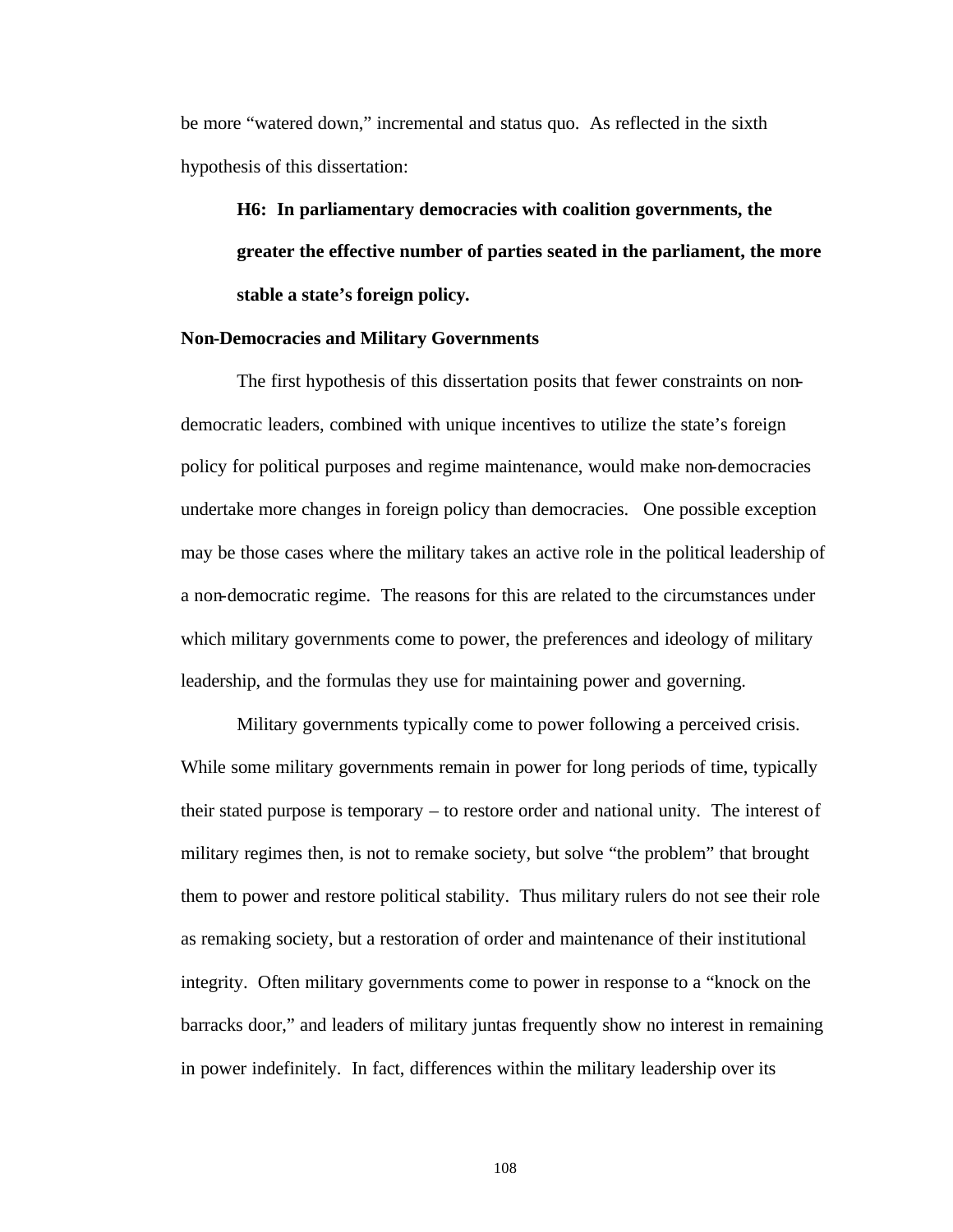continued role in politics are often an important step in the process of transition to democratic rule (O'Donnell and Schmitter, 1989; Huntington, 1991).

Military governance has been characterized as "decisionmaking without politics." Rather than seeking to mobilize sectors for popular support, military governments, particularly bureaucratic-authoritarian regimes, instead seek to depoliticize the process and relegate policy decision to those of technical, rather than political, concerns (Collier, 1979; O'Donnell, 1980). Rejecting any pretense of responding to the will of the people or organized groups, military governments have been characterized as having transferred the technical and rational process of military decisionmaking to national governance:

> Politics as a regulated conflict, competition and compromise is transformed into the apolitical politics of consensus, acquiescence and government by fiat (Nordlinger, 1970: 1137).

Formulas for legitimization open to many civilian non-democratic leaders who might encourage a politicized foreign policy prove difficult for the military, where the "military mind" and its associated managerial qualities, traditional values, and command-obey structure are not easily transplanted into politics (Danopoulos, 1983). Max Weber (1947) identified three principles for attaining and maintaining legitimacy: charismatic rule, where a leader appeals to the masses based the force of his personality; an appeal to traditional beliefs and practices; and legal-rational legitimacy, based on an adherence to democratic ideals and principles. The latter is not an option for non-democratic leaders. Charismatic rule does not fit with the military principles of order and hierarchy or its bureaucratic structure (Nordlinger,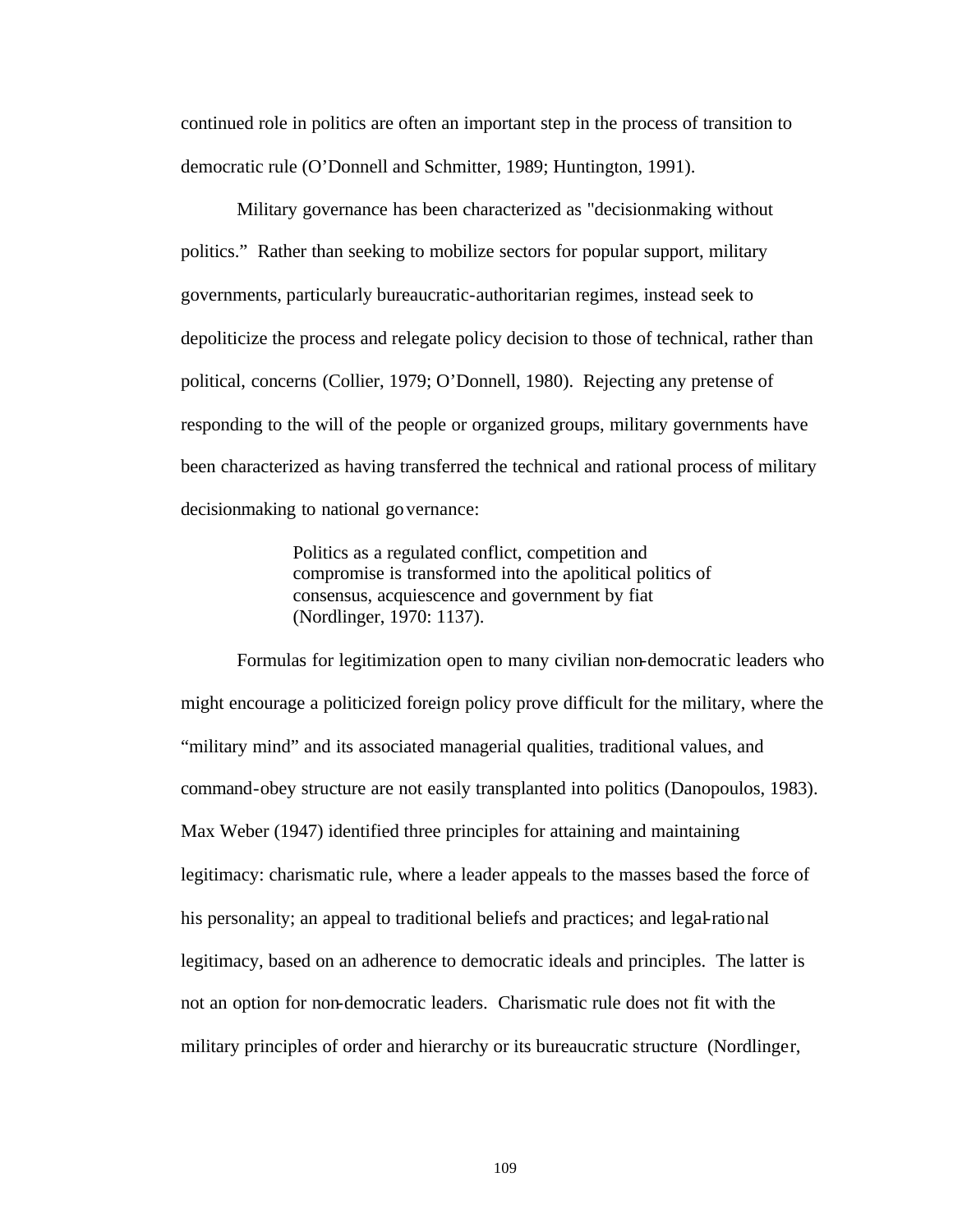1977). An appeal to traditional beliefs and practices in fact may be more likely to promote foreign policy stability.

While military governments may have preferences that would indicate a stable foreign policy, they are also the ones directly controlling one of foreign policy's key instruments – the use of force. Without military support or acquiescence, any foreign policy change would be difficult to achieve. Additionally, whenever the military is part of the government, a potential source of government opposition (the military itself) is in effect co-opted.

The stability of the foreign policies of military governments is illustrated in Park, Ko and Kim's study of the foreign policies of Taiwan and Korea during both their democratic and non-democratic periods. They characterize the politics of these countries between the late 1960s and late 1980s as bureaucratic-authoritarian. Utilizing the military as a power base, these governments exhibited a "depoliticization of social issues in exchange for technical rationality" and the use of "security, stability, and economic growth" as a legitimizing ideology. The commitment to national security as an ideology constrained the flexibility of these governments, whose foreign policies were "highly inflexible and dogmatic." It was not until after democratization, and its concomitant change in value systems and political ideologies, that a policy of Nordpolitik – rapprochement with North Korea and the People's Republic of China – became a viable policy option (Park, Ko and Kim, 1994).

Military governments are a unique form of non-democracy whose characteristics suggest fundamental differences in the conduct of foreign policy when compared to other forms of non-democratic government. The circumstances that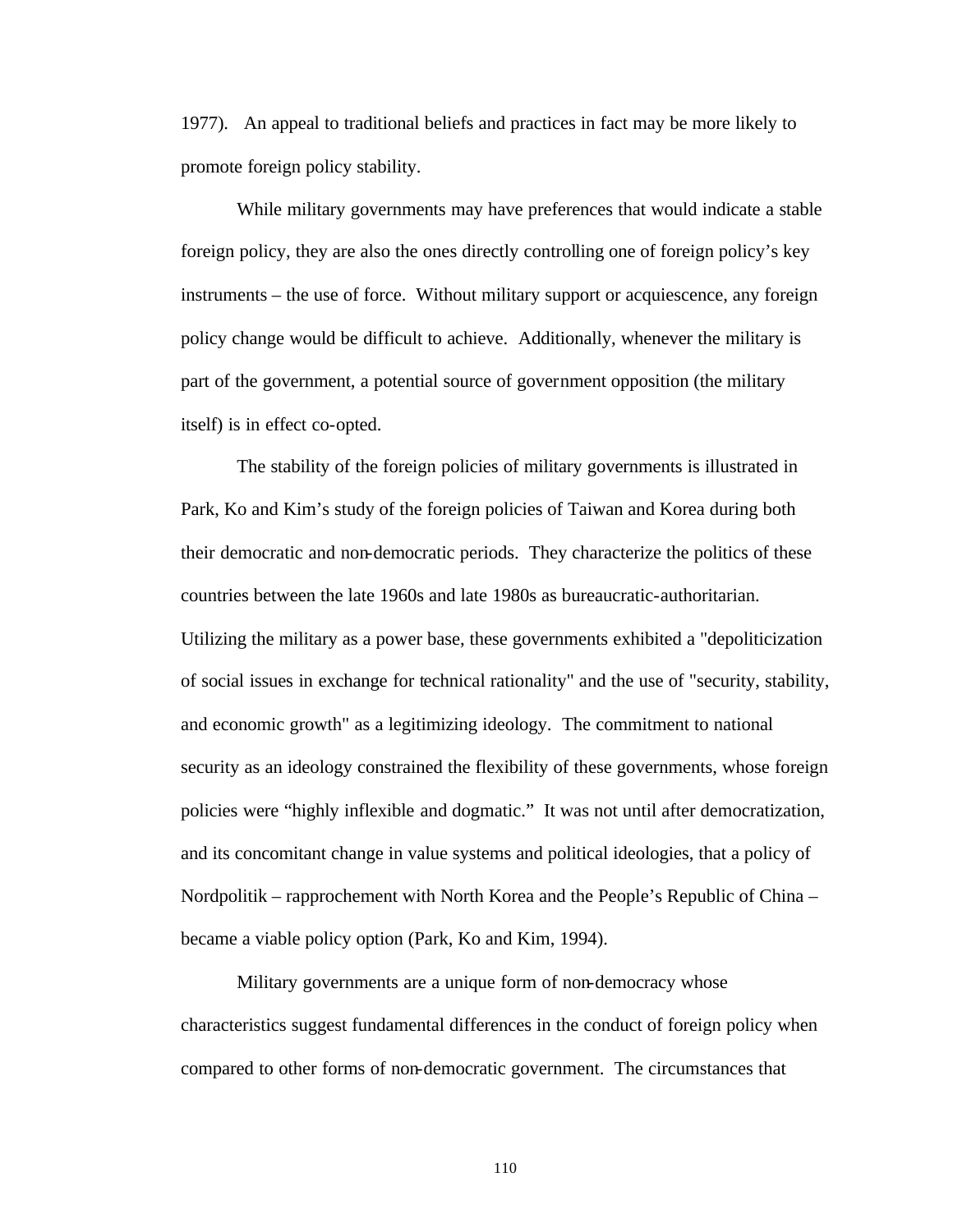bring them to power, their goals, preferences, and ideologies suggest that nondemocratic military governments will foster greater foreign policy stability than will non-military non-democratic governments (see also Perlmutter, 1977; Collier, 1979; O'Donnell, 1980):

**H7: Non-democratic governments in which the military is a member will engage in a more stable foreign policy than will non-democratic governments where the military is not a member.**

#### **Foreign Policy in the Less Developed Countries**

Another set of factors that will be considered is not regime or institution related, but nonetheless should significantly impact a state's foreign policy stability. The first of these concern a state's level of development.

Leaders of less developed countries are confronted with a daunting task. They must simultaneously address acute political and economic problems, while having few resources with which to do so. In many of these states there is a notable lack of political institutionalization, and organized competition for control of the reins of government and the policy agenda is frequently viewed as a threat to the regime itself (see Good, 1962; Dawisha, 1990). In a system where leaders perceive themselves to be vulnerable, foreign policy becomes an important legitimizing tool:

> Political debates often raise fundamental questions over the legitimacy of basic political arrangements and even the existence of the national political order itself (as a result)…the leadership's domestic political needs are a powerful factor behind foreign policy…(the) management of volatile and polarized opposition does not usually take the form of bargaining and compromise… (Rather), foreign policy issues are to be manipulated to legitimize the current regime's hold on power (Hagan, 1993: 56-57).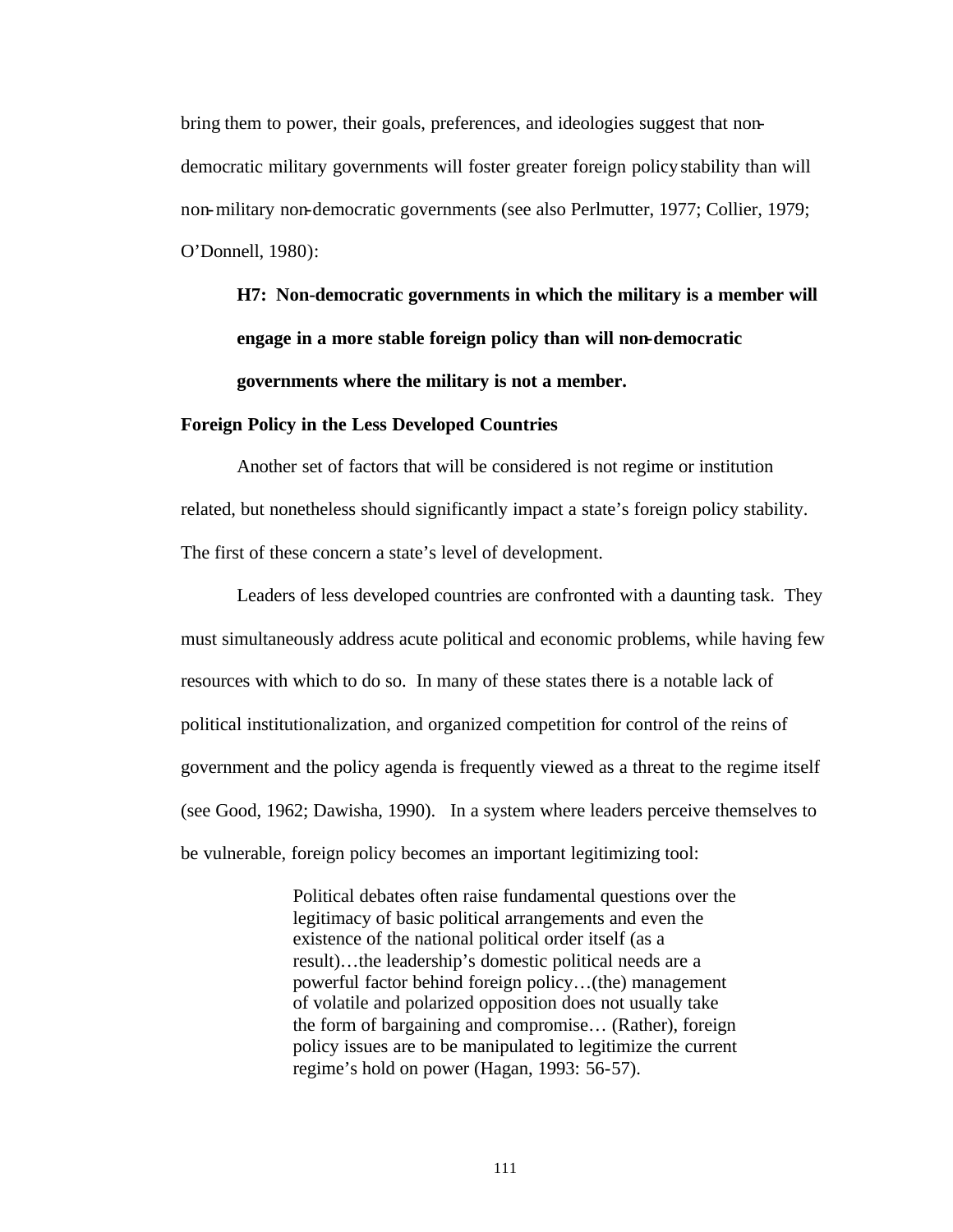With few economic resources available, foreign policy becomes an attractive and less costly way of legitimization, and can be used to isolate domestic opponents, divert attention from certain difficult and intractable issues, and establish nationa list credentials (Weinstein, 1972, 1976). In his seminal study of small state foreign policy behavior, East (1973) showed that states with limited economic and military resources are not confined to low levels of participation in world affairs, low levels of conflict behavior, or a reticence to use force. Instead, they have been shown to take part in high-risk behavior, to exhibit high levels of overall participation in world affairs, and to become involved in conflict. Likewise, K.J. Holsti suggests that smaller, less developed states may be more prone to restructure their foreign policies as they seek to "assert autonomy, to control transnational processes, to destroy the residue of colonialism, and to escape from the embrace of a hegemon" (Holsti,  $1982:x-x$ ). Steven David describes a situation where leaders in developing countries, facing both internal and domestic threats, must "omnibalance" demands and threats coming from both arenas, and they "will sometimes protect themselves at the expense of the interests of the state" (David, 1991: 236).

In what he calls the "dilemma of dependence," Franklin Weinstein (1972, 1976) outlines how foreign policy is "used" when a developing state is torn between pursuing two mutually exclusive foreign policies – one of "independence" and one of "development." States seek to avoid the domination and influence associated with dependence on a major power, yet at the same time, due to conditions of poverty and economic development, there exists a recognized need to attract foreign aid and investment. Using elite interviews with key foreign policy decisionmakers in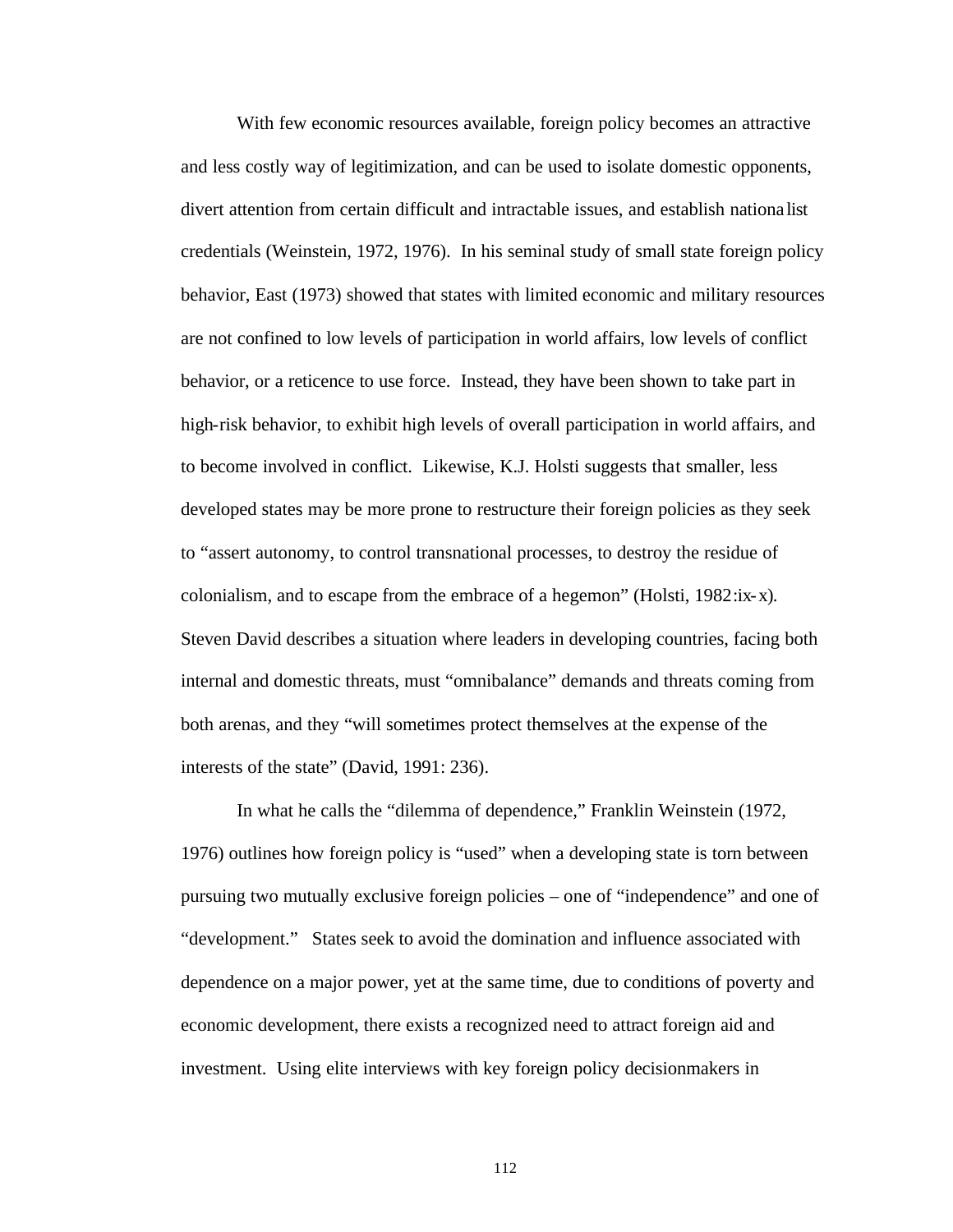Indonesia, Weinstein finds that while Indonesia's foreign policy changed after Sukarno seized power from Suharto, elite attitudes and beliefs regarding "independence" and "development" did not. However, as Sukarno eliminated domestic opposition, it became politically safer to pursue the policy of development, even though it may have been less politically popular (Weinstein, 1972,1976). The Indonesia case illustrates how, depending upon the perceived vulnerabilities of the government or regime, foreign policy decisionmakers may be "pushed" into pursuing a particular policy, or at other times have the political latitude to "pull" the country with them toward pursuing another more prudent, but perhaps less popular, policy.

Developed countries with more established institutions do not face these constraints to the extent that less developed states do. In addition, developed states are likely more "satisfied" with their pattern of foreign relations, and the costs of changing them would be much higher (K.J. Holsti, 1982). The constraints and incentives for foreign policy change that especially affect less developed states is the basis of the eighth hypothesis:

**H8: The more developed states will engage in a more stable foreign policy than will the less developed states.**

### **Leadership Change and Foreign Policy Change**

Another factor that will be considered (and controlled for), concerns periods when there is a change in the leadership of a state. Empirical studies have shown that changes in leadership (even relatively minor changes) usually coincide with a change in foreign policy (see Moon, 1985; Hagan, 1989). Leadership changes bring to the decision-making process new actors with a different set of beliefs, ideas, preferences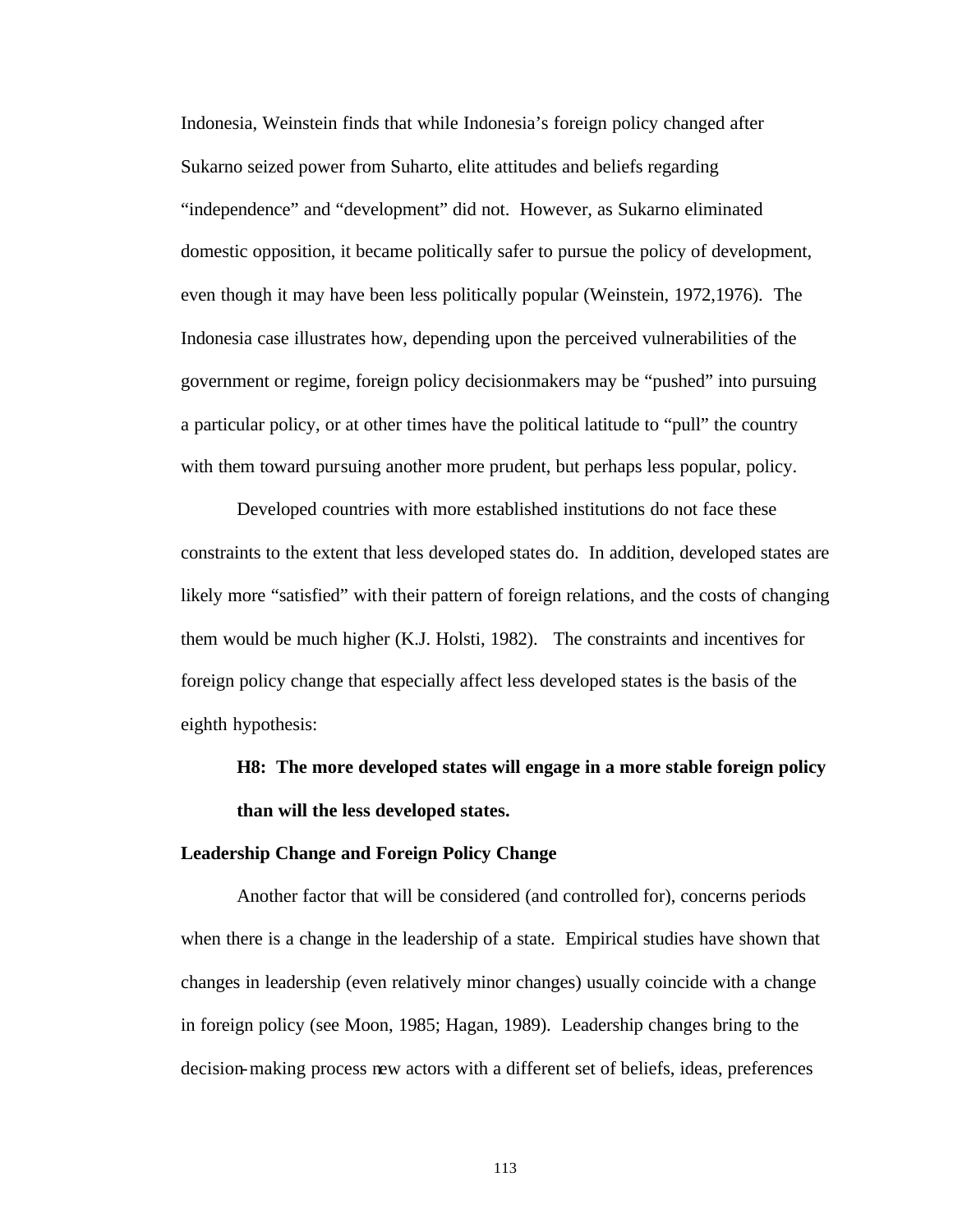and goals. The most striking cases are those of a true revolution, such as in Iran. Although this country throughout its history has been ruled by a non-democratic regime, the revolution of 1979 that overthrew Muhammad Reza Shah and eventually installed the Ayatollah Kohmeini produced drastic changes in Iran's foreign policy, even though its regime *type* did not change. While it is necessary to control for these effects, there still may be a relationship between leadership change, regime type and foreign policy.

I posit that there are theoretical reasons to believe that when there is a change in leadership under a non-democratic regime, there will be more dramatic changes in foreign policy than is the case when democratic states change leaders. In democracies there are open channels through which opposition can compete and vie for political power. Because leaders must rely on public support to get elected and remain in office, alternative views on major issues must at least be considered, and policy output is usually the result of bargain and compromise. When a new leader comes into office, he too faces these same institutional constraints. Policy will be a more watered down version of what the leader wants, rather than a true reflection of his preferences; and because there is an outlet for opposition, actors have an opportunity to influence the agenda. This is not the case in authoritarian regimes, where the ideological space between the "in" and "out" groups is far greater. With no "release valve" to channel opposition, the political situation becomes polarized. Rather than being centered on narrow issues of policy, opposition is frequently "anti-system." Repression further polarizes the opposition.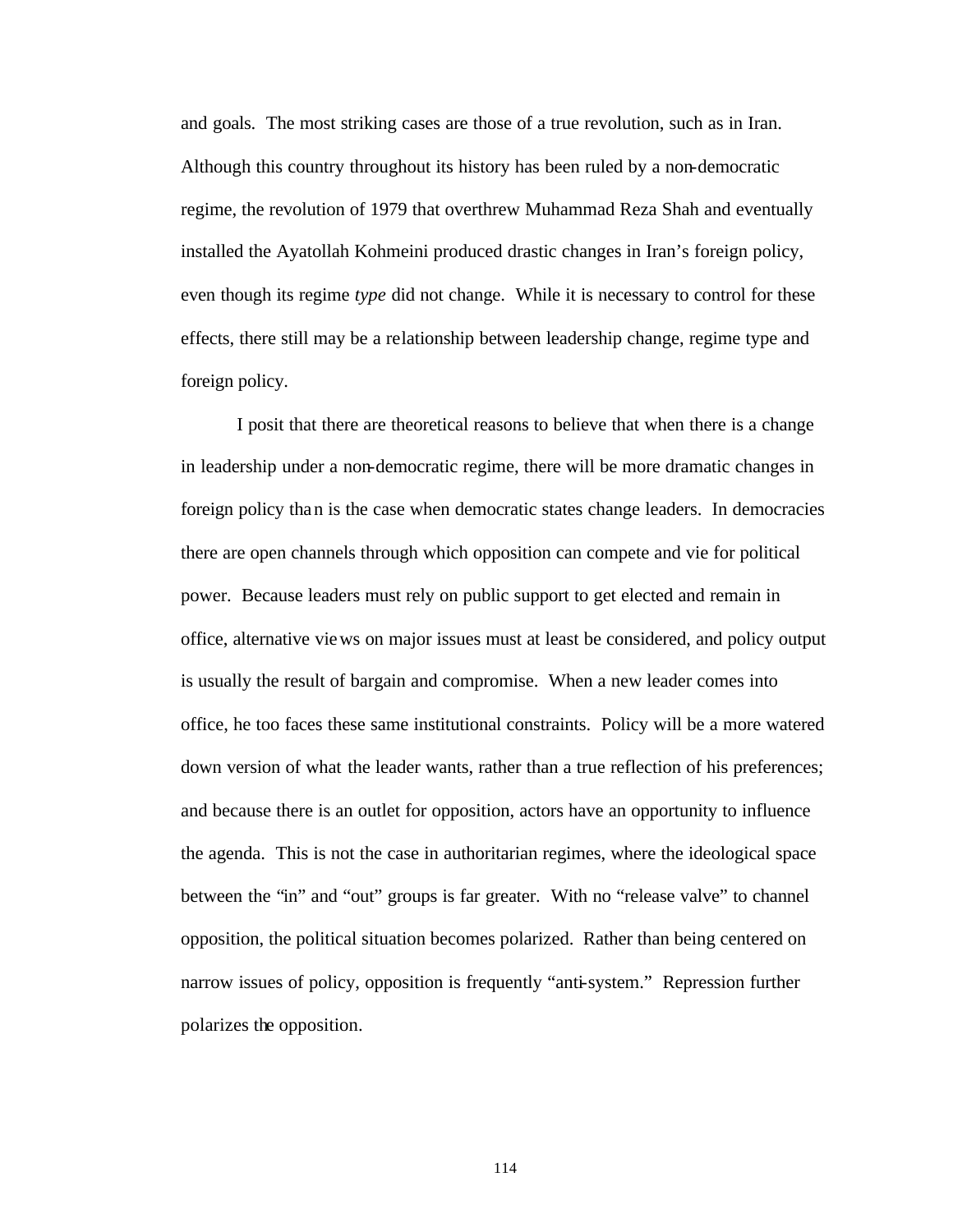This notion was explored by East, Salmore and Charles Hermann (1978), who stated that leader-autonomous decision-making groups will more frequently select foreign behaviors involving change from the government's previous position than will delegative groups and assemblies, who tend to select policies involving less change. Gaubatz (1996) makes a similar assertion in his study of democracy and alliance commitments, suggesting that, since democratic leadership changes are *regularized* as well as being a regular, the policy differences between them will be far less substantial than in non-democratic states, which lack an effective means for leadership transition.

Democracies accommodate opposition while non-democracies tend to ignore, resist or repress it. The mitigating influence of democratic institutions and the opportunities they present for opposition to make their views known and heard should mean that when opposition does come to power, their foreign policies will not differ as significantly from that of their predecessors when compared to leadership changes in non-democratic regimes. Therefore, the ninth hypothesis of this dissertation:

**H9: Changes of leadership in democratic states will produce less dramatic changes in foreign policy than will leadership changes in non-democratic states.**

This chapter outlined some of the key differences within the major regime types and developed hypotheses about how those differences impact foreign policy change. Differences in institutional arrangements, party systems and players in government all create different constraints and incentives for change. The following chapter will empirically test each of these hypotheses.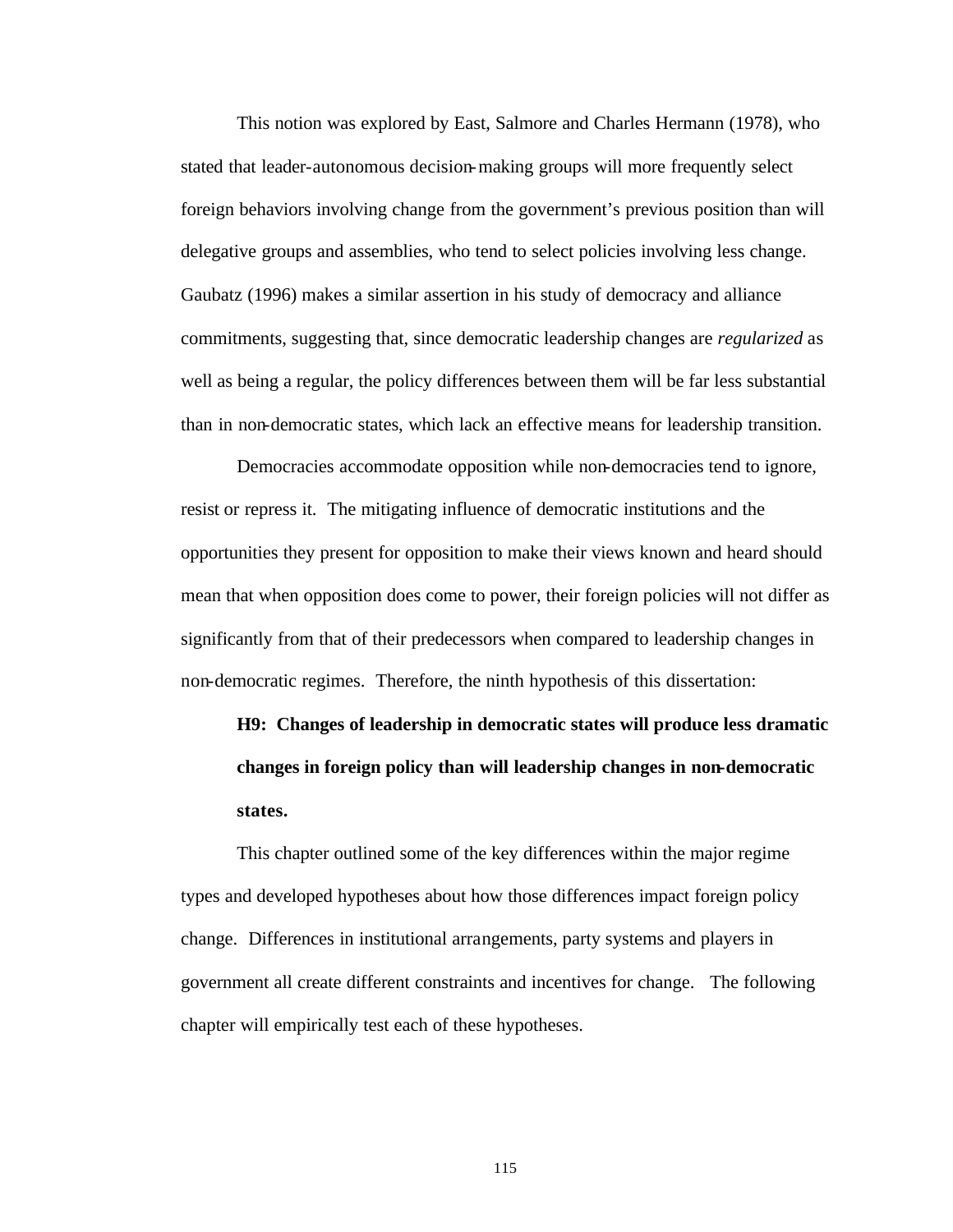# **CHAPTER 5 METHODS AND ANALYSIS**

This chapter will model and test each of the hypotheses developed in the foregoing chapters. I will first identify the data used and operationalize each of the dependent, independent and control variables. I will then explain the models used and employ a pooled, cross-sectional time series analysis to test the hypotheses.

## **Data: The Dependent Variables**

The dependent variable in this dissertation is *foreign policy change*, which is operationalized thr ee different ways. One uses events data and measures foreign policy change in terms of changes in conflictual and cooperative foreign policy behavior. Two other schemes employ measures of foreign policy in terms of votes cast in the United Nations General Assembly. One of these schemes measures foreign policy change in terms of changes in the patterns of voting similarity between states on all United Nations roll call votes. The other measure captures change in terms of changes in voting coincidence with the United States on salient votes deemed important to the United States.

## **Events Data**

The Conflict and Peace Databank, or COPDAB is a longitudinal events data set that records international events and interactions for countries in terms of their level of cooperation and conflict. Data used in this dissertation cover the years 1953 to 1978, the last year for which these data were collected. COPDAB specifies international interactions as "occurrences between nation-states that are distinct enough from the constant flow of 'transactions,' (e.g., trade, mail flow) to stand out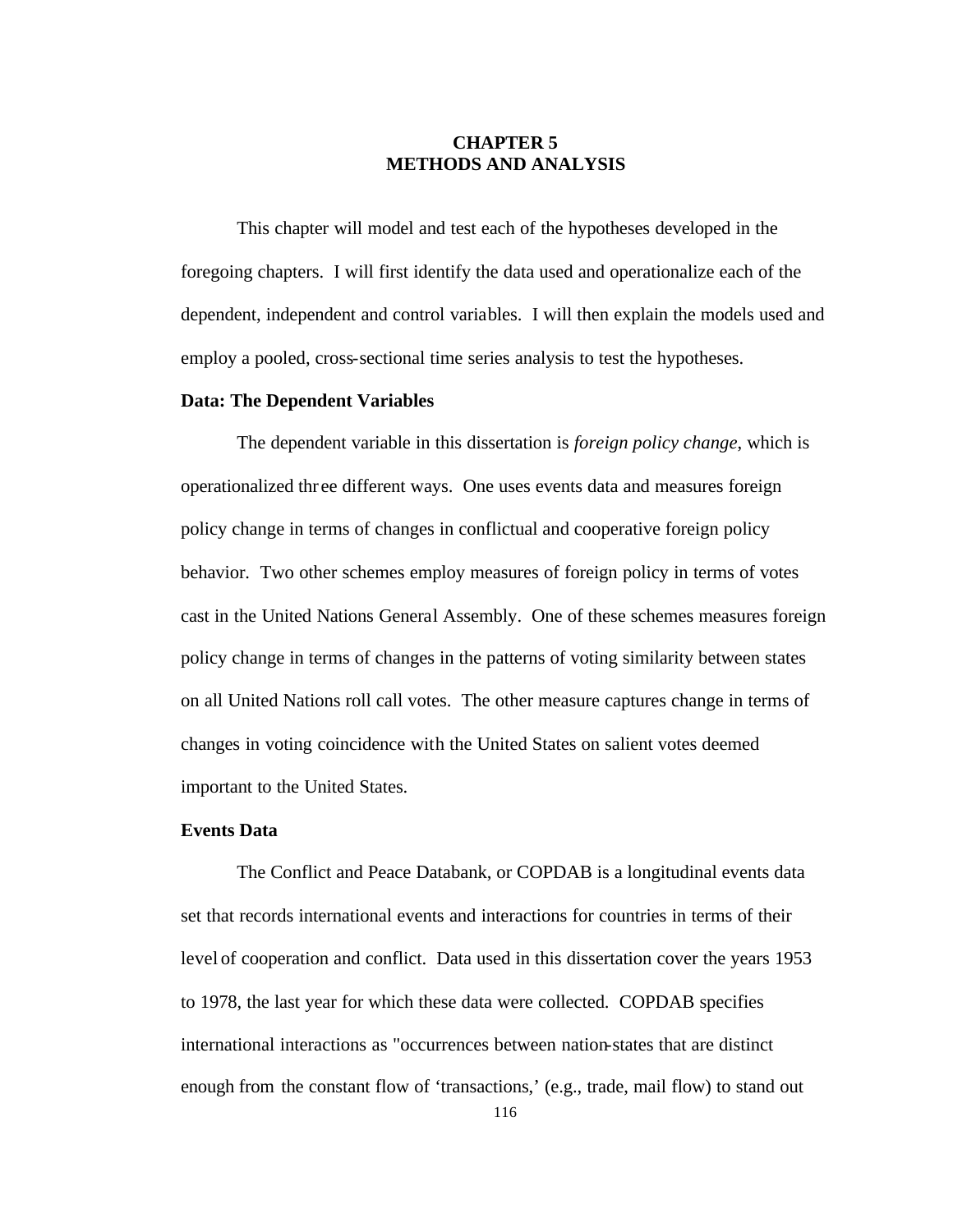against this background as 'reportable,' or 'newsworthy'" (Azar, 1993: 6). Data are coded from reports in 99 different newspapers, magazines, annual reports, chronologies and historical accounts from throughout the world. Regional experts assisted in the coding procedures. Relevant information includes: date; actor who initiated the event; target to whom the event was directed; the activity initiated; the type of issue involved (political, military, economic, etc.); and a scale value based on the degree of cooperation or conflict involved in the event. International events are coded on a 15-point weighted scale, with a score of 1 being the most cooperative action and a score of 15 being the most conflictual.

The data set assigns each point on the scale a weighted intensity value. Scale point number 8 is designated the "neutral point." and assigned an intensity value of 1. Scale point number 15, the highest level of conflict, is deemed to be 102 times more conflictual. Scale point number 1, the most cooperative action, is judged 92 times more cooperative than scale point number 8. This scale is outlined in Table 5.1. A more detailed explanation is found in Appendix A (Azar, 1993).

For this dissertation, COPDAB data will be employed as used in Leeds and Davis' (1999) study of domestic political structures and alliance behavior. An average annual cooperation/conflict score (what Leeds and Davis call "net interactions") sent by each state in the data set toward all other countries in its Politically Relevant International Environment (PRIE) will establish an annual measure of each state's foreign policy in terms of cooperation and conflict.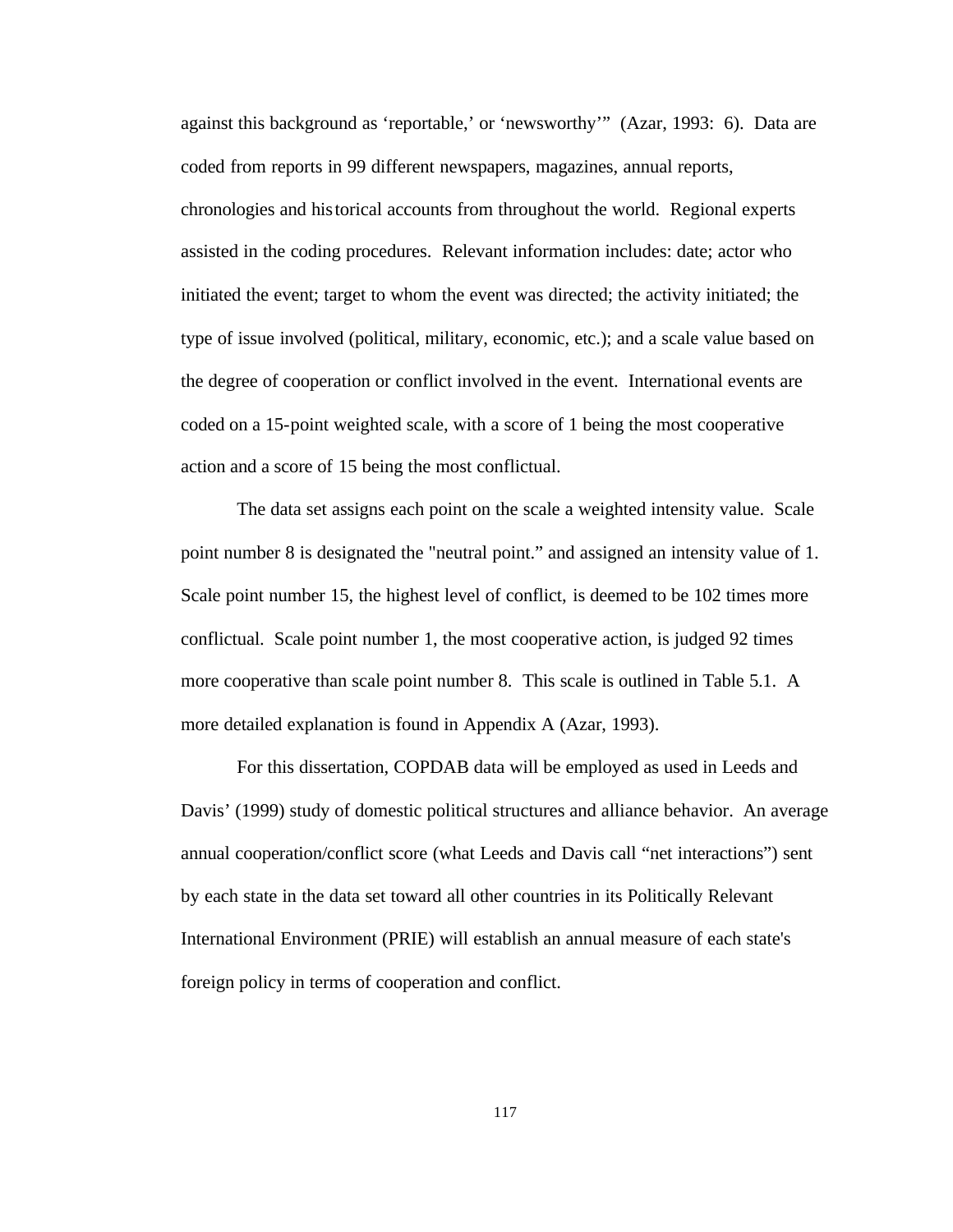| <b>International Event Type</b>                                                | <b>Weighted Value</b> |
|--------------------------------------------------------------------------------|-----------------------|
| 1. Voluntary unification into one nation                                       | 92                    |
| 2. Major strategic alliance (regional or international)                        | 47                    |
| 3. Military, economic or strategic support                                     | 31                    |
| 4. Non-military, economic, technological or industrial agreement               | <b>Conflict</b><br>27 |
| 5. Cultural or scientific agreement or support (non-strategic)                 | 14                    |
| 6. Official verbal support of goals, values, or regime                         | 10                    |
| 7. Minor official exchanges, talks or policy expressions – mild verbal support | 6                     |
| 8. Neutral or non-significant acts                                             | <b>Neutral Point</b>  |
| 9. Mild verbal expressions displaying discord in interaction                   | 6                     |
| 10. Strong verbal expressions displaying hostility in interaction              | 16                    |
| 11. Diplomatic-economic hostile actions                                        | 29                    |
| 12. Political-military hostile actions                                         | Cooperation<br>44     |
| 13. Small scale military acts                                                  | 50                    |
| 14. Limited war acts                                                           | 65                    |
| 15. Extensive war acts causing deaths, dislocation or high strategic costs     | 102                   |

**Table 5.1 COPDAB International Event Scale with Weighted Values**

Leeds and Davis sum the annual weighted values on the cooperation and conflict scales for each state; they then divide that figure by the total number of events for that year, which provides an annual level of cooperation and an annual level of conflict score for each state toward another for each year. They calculate an annual net score by subtracting the average level of conflict score from the average level of cooperation score. "This variable thus captures the flow of interaction between states, with positive values indicating a generally cooperative relationship and negative values indicating a more conflictual relationship...Net interactions captures more than either conflict or cooperation…(and) is our closest measure of the general tenor of a state contact toward a dyadic partner" (Leeds and Davis, 1999:12).

The concept of a Politically Relevant International Environment was first developed by Maoz and Russett (1993). Building on a procedure developed by Weede (1983), the concept of a PRIE is to focus analysis on those areas where international interactions between states are most likely to occur. Most international dyads are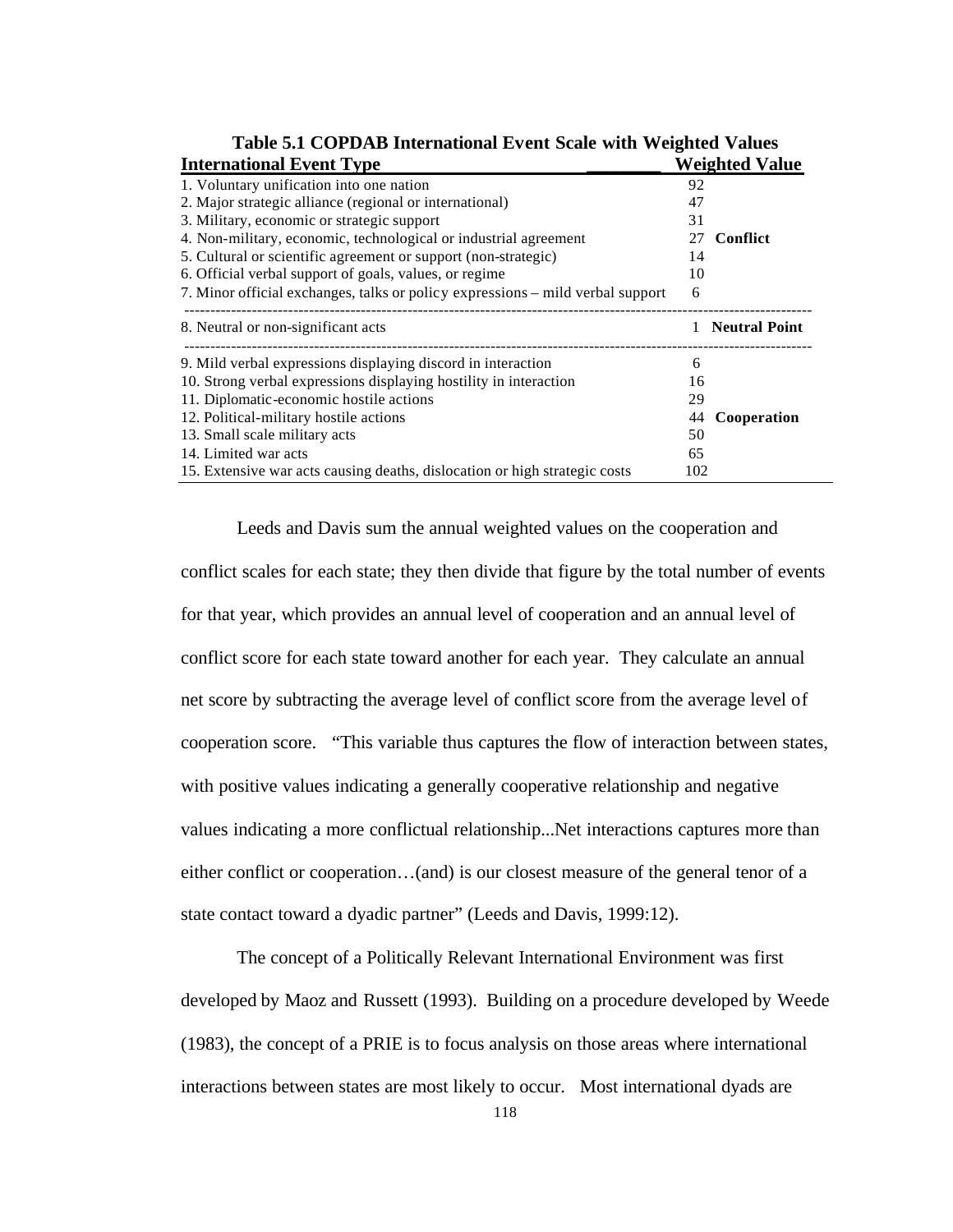considered irrelevant since the states comprising them are too far apart and too weak militarily or too weak economically for any meaningful interactions to occur. Measuring Cyprus' interactions toward Costa Rica, for example, would tell us very little about Cyprus' foreign policy-making process. A state's PRIE, on the other hand, "represents the set of political units whose structure, behavior, and policies have a direct impact on the focal state's political and strategic calculus" (Maoz, 1996:138).

Each state's PRIE is defined in terms of contiguity and geopolitical status. Maoz defines contiguity in terms of land connection and/or short water distance between two states (less than 150 miles). In terms of geopolitical status, the United States, United Kingdom, France, the Soviet Union and China are considered "major powers" and included in every state's Politically Relevant International Environment  $(ibid.)$ <sup>1</sup> For example, Malaysia's PRIE, in addition to the major powers, includes Thailand, Singapore and Indonesia. Haiti's PRIE, in addition to the major powers, includes Cuba, the Dominican Republic and Jamaica.

Using the COPDAB scores, Leed and Davis calculate average annual cooperation/conflict score for each state toward all states its PRIE. This provides an annual measure of a state's foreign policy, in terms of cooperation and conflict, toward each politically relevant state. From this I calculate the dependent variable for foreign policy change by lagging the average scores for all states in the PRIE from the previous year, and using the absolute value of the difference. Changes in these COPDAB scores are illustrated dramatically in the case of Cambodia following the 1970 coup, which brought in a pro-Western government that became more heavily

 1 Since 1991, PRIEs include Russia and Germany as well (Maoz, 1996).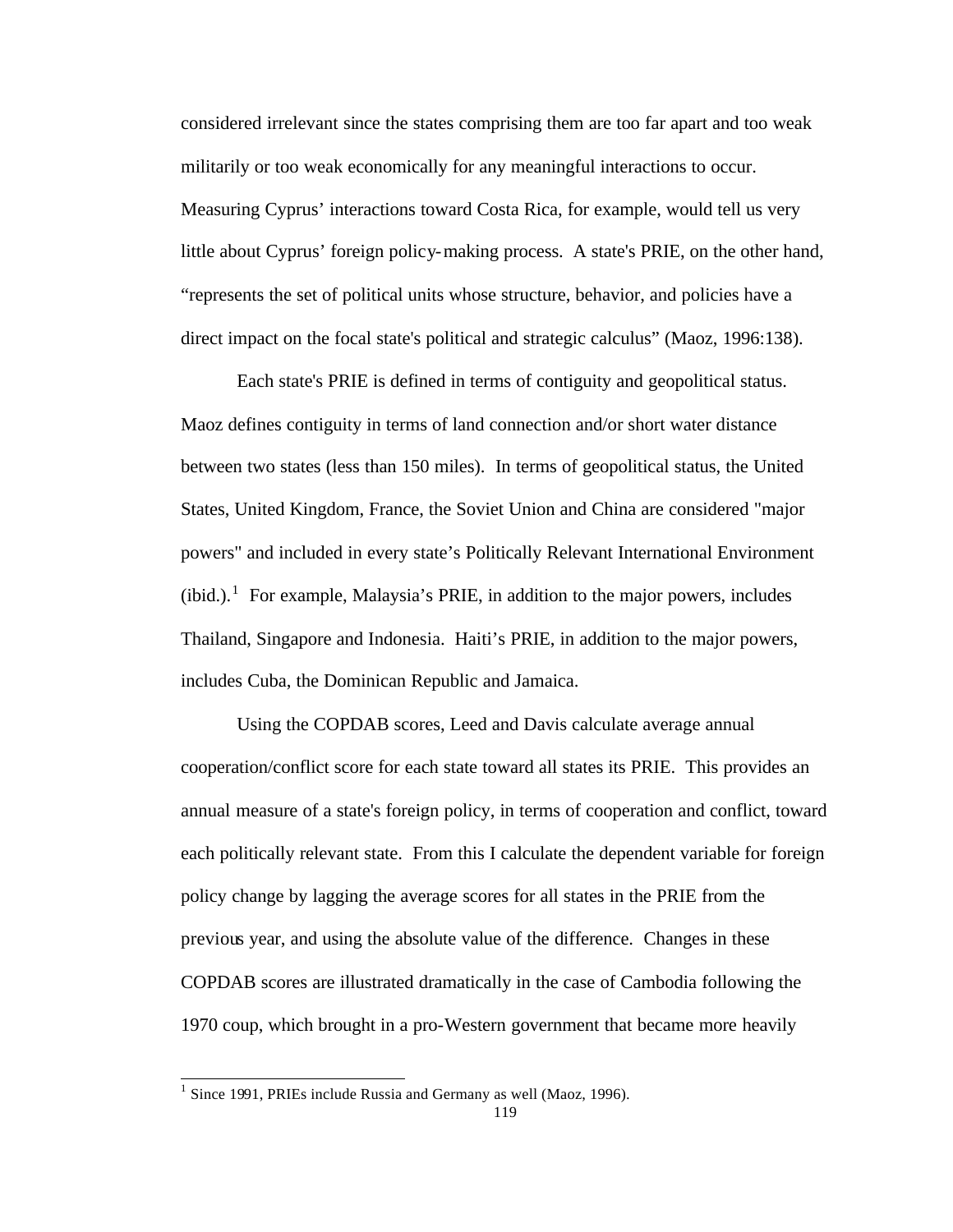involved in the Vietnam War. With annual foreign policy change scores ranging from 1 to 4 for five consecutive years, this country score jumped to more than 16.

The value of using COPDAB data in this study is that it measures the dependent variable through a broad range of state interactions – from diplomatic exchanges, visits, and agreements to official statements and full-scale war. One disadvantage is that data are not available beyond 1978. In this dissertation, COPDAB data are used for the 25-year period from 1953 to 1978. An ongoing project, the Global Events Data System at the University of Maryland, which was to have updated the COPDAB data to real-time, was canceled in late 2001 due to funding-related issues. $2$ 

## **United Nations Voting**

Another set of measures of the dependent variable uses votes cast in the United Nations General Assembly. For decades votes cast in the U.N. General Assembly have been conceptualized in the literature as a measure of foreign policy (Alker, 1964). Studies involving U.N. voting have typically taken the form of tests of the bargaining model, which tracks U.S. aid and trade with compliance with the U.S. in United Nations voting (Wittkopf, 1973; Richardson, 1976; Richardson and Kegley, 1980; Moon, 1983); or a measure foreign policy change by comparing a country's U.N. voting agreement using a major power, such as the United States or the Soviet Union, as a baseline (Vengroff, 1976; Moon, 1985; Hagan, 1989).

<sup>&</sup>lt;sup>2</sup> This drawback unfortunately plagues most events data sets. Studies of the democratic peace, for example, typically end in 1992, the last year for which Correlates of War data is available.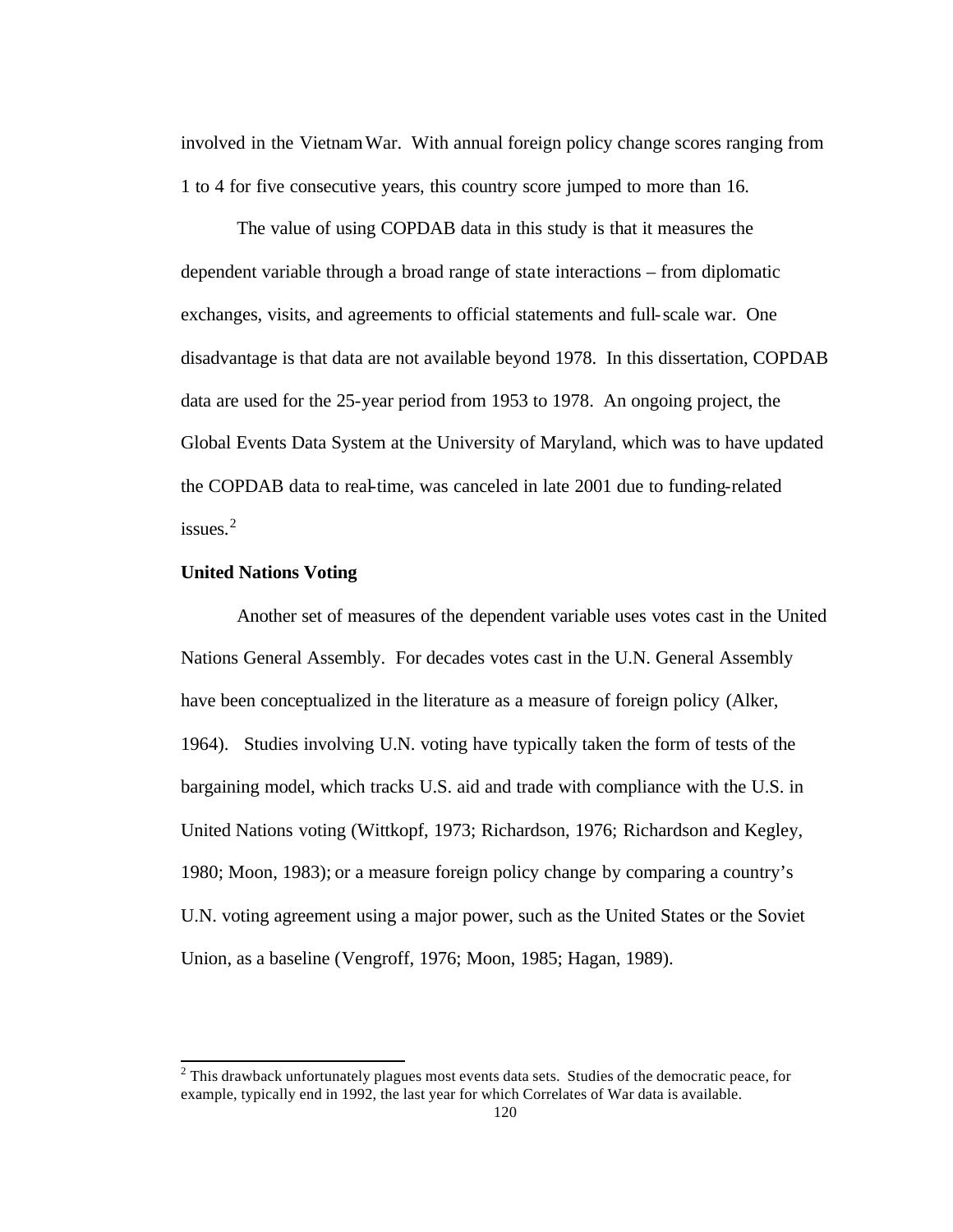The use of U.N. votes presents a number of advantages. Moon (1985) observes that it "is perfect for the needs of cross sectional and longitudinal studies," in that it is reliable, it is comparable across cases, and it is available for a substantial period of time. Of all possible measures, it is the single foreign policy behavior in which virtually all countries in the world equally participate and can be measured on an equal basis. Moon also notes that votes in the United Nations General Assembly are regarded as an important expression of foreign policy in much of the world and that for many countries it provides one of the few opportunities to express their foreign policy on a wide range of issues. "Where alternative measures exist, they are highly correlated with U.N. voting but do not capture position taking on global issues" (ibid.: 299fn). Further credence in U.N. voting as a measure of a state's foreign policy can be found in the fact that the United States has deemed it important enough to be a major consideration in its dispensation of foreign aid (see below).

Despite this, questions have been raised regarding the utility of using U.N. votes as an accurate measure of foreign policy. First, U.N. voting is seen as a relatively cost-free enterprise. Votes do not require a significant commitment of resources and typically do not carry with them the visibility of other foreign policy undertakings. These votes therefore do not carry the same significance as other foreign policy actions. Additionally, there has been a trend in recent years toward consensus voting in the United Nations, which leaves less variance for analysis and could skew results.

Despite these criticisms, I believe U.N. votes are a useful tool for measuring foreign policy change in this dissertation. This measure permits an analysis of those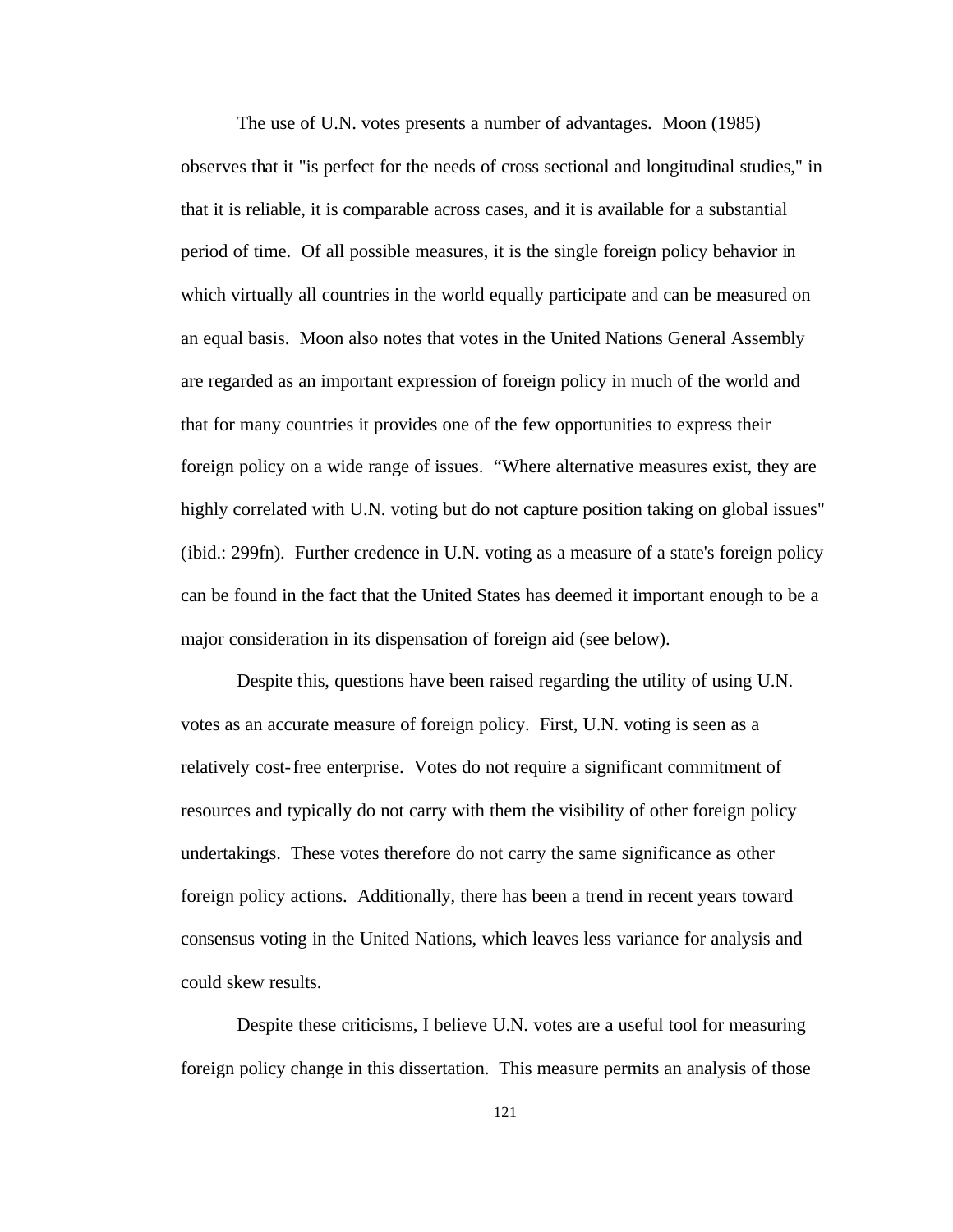more subtle expressions of foreign policy that do not require major resource allocations. In capturing these aspects of foreign policy behavior, I may find that the constraints hypothesized to impact foreign policy change and stability have a different influence on different aspects of foreign policy. This may include what can be seen as "declarative" foreign policy – the wishes, intentions and preferences of a state's foreign policy orientation. As Holsti (1982) observed, states may declare changes in foreign policy or their intentions to undertake changes without fundamentally altering their relations with other states. Another benefit of this measure also allows analysis across time and space for more recent years, since the collection of the events data typically lags the present by several years. The use of United Nations General Assembly votes as an indicator of a state's foreign policy position has received renewed interest in recent years. Signorino and Ritter (1999) suggested that U.N. voting might represent a more accurate reflection of a state's foreign policy positions than do its alliance commitments. Gartzke and Jo's (2002) subsequent development of the United Nations General Assembly Affinity of Nations Index is receiving widespread attention throughout the field, and has been used in a number of empirical studies to capture the similarity of a state's foreign policy positions (Oneal and Russett, 1999; Gartzke, 2000; Mansfield and Snyder, 2002).

#### **United Nations General Assembly Affinity Scores**

This study employs scores of U.N. voting measured two different ways – one using S scores for voting affinity on all roll call votes cast in the United Nations General Assembly and another measuring a percent-agreement with the United States on General Assembly votes deemed "important" to the United States by the U.S. State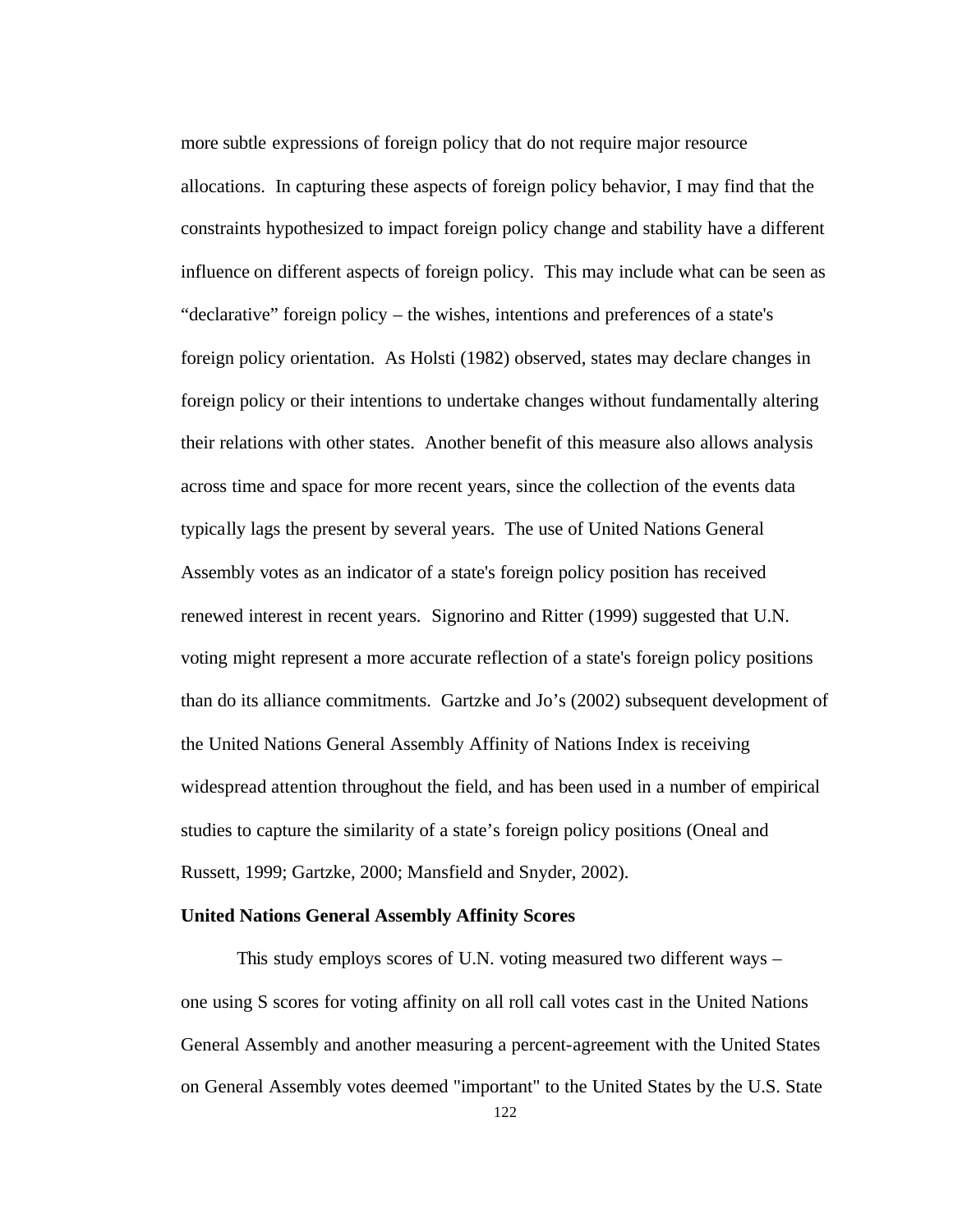Department. Data on S scores for all roll call votes cast in the U.N. General Assembly from 1950 to 1994 come from Gartzke and Jo's (2002) Affinity of Nations Index, which measures the similarity in voting among pairs of states. Signorino and Ritter (1999) developed the S score as a measure of foreign policy similarity for those types of foreign policy cases where a disagreement can be registered from an agreement. This spatial measure of foreign policy similarity is based on the conception that "the closer two states are in the policy space  $-$  i.e., the closer their revealed policy positions – the more 'similar' their revealed policy positions. The further apart two states are in the policy space, the more dissimilar their revealed policy positions" (ibid.: 126).

The S indicator is calculated as: *S=1-2\*(d)/dmax*, where *d* is the sum of the metric distances between dyad members (in this case in terms of votes) in a given year and *dmax* is the largest possible metric distance of those votes (Gartzke and Jo, 2002). The S indicator provides scores in a range from  $-1$  to  $+1$ . A score of  $+1$  indicates that the two states policy positions are identical. A score of -1 indicates that the two states are as far apart as possible in the policy space, and a 0 indicates that the distance between the two states is half the maximum that it could be (Signorino and Ritter, 1999). An examination of Iran's affinity scores with the United States over the years provides a good illustration of these differences. Throughout the 1950s, 60s and 70s, Iran's affinity scores were with rare exceptions always positive — indicating that the policy distances between the two states were less than half the maximum that they could be. This trend continued up through 1978, when Iran's U.N. affinity score with the United States was .2377. The following year, after the Ayatollah Khomeini came to power, the affinity score changed to -.2451, indicating the two countries were more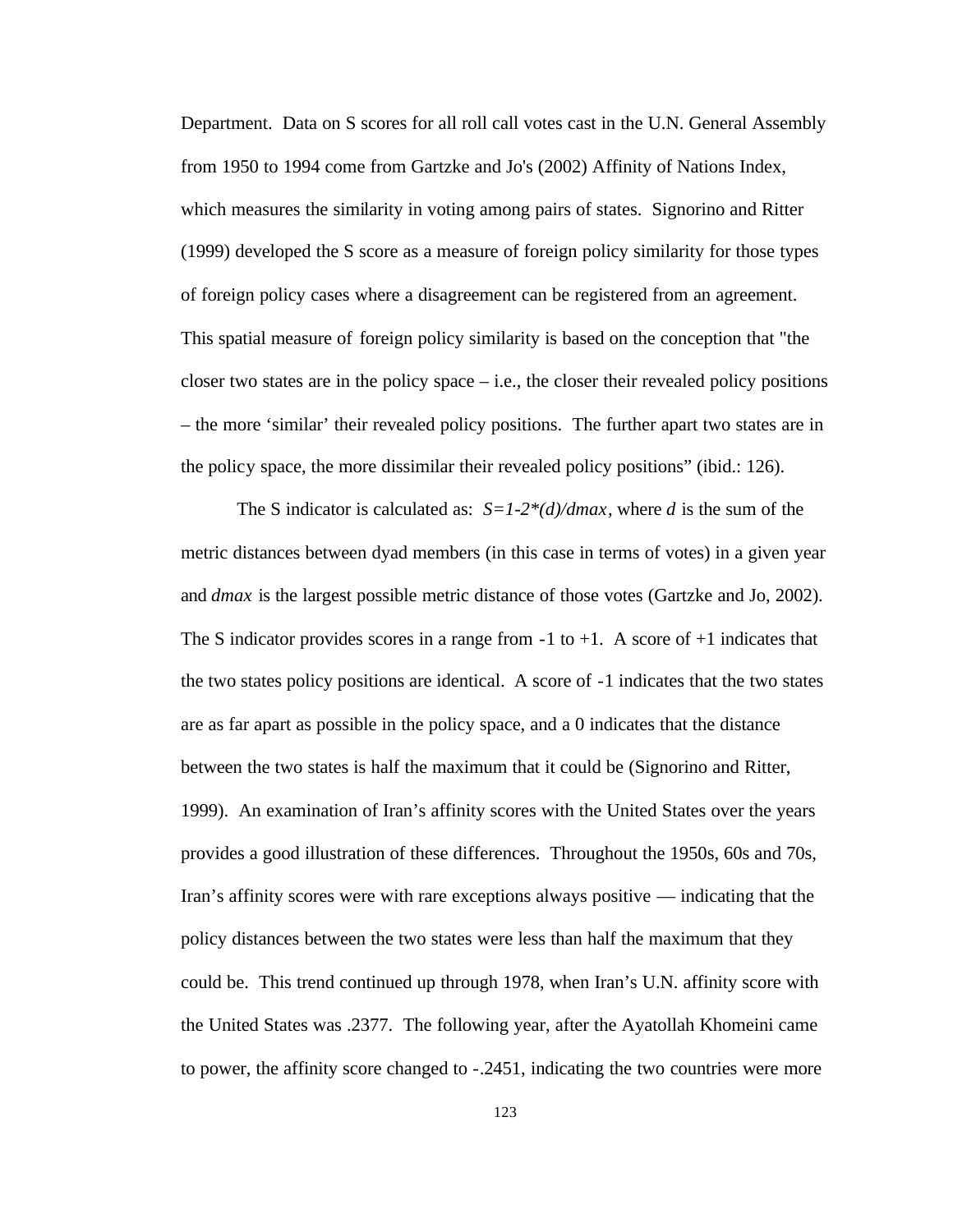than half the maximum distance in policy positions. The difference in scores in this one-year period was .4828.

The Affinity of Nations data were compiled from the Inter-University Consortium for Political and Social Research (ICPSR dataset #5512) and official United Nations sources (Gartzke and Jo, 2002). This ICPSR data contained a number of coding errors that the authors noted and corrected. Using the raw data, S scores are calculated based on United Nations votes on three dimensions – "yes" for approval and "no" for disapproval, as well as an intermediate dimension covering those cases where a state "abstained," was "non-participating (present but not voting)" or "absent (country cast no vote and there is no evidence of non-participation)." Since no votes were recorded in 1964, the authors interpolated data for these missing values by using the interpolate procedure in the STATA statistics data analysis program.

The Affinity of Nations Index contains annual dyadic S scores for all states in the United Nations. To capture the similarity of U.N. voting positions among states likely to interact in the international system, I calculate an average annual S score for each state with all other states in its Politically Relevant International Environment. The politically relevant dyads are obtained using Bennett and Stam's (2000) Expected Utility Generation (EUGene) program. EUGene is a software program that can be used to create dyadic data based on a number of different criteria. PRIE dyads where selected using the same criteria specified above, with Russia and Germany included in all PRIEs from 1991 onward, as outlined by Maoz (1996). These S scores provide an average yearly measure of foreign policy in terms of affinity for each state with all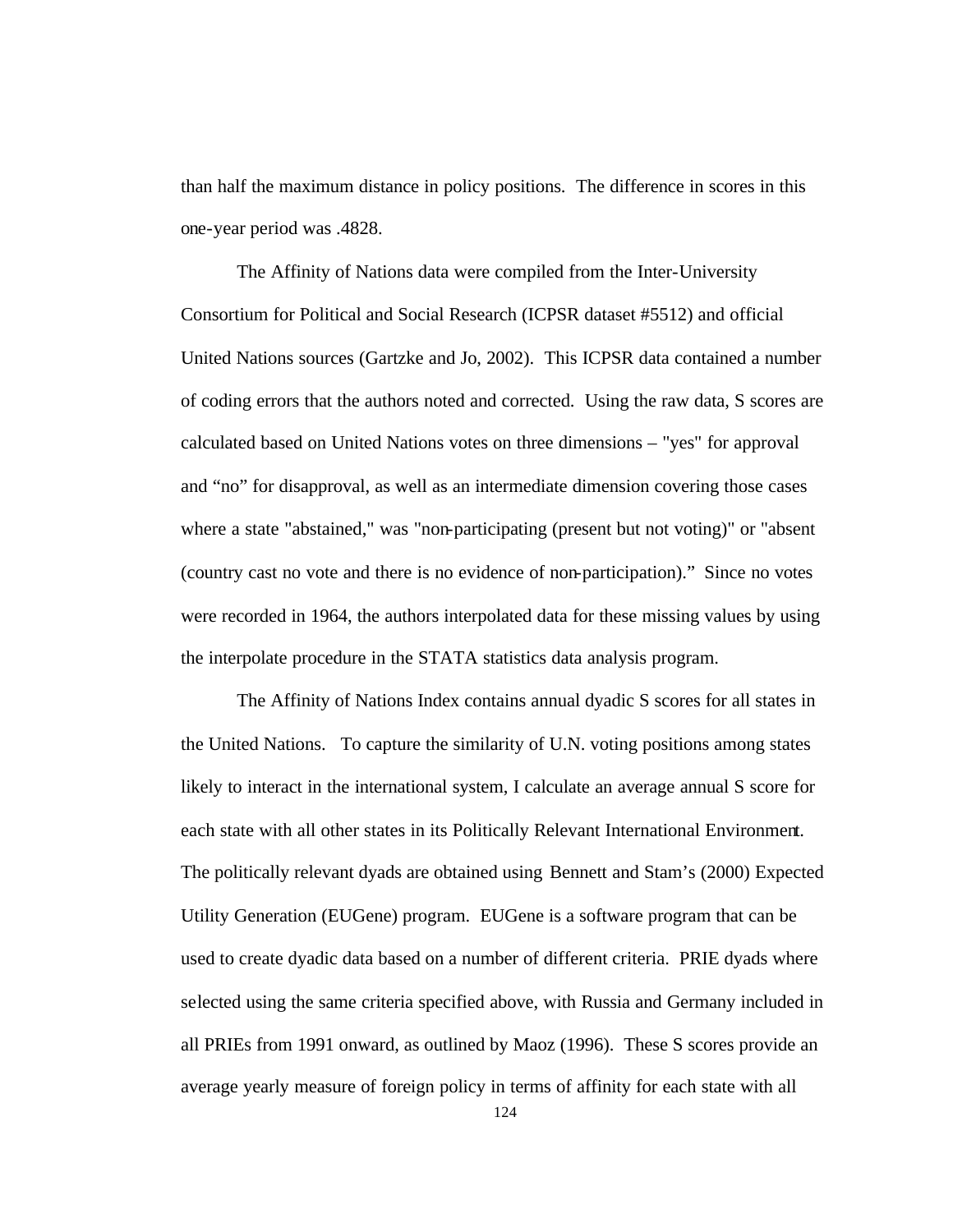other states in its PRIE. For use as a dependent variable, foreign policy change was calculated from the absolute value of the difference in the lagged annual score from the previous year.

## **Important Votes in the United Nations General Assembly**

A third measure of the dependent variable also uses U.N. General Assembly roll call votes but refines the process by focusing strictly on those votes deemed "important" by the United States. Using the U.S. as a baseline for these votes, a percent-agreement score was calculated for each state in the study.

Beginning in 1982, pursuant to Public Law 101-167, the United States State Department began tracking votes cast in the United Nations General Assembly on "all such votes on issues which directly affected important United States interests and on which the United States lobbied extensively" (United States Department of State, 1990: 93). This move was prompted by concerns in the Reagan administration and among members of Congress regarding the erosion of support for American initiatives in the United Nations. States were beginning to assert themselves to a much greater degree than in the past and were casting votes contrary to the United States including states that were recipients of large amounts of U.S. foreign assistance. Lawmakers later sought to link foreign aid to recipients' voting compliance with U.S. positions on these important votes (Kegley and Hook, 1991). $2$ 

Under Public Laws 101-167 and 101-246, annual reports record the votes of all U.N. members on several resolutions deemed important to the United States. These

l

 $2$  Subsequent studies analyzing successful links between foreign aid and compliance on important votes have yielded mixed results. Kegley and Hook (1991) found no statistical evidence of any relationship,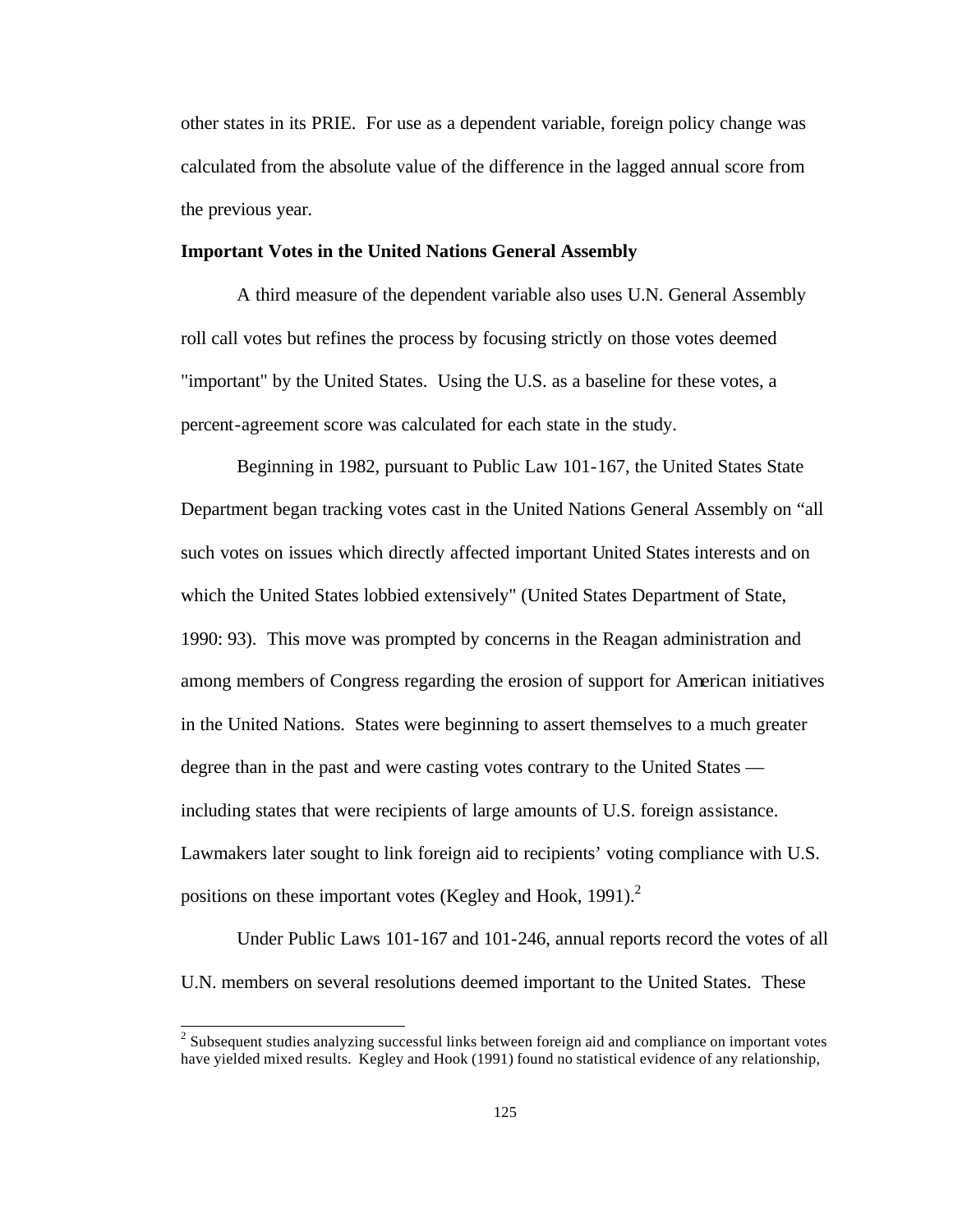votes, which typically number from 12 to 15 annually, cover such issues as human rights, the U.S. embargo of Cuba, the Middle East peace process, and weapons of mass destruction. These data are recorded in annual editions of *Voting Practices in the United Nations.* Based upon the availability of these publications, I collected data on these important votes back to 1985. The data in this dissertation are recorded up through 1997, the last year for which data on the independent and control variables are available. Votes are recorded as identical or opposite to the United States position, or as an abstention or absence. Annual coincidence rates are recorded by calculating a percent agreement with the U.S. position for those votes coded as identical or opposite. This method has been shown to produce results nearly identical to other measures that treat abstentions and absences as opposite votes (Wang, 1999). As with procedures for measures of the dependent variables above, an absolute value of the difference score is calculated to measure foreign policy change.

The cases best illustrating changes in this variable are those of the former Soviet Bloc countries that, prior to 1990, consistently voted with the United States less than 50 percent of the time on these important votes. After the fall of the Berlin Wall, however, these states have fairly consistently voted with the United States greater than fifty percent of the time.

The use of important votes offers a number of advantages. By focusing on those votes deemed critical to a major power, this scheme offers a more refined measure of foreign policy by eliminating positions taken on "unimportant" or non-

l

while Wang (1999) found that foreign aid programs successfully induced foreign policy compliance on important U.N. resolutions.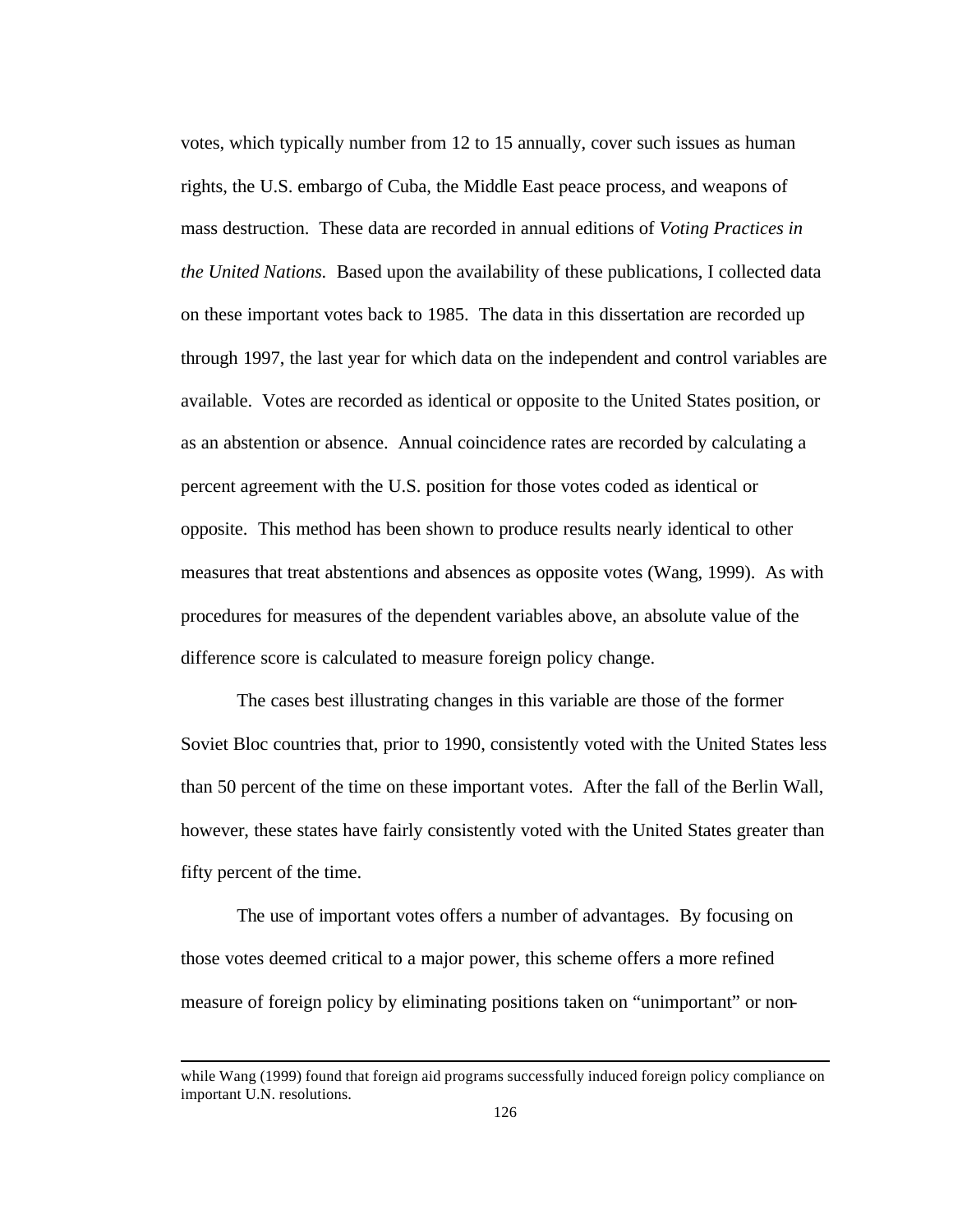controversial issues. These more high-profile United Nations issues would be expected to have greater attention from domestic actors. Including a measure of important votes also allays the bias inherent in including all roll call votes, since recent years have demonstrated a significant trend toward consensus votes in the General Assembly. During the past decade, of the 300 to 400 resolutions adopted each year, typically 75 to 77 percent are adopted by consensus – a significant increase from the 60 to 65 percent rate 20 years earlier. Additionally, since I am employing the U.S. as a baseline, using important votes makes it easier to control for the fact that there has been declining support for the U.S. position over the years. Wang (1999) notes that the average coincidence rate among 65 developing countries for all U.N. resolutions from 1984 to 1993 was 19 percent, while the coincidence rate for important votes during the same period was 55 percent. Because these data run through the year 1997, it also permits an analysis of both the Cold War and post-Cold War periods. A disadvantage of this measure is that it does not provide as large a timeframe for analysis as do other measures of the dependent variable.

#### **Independent Variable: Democracy/Non-Democracy**

The independent variable for democracy/non democracy is operationalized as each state's annual Polity score, based on a 21-point scale from most non-democratic to most democratic, as recorded in the Polity IV data set (Marshall and Jaggers, 2000). Since the 1970's, the Polity data sets have been widely used in cross-national, longitudinal studies involving authority characteristics of modern politics – most frequently to assess the degree of democracy and autocracy in the political systems of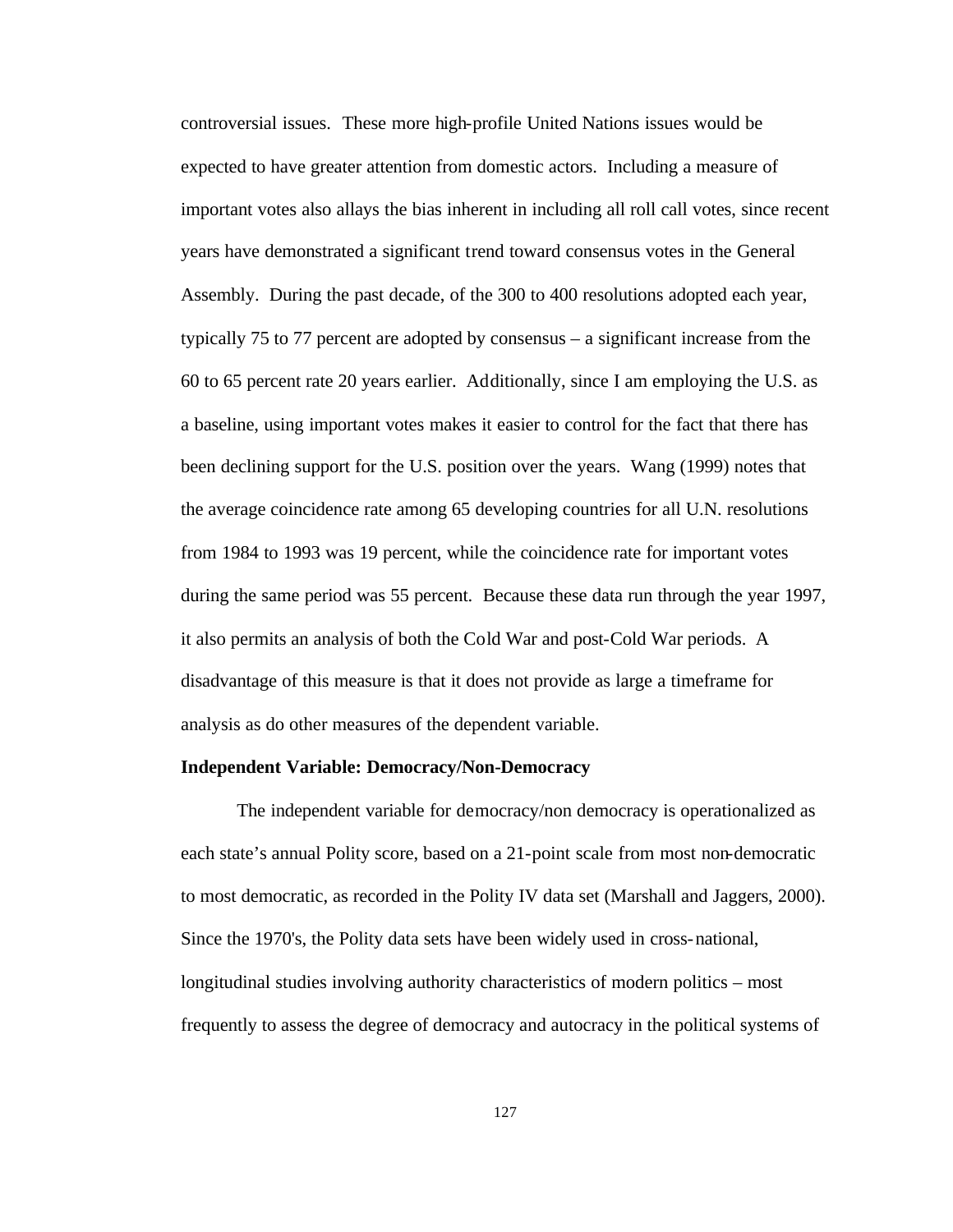modern states (K. Gleditsch, 2002). The data set includes all independent states in the global system with a total population greater than 500,000.

The concept of democracy, as operationalized in the Polity data, contains three interdependent elements: the presence of institutions and procedures for citizens to express preferences regarding alternative policies and leaders, the existence of institutionalized constraints on executive power, and a guarantee of civil liberties to all citizens. "Other aspects of plural democracy, such as the rule of law, systems of checks and balances, freedom of the press, and the like, are treated as a means to, or manifestations of, these institutional structures" (Jaggers and Gurr 1995: 471.).

The indicators used to create the scale are constructed based on va lues assigned to five different components of democracy and autocracy, providing a rich measurement that captures multiple characteristics of regime type. These indicators include: $3$ 

1. Competitiveness of Participation: the extent to which alternative preferences for policy and leadership can be pursued in the political arena.

2. Regulation of Participation: the extent to which there are binding rules on when, whether, and how political preferences are expressed.

3. Competitiveness of Executive Recruitment: the extent to which there is a process of advancement that provides political players an equal opportunity to obtain the position of chief executive; for example, whether executives are elected or selected.

l

 $3 \text{ A}$  more detailed explanation of the component variables, along with assigned values may be found in Appendix B.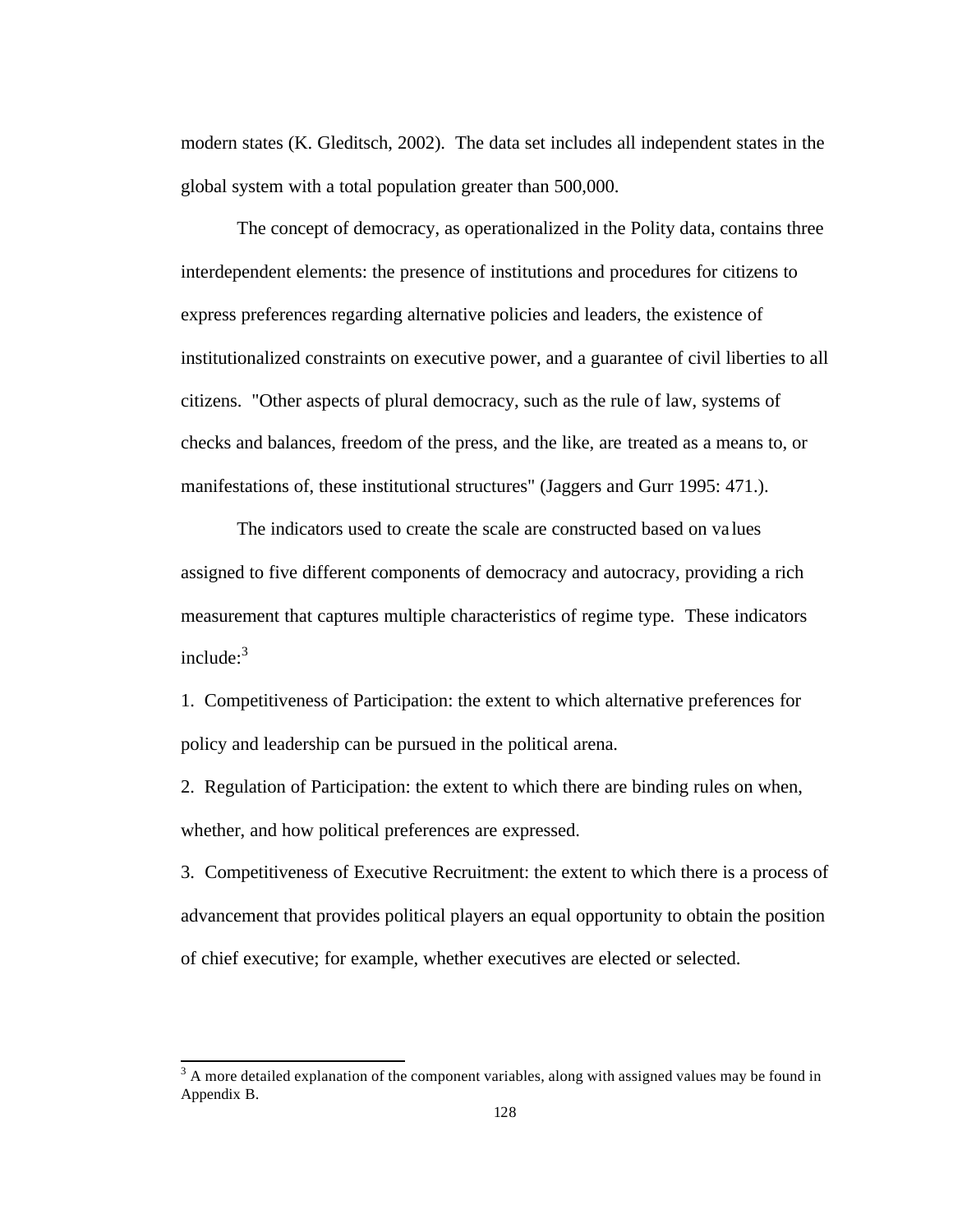4. Openness of Executive Recruitment: the extent that the position of chief executive is theoretically open to members of the politically active population; for example, whether the executive is hereditary or open to selection by other means.

5. Executive Constraints (Decision Rules): the extent of institutionalized constraints on the decision-making powers of the chief executive.

Scores on these components are used to construct separate 10-point autocracy and democracy scales, ranging from 0 to 10. The 21-point scale is calculated in Polity by subtracting each state's total autocracy score from its total democracy score, providing a single summary measure ranging from  $-10$  (most non-democratic) to  $+10$ (most democratic). For purposes of illustration and ease of interpretation, I converted this scale to a 1 to 21 scale of whole numbers and report the relative frequencies in Appendix D. The three figures correspond to the years covered by each of the three dependent variables. The reader will observe the paucity of cases in the middle range on the scale. The 11 points in the middle of the scale account for only about 20 percent of the cases in each time period, and several points correspond to less that one percent of all cases. The bimodal nature of the scale makes its use as single scale variable impractical. For analysis in this dissertation, the scale is collapsed to define non-democracies, democracies, and those states in between with mixed authority characteristics.

Within the political science literature, there are different notions as to what Polity score should mark the threshold of democracy and non-democracy. Scores for democracy have been assigned at a range from +3 and higher (N. Gleditsch and Hegre, 1997), +6 and higher (McLaughlin et. al., 1998; Mousseau 1998; Leeds and Davis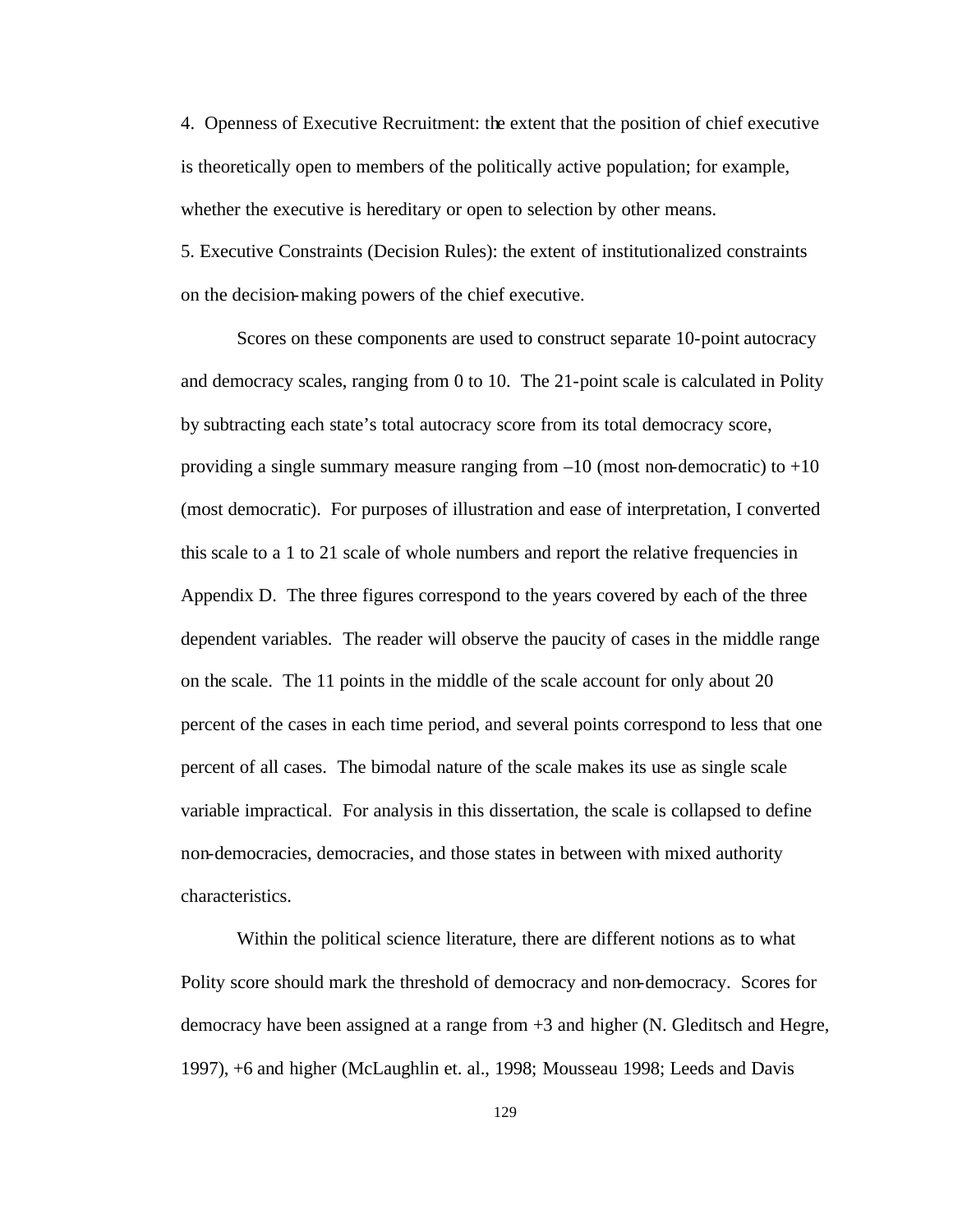1999), and +7 and higher (Enterline 1998; Reiter and Stam 1998; Mansfield and Snyder, 2002). Non-democracies have been associated with Polity scores of -6 and lower (Leeds 1999) and -7 and lower (Enterline, 1998; Reiter and Stam, 1998; Mansfield and Snyder, 2002).

For this dissertation I code states with Polity scores of  $+6$  and higher  $(+17 \text{ and }$ higher on the adjusted scale) as democracies and states with Polity scores of  $-6$  and lower (5 and lower on the adjusted scale) as non-democracies. This places each regime type at the midway points between high democracy/high non-democracy and completely mixed systems. States falling between the two regime thresholds are coded as and are "mixed systems." Using this criterion, I created several variables for the independent variable. First, three separate dummy variables for each of the three regime types outlined above are coded 0 or 1, accordingly. Second, a three-point regime scale identifies non-democracies as 1, mixed systems as 2, and democracies as 3. A third measure is a two-point scale, with non-democracies coded 1, democracies coded 2, and mixed systems on the middle of the scale as missing data.

## **Independent Variable: Presidential/Parliamentary Democracy**

The independent variable for presidential democracy-parliamentary democracy is operationalized using data from the Cross-National Time-Series Data Archive (CNTS). CNTS contains comprehensive longitudinal political, economic and social variables and indicators for every state in the international system. The CNTS project was developed and is maintained by Arthur S. Banks, former senior editor of the *Political Handbook of the World.* I create dummy variables for presidential and parliamentary democracy from the CNTS variable Effective Executive (Type). This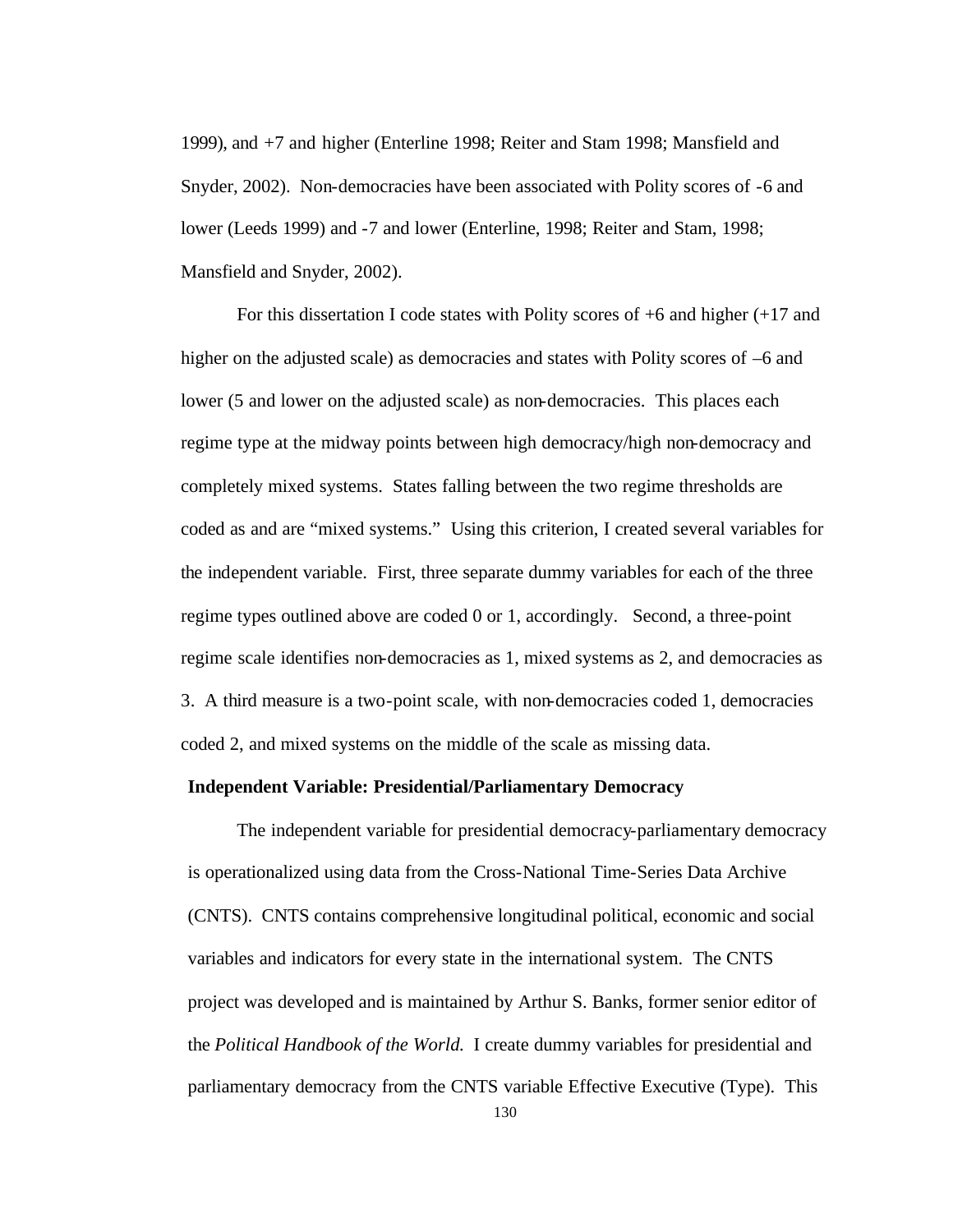variable identifies "the individual who exercises primary influence in the shaping of most major decisions affecting the nation's internal and external affairs," as a monarch, president, premier, military or other (Banks, 1999). I code those states identified as parliamentary (premier) or presidential with a 0 or 1 accordingly.

#### **Independent Variable: Divided Government**

Data for presidential systems with divided government come from Witold Henisz' (2000) Political Constraint Index Dataset, developed at the University of Pennsylvania. This data set contains an annual variable identifying cases where the party controlling the lower house of the legislature is aligned with that of the executive. To operationalize divided government in the dissertation, I convert this variable to indicate cases where the lower house and executive are not aligned (divided government). The divided government variable is assigned a value of 1 when the executive and legislature are not aligned and a 0 when they are aligned.

#### **Independent Variable: Multi-Party Systems**

The independent variable for multi-party systems is operationalized using a calculation that identifies the effective number of parties in a system. This method avoids the bias found in a simple count of the total number of parties, especially in those systems where several small and politically insignificant parties coexist with two or three other larger, more substantial parties (as is the case in the United Kingdom). Laakso and Taagepera's (1979) measure of effective number of parties is an indicator that counts the number of parties in a system after weighting them by size.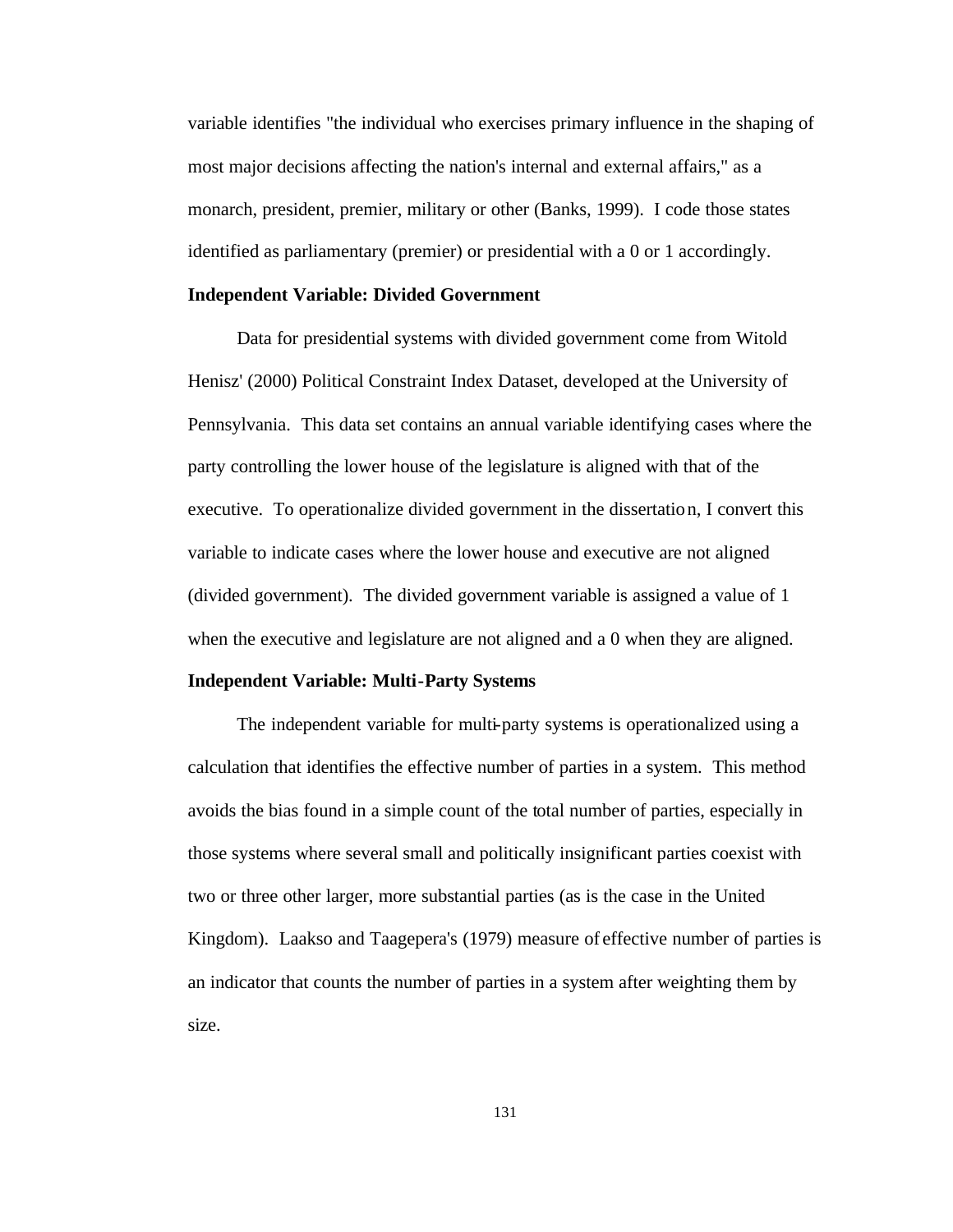This measure is constructed as:  $N_p = 1/\sum \mathbf{P}i^2$ , where  $N_p$  is the number of parties and *p*i is the proportion of seats held by the i-th party. This data comes from the CNTS data set, which includes annual measures of Rae's (1968) party fractionalization index:

$$
F = I - \sum_{i=1}^{m} (ti)^2
$$
, where  $ti$  = the proportion of members

associated with the *ith* party in the lower house of the legislature. Using a formula *P= 1 / (1 - F)* identified by Lawrence and Hayes (2002), I converted these figures to a measure for effective number of parties. While there is little substantive difference between the two measures, I chose to use the effective number of parties indicator in this dissertation since the figure is designed to approximate actual numbers of parties and is more widely accepted in the literature.

## **Independent Variable: Coalition Government**

The independent variable for coalition government is developed from a CNTS variable that divides the size of the legislature by the number of seats held by the largest legislative party. Using this scale, I establish a dummy variable (1 or 0) for coalition government. Parliamentary systems are coded as coalition if they score above a 2.0 on the scale, indicating that the largest party does not hold a majority of seats. Only under extraordinary circumstances would a party winning an outright majority form a coalition government.

### **Independent Variable: Military Government**

The independent variable for military government is developed from the CNTS variable Type of Regime. This variable codes states as civilian, military-civilian,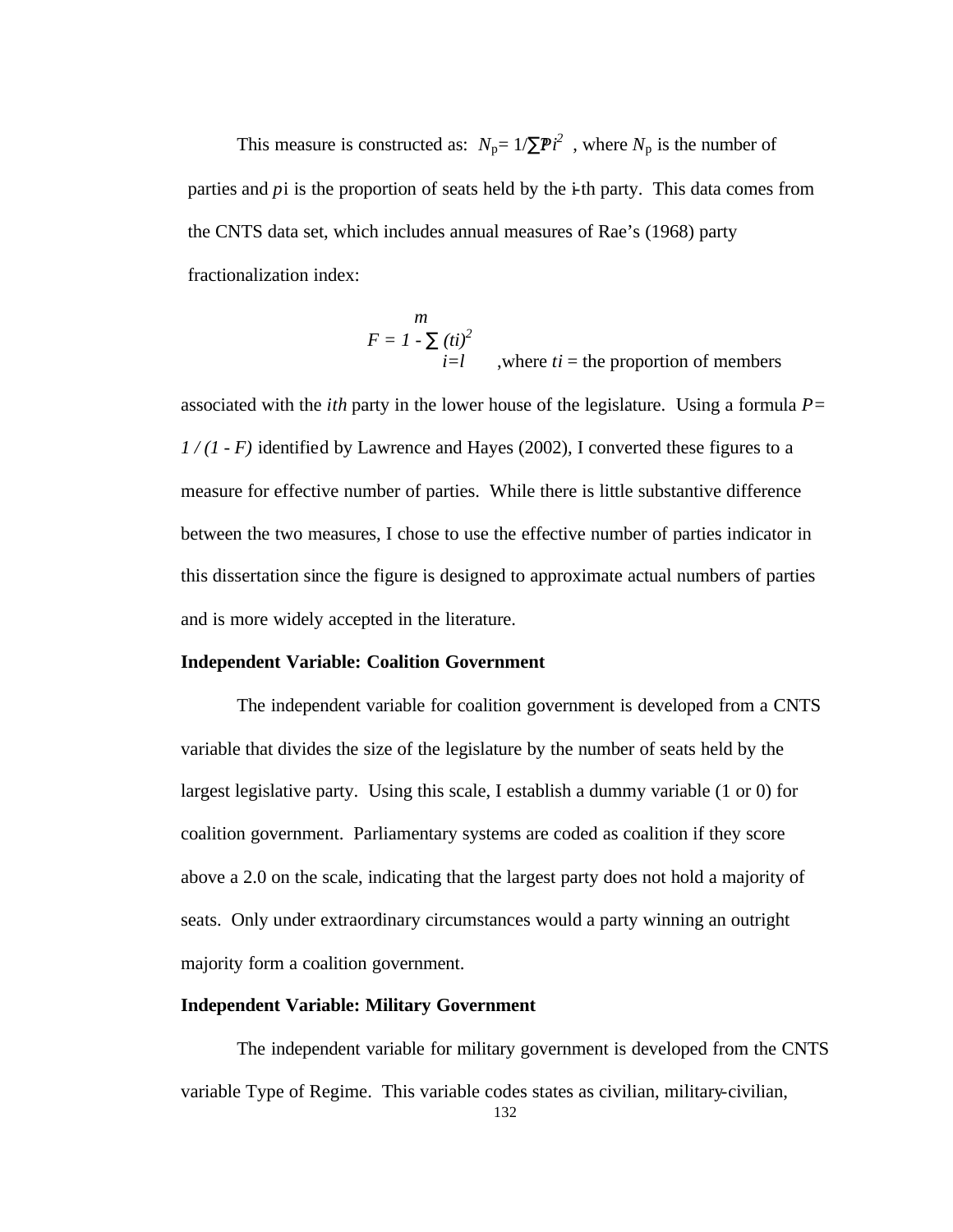military, and "other." From this, I construct separate dummy variables corresponding to the extent of military involvement in government.

Military-Civilian Rule (coded 1 or 0): Describes cases where an outward civilian government is effectively controlled by a military elite. Civilians hold only those posts (up to and including that of head of state) for which the military deems their services necessary for the successful conduct of government operations. The majority of Latin American military governments fall under this category, as did Greece from 1967 to 1974.

Direct Military Rule (coded 1 or 0): Direct rule by the military, usually (but not necessarily) following a military coup. The governing structure may vary from utilization of the military chain of command under conditions of martial law to the institution of an ad hoc administrative hierarchy with at least an upper echelon staffed by military personnel. About one-fourth of the cases of military rule in the dissertation's dataset fall into this category. Argentina's experiences under military rule in the 1970s and early 1980s are one example.

#### **Independent Variable: Less Developed Countries**

Conceptualizing an independent variable for less-developed countries is not an easy task. In fact, frequently scholarly articles will examine cases related to the "Third World" without ever defining or operationalizing what constitutes this group of nations. The term "Third World" is used to describe the less developed nations of Asia, Africa and Latin America. These states tend to be characterized as poor and economically dependent on the export of primary products to the developed world. They are also frequently associated with having higher rates of illiteracy, population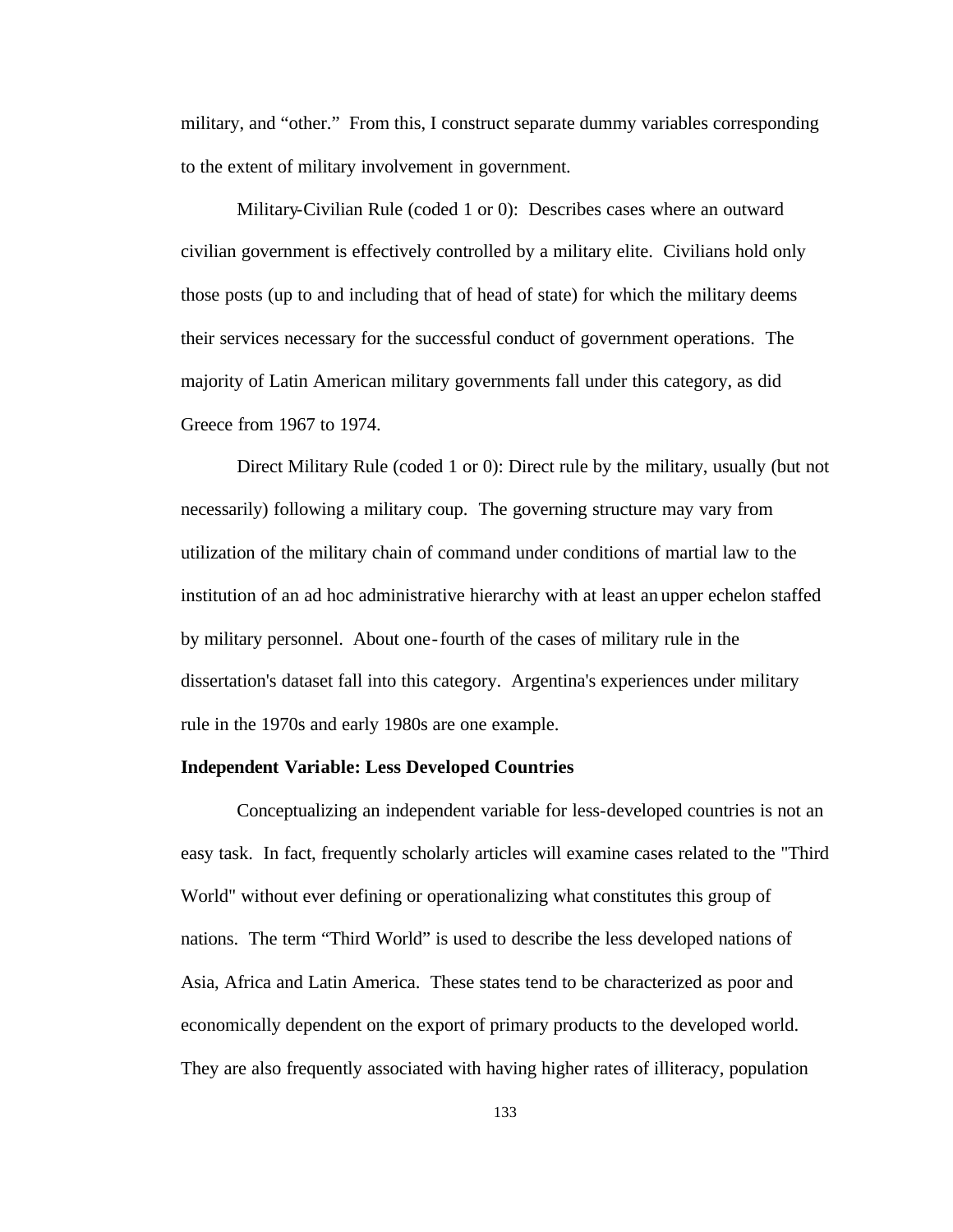growth and political instability. Typically included among Third World states are all those of Asia, with the exception of Israel and Japan, all of Africa (with the possible exception of South Africa), and all of the Americas with the exception of Canada and the United States.

Most standards for characterizing a country as Third World are subjective in nature. There are no widely accepted standards or criteria in the literature for classification. One possible method is to utilize the World Bank's country classification indicators. However, these data are not available longitudinally. This dissertation characterizes states as "less developed" based upon their membership in the Group of 77. The Group of 77 (G-77) was established in 1964 by 77 developing countries that were signatories of the "Joint Declaration of the 77 Countries" issued at the end of the first session of the United Nations Conference on Trade and Development (UNCTAD). The G-77, which now numbers 133 countries, characterizes itself as "the largest third-world coalition in the United Nations." Its stated goals are to articulate and promote collective economic interests, enhance joint negotiating capabilities on major international issues in the United Nations system, and promote economic and technical cooperation among developing countries. G-77 membership tracks quite closely with what conventional wisdom dictates as "the Third World," with the possible exceptions of Mexico, South Korea and four of the five former Soviet Central Asian republics, who are non-members. Member states that may not traditionally be thought of as "developing" or "Third World" include Cyprus and the Eastern European states of Yugoslavia, Bosnia and Herzegovina and Romania.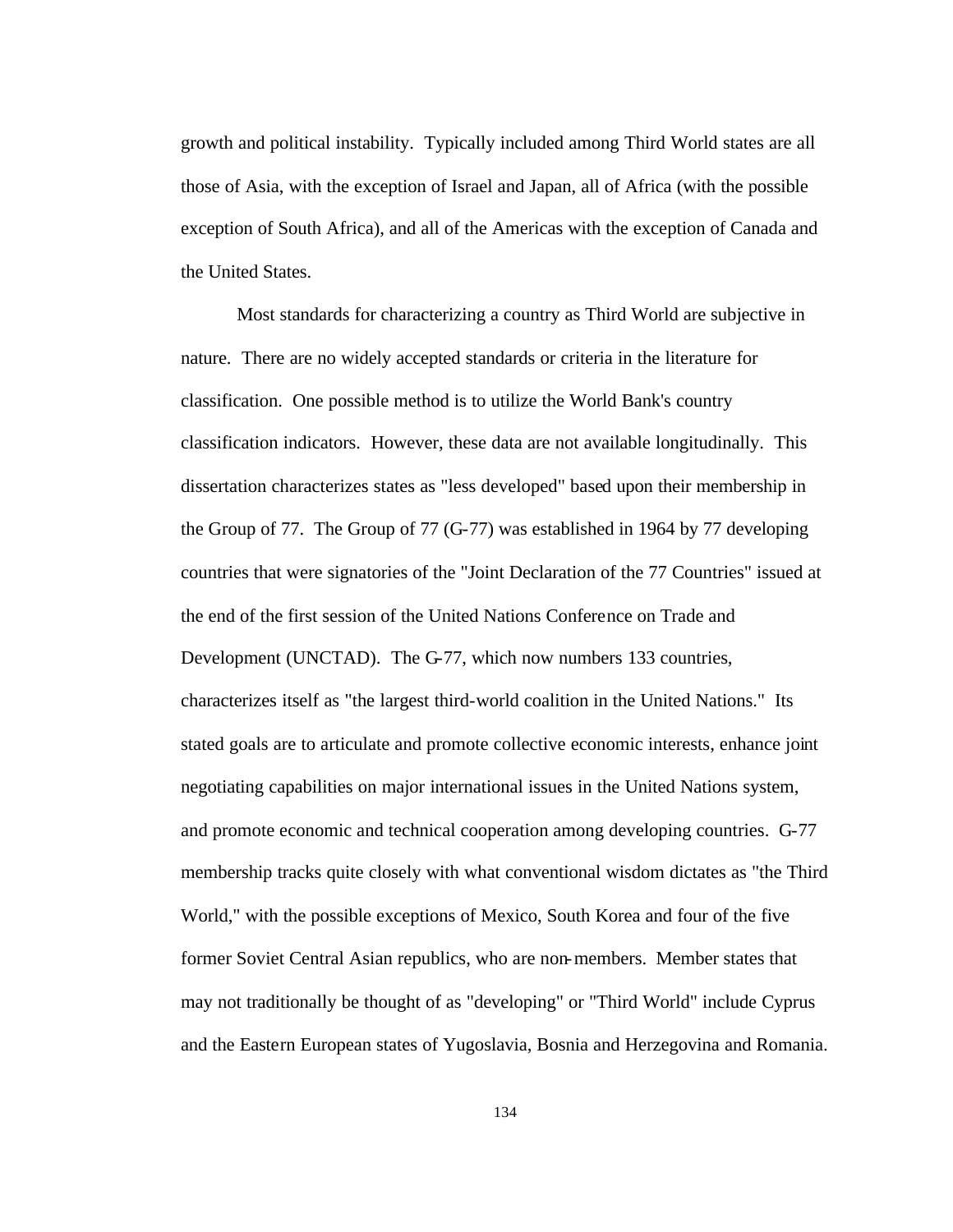For this variable, member states are coded as 1 for all years in the study; non-member states are coded as a 0 for all years.

While admittedly not a perfect measure, this is at least non-subjective and reflects the states' self-identification with development issues. Membership in the G-77, as with most conventional concepts of what constitutes the Third World, include an eclectic mix of nations – from extremely poor and underdeveloped states such as Haiti, Sierra Leone, Comoros and Bangladesh – to oil-rich nations such as Saudi Arabia and Kuwait – to newly industrializing countries such as Malaysia and Singapore.

### **Independent Variable: Leadership Change**

I adapt the independent variable for leadership change from the CNTS variable Changes in Effective Executive. This variable identifies the number of times in a year that effective control of executive power changes hands. Changes are coded if the new executive is independent of his or her predecessor. For this dissertation, if a change in the effective executive occurs in a given year, I assign that variable a value of 1. If no changes in the effective executive occur, I coded that variable as 0. This variable is used as both a control variable in tests of each of the hypotheses and as an independent variable in an interaction model comparing the effects on leadership change in foreign policy change in democracies and non-democracies.

#### **Description of Data**

A further description of the dependent and independent variables is illustrated in Appendices C, D and E. Appendix C contains descriptions of the mean, minimum and maximum values for each dependent and independent variable according to the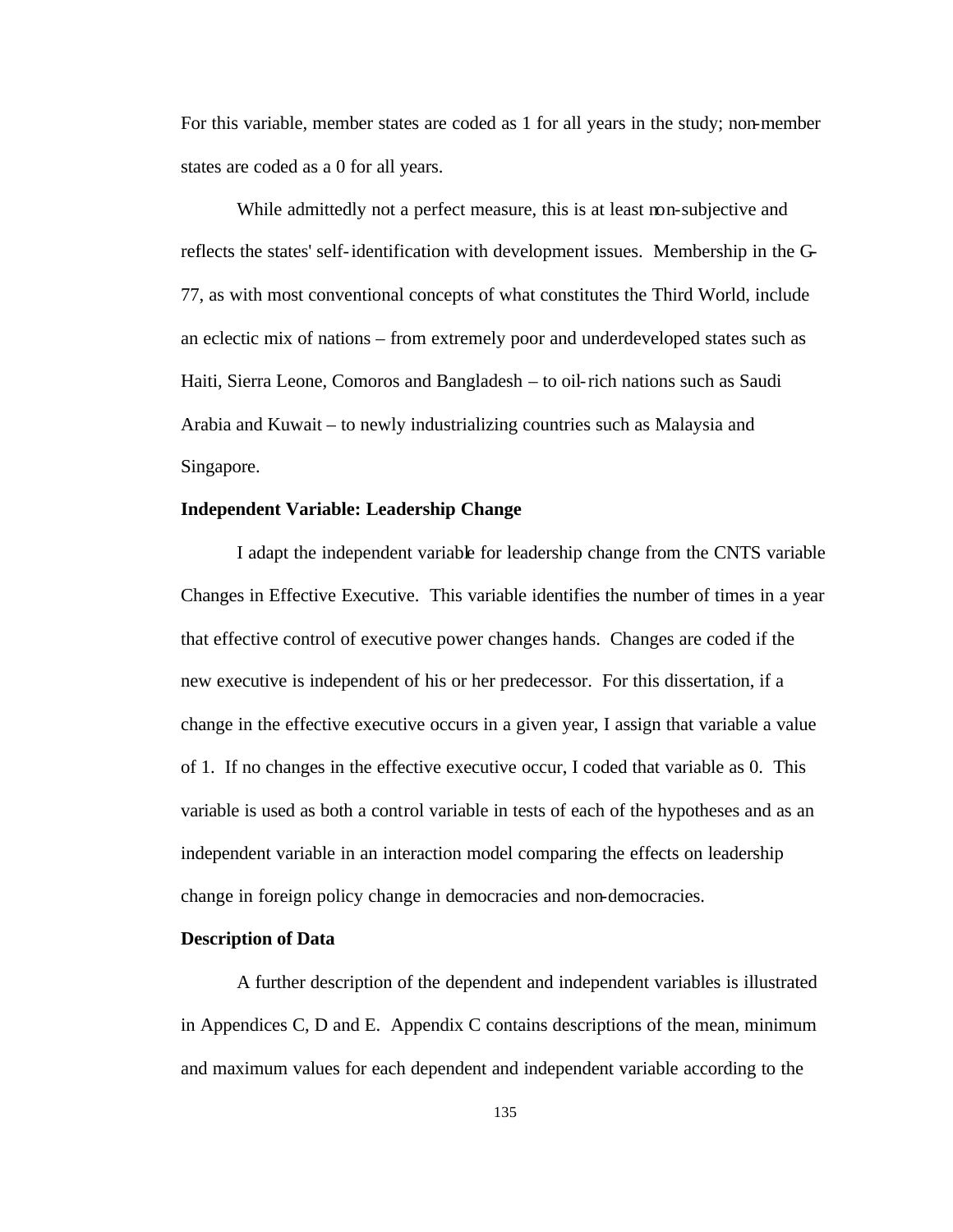years included in each dependent variable. Appendix D contains histograms for the non-dichotomous dependent and independent variables. Appendix E contains correlation tables for each of the independent variables. Since the time periods covered by each of the dependent variables differs significantly (1954-1978 for the COPDAB data, 1951-1992 for the U.N. Affinity Data, and 1986-1997 for the Important U.N. Votes), there are variations in the independent variable depending upon the dependent variable being used to test the hypothesis.

### **Control Variables**

This dissertation includes several variables to control for other factors that might influence foreign policy change or stability. These variables include a state's capabilities, national attributes, political factors, international alliances, aid allocations as well as other considerations that arise when adapting the hypotheses to a methodological model.

## **Control Variable: National Capabilities**

One important consideration is a state's capacity to undertake foreign policy change. States throughout the world differ significantly in national resources that can be utilized to effect foreign policy changes. National resource levels also reflect a state's position in the international system. This dissertation employs the Composite National Capabilities Index (CINC), developed by Singer, et. al. (1972) as part of the Correlates of War project, as a control variable for capabilities. In a given year, this index represents a state's share (percentage) of global capabilities in six areas: iron and steel production, urban population, total population, total military expenditures, total military personnel and total amount of energy production. Each state's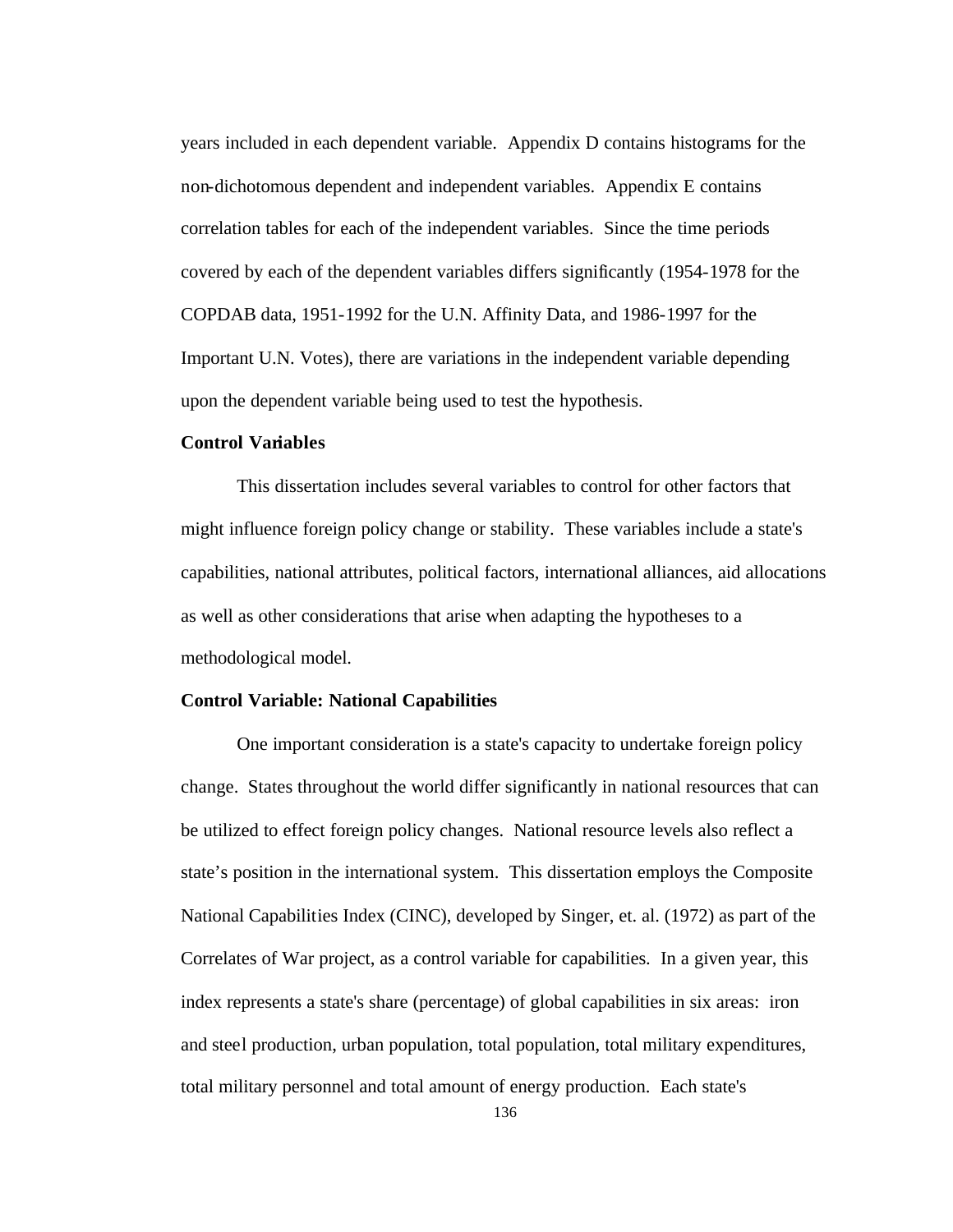proportion of total system capabilities in each area is calculated, and an average is taken across all areas for that state where data is not missing. Data are available for all years in this study up through 1992. Inclusion of this control variable limits the analysis up to the year 1992.

#### **Control Variable: Coups d' Etat**

Another factor that must be controlled are cases when changes in leadership come through violence or extra-constitutional means. Moon (1985) demonstrates that revolutionary changes in government produce significant changes in foreign policy. Hagan (1989) continues this logic and found that more extreme changes in leadership produce more dramatic changes in foreign policy, while more mild changes yield less significant changes.

The variable already included in this dissertation for leadership change accounts for the effect those new individuals entering the decision-making apparatus have on foreign policy change. However, it is necessary to differentiate "typical" leadership changes from those that are more extreme and would likely result in more abrupt policy changes. A control variable for coups is adapted from the CNTS variable Number of Coups d' Etat. This variable captures the number of successful extra-constitutional or forced changes in the top government elite and/or its effective control of the nation's power structure that occur in a given year. If a successful coup occurred, I assign that state's coup variable a value of 1; if no coups occurred, the variable is coded 0.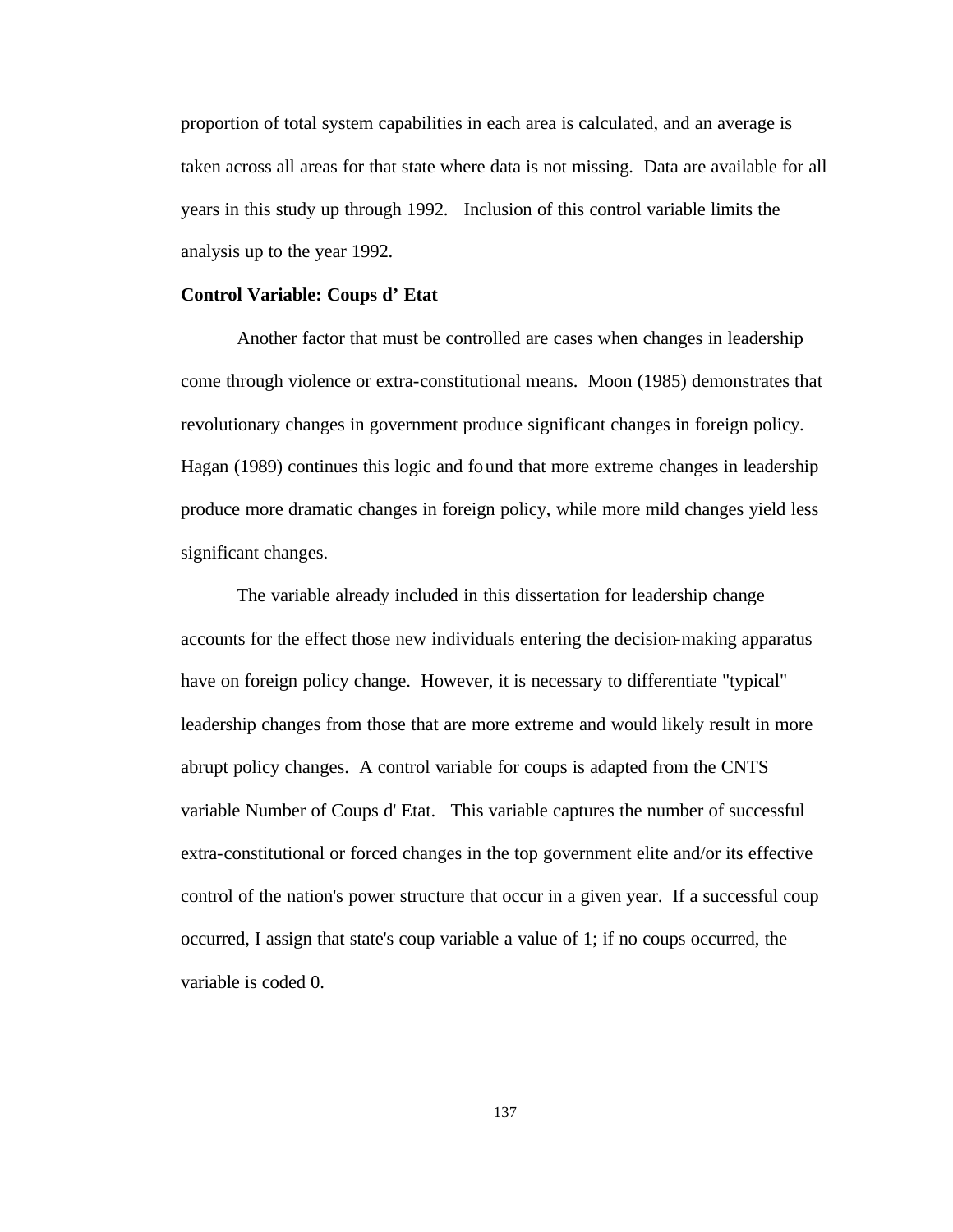## **Control Variable: Wealth**

As discussed in the foregoing chapters, scholars suggest that wealthier states are less likely to undertake significant foreign policy change, since they are more likely "satisfied" with their prevailing situation and undertaking significant changes would be relatively more costly. A control variable for wealth is operationalized based on a state's per capita Gross Domestic Product relative to the United States (U.S. = 100) for each year. Higher levels indicate higher levels of wealth. Data for this variable come from the Penn World Tables 6.1 (PWT 6.1) data set (Heston, Summer and Aten, 2002). One problem with the PWT data sets is that they do not contain these data for most communist states. To include these cases in the dissertation, I followed the prescription used by Leeds and Davis (1999). In order to combine their data with that of the more updated data set, I code all states with a GDP relative to the United States that was 30 percent or higher as "wealthy" and assign them a value of 1 for the given year. All other states are coded as 0. Leeds and Davis (1999), using an earlier version of PWT, sought to resolve the problem by adding data missing for the communist states that they collected from various other sources. I supplement the per capita GDP data from PWT 6.1 that I converted to categorical data with the categorical data from the Leeds and Davis data set for those cases.

## **Control Variable: Alliance**

An alliance variable is included in the dissertation to control for the similarity of formal alliances between states. Walt (1987) explains alliance formation in terms of: a response to threat; ideological, political and cultural solidarity; and a means of garnering more foreign military and economic assistance. Each of these can be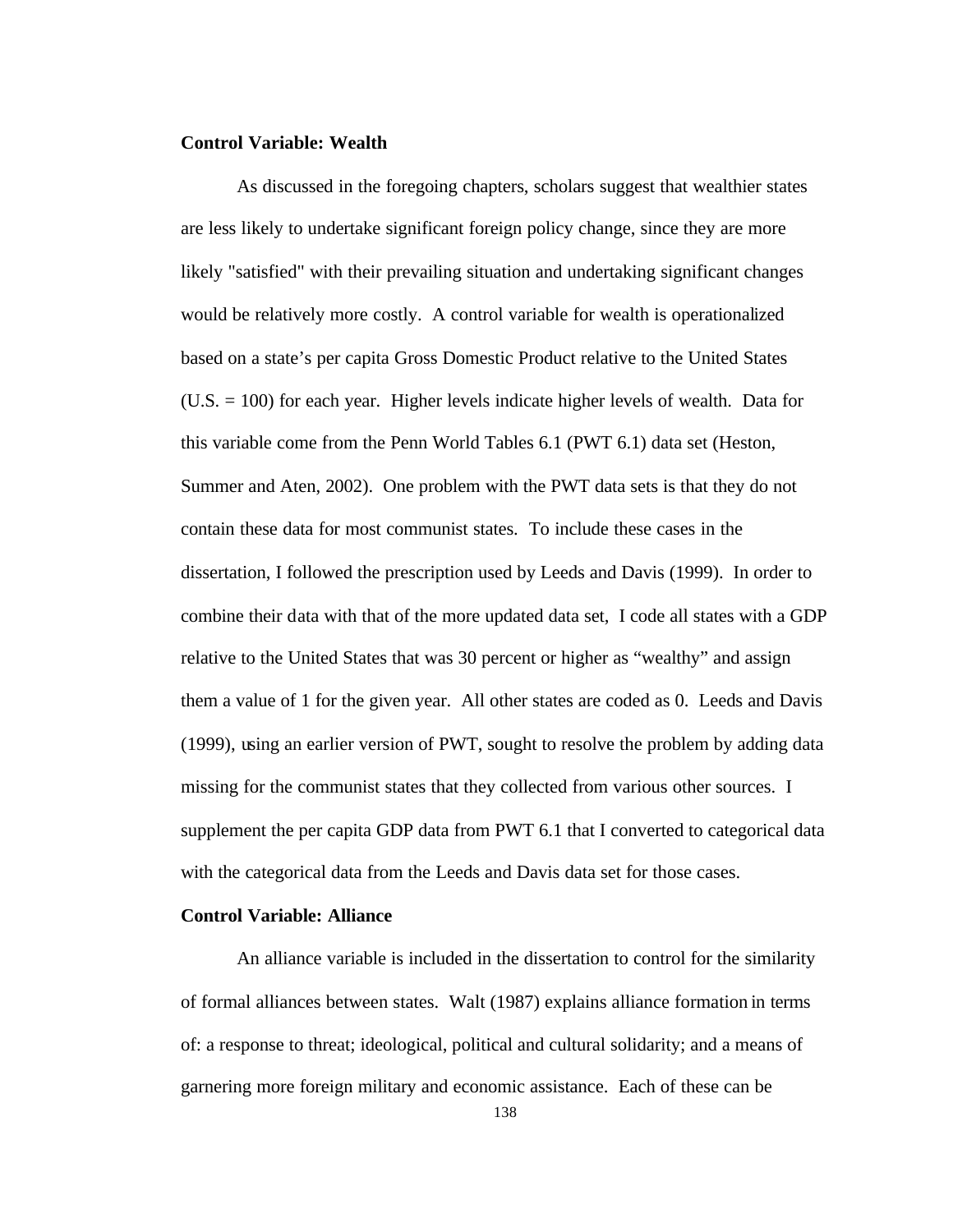expected to reinforce policy stability. Since alliances reflect common perceived threats, interests, goals or orientations, states with similar alliance patterns should be less likely to undertake actions that would change the relationship they have with important partners.

Control variables for alliance are constructed from EUGene based on S scores for regional alliance similarity from the Correlates of War data set, updated by Dan Reiter through 1992. Alliances are ranked as 1 (defense pact), 2 (neutrality pact), 3 (entente) and 4 (no alliance). All states in the international system are included, even if they do not engage in any alliance behavior. Signorino and Ritter's S correlation (1999), evaluates the rank order correlation for two states' alliance portfolios and takes into account both the presence and absence of an alliance in the correlation calculation, accounting for the fact that states may have identical alliances with some states as well as no alliances with identical sets of other states. Possible S scores range from -1 (totally opposite alliance agreements) to +1 (complete agreement in alliances) (Bennett and Stam, 2001). For the model using important U.N. votes, I use a control variable for alliance similarity with the U.S. For the other models I use the average alliance S score for each state with all other states in its PRIE – the same sets of states captured in the dependent variables. Like the national capabilities control, use of this variable limits analysis up to the year 1992.

## **Control Variable: U.S. Economic Assistance**

For the model using important U.N. votes, an alternate measure is necessary to control for states that have closer relations with the United States. I include a U.S. aid control variable as a surrogate for alliance, since alliance data are not available beyond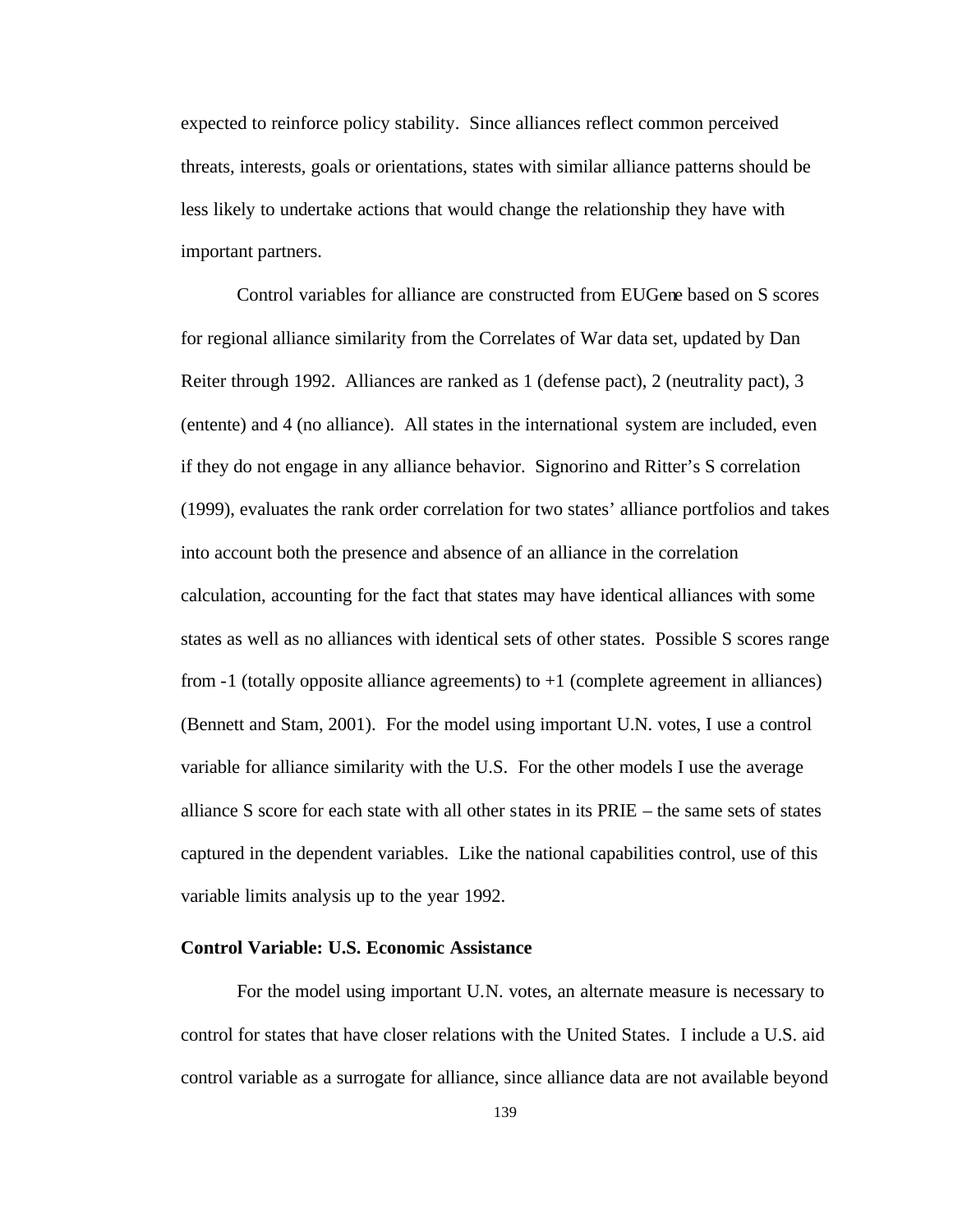1992, and data for the dependent variable, independent variable, and other control variable are available up through 1997. This variable is the total annual economic assistance loans and grants provided to each country in millions of current U.S. dollars. These data come from the United States Agency for International Development. One drawback of using this measure is that the industrialized countries of Western Europe have close relations with the United States but do not receive U.S. aid.

#### **Control Variables: Polity and Polity Differences**

Another set of variables control for polity-related effects that may exist between states and may influence their foreign policies. First, I created a control variable to capture the level of non-democracy/democracy of the states receiving the change in foreign policy action. There are reasons to believe that the recipient state's level of democracy/non-democracy may influence the stability of foreign policy directed toward it. Aside from findings in the vast democratic peace literature, studies have shown that democracies and non-democracies are treated differently and that democracies will more often be the recipients of conflictual behavior than cooperative behavior from non-democracies (Leeds and Davis, 1999). I construct a control variable Regime (target) by calculating the average Polity score for each state's PRIE in each year to control for the overall Polity of the states receiving the foreign policy action.

Another polity-related variable controls for the difference in levels of nondemocracy/democracy between interacting states. States of a more similar regime type may be expected to behave differently toward one another. States with similar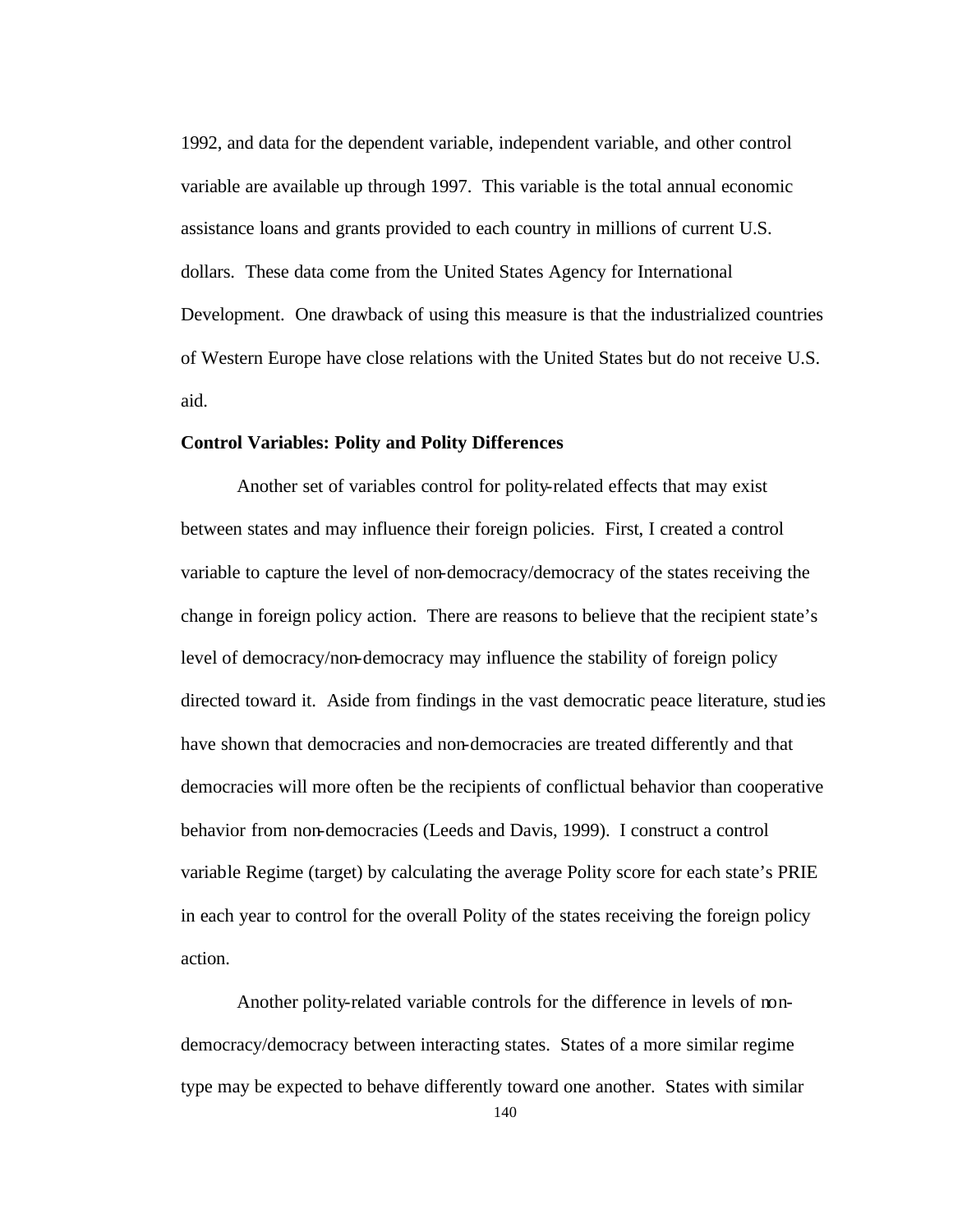regime types are likely to have more similar interests, less to disagree over, and perhaps fewer occasions for foreign policy change. On the other hand, states of a similar regime type may have less to fear from one another and in the context of a cooperative relationship be willing to change policies. I constructed the control variable Regime (dif) from the difference in the Polity score for each state and the average Polity score for its PRIE.

A third control seeks to address changes that might be happening in the environment receiving the foreign policy action. Cases will occur when a state may change its foreign policy in response to significant changes occurring in its PRIE, not necessarily any internal dynamic. Especially in the case of the Affinity model, changes from one year to the next raise the issue of "who moved?" One type of change that can occur in a PRIE that might induce foreign policy response is a change in the regime makeup of the states. A state that has dealt primarily with nondemocracies could be expected to change its foreign policy if each of those states suddenly became democracies. To control for this effect, I create a control variable Regime Change (target), calculated as the absolute value of the difference in a state's PRIE's average Polity score from the previous year.

#### **Control Variable: Cold War**

Using important U.N. votes as the dependent variable permits examination of a more recent timeframe, and an analysis of the impact of the Cold War and post-Cold War periods. A Cold War dummy variable will be used in an interaction model. The Cold War period is coded 1 for the years 1986 to 1990, and 0 for 1991 to 1997.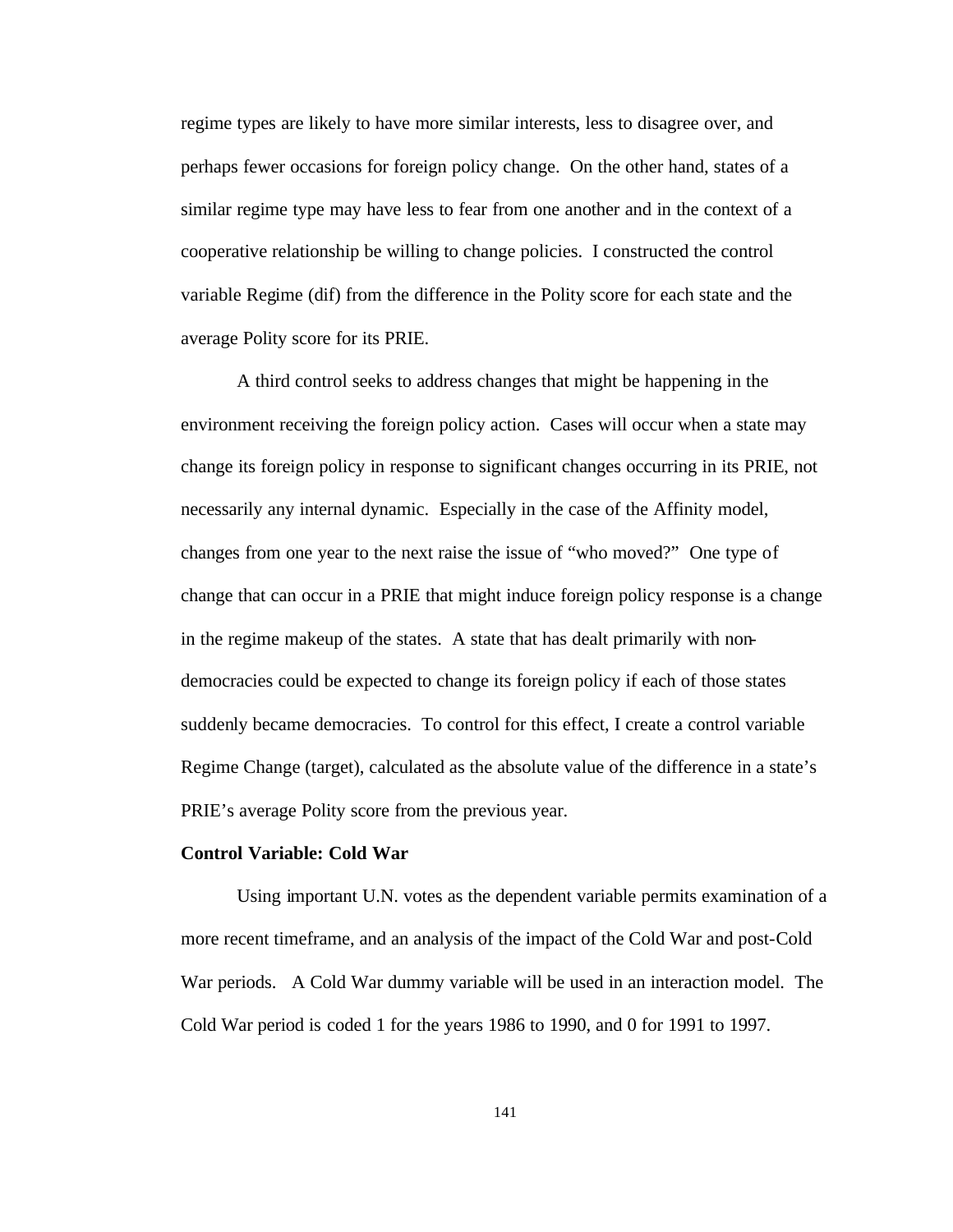#### **Methodology**

In this dissertation I employ a pooled, cross-sectional time series design to test each of the hypotheses. These designs enable comparisons across a number of units (in this case states) over a period of time (years) by combining time series for multiple cross sections of data. Pooling data gathered across time and space presents a number of advantages. It helps overcome the "small N" problem often associated with studies involving too many explanatory variables and too few cases. These designs are also beneficial when examining variables whose "variability" may appear at different times and in different cases and for cases where variability may be negligible across time or space but can be captured in time *and* space (Stimson, 1986). Ultimately, pooled, cross-sectional time series designs permit the capture of variation not only through time or space, but also variation of these dimensions simultaneously (Podesta, 2002).

Pooled, cross-sectional time series present a number of problems, however, since "the disturbance term is likely to consist of time series related disturbances, cross section disturbances, and a combination of both" (Pindyck and Rubinfeld, 1991: 223-224). These designs often violate the standard Ordinary Least Squares (OLS) assumptions regarding the error term. The OLS method dictates that the "best fit" for a regression line is the one where the sum of squared deviations of the points from the line are a minimum. OLS regression estimates are the standard way social scientists link causes and effects, but for OLS to be optimal "it is necessary that all the errors have the same variance (homoskedasticity), and that all of the errors are independent of each other" (Podesta, 2002: 9). Meeting these assumptions is a problem for pooled, cross-sectional time series designs for a number of reasons.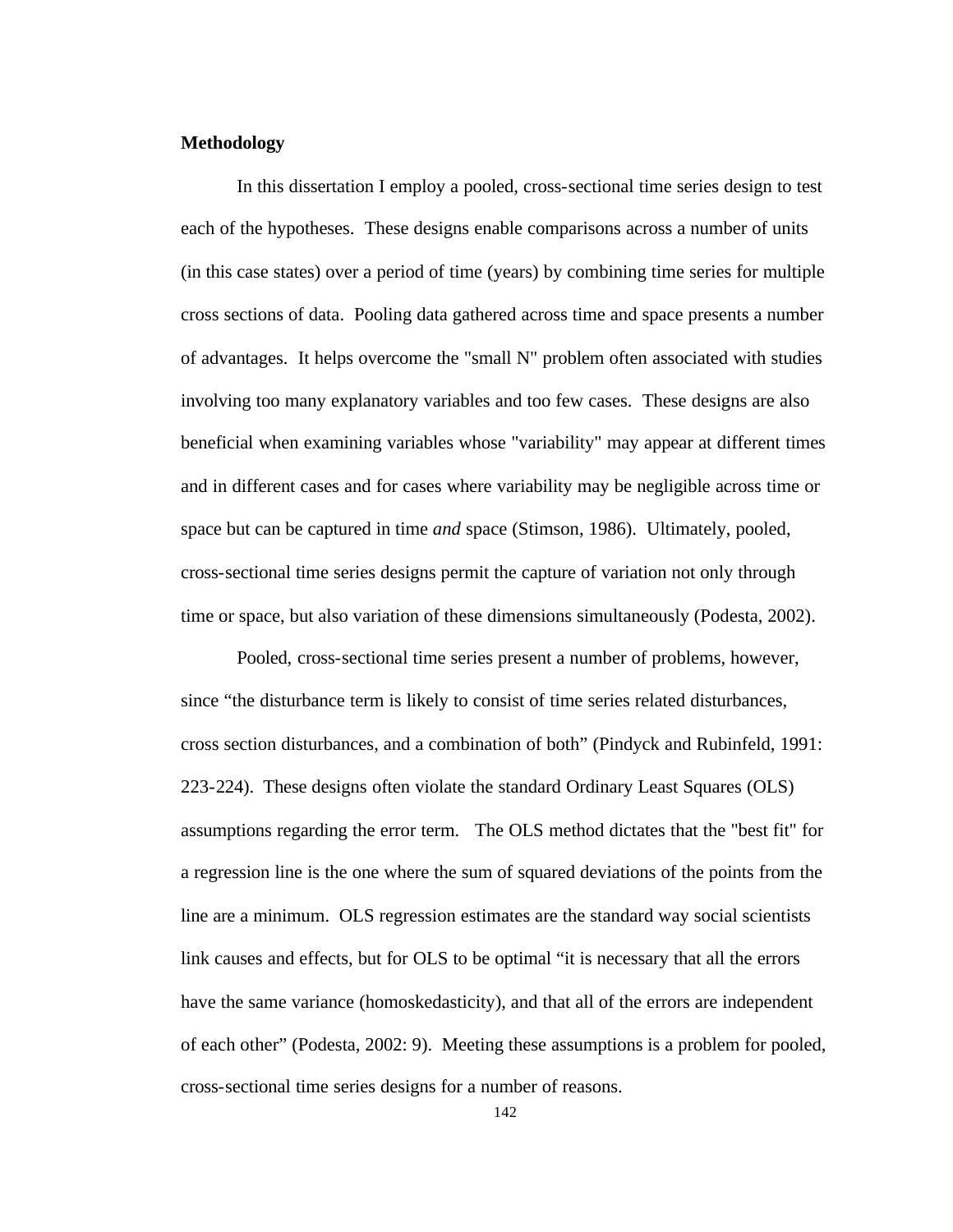Error terms tend not to be independent from one time period to the next. Autocorrelation may occur if errors for a country in a given year are correlated with errors in subsequent years. National traits, such as population, largely carry over from one time period the next and cannot be characterized as "independent." Errors may also be correlated across cases. Interdependence increases the opportunity for disturbances from one country to the next (Podesta, 2002). Events in Canada, for example, will likely influence events in its largest trading partner, the United States. Errors also tend to be heteroskedastistic. The variance on certain variables may differ substantially from one country to the next. Military expenditures, for example, are likely more volatile in large countries than in very small countries with limited public expenditures. Heteroskedasticity may also impact the dependent variable if the *scale* of activity (such as foreign policy initiatives or United Nations votes) differs between countries (Hicks, 1994; Podesta, 2002).

Errors may also be generated reflecting cross sectional *and* temporal effects. This stems from the assumption of homogeneity in the level of the dependent variable across units. "If we assume the units are homogenous in level and they are not…then the least squares estimator will be a compromise unlikely to be a good predictor of any of the units, and the apparent levels of heteroskedasticty and autocorrelation will be substantially inflated " (Stimson, 1986: 919).

The method used here is a generalized estimating equation (GEE) model employed using the STATA data analysis program. GEE models control for heteroskedasticity and the non-independence of observations through a populationaveraged approach to estimating correlated data. This procedure "fix(es) the average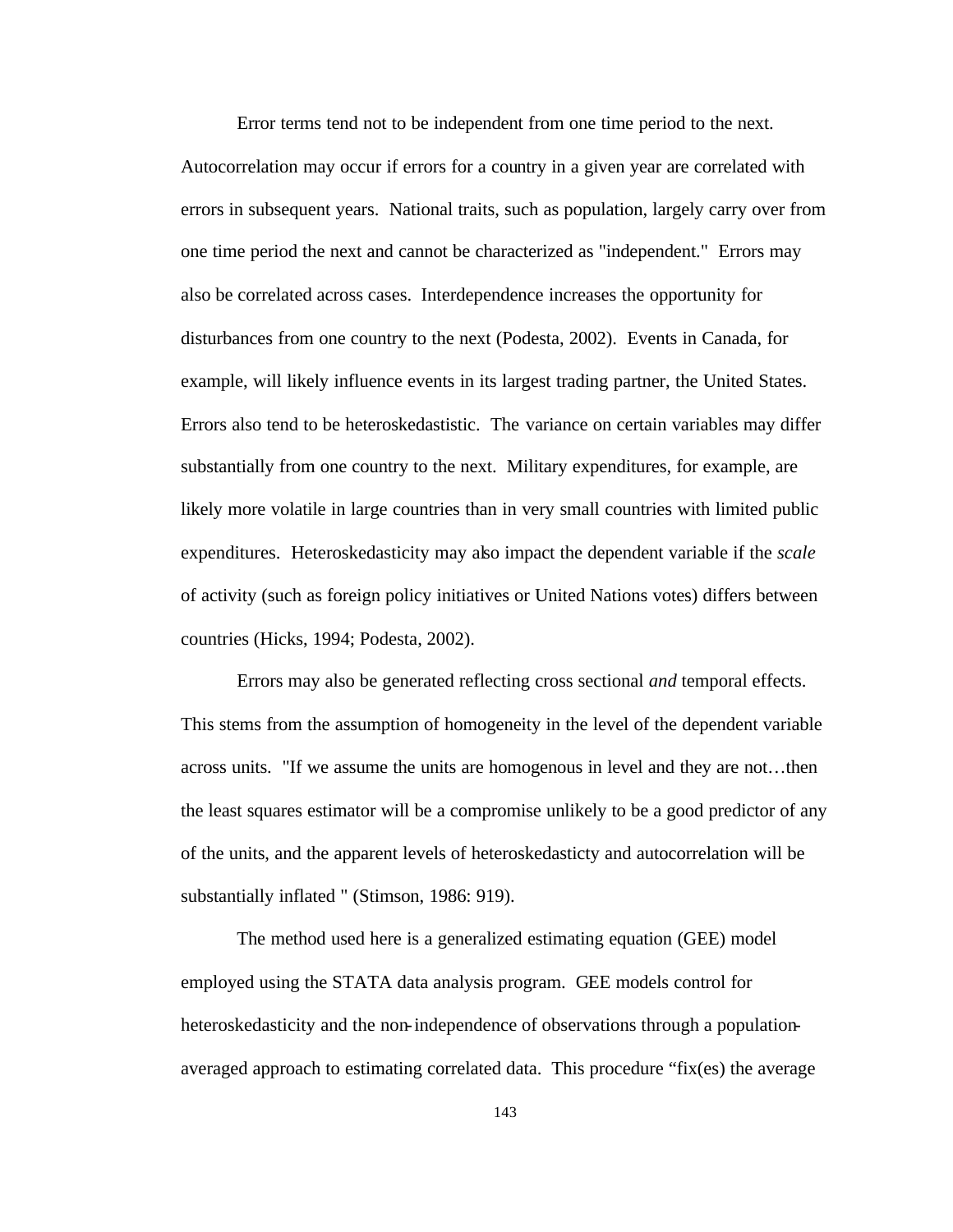values of the independent variables across the panel to the average value of the dependent variable for a given year – essentially turning panel data into crosssectional data" (Bennett and Stam, 2000b: 665). These models "in fact, model…the average response over the sub-population that shares a common value of X" (Diggle, Liang and Zeger, 1994: 131). Zorn (2001) states that this method is most valuable for making comparisons across groups or sub-populations.

Hu, et. al. (1998) observe:

The GEE approach is more desirable when the objective is to make inferences about group differences . . .If we want to estimate the average treatment effect, regardless of individual change over time, then the populationaveraged parameter is of more interest (ibid.: 701).

In the context of political science, Zorn observers that the GEE approach is ideal for assessing such things as the propensity of democracies and non-democracies to engage in interstate conflict.

Using this model, variables associated with greater degrees of foreign policy change should yield coefficients that are positive. Variables associated with greater foreign policy stability should produce coefficients that are negative. I will conduct one-tailed tests of significance on the independent variables and two-tailed tests on the control variables.

In calculating foreign policy change for the dependent variables, the first year for each state in the study had to be dropped. With this, periods of analysis for models using the COPDAB data cover 1954 to 1978. The models using U.N. Affinity scores include the years 1951 to 1992; and the models using important U.N. votes cover 1986 to 1997, depending upon the years available for the control variables used.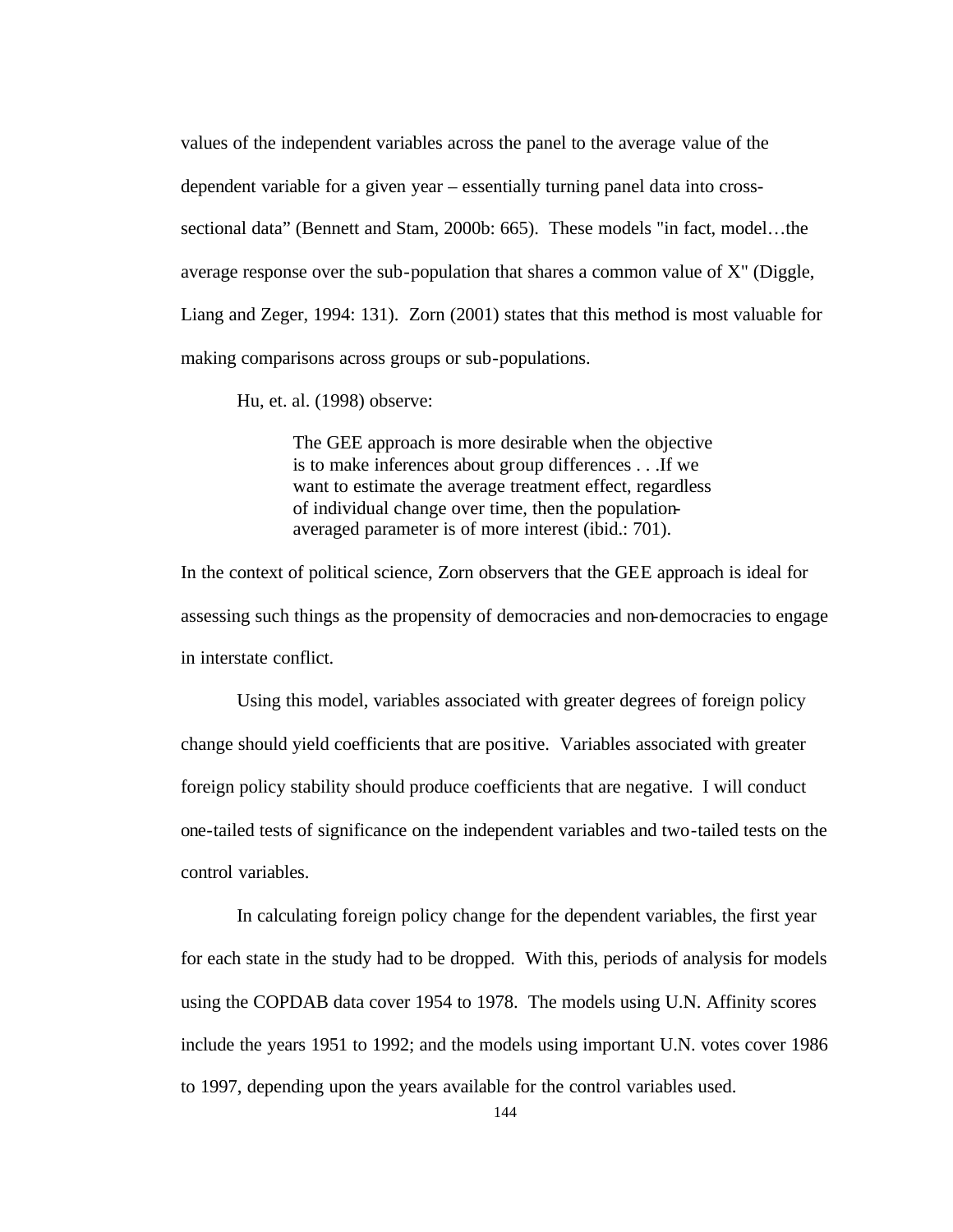#### **Hypothesis 1: Democracy and Non-Democracy**

The reader will recall that the first hypothesis of this dissertation is that states with democratic regimes demonstrate greater stability (less foreign policy change) than do states with non-democratic regimes. Thus the null hypothesis is that estimates for the coefficient for democracy will be zero or greater, and the alterna tive hypothesis is that estimates will be less than zero. Likewise, for non-democratic systems, the null hypothesis is that the estimate for non-democracy will be zero or less than zero. The alternate hypothesis is that the estimate will be greater than zero.

I first test this hypothesis using the COPDAB measure of foreign policy change as dependent variable, which covers the years 1954 to 1978. The first column in Table 5.2 displays the results for the model including a non-democracy and democracy independent variable. The estimated coefficient for the independent variable for non-democracy reveals that non-democracy has a positive effect on foreign policy change, significant at the .01 level. A one-unit change in the nondemocracy variable, in this case from the intermediate category of "mixed systems," is associated with a 17 percent increase in the annual mean change in the COPDAB score (see summary statistics in Appendix C).

The lack of statistical significance in the estimate for democracy suggests that there is no significant difference in the amount of foreign policy change occurring in democracies and "mixed systems." The mixed systems, however, are a relatively small percentage of states, and the significant finding in the predicted direction for the non-democracy variable confirms the hypotheses that there are differences in the stability of foreign policy between non-democracies and other systems. This finding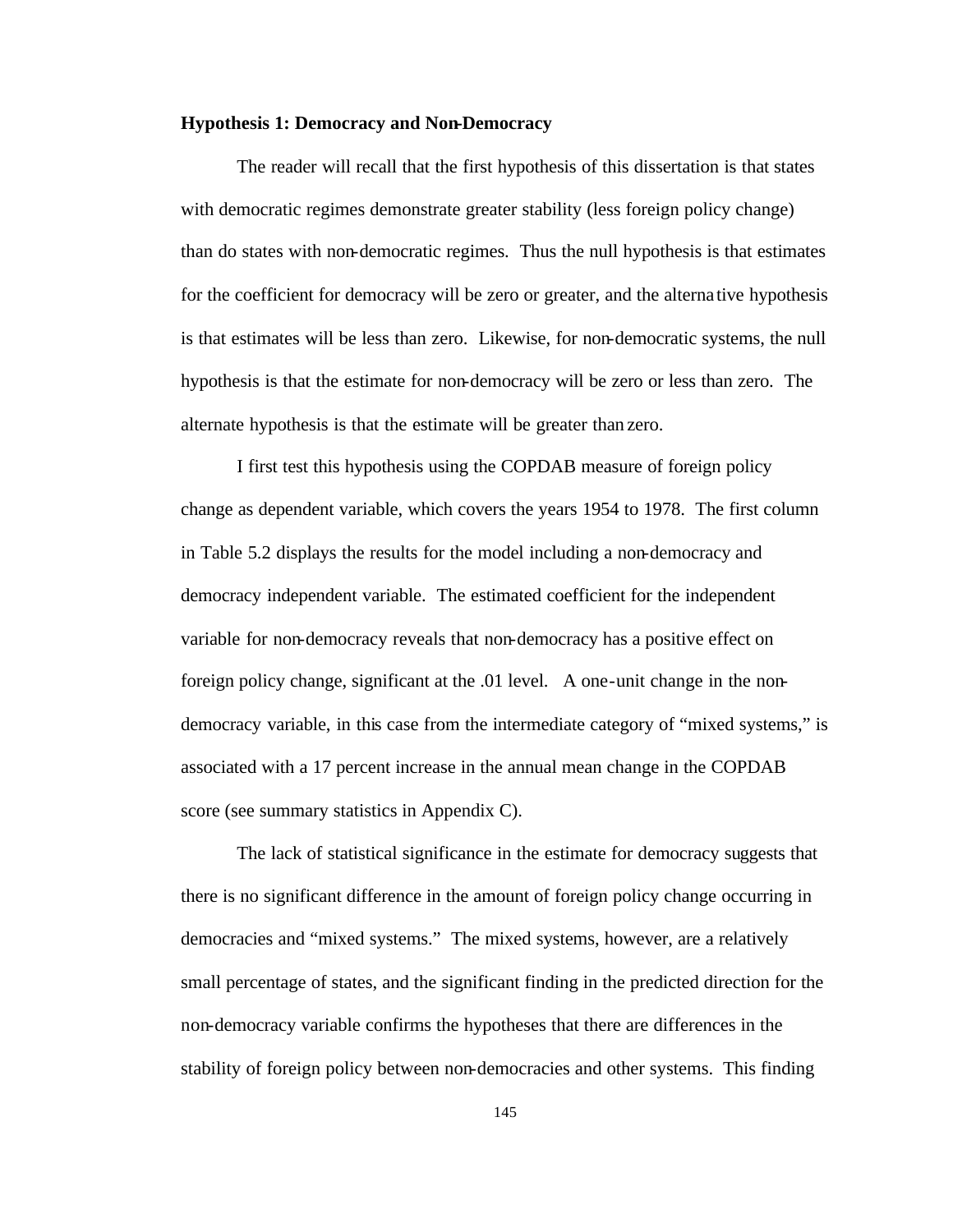# **Table 5.2 Regime Effects on Foreign Policy Change: Five Models Using COPDAB Dependent Variable, 1954-1978**

|                              | Non-Dem/Dem         | <b>Non-Dem</b>          | Dem                     | Regime<br>(3-Point Scale) | Regime<br>(2-Point Scale) |
|------------------------------|---------------------|-------------------------|-------------------------|---------------------------|---------------------------|
| Non-Dem $(+)$                | $.675***$<br>(.301) | $.637***$<br>(.229)     | -------                 | -------                   | -------                   |
| Dem $(-)$                    | .068<br>(.355)      | -------                 | $-.444***$<br>(.268)    | -------                   | -------                   |
| Regime (-)<br>$(3-Point)$    | -------             | -------                 | -------                 | $-.340***$<br>(.136)      | -------                   |
| Regime (-)<br>$(2-Point)$    |                     |                         | -------                 | -------                   | $-.820***$<br>(.298)      |
| Capability (+/-) -17.712**** | (3.980)             | $-17.729***$<br>(3.978) | $-18.297***$<br>(3.928) | $-17.945***$<br>(3.962)   | $-17.493***$<br>(4.083)   |
| Wealth (-)                   | $.520**$            | $.538**$                | $.550***$               | .598***                   | .687**                    |
|                              | (.267)              | (.250)                  | (.265)                  | (.259)                    | (.298)                    |
| Coup $(+)$                   | .673                | .668                    | .714                    | $.665*$                   | .740                      |
|                              | (.430)              | (.429)                  | (.430)                  | (.430)                    | (.525)                    |
| Exec Change $(+)$            | .258                | .262                    | .221                    | .260                      | .320                      |
|                              | (.222)              | (.222)                  | (.222)                  | (.222)                    | (.258)                    |
| Regime $(+/-)$               | $.105**$            | $.105**$                | $.075*$                 | .096*                     | $.125***$                 |
| (Target)                     | (.048)              | (.048)                  | (.046)                  | (.048)                    | (.053)                    |
| Regime $(+/-)$               | $-.081**$           | $-.077**$               | $-.027$                 | $-.050$                   | $-.086*$                  |
| (Dif)                        | (.040)              | (.035)                  | (.032)                  | (.032)                    | (.046)                    |
| Regime $(+)$                 | .238*               | $.237*$                 | .221                    | .228                      | .208                      |
| Change (Target) (.145)       |                     | (.144)                  | (.145)                  | (.144)                    | (.164)                    |
| Alliance (-)                 | $-.538$             | $-.523$                 | $-.420$                 | $-.446$                   | $-.330$                   |
|                              | (.410)              | (.402)                  | (.404)                  | (.402)                    | (.483)                    |
| Constant $(+/-)$             | 3.250****           | 3.256****               | $3.711****$             | 4.081****                 | $3.650***$                |
|                              | (.627)              | (.626)                  | (.588)                  | (.577)                    | (.657)                    |
| $\cal N$                     | 2,453               | 2,453                   | 2,453                   | 2,453                     | 2,453                     |

*Coefficients reported for each variable with standard errors in parenthesis*

 $* p < 0.10, ** p < 0.05, *** p < 0.01, *** p < 0.001$ . Values are based on a one-tailed test for the independent variable, and two-tailed tests for the control variables; (+/-) indicates expected direction.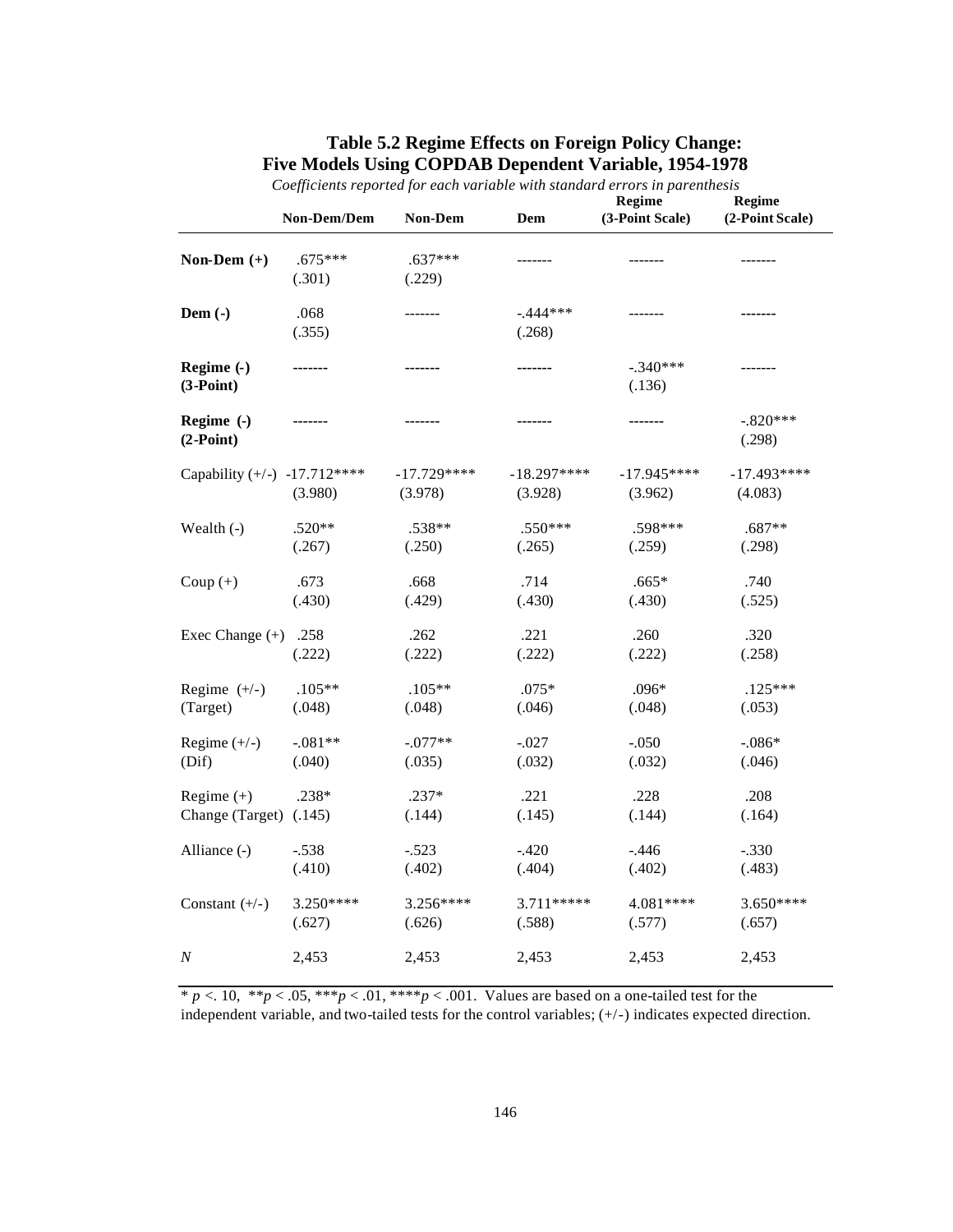is robust across all models of the independent variables, outlined in columns 2-5 of Table 5.2.

The second column shows that non-democracies, compared with all other systems, undertake more foreign policy change. The third column shows an opposite relationship for democracies, which undertake less foreign policy change than other states. Comparing this coefficient with that of democracy in column one shows that while significant differences may not exist between democracies and mixed systems, significant differences can be found when democracies are compared to mixed systems and non-democracies together. The fourth and fifth columns show the relationship between regime type and foreign policy change on two- and three-point scales from non-democracy to democracy. The negative coefficients, both significant at the .01 level, indicate that a change from a less democratic to a more democratic system is associated with less foreign policy change.

Among the control variables, both capabilities and wealth produce significant coefficients in the model. The estimate for national capabilities indicates that greater national capabilities are associated with less change as measured by the dependent variable. Greater wealth, however, is associated with more change. Also significant are the estimates controlling for the levels of democracy in the states receiving the foreign policy action. The estimated coefficient for the average Polity score of the PRIE, Polity (target), is positive and significant, indicating that the more democratic the state's PRIE, the more foreign policy change a state would undertake toward it. The estimate of the coefficient for the difference in regime type between a state and its PRIE, measured as the absolute value of the difference in Polity scores, is negative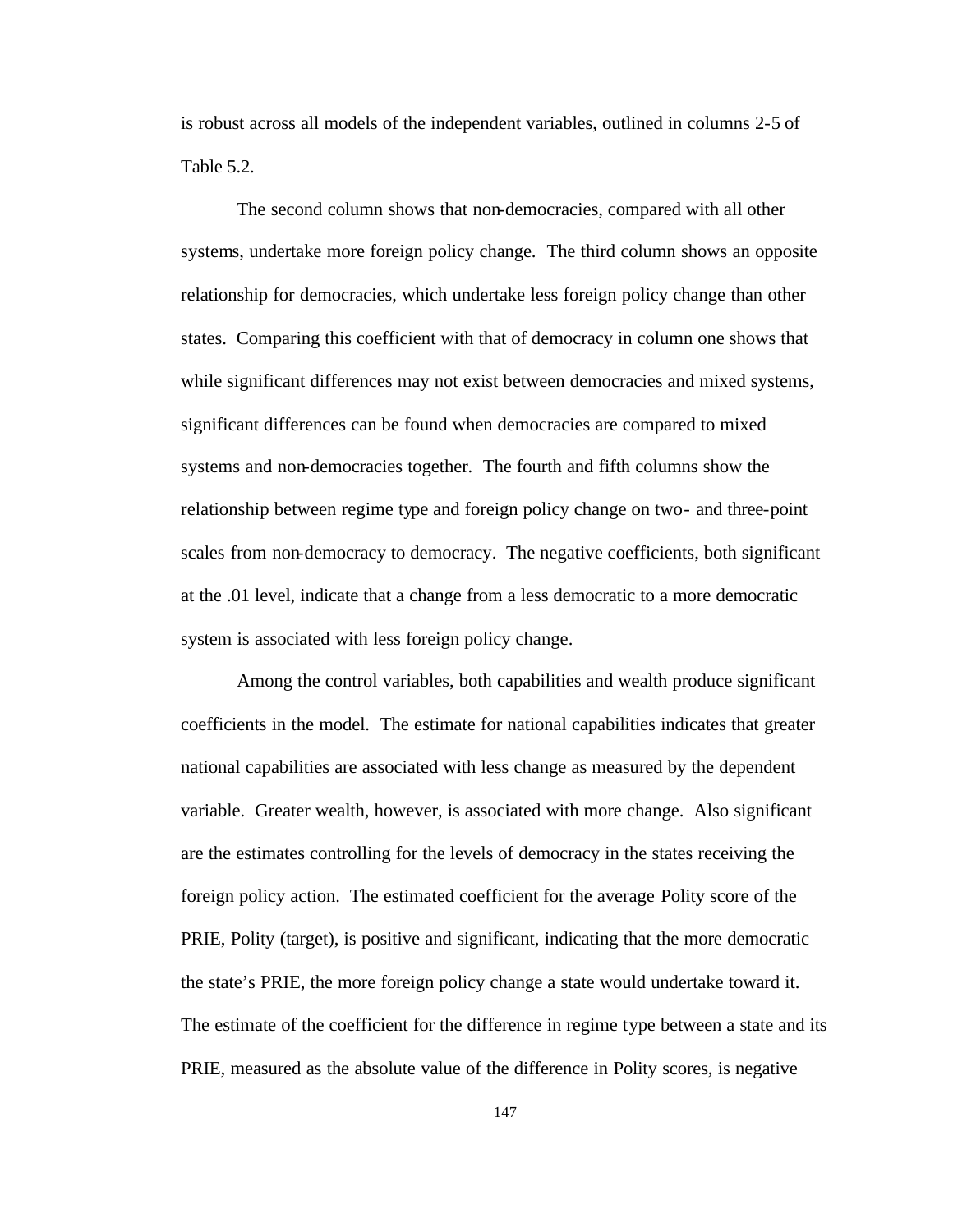and significant, indicating that the more dissimilar the regime types of interacting states, the less foreign policy change they will undertake.

The second model tests this hypothesis in a model using U.N. Affinity scores, which capture voting similarity between a state and other states in its PRIE. As with the model using COPDAB data, the findings in this model support the hypothesis of this dissertation that democracies undertake less foreign policy change than nondemocracies. While the estimates for both variables in the first column of Table 5.3 indicate a statistically significant and negative direction, the coefficients show that democracies undertake less change in U.N. voting patterns than do non-democracies, which undertake less changes than mixed systems. A one-unit change in the independent variable to democracy is associated with a 30 percent decrease in the annual mean change in the Affinity score for all states. The remaining columns in Table 5.3 show that this finding is robust across all measures of the independent variable, whether as separate indicators of regime type or as a scale.

As in the COPDAB model, the control variable for national capabilities is significant. However, unlike the model using the events data as the dependent variable, the estimate here is positive, indicating that states with more national capabilities undertake more changes in voting similarity with states in their relevant environments. The estimate for the variable controlling alliance similarity is also significant, and as expected, indicates that states with more similar alliance patterns are less likely to change patterns of voting similarity. All three of the regime-related controls were also significant. As was the case in the COPDAB model, estimate for regime type of the recipient states is positive and negative, and the estimate for the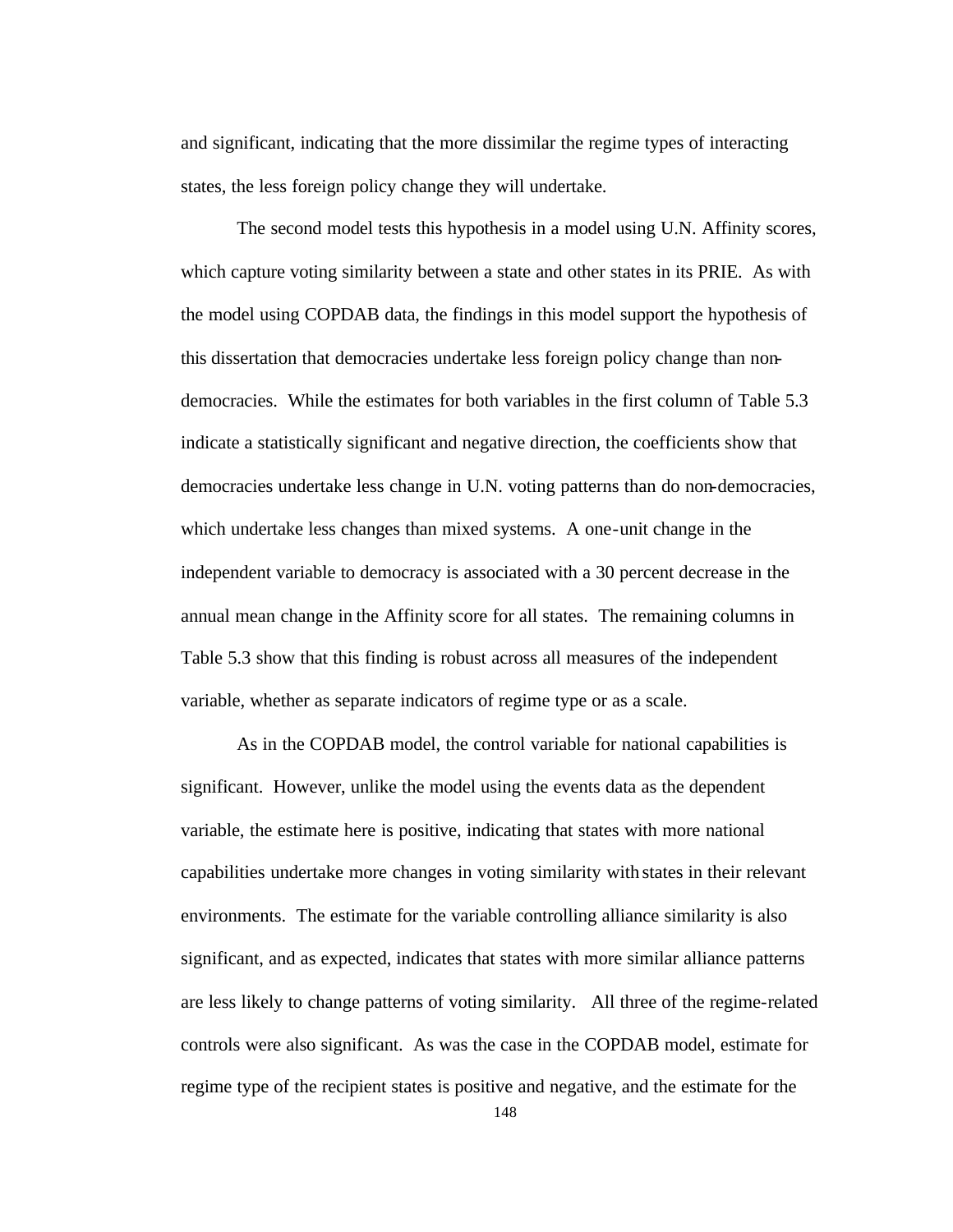|                    |             |            |             | Coefficients reported for each variable with standard errors in parentnesis<br>Regime |                           |  |
|--------------------|-------------|------------|-------------|---------------------------------------------------------------------------------------|---------------------------|--|
|                    | Non-Dem/Dem | Non-Dem    | Dem         | (3-Point Scale)                                                                       | Regime<br>(2-Point Scale) |  |
| Non-Dem $(+)$      | $-.005**$   | $.004*$    | -------     | -------                                                                               | -------                   |  |
|                    | (.003)      | (.003)     |             |                                                                                       |                           |  |
| Dem $(-)$          | $-0170***$  | -------    | $-0.014***$ | -------                                                                               | -------                   |  |
|                    | (.003)      |            | (.003)      |                                                                                       |                           |  |
| Regime (-)         |             | ------     |             | $-.006***$                                                                            |                           |  |
| $(3-Point)$        |             |            |             | (.002)                                                                                |                           |  |
| Regime (-)         | -------     | -------    | -------     | --------                                                                              | $-.010***$                |  |
| $(2-Point)$        |             |            |             |                                                                                       | (.003)                    |  |
| Capability $(+/-)$ | $.190***$   | $.184***$  | $.193****$  | $.191***$                                                                             | $.196***$                 |  |
|                    | (.047)      | (.047)     | (.048)      | (.048)                                                                                | (.046)                    |  |
| Wealth $(-)$       | .002        | $-.003$    | .002        | $-.000$                                                                               | .001                      |  |
|                    | (.003)      | (.003)     | (.003)      | (.002)                                                                                | (.003)                    |  |
| Coup $(+)$         | $-0.06$     | $-.003$    | $-.006$     | $-.005$                                                                               | $-.004$                   |  |
|                    | (.005)      | (.005)     | (.005)      | (.005)                                                                                | (.006)                    |  |
| Exec Change $(+)$  | .003        | .002       | .003        | .003                                                                                  | .003                      |  |
|                    | (.003)      | (.003)     | (.003)      | (.003)                                                                                | (.003)                    |  |
| Regime $(+/-)$     | $.004***$   | $.003***$  | $.004***$   | $.004***$                                                                             | $.003***$                 |  |
| (Target)           | (.000)      | (.000)     | (.000)      | (.000)                                                                                | (.000)                    |  |
| Regime $(+/-)$     | $-.000$     | $-.001*$   | $-.000$     | $-.001**$                                                                             | $-.000$                   |  |
| (Dif)              | (.000)      | (.000)     | (.000)      | (.000)                                                                                | (.000)                    |  |
| Regime $(+)$       | $.012***$   | $.012***$  | $.012***$   | $.012***$                                                                             | $.013***$                 |  |
| Change (Target)    | (.001)      | (.001)     | (.001)      | (.001)                                                                                | (.001)                    |  |
| Alliance (-)       | $-.039***$  | $-.044***$ | $-.041***$  | $-.044***$                                                                            | $-.037***$                |  |
|                    | (.005)      | (.004)     | (.005)      | (.005)                                                                                | (.005)                    |  |
| Constant $(+/-)$   | $.032***$   | $.031***$  | $.028***$   | .039****                                                                              | $.032***$                 |  |
|                    | (.007)      | (.007)     | (.006)      | (.006)                                                                                | (.007)                    |  |
| Ν                  | 4,125       | 4,125      | 4,125       | 4,125                                                                                 | 4,125                     |  |

# **Table 5.3 Regime Effects on Foreign Policy Change: Five Models Using U.N. Affinity Dependent Variable, 1951-1992**

*Coefficients reported for each variable with standard errors in parenthesis*

 $* p < .10, ** p < .05, *** p < .01, *** p < .001$ . Values are based on a one-tailed test for the independent variable, and two-tailed tests for the control variables.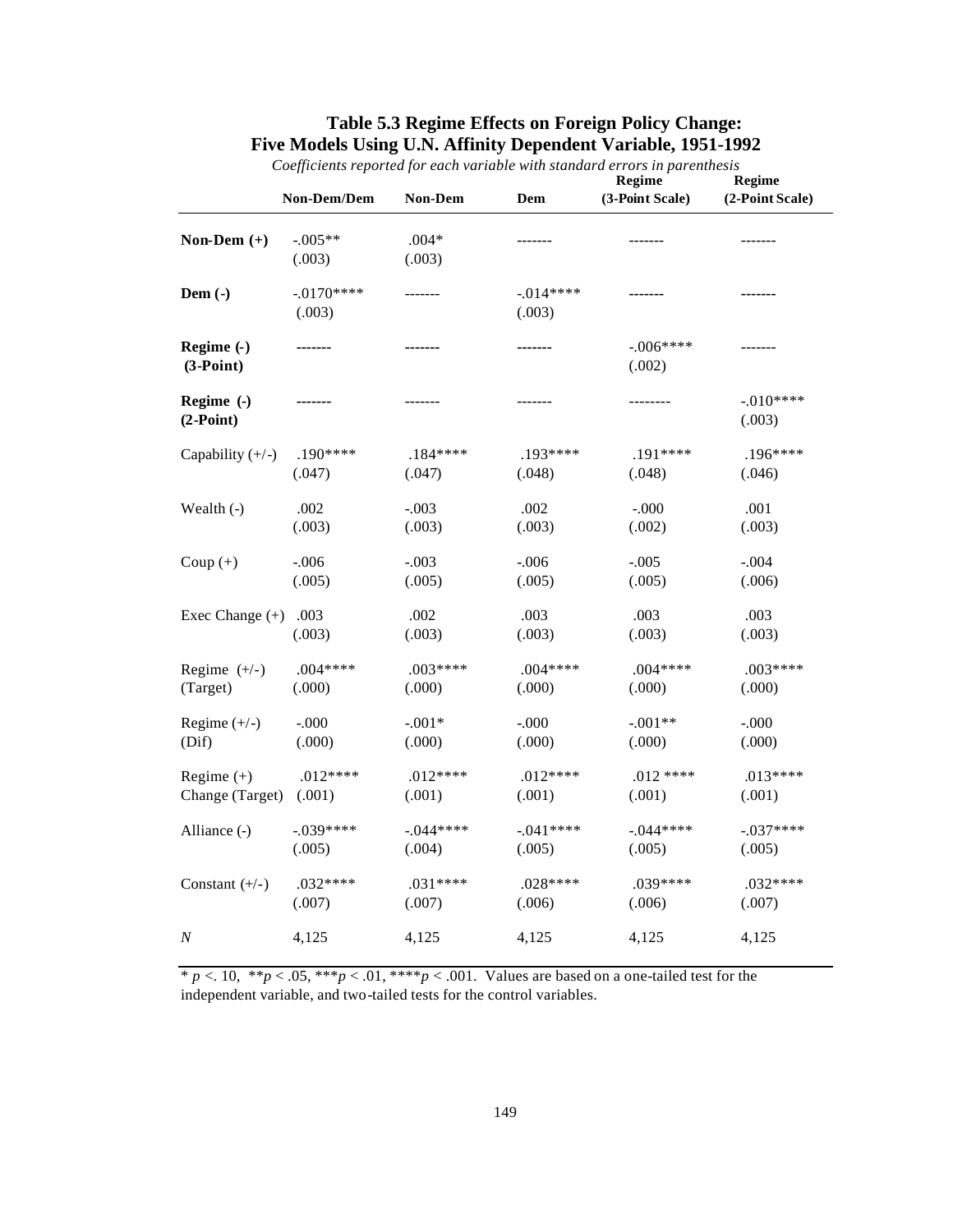"regime distance" between the states and their PRIEs is positive and significant. Another significant estimate is for the variable controlling regime changes in a state's PRIE. The positive coefficient shows that greater changes in the average Polity score of a PRIE is associated with more changes in a state's United Nations voting patterns.

The third model of foreign policy change measures change in terms of voting coincidence with the United States on important votes in the U.N. General Assembly and covers the years 1986 to 1997. This model also produced an estimate for the independent variable that supports the hypothesis. As the first column in Table 5.4 indicates, the coefficient for democracy is negative and significant, and the coefficient for non-democracy is positive and significant. A one-unit change from a mixed system to a democracy is associated with an 18 percent decrease in the annual mean change in the voting coincidence of all states. A one-unit change to non-democracy is associated with a 22 percent increase in the annual mean change in the voting coincidence of all states. Statistically significant findings on the three-point regime scale also support the hypothesis that democracy is associated with less foreign policy change.

Statistically significant estimates were produced for the control variables for wealth, executive changes and U.S. aid. Contrary to the findings in the COPDAB model, the estimate for the wealth control variable in this model reveals that greater wealth is associated with less foreign policy change. As expected, changes in executive leadership are associated with more foreign policy change. The estimate for the control variable for U.S. aid, used here as a surrogate for alliance, shows a small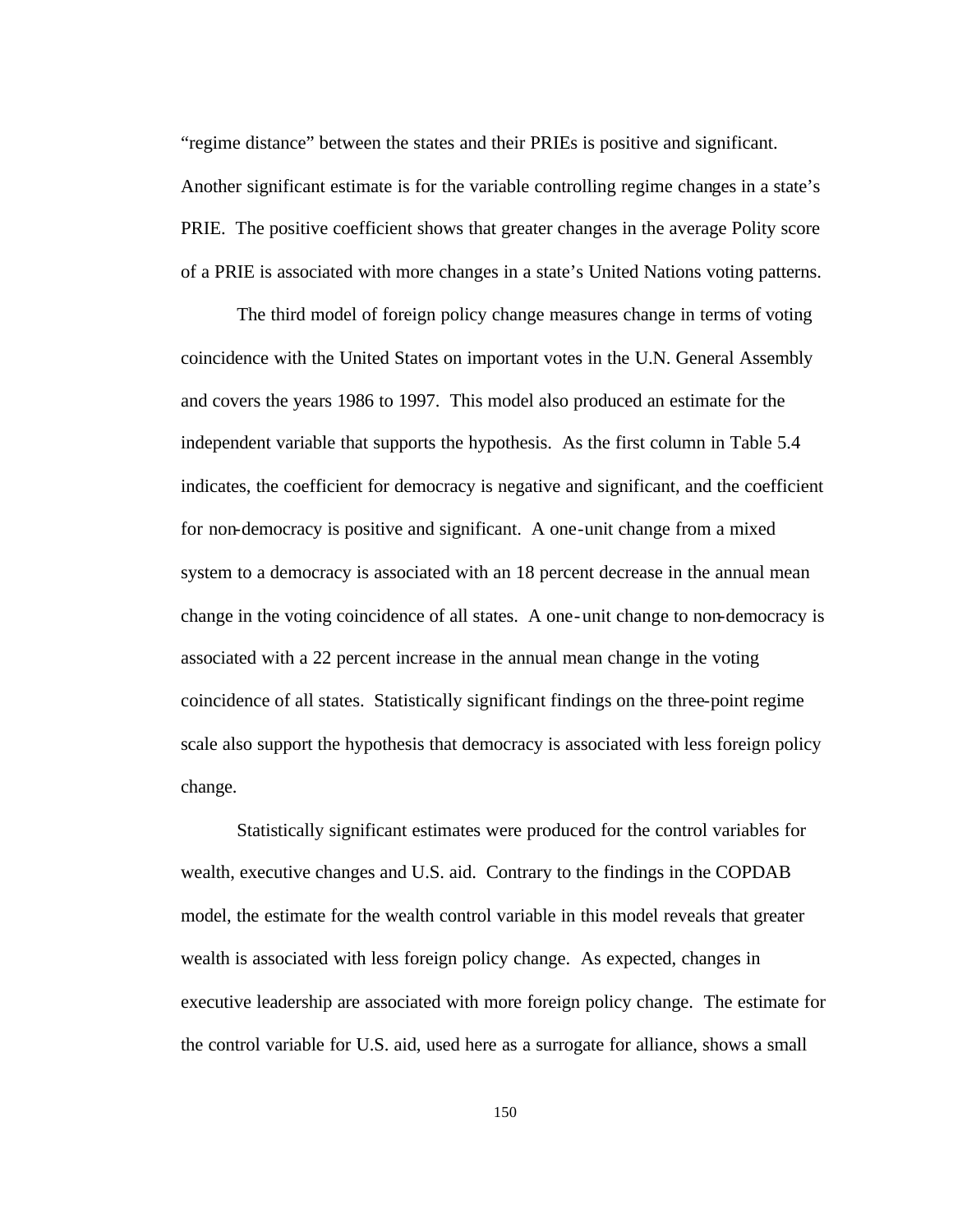|                           | Coefficients reported for each variable with standard errors in parenthesis<br>Regime<br>Regime |                      |                    |                                                                   |
|---------------------------|-------------------------------------------------------------------------------------------------|----------------------|--------------------|-------------------------------------------------------------------|
|                           | Non-Dem/Dem                                                                                     | (3-Point Scale)      | (2-Point Scale)    | <b>Regime (3-Point Scale)</b><br><b>With Cold War Interaction</b> |
| Non-Dem $(+)$             | $.029**$<br>(.016)                                                                              | -------              | -------            | -------                                                           |
| Dem $(-)$                 | $-.024*$<br>(.018)                                                                              |                      |                    |                                                                   |
| Regime (-)<br>$(3-Point)$ |                                                                                                 | $-.027**$<br>(.014)  | -------            | $-0.025*$<br>(.014)                                               |
| Regime (-)<br>$(2-Point)$ | -------                                                                                         | -------              | .007<br>(.055)     | -------                                                           |
| Cold War                  |                                                                                                 |                      | -------            | .005<br>(.019)                                                    |
| Cold War<br>X Regime      |                                                                                                 |                      |                    | $.042***$<br>(.008)                                               |
| Wealth (-)                | $-019***$<br>(.009)                                                                             | $-0.019**$<br>(.008) | $-.014$<br>(.010)  | $-.029***$<br>(.008)                                              |
| Coup $(+)$                | .019<br>(.030)                                                                                  | .019<br>(.030)       | .019<br>(.035)     | .020<br>(.029)                                                    |
| Exec Change (+)           | $.017*$<br>(.010)                                                                               | $.017*$<br>(.010)    | .015<br>(.011)     | $.017*$<br>(.010)                                                 |
| Regime $(+/-)$<br>(Dif)   | $-.001$<br>(.002)                                                                               | $-.001$<br>(.001)    | .002<br>(.003)     | $-.000$<br>(.002)                                                 |
| $U.S$ Aid $(-)$           | $-.000*$<br>(.000)                                                                              | $-.000*$<br>(.000)   | $-.000*$<br>(.000) | $-.000***$<br>(.000)                                              |
| Constant $(+/-)$          | $.147***$<br>(.020)                                                                             | $.203***$<br>(.045)  | $.110*$<br>(.061)  | $.160***$<br>(.045)                                               |
| $\boldsymbol{N}$          | 1,300                                                                                           | 1,300                | 1,300              | 1,300                                                             |

# **Table 5.4 Regime Effects on Foreign Policy Change: Four Models Using Important Votes Dependent Variable, 1986-1992**

 $* p < 0.10, ** p < 0.05, *** p < 0.01, *** p < 0.001$ . Values are based on a one-tailed test for the independent variable, and two-tailed tests for the control variables and variables in the interaction model; (+/-) indicates expected direction.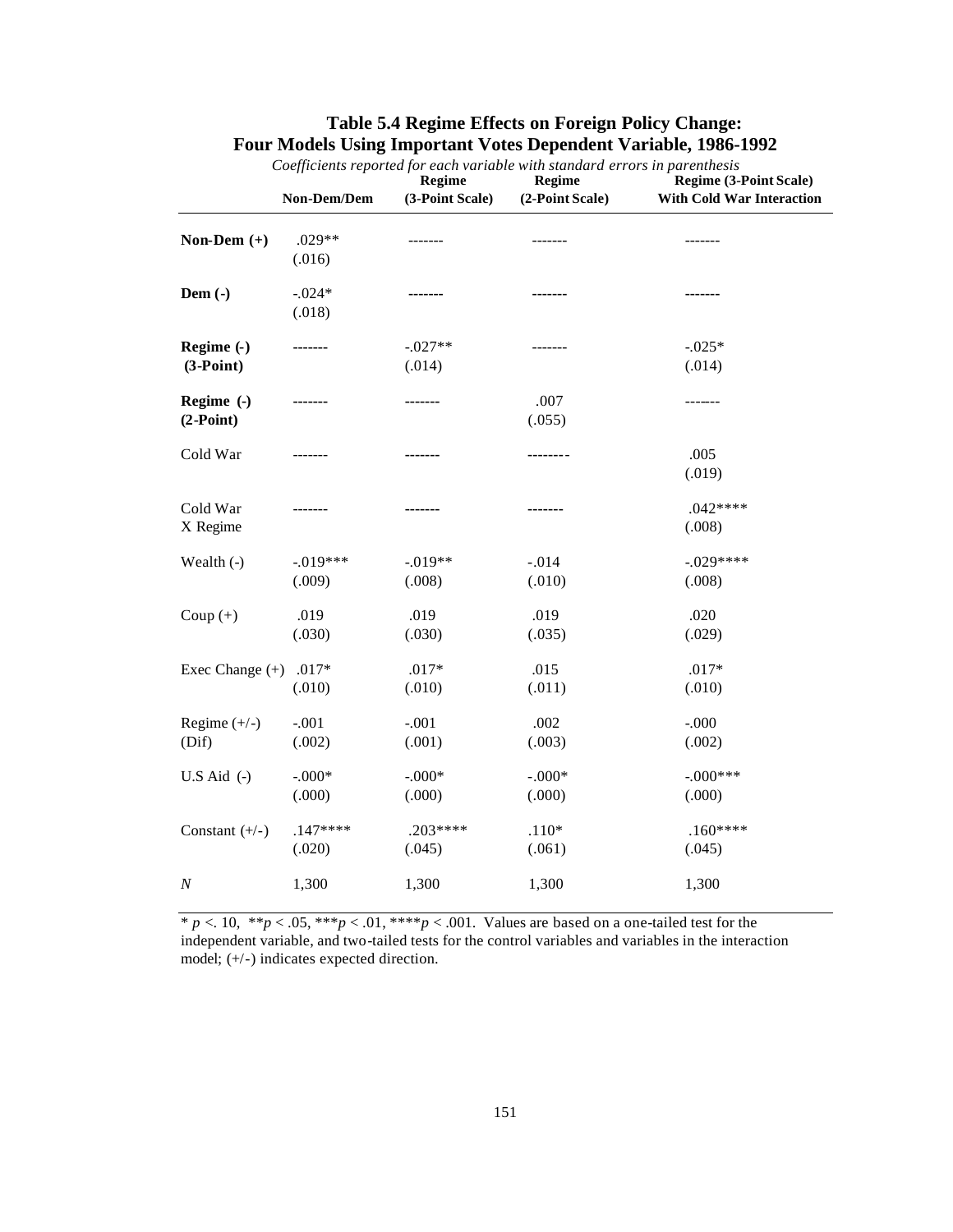but negative association between aid and less foreign policy changes on U.N. votes deemed important by the United States.

The fourth column displays the results of an interaction model testing the difference in the effect of regime type on foreign policy change during the Cold War and post-Cold War periods. The coefficient for the regime type variable (three-point scale) represents the effect of regime type on changes in voting coincidence during the post-Cold War period (i.e., when Cold War=0, 1991-1997). The negative coefficient of -.025 indicates that during the post-Cold War period, greater democracy is associated with less foreign policy change. The coefficient for the interaction variable represents the difference in regime effects during the Cold War and post-Cold War periods. This coefficient is positive (.042) and significant, indicating that during the Cold War, democracies undertook more change than during the post-Cold War era. During the Cold War, the total effect of regime type is  $.017$  (i.e.,  $-.025 + .042$ ). This suggests that the non-democracies and democracies behaved fundamentally differently during each period, at least as measured here. Democracies undertook more changes in voting coincide with the United States than non-democracies during the Cold War period, and undertook fewer changes than non-democracies during the post-Cold War period.

These findings support the primary hypothesis of this dissertation that democracies engage in relatively more stable foreign policies than do nondemocracies. All three models produced statistically significant results in the predicted direction across numerous measurement schemes. A further discussion of these findings and the control variables is included in Chapter 6.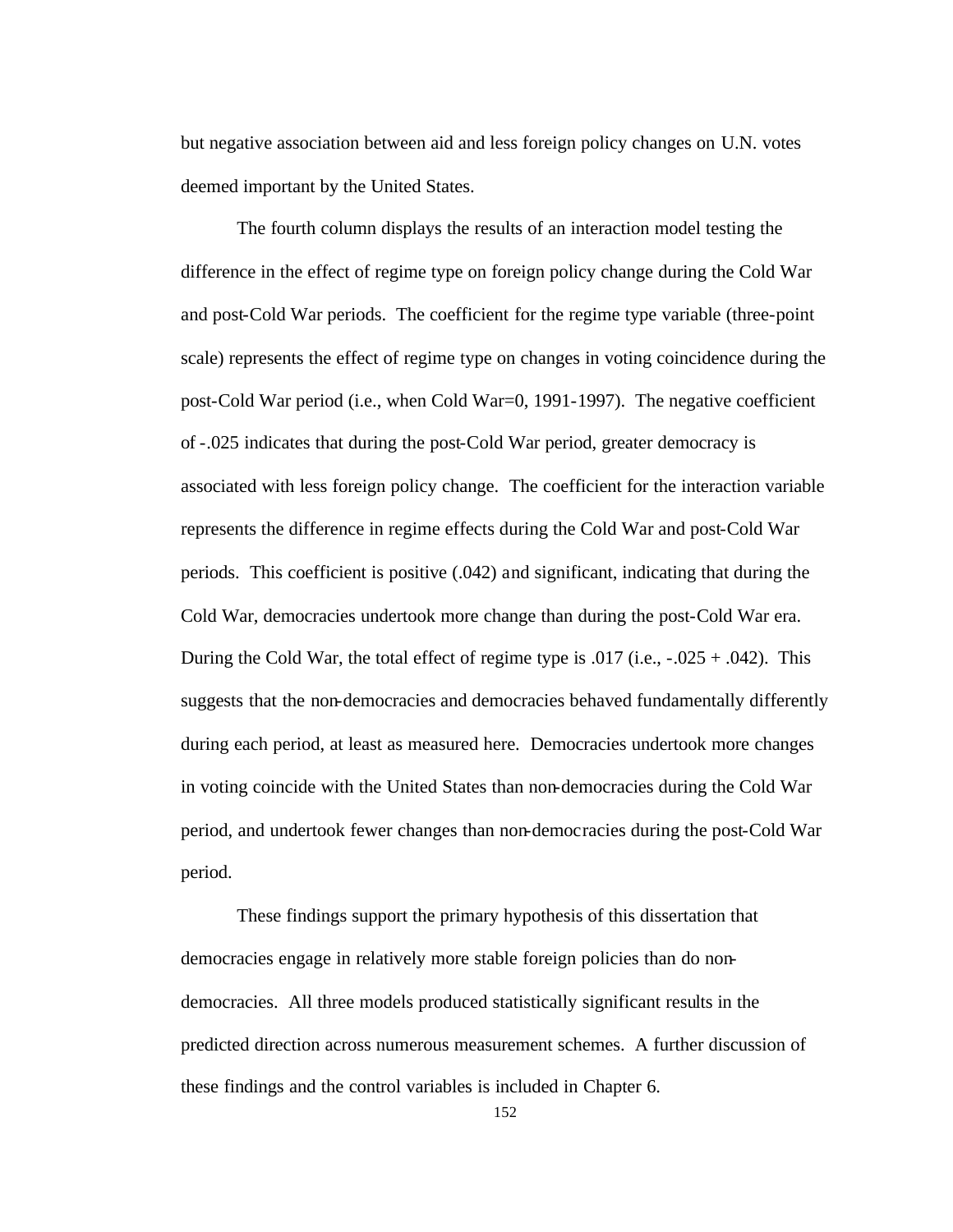#### **Hypothesis 2: Presidential and Parliamentary Democracies**

In Chapter 4 I posited that presidential democracies would demonstrate greater stability (less change) in their foreign policies than would parliamentary democracies. The null hypothesis is that estimates will be zero or greater, and the alternative hypothesis is that estimates will be less than zero. Test for this hypothesis are conducted only on those states identified as democracies (17 or higher on the Polity scale).

Results are outlined in Table 5.5. Since each model employs a different measure of foreign policy change, covers different periods of time, and includes different cross sections, the reader is cautioned in making comparisons between coefficients produced by these models. The model using the COPDAB dependent variable does not produce a statistically significant estimate for the independent variable or for any of the control variables. Results from the model using Affinity data, however, support the hypothesis. A statistically significant estimate for the presidential democracy variable indicates that a one-unit change from parliamentary to presidential democracy leads to a decrease in foreign policy change of .02 on the Affinity scale. This amounts to 35 percent of the annual mean change in Affinity scores for all states. Statistically significant estimates for control variables in this model include those for capabilities (positive; the more capabilities, the more change), regime type difference (negative; the more dissimilar the regime type of the actor and target, the less change), regime change in the PRIE (positive; the greater the magnitude of regime change in a PRIE, the most change directed toward it), and alliance (negative; the more similar the alliance patterns between states, the less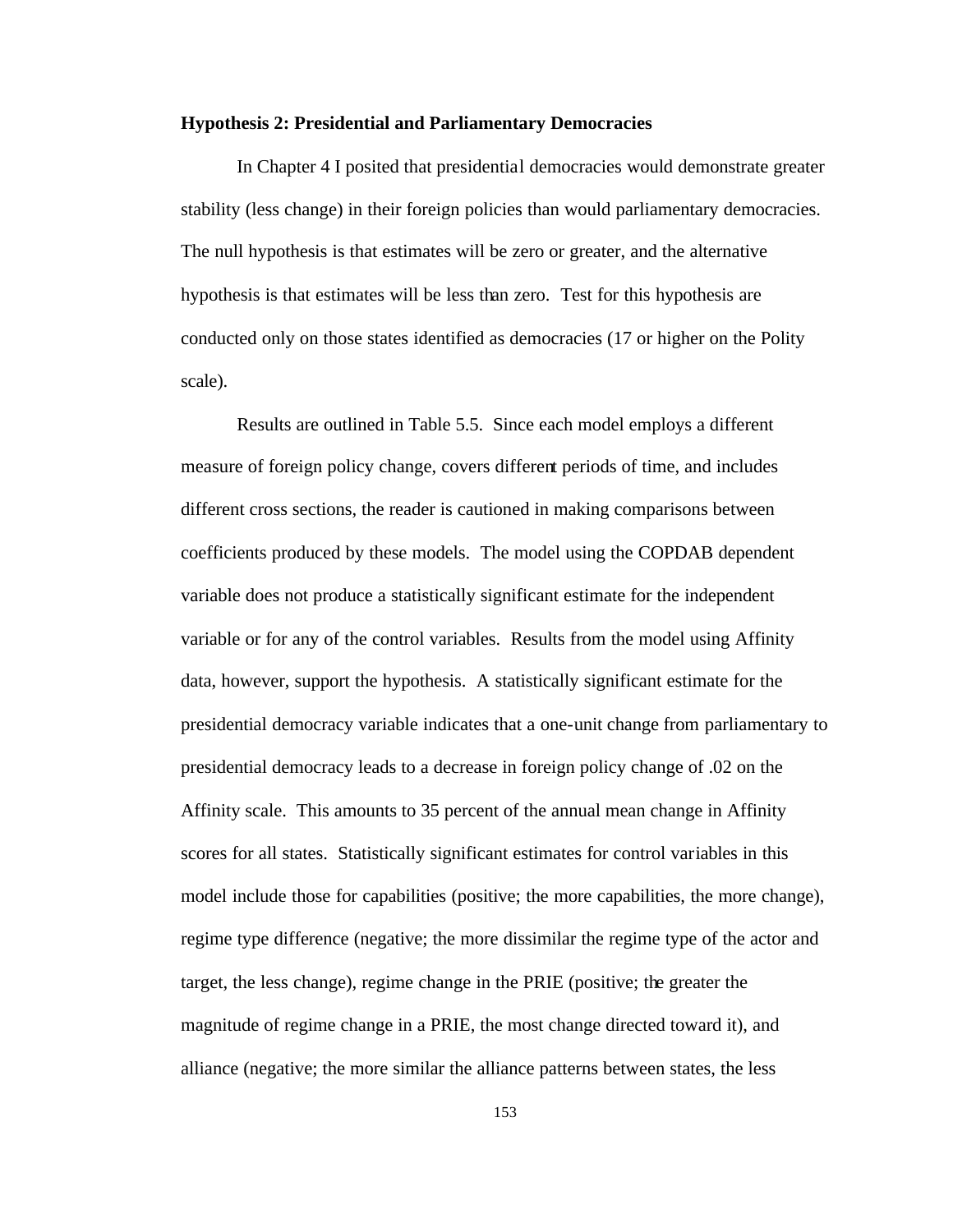|                            | Coefficients reported for each variable with standard errors in parenthesis |                      |                       |                        |  |
|----------------------------|-----------------------------------------------------------------------------|----------------------|-----------------------|------------------------|--|
|                            | <b>COPDAB</b>                                                               | <b>U.N. Affinity</b> | <b>U.N.</b> Important | U.N. Import (CW Inter) |  |
|                            | $(1954 - 1978)$                                                             | $(1951-1992)$        | $(1986 - 1997)$       | $(1986-1997)$          |  |
| President (-)              | $-191$                                                                      | $-.020***$           | .019                  | .002                   |  |
|                            | (.630)                                                                      | (.006)               | (.012)                | (.013)                 |  |
|                            |                                                                             |                      |                       |                        |  |
| Cold War $(+/-)$           | $------$                                                                    | -------              | -------               | .094****               |  |
|                            |                                                                             |                      |                       | (.012)                 |  |
|                            |                                                                             |                      |                       |                        |  |
| Cold War $(+/-)$           | $\begin{tabular}{cc} - & - & - & - \\ \hline \end{tabular}$                 | --------             | -------               | $.059**$               |  |
| X President                |                                                                             |                      |                       | (.018)                 |  |
|                            |                                                                             |                      |                       |                        |  |
| Capability $(+/-)$ -10.345 |                                                                             | $.253***$            | --------              | -------                |  |
|                            | (7.169)                                                                     | (.081)               |                       |                        |  |
|                            |                                                                             |                      |                       |                        |  |
| Wealth (-)                 | .152                                                                        | .006                 | $-.026**$             | $-0.022*$              |  |
|                            | (.565)                                                                      | (.006)               | (.012)                | (.012)                 |  |
| Coup $(+)$                 | $-1.277$                                                                    | $-.030$              | -------               | --------               |  |
|                            | (.565)                                                                      | (.006)               |                       |                        |  |
|                            |                                                                             |                      |                       |                        |  |
| Exec Change $(+)$          | .394                                                                        | .002                 | .015                  | $.018*$                |  |
|                            | (.319)                                                                      | (.003)               | (.011)                | (.010)                 |  |
|                            |                                                                             |                      |                       |                        |  |
| Regime $(+/-)$             | .327                                                                        | $-.001$              | -------               | -------                |  |
| (Target)                   | (.221)                                                                      | (.002)               |                       |                        |  |
|                            |                                                                             |                      |                       |                        |  |
| Regime $(+/-)$             | .028                                                                        | $-.006***$           | $-.006$               | .001                   |  |
| (Dif)                      | (.205)                                                                      | (.002)               | (.004)                | (.004)                 |  |
|                            |                                                                             |                      |                       |                        |  |
| Regime $(+)$               | .734                                                                        | $.007***$            | -------               | -------                |  |
| Change (Target) (.311)     |                                                                             | (.002)               |                       |                        |  |
|                            |                                                                             |                      |                       |                        |  |
| Alliance (-)               | $-1.601$                                                                    | $-.047***$           | -------               |                        |  |
|                            | (1.173)                                                                     | (.011)               |                       |                        |  |
|                            |                                                                             |                      |                       |                        |  |
| U.S. Aid $(-)$             | ---------                                                                   | -------              | $-.000*$              | $-.000***$             |  |
|                            |                                                                             |                      | (.000)                | (.000)                 |  |
|                            |                                                                             |                      |                       |                        |  |
| Constant $(+/-)$           | .134                                                                        | $.125***$            | $.124***$             | $.081***$              |  |
|                            | (4.142)                                                                     | (.040)               | (.012)                | (.013)                 |  |
|                            |                                                                             |                      |                       |                        |  |
| N                          | 718                                                                         | 1,460                | 655                   | 655                    |  |

# **Table 5.5 Presidential vs. Parliamentary Democracy: Effects on Foreign Policy Change**

\* *p* <. 10, \*\**p* < .05, \*\*\**p* < .01, \*\*\*\**p* < .001. Values are based on a one-tailed test for the independent variable, and two-tailed tests for the control variables and variables in the interaction model; (+/-) indicates expected direction.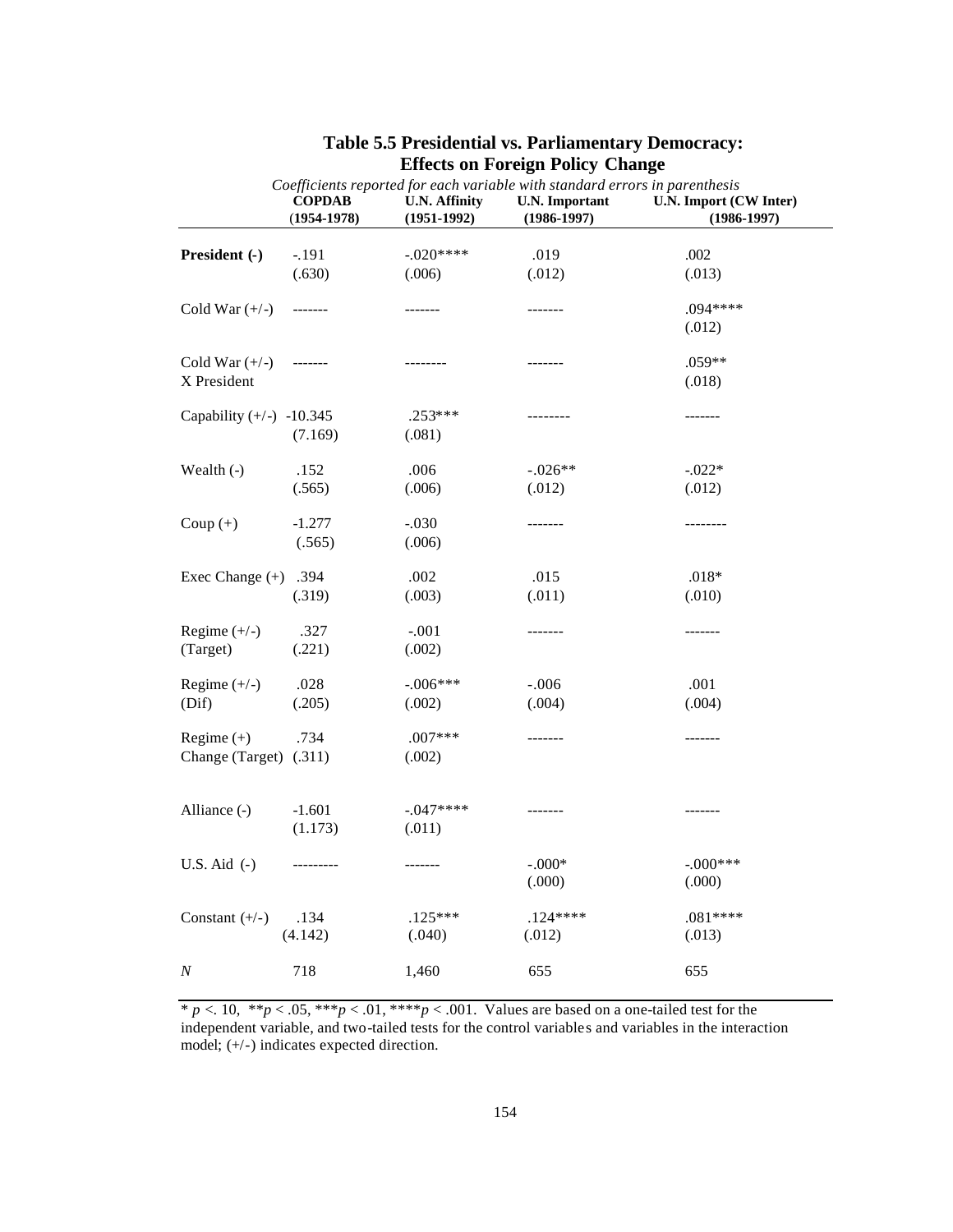foreign policy change between them). These estimates are consistent with those produced in the model testing the first hypothesis.

The important votes model does not produce a statistically significant estimate in the hypothesized direction. The model produces a statistically significant estimate for the wealth control variable, which indicates that greater wealth results in less change in voting coincidence with the United States. The U.S. aid estimate is also significant and in the predicted direction, but the small size of the coefficient demonstrates little substantive impact.

The positive and significant coefficient for the Cold War interaction variable in the fourth column shows that presidential democracies undertook more changes in voting coincidence with the United States during the Cold War than after the Cold War. However, because the coefficient for the presidential variable is not significant, no conclusions can be drawn regarding the effect of presidential democracy on foreign policy change during the Cold War period. The Cold War variable is positive and significant, indicating a positive relationship between Cold War and foreign policy change.

These results indicate that differences exist in the stability of the foreign policies of presidential democracies and parliamentary democracies, depending upon the foreign policy behavior being measured. The different timeframes analyzed in each model also may affect these differences, as will be discussed later in Chapter 6.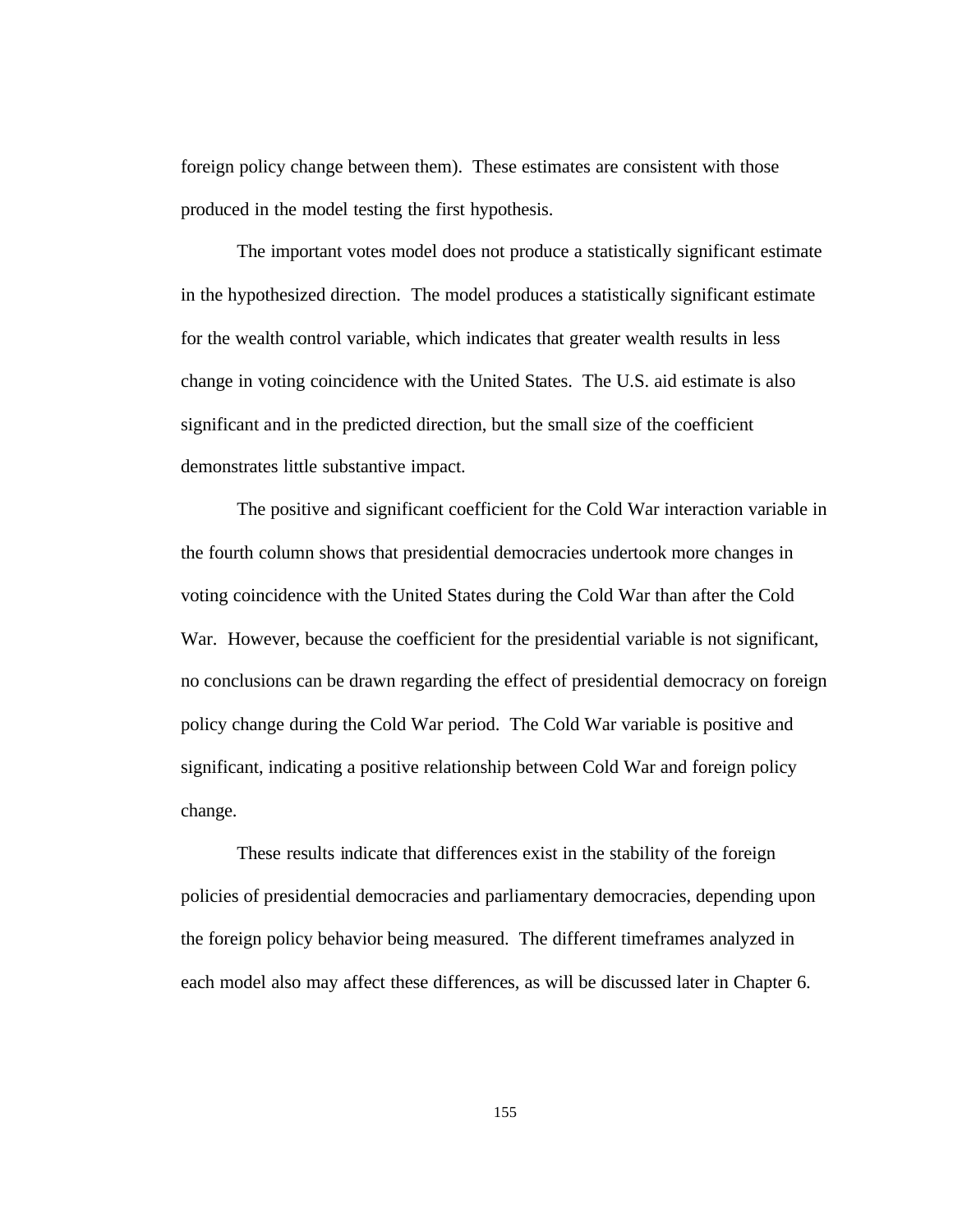#### **Hypothesis 3: Presidentialism and Divided Government**

The third hypothesis of this dissertation is that presidential systems under divided government demonstrate greater foreign policy stability than in democracies where the president and a majority of the legislature come from the same party. Testing this hypothesis confines this part of the study only to presidential democracies. Since divided government is expected to be associated with less foreign policy change, the alternative hypothesis is that estimates for the divided government coefficient will be negative. The null hypothesis is that estimates will be zero or greater.

As Table 5.6 indicates, none of the three models produces a statistically significant estimate in the direction hypothesized, indicating that presidents facing opposition in the legislature undertake no less change than presidents with unified government. Among the control variables, the COPDAB model produces statistically significant and positive estimates for the regime type of the recipient states, indicating that states undertake more foreign policy change when the recipient state is more democratic; and regime changes in the PRIE, which indicates that when recipient states change their regime type, foreign policy directed at them also changes. In the Affinity model, significant control variables include those for wealth (positive), difference in regime type between the actor and recipient states (negative) and alliance (negative). The single statistically significant estimate in the important votes model, controlling for alliance, indicated little substantive impact.

As was the case in the second hypothesis, a lack of statistical significance for the divided government variable prohibits an estimation of the effect of divided government on foreign policy change during the Cold War. However, a statistically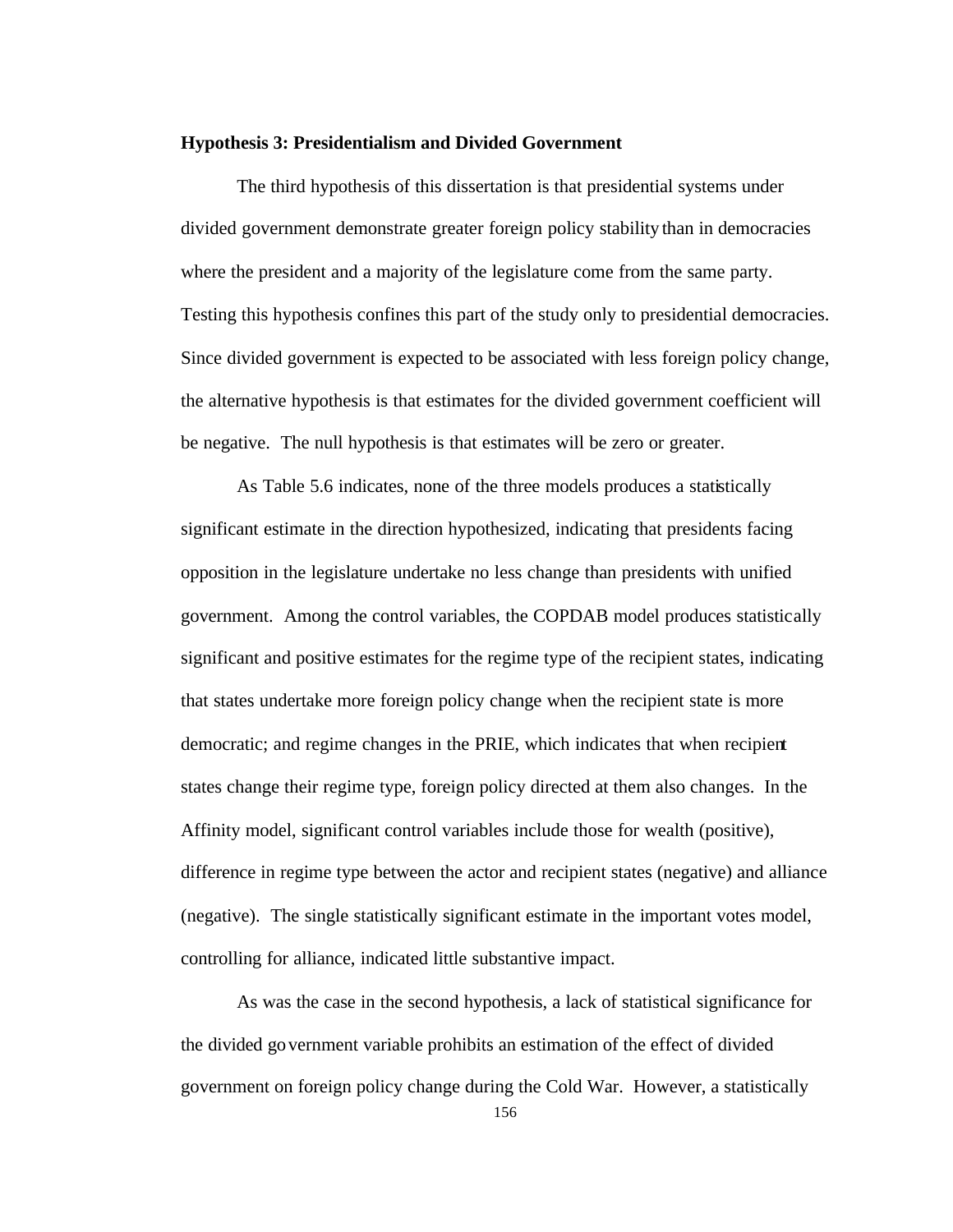|                                          | <b>COPDAB</b><br>$(1954 - 1978)$ | <b>U.N. Affinity</b><br>$(1951-1992)$ | Coefficients reported for each variable with standard errors in parenthesis<br>$(1986 - 1997)$ | U.N. Important U.N. Import (CW Inter)<br>$(1986 - 1997)$ |
|------------------------------------------|----------------------------------|---------------------------------------|------------------------------------------------------------------------------------------------|----------------------------------------------------------|
| Div. Govt. (-)                           | .226                             | .016                                  | .005                                                                                           | $-.005$                                                  |
|                                          | (.447)                           | (.005)                                | (.014)                                                                                         | (.016)                                                   |
| Cold War $(+/-)$                         | -------                          |                                       | -------                                                                                        | $.123****$<br>(.000)                                     |
| Cold War $(+/-)$<br>X Div. Govt.         | -------                          | ------                                | --------                                                                                       | $.122***$<br>(.033)                                      |
| Capability $(+/-)$                       | $-3.183$<br>(2.73)               | .068<br>(.106)                        | --------                                                                                       | -------                                                  |
| Wealth (-)                               | .072<br>(.474)                   | $.024***$<br>(.009)                   | .011<br>(.020)                                                                                 | .007<br>(.020)                                           |
| Coup $(+)$                               | $-2.36$<br>(2.65)                | $-.029$<br>(.033)                     | -------                                                                                        | -------                                                  |
| Exec Change $(+)$ -.666                  | (.508)                           | .001<br>(.005)                        | .024<br>(.020)                                                                                 | .014<br>(.016)                                           |
| Regime $(+/-)$<br>(Target)               | $.717***$<br>(.221)              | $-.005$<br>(.003)                     | -------                                                                                        | -------                                                  |
| Regime $(+/-)$<br>(Dif)                  | .008<br>(.126)                   | $-.009***$<br>(.003)                  | $-.004$<br>(.005)                                                                              | .004<br>(.004)                                           |
| Regime $(+/-)$<br>Change (Target) (.539) | 1.867****                        | .002<br>(.003)                        | -------                                                                                        | -------                                                  |
| Alliance (-)                             | 1.866<br>(.539)                  | $-0.073***$<br>(.022)                 | ------                                                                                         | -------                                                  |
| U.S. Aid $(-)$                           | --------                         | -------                               | $.000**$<br>(.000)                                                                             | $-.000$<br>(.000)                                        |
| Constant $(+/-)$                         | $-5.481$<br>(3.732)              | $.175***$<br>(.052)                   | $.000***$<br>(.000)                                                                            | $.074***$<br>(.014)                                      |
| N                                        | 146                              | 416                                   | 294                                                                                            | 294                                                      |

# **Table 5.6 Divided Government in a Presidential Democracy: Effects on Foreign Policy Change**

 $* p < 0.10, ** p < 0.05, *** p < 0.01, *** p < 0.001$ . Values are based on a one-tailed test for the independent variable, and two-tailed tests for the control variables and variables in the interaction model; (+/-) indicates expected direction.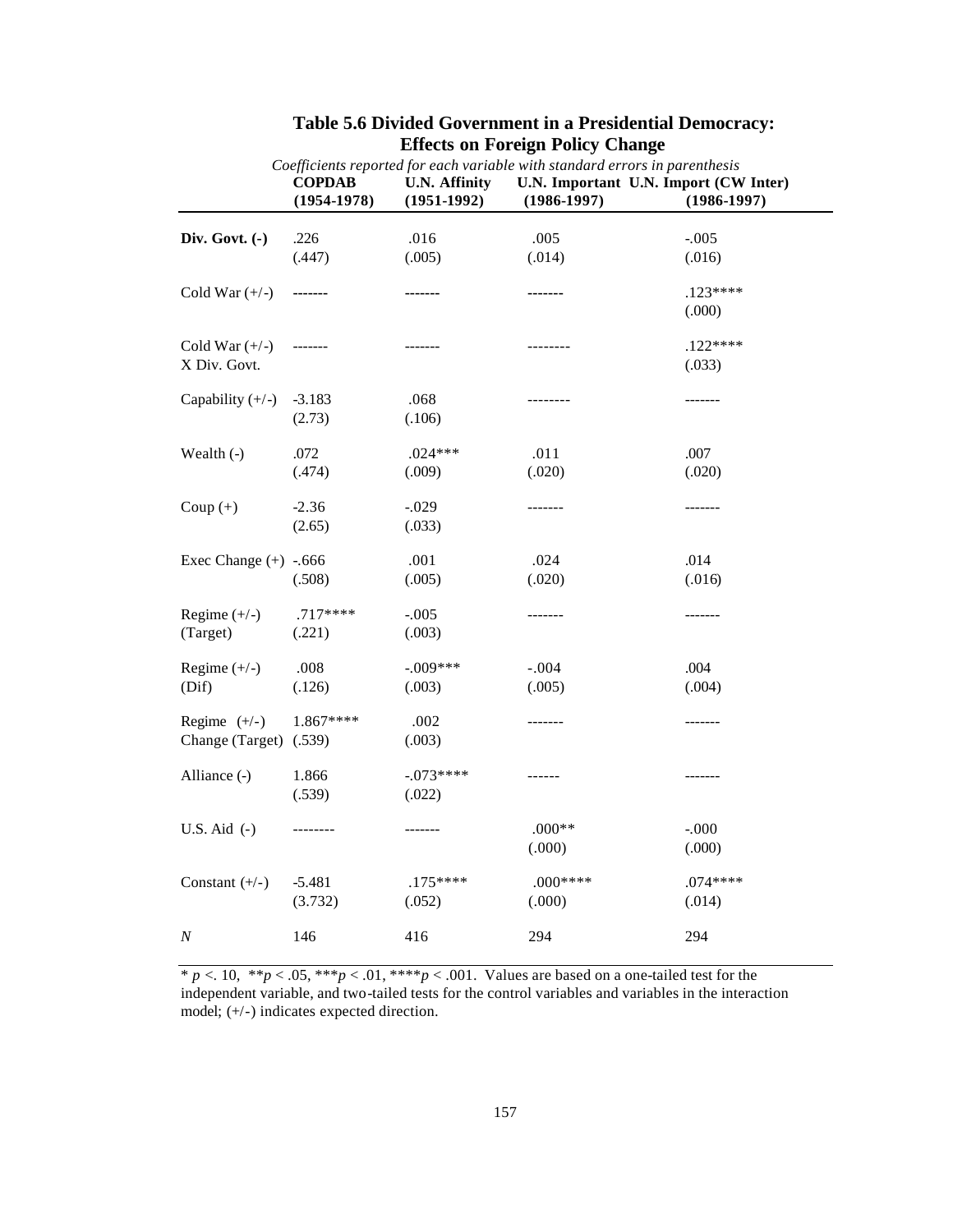significant and positive coefficient for the interaction variable shows that divided presidential systems undertook more foreign policy change during the Cold War period than after the Cold War period. This is consistent with the fact that the Cold War variable is positive and significant.

 The lack of significant findings in any of the models merits a re-evaluation of the contention that divided government constrains presidents in their foreign policymaking. Further examination may reveal ways in which presidents may overcome these constraints and the types of foreign policies that may be more sensitive to legislative constraints.

## **Hypothesis 4: Presidentialism and Multipartism**

I next test the hypothesis that multipartism in a presidential democracy is associated with greater foreign policy stability and less foreign policy change. It is expected that a greater number of parties will place greater constraints on a president's ability to undertake foreign policy change. The subpopulation in this model includes all presidential democracies. Since multipartism is expected to be associated with less foreign policy change, the null hypothesis is that estimates for the variable effective number of parties will be zero or greater. The alternative hypothesis is that estimates will be less than zero. As outlined in Table 5.7, the COPDAB and U.N. Affinity models do not produce significant estimates for the independent variable for effective number of parties.

The significant estimates for the control variables in the COPDAB model were consistent with those produced in the earlier models. In the Affinity model, the estimate for wealth showed that states with greater wealth undertake more foreign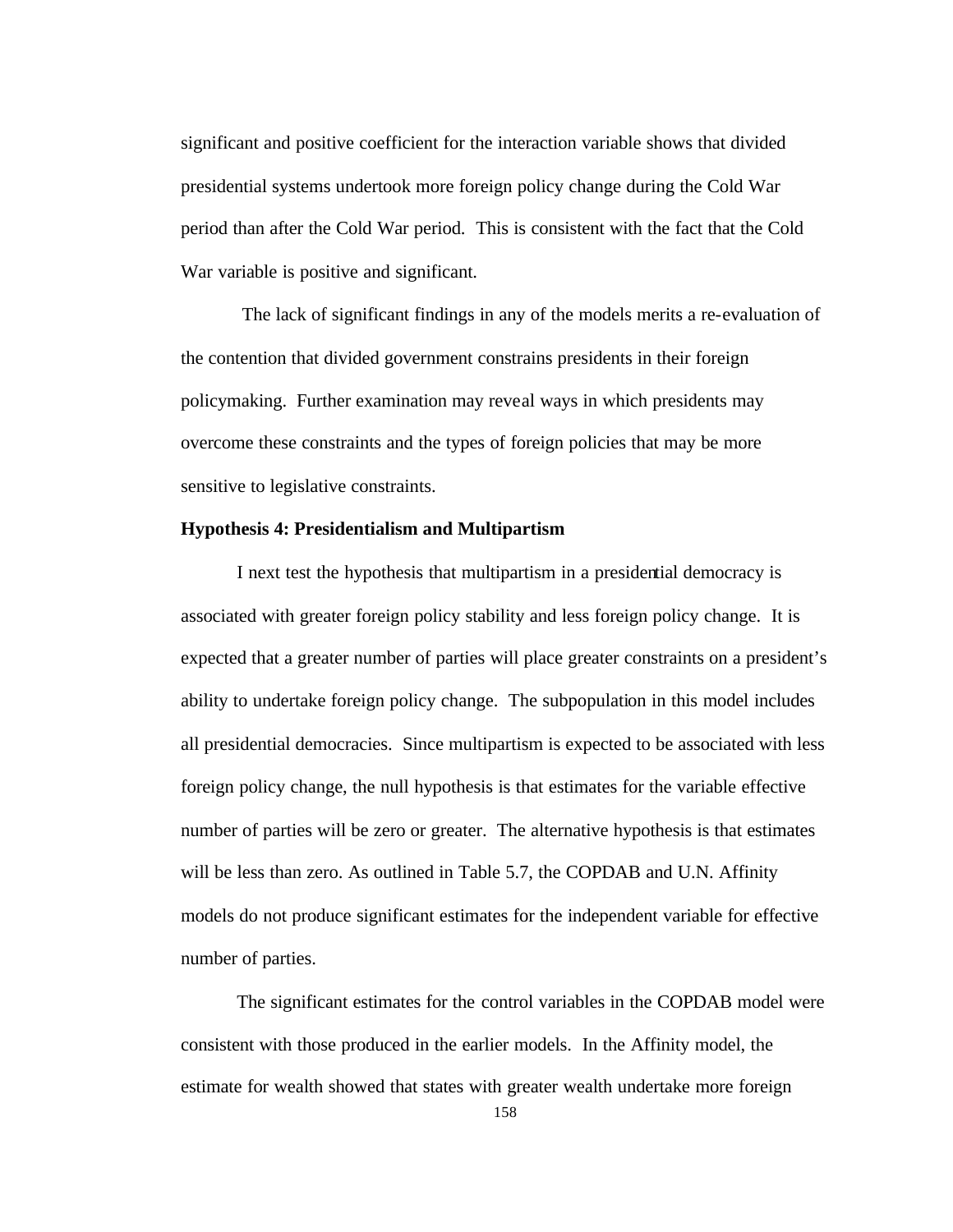| Coefficients reported for each variable with standard errors in parenthesis |                                  |                                         |                                          |                                           |
|-----------------------------------------------------------------------------|----------------------------------|-----------------------------------------|------------------------------------------|-------------------------------------------|
|                                                                             | <b>COPDAB</b><br>$(1954 - 1978)$ | <b>U.N. Affinity</b><br>$(1951 - 1992)$ | <b>U.N.</b> Important<br>$(1986 - 1997)$ | U.N. Import (CW Inter)<br>$(1986 - 1997)$ |
| Effective (-)                                                               | $-.063$                          | .000                                    | $-.004**$                                | $-.002$                                   |
| # of Parties                                                                | (.263)                           | (.002)                                  | (.002)                                   | (.002)                                    |
| Cold War $(+/-)$                                                            | -------                          | -------                                 | -------                                  | $.099***$<br>(.030)                       |
| Cold War $(+/-)$<br>X ENP                                                   | -------                          |                                         | -------                                  | $.018**$<br>(.009)                        |
| Capability $(+/-)$                                                          | $-2.41$<br>(2.96)                | .046<br>(.111)                          | -------                                  | --------                                  |
| Wealth (-)                                                                  | .008<br>(.472)                   | $.027***$<br>(.009)                     | .009<br>(.019)                           | .006<br>(.021)                            |
| Coup $(+)$                                                                  | -------                          | .009<br>(.033)                          | -------                                  | --------                                  |
| Exec Change $(+)$ -.414                                                     | (.531)                           | .001<br>(.005)                          | .031<br>(.020)                           | .023<br>(.017)                            |
| Regime $(+/-)$<br>(Target)                                                  | $.682***$<br>(.205)              | $-.005*$<br>(.003)                      | -------                                  | -------                                   |
| Regime $(+/-)$<br>(Dif)                                                     | $-.050$<br>(.118)                | $-.009***$<br>(.003)                    | $-.003$<br>(.004)                        | .004<br>(.006)                            |
| Regime $(+)$<br>Change (Target) (.544)                                      | 1.816****                        | .002<br>(.003)                          | -------                                  | -------                                   |
| Alliance (-)                                                                | 1.09<br>(1.21)                   | $-.090***$<br>(.025)                    | -------                                  | -------                                   |
| U.S. Aid $(-)$                                                              | ---------                        | --------                                | .000<br>.000                             | .000<br>(.000)                            |
| Constant $(+/-)$                                                            | $-4.251$<br>(3.688)              | $.176***$<br>(.053)                     | $.137***$<br>(.137)                      | $.073***$<br>(.016)                       |
| $\cal N$                                                                    | 140                              | 339                                     | 273                                      | 273                                       |

# **Table 5.7 Presidential Democracy and Multipartism: Effects on Foreign Policy Change**

 $* p < 0.10, ** p < 0.05, *** p < 0.01, *** p < 0.001$ . Values are based on a one-tailed test for the independent variable, and two-tailed tests for the control variables and variables in the interaction model; (+/-) indicates expected direction.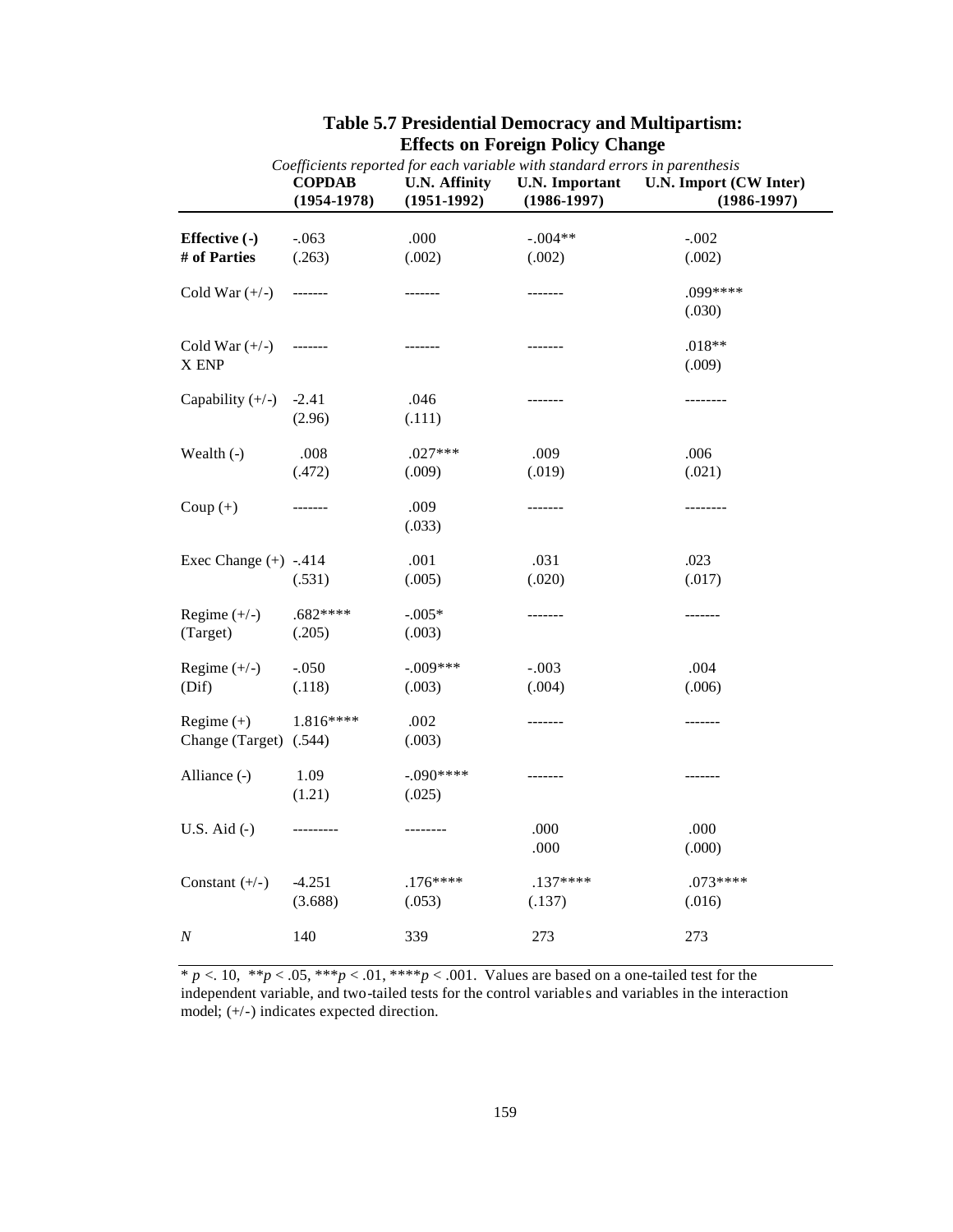policy change. The control variable for regime type of states receiving the foreign policy action, or in this case, those states with which U.N. voting patterns are measured, is negative and significant. This indicates that states undertake fewer changes in voting patterns with democratic states than non-democratic states. Another statistically significant control in this model indicated that, consistent with the other models, the further apart states are in terms of regime type, the less foreign policy change occurs.

The important U.N. votes model did produce a statistically significant estimate in the predicted direction. An increase of one party in a presidential system leads to a .004 decrease in foreign policy change, which accounts for about three percent of the annual mean change in voting coincidence of all states (see Appendix C). No other significant estimates were produced in this model.

The fourth column of Table 5.7 displays results from the Cold War interaction model. The interaction variable indicates that the multipartism in presidential systems was associated with more foreign policy change than in the post-Cold War period. However, since the coefficient for the effective number of parties is not statistically significant, no conclusions can be drawn about the effect that presidentialism and multipartism had on foreign policy change during the period of the Cold War. The Cold War variable is positive and significant, indicating a positive relationship between Cold War and foreign policy change.

## **Hypothesis 5: Coalition Government**

For the fifth hypothesis I explore whether coalition governments in parliamentary systems demonstrate greater stability in foreign policy than states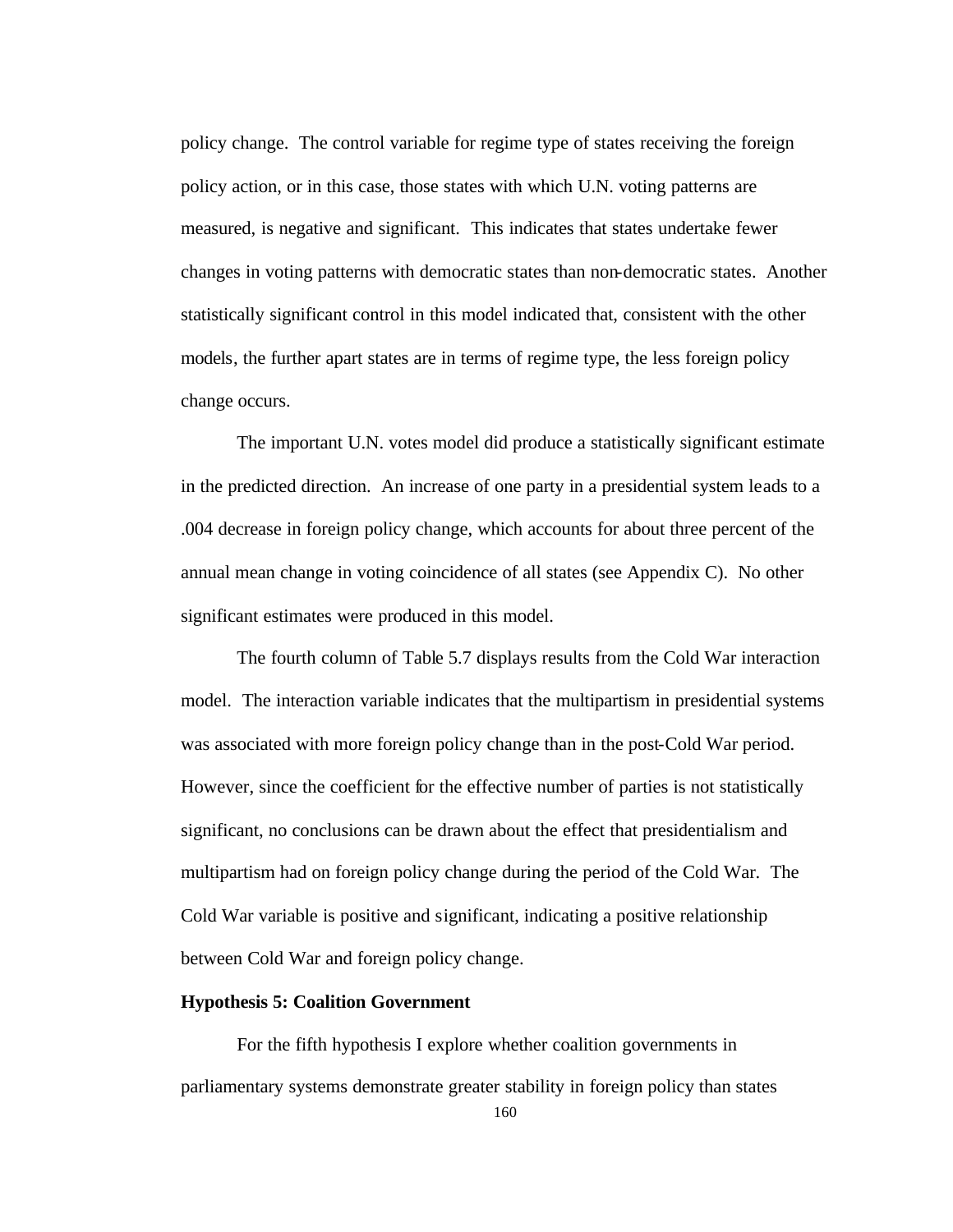governed by single-party governments. For this model estimates were obtained for the subpopulation of states comprising parliamentary democracies. Since coalition governments are expected to be more constrained in their decisionmaking and undertake less foreign policy change, the alternative hypothesis is that estimates for the coalition variable will be less than zero. The null hypothesis is that estimates will be zero or greater.

As Table 5.8 indicates, the U.N. Affinity model is the only one of the three to produce a statistically significant estimate for the independent variable. The coefficient -.007, significant at the .10 level, indicates that a one-unit change in the value assigned to coalition (0 or 1) is associated with a decrease in foreign policy change, expressed in terms of U.N. voting similarities, accounting for about 12 percent of the annual mean change in Affinity scores of all states.

The COPDAB model produced a significant and negative estimated coefficient for the capabilities control variable. The executive change control was positively associated with foreign policy change, as expected. The estimate for wealth was negative and significant in the important votes model, which indicates that wealth is associated with less foreign policy change.

The control variable for Cold War indicates a positive association between the Cold War and greater changes in voting coincidence with the United States. This indicates that a one-unit change in the Cold War dummy variable (from non-Cold War to Cold War) is associated with an increase in the amount of foreign change equal to about 65 percent of the annual mean change of all states.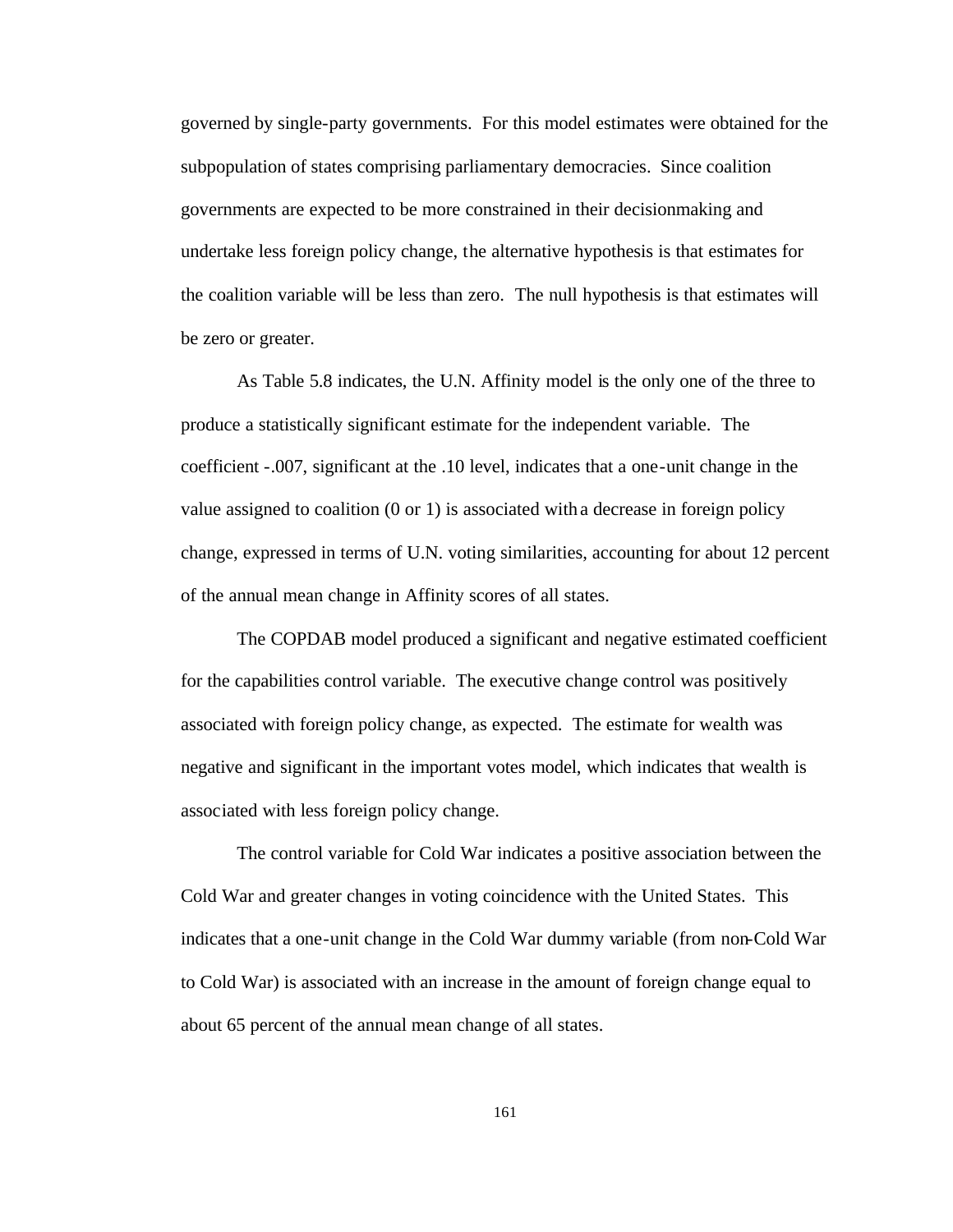|                             | Coefficients reported for each variable with standard errors in parenthesis |                                       |                                          |                                           |
|-----------------------------|-----------------------------------------------------------------------------|---------------------------------------|------------------------------------------|-------------------------------------------|
|                             | <b>COPDAB</b><br>$(1954 - 1978)$                                            | <b>U.N. Affinity</b><br>$(1951-1992)$ | <b>U.N.</b> Important<br>$(1986 - 1997)$ | U.N. Import (CW Inter)<br>$(1986 - 1997)$ |
|                             |                                                                             | $-.007*$                              | $-.009$                                  |                                           |
| Coalition (-)               | .100<br>(.440)                                                              | (.005)                                | (.014)                                   | $-.001$<br>(.021)                         |
|                             |                                                                             |                                       |                                          |                                           |
| Cold War $(+/-)$            | -------                                                                     | -------                               | -------                                  | $.085***$                                 |
|                             |                                                                             |                                       |                                          | (.024)                                    |
|                             |                                                                             |                                       |                                          |                                           |
| Capability $(+/-)$ -31.794* |                                                                             | .558                                  | -------                                  | -------                                   |
|                             | (18.879)                                                                    | (.216)                                |                                          |                                           |
|                             |                                                                             |                                       |                                          |                                           |
| Cold War $(+/-)$            | --------                                                                    | -------                               | -------                                  | .014                                      |
| X Coalition                 |                                                                             |                                       |                                          | (.030)                                    |
| Wealth $(-)$                | .516                                                                        | $-.010$                               | $-.054***$                               | $-0.053**$                                |
|                             | (.844)                                                                      | (.009)                                | (.021)                                   | (.022)                                    |
|                             |                                                                             |                                       |                                          |                                           |
| Coup $(+)$                  | --------                                                                    | -------                               | -------                                  | -------                                   |
|                             |                                                                             |                                       |                                          |                                           |
|                             |                                                                             |                                       |                                          |                                           |
| Exec Change $(+)$ .868**    |                                                                             | .002                                  | .010                                     | .017                                      |
|                             | (.390)                                                                      | (.004)                                | (.017)                                   | (.016)                                    |
| Regime $(+/-)$              | .214                                                                        | $-.005$                               | -------                                  | -------                                   |
| (Target)                    | (.351)                                                                      | (.004)                                |                                          |                                           |
|                             |                                                                             |                                       |                                          |                                           |
| Regime $(+/-)$              | .039                                                                        | $-.002$                               | $-0.013$                                 | $-.007$                                   |
| (Dif)                       | (.339)                                                                      | (.004)                                | (.014)                                   | (.014)                                    |
|                             |                                                                             |                                       |                                          |                                           |
| Regime $(+)$                | .504                                                                        | .009                                  | -------                                  | -------                                   |
| Change (Target) (.380)      |                                                                             | (.003)                                |                                          |                                           |
|                             |                                                                             |                                       |                                          |                                           |
| U.S. Aid $(-)$              | --------                                                                    | ---------                             | $-.000*$                                 | $-.000$                                   |
|                             |                                                                             |                                       | (.000)                                   | (.000)                                    |
| Alliance (-)                | $-1.50$                                                                     | $-.052$                               | -------                                  | -------                                   |
|                             | (1.573)                                                                     | (.015)                                |                                          |                                           |
|                             |                                                                             |                                       |                                          |                                           |
| Constant $(+/-)$            | 1.253                                                                       | .032                                  | $.167***$                                | $.114****$                                |
|                             | (6.603)                                                                     | (.072)                                | (.023)                                   | (.027)                                    |
|                             |                                                                             |                                       |                                          |                                           |
| N                           | 524                                                                         | 1,007                                 | 293                                      | 293                                       |

# **Table 5.8 Coalition Parliamentary Democracy: Effects on Foreign Policy Change**

 $* p < 0.10, ** p < 0.05, *** p < 0.01, *** p < 0.001$ . Values are based on a one-tailed test for the independent variable, and two-tailed tests for the control variables and variables in the interaction model; (+/-) indicates expected direction.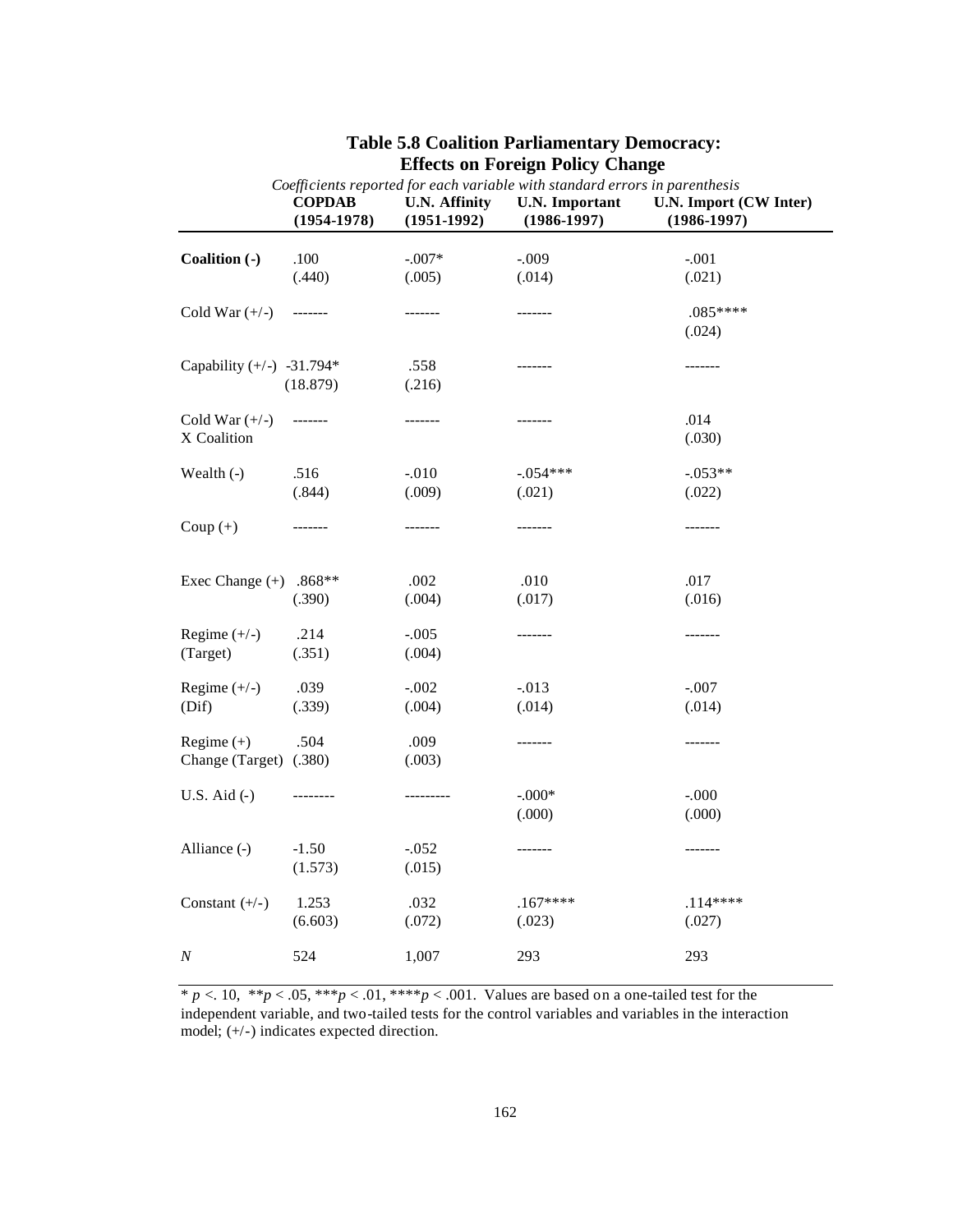## **Hypothesis 6: Effective Number of Parties and Coalition Parliamentary Government**

I next test the hypothesis that the greater the effective number of parties in a coalition government, the less foreign policy change occurs. These models look exclusively at parliamentary democracies with coalition governments. Since a greater number of parties are expected to generate more constraints on the decision-making process and be associated with less foreign policy change, the alternative hypothesis is that estimates will be less than zero. The null hypothesis is that estimates will be zero or greater.

The COPDAB model produces a significant estimate for the independent variable in the direction predicted in the hypothesis. As Table 5.9 indicates, a one-unit change in the effective number of parties in a coalition parliamentary government is associated with a .725 decrease in foreign policy change, approximately 20 percent of the annual mean change of all states. Significant estimates for the control variables for capabilities and alliance are both negative.

The important U.N. votes model also produces an estimate for the effective number of parties in the predicted direction, significant at the .01 level. This indicates that a one-unit change in the effective number of parties is associated with a seven percent decrease in voting coincidence, about five percent of the annual mean change of all states. Other significant estimates for variables in this model include wealth (negative) and regime difference (negative). The Affinity model produces significant estimates for the control va riable measuring regime changes in the PRIE (positive) and alliance (negative).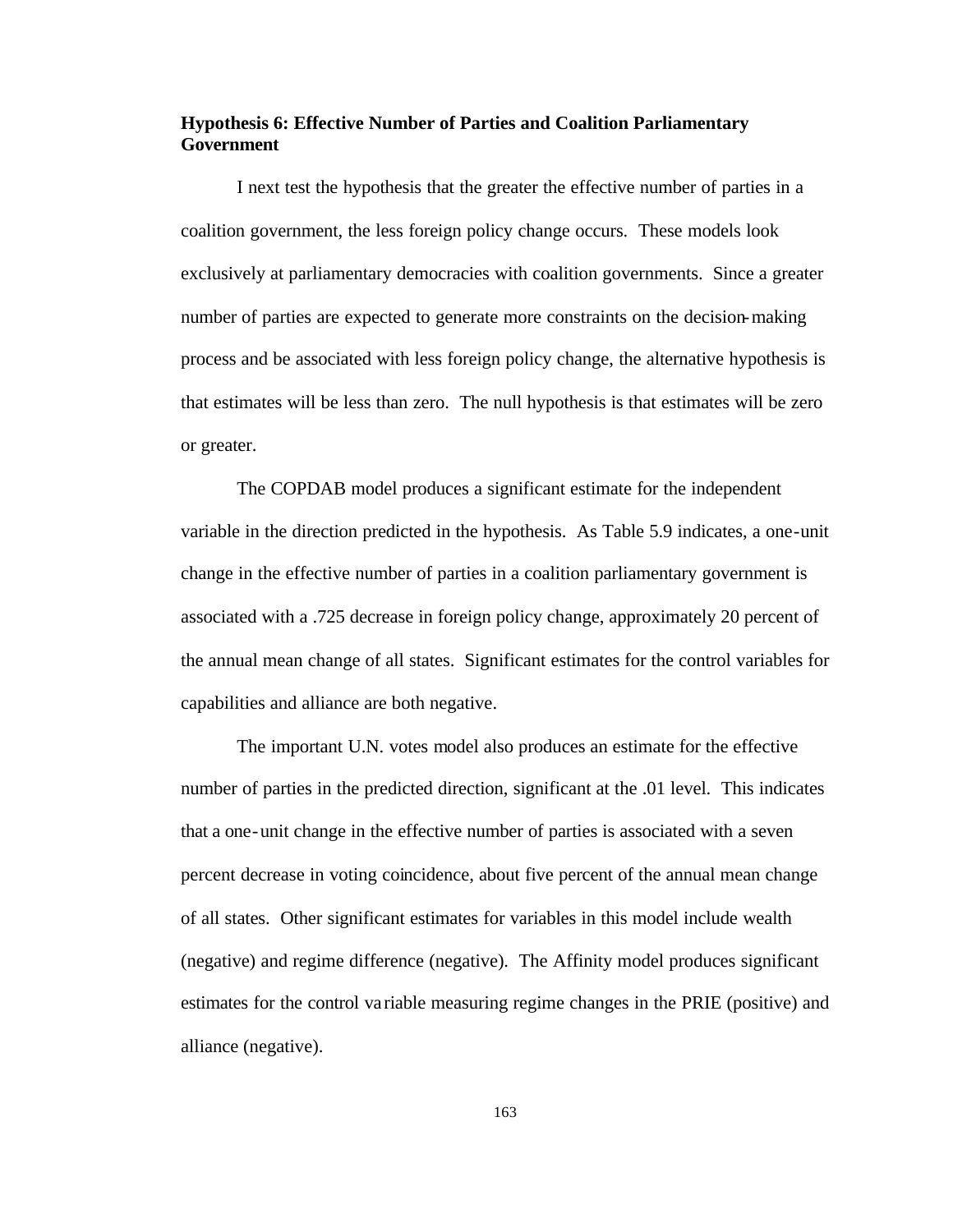| Coefficients reported for each variable with standard errors in parenthesis |                                  |                                       |                      |                                                          |
|-----------------------------------------------------------------------------|----------------------------------|---------------------------------------|----------------------|----------------------------------------------------------|
|                                                                             | <b>COPDAB</b><br>$(1954 - 1978)$ | <b>U.N. Affinity</b><br>$(1951-1992)$ | $(1986 - 1997)$      | U.N. Important U.N. Import (CW Inter)<br>$(1986 - 1997)$ |
| Effective (-)                                                               | $-725***$                        | $-.002$                               | $-.007*$             | $-.002$                                                  |
| # of Parties                                                                | (.285)                           | (.002)                                | (.005)               | (.006)                                                   |
| Cold War $(+/-)$                                                            | -------                          | -------                               | -------              | $.125***$<br>(.045)                                      |
| Cold War $(+/-)$<br>X ENP                                                   | $------ -$                       | -------                               | -------              | $-.007$<br>(.010)                                        |
| Capability $(+/-)$                                                          | $-59.377*$<br>(34.794)           | .357<br>(.268)                        | -------              | -------                                                  |
| Wealth (-)                                                                  | 1.297<br>(1.470)                 | .008<br>(.014)                        | $-.093***$<br>(.033) | $-.081**$<br>(.032)                                      |
| Coup $(+)$                                                                  | --------                         | -------                               | --------             | -------                                                  |
| Exec Change $(+)$                                                           | .671<br>(.498)                   | $-.002$<br>(.005)                     | .020<br>(.020)       | .019<br>(.018)                                           |
| Regime $(+/-)$<br>(Target)                                                  | .209<br>(.642)                   | $-.005$<br>(.006)                     | -------              | -------                                                  |
| Regime $(+/-)$<br>(Dif)                                                     | .045<br>(.661)                   | $-.009$<br>(.006)                     | $-.042**$<br>(.019)  | $-.024$<br>(.018)                                        |
| Regime $(+/-)$<br>Change (Target) (.561)                                    | .706                             | $.011***$<br>(.004)                   | -------              | -------                                                  |
| U.S. Aid $(-)$                                                              | --------                         | --------                              | $-.000$<br>(.000)    | $-.000$<br>(.000)                                        |
| Alliance (-)                                                                | $-6.251***$<br>(2.630)           | $-.041**$<br>(.020)                   | -------              | -------                                                  |
| Constant $(+/-)$                                                            | 5.619<br>(12.510)                | .206<br>(.126)                        | $.227***$<br>(.050)  | $.152***$<br>(.052)                                      |
| Ν                                                                           | 308                              | 596                                   | 191                  | 191                                                      |

## **Table 5.9 Coalition Parliamentary Democracy and Number of Parties: Effects on Foreign Policy Change**

 $* p < 0.10, ** p < 0.05, *** p < 0.01, *** p < 0.001$ . Values are based on a one-tailed test for the independent variable, and two-tailed tests for the control variables and variables in the interaction model; (+/-) indicates expected direction.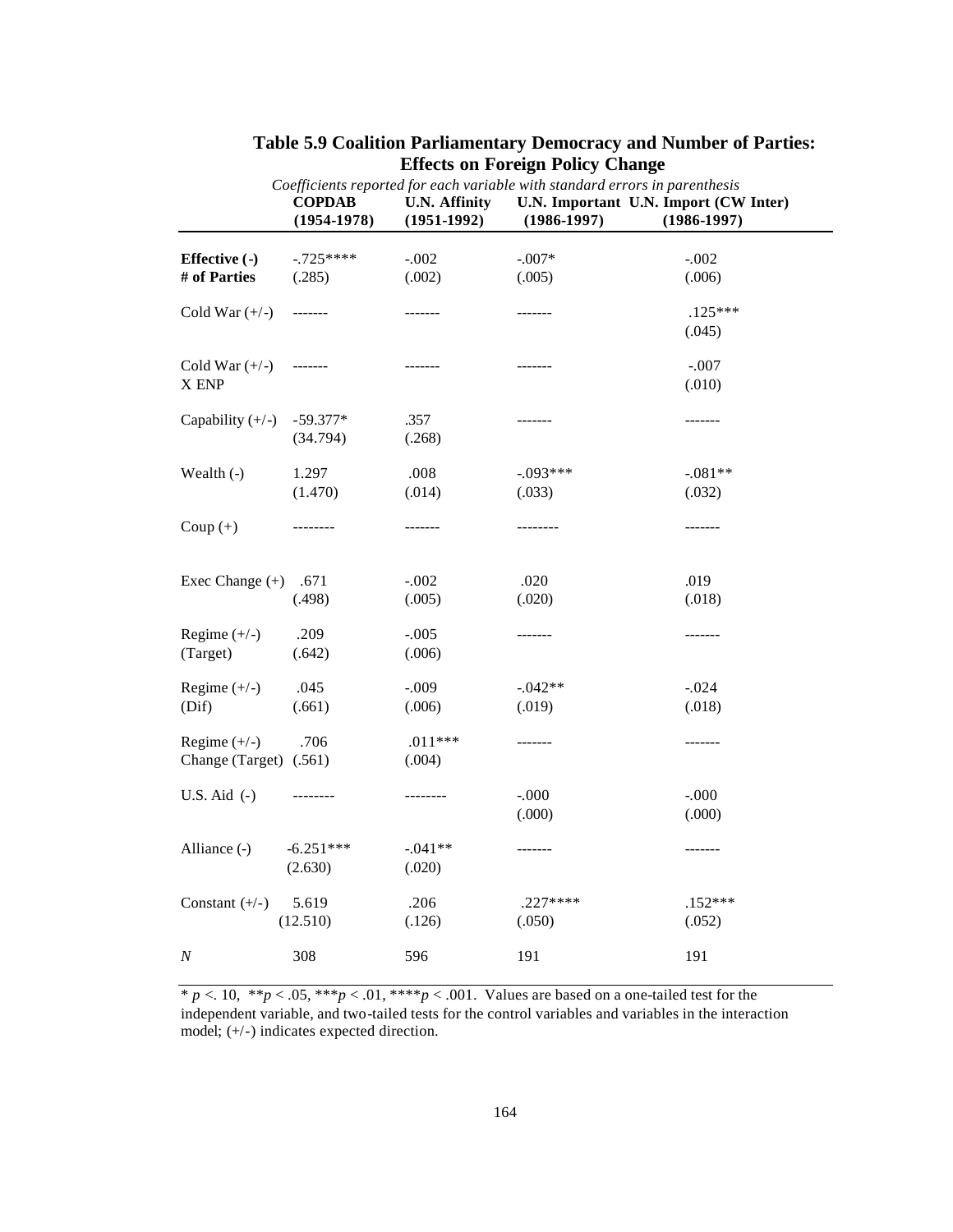As is the case with the hypothesis above, the Cold War control variable indicates a positive relationship between the Cold War and foreign policy change. However, no significant results are found in the coefficients of interaction variable.

### **Hypothesis 7: Military Government**

The next set of models test the hypothesis that greater military involvement in non-democratic governments is associated with less foreign policy change. Thus these models look exclusively at the subpopulation of non-democratic states. The reader will recall that I created two dummy variables – one indicating cases where civilians and military rule together and one for cases where the military rules alone. Since greater military involvement in government is expected to be associated with less foreign policy change, the alternative hypothesis is that estimates for the coefficients of both variables will be less than zero, but that the relationship will be stronger for cases where there is complete military rule. The null hypothesis is that estimates will be zero or greater.

Because too few cases are available for analysis in the important U.N. votes model, the hypothesis is tested using the COPDAB and Affinity models. As Table 5.10 reveals, estimates for the independent variables in the Affinity model support the hypothesis of this dissertation. While the estimates indicate that both types of government are associated with less foreign policy change, when compared to civilian non-democratic governments, the coefficient for complete military rule indicates that there will be even less foreign policy change when there is greater military involvement. Among the control variables, estimates for capabilities (positive), wealth (negative), regime type of PRIE (positive), regime change in the PRIE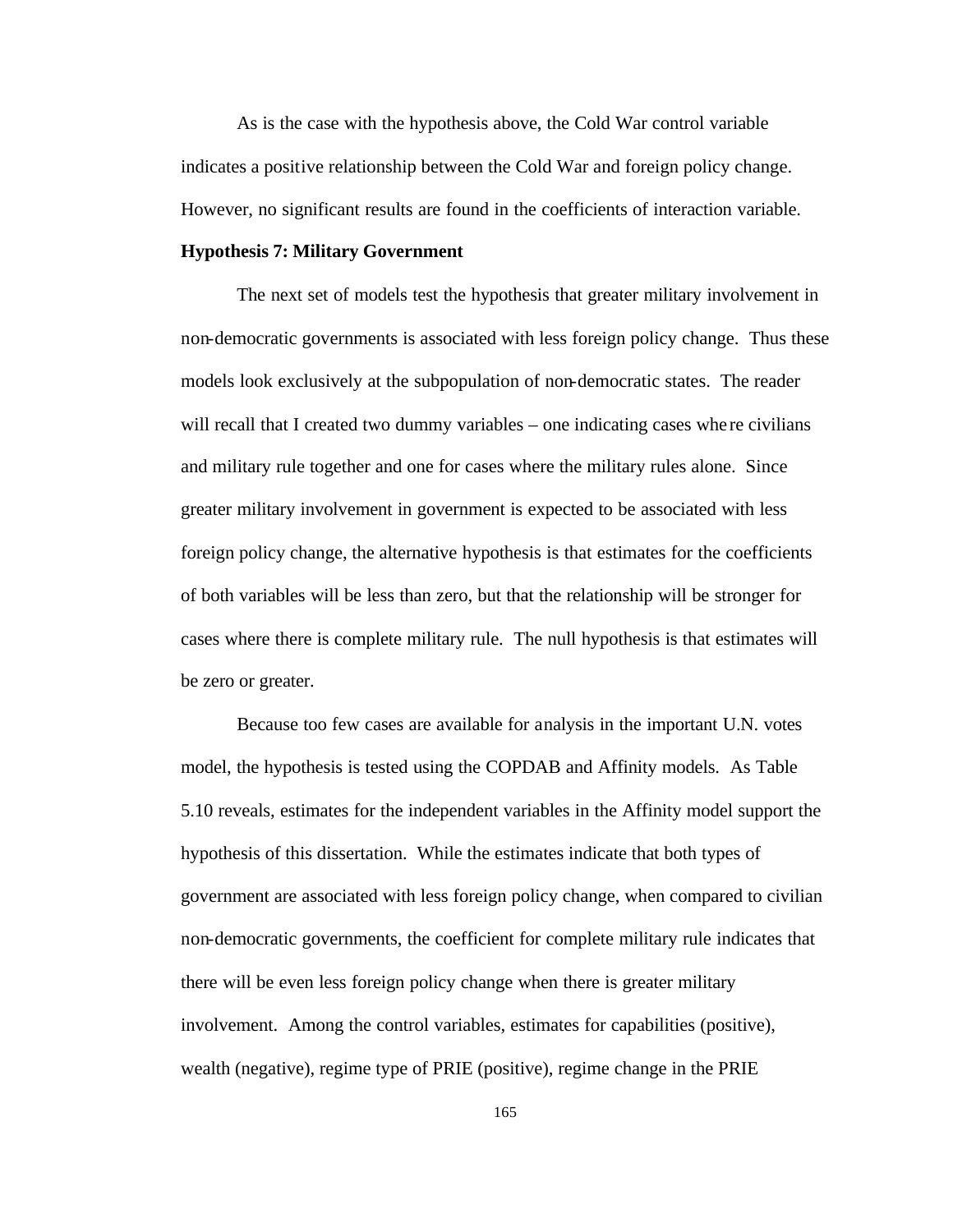| Coefficients reported for each variable with standard errors in parenthesis |                                  |                                       |                                                                                     |                                                          |  |  |
|-----------------------------------------------------------------------------|----------------------------------|---------------------------------------|-------------------------------------------------------------------------------------|----------------------------------------------------------|--|--|
|                                                                             | <b>COPDAB</b><br>$(1954 - 1978)$ | <b>U.N. Affinity</b><br>$(1951-1992)$ | $(1986 - 1997)$                                                                     | U.N. Important U.N. Import (CW Inter)<br>$(1986 - 1997)$ |  |  |
| Mil-Civilian (-)                                                            | .613                             | $-.004*$                              |                                                                                     |                                                          |  |  |
|                                                                             | (.291)                           | (.003)                                | Too few cases for analysis - Only 40 cases<br>of complete military rule since 1986. |                                                          |  |  |
| Military (-)                                                                | .887                             | $-.009**$                             |                                                                                     |                                                          |  |  |
|                                                                             | (.494)                           | (.005)                                |                                                                                     |                                                          |  |  |
| Capability $(+/-)$ -21.800****                                              |                                  | $.202***$                             |                                                                                     |                                                          |  |  |
|                                                                             | (4.700)                          | (.066)                                |                                                                                     |                                                          |  |  |
| Wealth $(-)$                                                                | $.697*$                          | $-.009**$                             |                                                                                     |                                                          |  |  |
|                                                                             | (.362)                           | (.004)                                |                                                                                     |                                                          |  |  |
| Coup $(+)$                                                                  | .997                             | $-.003$                               |                                                                                     |                                                          |  |  |
|                                                                             | (.647)                           | (.007)                                |                                                                                     |                                                          |  |  |
| Exec Change $(+)$ -.253                                                     |                                  | .007                                  |                                                                                     |                                                          |  |  |
|                                                                             | (.472)                           | (.005)                                |                                                                                     |                                                          |  |  |
| Regime $(+/-)$                                                              | $-.011$                          | $.002*$                               |                                                                                     |                                                          |  |  |
| (Target)                                                                    | (.123)                           | (.001)                                |                                                                                     |                                                          |  |  |
| Regime $(+/-)$                                                              | .030                             | $-.001$                               |                                                                                     |                                                          |  |  |
| (Dif)                                                                       | (.106)                           | (.001)                                |                                                                                     |                                                          |  |  |
| Regime $(+/-)$                                                              | .0357                            | $.017***$                             |                                                                                     |                                                          |  |  |
| Change (Target)                                                             | (.191)                           | (.002)                                |                                                                                     |                                                          |  |  |
| U.S. Aid $(-)$                                                              |                                  |                                       |                                                                                     |                                                          |  |  |
| Alliance (-)                                                                | $-.503$                          | $-.034***$                            |                                                                                     |                                                          |  |  |
|                                                                             | (.483)                           | (.006)                                |                                                                                     |                                                          |  |  |
| Constant $(+/-)$                                                            | 4.216                            | $.038***$                             |                                                                                     |                                                          |  |  |
|                                                                             | (.811)                           | (.008)                                |                                                                                     |                                                          |  |  |
| $\boldsymbol{N}$                                                            | 1,281                            | 1,941                                 |                                                                                     |                                                          |  |  |
|                                                                             |                                  |                                       |                                                                                     |                                                          |  |  |

# **Table 5.10 Military Role in Non-Democratic Government: Effects on Foreign Policy Change**

 $* p < 0.10, ** p < 0.05, *** p < 0.01, *** p < 0.001$ . Values are based on a one-tailed test for the independent variable, and two-tailed tests for the control variables; (+/-) indicates expected direction.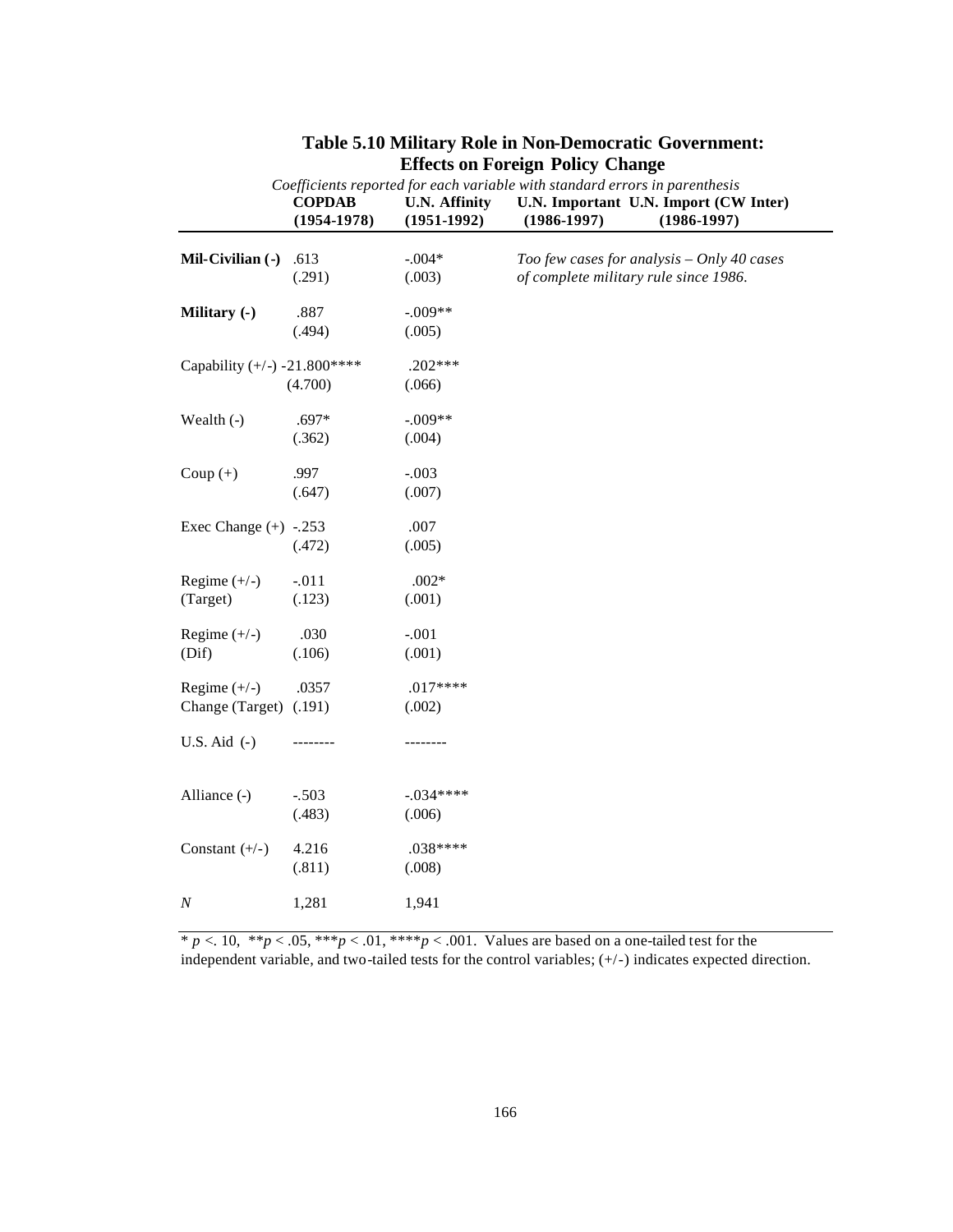(positive) and alliance (negative) were all significant as well. The only significant estimates produced by the COPDAB models were for capabilities (negative) and wealth (positive).

## **Hypothesis 8: Development and Foreign Policy Change**

In testing the hypothesis that more developed states engage in more stable foreign policies than do less developed states, I include all states in the population, and code them as either less developed or developed. The variable used to operationalize less developed countries is Group of 77 membership. Because G-77 membership is closely associated with a country's wealth, the control variable for wealth was dropped from this analysis. Since G-77 members are expected to undertake more foreign policy change, estimates for the independent variable should be positive and significant. The null hypothesis is that estimates will be zero or less.

As Table 5.11 indicates, both models employing U.N. voting as the dependent variable produce significant estimates for the independent variable in the predicted direction. The one-unit change in the independent variable was associated with a .006 increase in the Affinity score and a .024 increase in the voting coincidence measure, or 11 percent, and 18 percent of the annual mean change of all states, respectively.

The control variable for capabilities produces coefficient estimates that are negative for the COPDAB model and positive for the Affinity model. The estimate for the control variable for regime change in the PRIE is also significant and positive in both models. The estimate for alliance similarity is significant and negative for the COPDAB model. The estimate for regime type of the PRIE is positive in the Affinity model, indicating that more changes in voting similarity occur when the makeup of the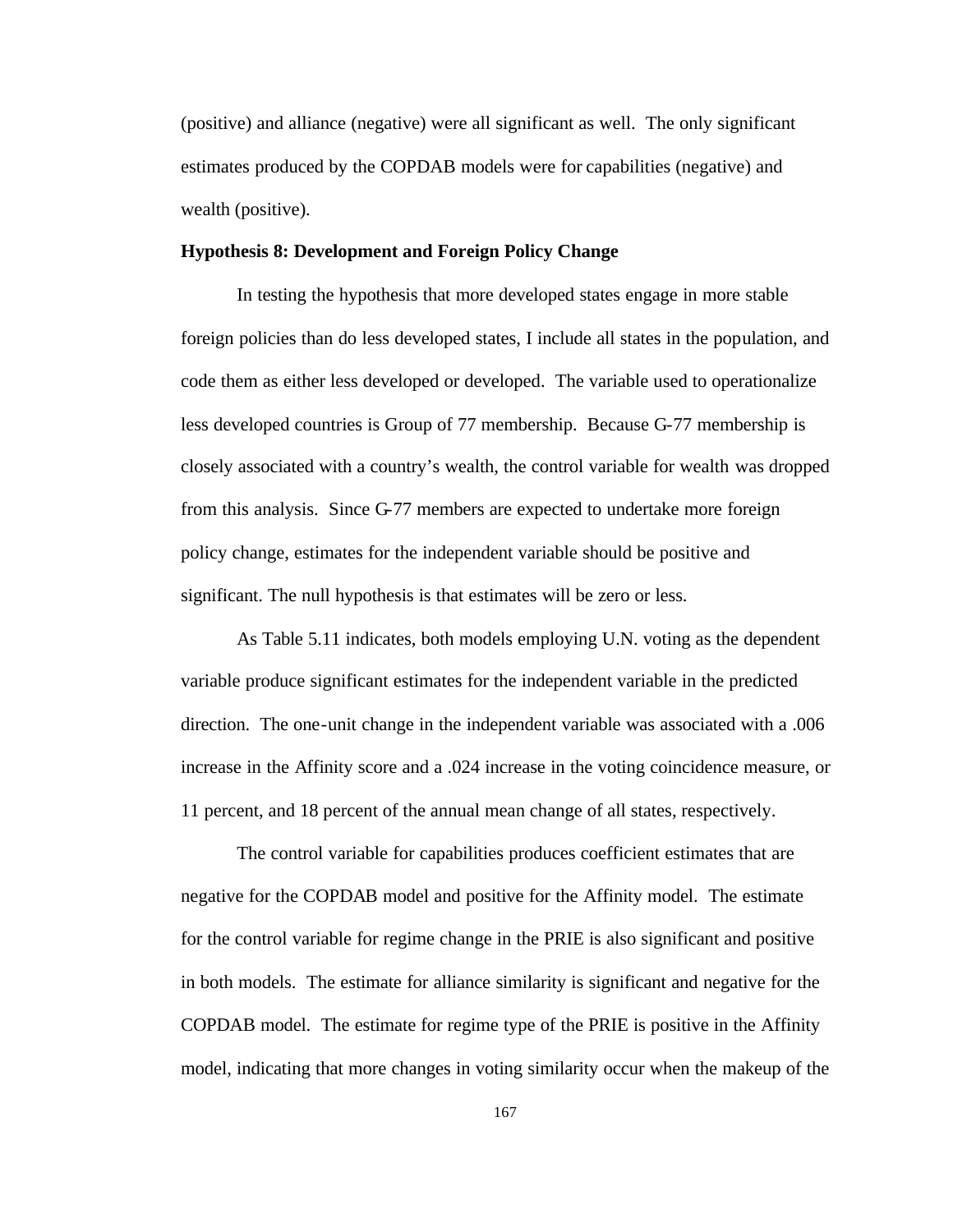|                                        | <b>COPDAB</b><br>$(1954 - 1978)$ | <b>U.N. Affinity</b><br>$(1951-1992)$ | $(1986 - 1997)$    | U.N. Important U.N. Import (CW Inter)<br>$(1986 - 1997)$ |
|----------------------------------------|----------------------------------|---------------------------------------|--------------------|----------------------------------------------------------|
| Less Dev. $(+)$                        | $-157$                           | $.006***$                             | $.024***$          | $.027***$                                                |
|                                        | (.292)                           | (.003)                                | (.009)             | (.010)                                                   |
| Cold War $(+/-)$                       | -------                          | -------                               | -------            | $.082***$<br>(.014)                                      |
| Cold War $(+/-)$<br>X Less Dev.        | $------$                         | -------                               | -------            | $-.008$<br>(.016)                                        |
| Capability $(+/-)$ -17.056****         | (4.319)                          | .197****<br>(.048)                    | --------           | -------                                                  |
| Coup $(+)$                             | .520<br>(.401)                   | .002<br>(.005)                        | .001<br>(.028)     | .004<br>(.027)                                           |
| Exec Change $(+)$ .181                 | (.213)                           | $-.000$<br>(.002)                     | $.022**$<br>(.010) | $.019*$<br>(.010)                                        |
| Regime $(+/-)$<br>(Target)             | .048<br>(.047)                   | $.004***$<br>(.000)                   | --------           | -------                                                  |
| Regime $(+/-)$<br>(Dif)                | $-.030$<br>(.031)                | $-.000$<br>(000)                      | .001<br>(.000)     | .000<br>(.001)                                           |
| Regime $(+)$<br>Change (Target) (.137) | $.232*$                          | $.011***$<br>(.001)                   | --------           | -------                                                  |
| U.S. Aid $(-)$                         | ---------                        | --------                              | $-.000$<br>(.000)  | $-.000**$<br>(.000)                                      |
| Alliance (-)                           | $-.868**$<br>(.411)              | $-.043$<br>(.004)                     | --------           | -------                                                  |
| Constant $(+/-)$                       | 4.252****<br>(.709)              | $.018***$<br>(.007)                   | .099****<br>(.077) | $.075***$<br>(.009)                                      |
| N                                      | 2,627                            | 4,574                                 | 1,483              | 1,483                                                    |

|  | Table 5.11 Less Developed Counties and Foreign Policy Change |  |
|--|--------------------------------------------------------------|--|
|  |                                                              |  |

*Coefficients reported for each variable with standard errors in parenthesis*

 $* p < 0.10, ** p < 0.05, *** p < 0.01, *** p < 0.001$ . Values are based on a one-tailed test for the independent variable, and two-tailed tests for the control variables and variables in the interaction model; (+/-) indicates expected direction.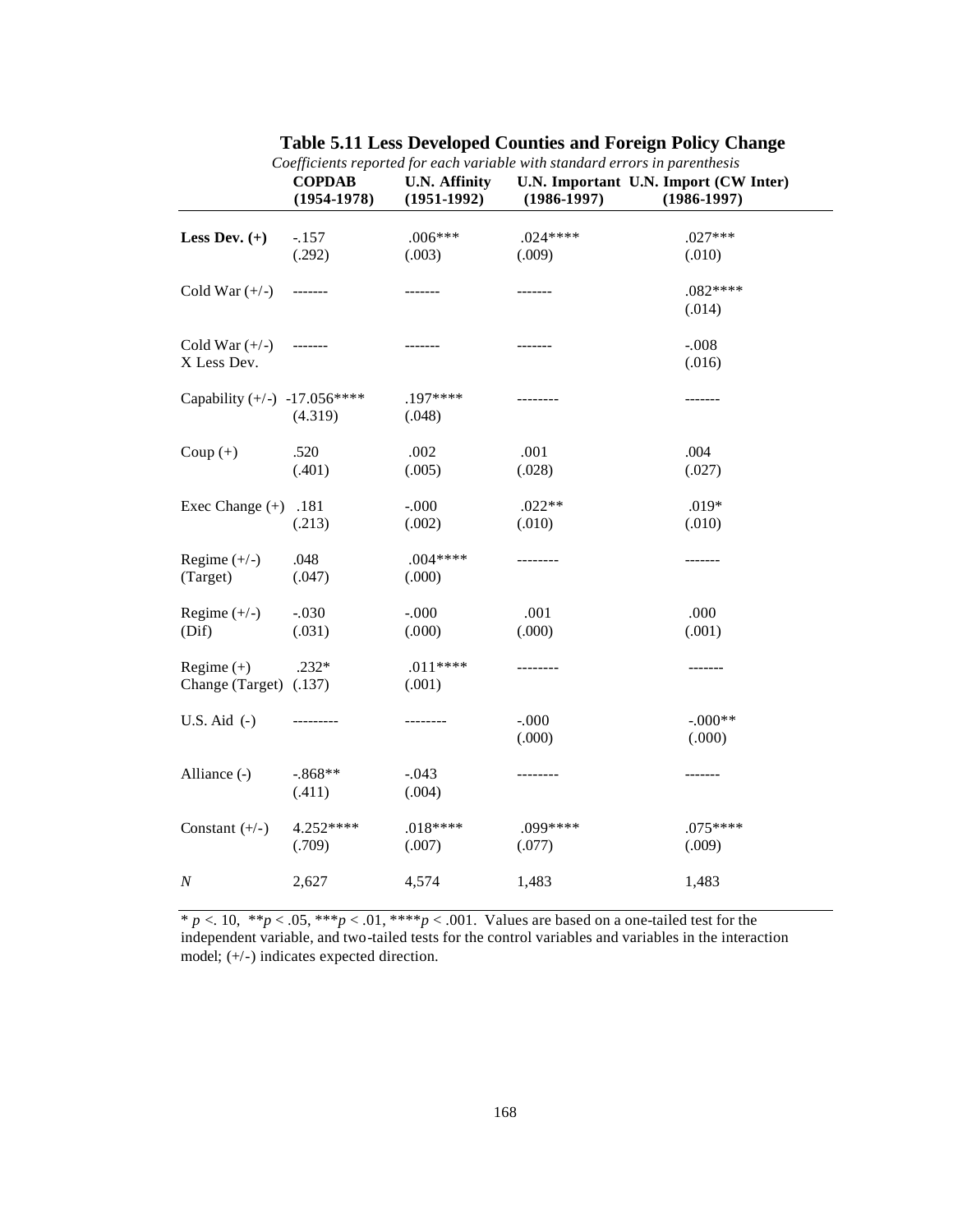PRIE is more democratic. The single significant estimate for control variables in the important U.N. votes model is for executive change, which is positive, as expected.

The Cold War interaction model did not produce a statistically significant estimate for the interaction variable. However, consistent with all other models in this dissertation, the Cold War is positively associated with change s in voting coincidence with the United States.

### **Hypothesis 9: Executive Change**

The final set of models test the hypothesis that changes in executive leadership are associated with greater foreign policy changes in non-democracies than in democracies. Since the effects of changes in the executive are expected to be a function of regime type, interaction models are run using each of the dependent variables. For the variable Democracy, democracies are coded as 1 and nondemocracies are coded as zero. Mixed systems are coded as missing data.

As the data in Table 5.12 indicate, no significant coefficients are produced for the interaction variable. Contrary to the hypothesis of the dissertation, this indicates that there is no significant difference in the effect of changes in the executive leadership in democracies and non-democracies.

This chapter specified how each of the variables were operationalized and tested according to the hypotheses developed in this dissertation. Results indicate significant support for a number of these hypotheses. The following chapter will analyze and discuss these results, their relevance, and their contribution to the literature. I will also suggest further directions this line of research may take.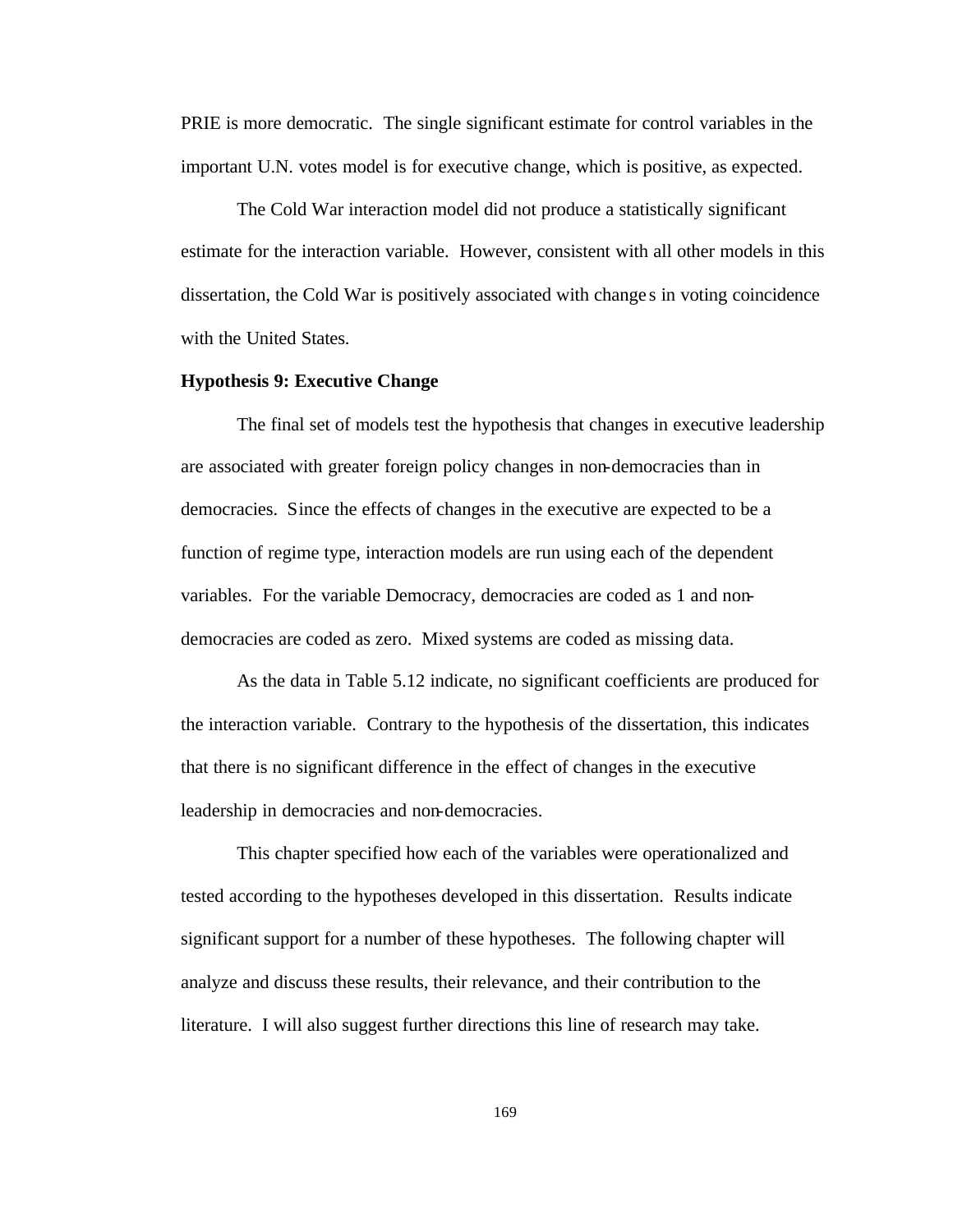|                                | Coefficients reported for each variable with standard errors in parenthesis |                                         |                                          |  |  |
|--------------------------------|-----------------------------------------------------------------------------|-----------------------------------------|------------------------------------------|--|--|
|                                | <b>COPDAB</b><br>$(1954 - 1978)$                                            | <b>U.N. Affinity</b><br>$(1951 - 1992)$ | <b>U.N.</b> Important<br>$(1986 - 1997)$ |  |  |
| Exec Change $(+)$ -.043        |                                                                             | .006                                    | .010                                     |  |  |
|                                | (.464)                                                                      | (.006)                                  | (.033)                                   |  |  |
| Democracy (-)                  | $-.891***$                                                                  | $-.011***$                              | .006                                     |  |  |
|                                | (.308)                                                                      | (.003)                                  | (.055)                                   |  |  |
| Exec Change (-)                | .519                                                                        | $-.004$                                 | .006                                     |  |  |
| X Democracy                    | (.550)                                                                      | (.006)                                  | (.036)                                   |  |  |
| Capability $(+/-)$ -17.416**** |                                                                             | $.241***$                               | -------                                  |  |  |
|                                | 4.062                                                                       | (.066)                                  |                                          |  |  |
| Wealth $(-)$                   | $.697**$                                                                    | .003                                    | $-.014$                                  |  |  |
|                                | (.297)                                                                      | (.003)                                  | (.010)                                   |  |  |
| Coup $(+)$                     | $1.020*$                                                                    | $-.006$                                 | .024                                     |  |  |
|                                | (.603)                                                                      | (.006)                                  | (.045)                                   |  |  |
| Regime $(+/-)$                 | $.126**$                                                                    | .003****                                | .                                        |  |  |
| (Target)                       | (.053)                                                                      | (.000)                                  |                                          |  |  |
| Regime $(+/-)$                 | $-.085*$                                                                    | $-.001***$                              | .002                                     |  |  |
| (Dif)                          | (.046)                                                                      | (.000)                                  | (.003)                                   |  |  |
| Regime $(+)$                   | .206                                                                        | $.012***$                               | -------                                  |  |  |
| Change (Target) (.164)         |                                                                             | (.001)                                  |                                          |  |  |
| U.S. Aid $(-)$                 |                                                                             | .                                       | $-.000*$                                 |  |  |
|                                |                                                                             |                                         | (.000)                                   |  |  |
| Alliance $(+/-)$               | $-.328$                                                                     | $-.038***$                              | -------                                  |  |  |
|                                | (.482)                                                                      | (.005)                                  |                                          |  |  |
| Constant $(+/-)$               | 3.657****                                                                   | $.030***$                               | $.110*$                                  |  |  |
|                                | (.655)                                                                      | (.007)                                  | (.061)                                   |  |  |
| $\boldsymbol{N}$               | 1,999                                                                       | 3,359                                   | 1,028                                    |  |  |
|                                |                                                                             |                                         |                                          |  |  |

# **Table 5.12 Executive Change in Democracies and Non-Democracies: Effects on Foreign Policy Change**

\* *p* <. 10, \*\**p* < .05, \*\*\**p* < .01, \*\*\*\**p* < .001. Values are based on a one-tailed test for the independent variable, and two-tailed tests for the control variables.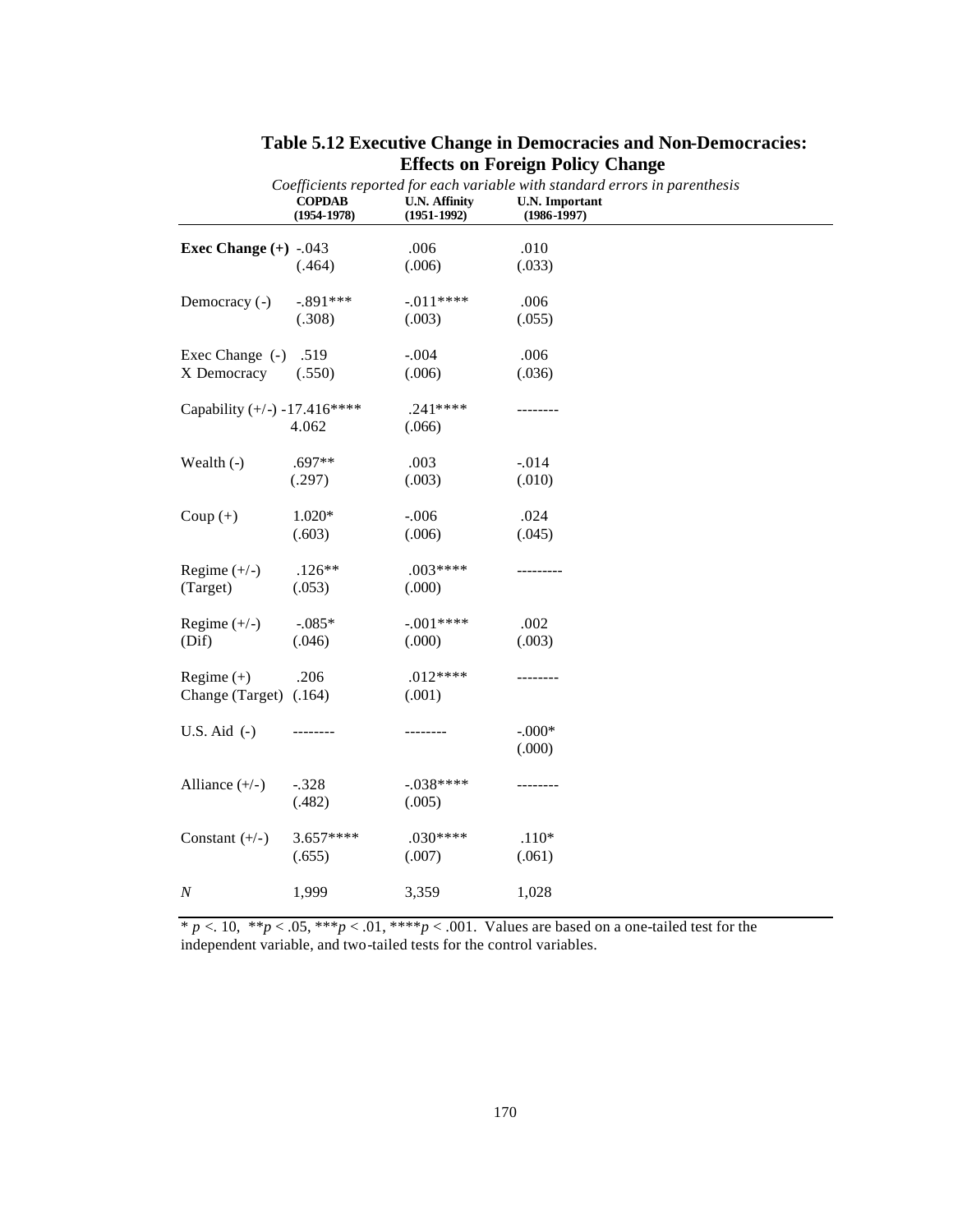## CHAPTER SIX **CONCLUSION**

The purpose of this dissertation is to examine effects that regime settings, institutional arrangements, party systems and other factors have on a state's foreign policy stability. The study of foreign policy change is an important endeavor, but lacking in this field have been studies that look at foreign policy change empirically across time and space, permitting conclusions that can be generalized regarding causal factors and their influence. In this dissertation I have sought to address this concern and developed a number of testable hypotheses examining how regime settings and institutional arrangements create constraints and incentives that influence a decisionmaker's ability and willingness to undertake foreign policy change. Some factors, such as regime type, have received significant treatment in the international relations literature but scant treatment as an explanatory variable for foreign policy change – at least in any broad empirical studies. Other factors such as democratic institutional arrangements have received extensive treatment in the area of comparative politics throughout the past decade, but until very recently they have been largely ignored by those studying international relations and foreign policy. This dissertation sought to fuse and synthesize perspectives from a number of areas of political science to explain the conduct of foreign policy and significantly enhance our understanding of some of the factors that encourage or inhibit foreign policy change.

Examining the effects of regime type on foreign policy change is important. While regime effects receive extensive treatment in the literature as they relate to the politics of war and peace, alliance behavior and conflict resolution, they have not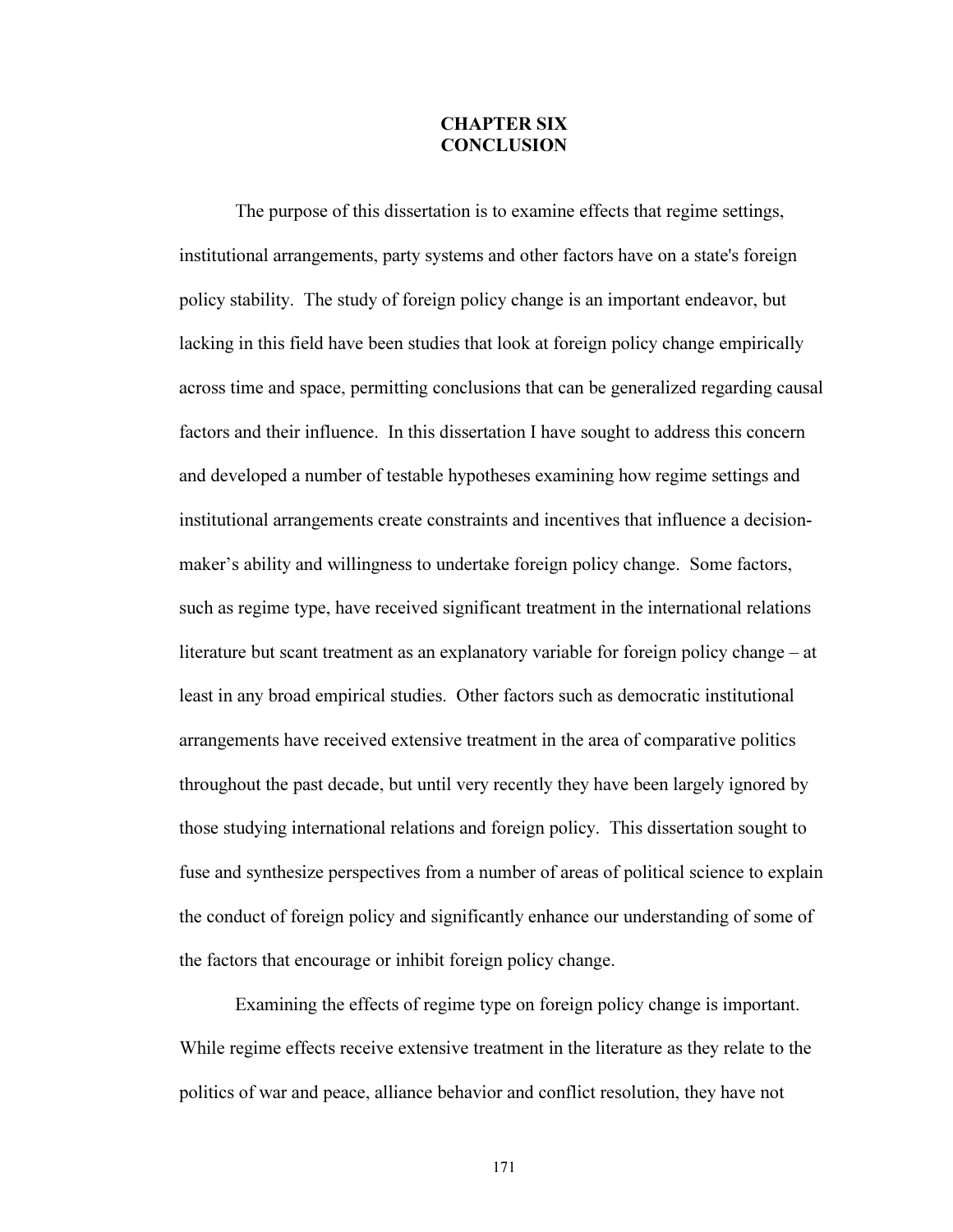received significant treatment in a more general sense, looking at the day-to-day conduct of foreign policy. Discovering differences between the major regime types and their propensity for foreign policy change is a significant contribution to a better understanding of those factors that shape foreign policy-making. Some scholars charge that the democracy/non-democracy dichotomy is cast at too high a level of abstraction to produce any meaningful differences in the conduct of foreign policy. Results to the contrary merit a re-examination of this contention.

Another significant aspect of this dissertation is that it delved "below the regime surface," incorporating insights from the comparative politics literature and applying them to the study of foreign policy. The third wave of democratization (Huntington 1991) fostered a renewed interest in the "new institutionalism" (Lane and Ersson, 2000) among scholars in comparative politics who recognized that "institutions matter" and can have a profound effect on a state's ability to consolidate a new regime, represent adequately and efficiently the interests of citizens, and to effectively develop and implement public policies.

Another important contribution of this dissertation is that it provided empirical and generalizable results across a broad area of space, covering different periods of time and multiple aspects of foreign policy change. Broad-based empirical studies of foreign policy change are seriously lacking in the field (t'Hart, 1998), and this dissertation provided an important step in beginning to identify those causal factors that can be generalized beyond specific countries or regions.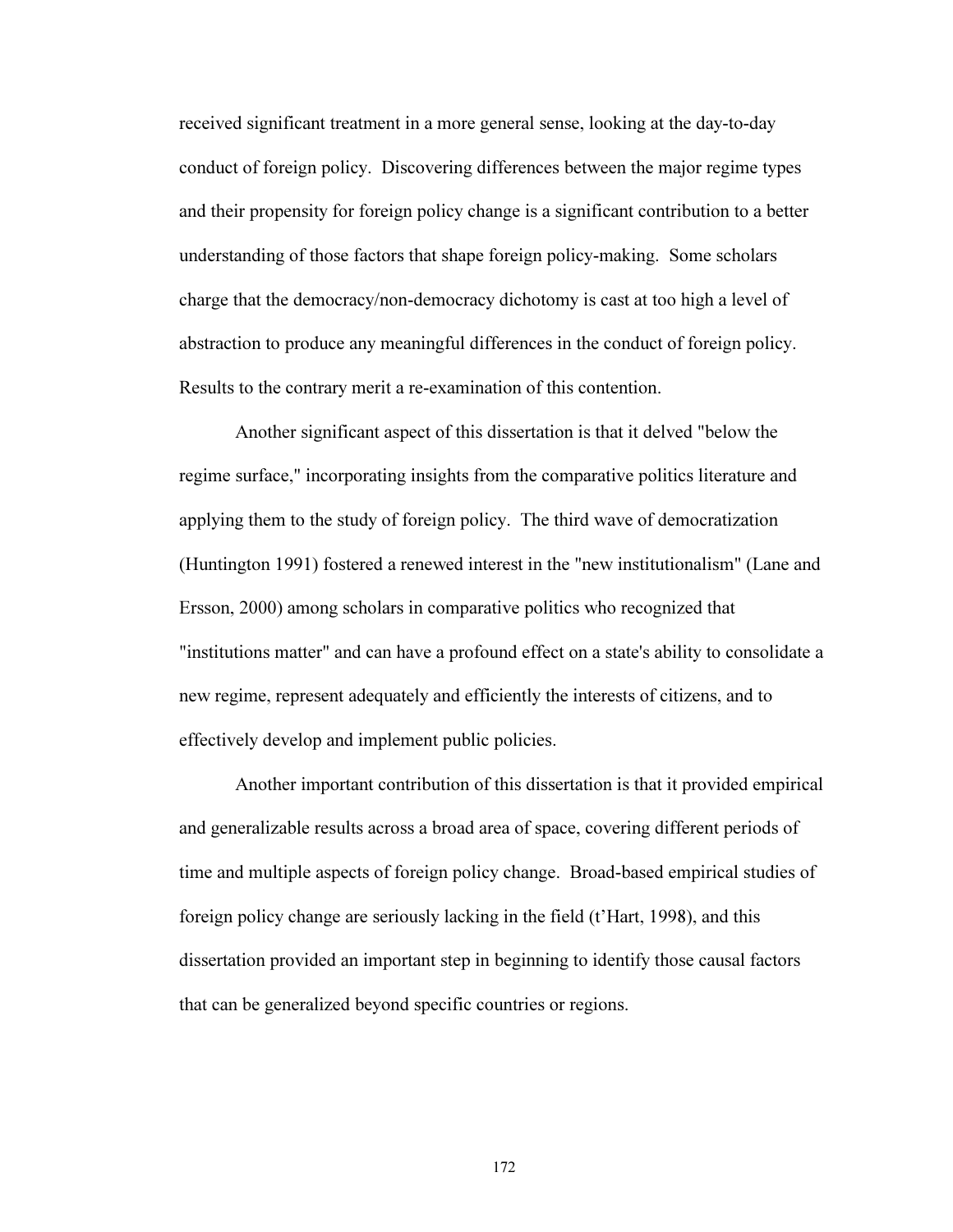## Findings

Examining the effects of regime types on foreign policy change, I posit that democracies demonstrate greater stability in foreign policy than do non-democracies. Democracies face greater constraints, which come in the form of: (1) legal and structural constraints on what a decision maker may do; (2) political constraints which preclude executives from making decisions that could adversely affect their position or the position of their party; (3) the interests of the public which a democratic leader must consider; and (4) the procedural and juridical nature of the democratic regime's legitimacy. Non-democratic leaders on the other hand face fewer constraints, can more effectively repress demands, and exercise a freer hand in the conduct of foreign policy. Additionally, I identify ways non-democratic leaders may face unique incentives to undertake foreign policy change.

The hypothesis was tested using three different measures of foreign policy change. The empirical analysis confirms the hypothesis that democracies are more stable in their foreign policies than non-democracies, undertaking fewer foreign policy changes. Results from each of the models demonstrate that more democratic states undertake less foreign policy change. This proves true for the COPDAB events data model, which measures the foreign policy actions of states toward all states in its Politically Relevant International Environment on a weighted severity scale, as well as both models using United Nations votes. Findings are robust not only across different measure of the dependent variable but also across numerous models of the independent variable as well.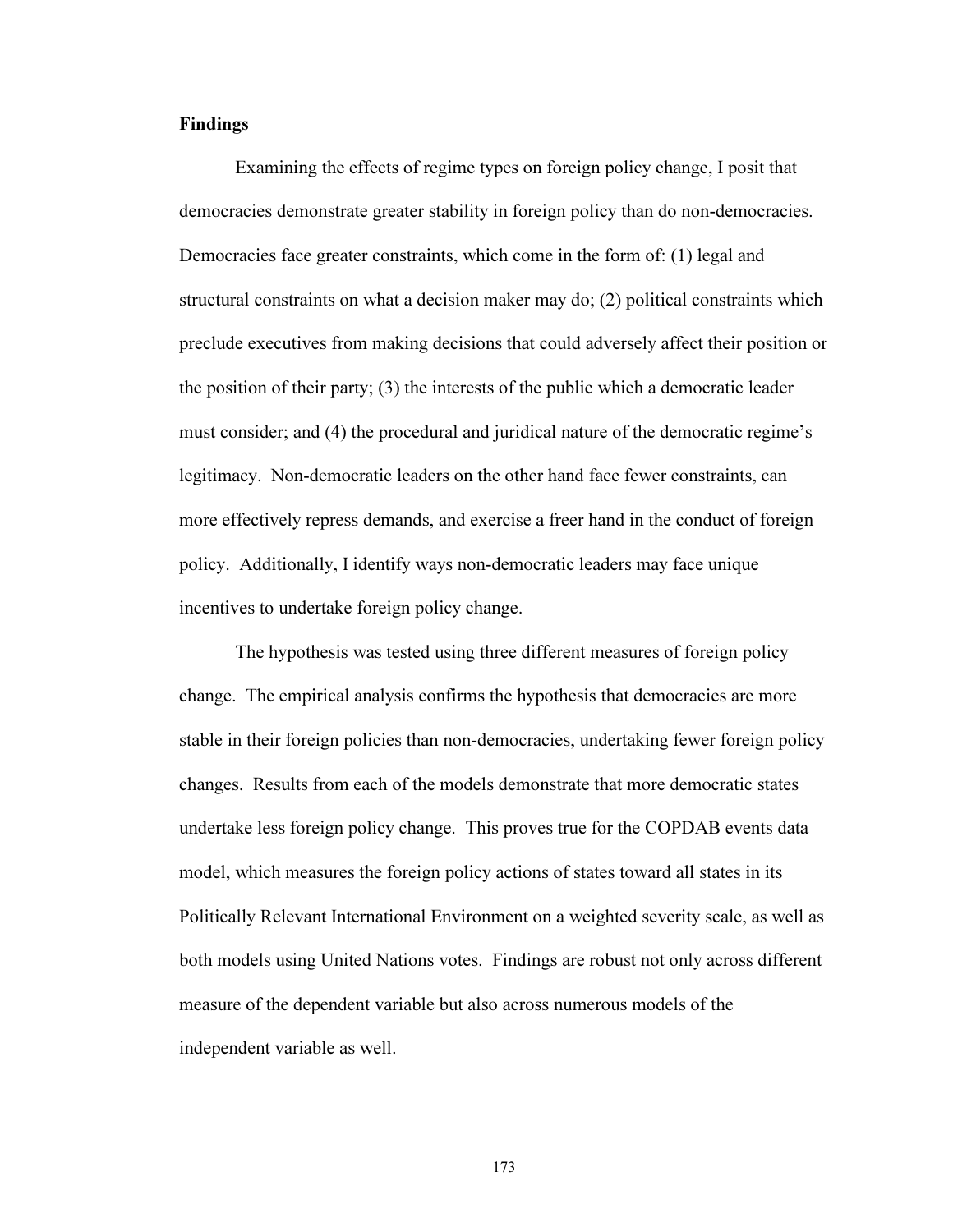These findings demonstrate a significant difference between regime types when it comes to foreign policy change. While constraints and incentives can function equally in both democracies and non-democracies, the results of these tests show that important differences can be found. These findings suggests that contentions that regime differences are cast at too high level of abstraction to have any meaningful impact on foreign policy change merit re-evaluation.

A significant regime effect found in the control variables throughout the dissertation concerns the regime type of the recipient states and the polity distance between them. The results in the COPDAB model indicate that states undertake more foreign policy change as the average level of democracy of the state receiving the foreign policy action increases; or, in the case of Affinity scores, as the average level of democracy increases for those states with which U.N. voting similarity is measured. This may be explained in the way democracies are viewed by other states. If democracies face greater constraints at home, can more credibly commit to a course of action, and tend to engage in more cooperative behavior and avoid conflict, other states may feel more compelled to change their foreign policies toward them than toward non-democracies – since changing policies toward non-democracies could invite a more immediate and negative response.

Results across each of the models also indicates that the greater the difference in regime type between a state and those states receiving the foreign policy action (or those states with which voting similarity was measured), the less states undertake foreign policy change. This finding suggests that the more dissimilar the regimes of states, the less foreign policy change will occur between them. On the surface this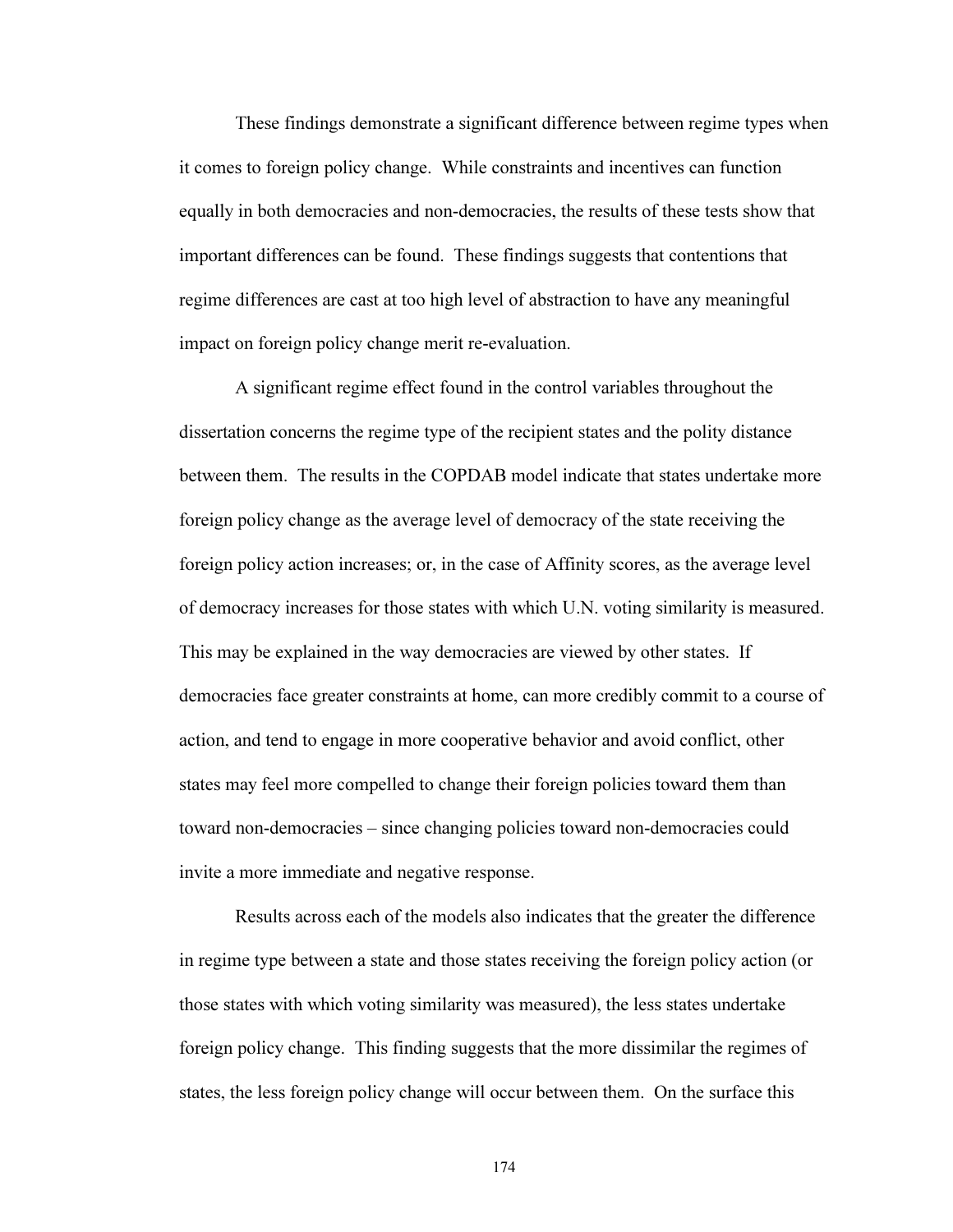finding is somewhat surprising, since dissimilar states would be expected to have dissimilar interests. One explanation may be related to the fact that states of similar regime type have been found to engage in more cooperative and less conflictual behavior (Leeds, 1999). In the context of a cooperative relationship, a state may feel free to change it foreign policy toward a state of a similar regime type without fear of possible negative consequences.

The estimate for the control variable for regime changes in the PRIE was significant and positive in the Affinity model. This indicates that more foreign policy changes occur when there are greater changes in the regime type of those states receiving the foreign policy action. Regime changes can fundamentally affect the approaches states take in their foreign policies, as new leaders, with different goals, incentives and constraints take new and different approaches to foreign policy. The purpose of including this variable is to capture those effects where states must adjust to new realities abroad as a consequence of domestic changes in other states. Whenever significant, the estimate for this variable was consistently positive throughout the models in this dissertation.

Two other sets of controls that are consistently in the same direction throughout the models in the dissertation are those controlling alliance and executive changes. The two measures used to control for alliances (alliance or U.S. aid, depending upon the model) consistently demonstrate that states undertake fewer policy changes with those states with which they share similar alliances. Similar interests and goals create fewer issues for disagreement and fewer occasions for foreign policy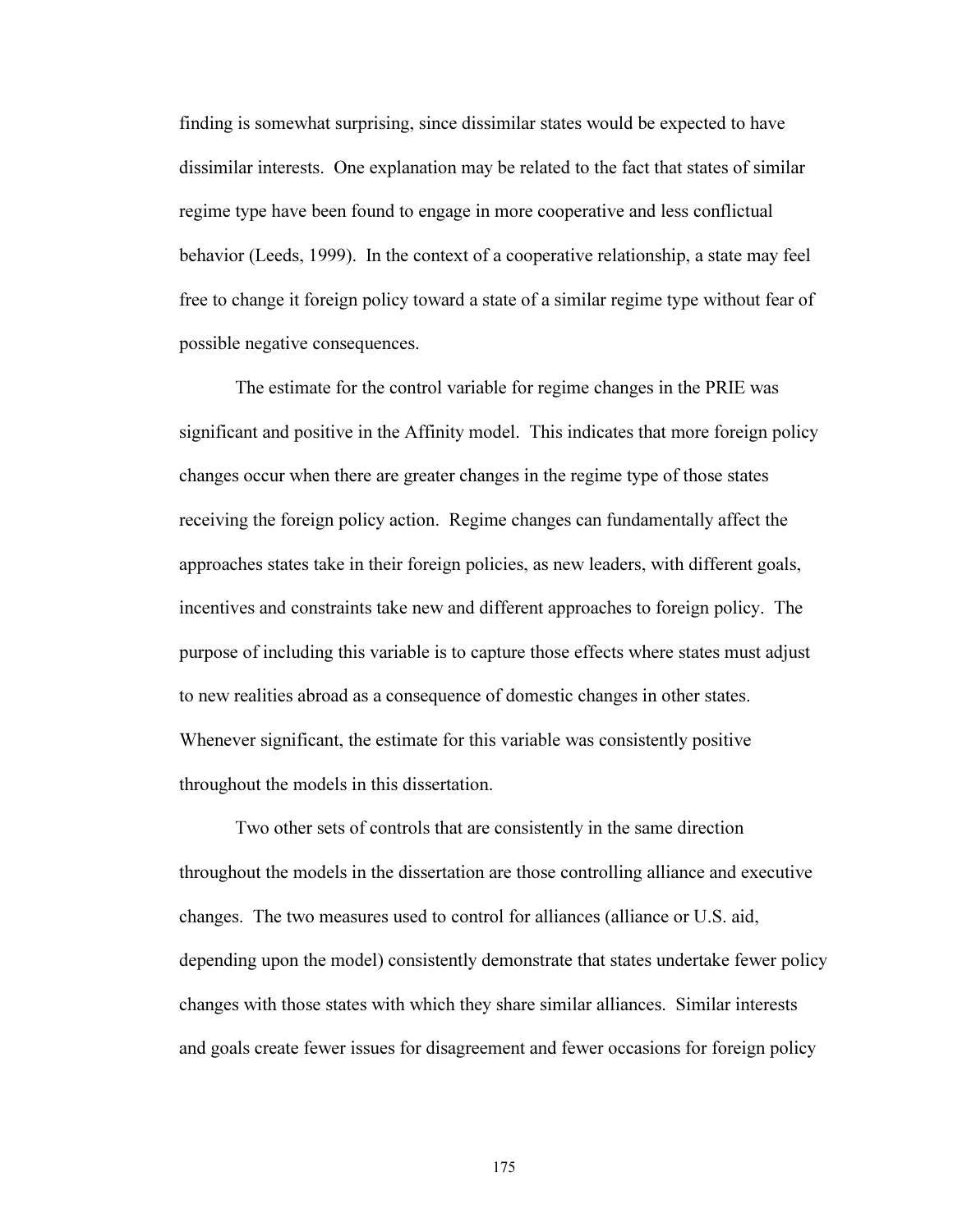change. Changes in executive leadership are also associated with foreign policy change.

Two control variables that produce estimates in the opposite direction, depending upon the model, are capabilities and wealth. Capabilities are negatively associated with change in the COPDAB model, while wealth is positively associated. In the Affinity model, estimates indicate a positive association between capabilities and foreign policy change. In the important U.N. votes model, the coefficient for wealth is consistently negative, indicating that wealthy states undertake fewer changes in their voting coincidence with the United States. These findings are fairly consistent throughout the models in the dissertation — greater capabilities mean less foreign policy change, and wealth means more foreign policy change in the COPDAB events data model, while the opposite is found in the model using U.N. votes. Reasons for this are not readily apparent, though the two variables are fairly collinear (.215). East (1973), however, demonstrates that "small states," with fewer resources and capabilities, nonetheless act forcefully in the international system. Also, states with greater capabilities are likely to have larger foreign policy bureaucracies to process information and implement policy. States lacking these filtering mechanisms may change policies more abruptly.

Additionally, states with greater resources may be more satisfied with their situation and position in the international system and may be less willing to undertake policies that could alter that status – particularly if the change in policy requires major commitments of those resources. In forums such as the United Nations, however, states' resource commitments are not tied to the decisions they make. Votes instead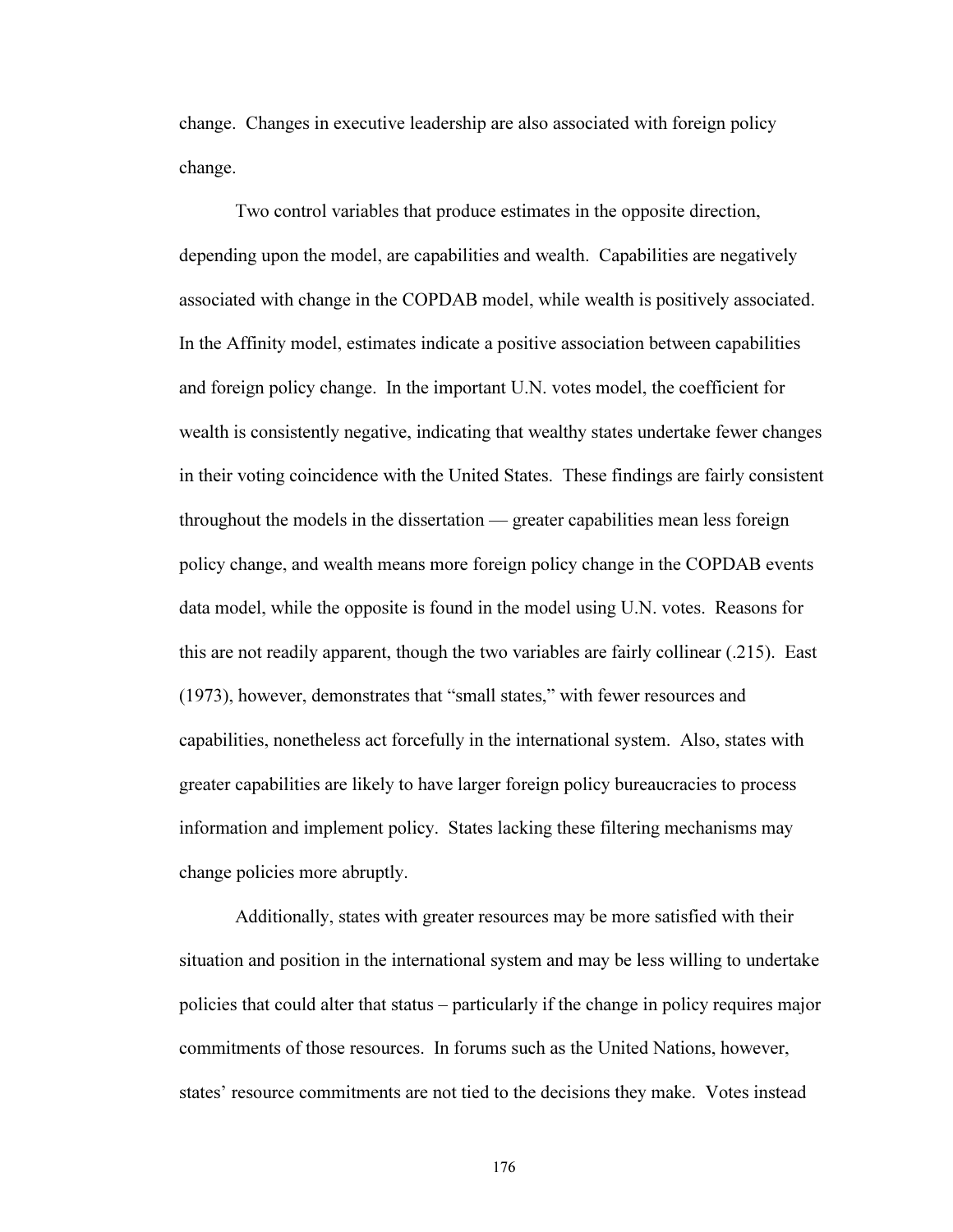reflect preferences and positions. In this setting, states may see their votes as an opportunity freely express their views on a range of issues that they otherwise would not address in their foreign policies.

I expected wealth to be negatively associated with foreign policy change. This is not the case in the COPDAB model. This may be explained by the fact that although wealthy states may be more satisfied with their position, as a consequence of greater wealth they have more interactions with their neighbors and the major powers and thus more opportunities to change their foreign policies. The changing policies and positions of the oil-producing states in the Middle East is one example that may reflect this phenomenon.

The control variable for Cold War is incorporated into an interaction with the regime variable for the important U.N. votes model. Results show that the Cold War was positively associated with changes in this foreign policy measure, and that while more democratic states undertake fewer foreign policy changes than non-democratic states, that relationship was reversed during the Cold War. While regime type is the only independent variable in this dissertation to show any statistical significance in the interaction models, all of the interaction models for Cold War show that the Cold War was associated with greater foreign policy change. This finding runs counter to all conventional wisdom concerning the constraints imposed by the international system during the Cold War.

Before drawing any conclusions, however, the reader is cautioned to recall that this finding is generated in a model measuring foreign policy change specifically in terms of percent-agreement with the United States on United Nations role call votes it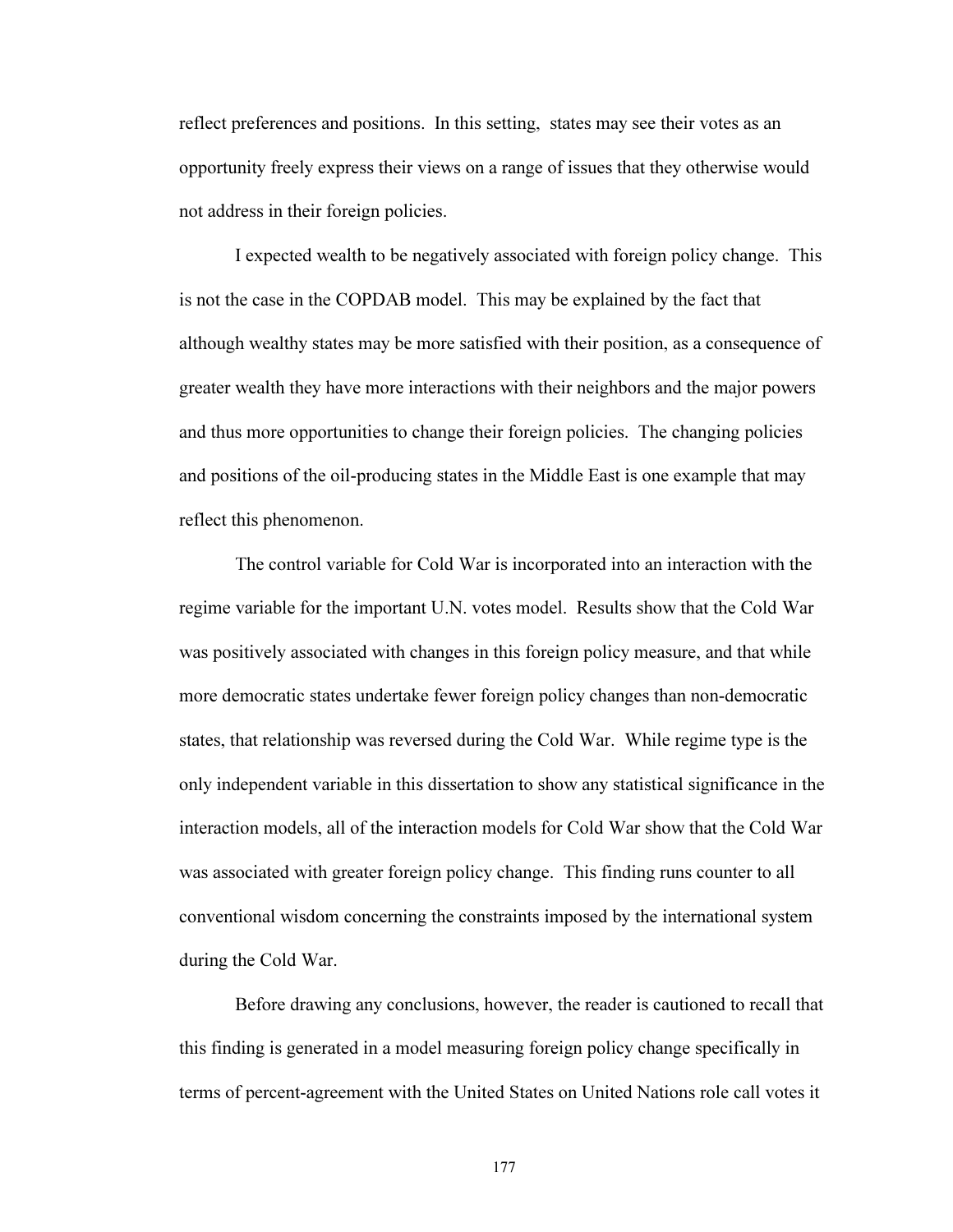deems important. The timeframes for the other data available does not permit comparisons between a Cold War and post-Cold War period. The COPDAB ends in the year 1978 and the Affinity data ends in 1992, which would permit changes during the Cold War period to be observed for only one year out of the 41 years covered.

I suggest that this finding is not related to the nature of the Cold War system but rather to other factors related specifically to the dependent variable. Were these findings concerning the Cold War robust, regime effects in the COPDAB and Affinity models, which for the most part cover the Cold War period exclusively, would have generated coefficients in the opposite direction that they did. Other factors, including U.S. activities during this same time period must also be considered as explanations. The 1986 to 1990 time period identified as the Cold War coincided with reductions in U.S. aid allocations in a direct attempt to tie aid to foreign policy behavior (Kegley and Hook, 1991). States receiving reduced U.S. aid may have felt compelled to vote against resolutions promoted by the United States in greater frequency in retaliation for aid cuts; or, hoping to see aid restored, they may have begun to vote more in favor of U.S. positions, which could account for the greater changes during this period. Issues associated with democratization that continued throughout the early 1990s also cannot be dismissed as a possible explanation. Further examination may discover that the "new" democracies demonstrate greater consistency in their voting coincidence with the United States than do the "old" democracies. If this is the case, the changing makeup of democratic states in the world since 1990 may account for the difference. The time period also roughly coincides with a change in U.S. administrations and a greater willingness to work with international bodies. The United States and its allies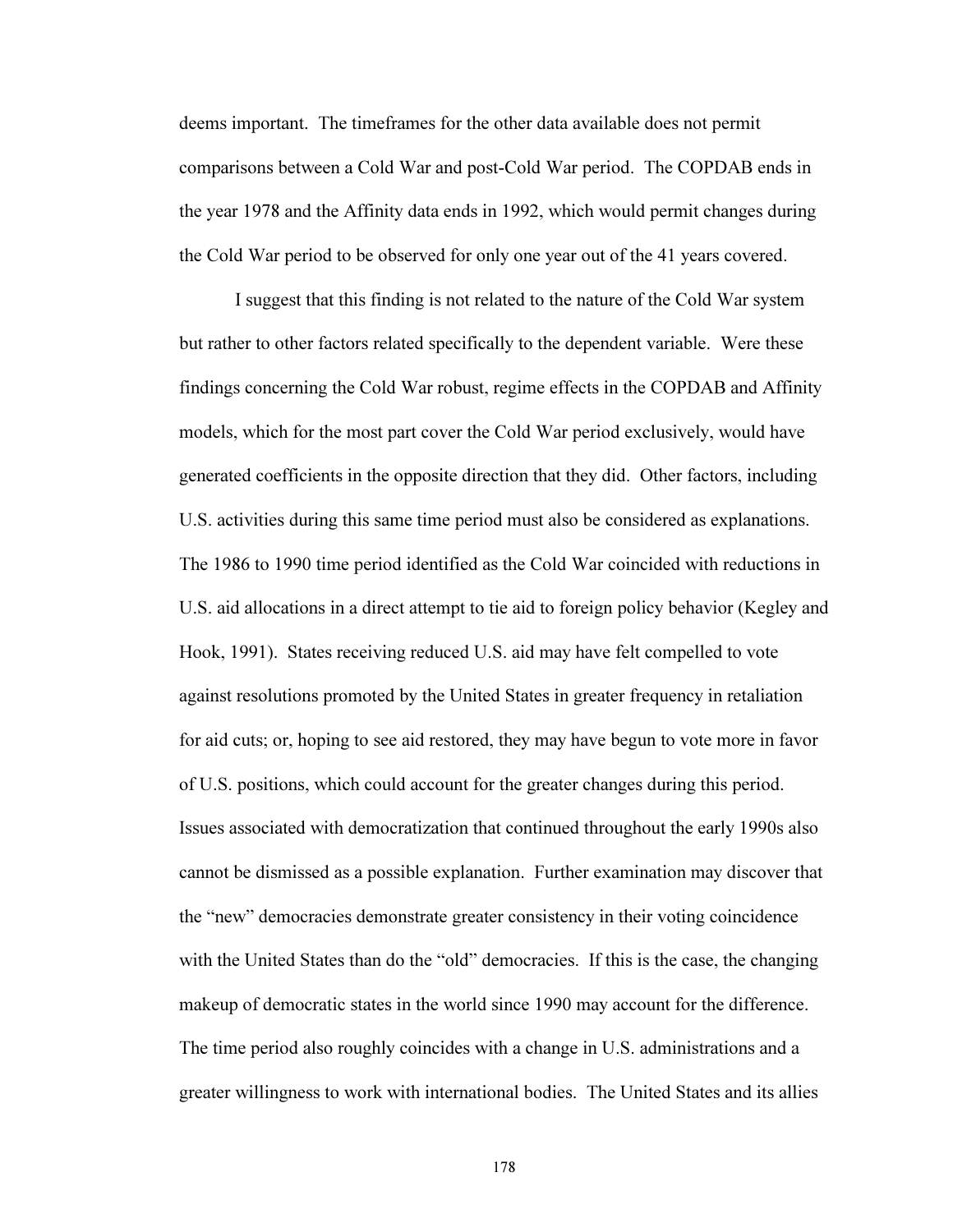waged the Gulf War under the auspices of the United Nations; and under the Clinton administration, the United States took a much more active role in multilateral efforts aimed at such activities as family planning and reductions in global greenhouse gas emissions. This greater willingness to work within multilateral institutions could be reflected in the fact that overall, less change occurred after 1990.

Testing the hypothesis that presidential systems have more foreign policies than parliamentary systems, the Affinity model produces results in the predicted direction, indicating that presidential systems undertake fewer changes in voting patterns with other states in their PRIE than do parliamentary systems. In developing the hypothesis, the case was made that presidents face greater constraints on their decisionmaking than do parliamentary executives. This is related to the separation of powers, separation of purpose and separation of survival present in presidential systems that I predicted would inhibit the chief executive's ability to undertake foreign policy change.

The fact that no other models provided significant results should discourage any sweeping claims that can be made about the presidential-parliamentary dichotomy. Further examination is required regarding how the constraints in these systems impact the decision-making process. As mentioned earlier, Maoz and Russett (1993) posit that a parliamentary government's reliance on the support of the legislature would make it more constrained than presidential systems. This, and other cross cutting influences, may account for the mixed results here.

A question that should be addressed, however, is why significant results are found in one type of foreign policy measure (United Nations votes) and not in the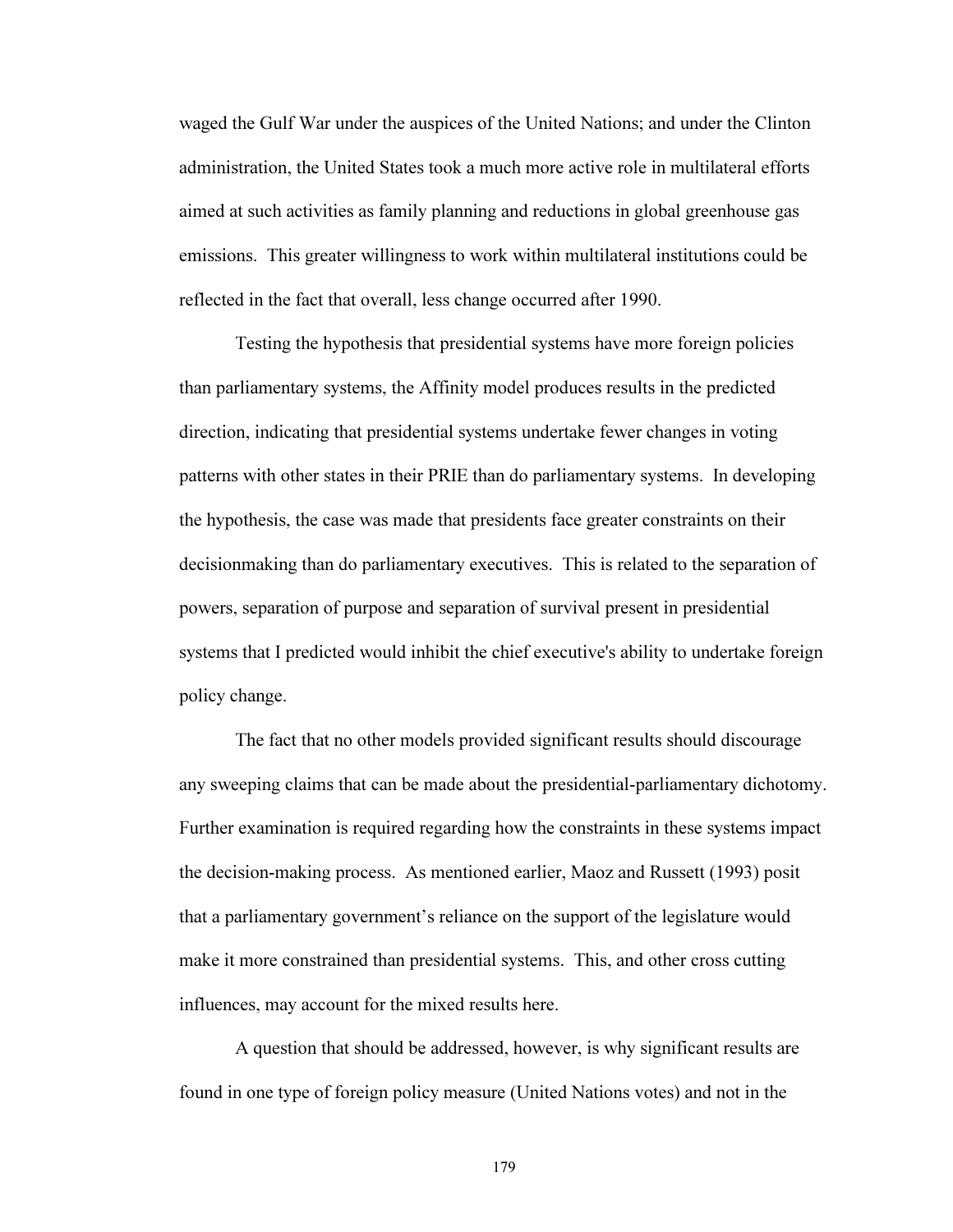other (events data). One possible explanation is related to the fact that of the three measures of foreign policy change, the U.N. Affinity scores, which include all annual votes cast in the General Assembly, are arguably the least substantive of all the measures. On the other hand, the COPDAB data, which measure aspects of cooperation and conflict behavior, capture aspects of foreign policy that have more significant consequences for states. In these cases where more important international issues are at stake, presidential and parliamentary systems may behave more similarly, regardless of the differences that may exist between them, as the realist paradigm would predict.

Contrary to my expectations regarding presidentialism and divided government, no significant findings show that when presidential systems experience divided government they undertake less foreign policy change. There are a number of possible explanations for this. First, the assumptions developed in the hypothesis may have overlooked the significant bargaining power presidents have with members of the legislature, and the ability of presidents to establish coalitions of support for policies with members of the opposing party (in fact, the weak party systems often associated with presidential systems should make this task easier). Other factors not included in the model such as presidential popularity, which allow a president to overcome some of these constraints, may also account for a lack of findings consistent with the hypothesis.

While there no significant findings to suggest that divided government is associated with less foreign policy change, the fact that the coefficients produced by the other estimates are positive merit further investigation. This may reveal that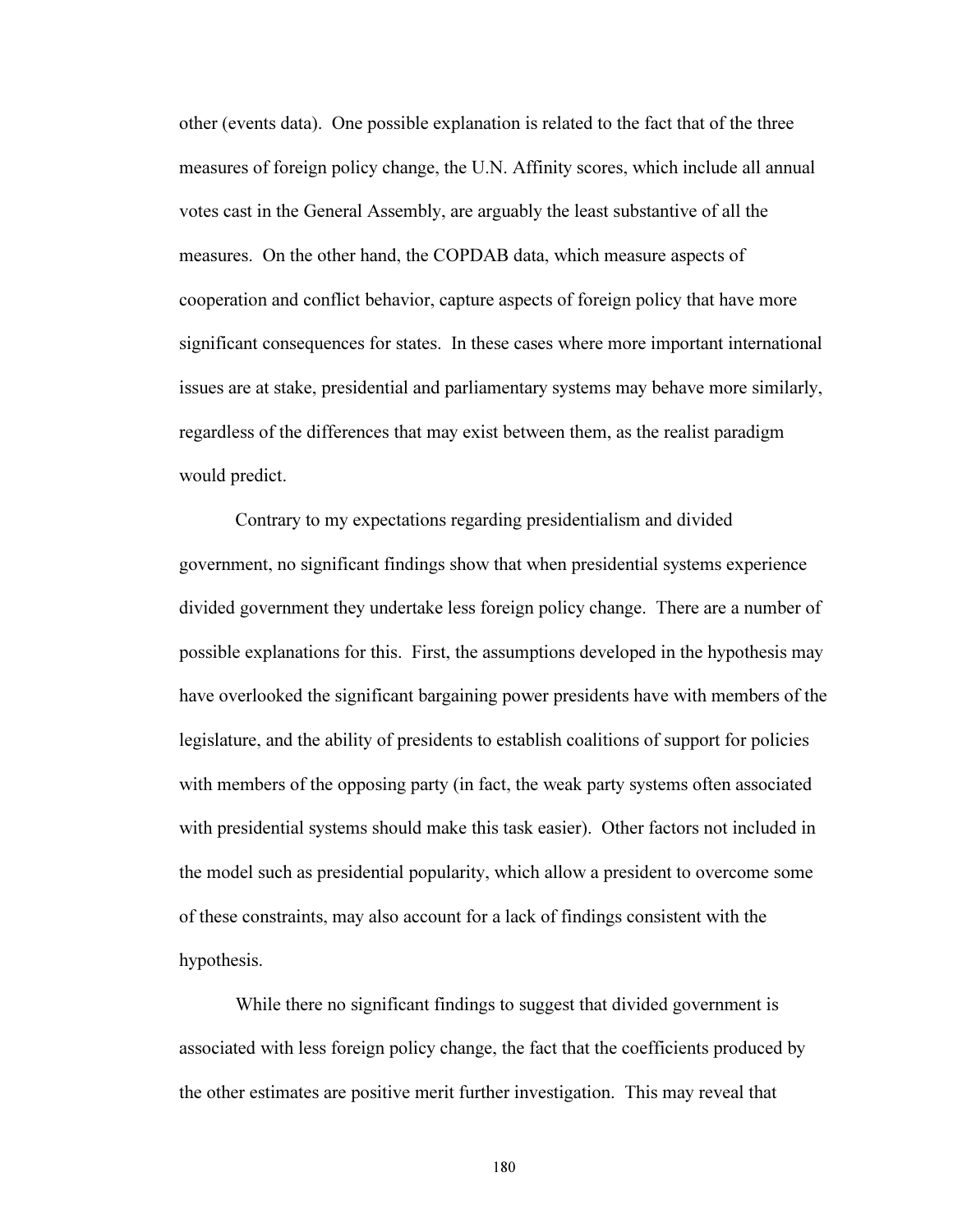presidents will, when confronted with a divided government, seek ways to circumvent the legislative process by exercising other executive powers in foreign policy making, something he may be reluctant to do with members of his own party – thereby creating a situation where unified government encourages greater foreign policy stability and divided government greater foreign policy change. If divided government places legislative constraints on a president's ability to exercise a free hand in the conduct of foreign policy, he may look for other ways to express policy preferences that avoid significant legislative meddling. Certain types of foreign policy behavior may be more amenable to this.

Results from the model using important U.N. votes do support the dissertation's hypothesis that a greater number of legislative parties will inhibit foreign policy change in presidential democracies. The model shows that the greater the effective number of legislative parties in a presidential system the less foreign policy change occurs. When there are fewer parties in the legislature it is easier for the president to take the necessary steps to undertake foreign policy change.

Testing the hypothesis that coalition governments undertake less foreign policy change than do single-party governments produces a significant result in the direction predicted when using the model with important U.N. votes. Higher profile votes, especially those with a possible consequence of lost economic assistance are more likely than other U.N. votes to have the attention of domestic actors. This may account for why differences could be found in the important vote model but not in the Affinity model. Results from the COPDAB events data model, however, suggest that, coalition governments are no more or no less likely to change foreign policy than are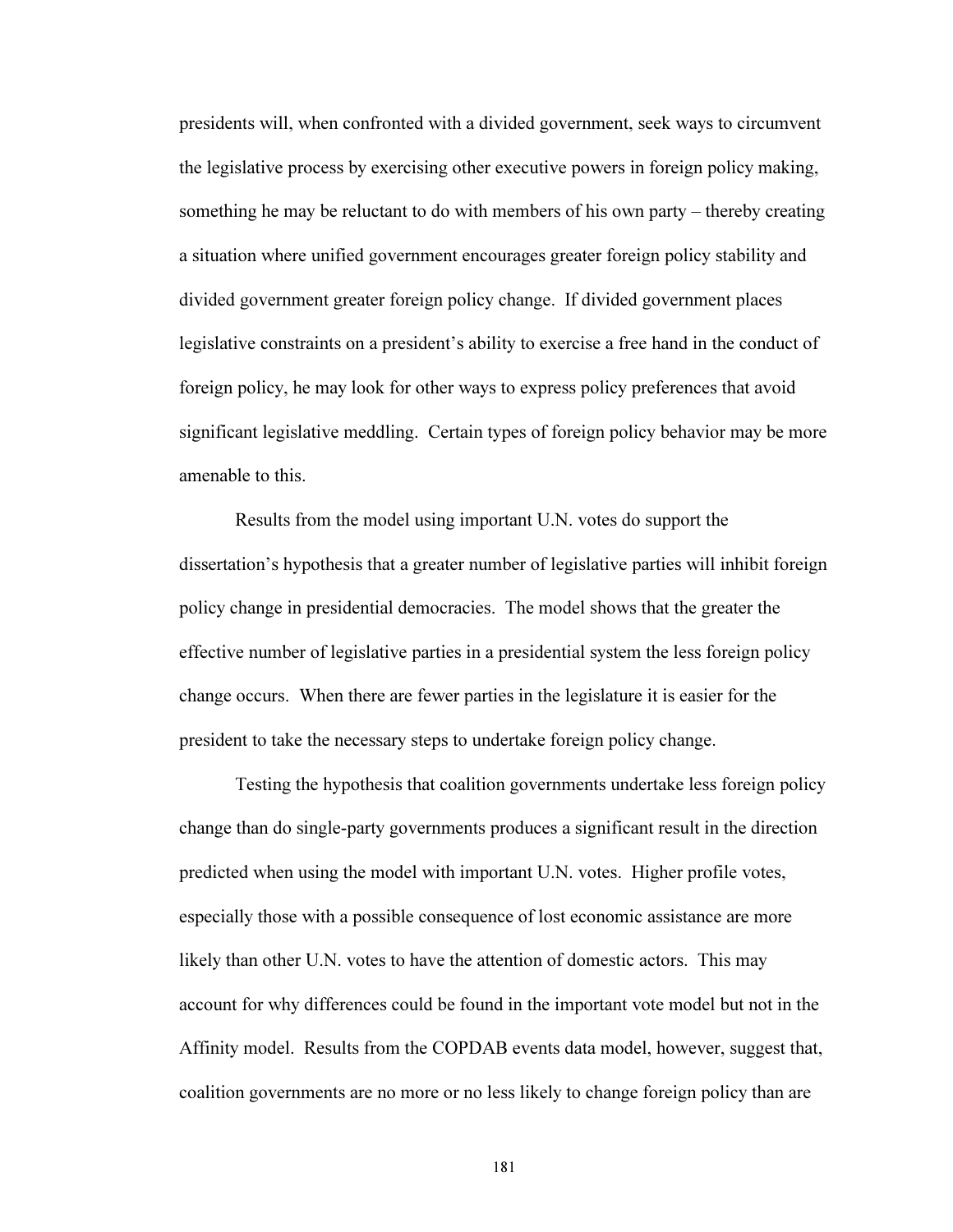single party governments. This may be because single-party governments, in fact, face greater constraints in foreign policy-making than was posited here, or because coalition governments can as effectively undertake foreign policy change as singleparty governments. Another possible explanation for the lack of significant findings may stem from the fact that single-party governments are more identifiable to the voters. If policies go bad or could upset a significant portion of the population, singleparty governments may be reluctant to undertake foreign policy change even though they have the means to do so. Thus coalition governments undertake a level of foreign policy change reflected by their level of domestic constraints, and single-party governments undertake no greater changes because they are more risk averse.

The dissertation also tests the impact that the number of legislative parties in a parliamentary system with a coalition government has on foreign policy change. A greater number of parties should make the agreement necessary for major foreign policy change more difficult to achieve. Findings in the COPDAB and important U.N. votes models confirm this hypothesis. A greater number of parties in parliament makes it more difficult for the executive, who already must contend with different interests within his or her own government, to exercise effectively and authoritatively a free hand in the conduct of foreign policy. Because the government must rely on the support of the legislature, it must take care to avoid taking policy positions objectionable to a majority of parliament. With more parties come more interests and policy dimensions that must be accommodated, which will tend to inhibit foreign policy change in coalition governments.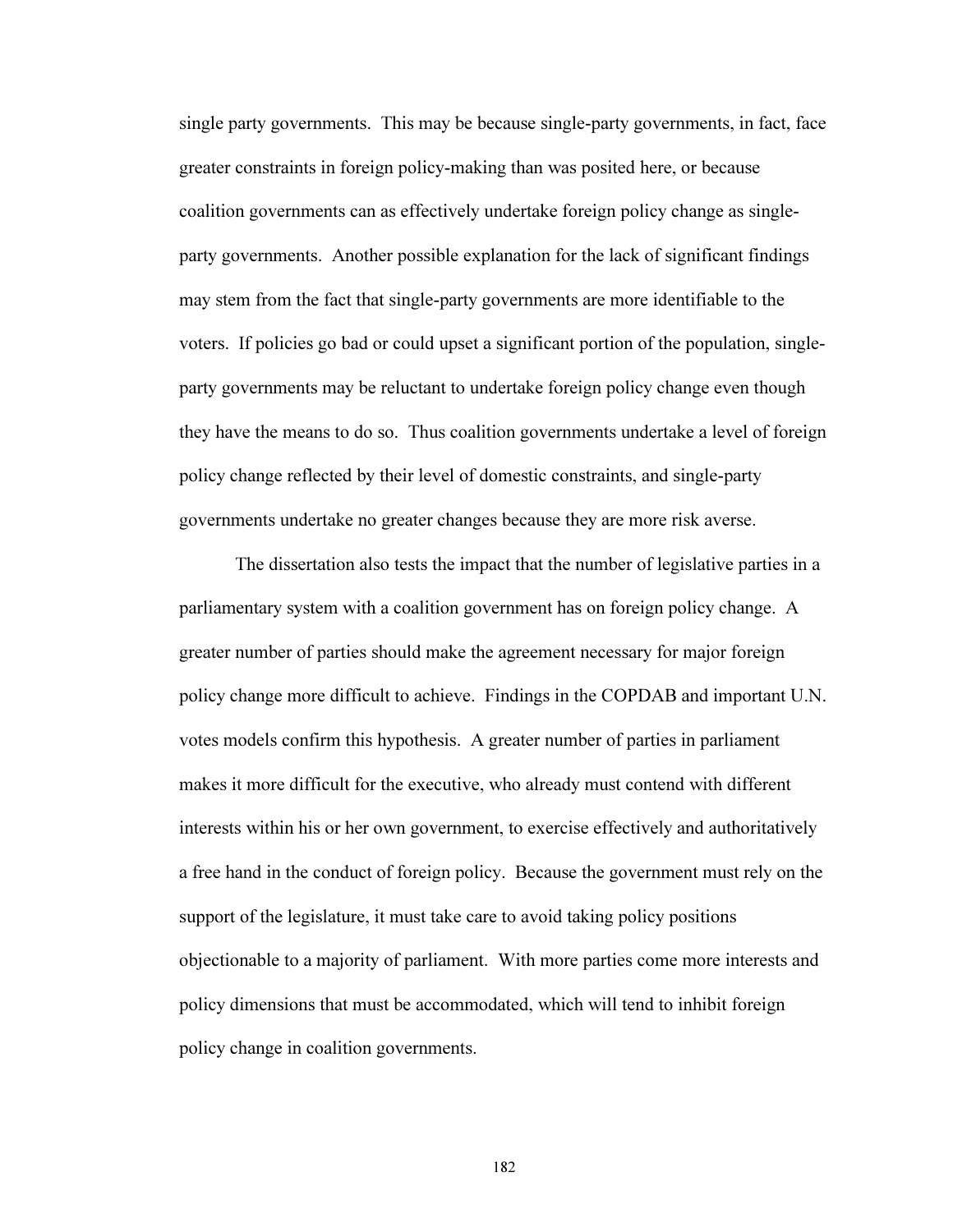Turning from democratic regimes, I propose that a military role in the governance of non-democratic regimes has a stabilizing effect on foreign policy. This notion is based on the ideology and interests of most military regimes, how they view their role in government, as well as the absence of legitimizing strategies for military leaders in non-democracies that might otherwise provide incentives for foreign policy change. The hypothesis predicts that in non-democratic governments where the military is a member, there will be less foreign policy change than in non-democratic governments where military is not a member. A lack of cases where there is direct military rule during the 1986-1997 time period precluded analysis using the important U.N. votes model.

The U.N. Affinity produced significant estimates for each of the military government variables. Greater military involvement is associated with less foreign policy change. Both levels of military involvement are associated with greater foreign policy stability than civilian rule. The lack of significant findings in the COPDAB model suggests that in terms of cooperation and conflict during this time period, military governments were no more stable in their foreign policies than are their civilian counterparts.

This is another area that merits further investigation. Military governments, in fact, should be quite able to undertake foreign policy change if they wish. They are by nature highly cohesive actors, with an organized and clearly defined hierarchical structure. Cohesive actors face far fewer internal constraints on the decision making process that could inhibit foreign policy. Another factor is that the military itself exercises control over a significant tool of foreign policy. Military governments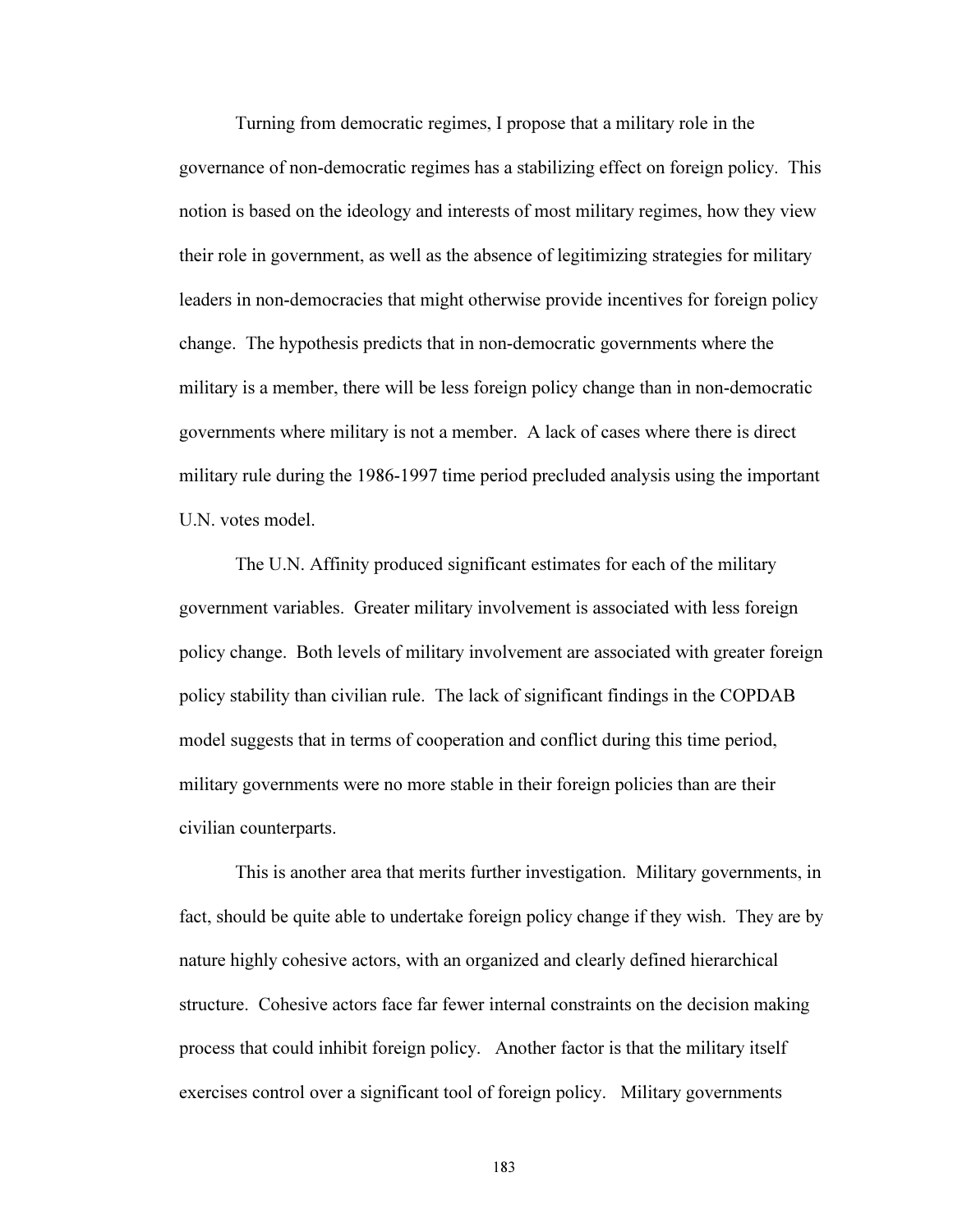wishing to employ the military for a foreign policy action do not face the same barriers as their non-democratic civilian counterparts in needing to convince a reluctant military establishment to cooperate with the government's foreign policy aims. Also, in non-democratic states where the military in not a political player, the military is nonetheless often seen as a potential player. Their presence as an actor outside the political system may have a constraining effect on a civilian autocrat's ability and willingness to undertake foreign policy change that could conflict with the interests of the military.

In examining cases of the Third World, I hypothesize that features associated with lower levels of political and economic development make these states especially prone to strategies that use foreign policy to promote state building, development, and legitimacy. Significant results are found in the predicted direction in both of the models using U.N. voting. The model using COPDAB data as the dependent variable does not yield significant findings for the independent variable. Statistically significant estimates for control variables in this model that do explain change indicate that with increasing capabilities and more similar alliance patterns with recipient states, there is less foreign policy change.

Because these states are in a relatively weak position within the international system, they may be unwilling to take on the consequences or risks associated with significantly altering the substantive aspects of their policies in their relevant international environment, as would be captured in the model using COPDAB data. The fact that significant results are found in both of the U.N. votes model, however, reflects the fact that these states conduct foreign policy in the United Nations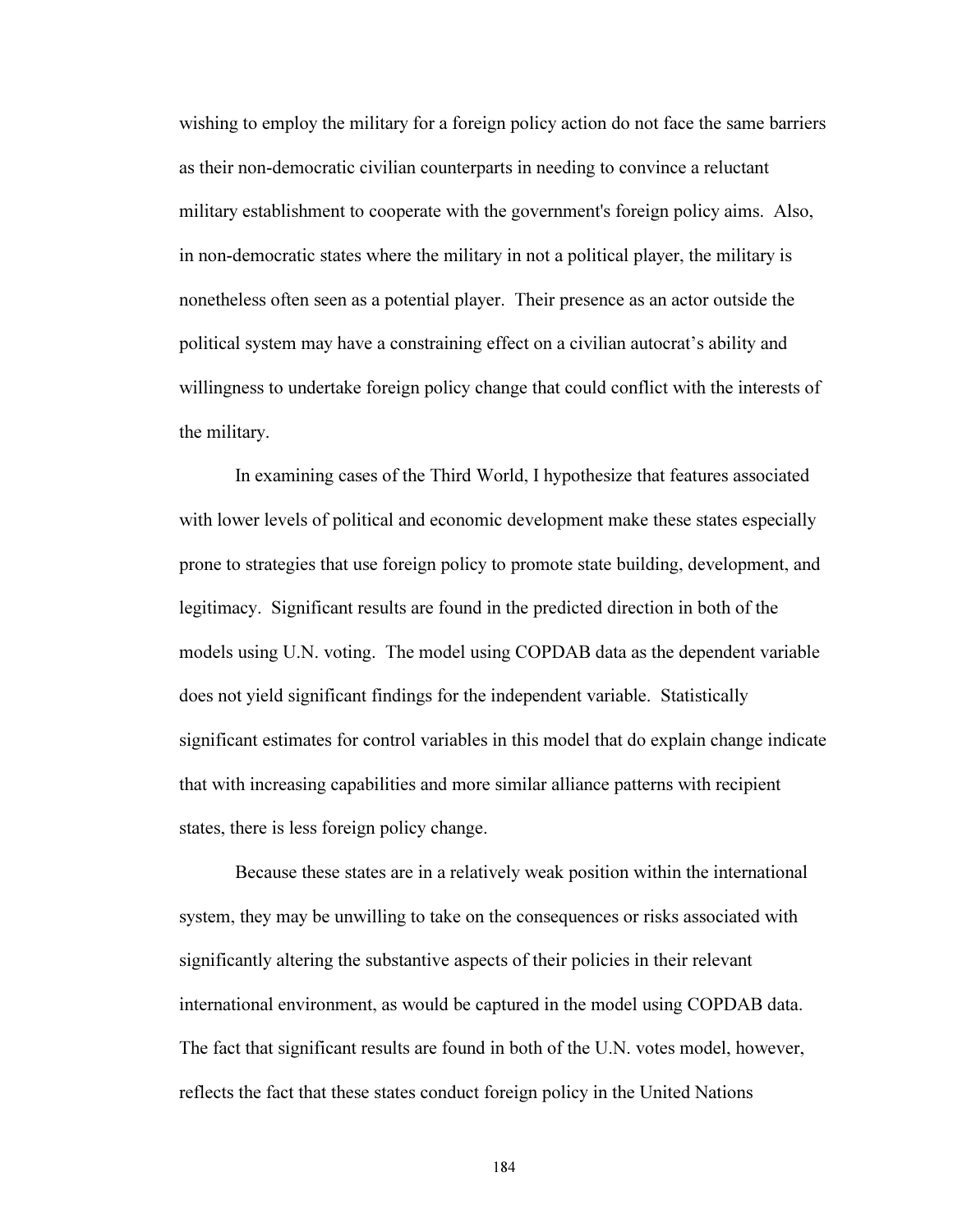fundamentally differently than in their direct interactions with other states. The United Nations presents these states with a relatively cost-free forum to use foreign policy, expressed in terms of U.N. votes, in the manner hypothesized. The less developed states may use United Nations votes to assert their interests and independence and thwart the interests of the major powers. This may be done for purposes of domestic consumption without regard to the consequences invited by becoming more or less conflictual with states in their relevant environments.

A factor that merits consideration is the fact that, as a United Nations affiliated organization, the G-77's activities are focused toward activities in the United Nations, which may account for some of this change. However, examinations of the model using wealth as the independent variable instead of G-77 membership produce nearly identical results, with wealth associated with less foreign policy change.

The final hypothesis examines how executive changes in non-democracies and democracies might differently impact foreign policy change. I predict that the mediating aspects of organized, regularized and institutionalized political competition in democracies will lead to fewer significant changes in foreign policy when new leaders come to power. In non-democracies, however, where political competition cannot effectively be channeled or managed, the expectation is that when changes in the executive do happen, they will coincide with much more significant changes in foreign policy. Interaction models for executive change do not produce significant estimates for the interaction in any of the models, suggesting, somewhat surprisingly, that there is no significant difference in the level of foreign policy change between executive changes in non-democracies and democracies.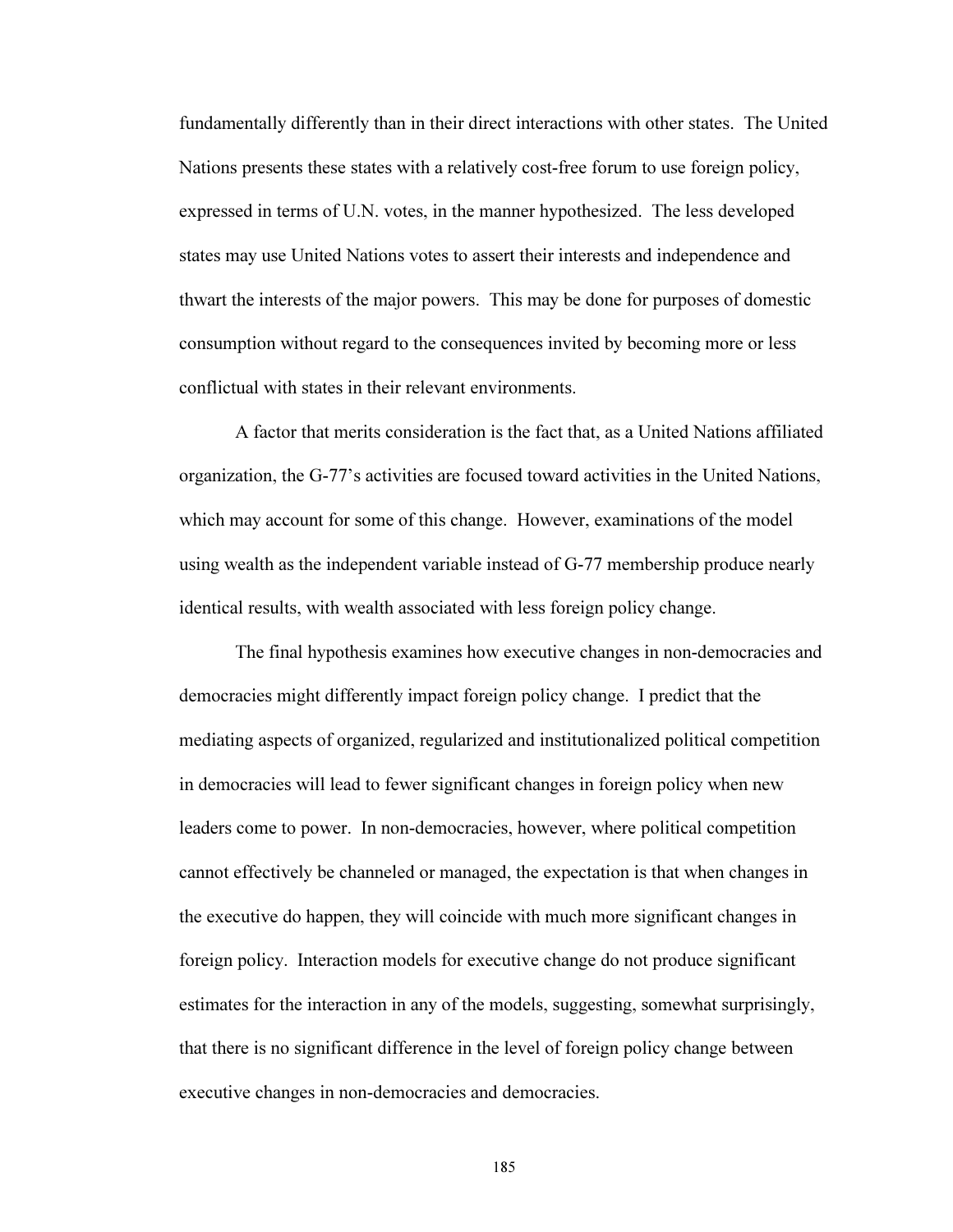Among the control variables not already discussed above, the variable for national capabilities is consistently significant across most of the models. In the COPDAB and important U.N. votes models, the estimate is negative, indicating that greater capabilities mean less foreign policy change. In the Affinity model, the estimate for capabilities is consistently positive and is associated with greater changes in the similarity of voting patterns. Here again, the different direction of the estimates is reflected in the measurement used for the dependent variable. If capabilities reflect a state's position in the system, it may be unwilling or unable to undertake the more significant foreign policy changes reflected in the COPDAB and important votes models. The General Assembly votes not subject to heavy U.S. lobbying, however, may more accurately display these state's preferences, which they are more constrained from doing in other foreign policy areas – accounting for the greater levels of change. The control variable for wealth is also significant across a large number of the models. As is the case with capabilities, the direction of estimates varies depending upon the measure of foreign policy used. The COPDAB produces positive coefficients for this variable, while the important U.N. votes models produces negative estimates. The Affinity models produce both positive and negative estimates. Significant findings for the alliance control show that with greater alliance similarity between states there is less foreign policy change.

Somewhat surprisingly, the estimates for the control variables for leadership change and coup produce few statistically significant estimates, with the coup variable dropped from the model several times due to collinearity. In cases where the variables were significant, however, they were in the direction as predicted, indicating that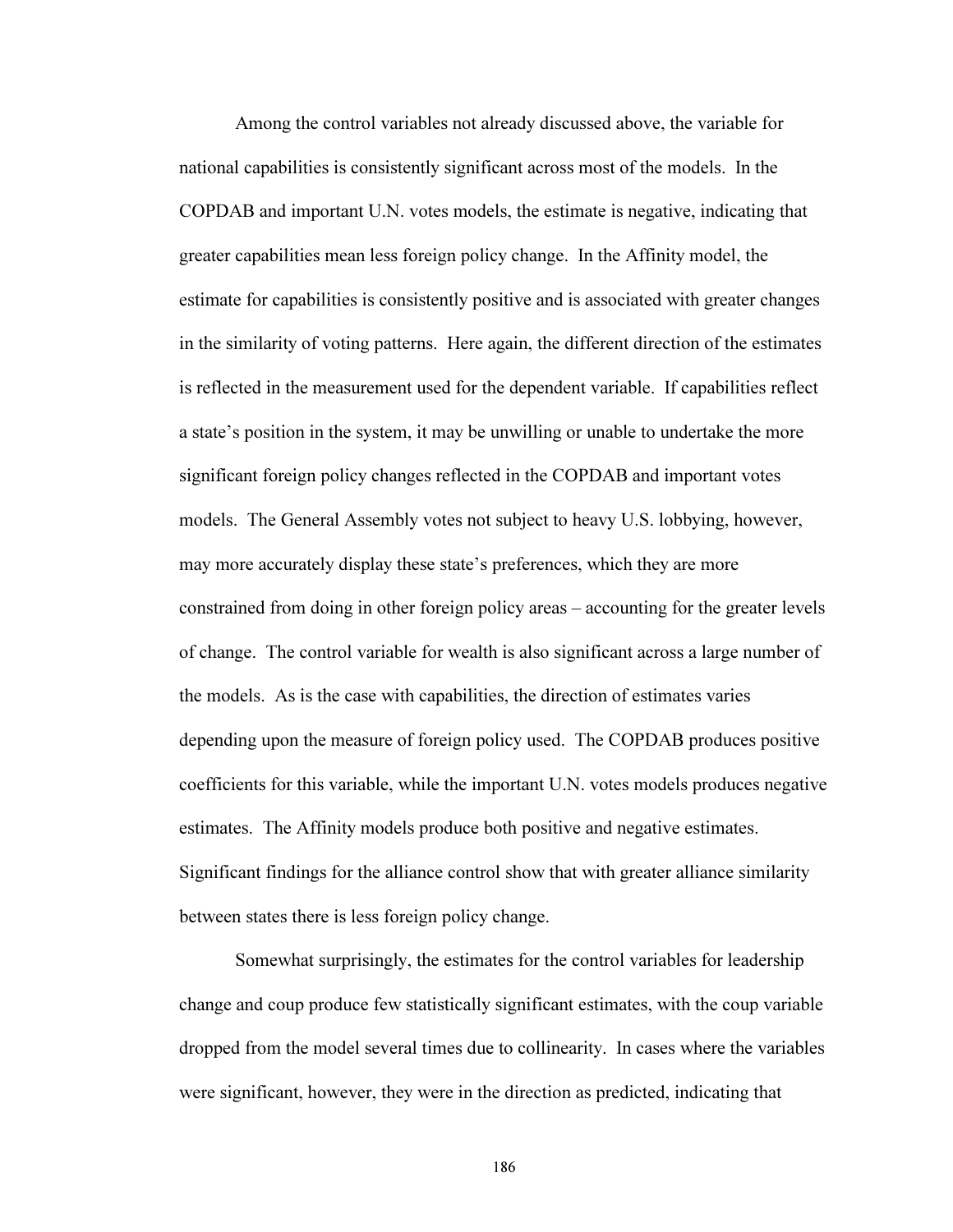executive changes coincide with greater foreign policy change. The different controls for regime effects – capturing the regime type of the target, the distance between regime types, and regime changes in the PRIE were consistent in their direction across all cases. Significant estimates showed that the more democratic the recipient states, the more foreign policy change occurred, and the greater the regime distance between states, the less foreign policy change occurred. Possible reasons for this are outlined above.

## The Dissertation in Perspective

The statistical analysis supports the general contentions of this dissertation – that the regime setting and institutional arrangements have an impact on the amount of foreign policy change a state will undertake. Of the tests on the 9 hypotheses, seven yielded significant findings from which to draw conclusions. The hypotheses are summarized below, indicating which of models produced statistically significant findings to support them:

H1: Democratic states demonstrate a greater degree of stability in their foreign policies than do non-democratic states.

- COPDAB
- Affinity
- Important Votes

H2: States with presidential democracies demonstrate a greater degree of stability in their foreign policies than do states with parliamentary democracies.

• Affinity

H3: Presidential democracies with divided government demonstrate a greater degree of stability in their foreign policies than do presidential democracies with unified government.

• None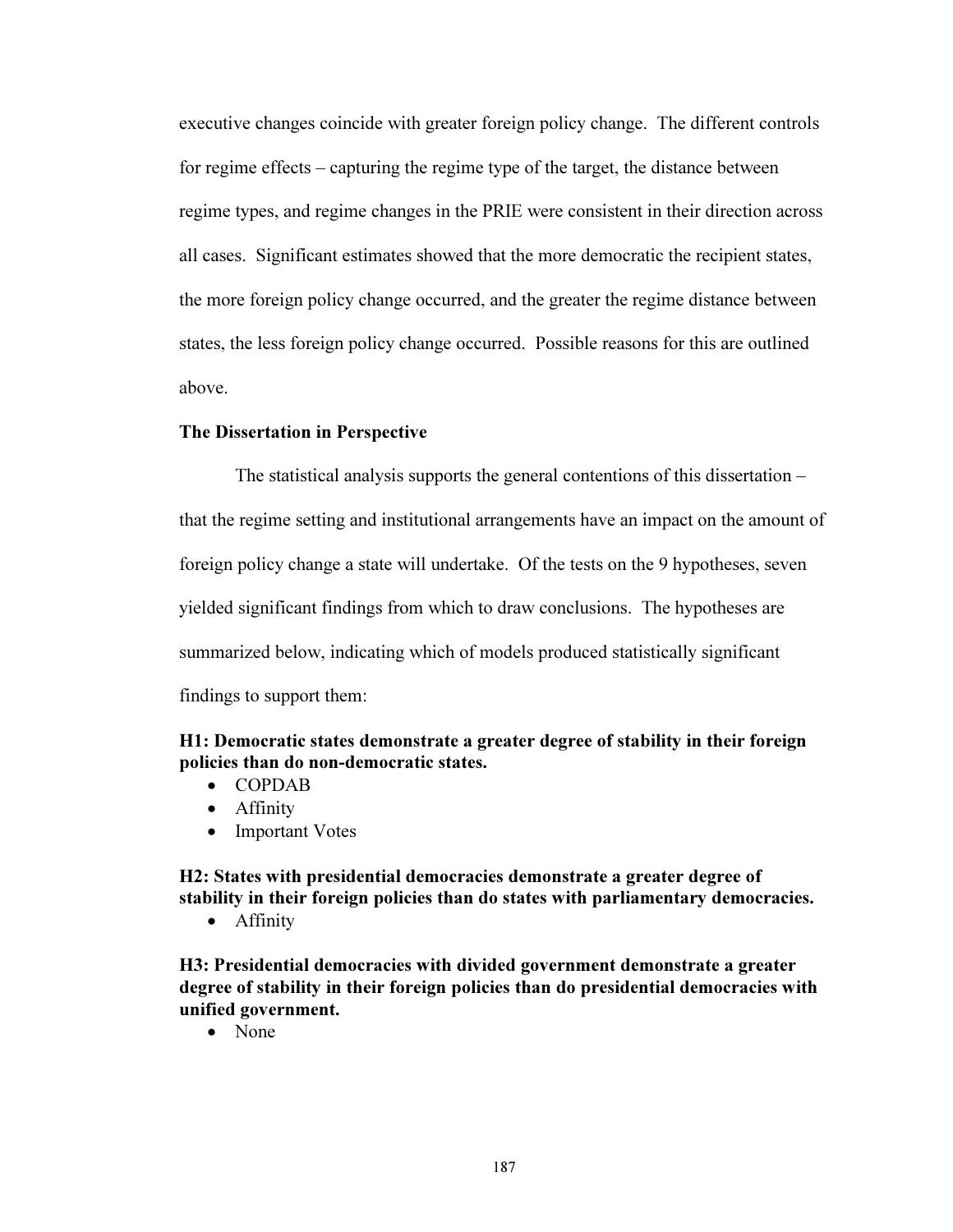H4: Multi-party presidential democracies demonstrate a greater degree of stability in their foreign policies than do two-party presidential democracies.

• Important Votes

H5: Parliamentary democracies with coalition governments demonstrate a greater degree of stability in their foreign policies than do parliamentary democracies with single-party governments.

• Important Votes

H6: In parliamentary democracies with coalition governments, the greater the effective number of parties seated in the parliament, the more stable a state's foreign policy.

- COPDAB
- Important Votes

H7: Non-democratic governments in which the military is a member will engage in a more stable foreign policy than will non-democratic governments where the military is not a member.

• Affinity

H8: The more developed states will engage in a more stable foreign policy than will the less developed states.

- Affinity
- Important Votes

## H9: Changes of leadership in democratic states will produce less dramatic changes in foreign policy than will leadership changes in non-democratic states.

• None

As this indicates, the results are not entirely robust. Only the results for the

first hypothesis produce significant estimates using all of the models in this

dissertation. This is not altogether surprising, considering that these measures cover

different time periods and vastly different aspects of foreign policy behavior. The

COPDAB measurement covers the Cold War period and includes a wide array of

foreign policy actions, from the diplomatic to military. The important U.N. votes

model covers the decade straddling the end of the Cold War and measures foreign

policy in terms of votes cast on issues important to the United States in the United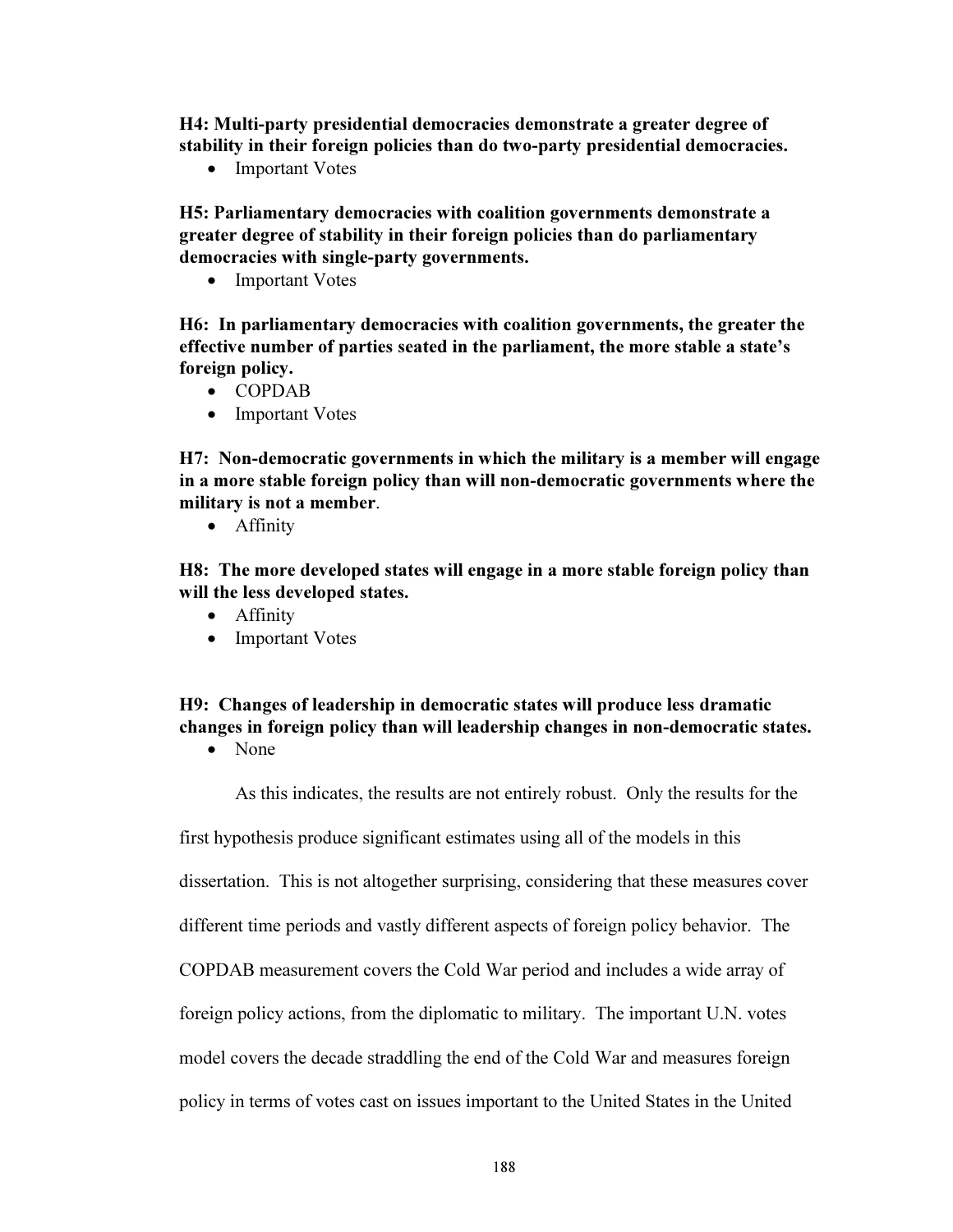Nations. The Affinity model covers the longest period and includes all annual votes cast in the United Nations, measuring foreign policy change in terms of changes in voting similarities with a state's relevant environment.

 Of the three different models, those employing the COPDAB measure offer the most compelling evidence for the hypotheses they support. Because this measure captures substantive actions that have real consequences for a state's foreign policy, findings discerning differences in the amount of foreign policy change between states with different regime types and institutional arrangements provide compelling evidence in support of the hypotheses. In a number of the hypotheses, significant results were found using the U.N. voting measurements only. This may be a function of the fact that U.N. voting, particularly as measured in Affinity, is a relatively costfree expression of foreign policy. When foreign policy changes involve more significant risks and consequences, external considerations may override domestic constraints and incentives facing decision-makers. The forum of U.N. however, provides a forum where those constraints and incentives may play a more active role. On the other hand, as was suggested in the discussion of divided government, the U.N. may also provide a forum for leaders to "play politics" and express foreign policy preferences that would be constrained in other venues. Both of these dynamics may be in place, which merit future investigation.

The measure using important U. N. votes produces significant findings for almost all of the independent variables tested. These votes are subject to heavy lobbying and arm-twisting on the part of the United States. However, even when controlling for alliance similarity with the United States and economic aid, the models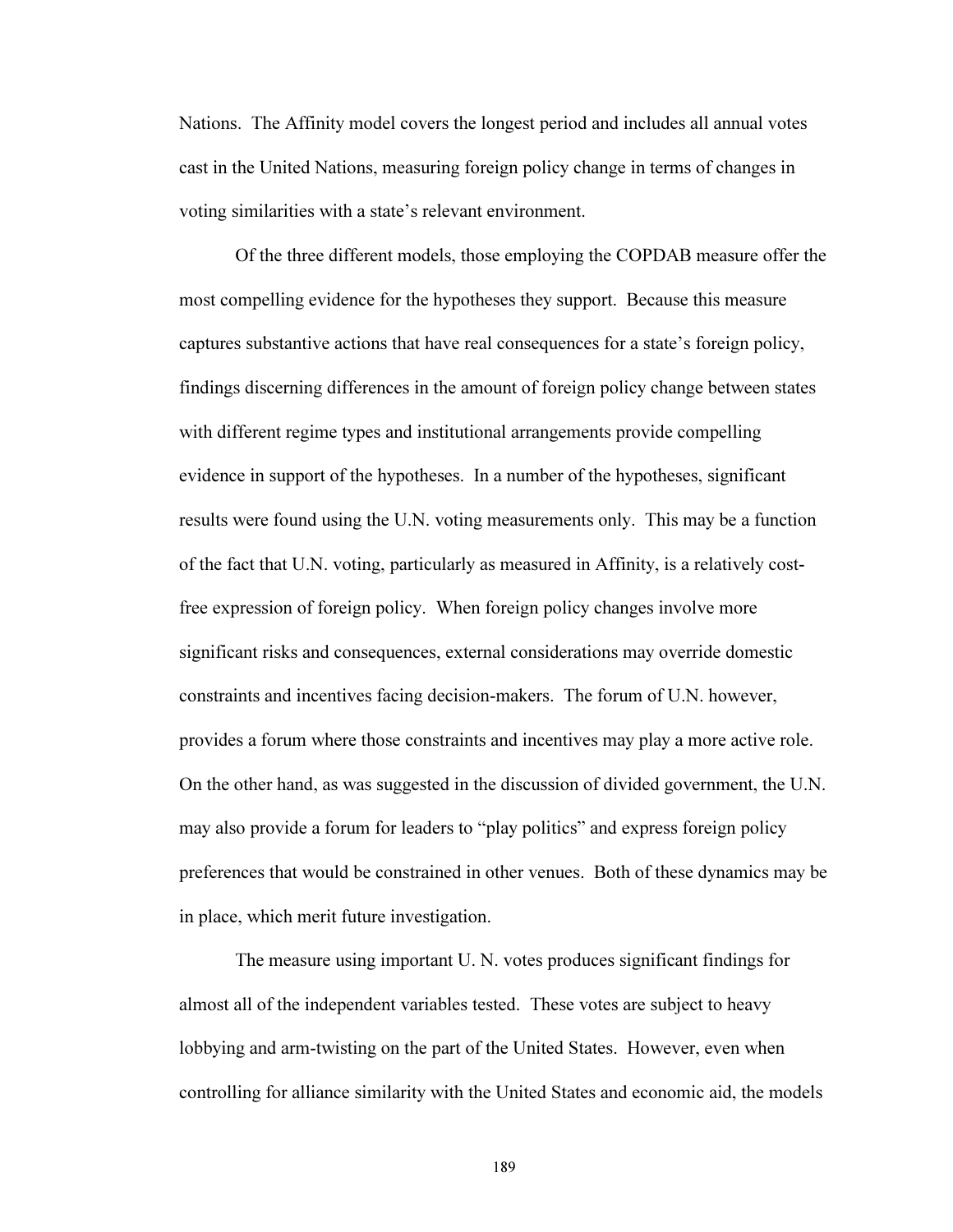show significant estimates for the independent variables. This suggests that those factors driving the hypothesized differences in levels of foreign policy change are sufficient to overcome these barriers. It also may reflect the ineffectiveness of U.S. lobbying and bargaining efforts in the United Nations.

This dissertation is a significant contribution to the study of foreign policy change. It builds on a number of recent works in different parts of the political science literature and develops and tests hypotheses on important causal factors of foreign policy change. Explanations of the democratic peace by authors such as Bueno de Mesquita and Lalman (1992), Morgan and Schwebach (1992) and Morgan and Campbell (1991) have shown how institutional constraints on democratic executives promote accountability and competition, reducing the likelihood that democracies will go to war with one another. Gaubatz (1996) demonstrates how aspects of democracy made them less resistant to change and their alliances more durable. Leeds (1999) demonstrates how these characteristics make democracies' commitments more credible and cooperation more likely. Recent works in the democratic peace by scholars such as Prins and Sprecher (1999) and Auerswald (1999) have expanded the concept of regime to examine how different institutional constraints within democracies affect a state's likelihood to take military action or escalate disputes. In the area of comparative politics, institutionalists such as Tsebelis (1995, 2002), Cheibub and Limongi (2002), and Stephan Haggard, et. al. (2001) have looked at ways domestic institutional arrangements facilitate or inhibit policy change. Aspects of each of these approaches were incorporated into this dissertation to study how regimes and institutions specifically affect foreign policy change.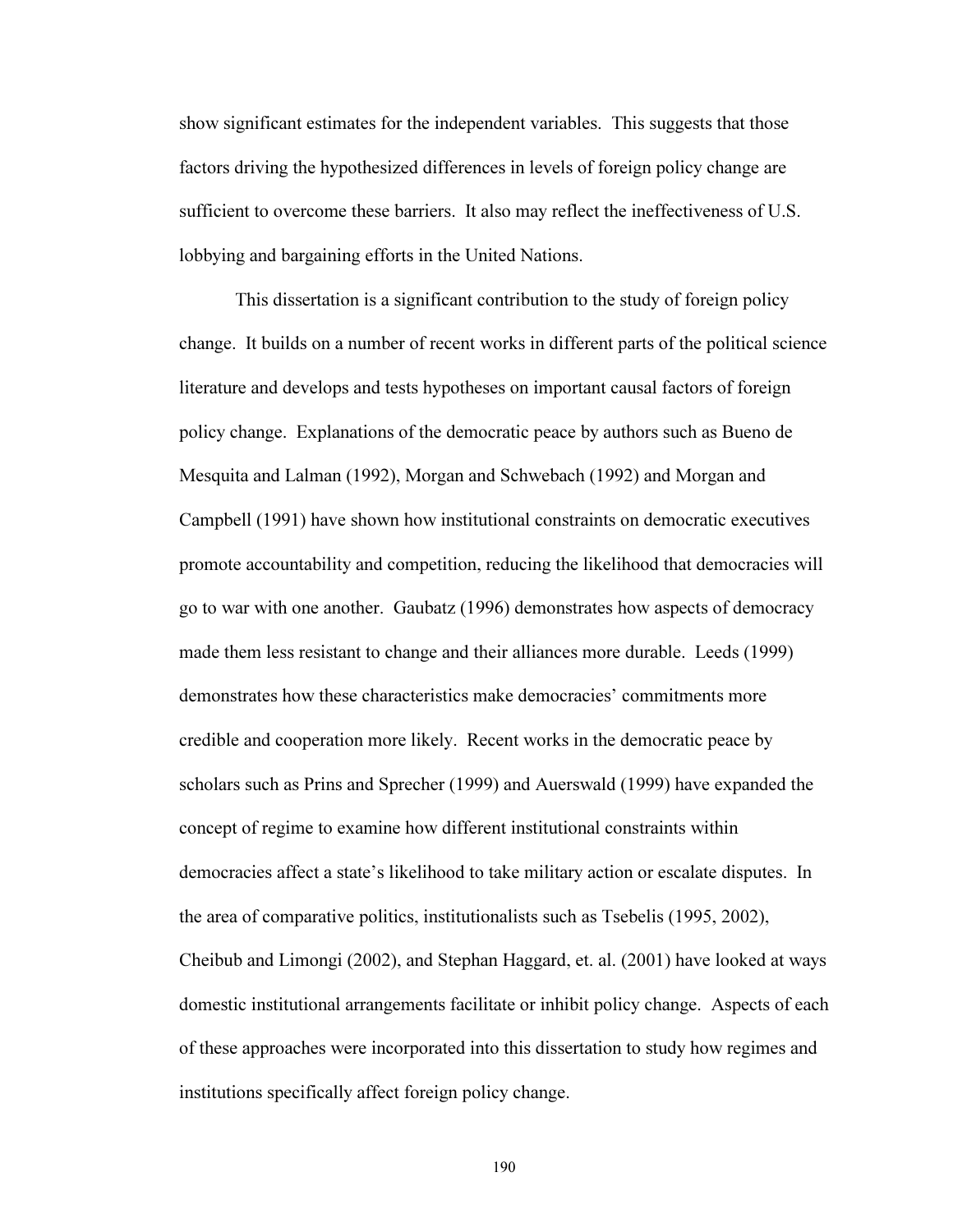This dissertation applies these important concepts developed elsewhere in the literature to a field of inquiry where they have thus far received little attention. For scholars of the democratic peace, this dissertation offers insight into how regime characteristics might impact foreign policy more generally, below the levels of war and peace. These findings are also insightful for scholars of comparative politics. Arguably, foreign policy should be much less sensitive to institutional and political constraints and other types of public policy. The fact that institutional arrangements were found to have an influence on foreign policy change further enhances the argument of those comparativists who claim that "institutions matter" and can have a profound influence on the policy process.

## Implications for Future Research

This dissertation is an important step in applying the concepts of regimes institutions to the study of foreign policy change, and the concepts developed here provide directions for future study. Greater insight into role of institutions and foreign policy change may be found by distinguishing between different types of foreign policy change. Different types of policies demand the use of different foreign policy instruments, each of which may generate different constraints and incentives for foreign policy change. Differentiating between economic policies and security policies may show that executives may be more or less sensitive to the constraints and risks associated with foreign policy change, depending upon the nature of the policy. Legislatures in presidential systems, for example, are likely more sensitive to changes in economic policies that could impact their constituents. Differentiating policy types may demonstrate that institutional constraints are greater concerning economic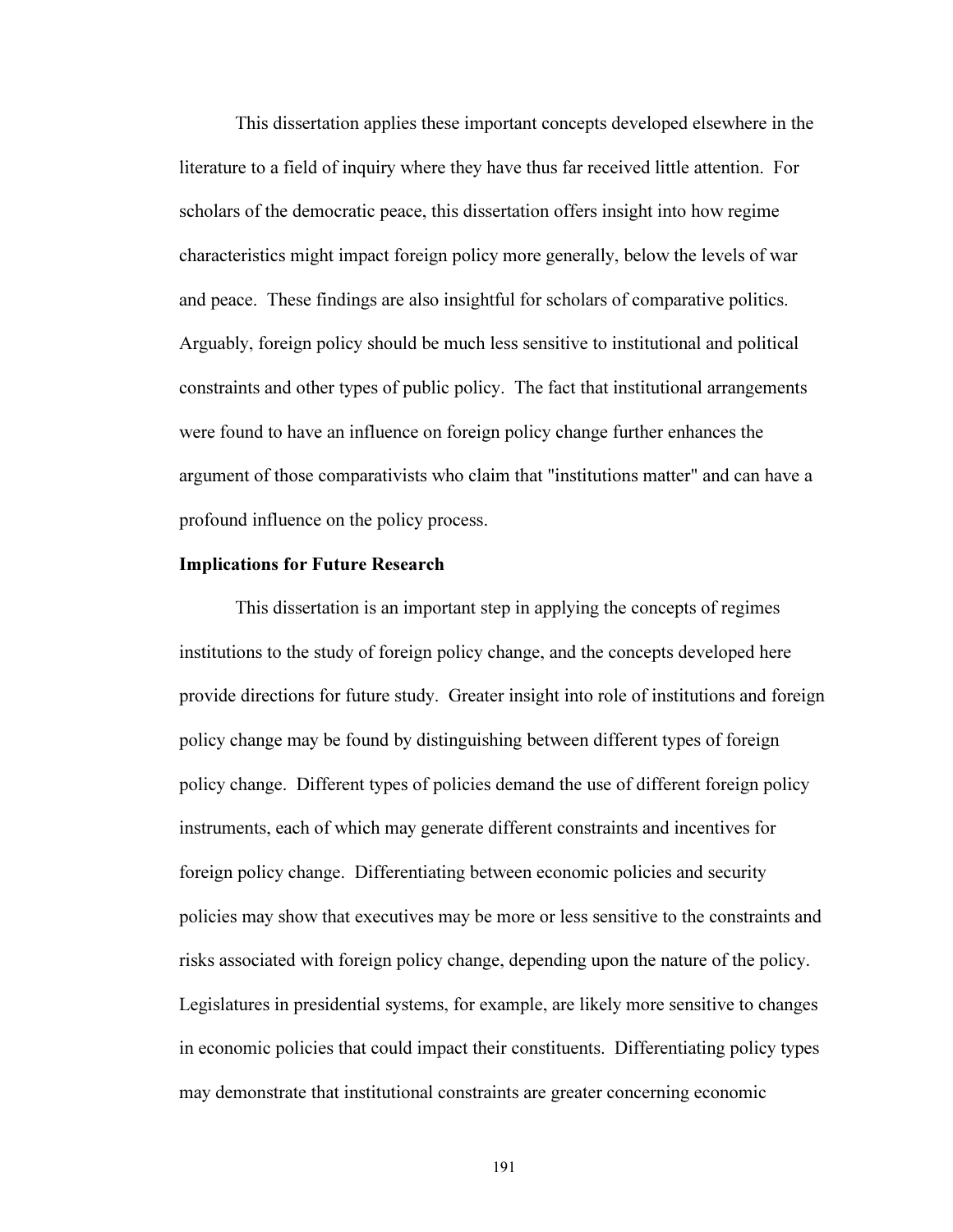policies than, for example, security policies. This dynamic, if it exists, may account for a lack of significant findings in a number of the models. The COPDAB data provides an outlet to explore these differences, where policy types are identified according to security, economic, cultural, etc. The data also provides an opportunity to capture directional change in foreign policy – toward more cooperation or conflict. Future study, for example, may uncover a difference in the direction that nondemocracies and democracies change their foreign policies.

This dissertation determined that constraints and incentives for foreign policy change are discernible by regime type, as well as institutional arrangement. Future studies should refine those specific aspects that constrain and/or create incentives for foreign policy change. This would require taking apart and analyzing the myriad of characteristics inherent in each of the institutions to determine those specific aspects that inhibit or encourage foreign policy change. For example, is it the leader's risk adversity or the institutional constraints that inhibit change in a given system? Another direction for future study is to examine other institutional factors that might have an influence on foreign policy change. These may include bicameralism versus unicameralism, federalism, the division of cabinet portfolios in coalition governments, as well as corporatist arrangements and other aspects of citizen representation.

Foreign policy change remains an important subject of inquiry, and recent scholarship in this area suggests a renewed interest in studying those factors that may impel states to depart from status quo foreign policies. By demonstrating the influence of regimes and institutions on foreign policy change, this dissertation adds important new elements to the study. Foreign policies will continue to change as long as states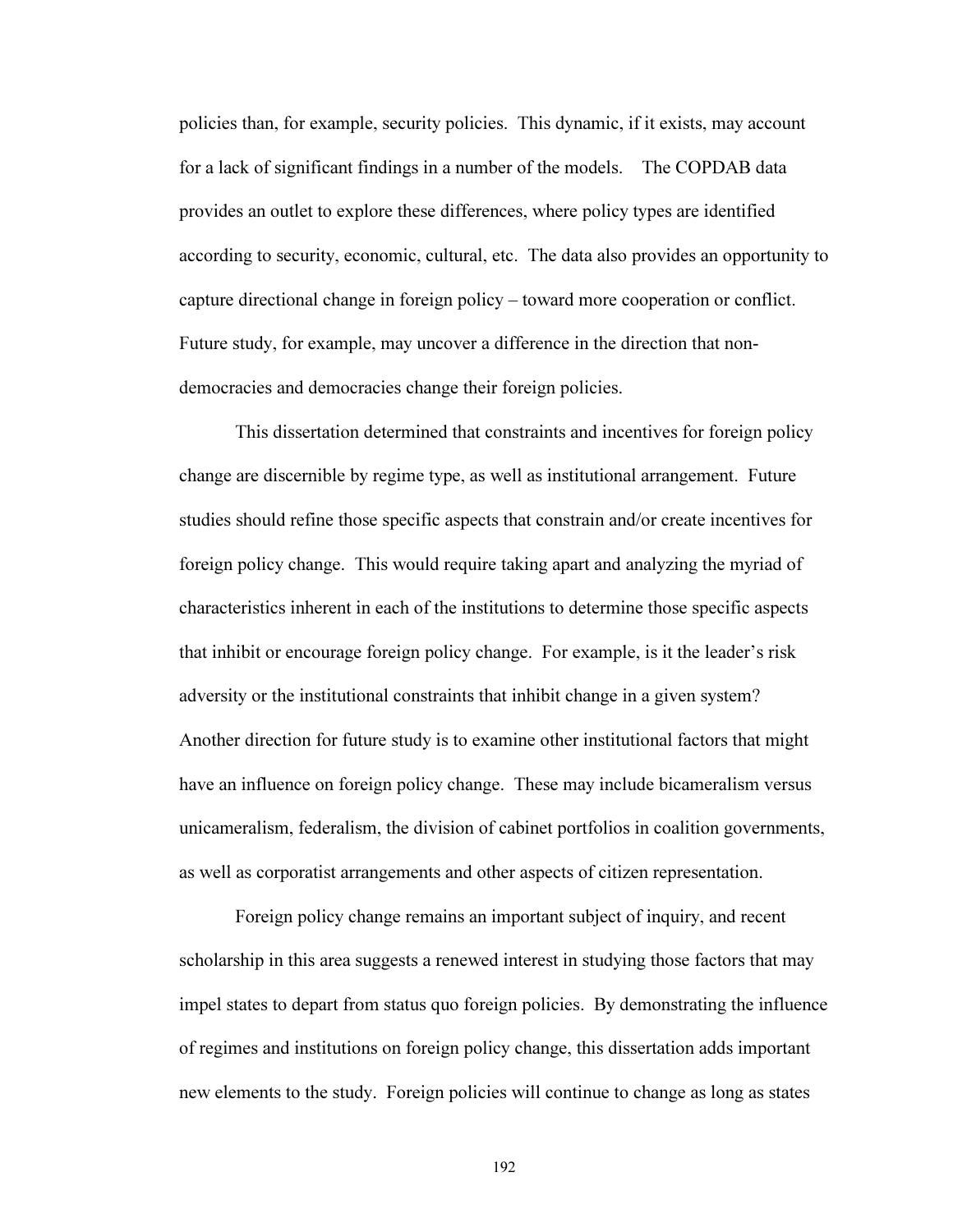continue to conduct foreign policies. The quest to explain those changes will also continue. As this dissertation shows, the centuries-old debate over regimes and foreign policy behavior is as relevant today as ever before.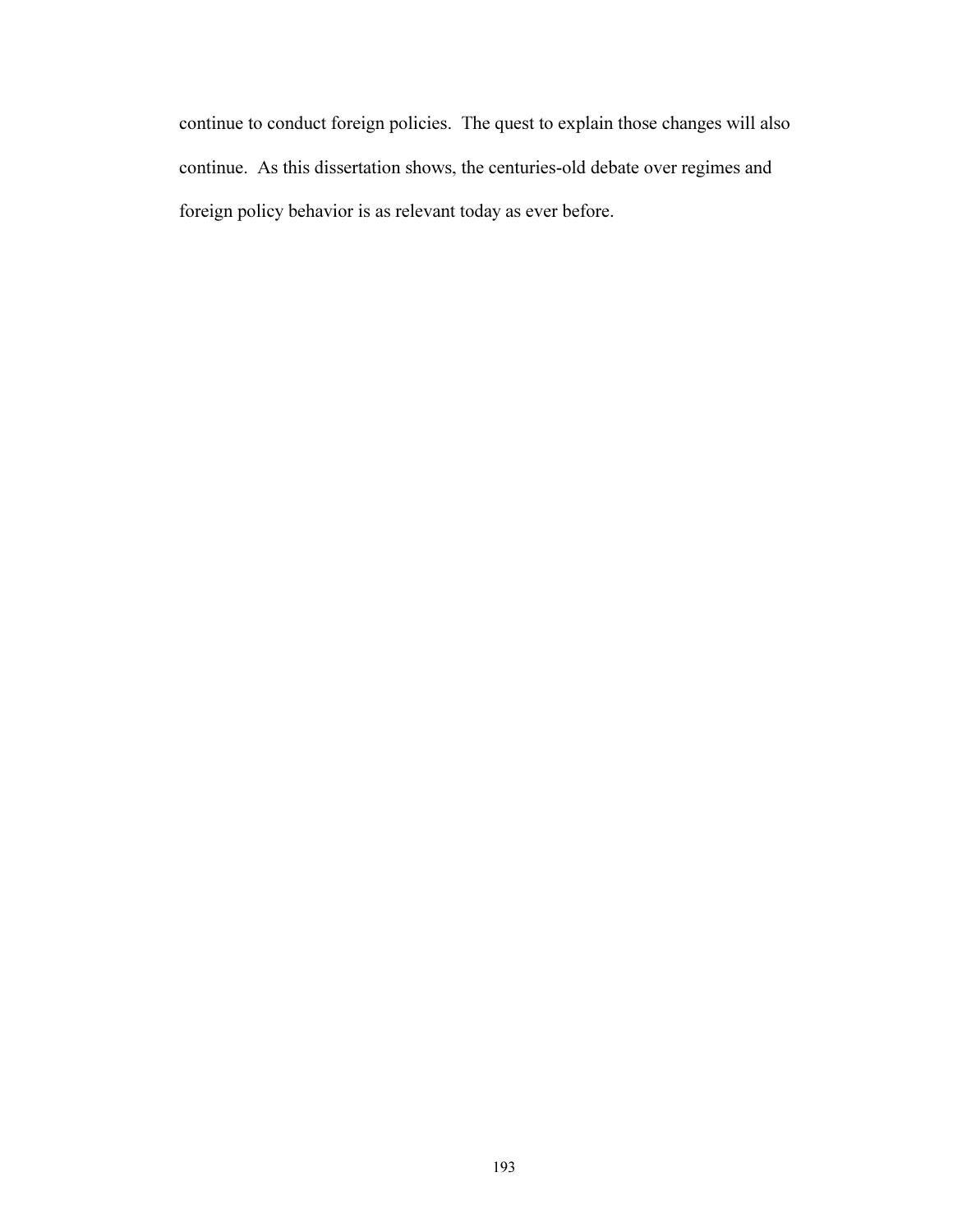## BIBLIOGRAPHY

- AHN, C.S. (1997) "Government-Party Coordination in Japan's Foreign Policy-Making: The Issue of Permanent Membership in the UNSC." Asian Survey.37:4. pp. 368-382.
- ALDRICH, JOHN H., JOHN L. SULLIVAN AND EUGENE BORGIDA (1989) "Foreign Affairs and Issue Voting: Do Presidential Candidates "Waltz Before a Blind Crowd?" American Political Science Review. 83:1. pp. 123-141.
- ALKER, HAYWARD R, JR. (1964) "Dimensions of Conflict in the General Assembly." American Journal of Political Science. 58:3. pp. 642-657.
- ALLISON, GRAHAM T. (1969) "Conceptual Models of the Cuban Missile Crisis." American Political Science Review. 63:3. pp. 689-718.
- ALMOND, GABRIEL (1950) The American People and Foreign Policy. New York: Praeger.
- ALMOND, GABRIEL (1956) "Public Opinion and National Security." Public Opinion Quarterly. 20. pp. 371-378.
- ANDERSON, PAUL A. (1981) "Justifications and Precedents as Constraints in Foreign Policy Decision-Making." American Journal of Political Science. 25:4. pp. 738-761.
- ANDRIOLE, S.J. AND G.W. HOPPLE (1981) The Rise and Fall of Events Data: Thoughts on an Incomplete Journey from Basic Research to Applied Use in the U.S. Department of Defense. U.S. Department of Defense, Washington. D.C. Unpublished manuscript.
- ARISTOTLE (1995) Politics. New York: Oxford University Press.
- ARON, RAYMOND (1969) Democracy and Totalitarianism. New York: Praeger.
- ASHLEY, RICHARD K. (1976) "Noticing Pre-paradigmatic process," In In Search of Global Patterns, edited by JAMES N. ROSENAU. pp. 150-158. New York: Free Press.
- AUERSWALD, DAVID P. (1999) "Inward Bound: Domestic Institutions and Military Conflicts." International Organization. 53:3. pp. 469-504.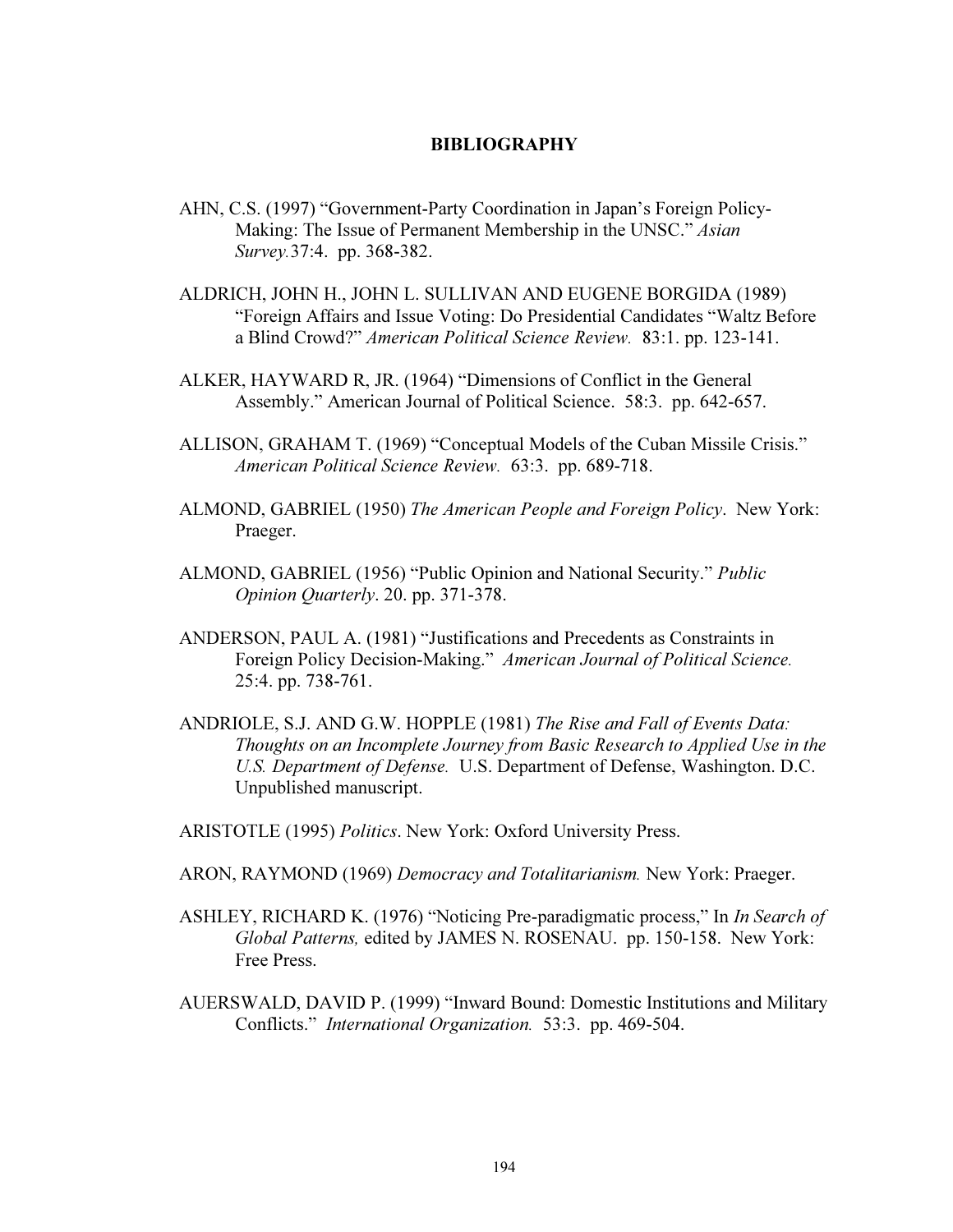- AZAR, EDWARD E. (1993) Conflict and Peace Data Bank (COPDAB). (ICPSR 7767). Third ICPSR Release. Inter-University Consortium for Political and Social Research. Ann Arbor, MI.
- BANKS, ARTHUR S. (1999) Cross-National Time-Series Data Archive. Banner Software, Inc.: Binghamton, N.Y.
- BENNETT, D. SCOTT, AND ALLAN C. STAM (2000) "EUGene: A Conceptual Manual." International Interactions 26:179-204. Website: http://eugenesoftware.org.
- BENNETT, D. SCOTT AND ALLAN C. STAM (2000b) "Research Design and Estimator Choices in the Analysis of Interstate Dyads: When Decisions Matter." Journal of Conflict Resolution. 44:5. pp. 653-685.
- BERRY, JEFFREY F. (1984) The Interest Group Society. Boston: Little, Brown.
- BJERELD, ULF AND ANN-MARIE EKENGREN (1999) "Foreign Policy Dimensions: A Comparison between the United States and Sweden," International Studies Quarterly. 43. pp. 503-518.
- BOBBIO, NORBERTO (1987) The Future of Democracy: A Defense of the Rules of the Game. New York: Polity.
- BOND, JON R. AND RICHARD FLEISHER (1990) The President in the Legislative Arena. Chicago: University of Chicago Press.
- BUENO DE MESQUITA, BRUCE AND DAVID LALMAN (1992) War and Reason: Domestic and International Imperatives. New Haven: Yale University Press.
- BUENO DE MESQUITA, BRUCE AND RANDOLPH SIVERSON (1995) "War and the Survival of Political Leaders: A Comparative Study of Regime Types and Political Accountability." American Political Science Review. 89:4. pp. 841- 855.
- BUENO DE MESQUITA, BRUCE AND RANDOLPH SIVERSON (1997) "Nasty of Nice? Political Systems, Endogenous Norms, and the Treatment of Adversaries." Journal of Conflict Resolution. 41:1. pp. 175-199.
- BUENO DE MESQUITA, BRUCE, JAMES D. MORROW, RANDOLPH SIVERSON AND ALASTAIR SMITH (1999) "An Institutional Explanation of the Democratic Peace." American Political Science Review. 93. pp. 791- 807.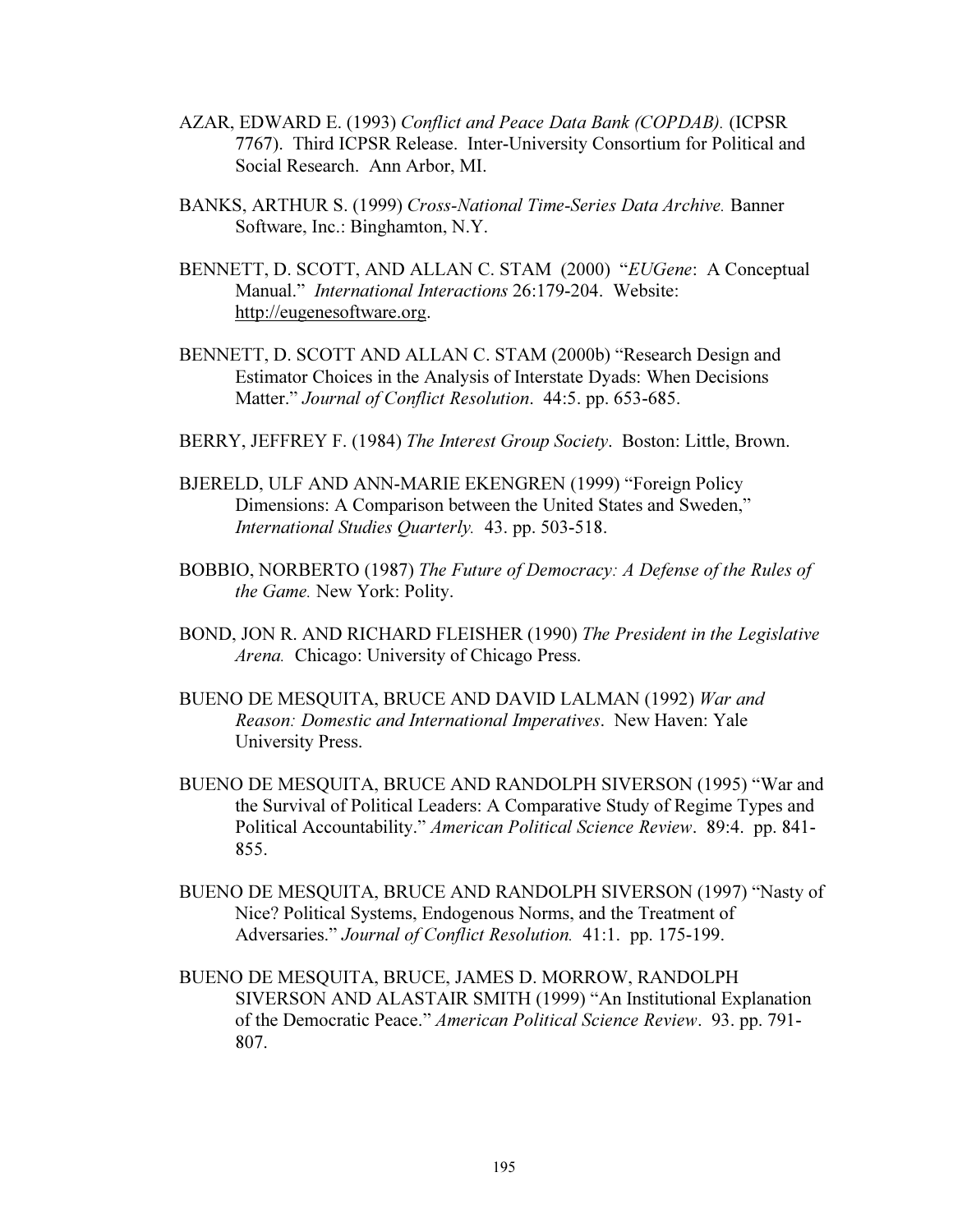- BULL, HEDLEY (1969) "International Theory: The Case for a Classical Approach," in Contending Approaches to International Politics, edited by KLAUS KNORR AND JAMES N. ROSENAU. pp. 20-38. Princeton, N.J.: Princeton University Press.
- CARR, E.H. (1939) The Twenty-Years Crisis: 1919-1939. London: MacMillan.
- CHAN, STEVE (1994) "Mirror, mirror on the wall…Are the freer countries more pacific?" Journal of Conflict Resolution. 28. pp. 617-648.
- CHEIBUB, JOSE ANTONIO AND FERNANDO LIMONGI (2002) "Democratic Institutions and Regime Survival: Parliamentary and Presidential Democracies Reconsidered." Annual Review of Political Science (forthcoming).
- CLARK, DAVID H. (2001) "Trading Butter for Guns: Domestic Imperatives for Foreign Policy Substitution." Journal of Conflict Resolution. 45:5. pp 636- 660.
- CLYMER, ADAM (1985) "Perceptions of America's World Role Ten Years After Vietnam." Paper presented at the annual meeting the American Political Science Association, New Orleans.
- COLLIER, DAVID (1979) "An Overview of the Bureaucratic-Authoritarian Model," In The New Authoritarianism in Latin America, edited by DAVID COLLIER. Princeton University Press.
- CONVERSE, PHILIP E. (1964) "The Nature of Belief Systems in Mass Publics." In Ideology and Discontent, edited by D.E. Apter. New York: Free Press.
- COWHEY, PETER F. (1993) "Domestic institutions and the credibility of international commitments: Japan and the United States." International Organization. 42:2 pp. 299-326
- COX, GARY W. AND MATTHEW D. MCCUBBINS (2001) "The Institutional Determinants of Economic Policy Outcomes." In Presidents, Parliaments and Policy, edited by STEPHAN HAGGARD AND MATTHEW D. MCCUBBINS. New York: Cambridge University Press.
- COX, GARY W. AND SAMUEL KERNELL (1991) "Governing a Divided Era." In The Politics of Divided Government, edited by GARY W. COX AND SAMUEL KERNELL. Boulder: Westview Press. pp. 1-12.
- COX, GARY W. AND SAMUEL KERNELL (1991) "Conclusion." In The Politics of Divided Government, edited by GARY W. COX AND SAMUEL KERNELL. Boulder: Westview Press. pp. 239-248.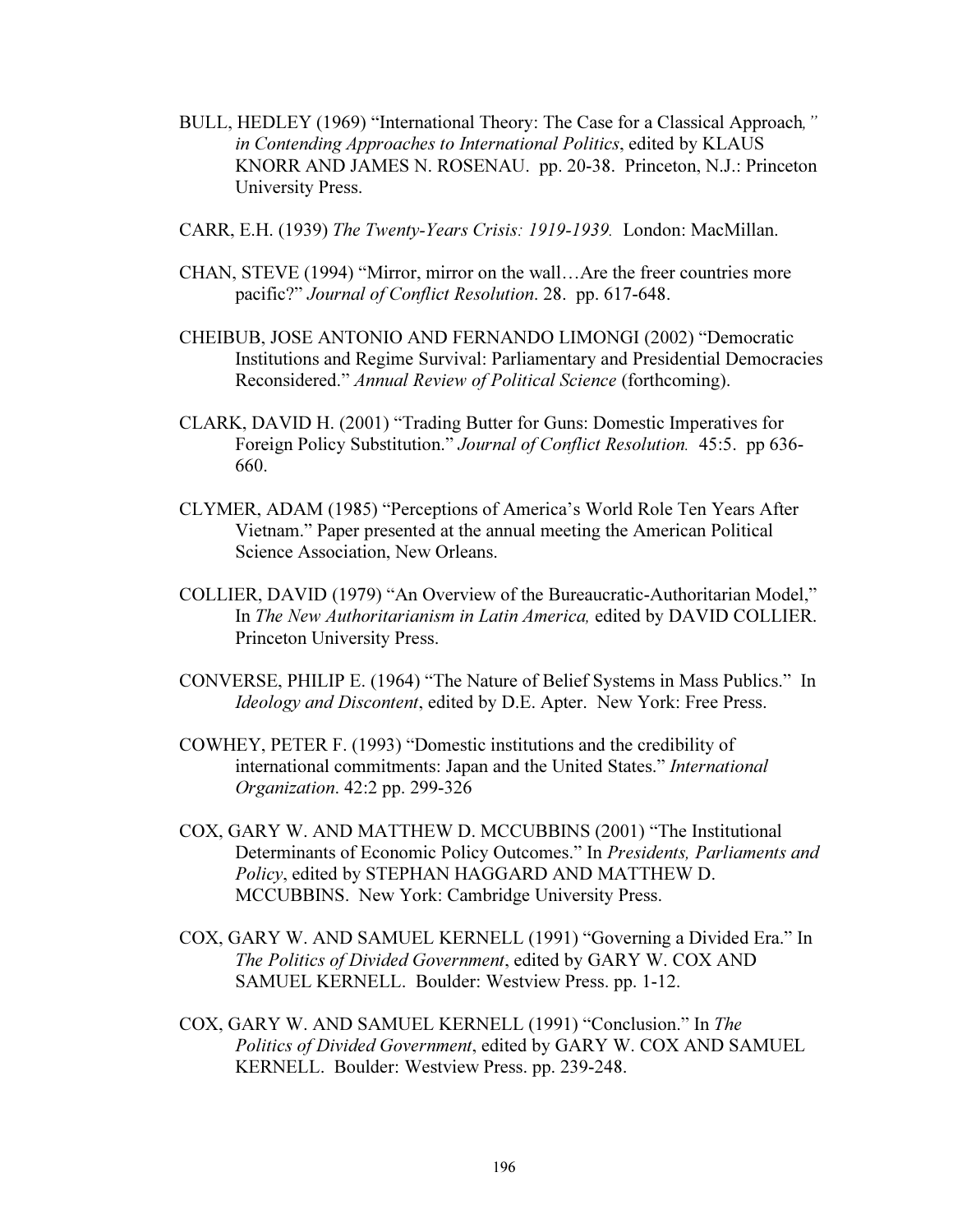- DAHL, ROBERT A. (1998) On Democracy. New Haven, Conn.: Yale University Press.
- DANOPOULOS, CONSTANTINE P. (1983) "Military Professionalism and Regime Legitimacy in Greece, 1967-1974." Political Science Quarterly. 98:3. 485- 506.
- DANZIGER, JAMES N. (1998) Understanding the Political World: A Comparative Introduction to Political Science  $(4<sup>th</sup>$  edition). New York: Longman.
- DAVID, STEVEN R. (1991) "Explaining Third World Alignment." World Politics. 43. pp. 223-256.
- DAWISHA, AIDEED (1990) "Arab Regimes: Legitimacy and Foreign Policy," In The Arab State, edited by Giacomo Luciani. Berkeley, Calif.: Berkeley Press.
- DEKMEJIAN, R. HRAIR (1971) Egypt Under Nasir: A Study in Political Dynamics. Albany: State University of New York Press.
- DIGGLE, PETER J., KUNG-YEE LIANG AND SCOTT L. ZEGER (1994) Analysis of Longitudinal Data." Biometrics. 45. pp. 1255-1258.
- DIXON, WILLIAN J. AND STEPHEN M. GAARDER (1994) "Explaining Foreign Policy Continuity and Change: U.S. Dyadic Relations with the Soviet Union, 1948-1988." In Foreign Policy Restructuring: How Governments Respond to Global Change, edited by JEREL A. ROSATI, JOE D. HAGAN AND MARTIN W. SAMPSON III. pp. 185-202. Columbia, S.C.: University of South Carolina Press.
- DOMINGUEZ, JORGE (1987) "Political Change: Central America, South America and the Caribbean." In Understanding Political Development, edited by MYRON WEINER AND SAMUEL HUNTINGTON. Boston: Little, Brown and Company.
- DOUGHERTY, JAMES E., AND ROBERT E. PFALTZGRAFF, JR. (1990) Contending Theories of International Relations: a Comprehensive Survey third edition). New York: Harper Collins
- DOYLE, MICHAEL (1986) "Liberalism and World Politics." American Political Science Review. 80. 1151-1169.
- DUVERGER, MAURICE (1986) "Duverger's law: forty years later," In Electoral Laws and Their Political Consequences, edited by B. GROFMAN AND AREND LIJPHART. New York: Agathon Press. pp. 69-84.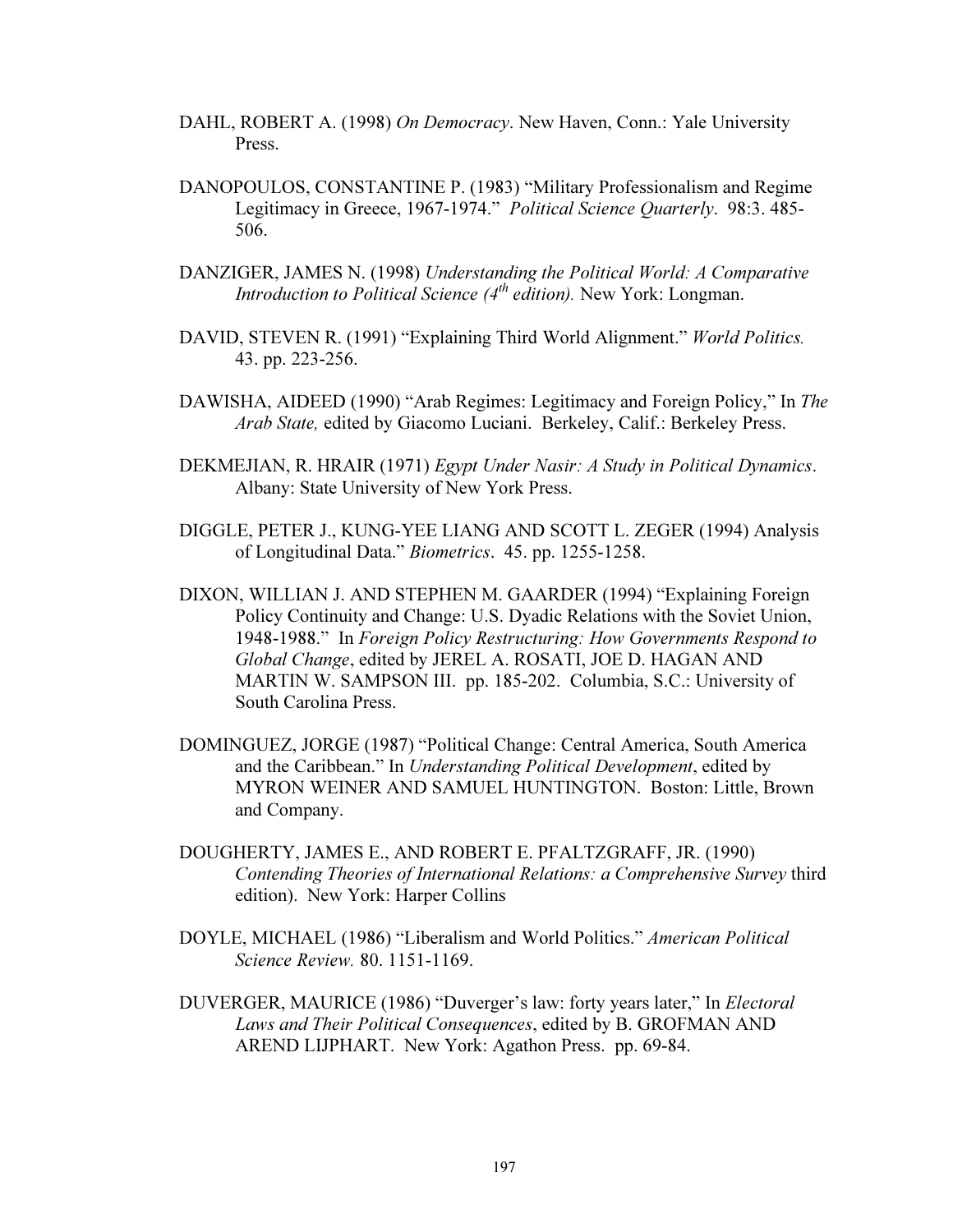- DUVERGER, MAURICE (1964) Political Parties: Their Organization and Activity in the Modern State. London: Methuen.
- EAST, MAURICE (1973) "Size and foreign policy behavior: A test of two models." World Politics 25: 556-576.
- EAST, MAURICE, STEPHEN SALMORE AND CHARLES HERMANN (1978) Why Nations Act: Theoretical Perspectives for Comparative Foreign Policy Studies. Beverly Hills, Calif.: Sage
- ECKSTEIN, HARRY AND TED R. GURR (1975) Patterns of Authority: A Structural Basis for Political Inquiry. New York: Wiley.
- ENTERLINE, A.J. (1998) "Regime Changes, Neighborhoods, and Interstate Conflict, 1816-1992." The Journal of Conflict Resolution. 42:6. pp. 804-829.
- FARRELL, BARRY R. (1966) "Foreign Policies of open and closed political systems,"In Approaches to Comparative and International Politics, edited by BARRY R. FARRELL. pp. 167-208. Evanston, Ill.: Northwestern University Press.
- FEARON, JAMES D. (1994) "Domestic Political Audiences and the Escalation of International Disputes." American Political Science Review. 88:3. pp. 577- 592.
- FEMENIA, NORA (1992) "Brinksmanship Decision-Making and Hidden Grief: The case of Argentina, 1982." United States Institute of Peace paper.
- GADDIS, JOHN LEWIS (1982) Strategies of Containment: A Critical Appraisal of Postwar American National Security Policy. New York: Oxford University Press.
- GARTZKE, ERIK (2002) "Preferences and the Democratic Peace." International Studies Quarterly. 44. pp. 191-212.
- GARTZKE, ERIK AND DONG-JOON JO (2002) The Affinity of Nations Index, 1946-1996. Version 3.0. http://www.columbia.edu/~eg589/
- GASIOROWSKI, MARK J. (1995) "Economic Crisis and Political Regime Change: An Event History Analysis." The American Political Science Review. 89:4. pp. 882-897.
- GASIOROWSKI, MARK AND TIMOTHY POWER (1997) "Institutional Design and Democratic Consolidation in the Third World." Comparative Political Studies. 30:2 pp. 123-55.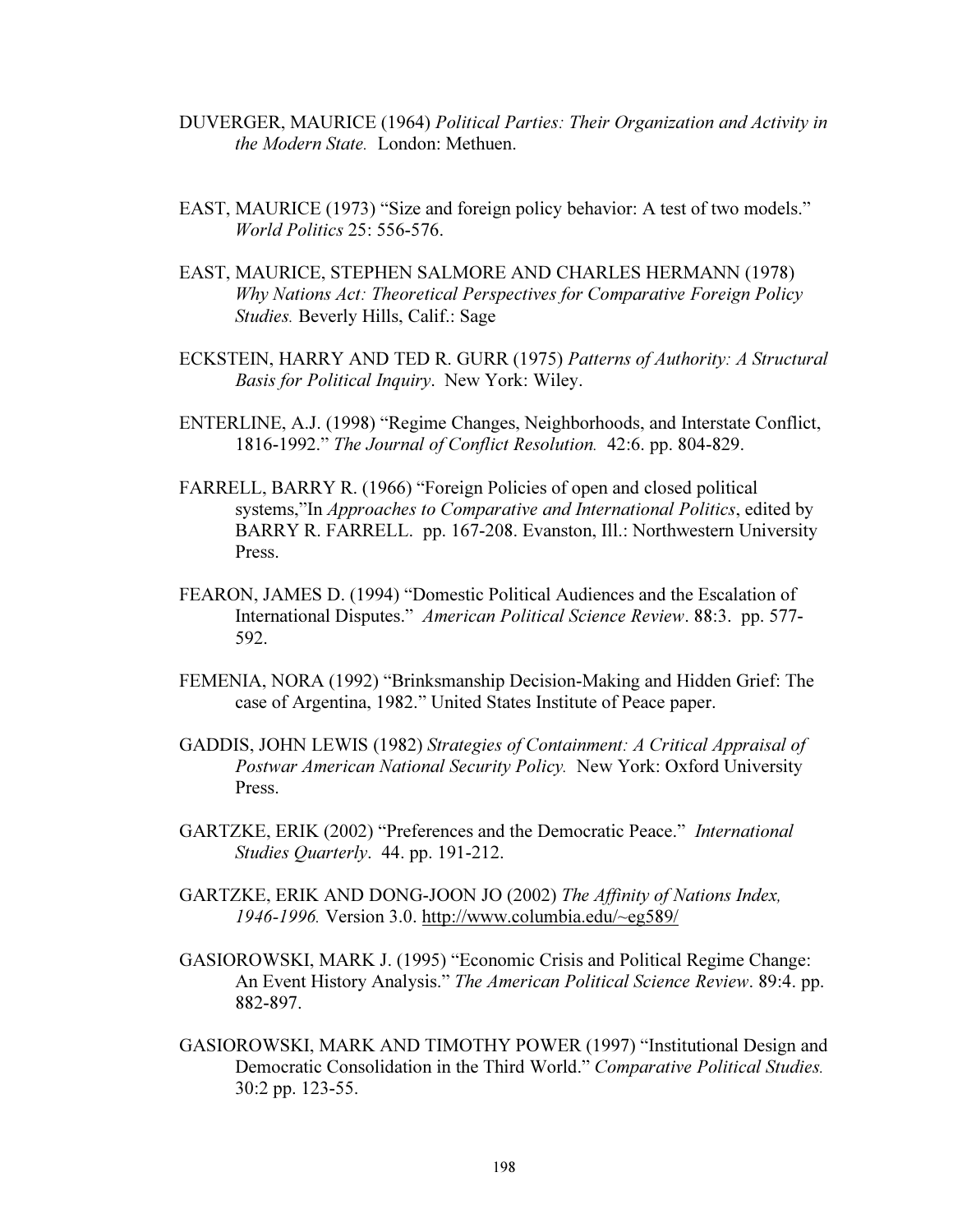- GAUBATZ, KURT TAYLOR (1996) "Democratic States and commitment in international relations." International Organization. 50:1. pp. 109-139.
- GAUBATZ, KURT TAYLOR (1995) "Intervention and Intransitivity: Public Opinon, Social Choice and the Use of Military Force Abroad." World Politics. 47. pp. 534-554.
- GEORGE, ALEXANDER (1993) Bridging the Gap Between Theory and Practice. Washington, D.C.: U.S. Institute for Peace.
- GEORGE, ALEXANDER (1989) "Domestic Constraints on Regime Change in U.S. Foreign Policy: the Need for Political Legitimacy." In American Foreign Policy: Theoretical Essays, edited by G. JOHN IKENBERRY. Glenview, Illinois: Scott, Foresman and Company.
- GERNER, DEBORAH J. (1995) "The Evolution of the Study of Foreign Policy." In Foreign Policy Analysis: continuity and change in its second generation, edited by LAURA NEACK, JEANNE A.K. HEY, AND PATRICK J. HANEY, pp. 17-32. Englewood Cliffs, N.J.: Prentice Hall.
- GILPIN, ROBERT (1981) War and Change in World Politics. New York: Cambridge University Press.
- GLEDITSCH, KRISTIAN (2002) "Polity Data Archive." http://weber.ucsd.edu/~kgledits/Polity.html
- GLEDITSCH, NILS PETTER AND HAVARD HEGRE (1997) "Peace and Democracy: Three Levels of Analysis." The Journal of Conflict Resolution. 41:2. pp. 283-310.
- GOLDMANN, KJELL (1988) Change and Stability in Foreign Policy: The Problems and Possibilities of Détente. Princeton: Princeton University Press.
- GOOD, ROBERT (1962) "State-Building as a Determinant of Foreign Policy in the New States," In Neutralism and Nonalignment, edited by Laurence W. Martin. New York: Praeger.
- GURR, TED ROBERT (1997) Polity II: Political Structures and Regime Change, 1800-1986 Codebook. Inter-University Consortium for Political and Social Research. Ann Arbor: University of Michigan.
- GURR, TED ROBERT (1974) "Persistence and Change in Political Systems, 1800- 1971." American Political Science Review. 68:4. pp 1482-1504.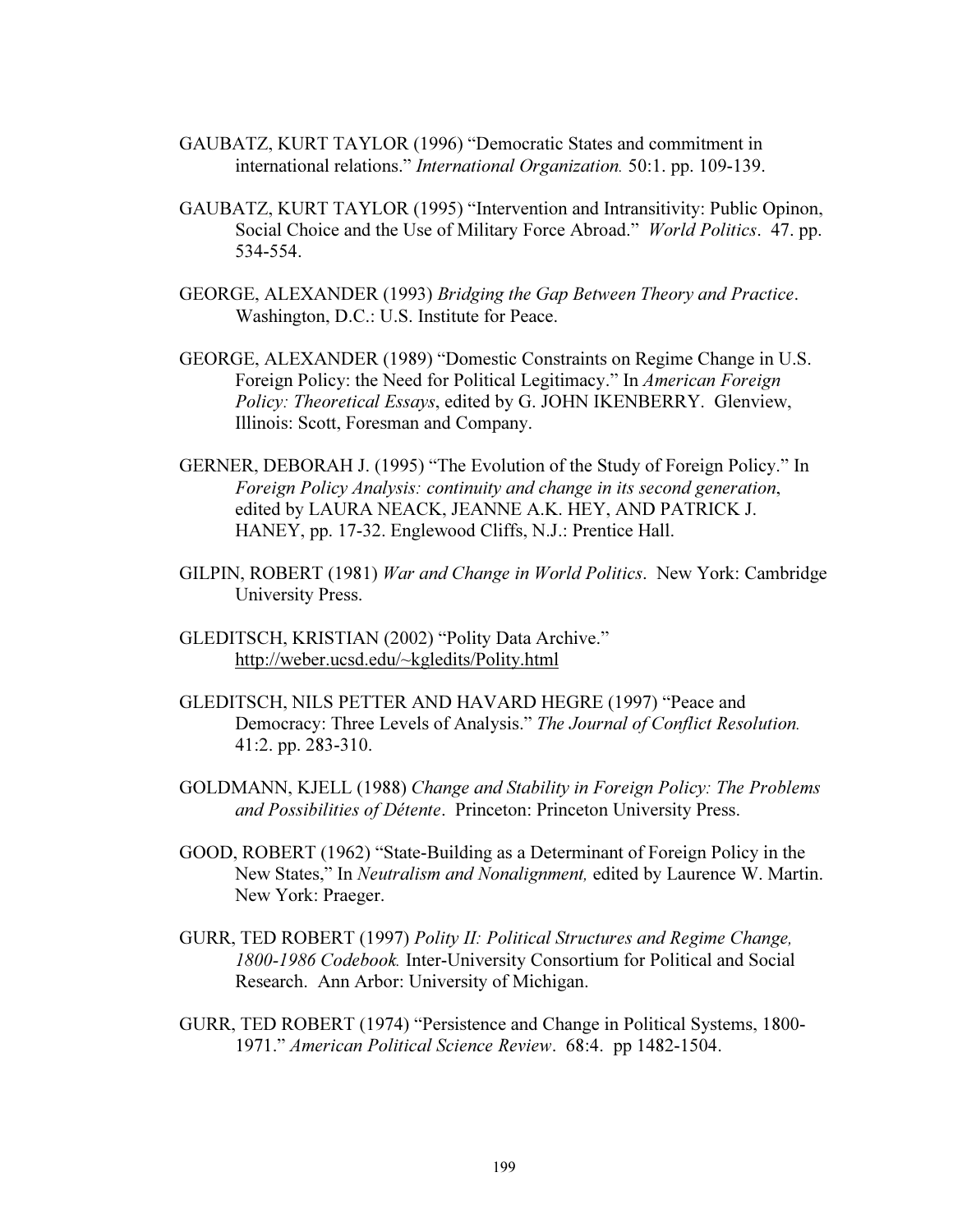- GUSTAVSSON, JAKOB (1999) "How Should We Study Foreign Policy Change?" Cooperation and Conflict. 34:1. pp. 73-95.
- GUSTAVSSON, JAKOB (1998) The Politics of Foreign Policy Change: Explaining the Swedish Reorientation on EC Membership. Lund: Lund University Press.
- HAAS, ERNST B. (1970) The Web of Interdependence: The United States and International Organizations. Englewood Cliffs , N.J: Prentice-Hall.
- HADAR, LEON T. (1996) "The Friends of Bibi (FOBs) vs. 'The New Middle East.'" Journal of Palestinian Studies. 26:1. pp. 89-97.
- HAGAN, JOE D. (2001) "Does Decision Making Matter? Systemic Assumptions vs. Historical Reality in International Relations Theory." International Studies Review. 3:2. pp. 5-46.
- HAGAN, JOE D. (1994) "Domestic Political Regime Change and Foreign Policy Restructuring: A Framework for Comparative Analysis." In Foreign Policy Restructuring: How Governments Respond to Global Change, edited by JEREL A. ROSATI, JOE D. HAGAN AND MARTIN W. SAMPSON III. pp. 164-184. Columbia, S.C.: University of South Carolina Press.
- HAGAN, JOE D. (1994b) "Domestic Political Systems and War Proneness." Mershon International Studies Review. 38. pp. 183-207.
- HAGAN, JOE D. (1993) Political Opposition and Foreign Policy in Comparative Perspective. Boulder, Colo.: Lynne Rienner.
- HAGAN, JOE D. (1989) "Domestic Political Regime Change and Third World Voting Realignments in the United Nations." International Organization. 43. pp. 505- 541.
- HAGAN, JOE D. (1987) "Regimes, Political Oppositions, and the Comparative Analysis of Foreign Policy." In New Directions in the Study of Foreign Policy, edited by CHARLES F. HERMANN, CHARLES W. KEGLEY, JR. AND JAMES N. ROSENAU. pp. 339-365. London: Harper Collins.
- HAGAN, JOE D., PHILIP P. EVERTS, HARUHIRO FUKUI AND JOHN D. STEMPEL (2001) "Foreign Policy by Coalition: Deadlock, Compromise, and Anarchy." International Studies Review. 3:2. pp. 169-216.
- HAGAN, JOE D. AND JEREL A. ROSATI (1994) "Emerging Issues in Research on Foreign Policy Restructuring." In Foreign Policy Restructuring: How Governments Respond to Global Change, edited by JEREL A. ROSATI, JOE D. HAGAN AND MARTIN W. SAMPSON III. pp. 265-278. Columbia, S.C.: University of South Carolina Press.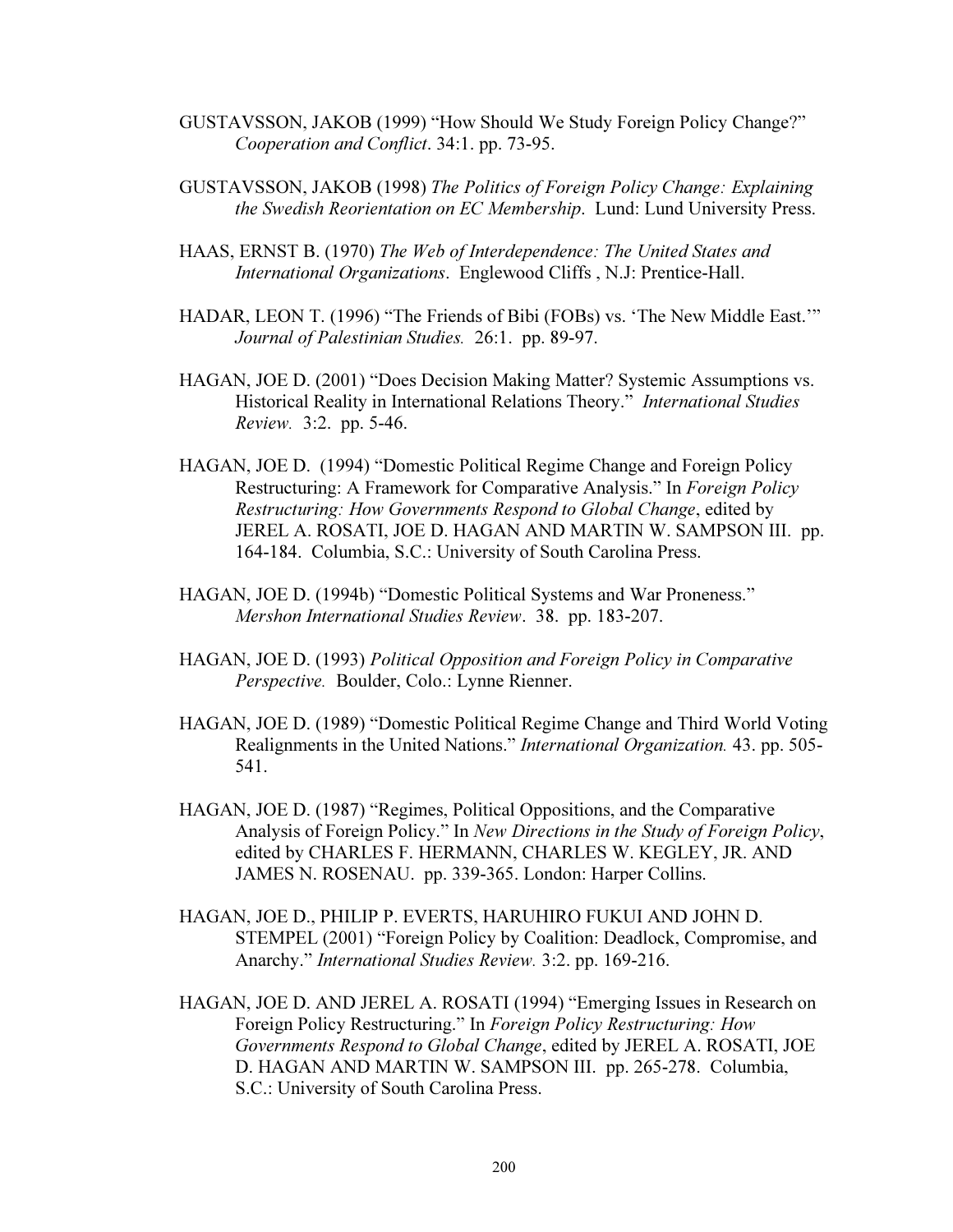- HAGGARD, STEPHAN, AND MATHEW D. MCCUBBINS (2001) "Political Institutions and the Determinants of Public Policy," In Presidents, Parliaments and Policy, edited by STEPHAN HAGGARD AND MATTHEW D. MCCUBBINS. New York: Cambridge University Press. pp. 1-17.
- HAGGARD, STEPHAN, MATHEW D. MCCUBBINS AND MATTHEW SOBERG SHUGART (2001) "Policy Making in Presidential Systems," In Presidents, Parliaments and Policy, edited by STEPHAN HAGGARD AND MATTHEW D. MCCUBBINS. New York: Cambridge University Press. pp. 319-324.
- HANEY, PATRICK J. AND WALT VANDERBRUSH (1999) "The Role of Ethnic Interest Groups in U.S. Foreign Policy: the Case of the Cuban American National Foundation." International Studies Quarterly. 43. pp. 341-361.
- HANRIEDER, WOLFRAM F. AND GRAEME P. AUTON (1980) The Foreign Policies of West Germany, France, & Britain. Englewood Cliffs, N.J.: Prentice-Hall.
- HAUSS, CHARLES (2000) Comparative Politics: Domestic Responses to Global Challenges, (3rd edition). Belmont, CA: Wadsworth.
- HAUSS, CHARLES (1994) Comparative Politics: Domestic Responses to Global Challenges. Minneapolis/St. Paul: West Publishing Company.
- HENISZ, WITOLD (2000) Political Constraint Index Dataset (POLCON). University of Pennsylvania.
- HERMANN, CHARLES F. (1990) Changing Course: When Governments Choose to Redirect Foreign Policy. International Studies Quarterly. 34. pp. 3-21.
- HERMANN, CHARLES F. (1978) "Foreign Policy Behavior: That Which is to be Explained." In Why Nations Act, edited by MAURICE EAST, STEPHEN A. SALMORE AND CHARLES F. HERMANN, pp 25-48. Sage: Beverly Hills.
- HERMANN, CHARLES F. (1975) "Comparing the Foreign Policy Events of Nations." In International Events and the Comparative Analysis of Foreign Policy. Edited by CHARLES KEGLEY, JR., GREGORY A. RAYMOND, ROBERT M. ROOD, AND RICHARD SKINNER, pp. 145-158. University of South Carolina Press: Columbia, South Carolina.
- HERMANN, CHARLES F. AND ROBERT S. BILLINGS (2001) "Responding to Negative Feedback: Decision-Making in Protracted Foreign Policy Problems." Paper presented at the  $97<sup>th</sup>$  Annual Meeting of the American Political Science Association, San Francisco, CA.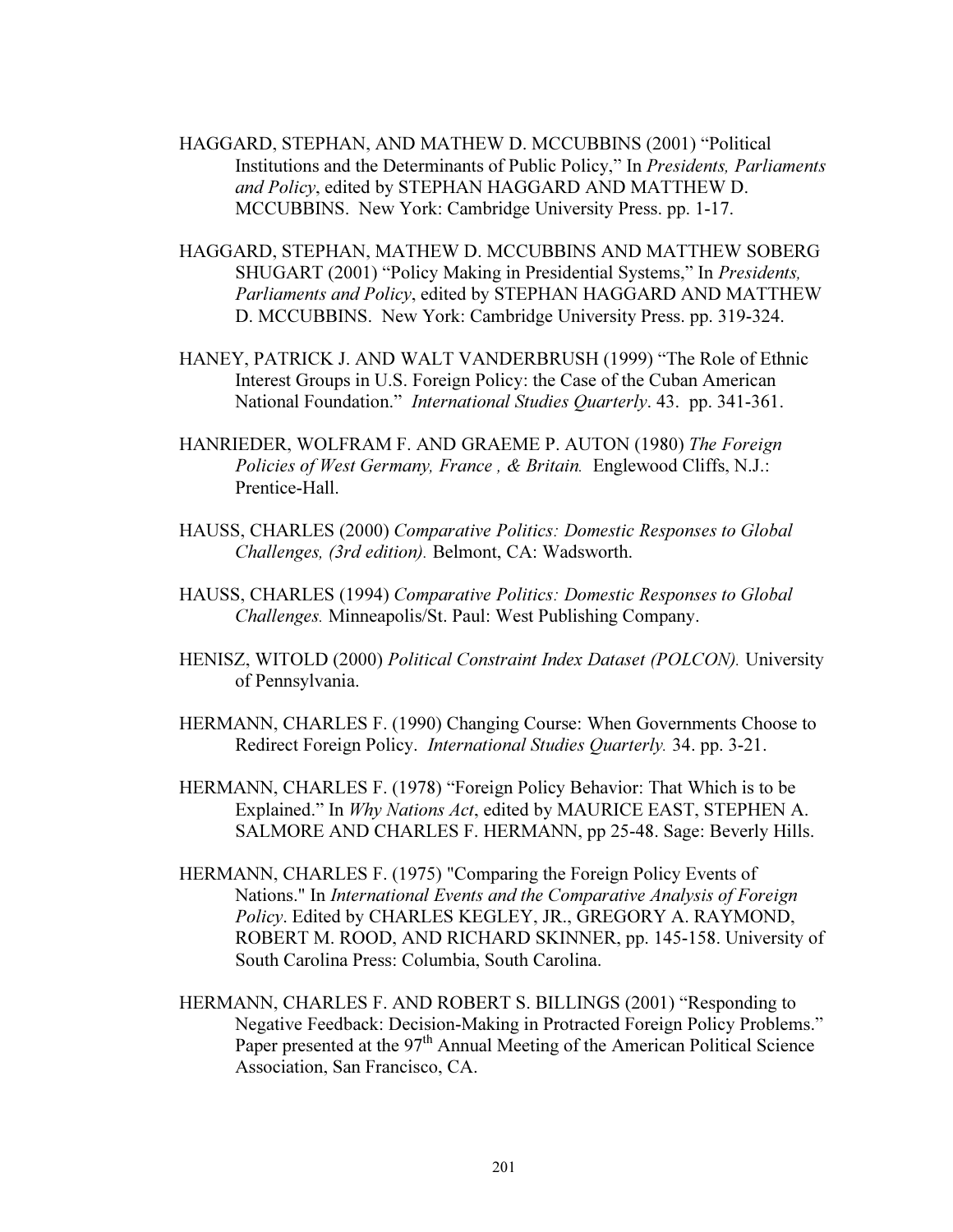- HERMANN, CHARLES F. (1968) "The Comparative Study of Foreign Policy." World Politics. 20:3. pp. 521-534.
- HERMANN, CHARLES F., AND MAURICE EAST (1978) "Introduction." In Why Nations Act, edited by MAURICE EAST, STEPHEN A. SALMORE AND CHARLES F. HERMANN, pp 11-24. Sage: Beverly Hills.
- HERMANN, CHARLES F., AND GREGORY PEACOCK (1987) "The Evolution and Future of Theoretical Research in the Comparative Study of Foreign Policy." In New Directions in the Study of Foreign Policy, edited by CHARLES F. HERMANN, CHARLES W. KEGLEY, JR., AND JAMES N. ROSENAU, pp. 13-32. Boston: Unwin Hyman.
- HERMANN, MARGARET G. (2001) "Preface: Leaders, Groups and Coalitions: Understanding the People and Processes in Foreign Policymaking." International Studies Review. 3:2. pp.1-4.
- HERMANN, MARGARET G. (2001b) "How Decision Units Shape Foreign Policy: A Theoretical Framework." International Studies Review. 3:2. pp.47-82.
- HERMANN, MARGARET G. (1976) "When leader personality will affect foreign policy: Some propositions." In In Search of Global Patterns, edited by JAMES N. ROSENAU, pp. 326-332. New York: Free Press.
- HERMANN, MARGARET G. (1976) "Leader personality and foreign policy behavior." In Comparing Foreign Policies: Theories, Findings and Methods, edited by JAMES N. ROSENAU, pp. 201-234. New York: Sage.
- HERMANN, MARGARET G., THOMAS PRESTON, BAGHAT KORANY AND TIMOTHY M. SHAW (2001) "Who Leads Matters: The Effects of Powerful Individuals." International Studies Review. 3:2. pp. 83-132.
- HERMANN, MARGARET G. AND CHARLES F. HERMANN (1989) "Who Makes Foreign Policy Decisions and How: An Empirical Inquiry." International Studies Quarterly. 33. pp. 361-387.
- HERMANN, MARGARET G., CHARLES F. HERMANN AND JOE D. HAGAN (1987) "How Decision Units Shape Foreign Policy Behavior." In New Directions in the Study of Foreign Policy, edited by CHARLES F. HERMANN, CHARLES W. KEGLEY, JR. AND JAMES N. ROSENAU. pp.309-338. London: Harper Collins.
- HESTON, ALAN, ROBERT SUMMERS AND BETTINA ATEN, (2002) Penn World Table Version 6.1. Center for International Comparisons at the University of Pennsylvania (CICUP).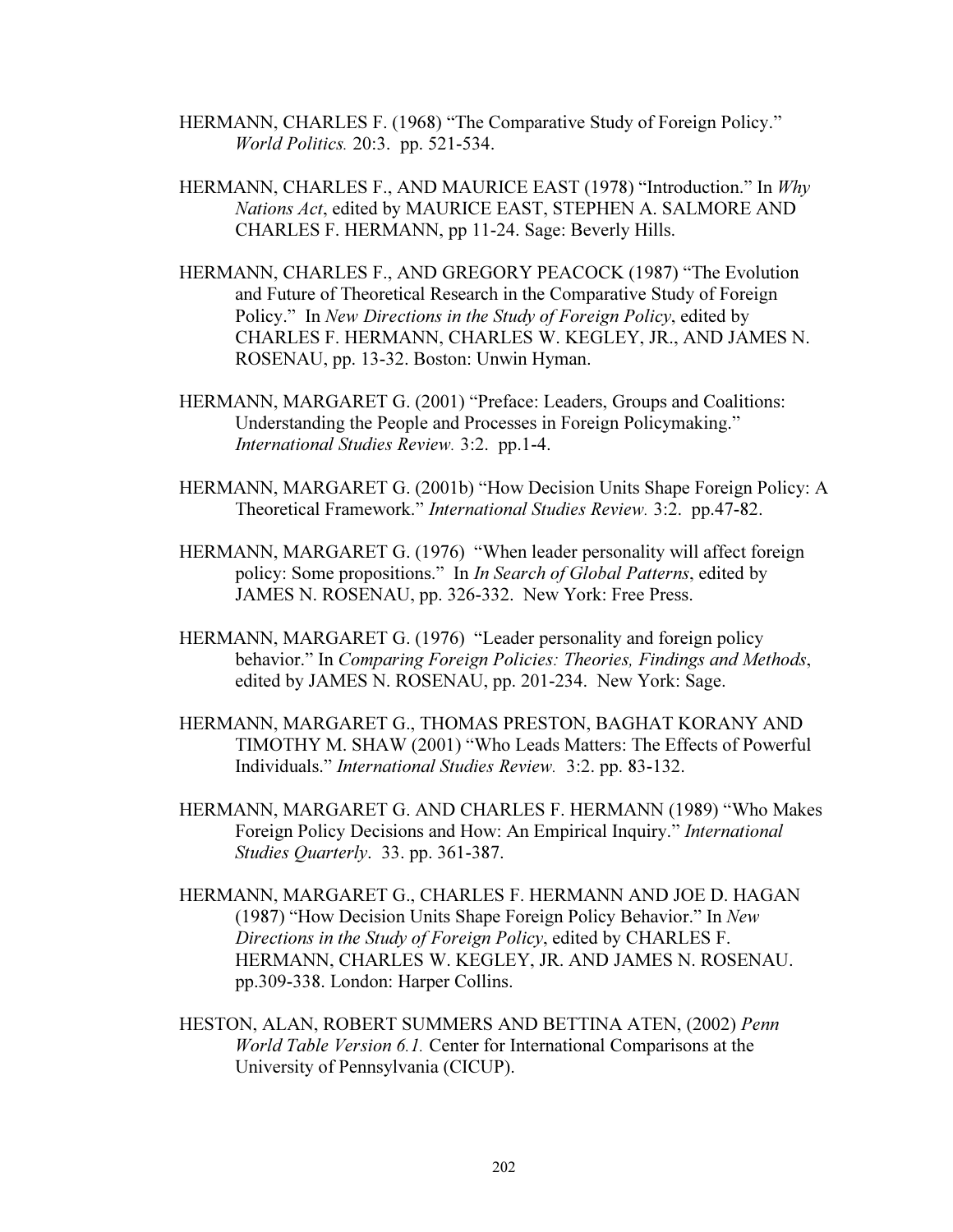- HICKS, ALEXANDER M. (1994) "Introduction to Pooling." In The Comparative Political Economy of the Welfare State, edited by Thomas Janoski and Alexander M. Hicks. Cambridge: Cambridge University Press.
- HOLSTI, OLE R. (1992) "Public Opinion and Foreign Policy: Challenges to the Almond-Lippman Consensus." International Studies Quarterly. 36. pp. 439- 466.
- HOLSTI, K.J. (1982) "Restructuring Foreign Policy: A Neglected Phenomenon in Foreign Policy Theory." In Why Nations Realign: Foreign Policy Restructuring in the Postwar World, edited by K. J Holsti. London: Allen and Unwin.
- HOLSTI, K.J. (1982b) "From Dependence to Diversification: Canada." In Why Nations Realign: Foreign Policy Restructuring in the Postwar World, edited by K. J Holsti, pp.73-104 London: Allen and Unwin.
- HOFFMANN, STANLEY (1989) "Restraints and Choices in American Foreign Policy." In American Foreign Policy: Theoretical Essays, edited by G. JOHN IKENBERRY. Glenview, Illinois: Scott, Foresman and Company.
- HU, FRANK B., JACK GOLDBERG, DONALD HEDEKER, BRIAN FLAY AND MARY ANN PENTZ (1998) "Comparison of Population-Averaged and Subject-Specific Approaches for Analyzing Repeated Binary Outcomes." American Journal of Epidemiology. 147. pp. 694-703.
- HUDSON, VALERIE M., AND CRISTOPHER S. VORE (1995) Foreign Policy Analysis Yesterday, Today and Tomorrow. Mershon International Studies Review 39: 209-238.
- HUNTINGTON, SAMUEL (1991) The Third Wave: Democratization in late Twentieth Century. Norman: University of Oklahoma Press.
- HURD, IAN (1999) "Legitimacy and Authority in International Politics." International Organization. 53:2. pp. 379-408.
- HURWITZ, JON AND MARK PEFFLEY (1987) "How Are Foreign Policy Attitudes Structured? A Hierarchical Model." American Political Science Review. 80:4. pp. 999-1119.
- ISERNIA, PIERANGELO, ZOLTAN JUHASZ AND HANS RATTINGER (2002) "Foreign Policy and the Rational Public in Comparative Perspective." Journal of Conflict Resolution. 46:2. pp. 201-224.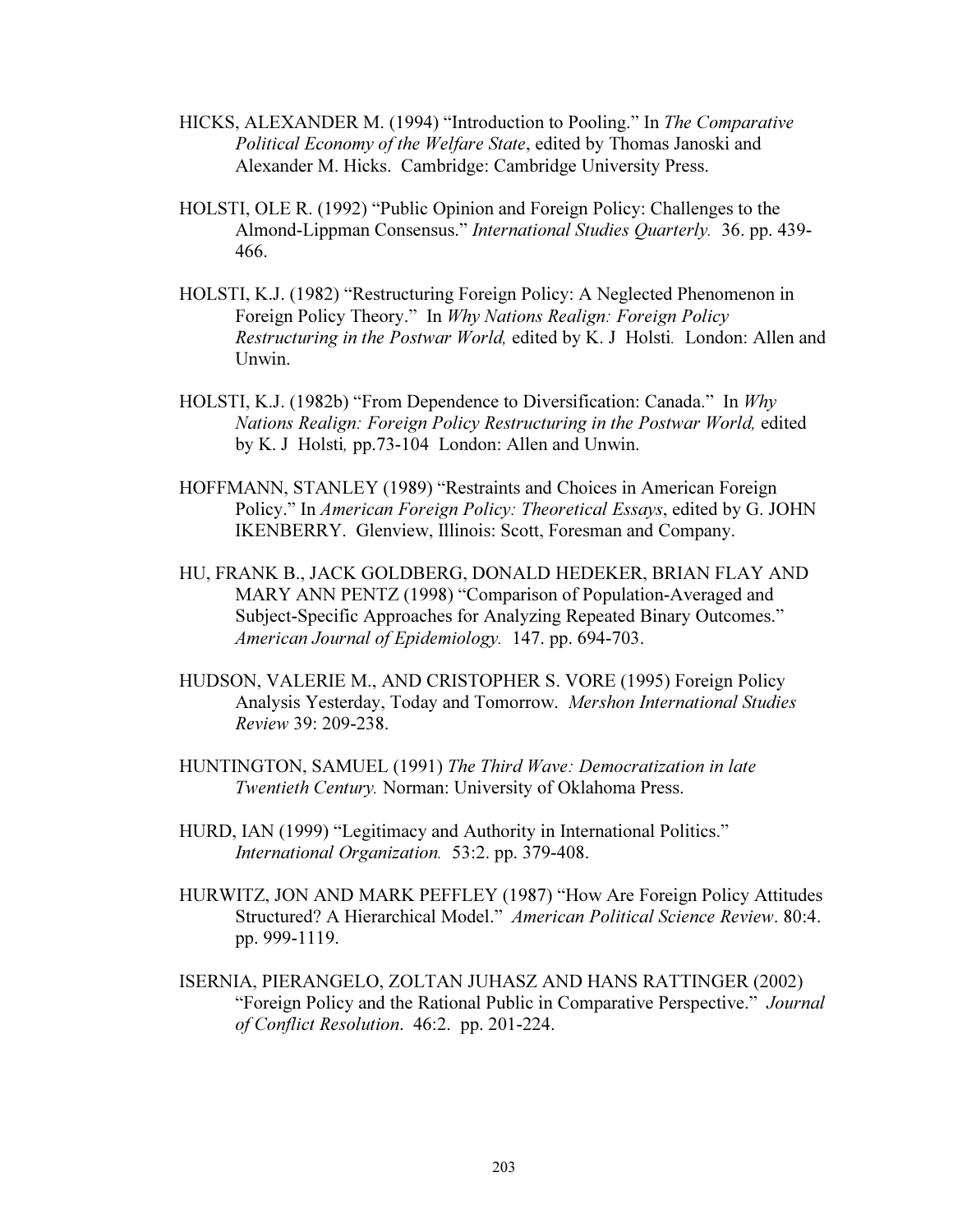- JAGGERS, KEITH AND TED ROBERT GURR (1995) "Tracking Democracy's Third Wave with the Polity III Data." Journal of Peace Research. 32:4. pp. 469-482.
- JAMES, PATRICK AND JOHN R. ONEAL (1991) "The Influence of Domestic and International Politics on the President's Use of Force." Journal of Conflict Resolution. 35:2. pp. 307-332.
- KAARBO, JULIET (1996) "Power and Influence in Foreign Policy Decision Making: The Role of Junior Coalition Partners in German and Israeli Foreign Policy." International Studies Quarterly. 40:4. pp. 501-530.
- KANT, IMMANUEL (1991) "Perpetual Peace: A philosophical sketch." In Kant: Political Writings,  $2^{nd}$  edition, edited by HANS REISS and translated by H.B. Nisbet. Cambridge: Cambridge Press.
- KEGLEY, CHARELES W. AND STEVEN W. HOOK (1991) U.S. Foreign Aid and U.N. Voting: Did Reagan's Linkage Strategy Buy Deference or Compliance?" International Studies Quarterly. 35:3. pp. 295-312.
- KEGLEY, CHARLES W. AND RICHARD A. SKINNER (1976) "The Case-For-Analysis Problem," In In Search of Global Patterns, edited by JAMES N. ROSENAU. pp. 303-318. New York: Free Press.
- KEGLEY, CHARLES W. AND EUGENE R. WITTKOPF (1991) American Foreign Policy: Pattern and Process, Fourth Edition. New York: St. Martin's Press.
- KERNELL, SAMUEL (1991) "Facing and Opposition in Congress: The President's Strategic Circumstance." In The Politics of Divided Government, edited by GARY W. COX AND SAMUEL KERNELL. Boulder: Westview Press. pp. 87-112.
- KISSINGER, HENRY A. (1969) "The Vietnam negotiations." Foreign Affairs. 47. pp. 211-234.
- KLEISTRA, YVONNE AND IGOR MAYER (2001) "Stability and Flux in Foreign Affairs: Modeling Policy and Organizational Change." Cooperation and Conflict. 36:4. pp. 381-414.
- KRASNER, STEPHEN D. (1989) "Policy Making in a Weak State," In American Foreign Policy: Theoretical Essays, edited by G. JOHN IKENBERRRY. Glenview, Ill.: Scott, Foresman and Company. pp. 293-317.
- KRASNER, STEPHEN D. (1984) "Approaches to the State: Alternative Conceptions and Historical Dynamics." Comparative Politics. 16. pp. 223-246.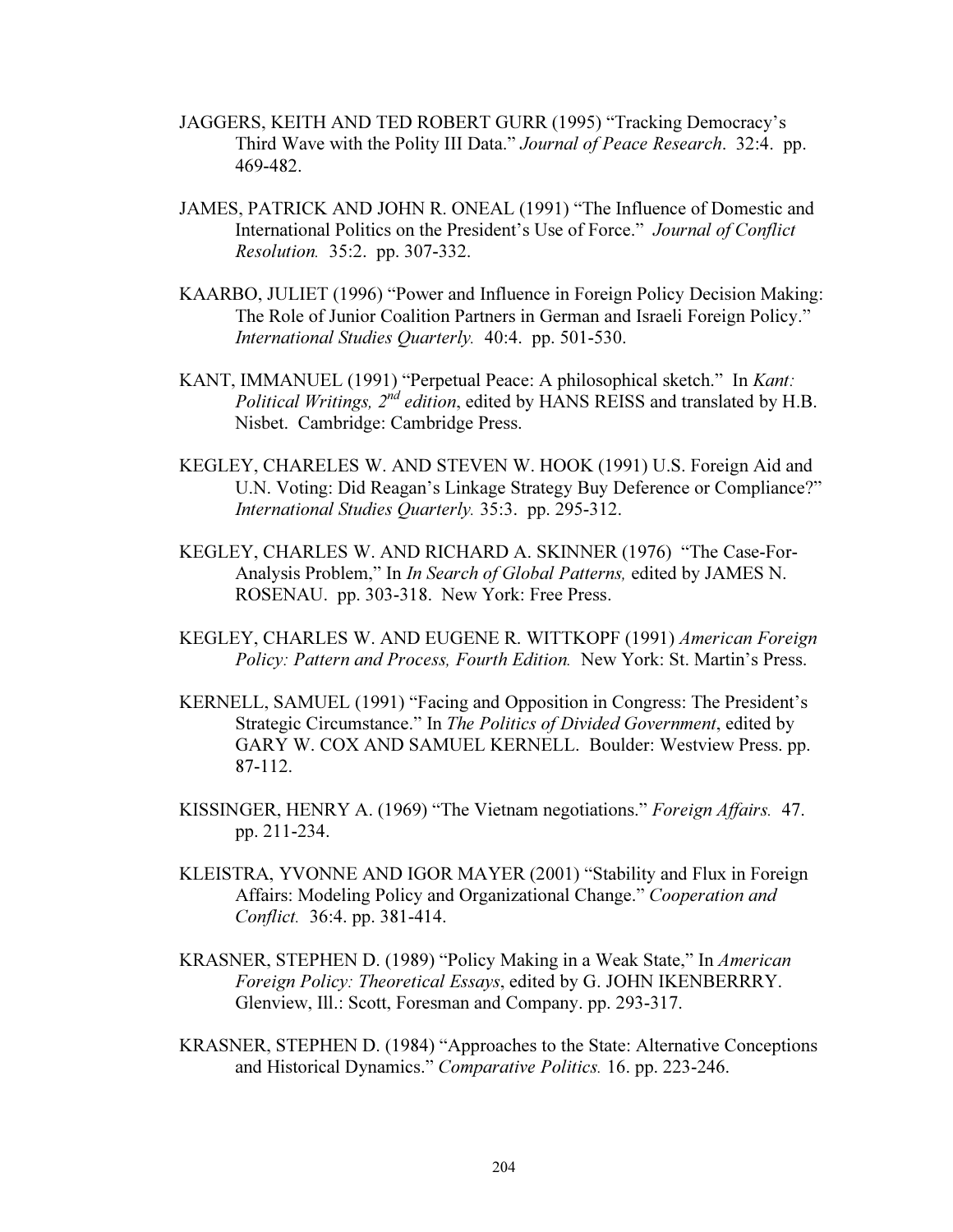- KRASNER, STEPHEN D. (1976) "State Power and the Structure of Foreign Trade." World Politics. 28. pp. 317-337.
- LAAKSO, MURKUU AND REIN TAAGEPERA (1979) "Effective Number of Parties: A Measure with Application to Western Europe." Comparative Political Studies. 12. pp. 3-27.
- LAKE, ANTHONY (1993) "From Containment to Enlargement," Address to School of Advanced International Studies, Johns Hopkins University. Washington, D.C., Sept. 21, 1993
- LANE, JAN-ERIK AND SVANTE ERSSON (2000) The New Institutional Politics: Performance and Outcomes. London: Routledge.
- LAWRENCE, CHRIS AND JENNIFER HAYES (2000) "Regime Stability and Presidential Government: A Preliminary Analysis." Paper presented at 72<sup>nd</sup> Annual Meeting of the Southern Political Science Association, Atlanta, Ga..
- LEEDS, BRETT ASHLEY (1999) "Domestic Political Institutions, Credible Commitments, and International Cooperation." American Journal of Political Science. 43:4. pp. 979-1002.
- LEEDS, BRETT ASHLEY AND DAVID DAVIS (1999) "Beneath the Surface: Regime Type and International Interaction." Journal of Peace Research. 36:1. pp. 5-21.
- LEVY, JACK S. (1989) "The Diversionary Theory of War: A Critique." In Handbook of War Studies, edited by MANUS I. MIDLARSKY. Boston: Unwin Hyman.
- LEVY, JACK S. (1988) "Domestic Politics and War." The Journal of Interdisciplinary History. 18:4. pp. 653-673.
- LEVY, JACK S. AND LILY VAKILI (1990) "External Scapegoating by Authoritarian Regimes: Argentina in the Falklands/Malvinas Case." Unpublished.
- LIAN, BRADLEY AND JOHN R. ONEAL (1993) "Presidents, the Use of Military Force, and Public Opinion." Journal of Conflict Resolution. 37:2. pp.277- 300.
- LIJPHART, AREND (1999) Patterns of Democracy: Government Forms and Performance in Thirty-Six Countries. New Haven, Conn.: Yale University Press.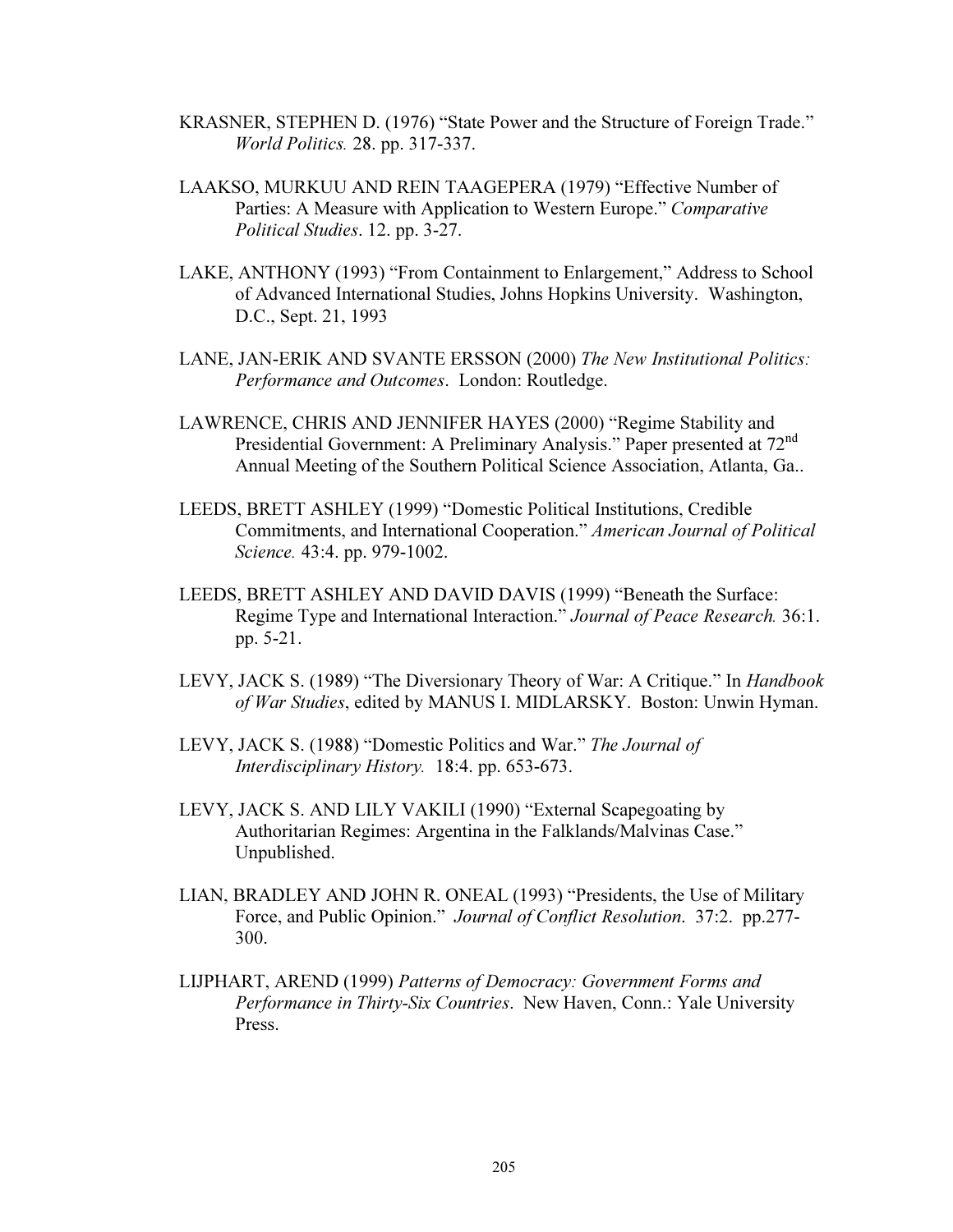- LIJPHART, AREND (1994) "Presidentialism and Majoritarian Democracy: Theorectical Observations." In The Failure of Presidential Democracy, edited by JUAN LINZ AND ARTURO VALENZUELA. Baltimore: Johns Hopkins Press. pp. 91-105.
- LIJPHART, AREND (1984) Democracies: Patterns of Majoritarian and Consensus Government in Twenty-One Countries. New Haven, Conn.: Yale University Press.
- LINZ, JUAN (1999) "Democracy's Time Constraints." International Political Science Review. 19:1. pp. 19-37.
- LINZ, JUAN AND ARTURO VALENZUELA, eds. (1994) The Failure of Presidential Democracy. Baltimore: Johns Hopkins Press.
- LINZ, JUAN (1994) "Presidential or Parliamentary Democracy: Does It Make a Difference?" In The Failure of Presidential Democracy. Baltimore: Johns Hopkins Press.
- LINZ, JUAN (1975) "Totalitarian and Authoritarian Regimes." In Handbook of Political Science, Vol. 3., edited by FRED I. GREENSTEIN AND NELSON W. POLSBY. Reading, Mass.: Addison-Wesley. pp. 175-411.
- LIPSON, CHARLES (1982) "The transformation of trade: the sources and effects of regime change." International Organization. 36:2. pp. 417-455.
- LISKA, GEORGE (1963) "Continuity and Change in International Systems." World Politics. 16:1. pp. 118-136.
- MACHIAVELLI, NICCOLO (1675) "Which Alliances or Leagues Can be Trusted, Whether Made with a Republic or those made with a Prince." In *Discourses on* Livy. Translated by HARRY NEVILLE. Online text: http://www.constitution.org/mac/disclivy.txt.
- MAINWARING, SCOTT (1993) "Presidentialism, Multipartism, and Democracy: The Difficult Combination." Comparative Political Studies. 26:2. pp. 198- 228.
- MAINWARING, SCOTT AND T.R. SCULLY (1995) "Party Systems in Latin America," In Building democratic institutions: Party Systems in Latin America, edited by SCOTT MAINWARING AND T.R. SCULLY. Stanford: Stanford University Press. pp. 1-34.
- MAOZ, ZEEV (1996) Domestic Sources of Global Change. Ann Arbor: University of Michigan Press.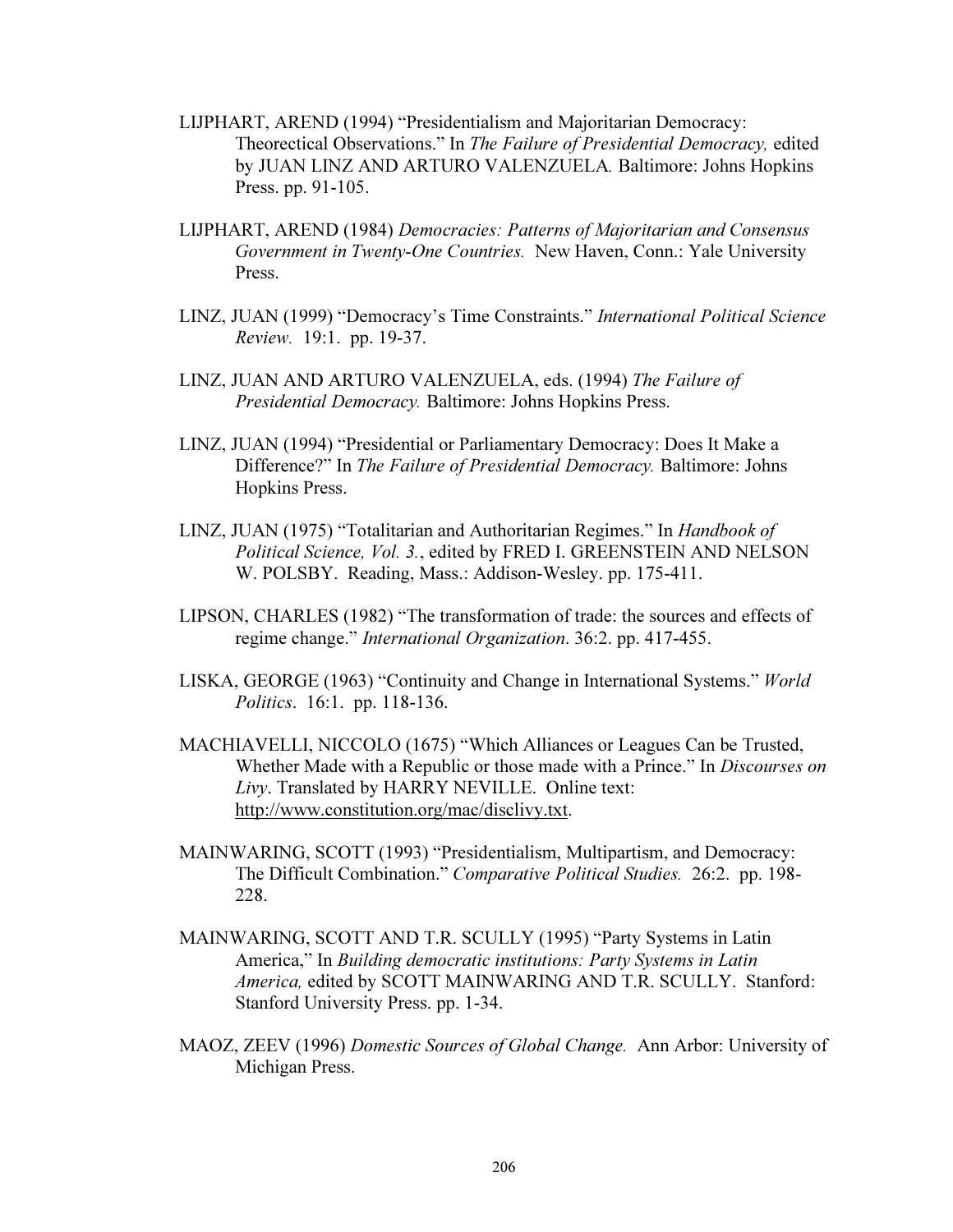- MAOZ, ZEEV AND BRUCE RUSSETT (1993) "Normative and Structural Causes of Democratic Peace, 1946-1986." American Journal of Political Science. 87. pp. 624-638.
- MAOZ, ZEEV AND NASRIN ABDOLALI (1989) "Regime types and international conflict, 1816-1976." Journal of Conflict Resolution. 33. pp. 3-35.
- MCGOWAN, PATRICK J. (1976) "The Future of Comparative Studies: An Evangelical Plea." In In Search of Global Patterns, edited by JAMES N. ROSENAU. pp. 217-235. New York: Free Press.
- MCGOWAN, PATRICK J. and H.B. Shapiro (1973) The Comparative Study of Foreign Policy: A Survey of Scientific Findings. Beverly Hills: Sage.
- MCLAUGHLIN, SARA, SCOTT GATES, HAVARD HEGRE, RANVEIG GISSINGER AND NILS PETTER GLEDITSCH (1998) "Timing the Changes in Political Structures: A New Polity Datatbase." The Journal of Conflict Resolution. 42:2. pp. 231-242.
- MANSFIELD, EDWARD D. AND JACK SNYDER (2002) "Incomplete Democratization and the Outbreak of Military Disputes." International Studies Quarterly. 46:4. pp. 529-549.
- MANSFIELD, EDWARD D. AND JACK SNYDER (1995) "Democratization and War." International Security. 20. pp. 5-38.
- MAOZ, ZEEV AND BRUCE RUSSETT (1993) "Normative and Structural Causes of the Democratic Peace, 1946-1986." American Political Science Review. 87:3. pp. 624-638.
- MARSHALL, MONTY G. AND KEITH JAGGERS (2000B) Polity IV Project: Dataset User's Manual. Center for International Development and Conflict Management, University of Maryland.
- MARSHALL, MONTY G. AND KEITH JAGGERS (2000) Polity IV Dataset, Version 2000. Center for International Development and Conflict Management, University of Maryland.
- MARTIN, LISA (1993) "Credibility, Costs, and Institutions: Cooperation on Economic Sanctions." World Politics. 45. pp. 406-432.
- MERRITT, RICHARD L., ROBERT G. MUNCASTER, AND DINA A. ZINNES (1996) "Event Data and DDIR." In International Event-Data Development DDIR Phase II, edited by Richard l. Merritt, Robert G. Muncaster. and Dina A. Zinnes, pp. 1-44. University of Michigan: University of Michigan Press.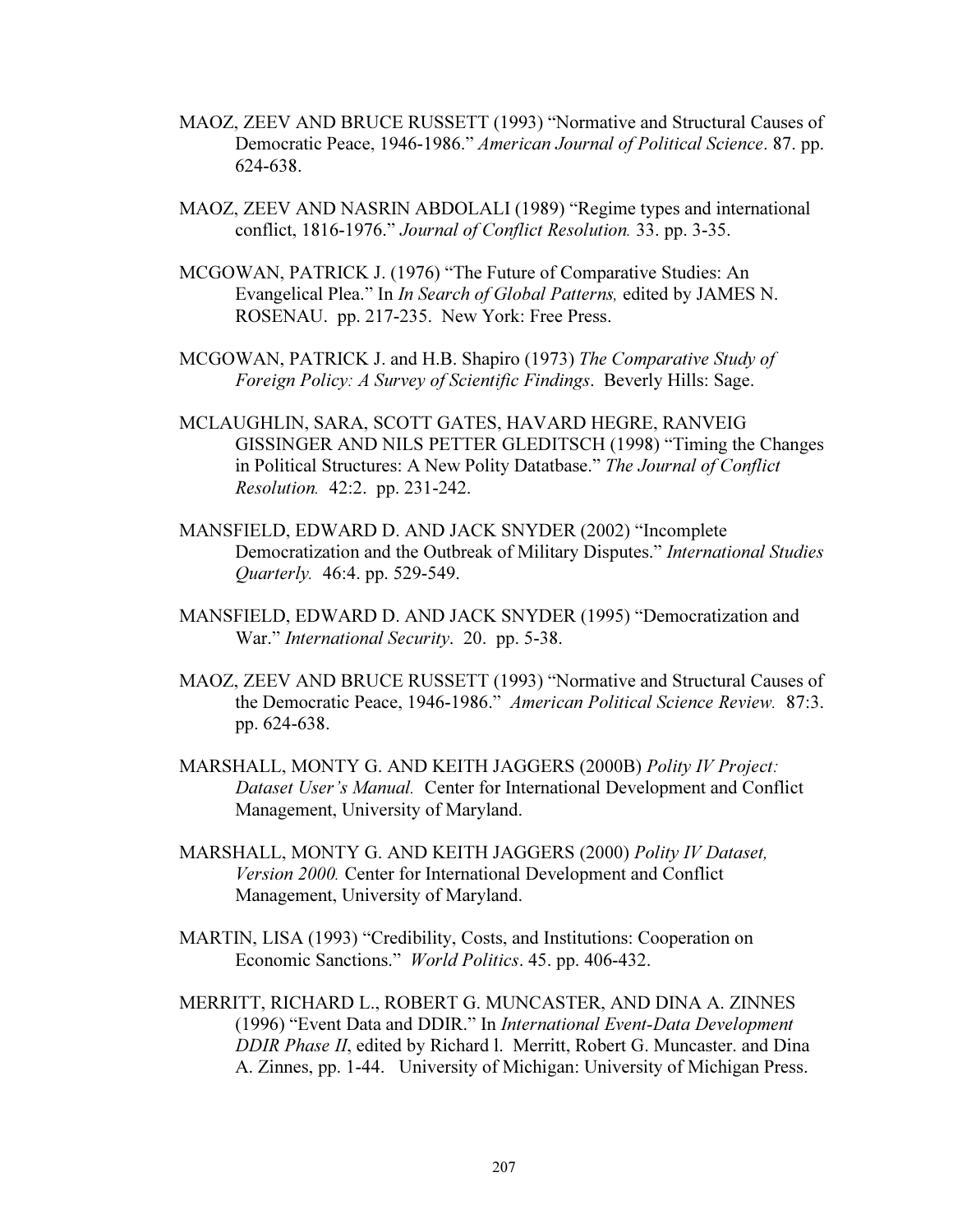- MERTON, ROBERT K. (1957) Social Theory and Social Structure. Revised Edition. Glencoe, Ill.: Free Press.
- MILLER, ROSS A. (1999) "Regime Type, Strategic Interaction, and the Diversionary Use of Force." Journal of Conflict Resolution. 43:3. pp. 388-402.
- MOON, BRUCE (1985) "Consensus or Compliance? Foreign Policy Change and Dependence." International Organization. 39. pp. 297-328.
- MONROE, ALAN D. (1998) "Public Opinion and Public Policy, 1980-1993." Public Opinion Quarterly. 62. pp. 6-28.
- MORGAN, T. CLIFTON AND GLENN PALMER (2000) "A Model of Foreign Policy Substitutability: Selecting the Right Tools for the Job(s)." Journal of Conflict Resolution. 44:1. pp. 11-32.
- MORGAN, T. CLIFTON AND SALLY HOWARD CAMPBELL (1991) "Domestic Structure, Decisional Constraints, and War." Journal of Conflict Resolution. 35:2. pp. 187-211.
- MORGANTHAU, HANS (1973) Politics Among Nations (fifth edition). New York: Knopf.
- MOST, BENJAMIN A. AND HARVEY STARR (1984) "International Relations Theory, Foreign Policy Substitutability and 'Nice' Laws." World Politics. 36. pp. 383-406.
- MOUSSEAU, MICHAEL (1998) "Democracy and Compromise in Militarized Interstate Conflicts, 1816-1992." The Journal of Conflict Resolution. Vol. 42:2. pp. 210-230.
- MOUSSEAU, MICHAEL (1997) "Democracy and Militarized Interstate Collaboration." Journal of Peace Research. 34:1. pp. 73-87.
- MUELLER, JOHN (2000) "Public Opinion as a Constraint on U.S. Foreign Policy: Assessing the Perceived Value of American and Foreign Lives." Paper presented at the annual 41<sup>st</sup> Annual Convention of the International Studies Association. Los Angeles, Calif.
- MUNTON, DON (1976) "Comparative Foreign Policy: Fads, Fantasies, Orthodoxies, Perversities," In *In Search of Global Patterns*, edited by JAMES N. ROSENAU. pp. 257-269. New York: Free Press.
- NEACK, LAURA, JEANNE A.K. HEY, AND PATRICK J. HANEY (1995) "Generational Change in Foreign Policy Analysis." In Foreign Policy Analysis: continuity and change in its second generation, edited by LAURA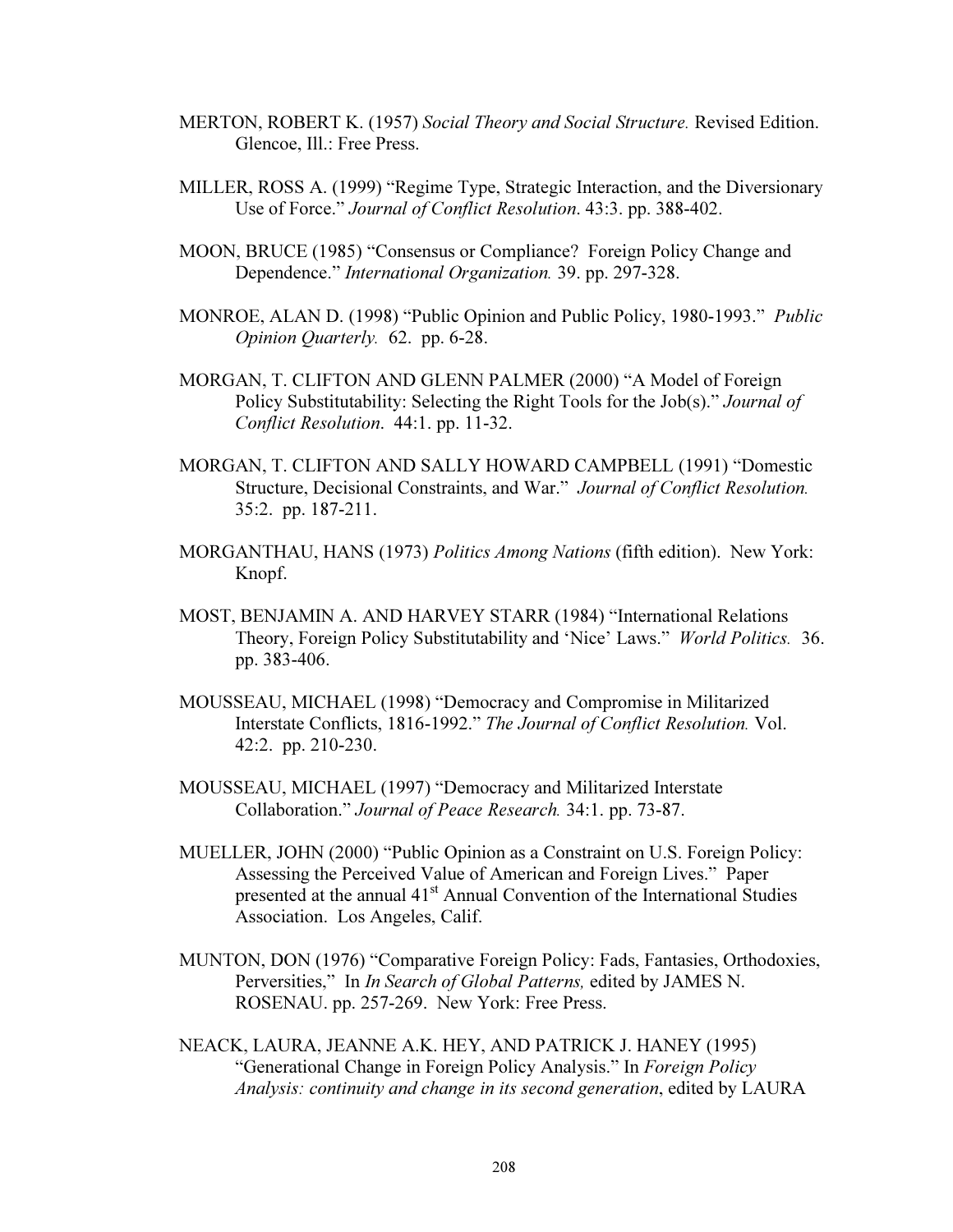NEACK, JEANNE A.K. HEY, AND PATRICK J. HANEY, pp. 1-15. Englewood Cliffs, N.J.: Prentice Hall.

- NORDLINGER, ERIC A. (1977) Soldiers in Politics: Military Coups and Governments. Englewood Cliffs, N.J.: Prentice-Hall.
- NORDLINGER, ERIC A. (1970) "Soldiers in Mufti: the Impact of Military Rule upon Economic and Social Change in Non-Western States." American Political Science Review. 64:4. pp. 1131-148.
- O'DONNELL, GUILLERMO (1980) "The Armed Forces and the Authoritarian State in the Southern Cone of Latin America," unpublished translation of an essay published in Spanish.
- O'DONNELL, GUILLERMO AND PHILLIPPE C. SCHMITTER (1989) Transitions from Authoritarian Rule: Tentative Conclusions about Uncertain Democracies. Baltimore: Johns Hopkins University Press.
- ONEAL, JAMES R. AND BRUCE RUSSETT (1999) "Is the Liberal Peace Just and Artifact of Cold War Interests? Assessing Recent Critiques." International Interactions. 25:3. pp. 213-241.
- OSTROM, CHARLES W., JR. AND BRAIN L. JOB (1986) "The President and the Use of Force." American Political Science Review. 80:2. pp. 541-566.
- PAGE, BENJAMIN AND JASON BARABAS (2000) "Foreign Policy Gaps between Citizens and Leaders." International Studies Quarterly. 44. pp. 339-364.
- PAGE, BENJAMIN AND ROBERT SHAPIRO (1988) "Foreign Policy and the Rational Public." Journal of Conflict Resolution. 32. pp. 211-247.
- PAGE, BENJAMIN AND ROBERT SHAPIRO (1982) "Changes in Americans' Policy Preferences, 1935-1979. Public Opinion Quarterly. 46. pp. 24-42.
- PARK, TONG WHAN, DAE-WON KO, AND KYU-RYOON KIM (1994) "Democratization and Foreign Policy Change in the East Asian NICs." In Foreign Policy Restructuring: How Governments Respond to Global Change, edited by JEREL A. ROSATI, JOE D. HAGAN AND MARTIN W. SAMPSON III. pp. 164-184. Columbia, S.C.: University of South Carolina Press.
- PENNOCK, J. ROLAND (1979) Democratic Political Theory. Princeton: Princeton University Press.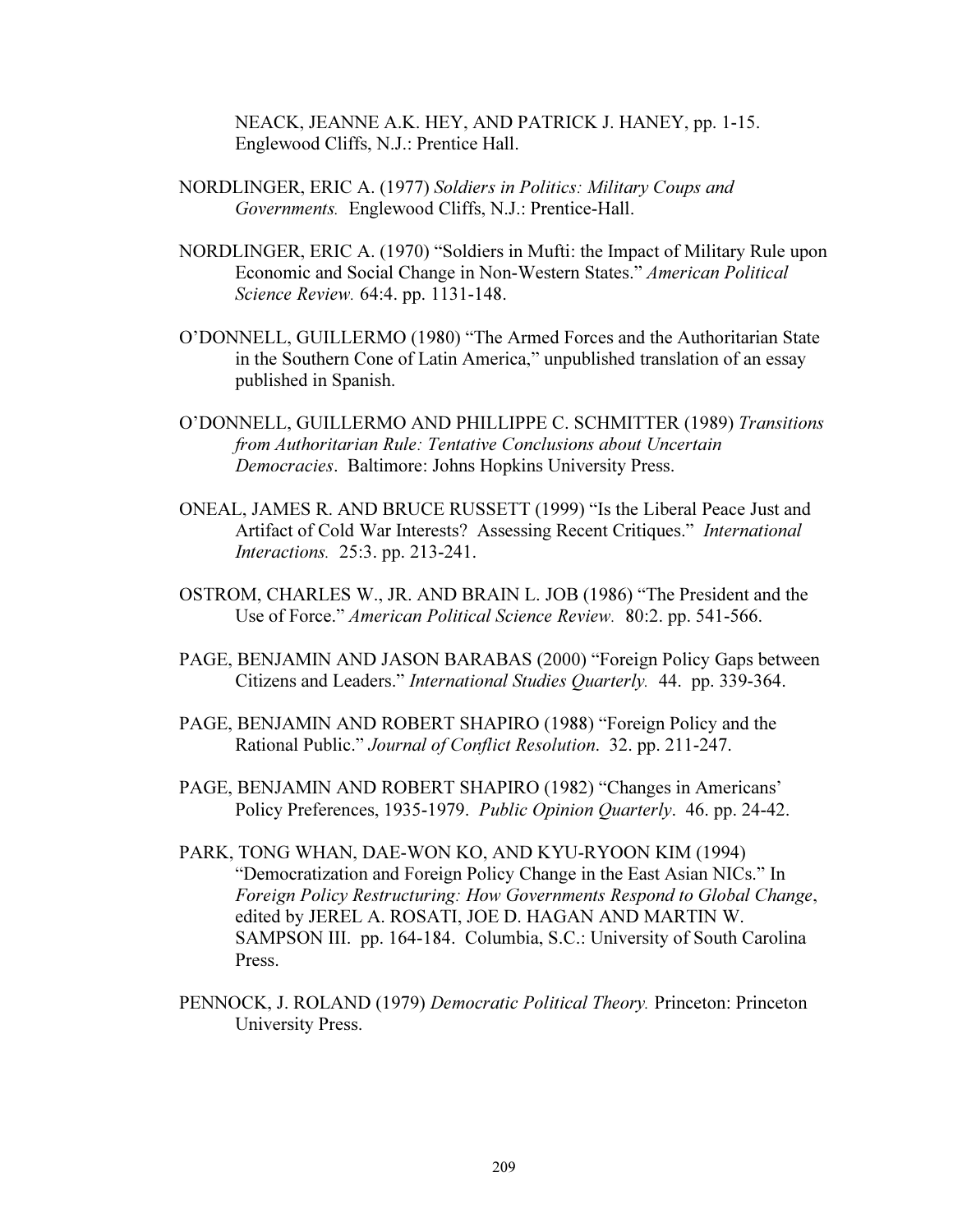- PERLMUTTER, AMOS (1977) The Military and Politics in Modern Times: On Professionals, Praetorians, and Revolutionary Soldiers. New Haven, Conn.: Yale University Press.
- PETROCIK, JOHN R. (1991) " Divided Government: Is it all in the Campaigns?" In The Politics of Divided Government, edited by GARY W. COX AND SAMUEL KERNELL. Boulder: Westview Press. pp. 13-38.
- PINDYCK, ROBERT S. AND DANIEL L RUBINFELD (1991) Econometric Models & Economic Forecasts, third edition. New York: McGraw-Hill.
- PODESTA, FEDERICO (2002) "Recent Developments in Quantitative Comparative Methodology: the Case of Pooled Time Series Cross-Section Analysis." DSS Papers 3-02. University Brescia.
- POWELL, CHARLES A., DAVID ANDRUS, HELEN PURKITT AND KATHLEEN KNIGHT (1976) "Epistemology, Theory, Data, and the Future," In In Search of Global Patterns, edited by JAMES N. ROSENAU. pp. 291-303. New York: Free Press.
- POWELL, G. BINGHAM (1982) Contemporary Democracies. Cambridge: Harvard University Press.
- POWLICK, PHILIP J. (1991) "The Attitudinal Basis for Responsiveness to Public Opinion among American Foreign Policy Officials." Journal of Conflict Resolution. 35:4. pp. 611-641.
- PURCELL, SUSAN KAUFMAN (1973) "Decision-making in an Authoritarian Regime: Theoretical Implications from a Mexican Case Study." World Politics. 26:1. pp. 28-54.
- PUTNAM, ROBERT D. (1988) "Diplomacy and domestic politics: the logic of twolevel games." International Organization. 42:3. pp. 427-260.
- PRINS, BRANDON C. AND CHRISTOPHER SPRECHER (1999) "Institutional Constraints, Political Opposition, and Interstate Dispute Escalation: Evidence from Parliamentary Systems, 1946-89." Journal of Peace Research. 36:3. pp. 271-287.
- PRZEWORSKI, ADAM (1991) Democracy and the Market: Political and Economic Reforms in Eastern Europe and Latin America. Cambridge: Cambridge University Press.
- RAE, DOUGLAS (1968) "A Note on the Fractionalization of Some European Party Systems." Comparative Political Studies. 1. pp. 413-418.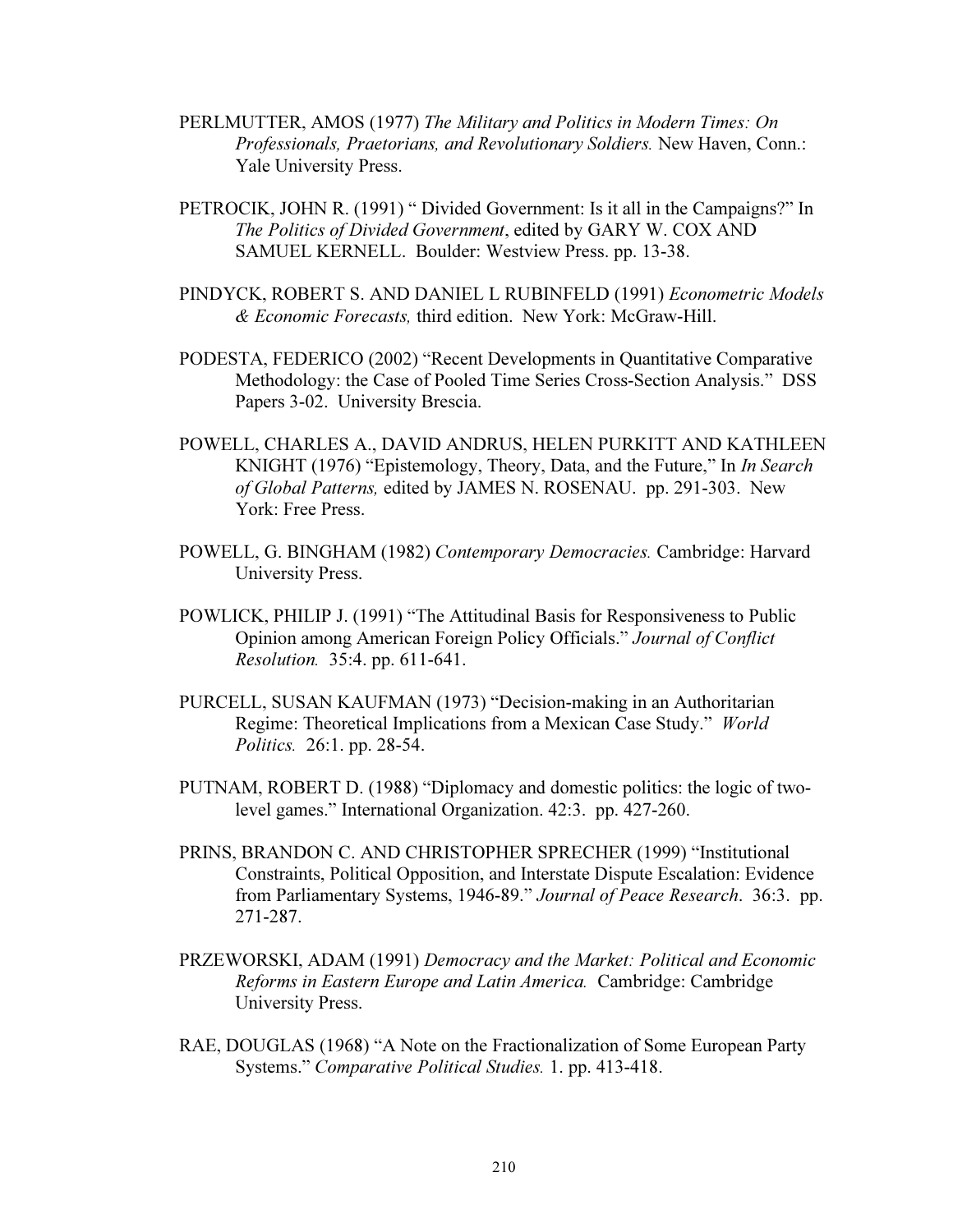- REED, WILLIAM (1997) "Alliance Duration and Democracy: An Extension and Cross-Validation of 'Democratic States and Commitment in International Relations.'" American Journal of Political Science. 41:3. pp. 1072-1078.
- REGAN, PATRICK (2000) "Substituting Policies during U.S. Interventions in Internal Conflicts: A Little of This, A Little of That." Journal of Conflict Resolution. 44:1. pp. 90-106.
- REITER, DAN AND ALAN C. STAM III (1998) "Democracy, War Initiation, and Victory." The American Political Science Review. 92:2. pp. 377-389.
- RICHARDSON, NEIL R. (1976) "Political Compliance and U.S. Trade Dominance." American Political Science Review. 70. pp. 1098-1109.
- RICHARDSON, NEIL R. AND CHARLES W. KEGLEY, JR. (1980) "Trade Dependence and Foreign Policy Compliance: A Longitudinal Analysis." International Studies Quarterly. 24: 2. pp. 191-222.
- ROPER, JON (1989) Democracy and Its Critics: Anglo-American Democratic Thought in the Nineteenth Century. Winchester, MA: Unwin Hyman.
- ROGOWSKI, RONALD (1989) Commerce and Coalitions: How Trade Affects Domestic Political Alignments. Princeton, N.J.: Princeton University Press.
- ROSATI, JEREL A. (1994) "Cycles in Foreign Policy Restructuring: The Politics of Continuity and Change in U.S. Foreign Policy." In Foreign Policy Restructuring: How Governments Respond to Global Change, edited by JEREL A. ROSATI, JOE D. HAGAN AND MARTIN W. SAMPSON III. pp. 265-278. Columbia, S.C.: University of South Carolina Press.
- ROSATI, JEREL A., MARTIN W. SAMPSON III AND JOE D. HAGAN (1994) "The Study of Foreign Policy Change." In Foreign Policy Restructuring: How Governments Respond to Global Change, edited by JEREL A. ROSATI, JOE D. HAGAN AND MARTIN W. SAMPSON III. pp. 3-21. Columbia, S.C.: University of South Carolina Press.
- ROSECRANCE, RICHARD N. (1963) Action and Reaction in World Politics: International Systems in Perspective. Boston: Little, Brown and Company.
- ROSENAU, JAMES N. (1987) "Introduction: New Directions and Recurrent Questions in the Comparative Study of Foreign Policy," In New Directions in the Study of Foreign Policy, edited by CHARLES F. HERMANN, CHARLES W. KEGLEY, JR. AND JAMES N. ROSENAU. pp. 1-10. London: Harper Collins.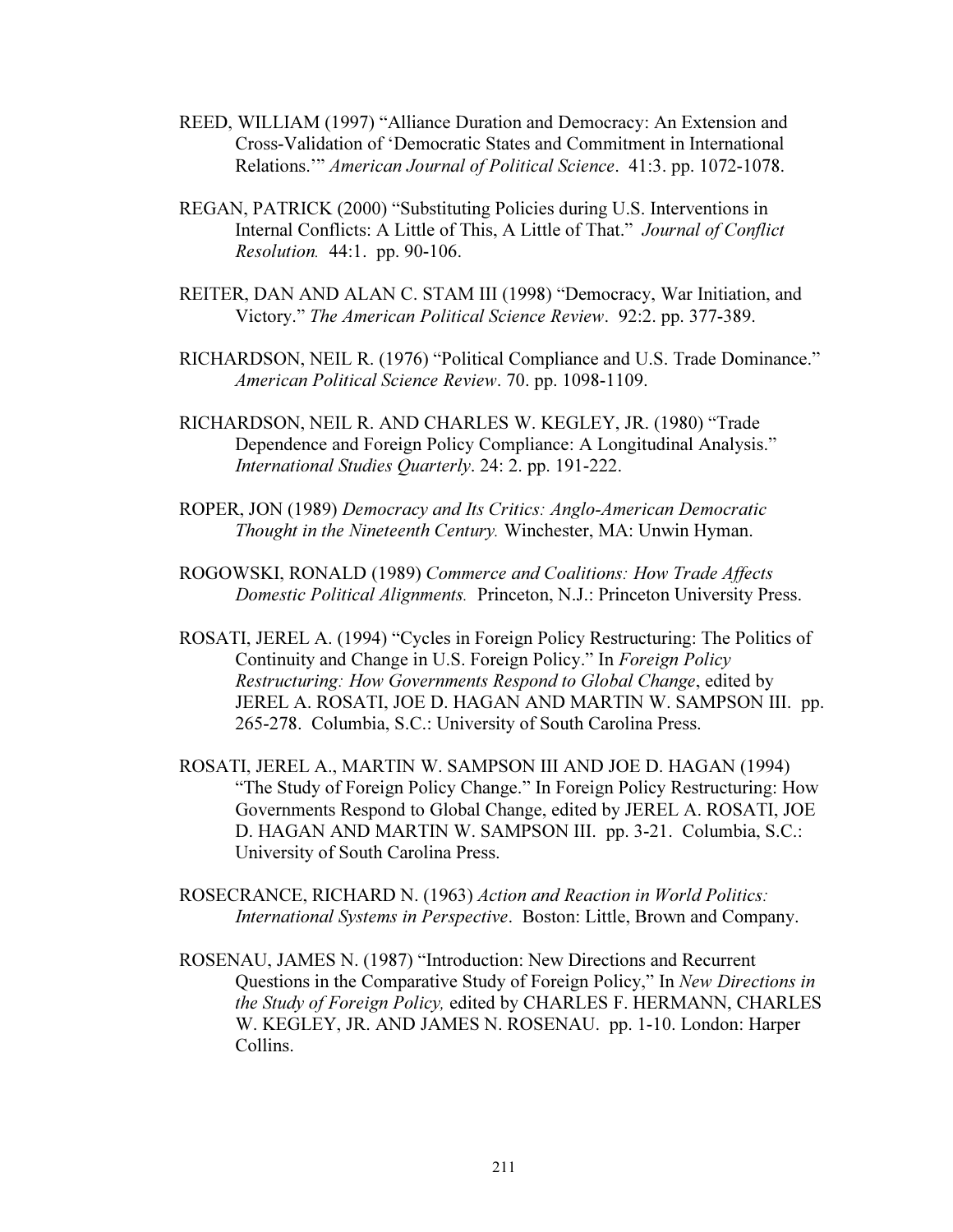- ROSENAU, JAMES N. (1981) The Study of Political Adaptation. New York: Nichols Publishing.
- ROSENAU, JAMES N. (1980) "The External Environment as a Variable in Foreign Policy Analysis," In The Scientific Study of Foreign Policy. pp. 317-337. New York: Nichols Publishing.
- ROSENAU, JAMES N. (1976) "The Restless Quest," In In Search of Global Patterns, edited by JAMES N. ROSENAU. pp. 1-9. New York: Free Press.
- ROSENAU, JAMES N. (1976b) "Restlessness, Change and Foreign Policy Analysis," In In Search of Global Patterns, edited by JAMES N. ROSENAU. pp. 369- 376. New York: Free Press.
- ROSENAU, JAMES N. (1975) "Comparative Foreign Policy: One-time Fad, Realized Fantasy, and Normal Field." In International Events and the Comparative Study of Foreign Policy, edited by CHARLES W. KEGLEY, JR., GREGORY A. RAYMOND, ROBERT M. ROOD, RICHARD A. SKINNER, pp. 3-38. Columbia: University of South Carolina Press.
- ROSENAU, JAMES N. (1968) "Comparative Foreign Policy: Fad, Fantasy or Field?" International Studies Quarterly 12. pp. 296-329.
- ROSENAU, JAMES N. (1966) "Pre-Theories and Theories in the Study of Foreign Policy." In International Relations Theory, edited by VIOTTI P. R., AND KAUPPI, M. V, pp. 114-169. New York: Macmillan.
- RIKER, WILLIAM H. (1982) Liberalism Against Populism. Prospect Hills, Ill.: Waveland Press.
- RUMMEL, RUDOLPH J. (1976) Dimensionality of Nations Project: Attributes of Nations and Behavior of Nations Dyads, 1950-1965. Compiled by University of Hawaii, Dimensionality of Nations Project. ICPSR ed. Ann Arbor, Michigan: Inter-university Consortium for Political and Social Research [producer and distributor].
- RUSSETT, BRUCE M. (1990) Controlling the Sword: The Democratic Governance of National Security. Cambridge, Mass.: Harvard University Press.
- RUSSETT, BRUCE M. (1993) Grasping the Democratic Peace: Principles for a Post-Cold War World. Princeton, N.J.: Princeton University Press.
- SAMUELS, DAVID AND KENT EATON (2002) "Presidentialism And, Or and Versus Parliamentarism: The State of the Literature and an Agenda for Future Research." Paper presented at the Conference on Consequences of Political Institutions in Democracy, Duke University, April 5-7, 2002.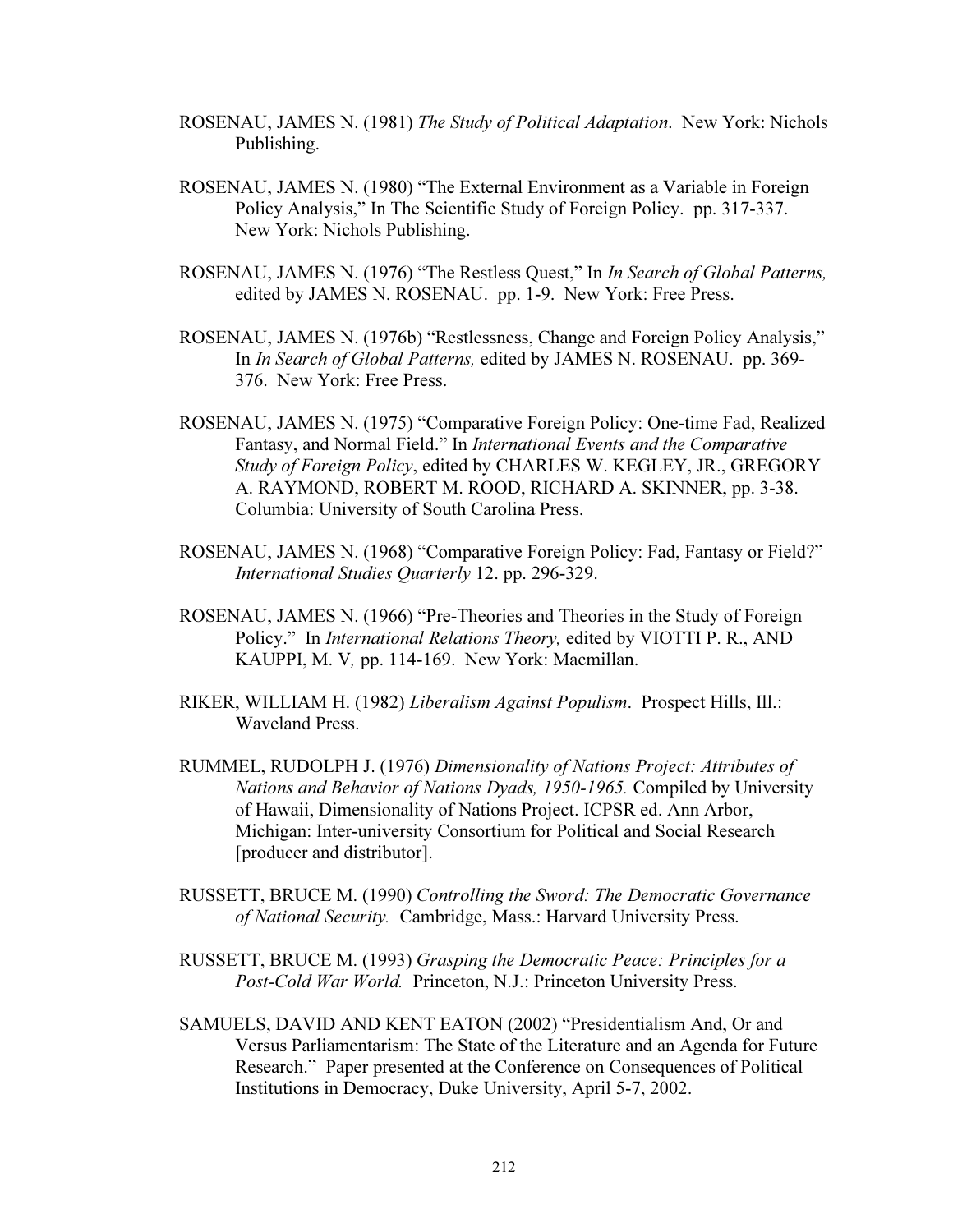- SCHATTSCHNEIDER, E.E. (1960) The Semisovereign People. New York: Holt, Rinehart and Winston.
- SCHELLING, THOMAS (1960) The Strategy of Conflict. Cambridge, Mass.: Harvard University Press.
- SCHELLING, THOMAS (1966) Arms and Influence. New Have, Conn.: Yale University Press.
- SCHMITTER, PHILIPPE C., AND TERRY LYNN KARL (1991) "What Democracy Is . . . And Is Not," Journal of Democracy. 2:3. pp. 75-88.
- SHUGART, MATTHEW AND STEPHAN HAGGARD (2001) "Institutions and Public Policy in Presidential Systems." In Presidents, Parliaments and Policy, edited by STEPHAN HAGGARD AND MATTHEW D. MCCUBBINS. New York: Cambridge University Press. pp. 64-102.
- SHUGART, MATTHEW SOBERG AND JOHN M. CAREY (1992) Presidents and Assemblies: Constitutional Design and Electoral Dynamics. Cambridge: Cambridge University Press.
- SINGER, J. DAVID, STUART BREMER AND JOHN STUCKEY (1972) "Capability Distribution, Uncertainty, and Major Power War, 1820-1965," In Peace, War and Numbers, edited by Bruce Russett. Beverly Hills: Sage. pp. 19-48.
- SCHULTZ, KENNETH A. (1998) "Domestic Opposition and Signaling in International Crisis." American Political Science Review. 92:4. pp. 829-844.
- SCHULTZ, KENNETH A. (1999) "Do Democratic Institutions Constrain or Inform? Contrasting Two Institutional Perspectives on Democracy and War." International Organization. 53:2. pp. 233-266.
- SHARE, DONALD AND SCOTT MAINWARING (1986) "Transitions Through Transaction: Democratization in Brazil and Spain," In Political Liberalization in Brazil, edited by WAYNE SELCHER. Boulder: Westview Press. pp. 175- 215.
- SIGNORINO, CURTIS S. AND JEFFREY M. RITTER (1999) "Tau-b or Not Tau-b: Measuring the Similarity of Foreign Policy Positions." International Studies Quarterly. 43:1. pp. 115-144.
- SIMON, MICHAEL W. AND ERIK GARTZKE (1996) "Political System Similarity and the Choice of Allies: Do Democracies Flock Together, or Do opposites Attract?" The Journal of Conflict Resolution. 40:4. pp. 617-635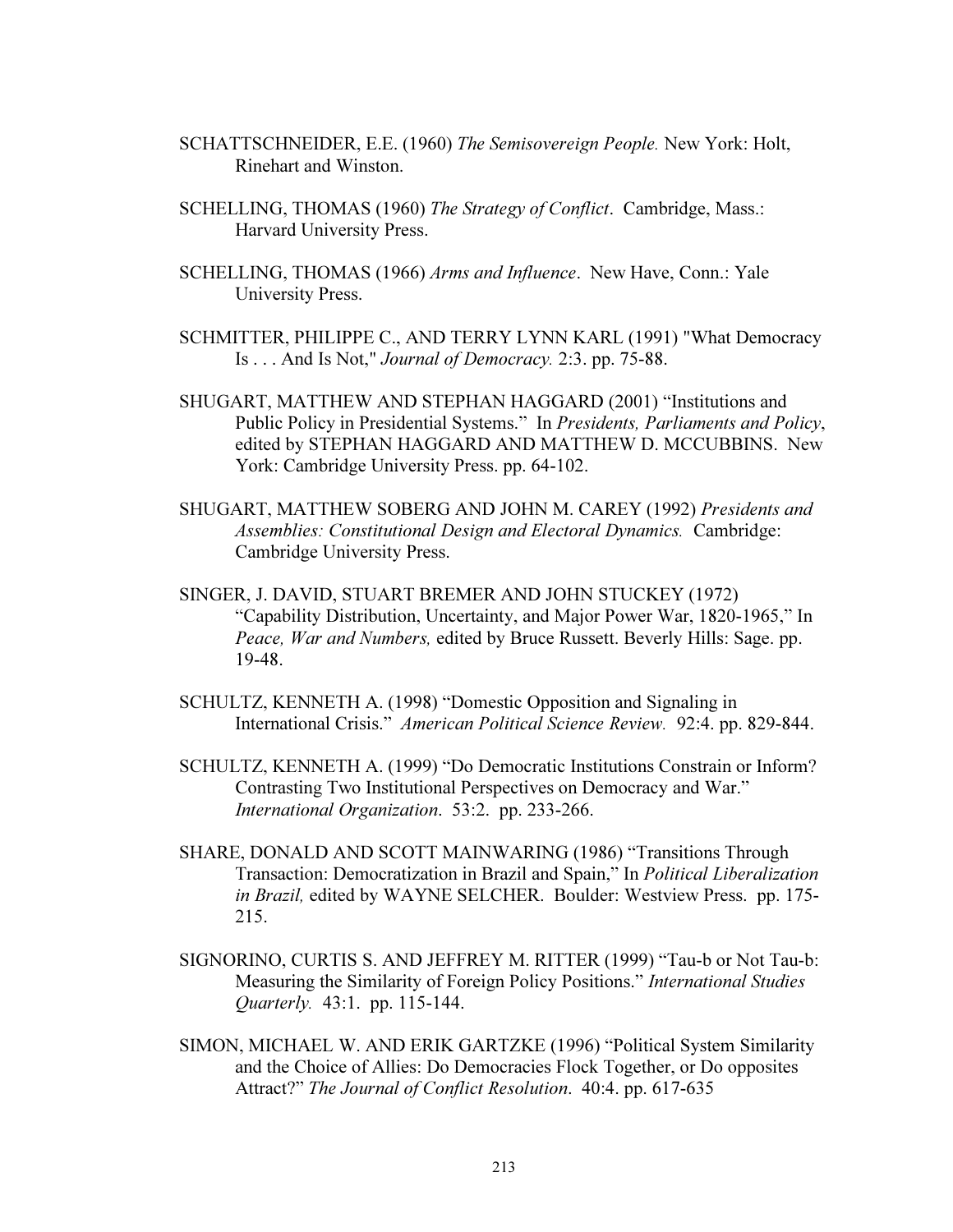- SINGER, J. DAVID AND MELVIN SMALL (1972) The Wages of War, 1816-1965: A Statistical Handbook. New York: Wiley.
- SIVERSON, RANDOLPH AND JULIANN EMMONS (1991) "Birds of a Feather: Democratic political systems and alliance choices." Journal of Conflict Resolution. 35. pp. 285-306.
- SKIDMORE, DAVID (1994) "Explaining State Responses to International Change: the Structural Sources of Foreign Policy Rigidity and Change." In Foreign Policy Restructuring: How Governments Respond to Global Change, edited by JEREL A. ROSATI, JOE D. HAGAN AND MARTIN W. SAMPSON III. pp. 43-64. Columbia, S.C.: University of South Carolina Press.
- SMALL, MELVIN, AND J. DAVID SINGER (1976) "The War-Proneness of Democratic Regimes, 1816-1965." Jerusalem Journal of International Relations. 1. pp. 50-69.
- SMITH, ALASTAIR (1998) "International Crises and Domestic Politics." American Political Science Review. 92:3. pp. 623-638.
- SMITH, STEVE (1983) "Rosenau's Contribution." Review of International Studies. 9. pp. 137-146.
- SNYDER, RICHARD C., H.W. BRUCK AND BURTON SAPIN (1954) Decision-Making as an Approach to the Study of International Politics. Foreign Policy Analysis Project Series No. 3. Princeton: Princeton University Press.
- SNYDER, ROBERT S. (1999) "The U.S. and the Third World Revolutionary States: Understanding the Breakdown in Relations." International Studies Quarterly. 43. pp 265-290.
- SORENSEN, THEODORE (1994) "Foreign Policy in a Presidential Democracy." Political Science Quarterly. 109:3. pp. 515-528.
- STEPAN, ALFRED AND CINDY SKACH (1994) "Presidentialism and Parliamentarism in Comparative Perspective," In The Failure of Presidential Democracy. Baltimore: Johns Hopkins Press.
- STIMSON, JAMES A. (1985) "Regression in Space and Time: A Statistical Essay." American Journal of Political Science. 29:4. pp. 914-947.
- SUCHMAN, MARK C. (1995) "Managing Legitimacy: Strategic and Institutional Approaches." Management Review. 20:3. pp. 571-610.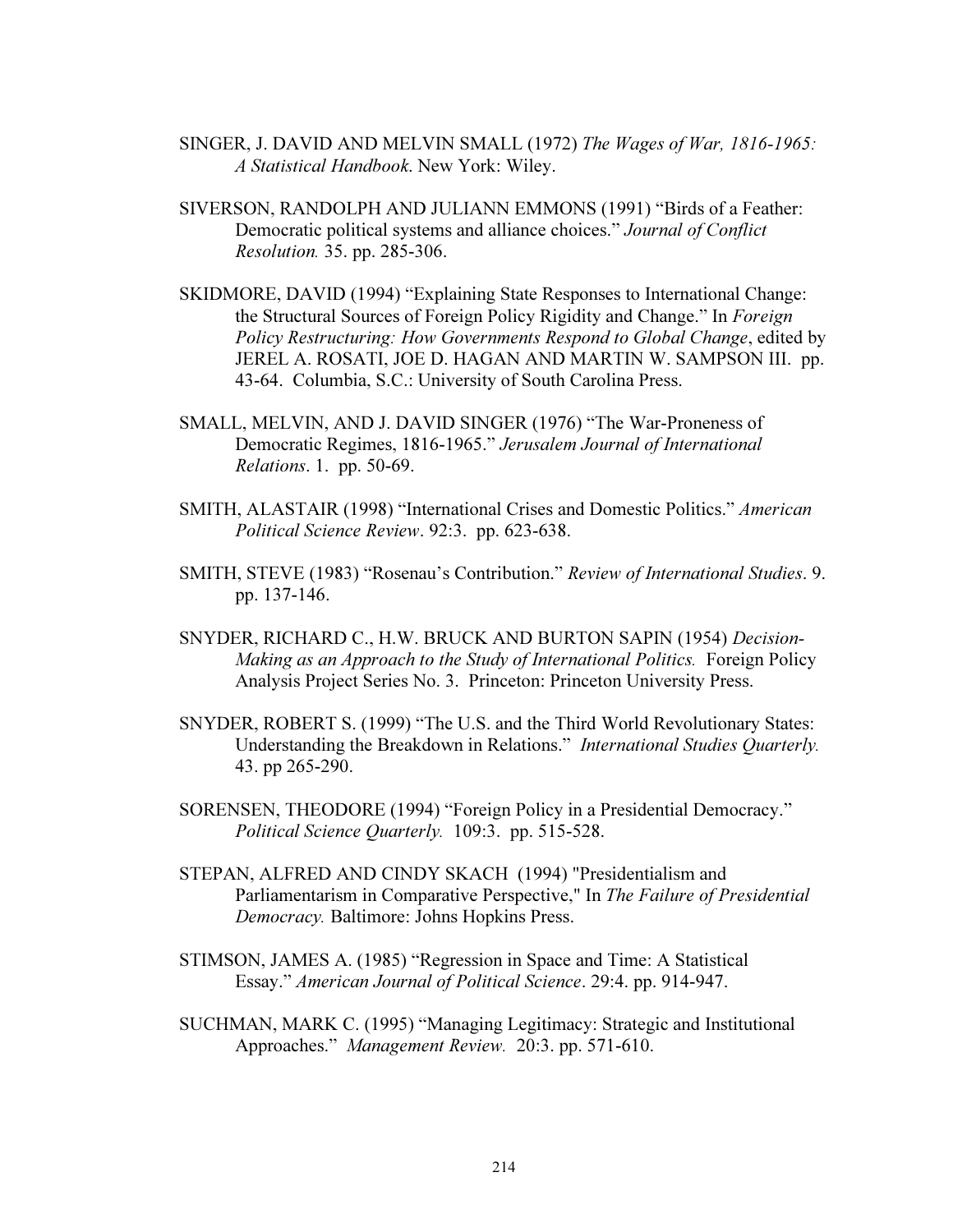- SUNDELIUS, BENGT (1994) "Changing Course: When Neutral Sweden Chose to Join the European Community." In European Foreign Policy: The EC and Changing Perspectives in Europe, edited by WALTER CARLSNAES AND STEVE SMITH. London: Sage.
- SUNDQUIST, JAMES L. (1982) "Party Decay and the Capacity to Govern," In The Future of American Political Parties, edited by J. Fleishmann. Englewood Cliffs, N.J.: Prentice-Hall.
- TAAGEPERA, REIN AND BERNARD GROFMAN (1985) "Rethinking Duverger's Law: Predicting the Effective Number of Parties in Plurality and PR Systems — Parties Minus Issues Equals One." European Journal of Political Research. 13:4. pp. 341-352.
- T'HART PAUL (1998) "Book Review." Cooperation and Conflict. 33:4 pp. 441-446.
- THUCYDIDES (431 B.C.) History of the Peloponnesian War. Translated by RICHARD CRAWLEY (1840-1893). Online text: http://www.grtbooks.com/
- TOCQUEVILLE, ALEXIS DE (1835) Democracy in America. Online text: http://xroads.virginia.edu/~HYPER/DETOC/toc\_indx.html
- TSEBELIS, GEORGE (2002) Veto Players: How Political Institutions Work. New York: Sage.
- TSEBELIS, GEORGE (1995) "Decision Making in Political Systems: Veto Players in Presidentialism, Parliamentarism, Multicameralism and Mulitpartyism." British Journal of Political Science. 25. pp. 289-325.
- UNITED STATES DEPARTMENT OF STATE (1990) Voting Practices in the United Nations: Report to Congress Submitted Pursuant to Public Law, 101- 167. Department of State Publication: Bureau of International Organization Affairs.
- VALENTA, JIRI (1979) Soviet Intervention in Czechoslovakia, 1968: Anatomy of a Decision. Baltimore: Johns Hopkins Press.
- VALENTA, JIRI (1978) "The Soviet-Cuban Internvention in Angola, 1975." Studies in Comparative Communism. 11. pp. 3-33.
- VANHANNEN, TATU (1997) Prospects of Democracy: A Study of 172 Countries. New York: Routledge.
- VAN STADEN, ALFRED (1985) "To Deploy or Not to Deploy: the Case of the Cruise Missiles," In Controversies at Home: Domestic Factors in the Foreign Policy of the Netherlands. Boston: Martinus Nijhoff.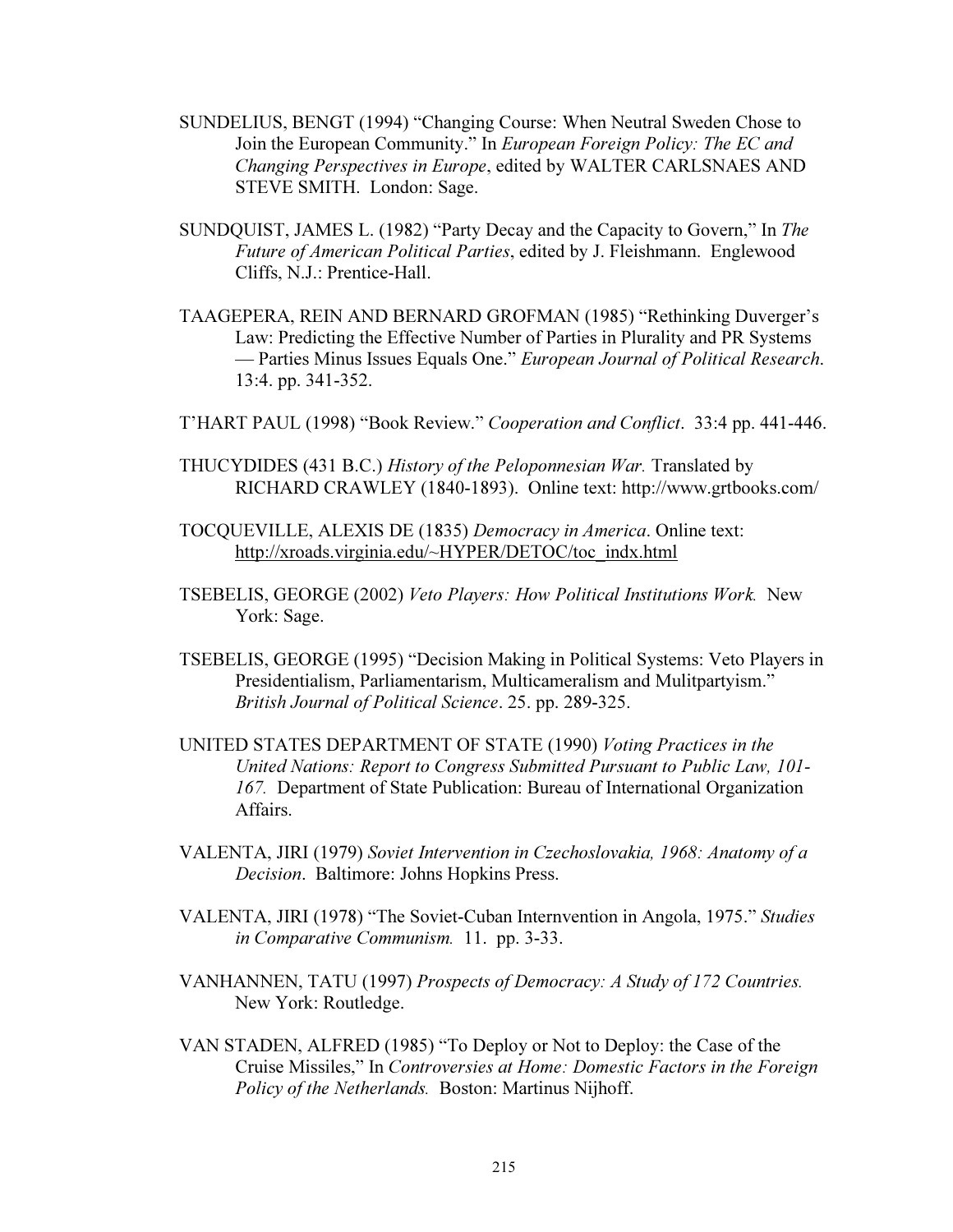- VASQUEZ, JOHN A. (1983) The Power of Power Politics: A Critique. New Brunswick, N.J.: Rutgers University Press.
- VENGROFF, RICHARD (1976) "Instability and Foreign Behavior: Black Africa in the U.N." American Journal of Political Science. 20:3. pp. 425-438.
- VOETEN, ERIK (2000) "Clashes in the Assembly." International Organization. 54:2. pp. 185-215.
- VOGEL, DAVID (1993) "Representing Diffuse Interests in Environmental Policymaking." In Do Institutions Matter? Government Capabilities in the United States and Abroad, edited by KENT R. WEAVER AND BERT A. ROCKMAN. Washington, D.C.: Brookings Institution.
- VOLGY, THOMAS J. AND JOHN E. SCHWARZ (1991) "Does Politics Stop at the Water's Edge? Domestic Politics and Foreign Policy Restructuring in the Cases of Great Britain, France and West Germany," Journal of Politics. 53. pp. 615-43.
- VOLGY, THOMAS J. AND JOHN E. SCHWARZ (1994) "Foreign Policy Restructuring and the Myriad Webs of Restraint." In Foreign Policy Restructuring: How Governments Respond to Global Change, edited by JEREL A. ROSATI, JOE D. HAGAN AND MARTIN W. SAMPSON III. pp. 22-42. Columbia, S.C.: University of South Carolina Press.
- VERBA SIDNEY (1969) "Assumptions of Rationality and Non-Rationality in Models of the International System." In International Politics and Foreign Policy, edited by JAMES N. ROSENAU, pp. 217-231. New York: Free Press.
- WALT, STEPHEN M. (1987) The Origins of Alliances. Ithaca, N.Y.: Cornell University Press.
- WALTZ, KENNETH (1979) Theory of International Politics. Reading, Mass.: Addison-Wesley.
- WALTZ, KENNETH N. (1967) Foreign Policy and Democratic Politics: The British and American Experience. Boston: Little, Brown and Company.
- WANG, T.Y. (1999) "U.S. Foreign Aid and U.N. Voting: An Analysis of Important Issues." International Studies Quarterly. 43. pp. 199-210.
- WEBER, MAX (1947) The Theory of Social and Economic Organizations. New York: Free Press.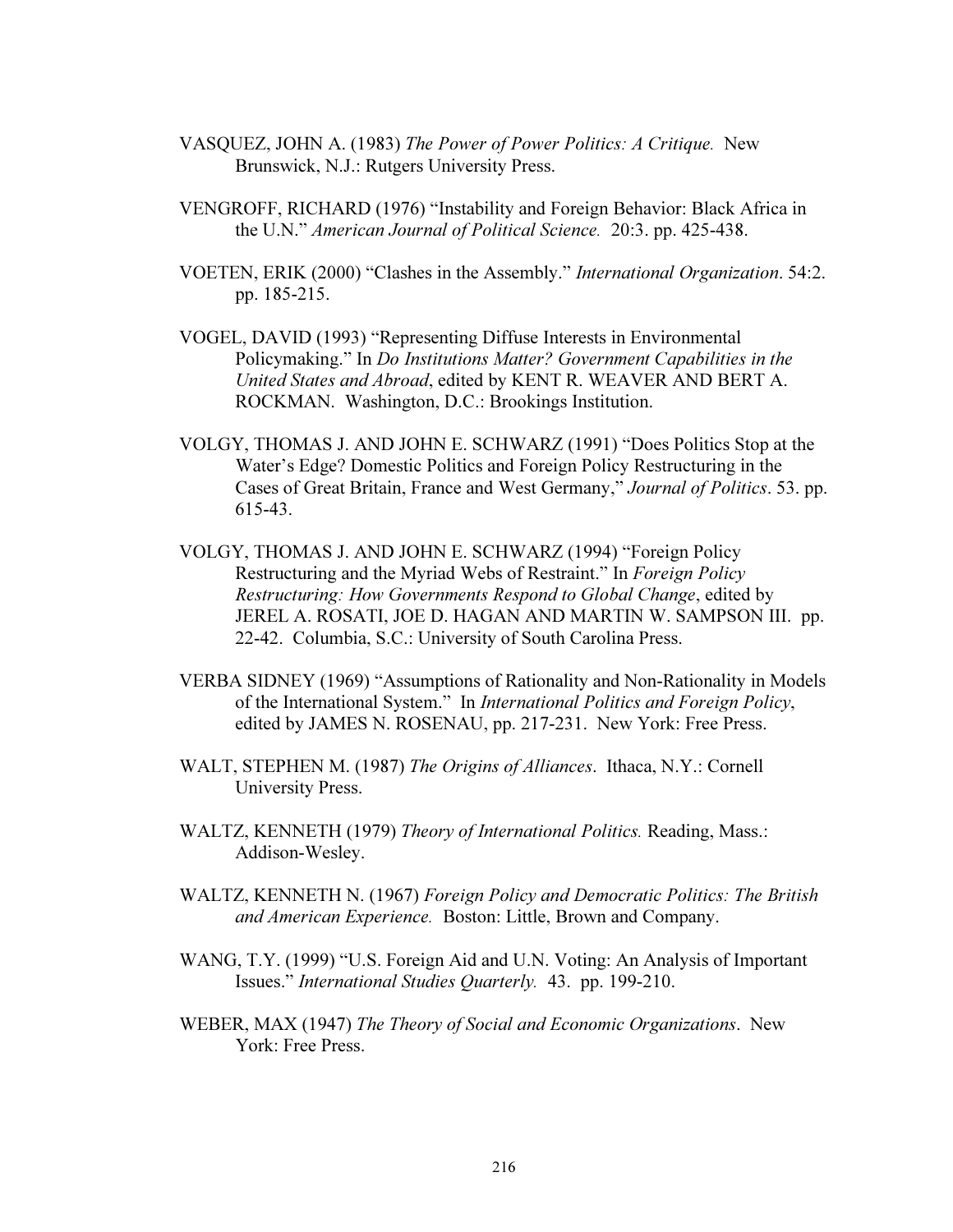- WEEDE, ERICH (1983) "Extended Deterrence by Superpower Alliance." Journal of Conflict Resolution. 27. pp. 231-254.
- WEINSTEIN, FRANKLIN (1976) Indonesian Foreign Policy and the Dilemma of Dependence: From Sukarno to Soeharto. Ithica: Cornell Press.
- WEINSTEIN, FRANKLIN (1972) "The Uses of Foreign Policy in Indonesia: An Approach to the Analysis of Foreign Policy in the Less Developed Countries," World Politics. 24. pp. 356-381.
- WEITSMAN, PATRICIA A. AND GEORGE E. SHAMBAUGH (2002) "International Systems, Domestic Structures, and Risk." Journal of Peace Research. 39:3. pp. 289-312.
- WERNER, SUZANNE AND DOUGLAS LEMKE (1997) "Opposites Do Not Attract: The Impact of Domestic Institutions, Power and Prior Commitments on Alignment Choices." International Studies Quarterly. 41. pp. 529-546.
- WHITING, ALAN S. (1983) "Assertive Nationalism in Chinese Foreign Policy." Asian Survey. 23:8. pp. 913-933.
- WIARDA HOWARD (1985) "Comparative Politics Past and Present." In New Directions in Comparative Politics, edited by HOWARD WIARDA. Boulder, Colo.: Westview.
- WILDAVSKY, AARON R. (1966) "The Two Presidencies." Transaction. 47. pp. 7- 14.
- WILKENFELD, JONATHAN, G. HOPPLE, P. ROSSA AND S. ANDRIOLE (1980) Foreign Policy Behavior: The Interstate Behavior Analysis Model. Beverly Hills, Calif.: Sage.
- WINK, KENNETH A., DON LIVINGSTON, AND JAMES C. GARAND (1996) "Dispositions, Constituencies, and Cross-Pressures: Modeling Roll-Call Voting on the North American Free Trade Agreement in the U.S. House." Political Research Quarterly. 49:4. pp. 749-770.
- WITTKOPF, EUGENE R. (1996) "What Americans Really Think About Foreign Policy." The Washington Quarterly. 19:3. pp. 91-106.
- WITTKOPF, EUGENE R. (1994) "Faces of Internationalism in a Transitional Environment." Journal of Conflict Resolution. 38:3. pp. 376-401
- WITTKOPF, EUGENE R. (1990) Faces of Internationalism: Public Opinion and American Foreign Policy. Durham, N.C.: Duke University Press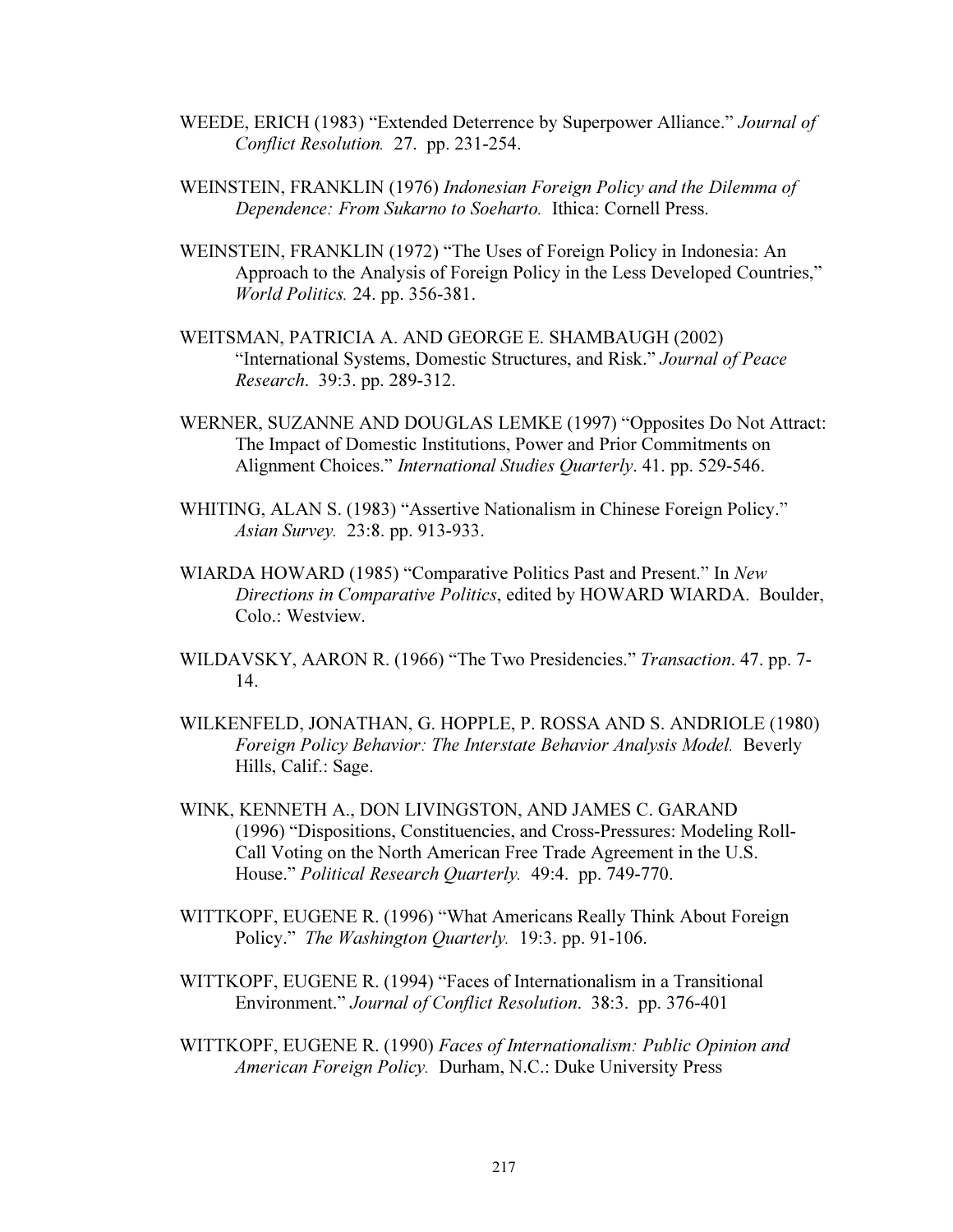- WITTKOPF, EUGENE R (1973) "Foreign Aide and United Nations Votes: A Comparative Study." American Political Science Review. 65. pp. 471-498.
- WITTKOPF, EUGENE R. AND JAMES M. MCCORMICK (1999) "When Congress Supports the President: a Multilevel Inquiry, 1948-1996." Espace Europe. May 25.
- WITTKOPF, EUGENE R. AND JAMES M. MCCORMICK (1998) "Congress, the President, and the End of the Cold War: Has Anything Changed?" Journal of Conflict Resolution. 42:4. pp. 440-466.
- ZINNES, DINA (1976) "The Problem of Cumulation," In In Search of Global Patterns, edited by JAMES N. ROSENAU. pp. 217-235. New York: Free Press.
- ZORN, CHRISTOPHER J.W. (2001) "Generalized Estimating Equation Models for Correlated Data: A Review With Applications." American Journal of Political Science. 45:2. pp. 470-490.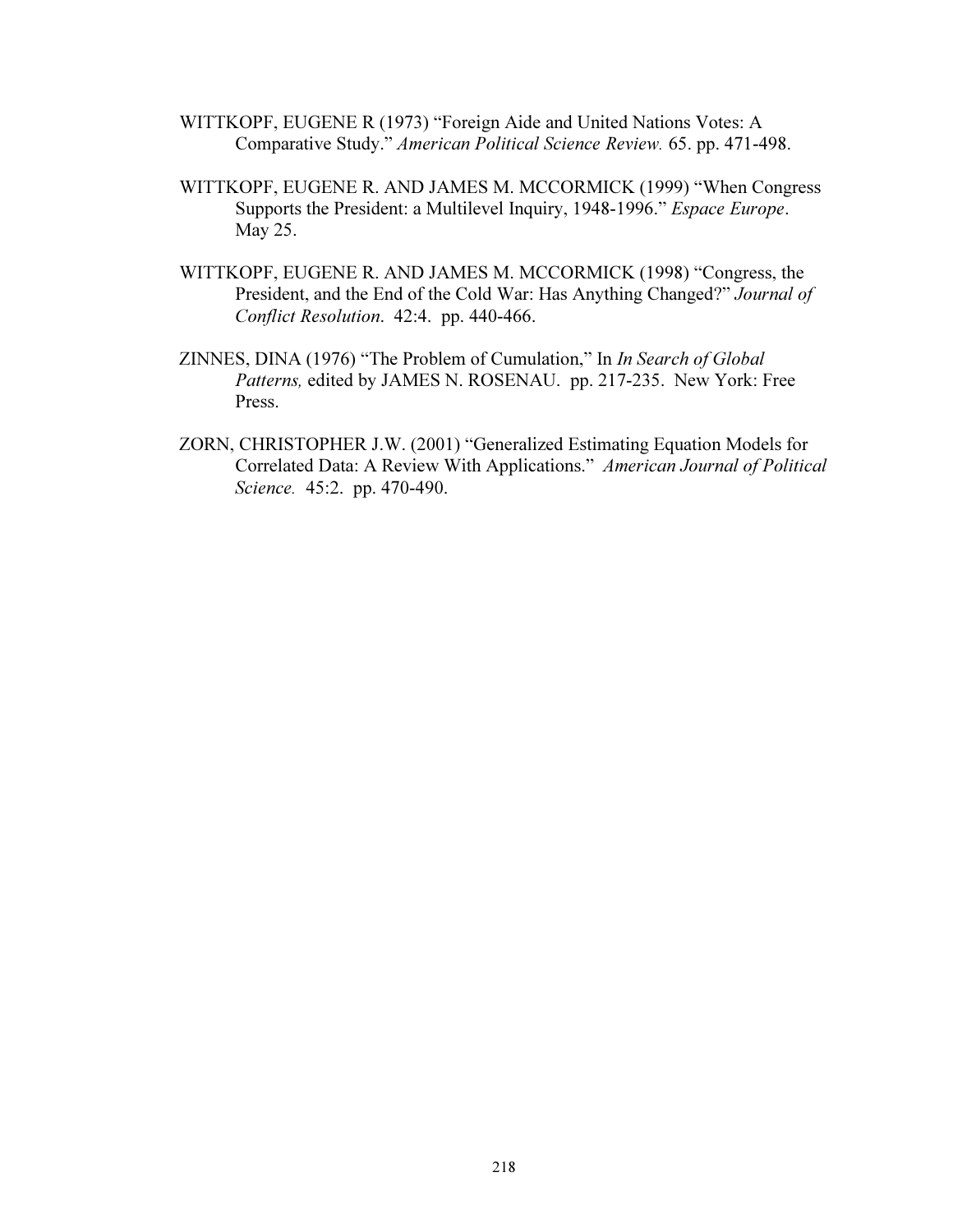#### APPENDIX A COPDAB DATA DESCRIPTION

1. Voluntary unification into one nation: two states join into a single, legally binding government.

2. Major strategic alliance (regional or international): fighting a war jointly; establishing or joining a joint military command or alliance; conducting joint military maneuvers; or establishing economic common market.

3. Military, economic or strategic support: selling nuclear power plants or materials; providing air, naval, or land facilities for bases; providing military assistance; granting military aid; joint programs and plans to initiate and pursue disarmament; or sharing highly advanced technology.

4. Non-military, economic, technological or industrial agreement: making economic loans or grants; agreeing to economic pacts or trade agreements; giving industrial, cultural, or educational assistance; establishing common transportation or communication networks; selling industrial-technological surplus supplies; providing technical expertise; ceasing economic restrictions; repaying debts or providing disaster relief.

5. Cultural or scientific agreement or support (non-strategic): starting diplomatic relations; recognizing a government; visit by a head of state; opening borders; establishing technological or scientific communications; proposing or offering economic or military aid; conducting or enacting friendship agreements; or conducting cultural and academic agreements or exchanges.

6. Official verbal support of goals, values, or regime: official support of a policy; raising legation to an embassy; reaffirming friendship; asking for help against third party;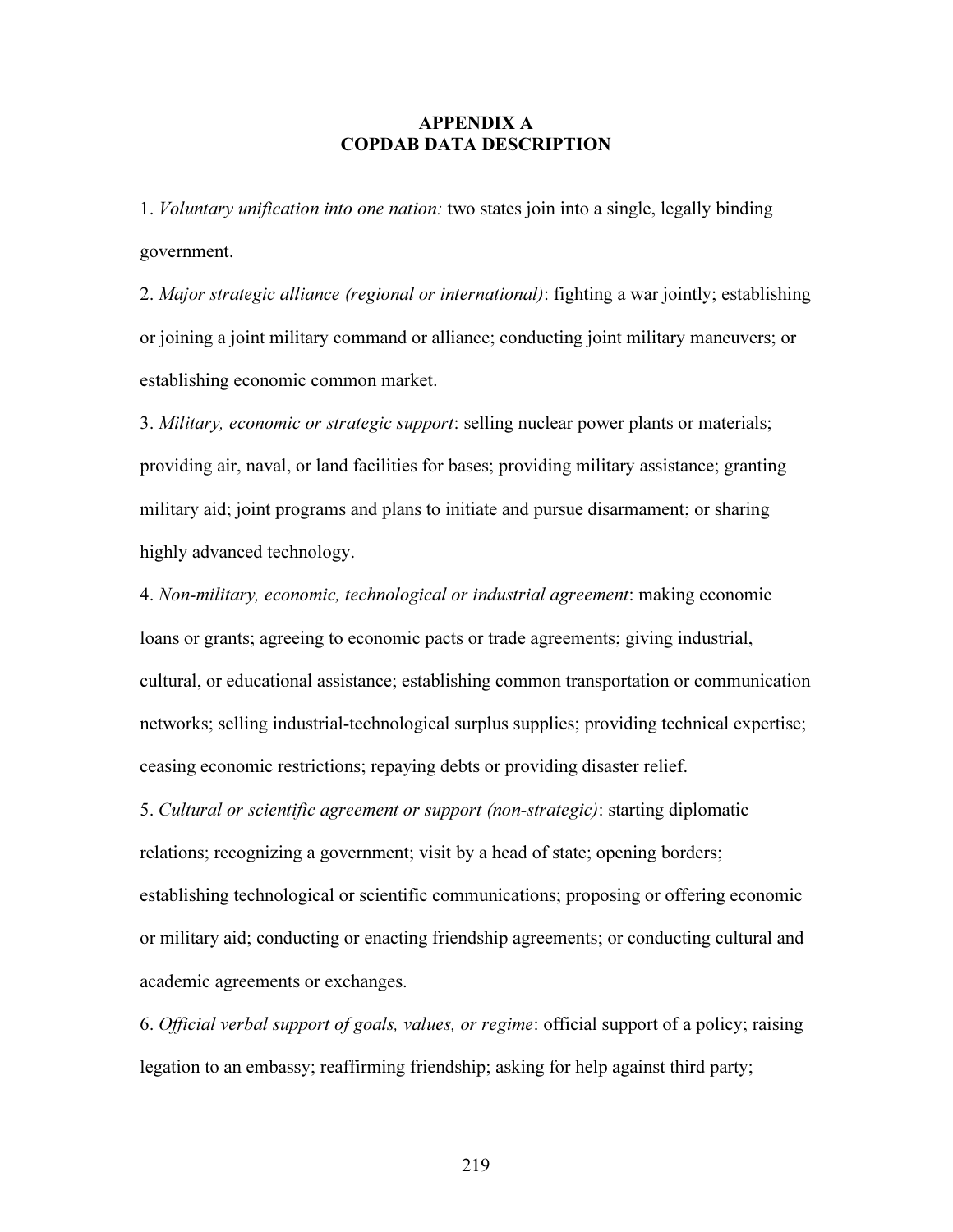apologizing for unfavorable actions or statements; allowing entry of press correspondents; thanking for aid; or resuming broken diplomatic or other relations.

7. Minor official exchanges, talks or policy expressions--mild verbal support: meeting of high officials; visit by lower officials for talks; conferring on problems of mutual interest; proposing talks; issuing joint communiqués; announcing cease-fires; exchanging prisoners of war; appointing ambassadors; non-governmental exchanges; requesting support for a policy.

8. Neutral or non-significant acts: rhetorical policy statements; non-consequential news items; non-governmental visitors; indifference statements; compensating for nationalized enterprises or private property; or "no comment" statements.

9. Mild verbal expressions displaying discord in interaction: low-key objections to policies or behavior; communicating dissatisfaction through a third party; failing to reach an agreement; refusing a protest note; denying accusations; objecting to an explanation of goals, position, etc.; or requesting change in policy.

10. Strong verbal expressions displaying hostility in interaction: warning retaliation for acts; making threatening demands and accusations; condemning strongly specific actions or policies; denouncing leaders, a system, or ideology; postponing heads of state visits; refusing participation in meetings or summits; leveling strong propaganda attacks; denying support; blocking or vetoing policy or proposals in the United Nations or other international bodies.

11. Diplomatic-economic hostile actions: increasing troop mobilization; boycotts; hindering movement on land, waterways, or in the air; closing borders and blocking free communication; imposing economic sanctions; embargoing goods; refusing mutual trade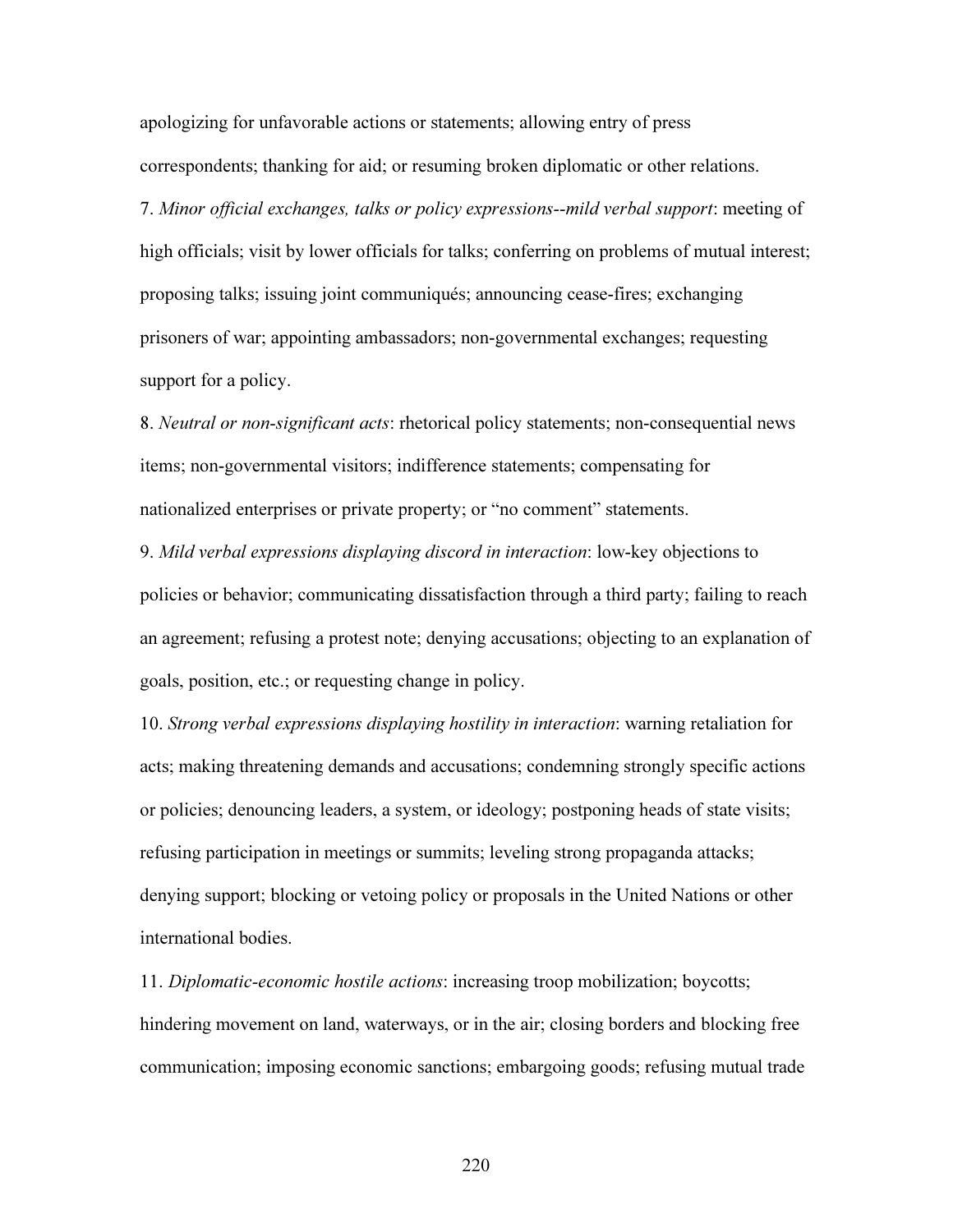rights; manipulating trade or currency to cause economic problems; halting aid; granting sanctuary to opposition leaders; mobilizing hostile demonstrations against a target country; refusing to support foreign military allies; recalling an ambassador for emergency consultations regarding a target country; refusing visas to other nationals or restricting movement in the country; expelling or arresting nationals or press; spying on foreign government officials; terminating major agreements.

12. Political-military hostile actions: inciting or supporting riots, rebellions or guerilla activities against the target country; limited and sporadic terrorist actions; kidnapping or torturing foreign citizens or prisoners of war; providing sanctuary to terrorists; attacking diplomats or embassies; breaking diplomatic relations; expelling military advisors; or nationalizing companies without compensation.

13. Small scale military acts: limited air, sea, or border skirmishes; border police acts; annexing territory already occupied; seizing material of a target country; imposing blockades; assassinating leaders of a target country; or material support of subversive activities against target country.

14. Limited war acts: intermittent shelling or clashes; sporadic bombing of military or industrial areas; small-scale interception or sinking of ships; mining of territorial waters. 15. Extensive war acts causing deaths, dislocation or high strategic costs: full-scale air, naval, or land battles; invasion of territory; occupation of territory; massive bombing of civilian areas; capturing of soldiers in battle; large scale bombing of military installations; or the use of nuclear, chemical or biological weapons.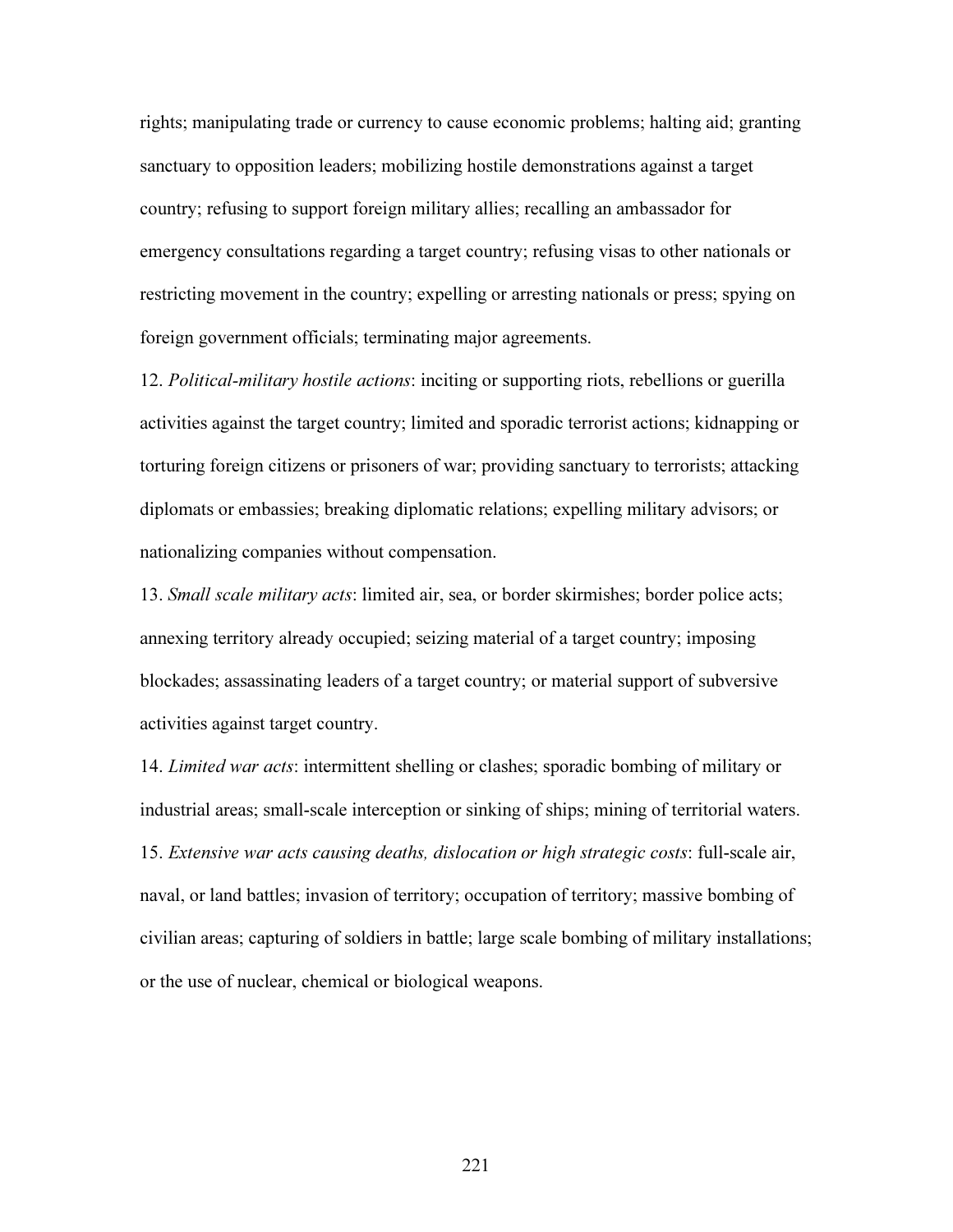#### APPENDIX B POLITY DATA DESCRIPTION

Variable descriptions are adapted from Gurr (1997) and Marshall and Jaggers (2000b)

1. Competitiveness of Participation: Refers to the extent to which alternative preferences for policy and leadership can be pursued in the political arena.

a.) Suppressed Competition (coded 0 for Democracy, 2 for Autocracy): No significant oppositional activity outside the ranks of the regime and ruling party, and the regime's institutional structure is matched by its demonstrated ability to suppress oppositional competition.

b.) Restricted (coded 0 for Democracy, 1 for Autocracy): Some organized political competition occurs outside government, but the regime systematically and sharply limits its form, extent, or both in ways that exclude substantial groups (20% or more of the male adult population) from participation.

c.) Factional Competition (coded 1 for Democracy, 0 for Autocracy): Polities with "factional" or "factional/restricted" patterns of competition. This differs from "Restricted" in that the restrictions are not "persisting in nature," and do not include large categories of people, groups, or types of peaceful political competition.

d.) Transitional Competition (coded 2 for Democracy, 0 for Autocracy): Any transitional elements from Restricted, or Factional patterns to fully Competitive patterns, or vice versa.

e.) Competitive Competition (coded 3 for Democracy, 0 for Autocracy): Relatively stable and enduring political groups regularly compete for political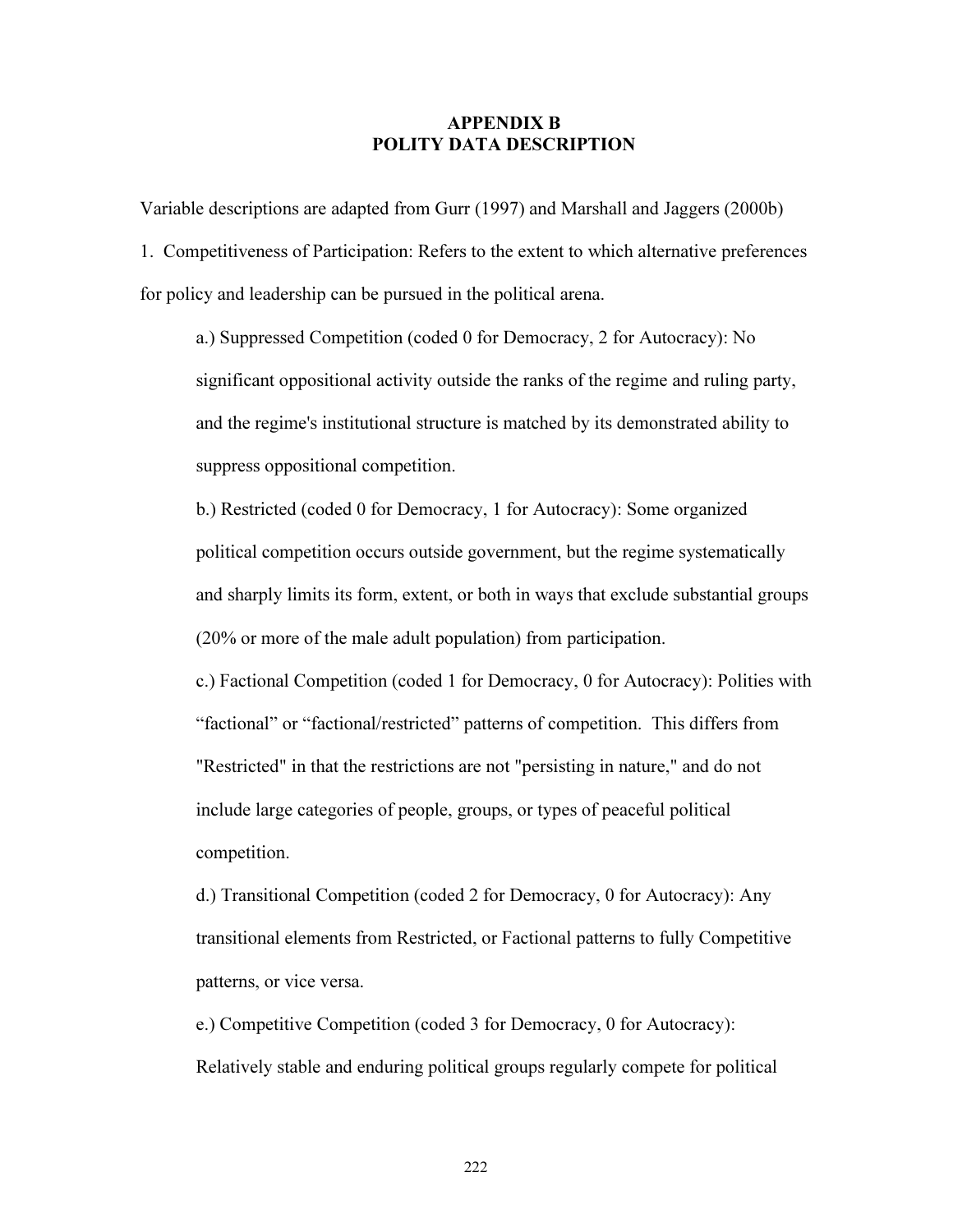influence at the national level. Competition rarely causes widespread violence or disruption. Very small parties or political groups may be restricted.

2. Regulation of Participation: The extent to which there are binding rules on when, whether, and how political preferences are expressed.

a.) Restricted (coded 0 for Democracy, 2 for Autocracy): Some organized political participation is permitted, but significant groups, issues and/or types of conventional participation are regularly excluded from the political process. b.) Factional/Restricted (coded 0 for Democracy, 1 for Autocracy): Polities which oscillate more or less regularly between intense factionalism and restriction - when one group secures power it restricts its opponents' political activities until it is in turn displaced.

3. Competitiveness of Executive Recruitment: "The extent that prevailing modes of advancement give subordinates equal opportunities to become superordinates (Gurr, 1974:1483)."

 a.) Selection (coded 0 for Democracy, 2 for Autocracy): Chief executives are determined by hereditary succession, designation, or by a combination of both. Examples include rigged, unopposed elections; repeated replacement of presidents before their terms end; recurrent military selection of civilian executives; selection within an institutionalized single party; recurrent incumbent selection of successors; and cases where there are repeated election boycotts by the major opposition parties.

 b.) Dual/Transitional (coded 1 for Democracy, 0 to Autocracy): Dual executives in which one is chosen by hereditary succession, the other by competitive election.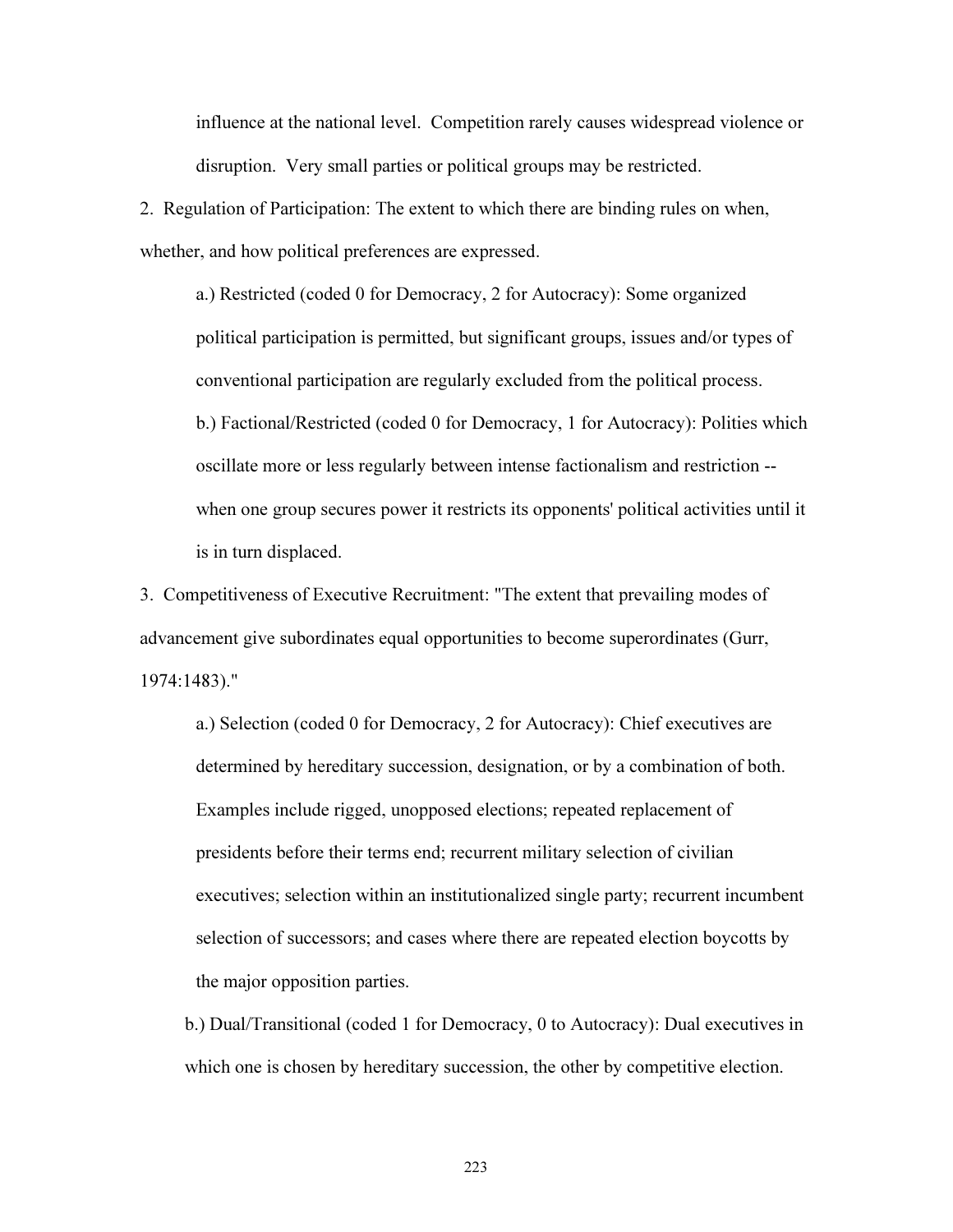Also used to describe transitional arrangements between Selection and competitive Election.

 c.) Election (coded 2 for Democracy, 0 for Autocracy): Chief executives are chosen in or through competitive elections (may be popular or by an elected assembly) matching two or more major parties or candidates.

4. Openness of Executive Recruitment: Recruitment of the chief executive is "open" to the extent that all the politically-active population has an opportunity, in principle, to attain the position through a regularized process.

a.) Closed (coded 0 for Democracy, 1 for Autocracy): Chief executives are determined by hereditary succession, which have executive powers by right of decent.

b.) Dual Executive--Designation (coded 0 for Democracy, 1 for Autocracy): Hereditary succession plus executive or court selection of an effective chief minister.

c.) Dual Executive--Election (coded 1 for Democracy, 0 for Autocracy): Hereditary succession plus electoral selection of an effective chief minister. d.) Open (coded 1 for Democracy, 0 for Autocracy): Chief executives are chosen by elite designation, competitive election, or transitional arrangements between designation and election.

5. Executive Constraints (Decision Rules): Eckstein and Gurr (1975) define decision rules in the following manner:

Superordinate structures in action make decisions concerning the direction of social units. Making such decisions requires that supers and subs be able to recognize when decision-processes have been concluded, especially "properly" concluded. An indispensable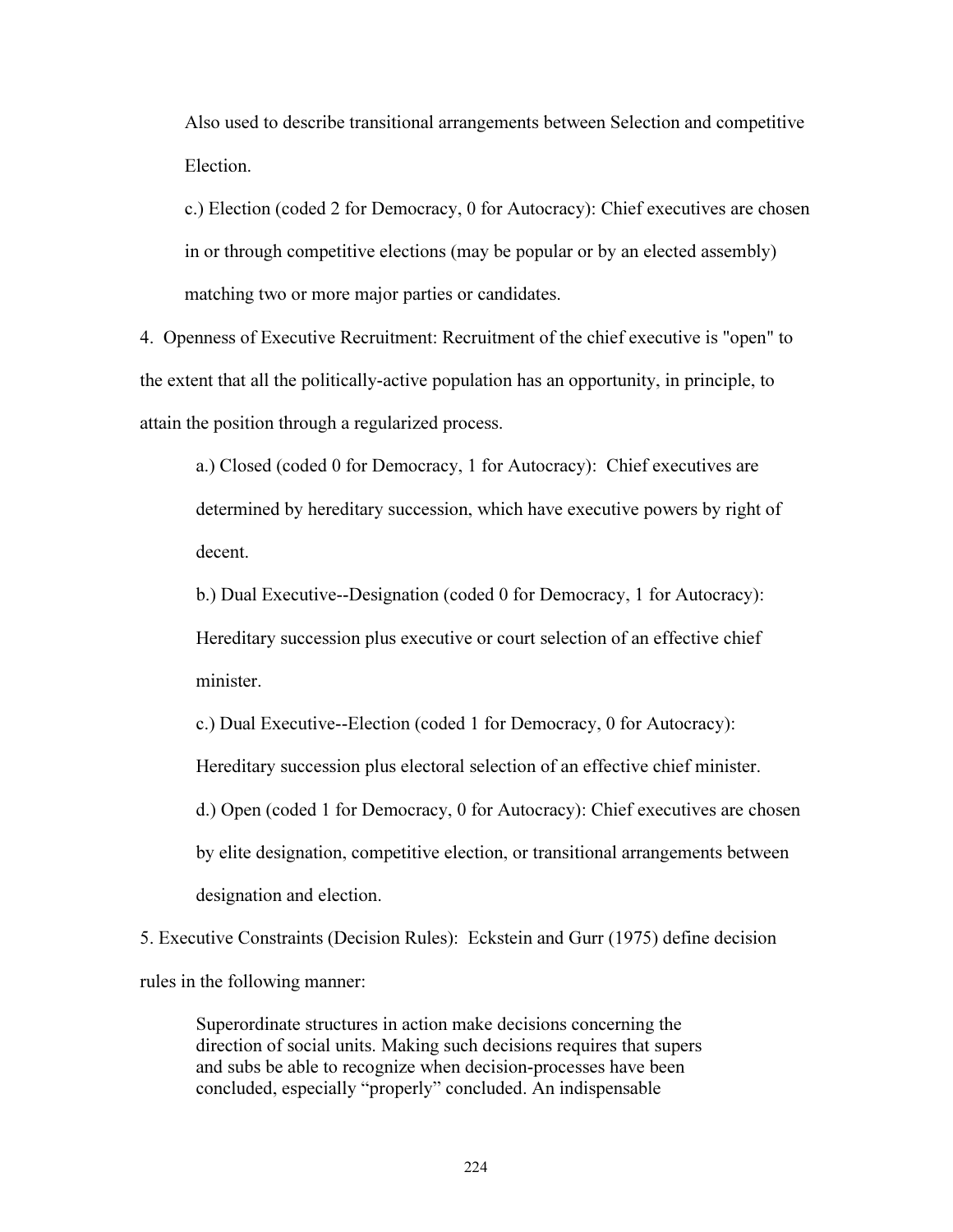ingredient of the processes, therefore, is the existence of Decision Rules that provide basic criteria under which decisions are considered to have been taken (ibid.: 121).

This variable refers to the extent of institutionalized constraints on the decision-making powers of chief executives (whether individuals or collectives), which may be imposed by any number of different "accountability groups."

a.) Unlimited Authority of Chief Executive (coded 0 for Democracy, 3 for Autocracy): There are no regular limitations on the executive's actions. Examples include: cases where constitutional restrictions are ignored, or the constitution is frequently revised or suspended; there is no legislative assembly, or it is called and dismissed at the executive's will; the executive appoints a majority of members of any accountability group and can remove them at will; the legislature cannot initiate legislation, veto or suspend acts of the executive; rule by decree is repeatedly used.

b.) Intermediate Category (code 0 for Democracy, 2 for Autocracy): A transition period between Unlimited Authority and Slight to Moderate Limitations, where power within an autocratic regime is either contracting or expanding. c.) Slight to Moderate Limitations on Executive Authority (coded 0 for Democracy, 1 for Autocracy): There are real, but limited constraints on the executive. Examples include: cases where the legislature can initiate some categories of legislation and delays or blocks implementation of executive acts and decrees; the ruling party initiates some legislation or takes some administrative action independently of the executive; the legislature or party approves some categories of appointments nominated by the executive; the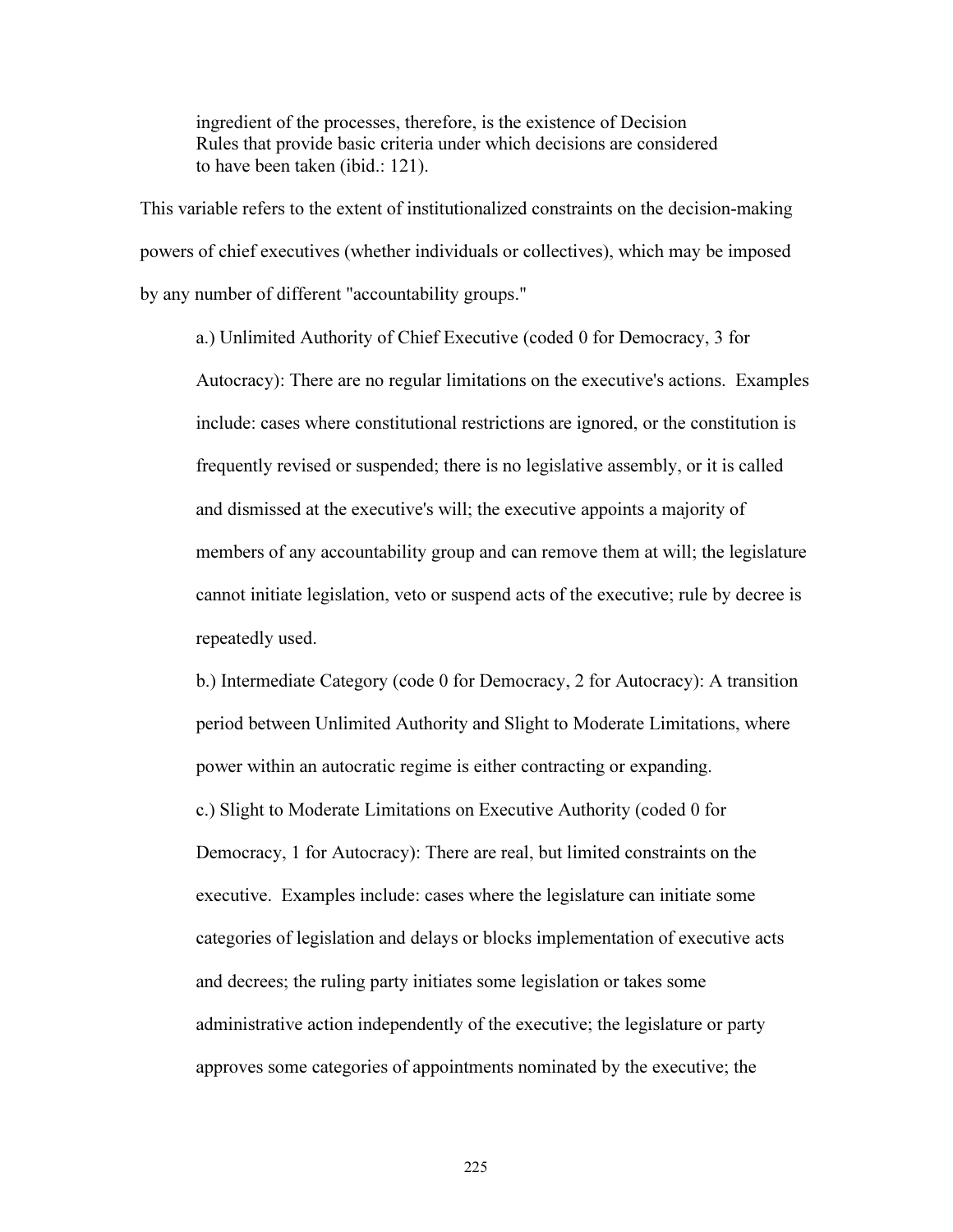executive fails to change some constitutional restrictions, such as prohibitions on succeeding himself, or extending his term; there is an independent judiciary; situations in which there is civilian leadership, but policy decisions reflect the demands of the military.

d.) Intermediate Category (coded 1 for Democracy, 0 for Autocracy): A transition period between the concepts Slight to Moderate Limitations and Substantial Limitations, where limited constraints on an autocratic regime emerge, or there is a weakening of horizontal accountability in a democratic system.

e.) Substantial Limitations on Executive Authority (coded 2 for Democracy, 0 for Autocracy): The executive has more effective authority than any accountability group but is subject to substantial constraints by them. Examples include: a legislature, ruling party or council that often modifies or defeats executive proposals for action; a council or legislature that sometimes refuses funds to the executive; the accountability group makes important appointments to administrative posts; the legislature refuses the executive permission to leave the country.

f.) Intermediate Category (coded 3 for Democracy, 0 for Autocracy): A transition period between Substantial Limitations and Executive Parity or Subordination, where there is a weakening of executive authority vis-à-vis the legislature and/or the judiciary, or a strengthening of executive authority vis-à-vis these branches of government. This category includes cases where the legislature grants the executive temporary emergency powers in times of a national crisis.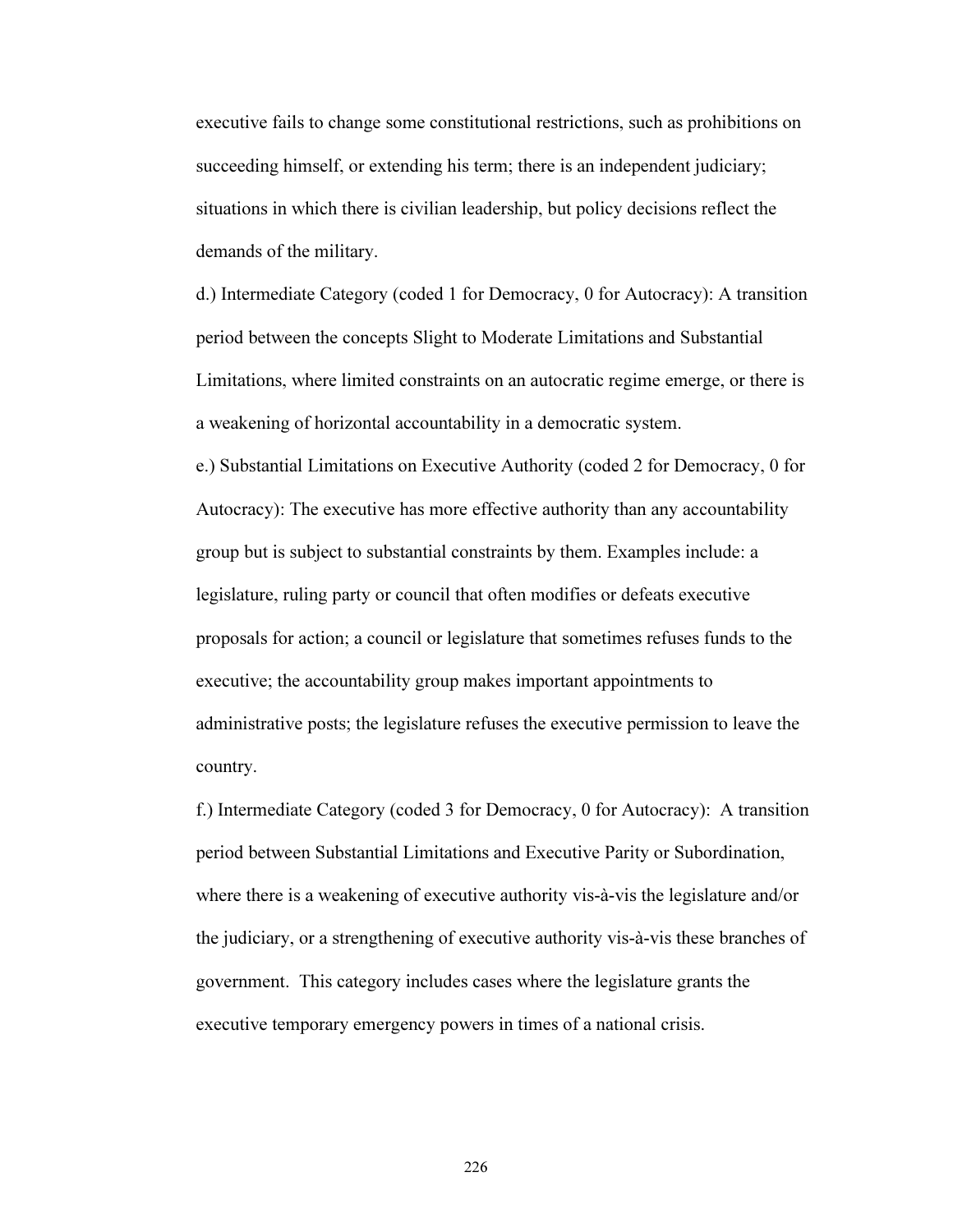g.) Executive Parity or Subordination (coded 4 for Democracy, 0 for Autocracy): Accountability groups have effective authority equal to, or greater than the executive in most areas of activity.

Examples include: a legislature, ruling party, or council that initiates most important legislation; and cases where the executive is chosen by the accountability group and is dependent on its continued support to remain in office (as in most parliamentary systems). Most consolidated democracies are coded here (Marshall and Jaggers 2000b).

 The Polity dataset constructs separate democracy and autocracy scores for every state, as of Dec. 31 of each year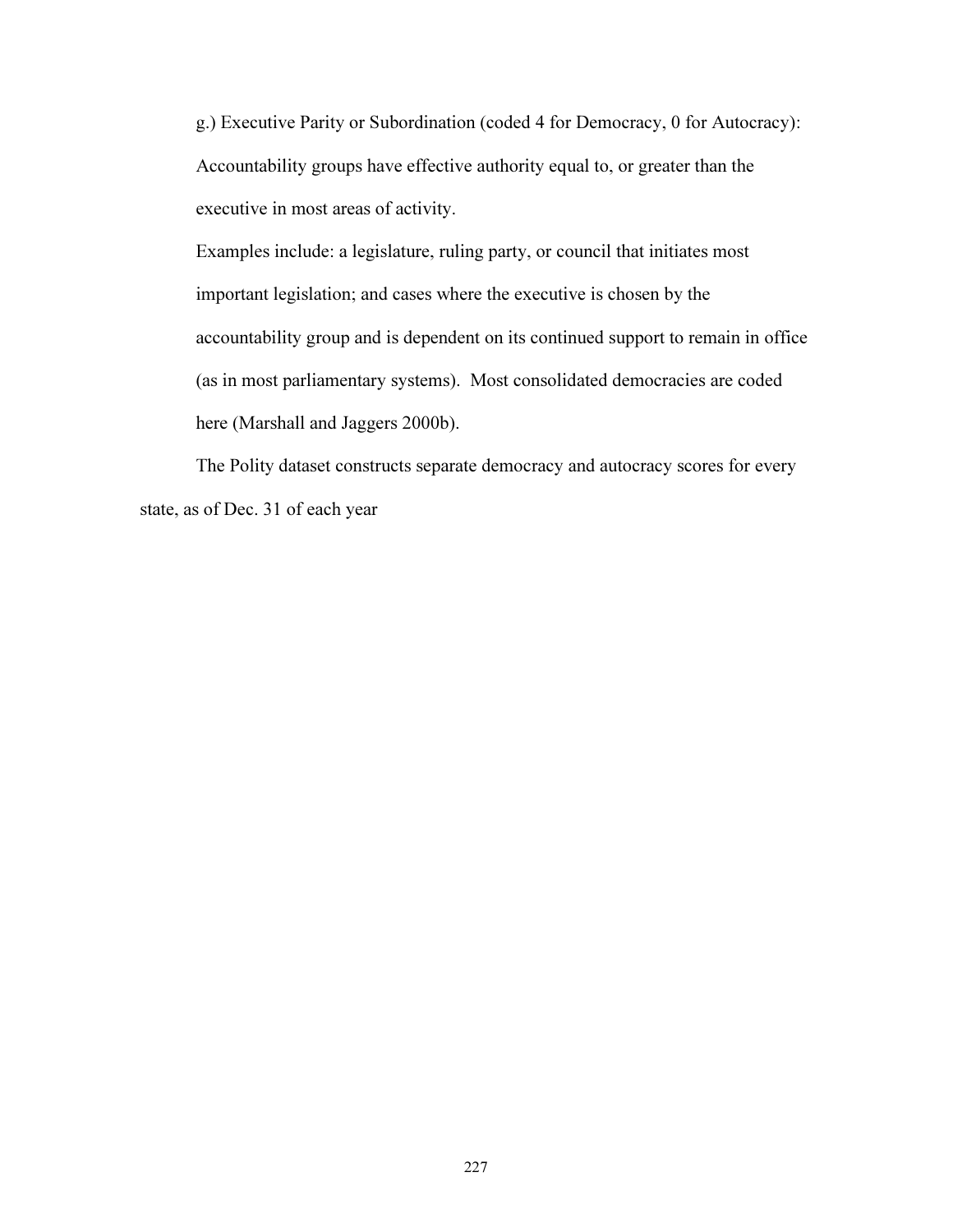# APPENDIX C SUMMARY STATISTICS FOR DEPENDENT AND INDEPENDENT VARIABLES

## Table C.1 Summary Statistics for Dependent Variables

| Variable                    | Obs.  | Mean  | Std. Dev. | Min.         | Max.     |
|-----------------------------|-------|-------|-----------|--------------|----------|
| COPDAB (1954-1978)          | 2.815 | 4.043 | 3.669     |              | 29.944   |
| Affinity (1951-1992)        | 4.762 | 0.056 | 0.056     | $\mathbf{I}$ | $0.489*$ |
| Important Votes (1986-1997) | 1.608 | 0.130 | 0.135     |              | 1.000    |

\* For a more accurate representation of this data, a single outlier of 0.839 is eliminated from this summary.

# Table C.2 Summary Statistics for Independent Variables

| Variable                           | Obs.* | Mean  | Std. Dev. | Min.  | Max.   |
|------------------------------------|-------|-------|-----------|-------|--------|
| Democracy (1954-1978)**            | 2,346 | 0.366 | 0.482     | 0.000 | 1.000  |
| Democracy (1951-1992)              | 4,168 | 0.389 | 0.488     | 0.000 | 1.000  |
| Democracy (1986-1997)              | 1,390 | 0.564 | 0.496     | 0.000 | 1.000  |
| Presidential Dem. (1954-1978)      | 858   | 0.202 | 0.401     | 0.000 | 1.000  |
| Presidential Dem. (1951-1992)      | 1,612 | 0.271 | 0.445     | 0.000 | 1.000  |
| Presidential Dem. (1986-1997)      | 772   | 0.475 | 0.500     | 0.000 | 1.000  |
| Pres. Dem. Divided (1954-1978)     | 147   | 0.592 | 0.493     | 0.000 | 1.000  |
| Pres. Dem. Divided (1951-1992)     | 265   | 0.664 | 0.473     | 0.000 | 1.000  |
| Pres. Dem. Divided (1986-1997)     | 146   | 0.801 | 0.400     | 0.000 | 1.000  |
| ENP in Pres. Dem. (1954-1978)      | 167   | 2.525 | 0.9631    | 1.212 | 5.893  |
| ENP in Pres. Dem. (1951-1992)      | 415   | 2.825 | 1.623     | 1.000 | 12.300 |
| ENP in Pres. Dem. (1986-1997) ***  | 337   | 3.751 | 3.581     | 1.000 | 34.014 |
| Coalition Parl. Dem. (1954-1978)   | 629   | 0.590 | 0.492     | 0.000 | 1.000  |
| Coalition Parl. Dem. (1951-1992)   | 1,083 | 0.594 | 0.491     | 0.000 | 1.000  |
| Coalition Parl. Dem. (1986-1997)   | 301   | 0.664 | 0.473     | 0.000 | 1.000  |
| ENP in Coal. Parl Dem. (1954-1978) | 366   | 3.576 | 1.097     | 1.829 | 8.058  |
| ENP in Coal. Parl Dem. (1951-1992) | 638   | 3.811 | 1.298     | 1.829 | 10.905 |
| ENP in Coal. Parl Dem. (1986-1997) | 198   | 4.477 | 1.762     | 2.227 | 10.905 |
| Military-Civilian Rule (1954-1978) | 1,488 | 0.173 | 0.379     | 0.000 | 1.000  |
| Military-Civilian Rule (1951-1992) | 2,546 | 0.178 | 0.382     | 0.000 | 1.000  |
| Military-Civilian Rule (1986-1997) | 604   | 0.192 | 0.394     | 0.000 | 1.000  |
| Military Rule (1954-1978)          | 1,488 | 0.055 | 0.228     | 0.000 | 1.000  |
| Military Rule (1951-1992)          | 2,546 | 0.062 | 0.242     | 0.000 | 1.000  |
| Military Rule (1986-1997)          | 604   | 0.065 | 0.246     | 0.000 | 1.000  |
| Less Developed (1954-1978)         | 4,090 | 0.700 | 0.458     | 0.000 | 1.000  |
| Less Developed (1951-1992)         | 6,858 | 0.700 | 0.458     | 0.000 | 1.000  |
| Less Developed (1986-1997)         | 1,954 | 0.700 | 0.459     | 0.000 | 1.000  |
| Exec. Change (1954-1978)           | 2,963 | 0.177 | 0.382     | 0.000 | 1.000  |
| Exec. Change (1951-1992)           | 5,208 | 0.173 | 0.378     | 0.000 | 1.000  |
| Exec. Change (1986-1997)           | 1,818 | 0.166 | 0.372     | 0.000 | 1.000  |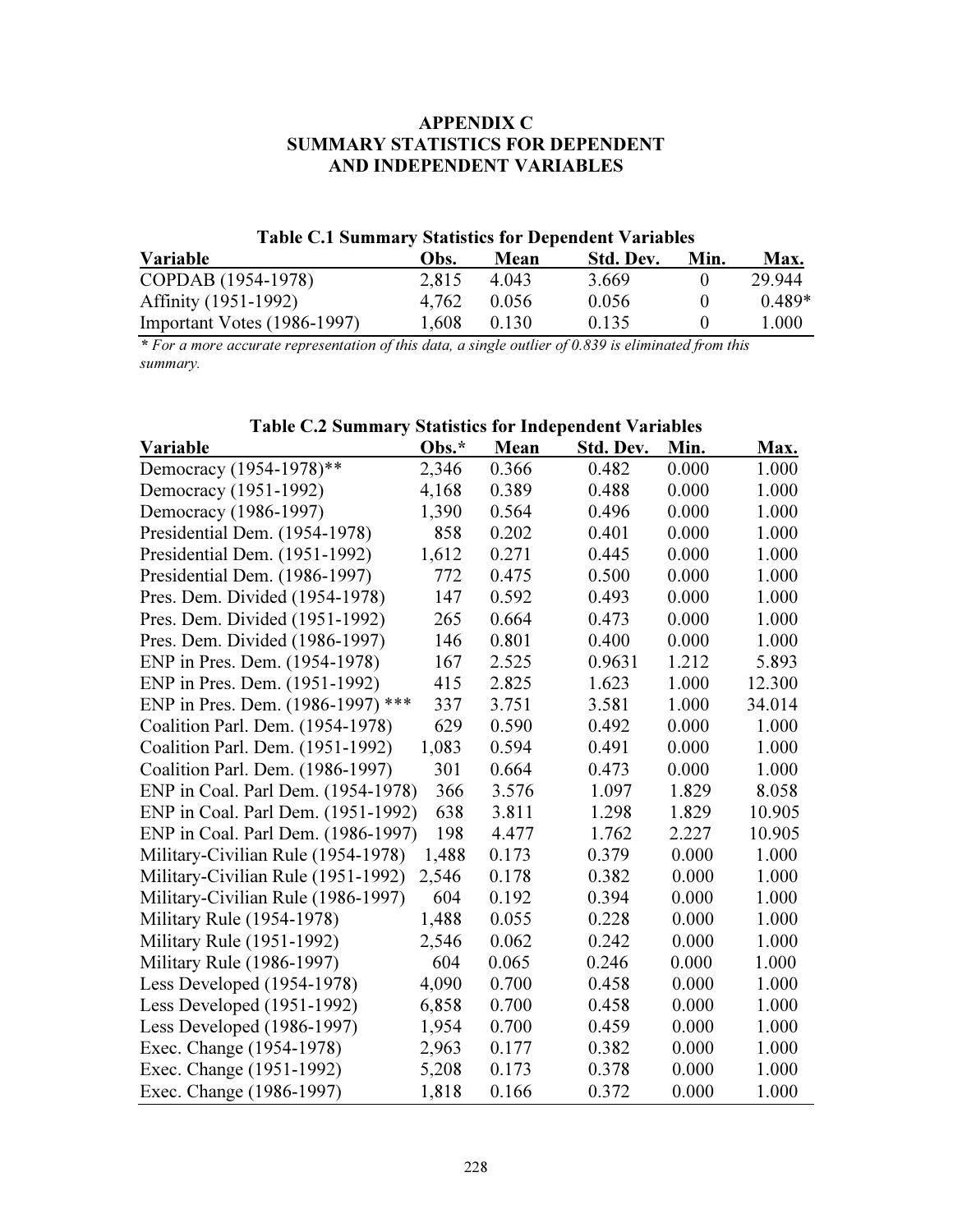\* The number of observations does not precisely meet the N in each of the models due to some missing control variables.

\*\* Democracy variable is coded 1 for democracy (17-21 on Polity scale) and 0 for non-democracy (1-5 on Polity scale). Interim cases  $(6 - 16)$  are coded as missing data here.

\*\*\*The CNTS data set codes all self-identified parties as separate parties. Several conglomerate parties in countries of the former Soviet Union Eastern Europe won seats in the early to mid 1990s, which accounts for few cases of unusually high multipartism.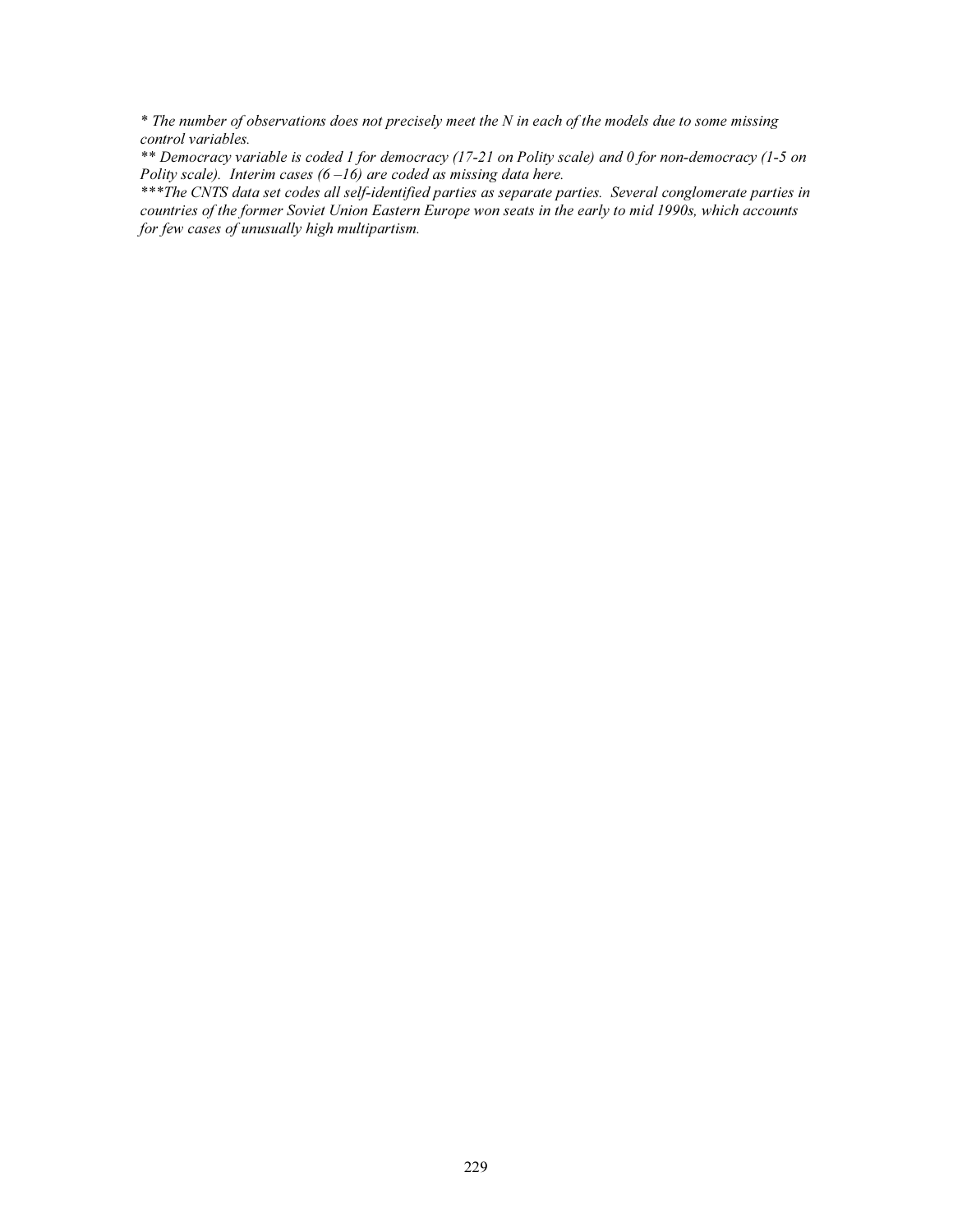APPENDIX D HISTOGRAMS FOR DEPENDENT AND INDEPENDENT VARIABLES



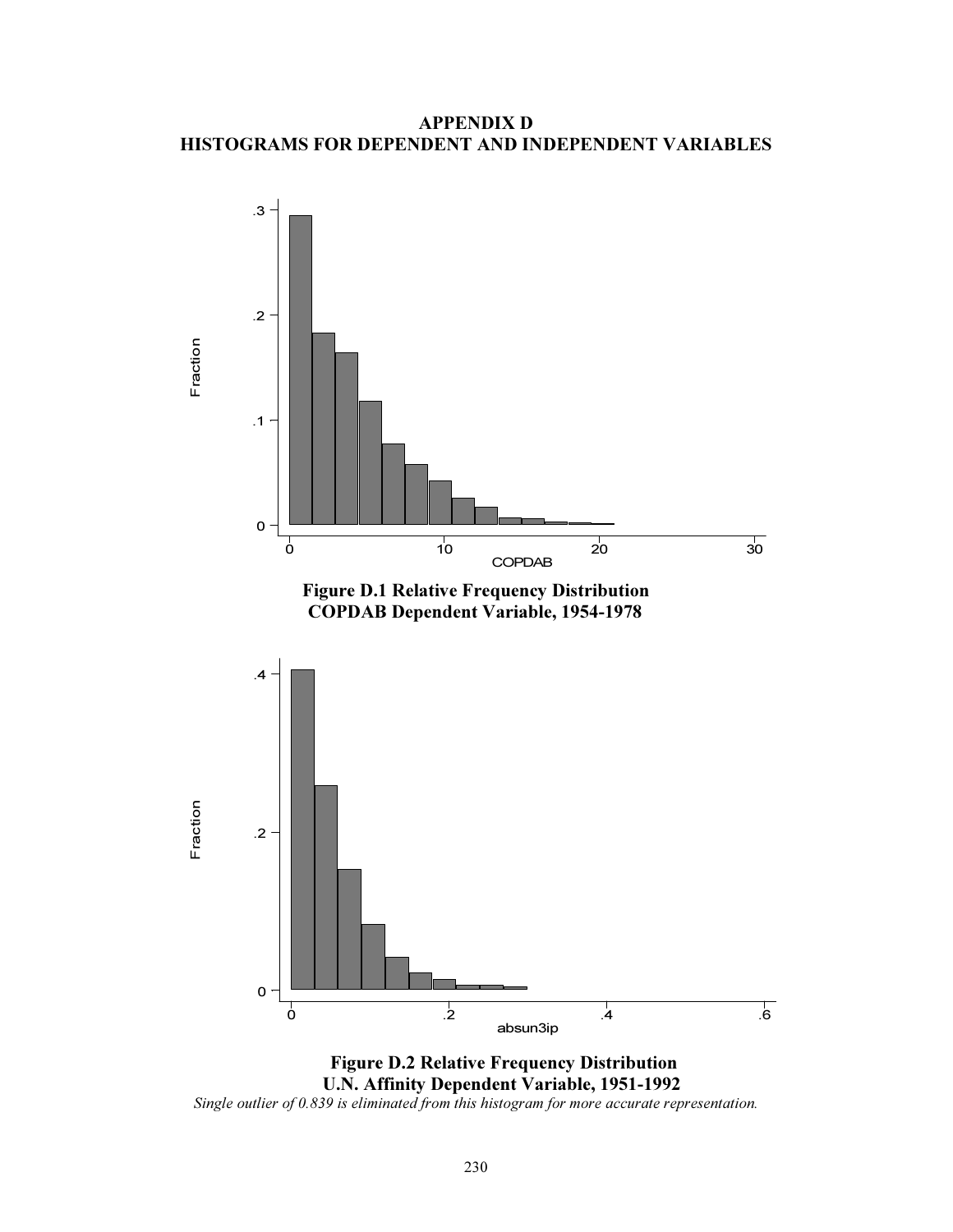

Regime Type Independent Variable (21-Point Scale), 1954-1978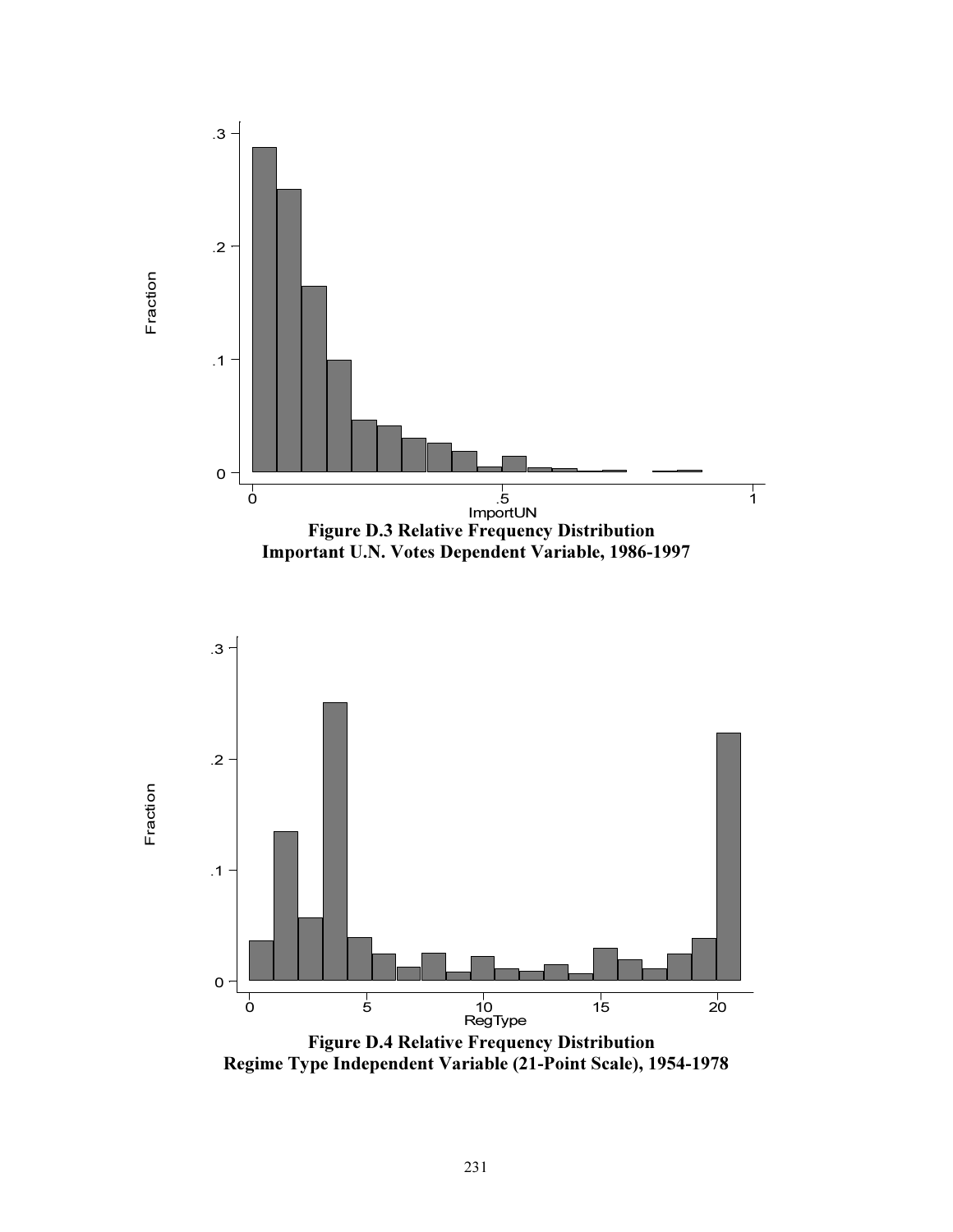

Figure D.5 Relative Frequency Distribution Regime Type Independent Variable (21-Point Scale), 1951-1992



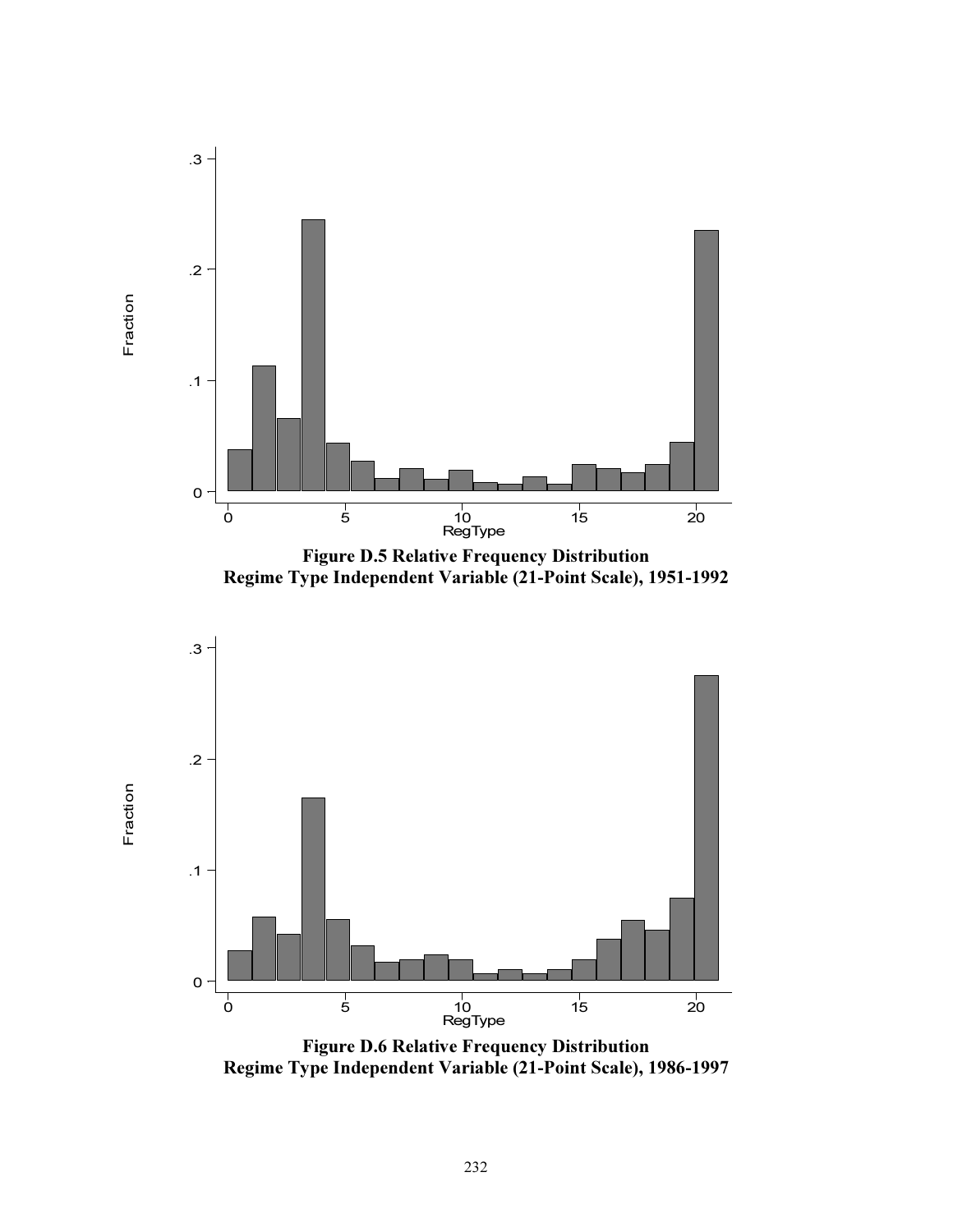

Figure D.7 Relative Frequency Distribution Effective Number of Parties in Presidential Democracy Indep. Var., 1954-1978



Figure D.8 Relative Frequency Distribution Effective Number of Parties in Presidential Democracy Indep. Var., 1951-1992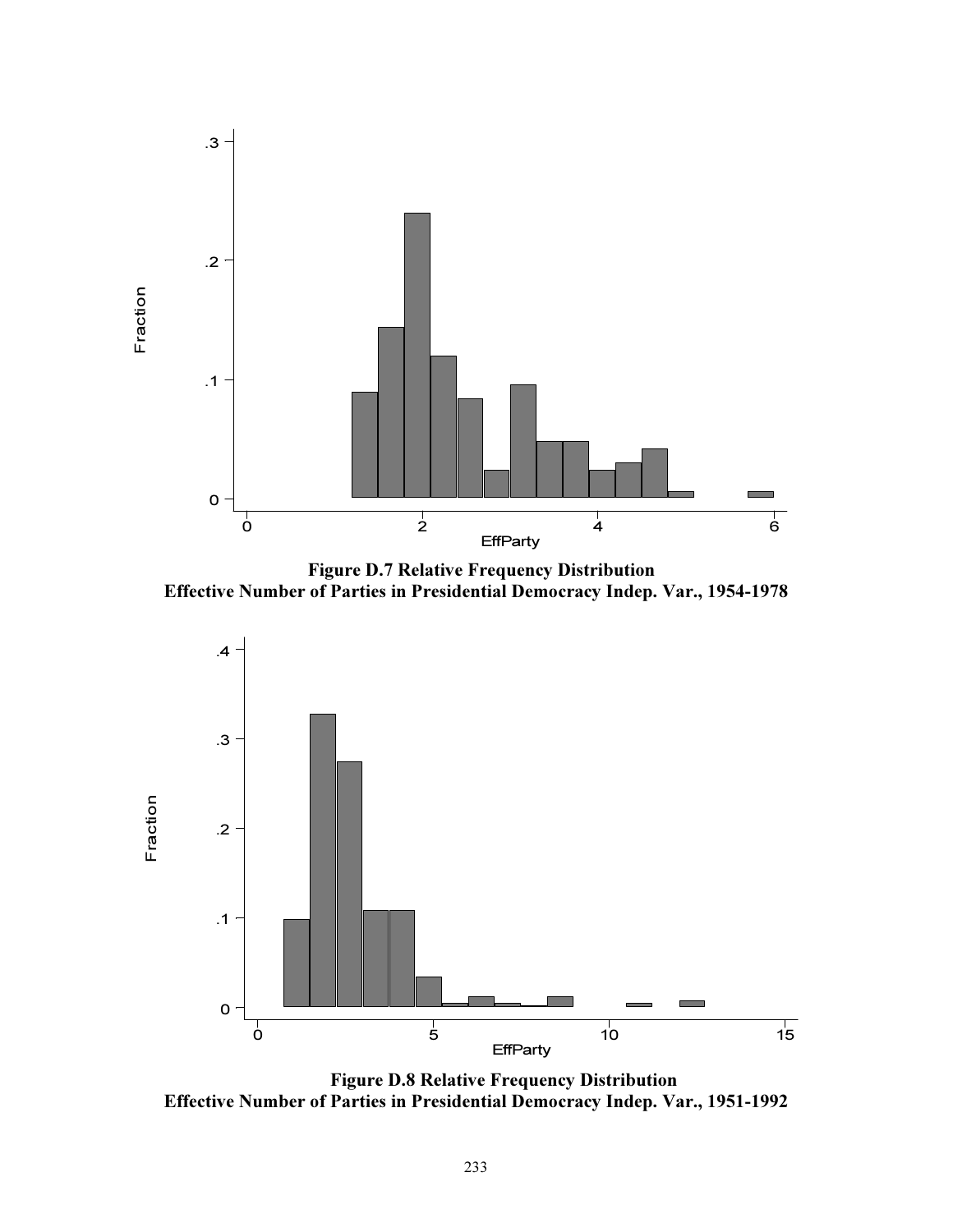

Figure D.9 Relative Frequency Distribution Effective Number of Parties in Presidential Democracy Indep. Var., 1985-1997



Figure D.10 Relative Frequency Distribution Effective Number of Parties in Coalition Parl. Dem. Indep. Var., 1954-1978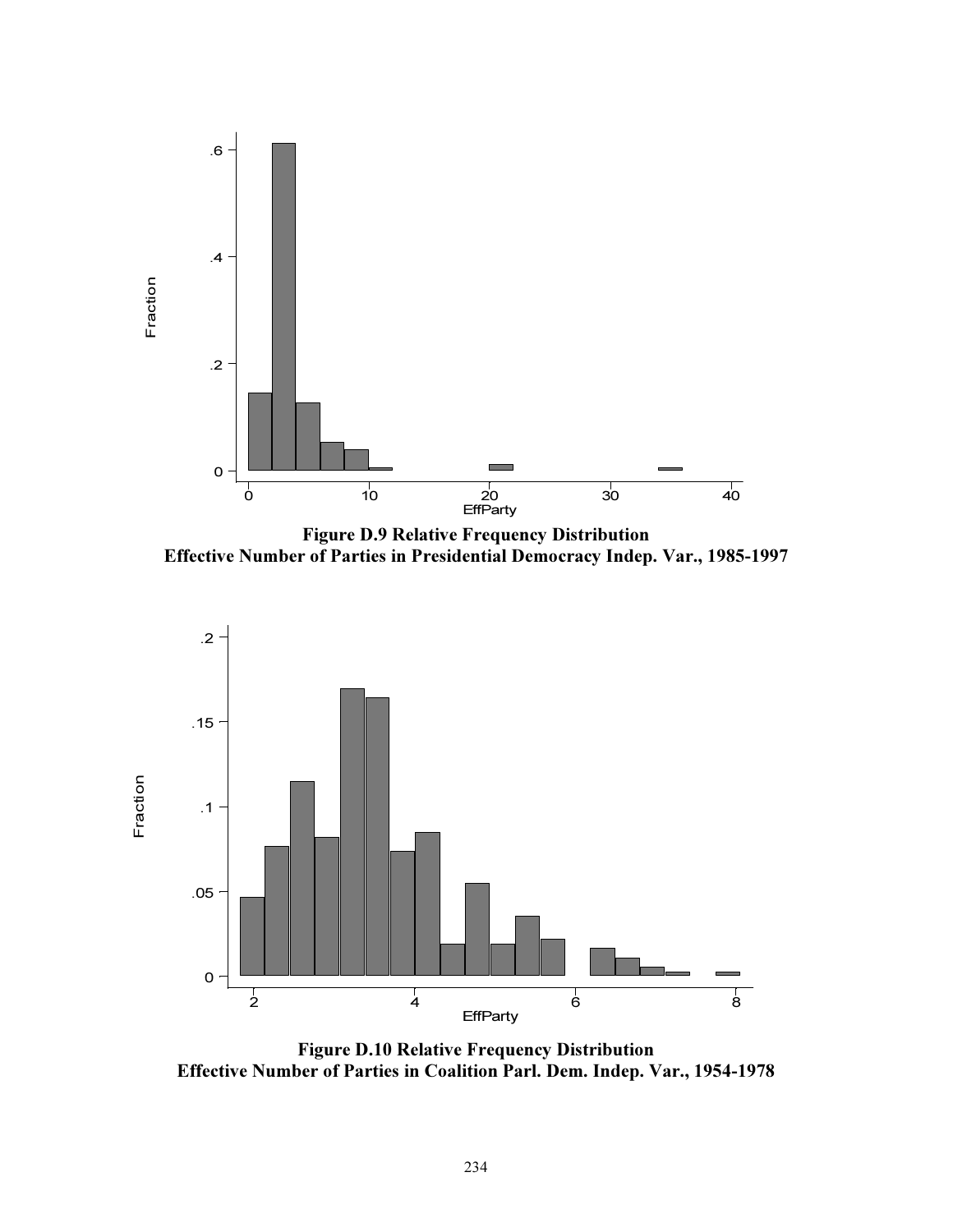

Effective Number of Parties in Coalition Parl. Dem. Indep. Var., 1951-1992



Figure D.12 Relative Frequency Distribution Effective Number of Parties in Coalition Parl. Dem. Indep. Var., 1986-1997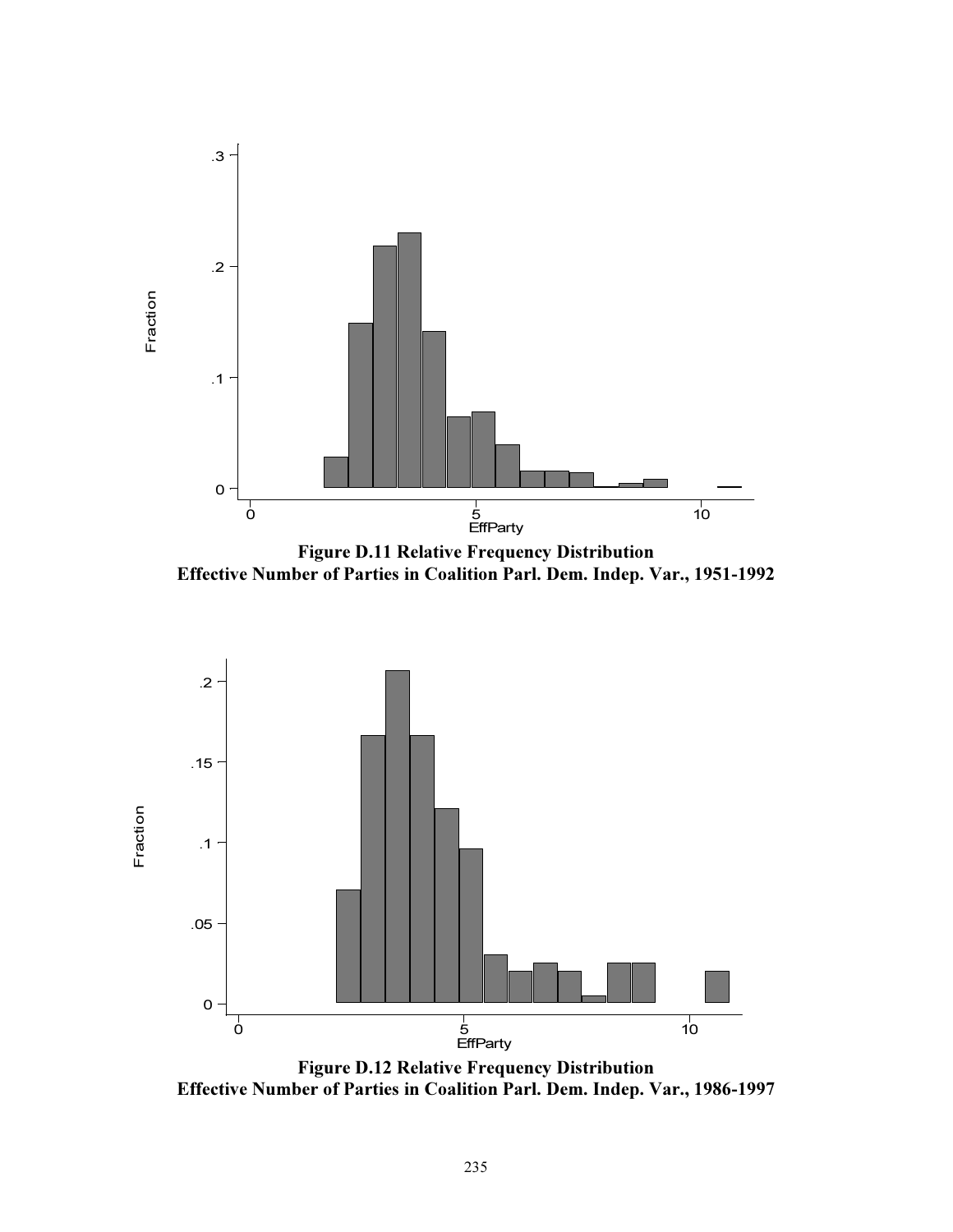## APPENDIX E CORRELATION MATRICES FOR INDEPENDENT VARIABLES

# Table E.1 Correlation Matrix for Independent Variables Corresponding to Democratic Systems (Democracies Only), 1954-1978

|                  | Div.    |         |            |           | Exec.     |        |  |
|------------------|---------|---------|------------|-----------|-----------|--------|--|
|                  | Pres.   | Govt.   | <b>ENP</b> | Coalition | Less Dev. | Change |  |
| Pres.            | 1.000   |         |            |           |           |        |  |
| Div. Govt.       | .468    | 1.000   |            |           |           |        |  |
| ENP              | $-.187$ | .029    | 1.000      |           |           |        |  |
| Coalition        | N/A     | $-.053$ | .666       | 1.000     |           |        |  |
| <b>Less Dev.</b> | .438    | .194    | $-279$     | $-.290$   | 1.000     |        |  |
| Exec Change      | $-.067$ | $-.074$ | .149       | .130      | $-.033$   | 1.000  |  |
|                  |         |         |            |           |           |        |  |

### Table E.2 Correlation Matrix for Independent Variables Corresponding to Democratic Systems (Democracies Only), 1951-1992

|                  |         | Div.    |            |                  |           | Exec.  |  |
|------------------|---------|---------|------------|------------------|-----------|--------|--|
|                  | Pres.   | Govt.   | <b>ENP</b> | <b>Coalition</b> | Less Dev. | Change |  |
| Pres.            | 1.000   |         |            |                  |           |        |  |
| Div. Govt.       | .401    | 1.000   |            |                  |           |        |  |
| <b>ENP</b>       | $-122$  | .097    | 1.000      |                  |           |        |  |
| <b>Coalition</b> | N/A     | .017    | .626       | 1.000            |           |        |  |
| Less Dev.        | .500    | .164    | $-.186$    | $-.252$          | 1.000     |        |  |
| Exec Change      | $-.045$ | $-.018$ | .103       | .100             | $-.010$   | 1.000  |  |
|                  |         |         |            |                  |           |        |  |

### Table E.3

### Correlation Matrix for Independent Variables Corresponding to Democratic Systems (Democracies Only), 1986-1997

|                    |         | Div.  |            |                  |           | Exec.  |
|--------------------|---------|-------|------------|------------------|-----------|--------|
|                    | Pres.   | Govt. | <b>ENP</b> | <b>Coalition</b> | Less Dev. | Change |
| Pres.              | 1.000   |       |            |                  |           |        |
| Div. Govt.         | .331    | 1.000 |            |                  |           |        |
| <b>ENP</b>         | $-.060$ | .272  | 1.000      |                  |           |        |
| Coalition          | N/A     | .192  | .558       | 1.000            |           |        |
| Less Dev.          | .510    | .093  | $-.101$    | $-.140$          | 1.000     |        |
| <b>Exec Change</b> | $-.053$ | .050  | .072       | .081             | .012      | 1.000  |
|                    |         |       |            |                  |           |        |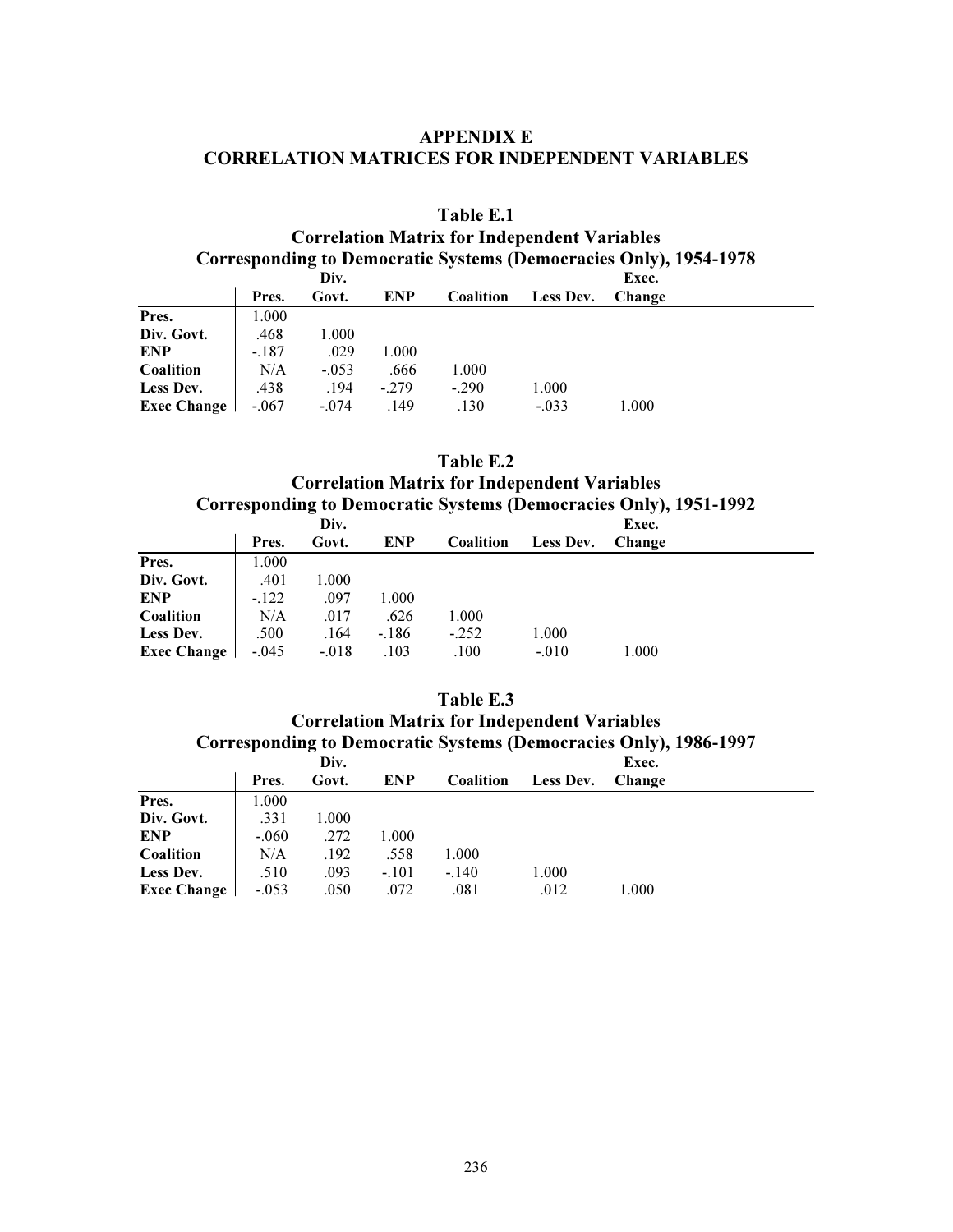## Table E.4 Correlation Matrix for Independent Variables Corresponding to Non-Democratic Systems (Non-Democracies Only), 1954-1978

|                 | Military-       |                 |           | Exec.  |  |
|-----------------|-----------------|-----------------|-----------|--------|--|
|                 | <b>Civilian</b> | <b>Military</b> | Less Dev. | Change |  |
| Military-Civ.   | 1.000           |                 |           |        |  |
| <b>Military</b> | $-.111$         | ! .000          |           |        |  |
| Less Dev.       | .165            | .109            | 1.000     |        |  |
| Exec. Change    | .100            | .210            | .024      | 1.000  |  |
|                 |                 |                 |           |        |  |

| Table E.5                                           |
|-----------------------------------------------------|
| <b>Correlation Matrix for Independent Variables</b> |
| <b>Corresponding to Non-Democratic Systems</b>      |
| (Non-Democracies Only), 1951-1992                   |

|               | Military- |                 |           | Exec.  |  |
|---------------|-----------|-----------------|-----------|--------|--|
|               | Civilian  | <b>Military</b> | Less Dev. | Change |  |
| Military-Civ. | 1.000     |                 |           |        |  |
| Military      | $-.120$   | 1.000           |           |        |  |
| Less Dev.     | .164      | .106            | 1.000     |        |  |
| Exec. Change  | .073      | .219            | $-.016$   | 1.000  |  |
|               |           |                 |           |        |  |

# Table E.6 Correlation Matrix for Independent Variables Corresponding to Non-Democratic Systems (Non-Democracies Only), 1986-1997

|                 | Military-       |                 |           | Exec.  |  |
|-----------------|-----------------|-----------------|-----------|--------|--|
|                 | <b>Civilian</b> | <b>Military</b> | Less Dev. | Change |  |
| Military-Civ.   | 1.000           |                 |           |        |  |
| <b>Military</b> | $-.128$         | 1.000           |           |        |  |
| Less Dev.       | .135            | .073            | 1.000     |        |  |
| Exec. Change    | .050            | .128            | $-.066$   | 1.000  |  |
|                 |                 |                 |           |        |  |

#### Table E.7

## Correlation Matrix for Independent Variables Corresponding to Democratic and Non-Democratic Systems (Both Systems Included), 1954-1978

|              |          | Exec.     |           |        |  |
|--------------|----------|-----------|-----------|--------|--|
|              | Non-Dem. | Democracy | Less Dev. | Change |  |
| Non-Dem.     | 1.000    |           |           |        |  |
| Democracy    | $-.674$  | 1.000     |           |        |  |
| Less Dev.    | .243     | $-.444$   | 1.000     |        |  |
| Exec. Change | $-.229$  | .183      | $-.059$   | 1.000  |  |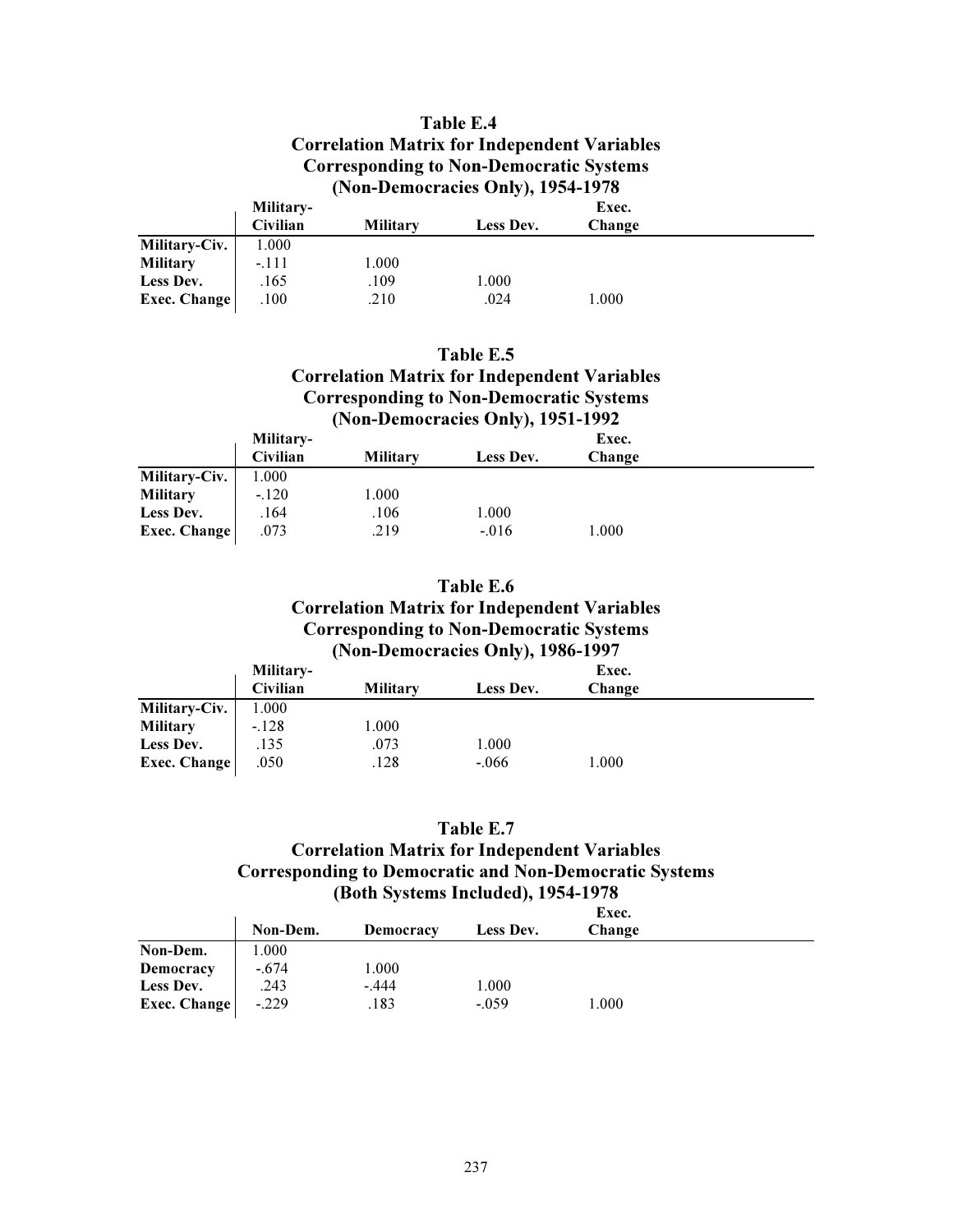## Table E.8 Correlation Matrix for Independent Variables Corresponding to Democratic and Non-Democratic Systems (Both Systems Included), 1951-1992

|              |          |           |           | Exec.  |  |
|--------------|----------|-----------|-----------|--------|--|
|              | Non-Dem. | Democracy | Less Dev. | Change |  |
| Non-Dem.     | 1.000    |           |           |        |  |
| Democracy    | $-.696$  | 1.000     |           |        |  |
| Less Dev.    | .288     | $-.454$   | 1.000     |        |  |
| Exec. Change | $-219$   | .176      | $-.078$   | 1.000  |  |
|              |          |           |           |        |  |

# Table E.9 Correlation Matrix for Independent Variables Corresponding to Democratic and Non-Democratic Systems (Both Systems Included), 1986-1997

|                  |          |           |           | Exec.  |  |
|------------------|----------|-----------|-----------|--------|--|
|                  | Non-Dem. | Democracy | Less Dev. | Change |  |
| Non-Dem.         | 1.000    |           |           |        |  |
| <b>Democracy</b> | $-.659$  | 1.000     |           |        |  |
| Less Dev.        | .346     | $-416$    | 1.000     |        |  |
| Exec. Change     | $-.167$  | .179      | $-.092$   | 1.000  |  |
|                  |          |           |           |        |  |